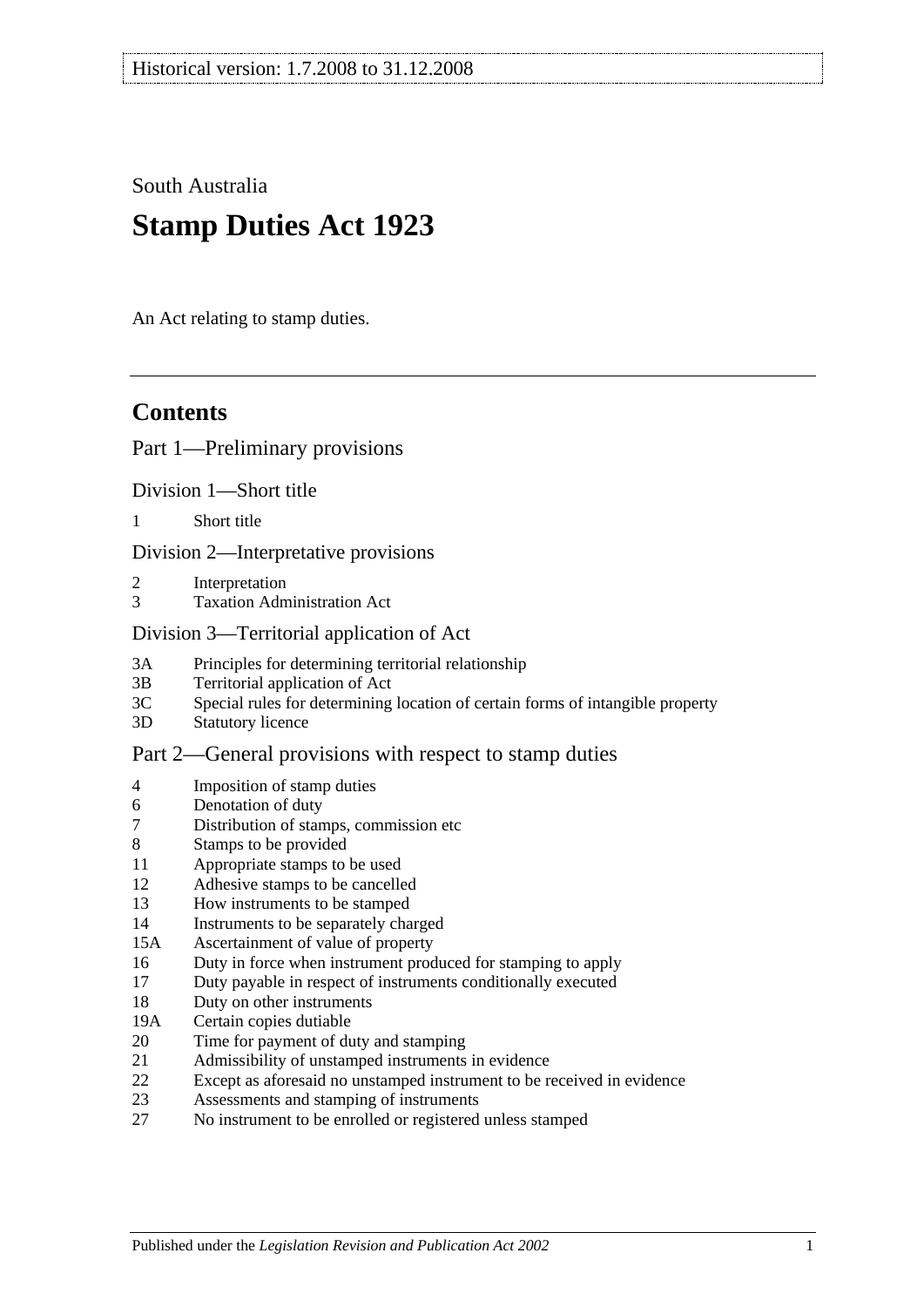## [Part 3—Special provisions with respect to certain stamp duties](#page-18-0)

#### [Division 1—Agreements](#page-18-1)

- 29 [Adhesive stamp may be used for agreement not under seal](#page-18-2)
- 30 [When agreement comprised of several letters](#page-18-3)
- 31 [Certain contracts to be chargeable as conveyances on sale](#page-18-4)
- 31A [Duty on agreements for "walk in walk out" sales of land used for primary production](#page-19-0)

#### [Division 2—Rental business](#page-19-1)

- 31B [Interpretation](#page-19-2)
- 31C [Jurisdictional nexus](#page-21-0)
- 31D [Obligation to be registered](#page-21-1)
- 31E [Registration](#page-21-2)
- 31F [Lodgement of statement and payment of duty](#page-21-3)
- 31H [Manner of denoting duty on statement](#page-23-0)
- 31I [Matter not to be included in statement](#page-23-1)
- 31K [Calculation by other methods](#page-25-0)
- 31L [Passing on a rental duty](#page-25-1)
- 31M [Ascertainment and disclosure of place of use of goods](#page-26-0)

#### [Division 3—Annual licences](#page-26-1)

- 32 [Interpretation](#page-26-2)
- 33 [Annual licence required for insurance business](#page-27-0)
- 34 [Application for annual licence](#page-27-1)
- 35 [Issuing and term of annual licence](#page-27-2)
- 36 [Monthly returns in respect of general insurance business](#page-28-0)
- 36A [Duty if annual licence application or monthly return not lodged as required](#page-28-1)
- 37 [Denoting of duty](#page-28-2)
- 38 [Duty payable on acquisition of insurance business](#page-28-3)
- 42AA [Duty in respect of policies effected outside South Australia](#page-29-0)
- 42AB [Insurers not required to be licensed](#page-29-1)

#### [Division 4—Application for motor vehicle registration](#page-30-0)

- 42A [Interpretation](#page-30-1)
- 42B [Duty on applications for motor vehicle registration or transfer of registration](#page-31-0)
- 42BA [Concessional rate of duty on some applications to transfer registration](#page-33-0)
- 42C [Refund of duty where vehicle returned or registration or transfer in error](#page-33-1)
- 42CA [Refund of duty on eligibility for reduced fee](#page-34-0)
- 42D [Taxation Administration Act and functions of Registrar](#page-34-1)
- 42E [Regulations](#page-34-2)

#### [Division 5—Cheques](#page-34-3)

- 43 [Interpretation](#page-34-4)
- 44 [Duty on cheques and cheque forms](#page-34-5)
- 45 [Duty not to be chargeable after certain date](#page-35-0)
- 46 [Power to make regulations](#page-35-1)

#### [Division 6—Conveyances and conveyances on sale](#page-36-0)

- 60 [Interpretation](#page-36-1)
- 60A [Value of property conveyed or transferred](#page-36-2)
- 60B [Refund of duty where transaction is rescinded or annulled](#page-38-0)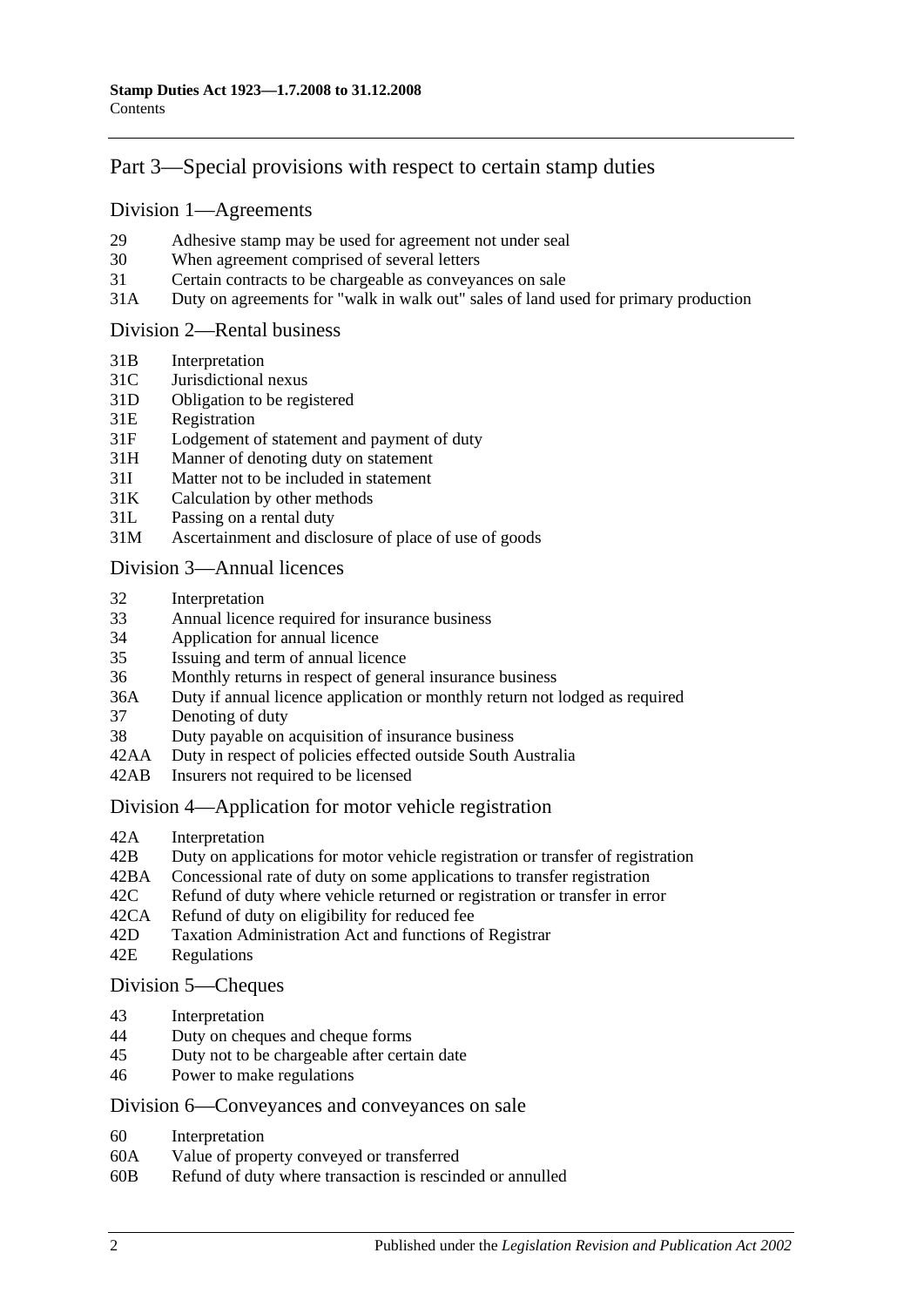- 60C [Refund of duty on reconveyance of property subject to a common law mortgage](#page-38-1)
- 61 [Method or estimating value of consideration where consideration consists of shares](#page-39-0)
- 62 [Land use entitlements](#page-39-1)
- 64 [Consideration in case of lease](#page-40-0)
- 65 [Where consideration consists of real or personal property](#page-40-1)
- 66 [Where consideration is payable in instalments](#page-40-2)
- 67 [Computation of duty where instruments are interrelated](#page-40-3)
- 68 [Duty in certain cases](#page-41-0)
- 70 [Evasion of duty](#page-41-1)
- 71 [Instruments chargeable as conveyances](#page-42-0)
- 71AA [Instruments disclaiming etc an interest in the estate of a deceased person](#page-47-0)
- 71A [Provision where trust property distributed](#page-47-1) *in specie*
- 71B [Partition or division of property](#page-47-2)
- 71C [Concessional rates of duty in respect of purchase of first home etc](#page-48-0)
- 71CA [Exemption from duty in respect of Family Law instruments](#page-52-0)
- 71CB [Exemption from duty in respect of certain transfers between spouses etc or former spouses](#page-54-0)  [etc](#page-54-0)
- 71CBA [Exemption from duty in respect of domestic partnership agreements or property](#page-55-0)  [adjustment orders](#page-55-0)
- 71CC [Interfamilial transfer of farming property](#page-57-0)
- 71CD [Duty on conveyances by Official Trustee etc](#page-59-0)
- 71D [Concessional duty to encourage mineral or petroleum exploration activity](#page-59-1)
- 71DA [Duty on certain conveyances between superannuation funds etc](#page-60-0)

#### [Division 7—Gaming machine surcharge](#page-62-0)

- 71EA [Interpretation](#page-62-1)
- 71EB [Direct interests](#page-63-0)
- 71EC [Related entities](#page-64-0)
- 71ED [Indirect interests](#page-64-1)
- 71EE [Notional interests](#page-64-2)
- 71EF [Application of this](#page-65-0) Division<br>71EG Imposition of surcharge
- 71EG [Imposition of surcharge](#page-65-1)<br>71EH Exempt transactions
- [Exempt transactions](#page-66-0)
- 71EI [Notice of transaction to which this Division applies](#page-66-1)
- 71EJ [Recovery of duty](#page-66-2)

#### [Division 8—Transactions effected without creating dutiable instrument](#page-67-0)

- 71E [Transactions otherwise than by dutiable instrument](#page-67-1)
- 71F [Statutory transfers](#page-68-0)

#### [Division 9—Leases](#page-69-0)

- 72 [Agreement for lease to be charged as a lease](#page-69-1)
- 73 [Leases, how to be charged in respect of produce etc](#page-69-2)
- 74 [Duty in respect of certain kinds of lease](#page-70-0)
- 75 [Consideration for lease](#page-70-1)
- 75A [Abolition of duty on leases](#page-71-0)

#### [Division 10—Mortgages](#page-71-1)

- 76 [Interpretation](#page-71-2)
- 77 [Where mortgage consists of several instruments](#page-71-3)
- 78 [Security for stock, how to be charged](#page-71-4)
- 79 [Mortgage securing future and contingent liabilities](#page-72-0)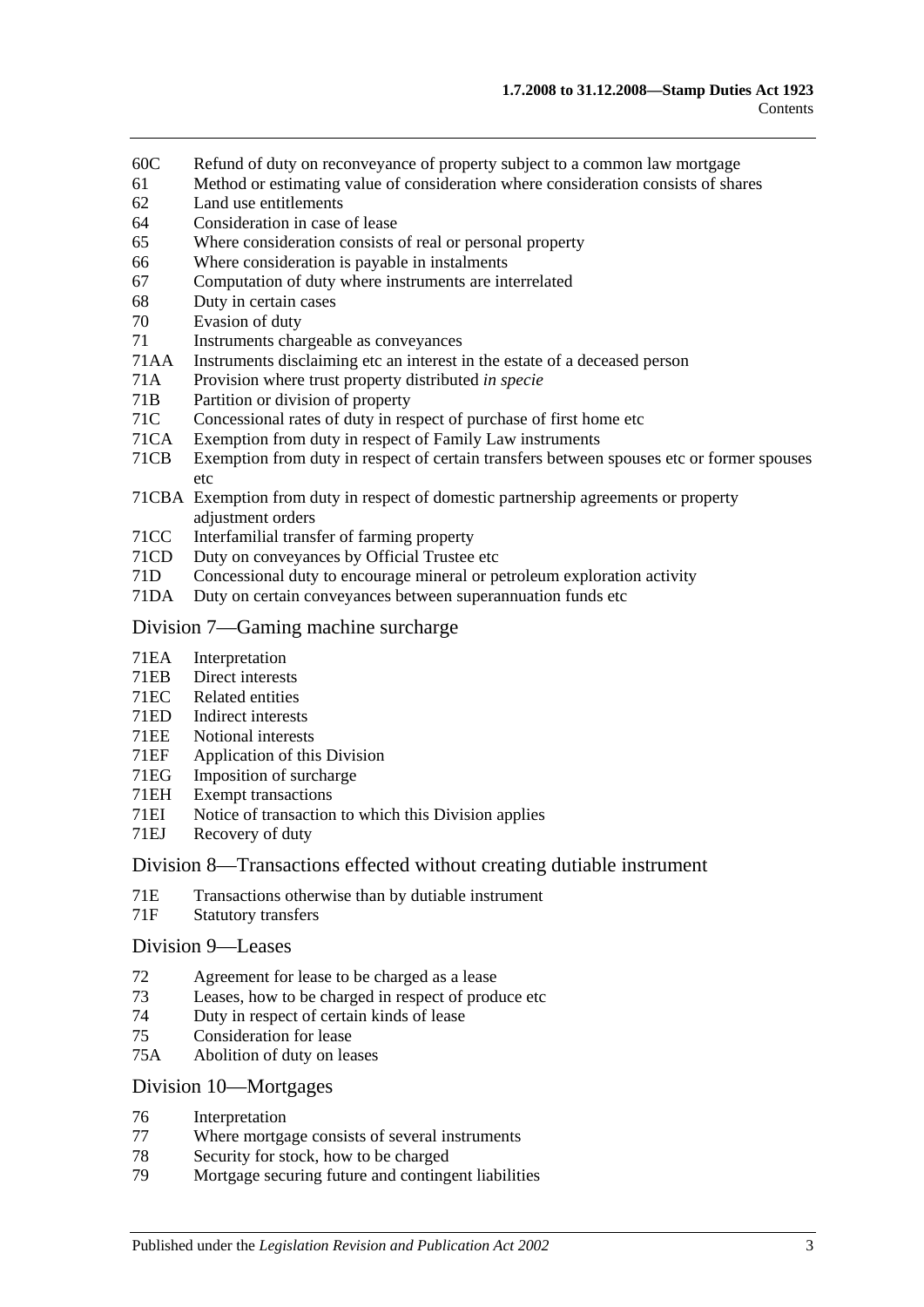- 80 [Security for repayment by periodical payments, how to be charged](#page-73-0)
- 81 [Transfers and further charges](#page-74-0)
- 81A [Duty may be denoted in certain cases by adhesive stamps](#page-74-1)
- 81B [Duty chargeable proportioned to value of South Australian property](#page-74-2)
- 81C [Duty paid on one mortgage may be denoted as having been paid on another mortgage](#page-75-0)
- 82 [Unregistered mortgages protected by caveats](#page-75-1)

## [Part 3A—Special provisions relating to financial products](#page-78-0)

#### [Division 1—Interpretation](#page-78-1)

- 90A [Interpretation](#page-78-2)
- 90AB [Share buy-back](#page-80-0)
- 90AC [Exempt transactions](#page-80-1)

#### [Division 2—Duty on sales and purchases by brokers](#page-80-2)

- 90B [Application of Division](#page-80-3)
- 90C [Records of sales and purchases of financial products](#page-81-0)
- 90D [Returns to be lodged and duty paid](#page-82-0)
- 90E [Endorsement of instrument of transfer as to payment of duty](#page-83-0)
- 90F [Power of dealer to recover paid duty](#page-83-1)
- 90G [Transactions in S.A. financial products on U.K. stock exchange](#page-83-2)

#### [Division 3—Duty on certain clearing and settlement transactions](#page-85-0)

- 90H [Application of Division](#page-85-1)
- 90I [Requirement to make record of CSF transactions](#page-86-0)
- 90J [Transfer document or record to be treated as instrument of conveyance](#page-86-1)
- 90K [Particulars to be included in a transfer document](#page-87-0)
- 90L [Relevant CSF participant's identification code equivalent to stamping](#page-87-1)
- 90M [Returns to be lodged and duty paid](#page-87-2)
- 90N [Monthly returns by registered CS facility licensees](#page-87-3)
- 90O [Particulars reported by participants to be kept by registered CS facility licensees](#page-88-0)
- 90P [Refund for error transaction](#page-88-1)

#### [Division 4—Registration of Australian market licensees and CS facility licensees](#page-88-2)

- 90Q [Registration process](#page-88-3)
- 90R [Disclosure of information](#page-89-0)

#### [Division 5—Duty on other conveyances](#page-89-1)

- 90T [Application of Division](#page-89-2)
- 90U [Financial products liable to duty](#page-89-3)
- 90V [Proclaimed countries](#page-89-4)

## [Part 4—Land rich entities](#page-90-0)

#### [Division 1—Preliminary](#page-90-1)

- 91 [Interpretation](#page-90-2)
- 91A [Land assets](#page-92-0)
- 92 [Direct interests](#page-93-0)
- 92A [Related entities](#page-93-1)
- 92B [Indirect interests](#page-94-0)
- 93 [Notional interest in assets of related entity](#page-94-1)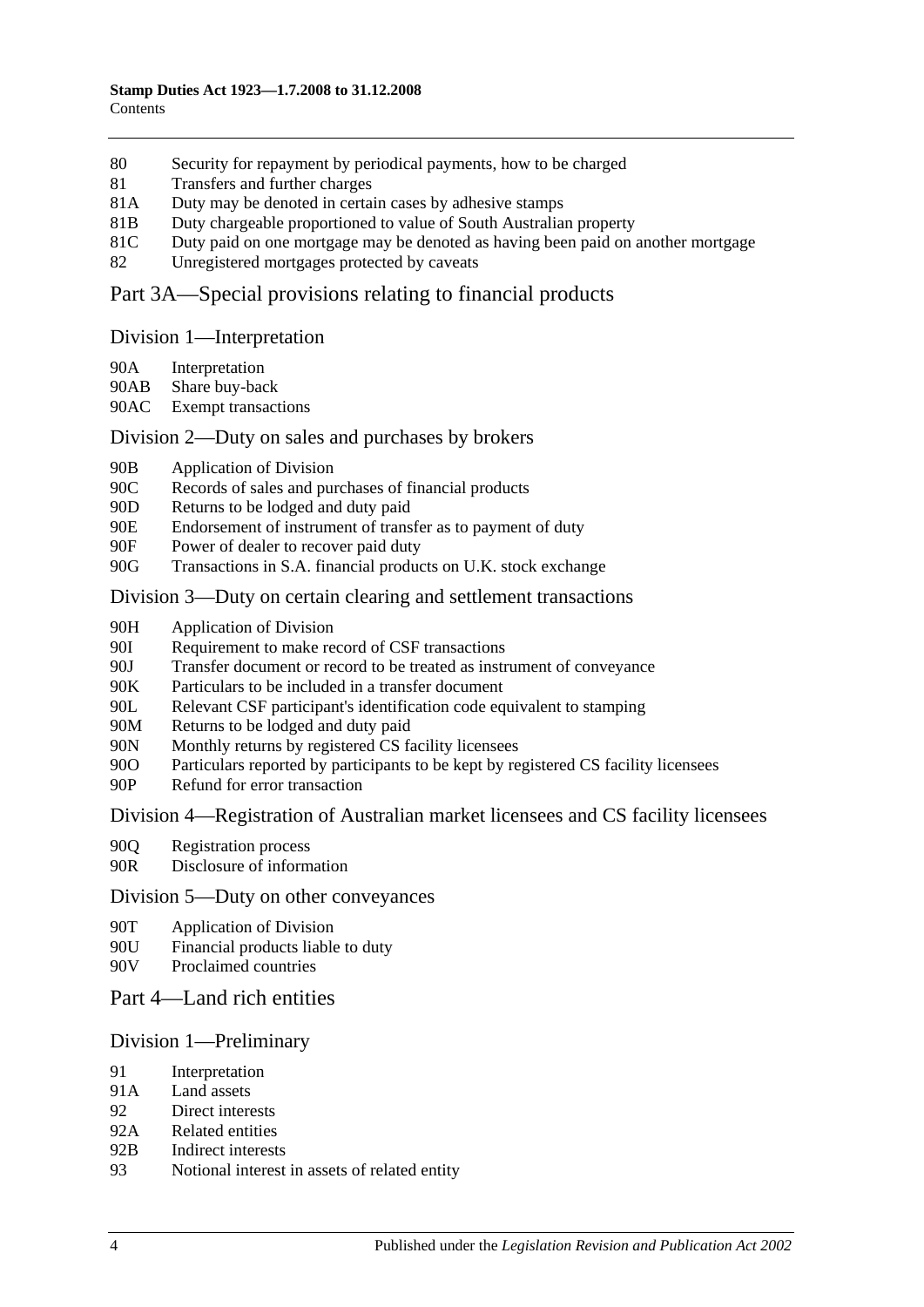#### [Division 2—Land rich entity](#page-94-2)

94 [Land rich entity](#page-94-3)

#### [Division 3—Dutiable transactions](#page-95-0)

- 95 [General principle of liability to duty](#page-95-1)
- 95A [Aggregation of interests](#page-96-0)
- 95B [Primary production entities](#page-96-1)
- 96 [Value of notional interest acquired as a result of dutiable transaction](#page-97-0)
- 97 [Calculation of duty](#page-97-1)

#### [Division 4—Payment and recovery of duty](#page-98-0)

- 98 [Acquisition statement](#page-98-1)<br>99 Recovery from entity
- [Recovery from entity](#page-99-0)

#### [Division 5—Miscellaneous](#page-100-0)

- 100 [Valuation of interest under contract or option to purchase land](#page-100-1)
- 101 [Exempt transactions](#page-100-2)
- 102 [Multiple incidences of duty](#page-100-3)

### [Part 5—Miscellaneous provisions](#page-102-0)

- 106 [Spoiled or unused stamps](#page-102-1)
- 106A [Transfer of financial products not to be registered unless duly stamped](#page-102-2)
- 107 [Transfer of property to correct error](#page-103-0)
- 108 [Penalties for certain offences](#page-103-1)
- 109 [Penalty for fraud](#page-104-0)
- 111 [Remedy for misappropriation](#page-104-1)
- 112 [Regulations](#page-104-2)
- 114 [Exemption from stamp duty](#page-105-0)

#### [Schedule 1—Transitional provisions](#page-106-0)

1 [Commencement of consequential regulations](#page-106-1)

#### [Schedule 2—Stamp duties and exemptions](#page-106-2)

- Part 1—Specified instruments
- Part 2—General exemptions from all stamp duties
- 16 [General exemptions](#page-120-0)

### [Legislative history](#page-126-0)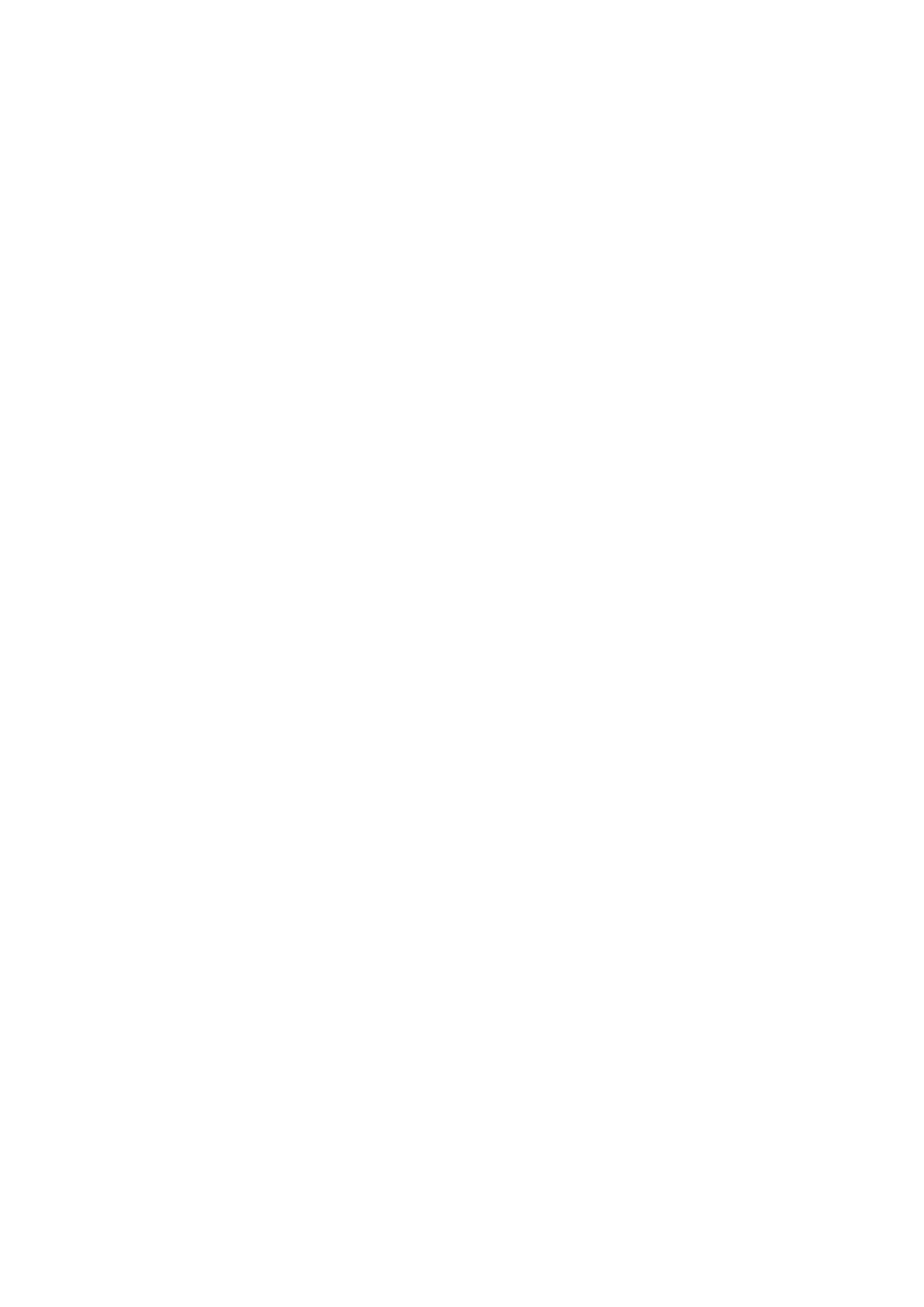## <span id="page-6-0"></span>**The Parliament of South Australia enacts as follows:**

# **Part 1—Preliminary provisions**

## <span id="page-6-1"></span>**Division 1—Short title**

## <span id="page-6-2"></span>**1—Short title**

This Act may be cited as the *Stamp Duties Act 1923*.

## <span id="page-6-3"></span>**Division 2—Interpretative provisions**

## <span id="page-6-4"></span>**2—Interpretation**

(1) In this Act, unless it is otherwise provided or there is something in the context repugnant thereto—

*adhesive stamp* means an adhesive stamp purchased or otherwise obtained from the Commissioner or a distributor of stamps in pursuance of this Act;

*approved form* means a form approved by the Commissioner;

*assessment* means an assessment or reassessment by the Commissioner under Part 3 of the *[Taxation Administration Act](http://www.legislation.sa.gov.au/index.aspx?action=legref&type=act&legtitle=Taxation%20Administration%20Act%201996) 1996*, and *assess* and *assessed* have corresponding meanings;

*Australian market licensee* means the holder of an Australian market licence under Chapter 7 of the *Corporations Act 2001* of the Commonwealth;

*beneficial interest* means an equitable interest or an interest vested both at law and in equity in the holder of the interest and includes a potential beneficial interest;

*business of primary production* means the business of agriculture, pasturage, horticulture, viticulture, apiculture, poultry farming, dairy farming, forestry or any other business consisting of the cultivation of soils, the gathering in of crops, the rearing of livestock or the propagation and harvesting of fish or other aquatic organisms;

*Commissioner* means the person appointed or acting as the Commissioner of State Taxation, and includes a person appointed or acting as a Deputy Commissioner of State Taxation (see Part 9 of the *[Taxation Administration Act](http://www.legislation.sa.gov.au/index.aspx?action=legref&type=act&legtitle=Taxation%20Administration%20Act%201996) 1996*);

*CUFS* means an interest, issued by or on behalf of CHESS Depositary Nominees Pty Ltd, that provides beneficial ownership in respect of—

- (a) shares in a corporation incorporated outside Australia; or
- (b) units in a unit trust scheme,

being shares or units that are quoted on the market operated by the Australian Stock Exchange Limited;

*die* means die or other machine or implement used for impressing or imprinting stamps upon documents;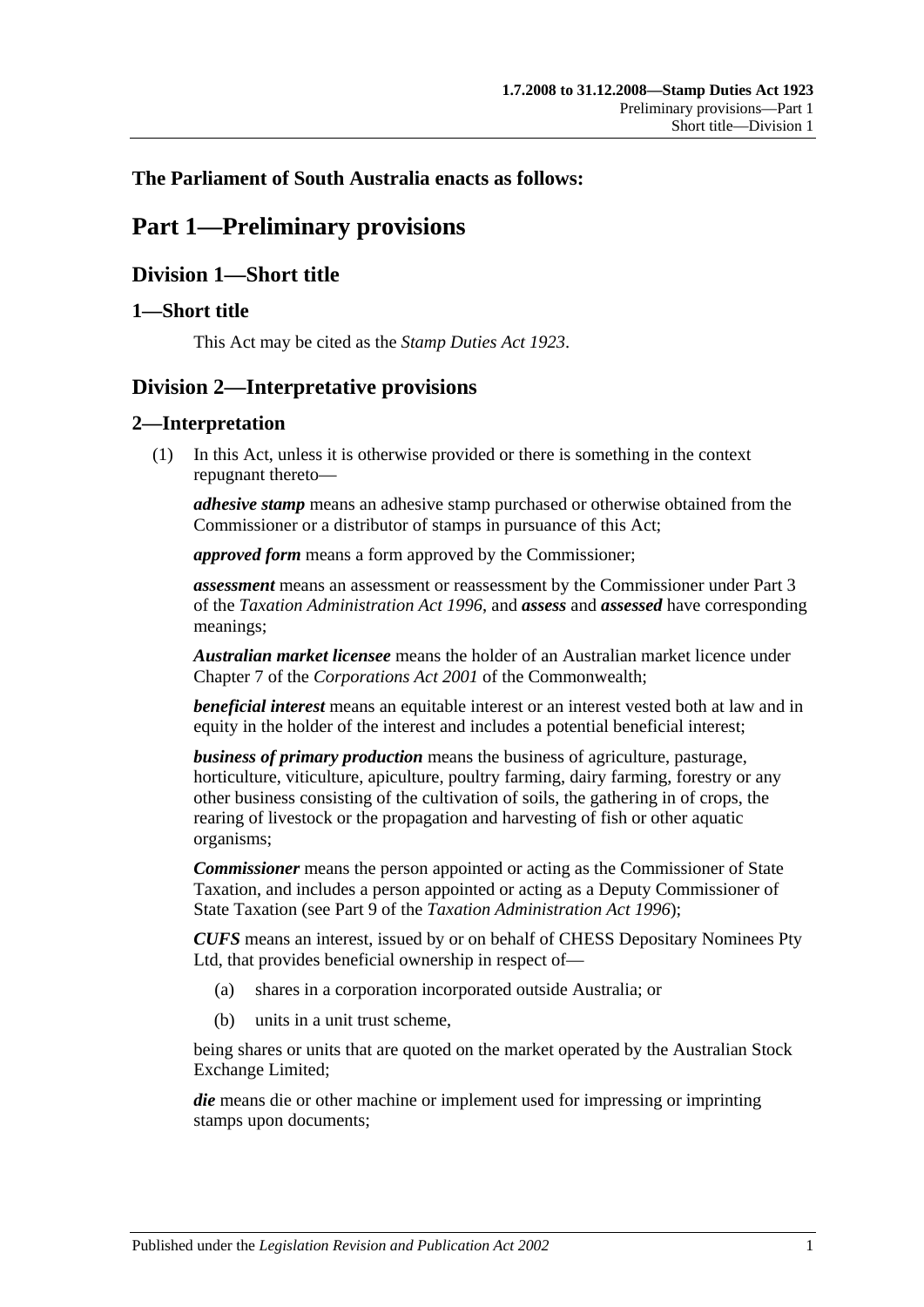*discretionary trust* means an arrangement, however made, under which a person holds property, and the beneficial interest in all or any part of that property may be vested in a person (in this Act referred to as an *object* of the discretionary trust) on the exercise of a discretion, whether subject to any other contingency or not and whether the exercise of the discretion is obligatory or optional;

*domestic partner* means a person who is a domestic partner within the meaning of the *[Family Relationships Act](http://www.legislation.sa.gov.au/index.aspx?action=legref&type=act&legtitle=Family%20Relationships%20Act%201975) 1975*, whether declared as such under that Act or not;

duty means duty charged under this Act, and includes penalty tax and interest payable under Part 5 of the *[Taxation Administration Act](http://www.legislation.sa.gov.au/index.aspx?action=legref&type=act&legtitle=Taxation%20Administration%20Act%201996) 1996* in relation to duty under this Act;

*executed* and *execution*, with reference to instruments not under seal, mean signed and signature;

#### *financial product* means—

- (a) any stock, share or other similar security of a corporation (including a government, semi-government or municipal corporation), company or society; or
- (b) any debenture, debenture stock, bond, note or other similar security of a corporation (including a government, semi-government or municipal corporation), company or society (whether constituting a charge on the assets of the corporation, company or society or not); or
- (c) any interest in a managed investment scheme registered under Chapter 5C of the *Corporations Act 2001* of the Commonwealth; or
- (d) any other stock or security that is bought or sold through the agency of a participant in a financial market within the meaning of Chapter 7 of the *Corporations Act 2001* of the Commonwealth operated by an Australian market licensee; or
- (e) a CUFS; or
- (f) any other stock, security or interest brought within the ambit of this definition by the regulations,

and includes a right in respect of a financial product but does not include any stock, security or interest excluded from the ambit of this definition by the regulations;

*forge* includes counterfeit:

*GST* means the tax payable under the GST law;

*GST law* means—

- (a) A *New Tax System (Goods and Services Tax) Act 1999* (Cwth); and
- (b) the related legislation of the Commonwealth dealing with the imposition of a tax on the supply of goods and services;

#### *impressed stamp* means—

- (a) a stamp impressed or imprinted by means of a die; or
- (b) a record imprinted or made by means of any machine or implement,

under the direction of the Commissioner in pursuance of this Act;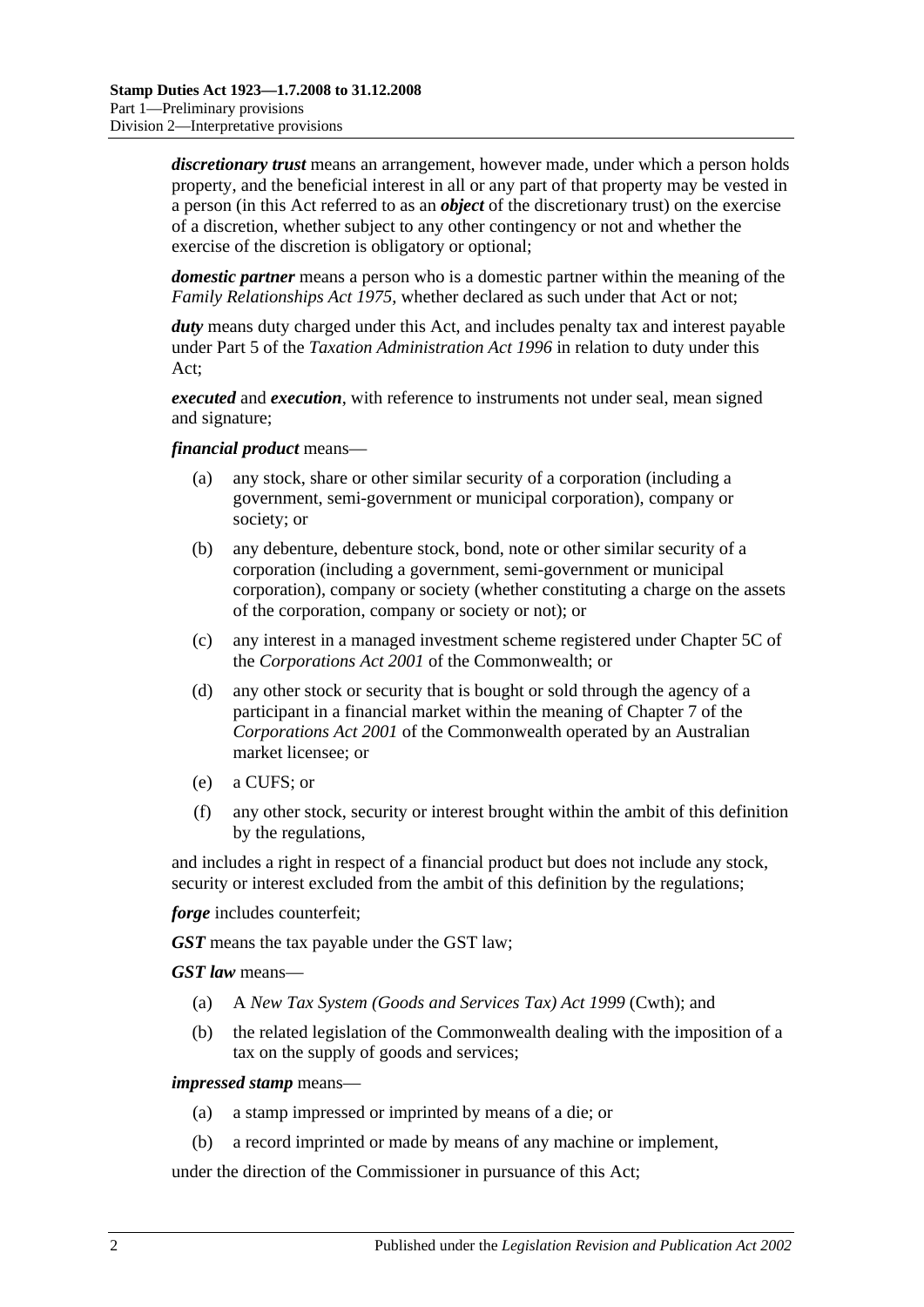*instrument* includes every written document:

*intellectual property* includes—

- (a) a registered patent, circuit layout, or design;
- (b) a right under the *Plant Breeder's Rights Act 1994* (Cwth);
- (c) a trade mark;
- (d) a copyright;

*interest* in property means a legal or equitable interest and includes a potential, contingent, expectant or inchoate interest;

*jurisdiction* means—

- (a) a State or Territory of Australia; or
- (b) a country or place subject to the laws of a particular legislative authority;

*material* means any sort of material upon which words or figures can be expressed;

*money* includes all sums expressed in Australian or foreign currency;

*potential beneficial interest* means the rights, expectancies or possibilities of an object of a discretionary trust in, or in relation to, property subject to the discretionary trust;

*property* means real or personal property and includes—

- (a) intellectual property (except know-how and confidential information); and
- (b) an interest in property;

*recognised financial market* means—

- (a) a financial market operated by the Australian Stock Exchange Limited; or
- (b) a financial market of a stock exchange brought within the ambit of this definition by the regulations;

*records* means records of any kind (whether in documentary or other form);

*rent* includes an amount (however it may be described in a lease) to be paid by a lessee to a lessor to reimburse, offset or defray the lessor's liability to GST;

*right in respect of a financial product* means a right, whether actual, prospective or contingent, of any person to have issued to him or her a financial product, whether or not on payment of any money or other consideration for the financial product;

*sale* of property includes any transaction under which the property is converted into money;

*spouse*—a person is the spouse of another if they are legally married;

*stamp* means an adhesive stamp or an impressed stamp;

*stamped* means bearing an impressed stamp or having an adhesive stamp affixed;

*State* includes the Australian Capital Territory and the Northern Territory;

*stock* means any share in the stocks or funds of any State or government, or in the capital stock or funded debt of any company, corporation or society (whether incorporated under a law of this or any other State, a law of the Commonwealth, or a law of any other place);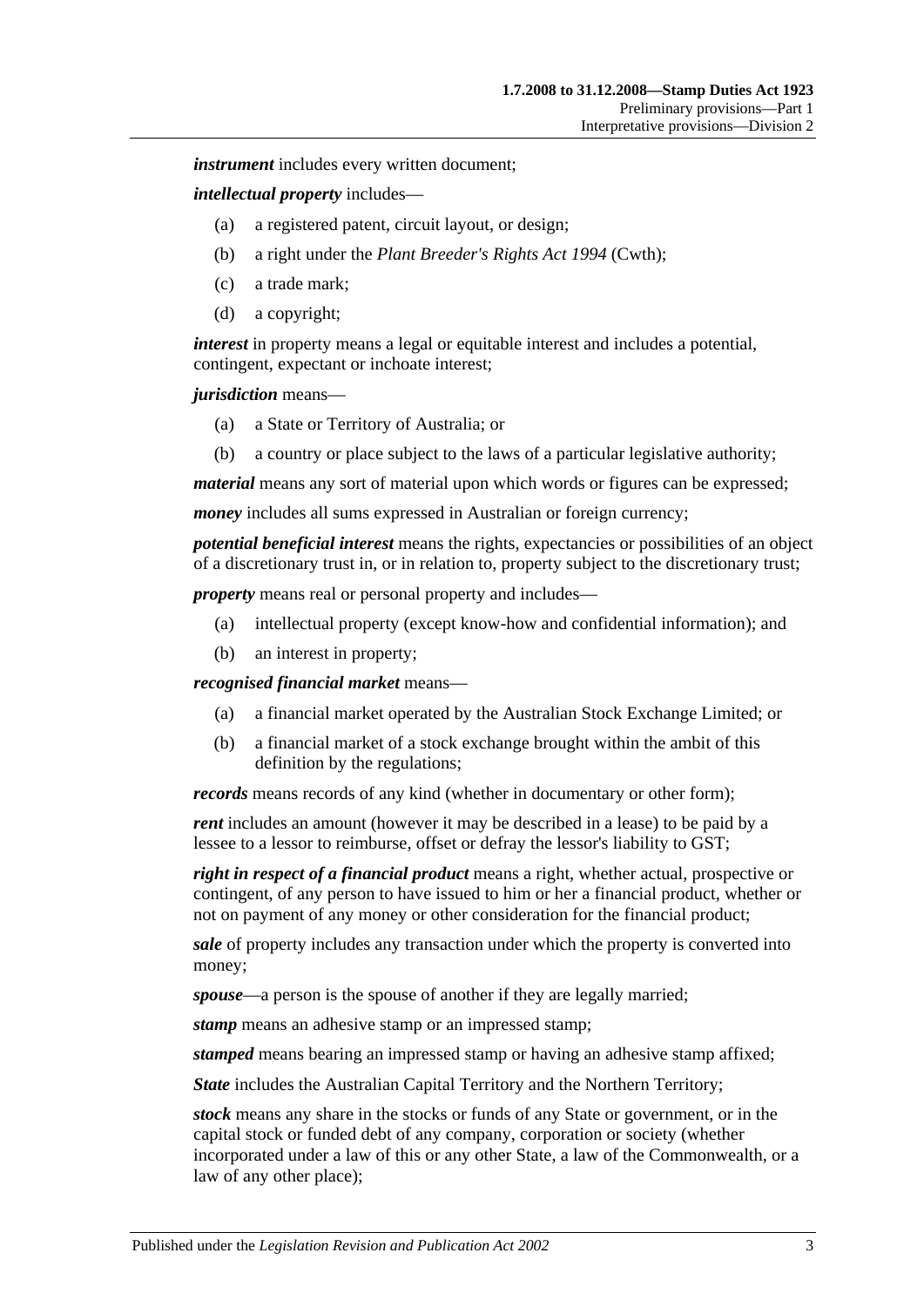*transfer*, in relation to property, means transfer, assure or vest at law or in equity (whether or not the transfer, assurance or vesting is subject to registration, the issue of a certificate of title or some other similar requirement);

*unit* in relation to a unit trust scheme means a right or interest (however described) of a beneficiary under a unit trust scheme;

*unit trust scheme* means an arrangement made for the purpose, or having the effect, of providing for persons having funds available for investment facilities for the participation by them, as beneficiaries under a trust, in any profits or income arising from the acquisition, holding, management or disposal of any property subject to the trust;

*write*, *written* and *writing* include every mode in which words or figures can be expressed upon material.

(2) An interest of a particular kind in the proceeds of the sale of property is, until the property is sold, taken to be an interest of the same kind in the property.

#### **Example—**

A beneficial interest in the proceeds of the sale of property is, until the property is sold, taken to be a beneficial interest in the property.

(3) A person is taken to transfer a leasehold or other interest in land held from the Crown if the person surrenders the interest so that the Crown may grant to a person other than the surrenderor a leasehold or other interest in the land.

#### <span id="page-9-0"></span>**3—Taxation Administration Act**

This Act should be read together with the *[Taxation Administration Act](http://www.legislation.sa.gov.au/index.aspx?action=legref&type=act&legtitle=Taxation%20Administration%20Act%201996) 1996* which makes provision for the administration and enforcement of this Act and other taxation laws.

## <span id="page-9-1"></span>**Division 3—Territorial application of Act**

#### <span id="page-9-2"></span>**3A—Principles for determining territorial relationship**

- <span id="page-9-4"></span><span id="page-9-3"></span>(1) An instrument relates to property situated in a particular jurisdiction if it—
	- (a) creates, transfers, redeems, renounces, surrenders, cancels or extinguishes an interest in property situated in the relevant jurisdiction; or
	- (b) deals with an interest in property situated in the relevant jurisdiction in any other way; or
	- (c) acknowledges, evidences or records a transaction to which [paragraph](#page-9-3) (a) or [\(b\)](#page-9-4) refers.
- (2) A potential, contingent, expectant or other inchoate interest is to be regarded as an interest in property in a particular jurisdiction if the realisation of the potentiality, contingency or expectancy, or the occurrence of any act or event necessary to perfect the interest could result in—
	- (a) an interest in property situated in that jurisdiction; or
	- (b) an interest in the proceeds of the sale of property situated in that jurisdiction.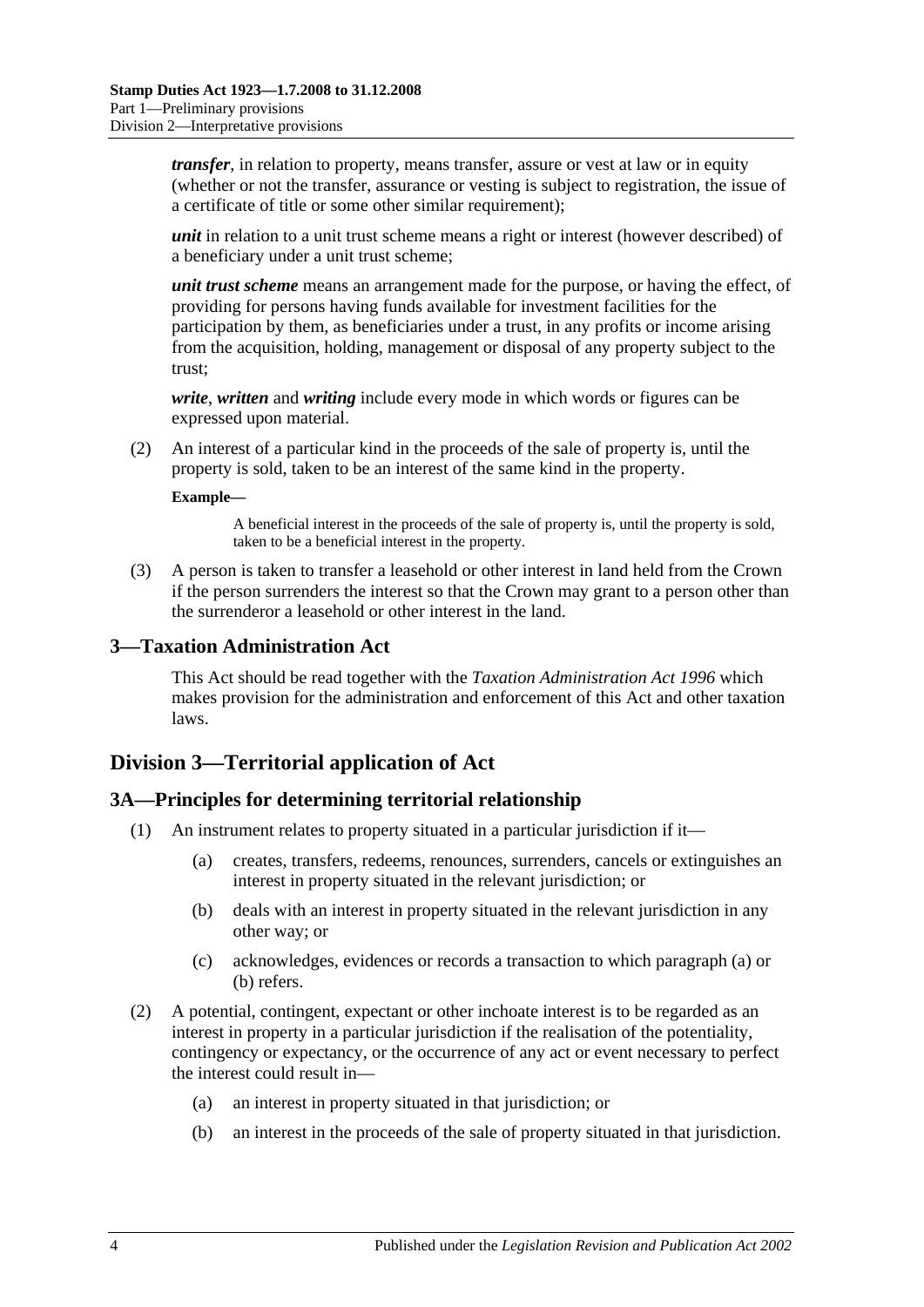- (3) For the purpose of calculating duty on an instrument that relates to a potential, contingent, expectant or other inchoate interest—
	- (a) the interest is to be treated as an actual interest ie as if the potentiality, contingency or expectancy had been realised or anything necessary to perfect the interest had occurred; and
	- (b) if the interest is dependent in any way on the exercise of a discretion or any other contingency, it will be presumed that the discretion has been exercised, or the contingency has been realised, so as to give rise to the greatest possible liability to duty in this State.
- (4) An interest in property is taken to be situated in the jurisdiction in which the property to which the interest relates is situated.

## <span id="page-10-0"></span>**3B—Territorial application of Act**

- (1) This Act applies in respect of an instrument that relates to property situated, or a matter or thing to be done, in South Australia irrespective of whether—
	- (a) the instrument is within or outside South Australia; or
	- (b) the instrument was executed within or outside South Australia.
- (2) If an instrument relates to property situated in part in South Australia and in part outside South Australia, duty is to be calculated as if the instrument related only to the property situated in South Australia.
- (3) This section operates subject to any other specific provision dealing with how duty is to be calculated on an instrument that relates to property within and outside South Australia<sup>1</sup>
- **Note—**
	- 1 [Section](#page-74-2) 81B deals with the duty payable on a mortgage over property within and outside the State.

## <span id="page-10-1"></span>**3C—Special rules for determining location of certain forms of intangible property**

- (1) This section applies to intangible property of the following kinds—
	- (a) business or product goodwill;
	- (b) intellectual property (except know-how and confidential information);
	- (c) rights conferred under a franchise agreement or licence (including a statutory licence granted under the law of the Commonwealth but not a statutory licence granted under the law of the State).
- <span id="page-10-2"></span>(2) If intangible property to which this section applies is a business asset, it is taken to be wholly situated in South Australia if the business is carried on wholly in South Australia and, if not, is taken to be situated in the various jurisdictions in which the business is carried on in proportion to the volume of business carried on in each.
- (3) The Commissioner is to determine proportions for the purposes of [subsection](#page-10-2) (2) having regard to—
	- (a) the turnover of the business; and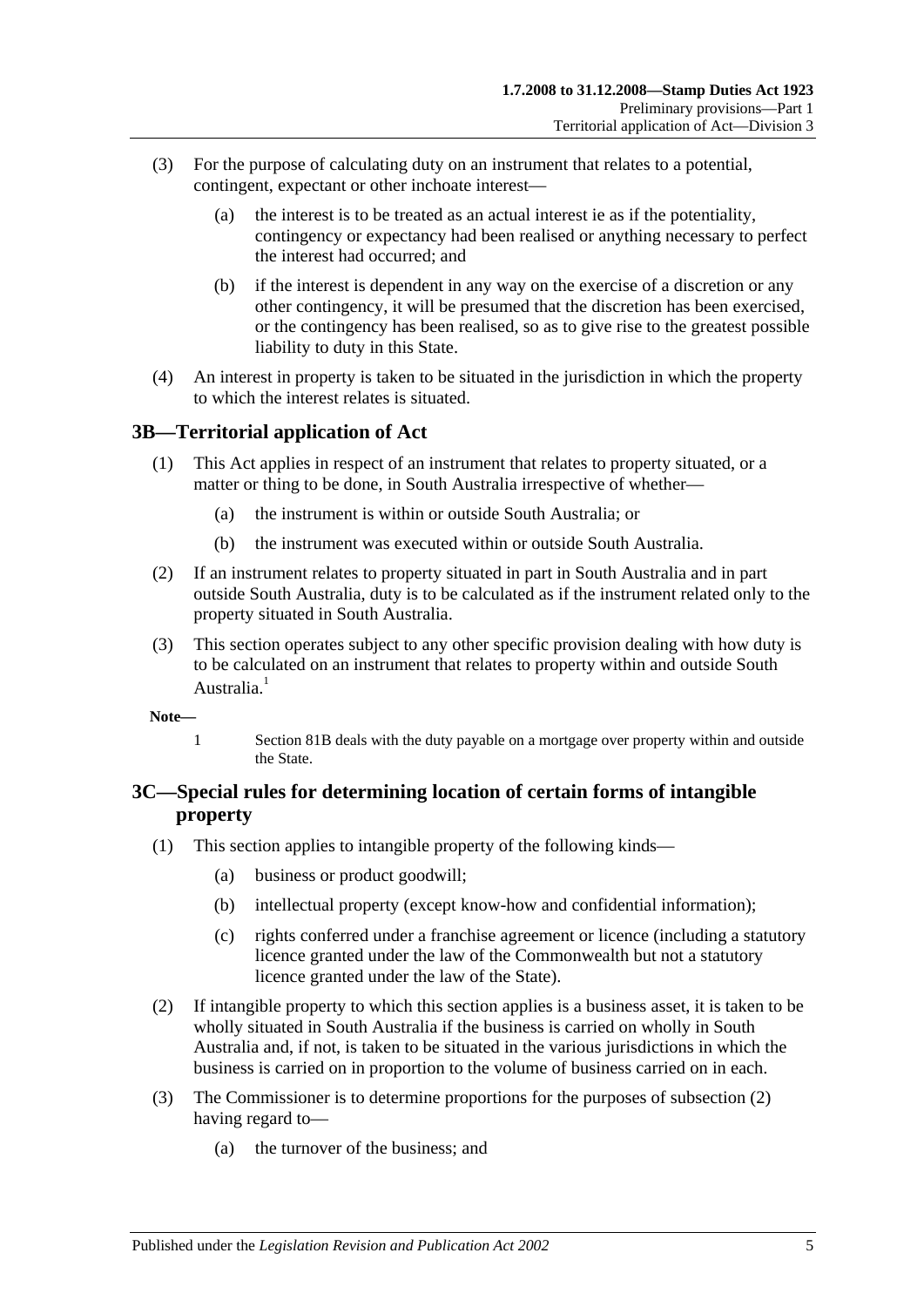- (b) the relative extent of income generated by the business in each jurisdiction in which the business is carried on; and
- (c) the relative extent of the work carried on in each of the relevant jurisdictions; and
- (d) any other relevant factors.
- (4) If intangible property to which this section applies is not a business asset, it is taken to be situated in the jurisdiction in which the owner—
	- (a) if a company—
		- (i) in the case of a company incorporated or taken to be incorporated under the *Corporations Act 2001* of the Commonwealth—is taken, under that Act, to be registered;
		- (ii) in any other case—is incorporated; or
	- (b) if a natural person—is ordinarily resident.

### <span id="page-11-0"></span>**3D—Statutory licence**

The property in a statutory licence granted under the law of South Australia, and in any rights deriving from such a licence, is taken to be situated in South Australia.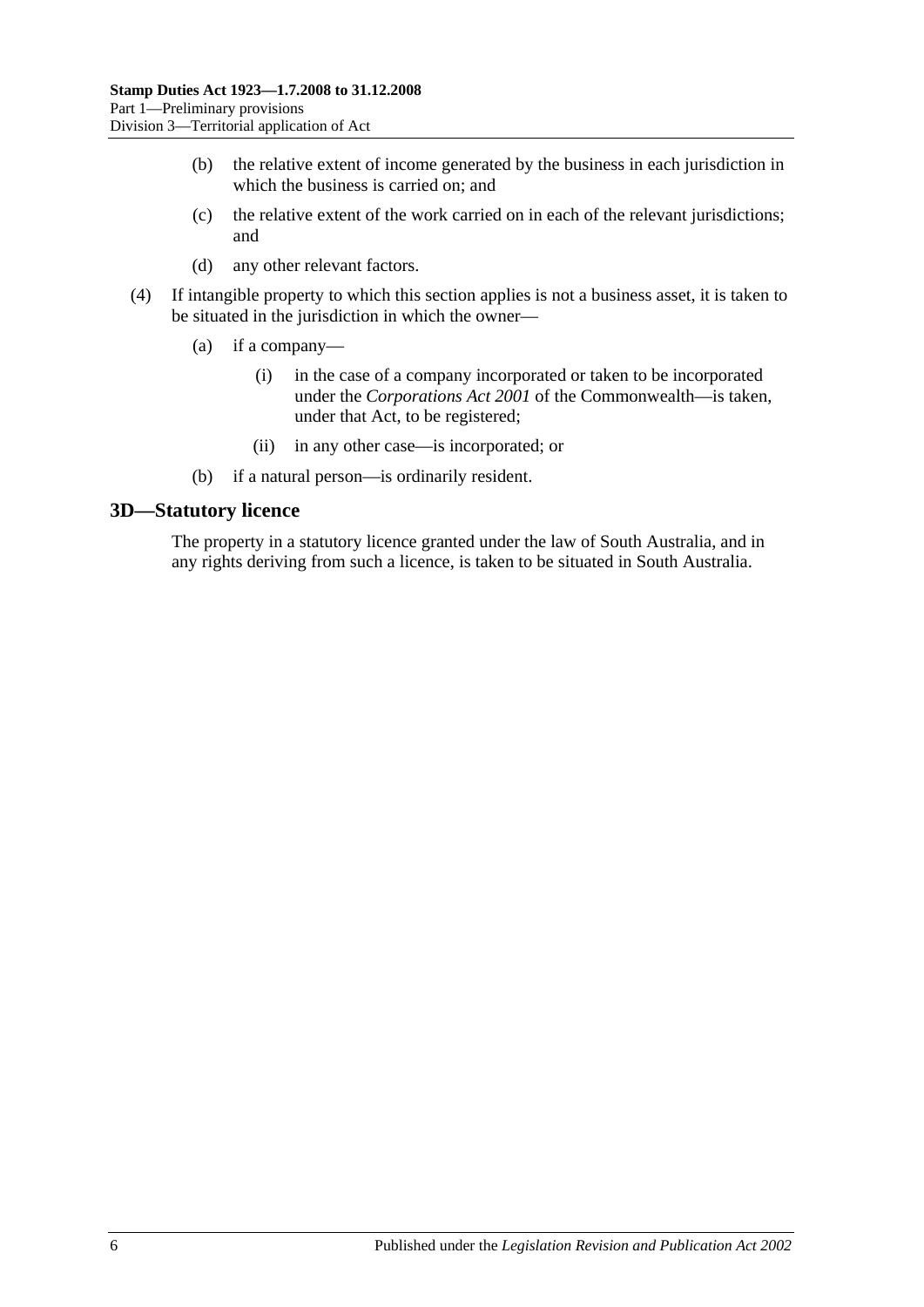# <span id="page-12-0"></span>**Part 2—General provisions with respect to stamp duties**

## <span id="page-12-1"></span>**4—Imposition of stamp duties**

- (1) Subject to the exemptions contained in [Schedule 2](#page-106-2) and the other provisions of this Act, the stamp duties specified in that Schedule are charged in respect of the instruments specified in that Schedule.
- (2) The parties who executed an instrument are jointly and severally liable to pay the duty charged in respect of the instrument.

## <span id="page-12-2"></span>**6—Denotation of duty**

- (1) Subject to any express provision to the contrary, the payment of duty on an instrument is to be denoted on the instrument by an impressed stamp.
- (2) Subject to any express provision to the contrary, if another provision of this Act provides for duty on an instrument to be denoted by an adhesive stamp, the duty may be denoted by an impressed stamp or an adhesive stamp.

## <span id="page-12-3"></span>**7—Distribution of stamps, commission etc**

- (1) The Governor may appoint any person a distributor of stamps.
- (2) Any such distributor may be remunerated by a commission upon the value of stamps purchased for disposal by him, or by salary, or by any other allowance, and upon the sale of stamps to any such distributor such discount may be allowed as may be authorised by regulations made under this Act.
- (3) A financial institution paying duty to the Commissioner in respect of cheque forms and cheques may be allowed commission at the prescribed rate.

## <span id="page-12-4"></span>**8—Stamps to be provided**

The Treasurer shall, for denoting the several duties chargeable under this Act, provide such stamps or dies as may be required for the purposes of this Act, and may do any other act which may be necessary for effectually collecting the duties.

## <span id="page-12-5"></span>**11—Appropriate stamps to be used**

- (1) A stamp which, by any word or words on the face of it, is appropriated to any particular description of instrument shall not be used for any instrument of another description.
- (2) An instrument falling under the particular description to which any stamp is so appropriated shall not be deemed duly stamped unless it is stamped with the stamp so appropriated.
- (3) No instrument shall be deemed duly stamped with an adhesive stamp unless the words "DUTY STAMP" are printed on and form part of the stamp.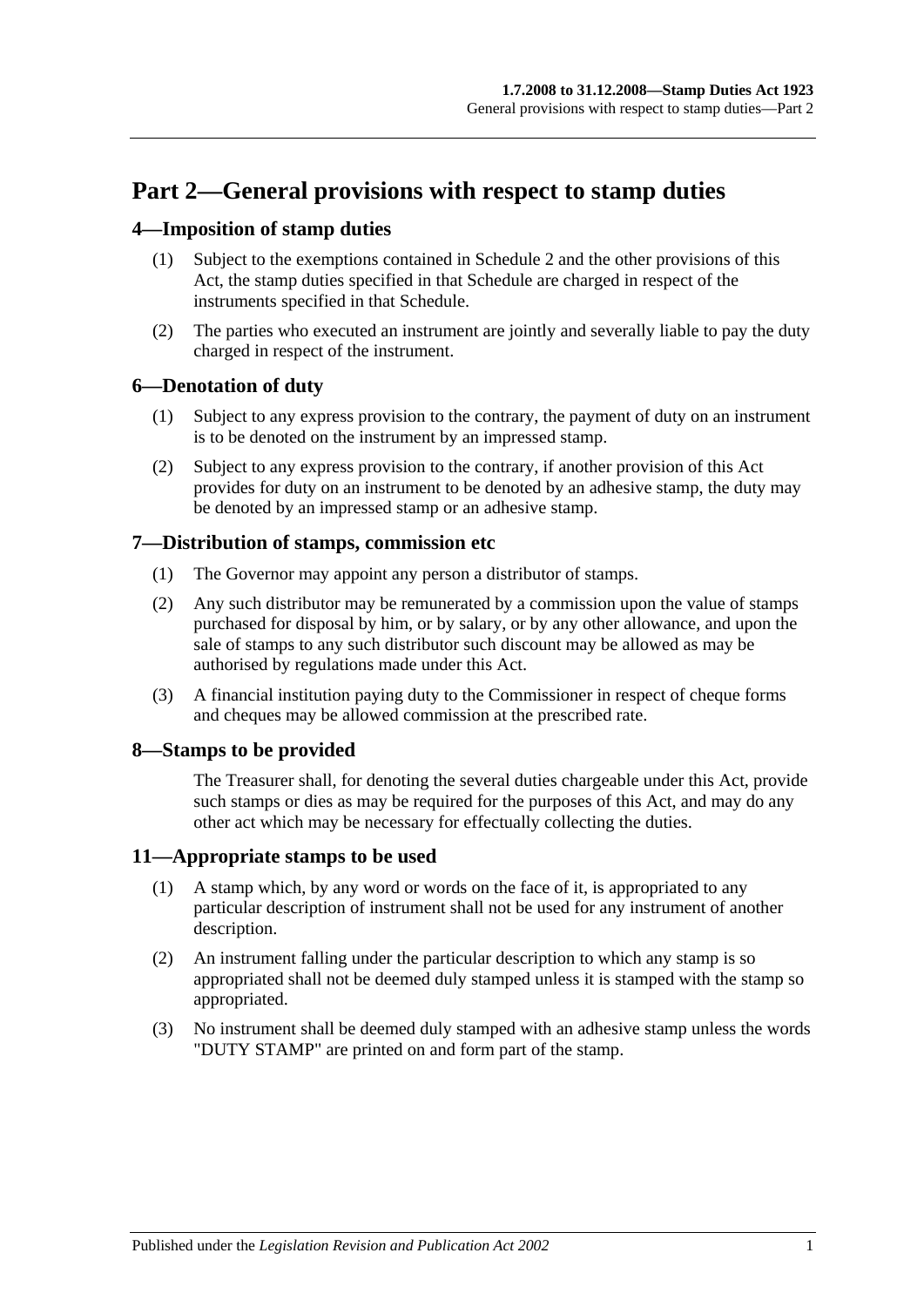## <span id="page-13-0"></span>**12—Adhesive stamps to be cancelled**

- (1) An instrument, the duty upon which is required or permitted by this Act to be denoted by an adhesive stamp, shall not be deemed duly stamped with an adhesive stamp unless—
	- (a) the person required by this Act to cancel the adhesive stamp cancels it by writing on or across the stamp his name or initials, or the name or initials of his firm, together with the true date of his so writing, or otherwise effectually cancels the stamp and renders it incapable of being used for any other instrument; or
	- (b) it is otherwise proved that the stamp appearing on the instrument was affixed thereto at the proper time.
- (2) Where two or more adhesive stamps are used to denote the duty upon an instrument, each stamp shall be cancelled in the manner described above.
- (3) A person who is required to cancel an adhesive stamp must not fail to do so in accordance with this Act.

Penalty: \$50.

### <span id="page-13-1"></span>**13—How instruments to be stamped**

- (1) Every instrument written upon stamped material shall be written in such manner, and every instrument partly or wholly written before being stamped shall be so stamped, that the stamp may appear on the face of the instrument and cannot be used for, or applied to, any other instrument written upon the same piece of material.
- (2) If more than one instrument is written upon the same piece of material, each one of those instruments shall be separately and distinctly stamped with the duty with which it is chargeable.

## <span id="page-13-2"></span>**14—Instruments to be separately charged**

Except where express provision is made to the contrary—

- (a) any instrument containing or relating to several distinct matters shall be separately and distinctly charged with duty in respect of each of such matters as if the portion of the instrument containing or relating to each such matter were a separate instrument;
- (b) any instrument made for any consideration in respect of which it is chargeable with *ad valorem* duty, and also for any further or other valuable consideration, shall, in addition to being charged with *ad valorem* duty, be charged with duty in respect of the last mentioned consideration as if it were an instrument made only for that consideration.

## <span id="page-13-3"></span>**15A—Ascertainment of value of property**

- (1) If the value of property is to be ascertained by reference to an actual or notional cost of acquisition, any component of the cost of acquisition that is referable to GST payable on its sale or supply is to be regarded as a component of its value.
- (2) In ascertaining the value of property for the purpose of assessing *ad valorem* duty on an instrument, the existence of an overriding power of revocation or reconveyance in that or any other instrument may be disregarded.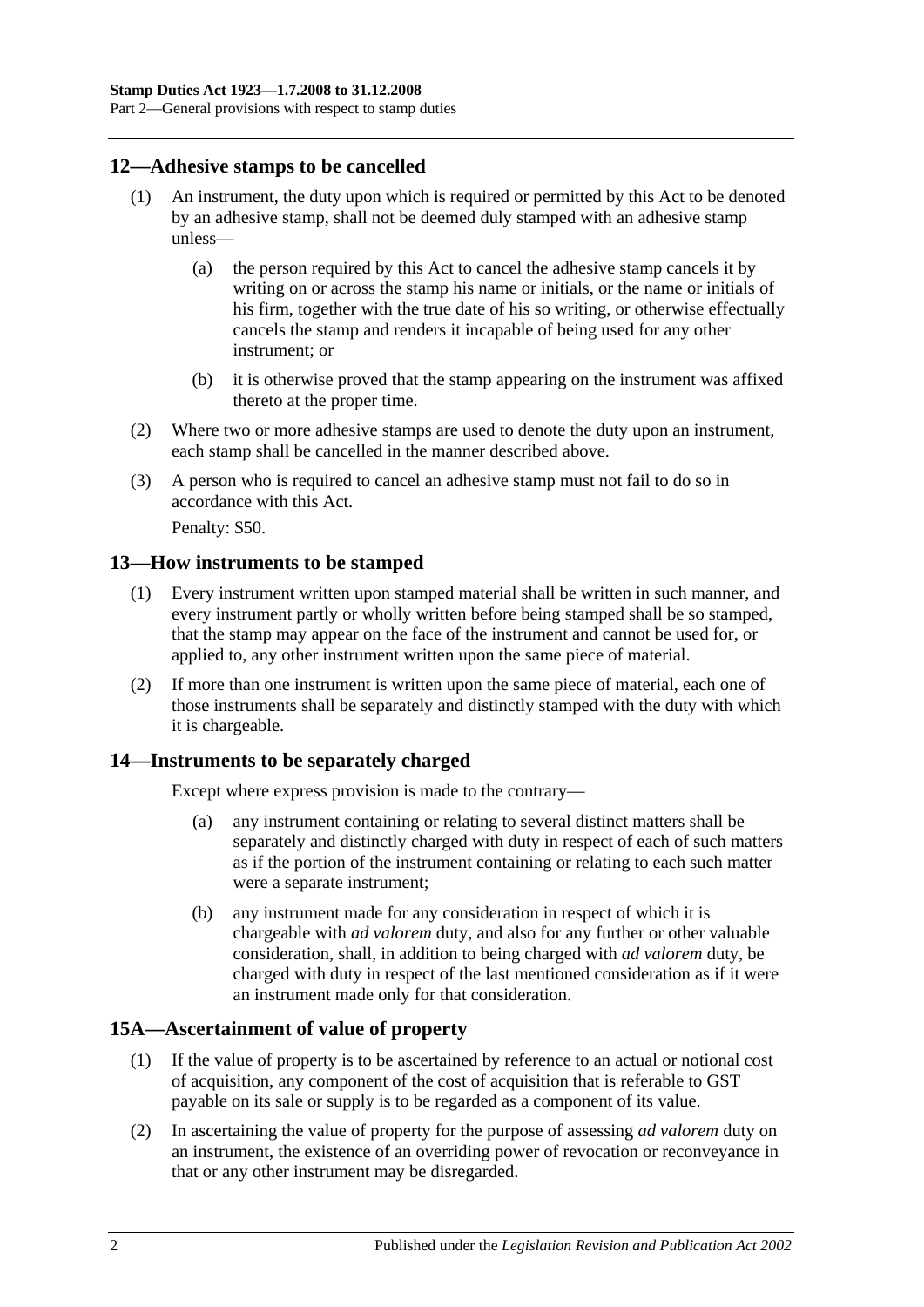## <span id="page-14-0"></span>**16—Duty in force when instrument produced for stamping to apply**

The duty chargeable upon any instrument shall be calculated according to the rates in force at the time when the instrument is produced to the Commissioner for the purpose of being stamped.

#### <span id="page-14-1"></span>**17—Duty payable in respect of instruments conditionally executed**

- (1) Subject to [subsection](#page-14-4) (2), an instrument that is executed conditionally by one or more parties is liable to duty as if it had been executed unconditionally.
- <span id="page-14-4"></span> $(2)$  If—
	- (a) duty is paid on or in respect of an instrument that was executed conditionally by one or more of the parties;
	- (b) the Commissioner is satisfied that, by reason of non-fulfilment of the condition, or recall of the execution, the instrument will never come into force,

the Commissioner will, on application by a party who paid the duty and production of the instrument, cancel any stamp on the instrument and refund the amount of the duty paid.

#### <span id="page-14-2"></span>**18—Duty on other instruments**

Where the duty with which any instrument is chargeable depends in any manner upon the duty paid upon another instrument, the payment of the last mentioned duty may, on production of both the instruments, be denoted in such manner as the Commissioner thinks fit upon the first mentioned instrument.

#### <span id="page-14-3"></span>**19A—Certain copies dutiable**

- (1) Notwithstanding any other provision of this Act, but subject to [subsection](#page-14-5) (2), where an original instrument chargeable with duty under this Act has not been duly stamped or has been destroyed without being duly stamped, any copy of the instrument shall, for the purposes of this Act, be chargeable with duty as if it were the original and be deemed to have been executed by the person or persons who executed the original at the same time as the original was executed.
- <span id="page-14-5"></span>(2) Where an original instrument or a copy of an instrument is duly stamped under this Act, the Commissioner shall, upon application and production of that original or copy, stamp any copy or further copy or the original, as the case may be, with a particular stamp denoting that it is duly stamped.
- (3) In this section—

*copy* includes—

- (a) a duplicate or counterpart of an original instrument; or
- (b) an instrument that acknowledges, evidences or records the existence or terms of an original instrument; or
- (c) an instrument that acknowledges, evidences or records the transaction or a part of the transaction to which an original instrument relates or related.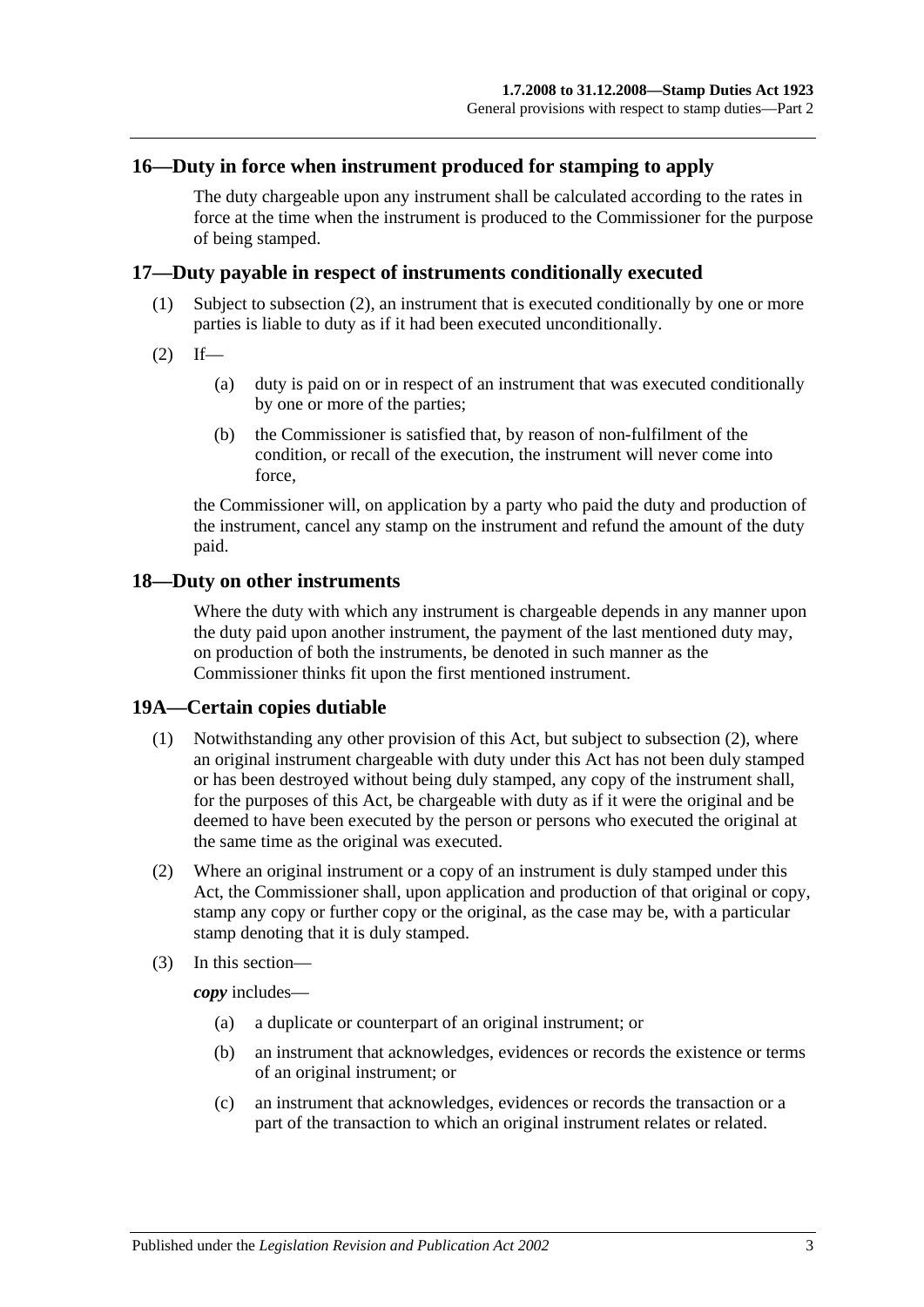## <span id="page-15-0"></span>**20—Time for payment of duty and stamping**

- (1) Subject to any express provision to the contrary, if an instrument is chargeable with duty, the duty must be paid and the instrument stamped—
	- (a) in the case of an instrument executed in South Australia—within two months after its execution; or
	- (b) in the case of an instrument executed outside South Australia—within two months after its receipt in South Australia or within six months after its execution, whichever period first expires.
- (2) If duty or further duty becomes chargeable on an instrument in consequence of an event occurring after its execution, the duty must be paid and the instrument stamped within two months after that event.
- (3) The payment in relation to an instrument of any penalty tax or interest under Part 5 of the *[Taxation Administration Act](http://www.legislation.sa.gov.au/index.aspx?action=legref&type=act&legtitle=Taxation%20Administration%20Act%201996) 1996* must be denoted on the instrument by a particular stamp.
- <span id="page-15-3"></span>(4) If an instrument that is chargeable with stamp duty is not produced to the Commissioner for stamping within the period prescribed by this section, any person who executed the instrument, or on whose behalf it was executed, is guilty of an offence.

Penalty: \$10 000.

- (5) [Subsection](#page-15-3) (4) does not apply in relation to—
	- (a) an instrument executed, or brought into existence, before 7th December, 1987;
	- (b) an instrument that has been duly stamped in some other manner authorised by this Act within the relevant period.
- (6) It is a defence to a charge against [subsection](#page-15-3) (4) to prove that the defendant delivered the instrument or had it delivered into the possession of some other party, or an agent for some other party, to the instrument in the reasonable expectation that the other party would have it stamped.
- (7) The commission of an offence against [subsection](#page-15-3) (4) does not affect the validity of the instrument in relation to which the offence was committed.

## <span id="page-15-1"></span>**21—Admissibility of unstamped instruments in evidence**

Upon the production of any instrument chargeable with duty as evidence in any civil proceedings in any part of South Australia, the officer whose duty it is to read the instrument shall call the attention of the presiding judge, special magistrate or justices to any omission or insufficiency of the stamp thereon.

## <span id="page-15-2"></span>**22—Except as aforesaid no unstamped instrument to be received in evidence**

No instrument chargeable with duty executed in any part of South Australia, or relating, wherever it was executed, to any property situated, or to any matter or thing done or to be done, in any part of South Australia, shall, except in criminal proceedings, be pleaded or given in evidence, or admitted to be good, useful or available at law or in equity, unless duly stamped.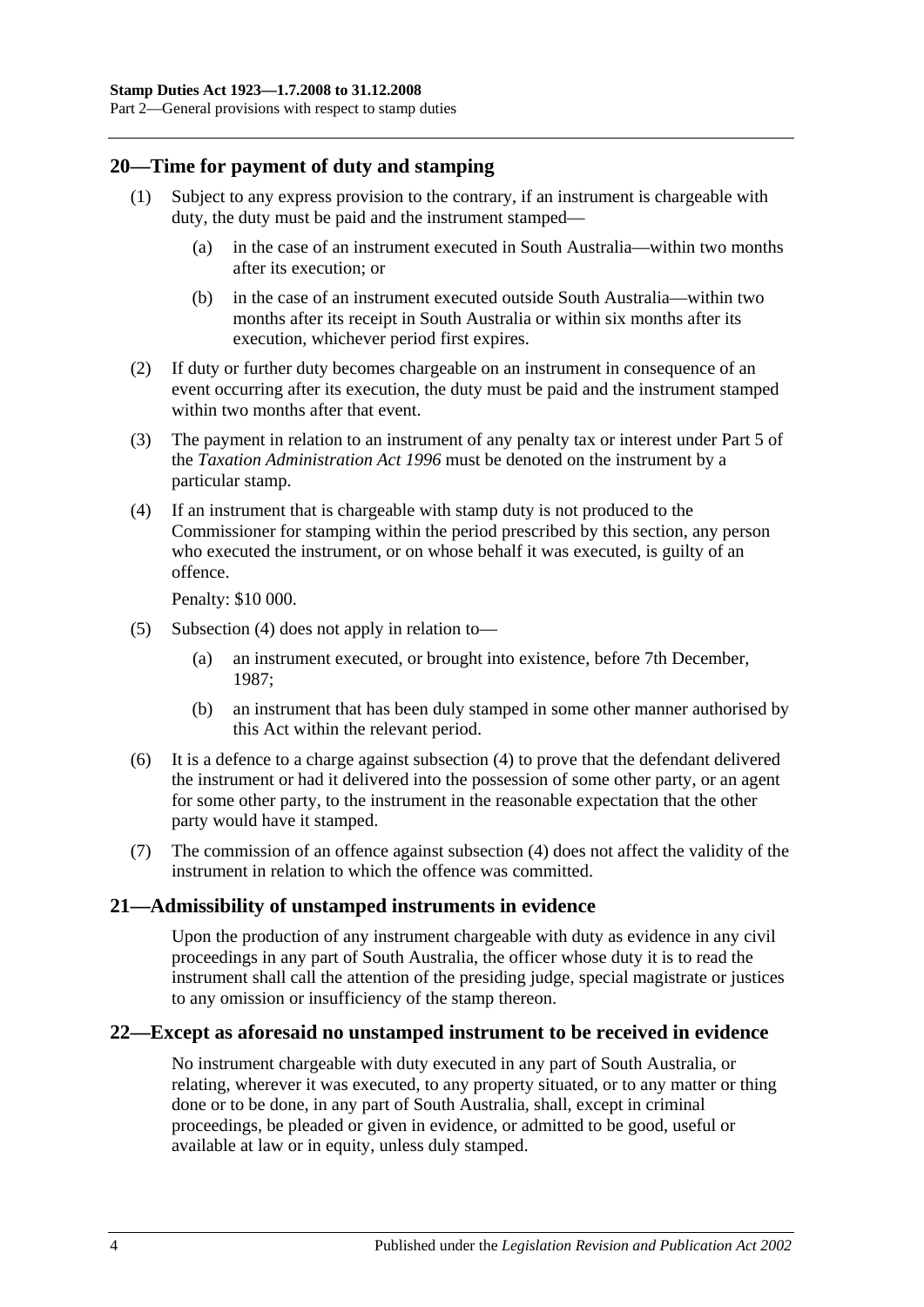### <span id="page-16-0"></span>**23—Assessments and stamping of instruments**

- (1) If the result of an assessment relating to an instrument is that the instrument is not chargeable with duty, the instrument may be stamped by the Commissioner with a particular stamp denoting that it is not chargeable with duty.
- (2) If the result of an assessment relating to an instrument is that the instrument is chargeable with duty or further duty, the instrument is, on payment of any duty or further duty payable in respect of the instrument, to be stamped or further stamped in accordance with the assessment, and, when so stamped, may also be stamped by the Commissioner with a particular stamp denoting that it is duly stamped.
- <span id="page-16-2"></span>(3) If the result of an assessment relating to a stamped instrument is that duty or further duty is chargeable in respect of the instrument, the instrument is, from the date of the assessment until the duty or further duty is paid and the instrument is further stamped, to be taken to be insufficiently stamped, and this subsection applies despite the fact that the instrument has already been stamped, whether under this section or another provision of this Act, with a particular stamp denoting that it is not chargeable with duty or that it is duly stamped.
- (4) Every instrument stamped with the particular stamp denoting either that it is not chargeable with duty or that it is duly stamped shall, subject to [subsection](#page-16-2) (3), be admissible in evidence and shall be available for all purposes, notwithstanding any objection relating to duty.
- (5) An instrument on which duty has been assessed by the Commissioner cannot be stamped except in accordance with that assessment unless the Commissioner reassesses duty on the instrument.

## <span id="page-16-1"></span>**27—No instrument to be enrolled or registered unless stamped**

No person whose office it is to enrol, register or enter in or upon any rolls, books or records any instrument chargeable with any duty, or the memorial of any instrument chargeable with any duty, shall enrol, register or enter any such an instrument or memorial unless the instrument is duly stamped.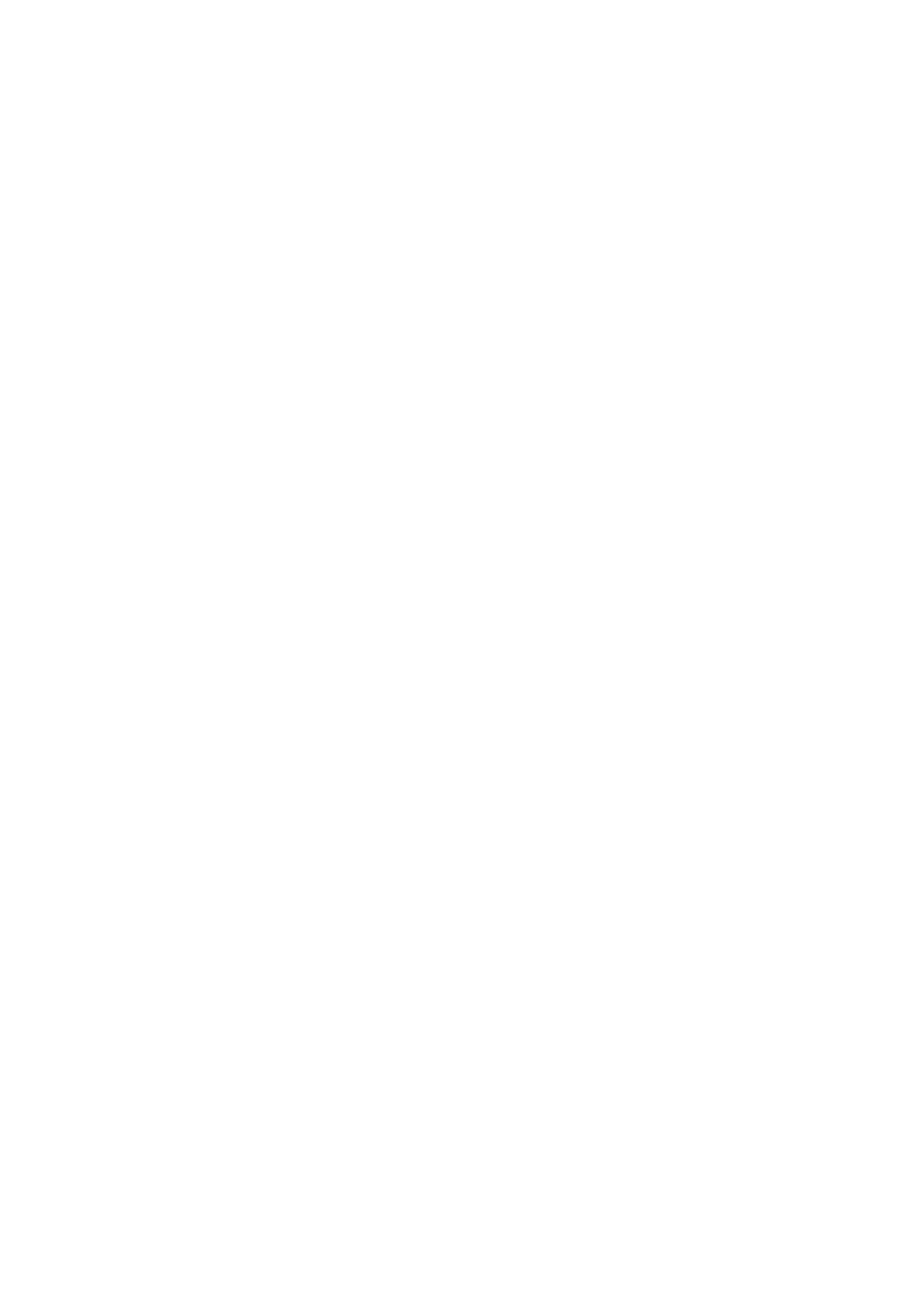# <span id="page-18-0"></span>**Part 3—Special provisions with respect to certain stamp duties**

## <span id="page-18-1"></span>**Division 1—Agreements**

### <span id="page-18-2"></span>**29—Adhesive stamp may be used for agreement not under seal**

The duty upon an agreement not under seal may be denoted by an adhesive stamp, which shall be cancelled by one of the parties executing the agreement.

### <span id="page-18-3"></span>**30—When agreement comprised of several letters**

In any case where an agreement is constituted by two or more letters, the agreement and all the letters shall be deemed to be duly stamped if any one of the letters is duly stamped with the duty payable upon the agreement.

#### <span id="page-18-5"></span><span id="page-18-4"></span>**31—Certain contracts to be chargeable as conveyances on sale**

- (1) Any contract or agreement in writing for the sale of any estate or interest in any property (including goods, wares and merchandise not being goods, wares and merchandise agreed to be sold in the ordinary course of trade by a party whose business is or includes the sale of such goods, wares and merchandise) except—
	- (a) property which cannot vest in the purchaser except upon registration of a conveyance; or
	- (c) stock or financial products or shares in the stock, funds or capital of any corporation, company or society,

shall be charged with the same *ad valorem* duty as if it were an actual conveyance on sale of the estate or interest contracted or agreed to be sold.

- (2) Where duty has been duly paid on a contract or agreement in accordance with [subsection](#page-18-5) (1), any conveyance made to the purchaser in pursuance of the contract or agreement shall not be chargeable with any duty, and the Commissioner, upon application and upon the production of the contract or agreement duly stamped, shall stamp the conveyance with a particular stamp denoting that it is duly stamped.
- (3) For the purposes of this section, a receipt for the payment, in pursuance of any contract or agreement, of any purchase money shall, in the absence of any further or other instrument being or evidencing the contract or agreement, be charged with *ad valorem* duty.
- (4) If any such contract or agreement as is mentioned in [subsection](#page-18-5) (1) is afterwards rescinded or annulled, or for any other reason is not substantially performed or carried into effect so as to operate as, or to be followed by, a conveyance, the person who paid the *ad valorem* duty upon the contract or agreement shall be deemed to be possessed of stamped material rendered useless by being inadvertently spoiled, within the meaning of [section](#page-102-1) 106, and the provisions of that section shall apply accordingly.
- (5) This section shall not apply to, or in respect of, any hire-purchase agreement within the meaning of this Act.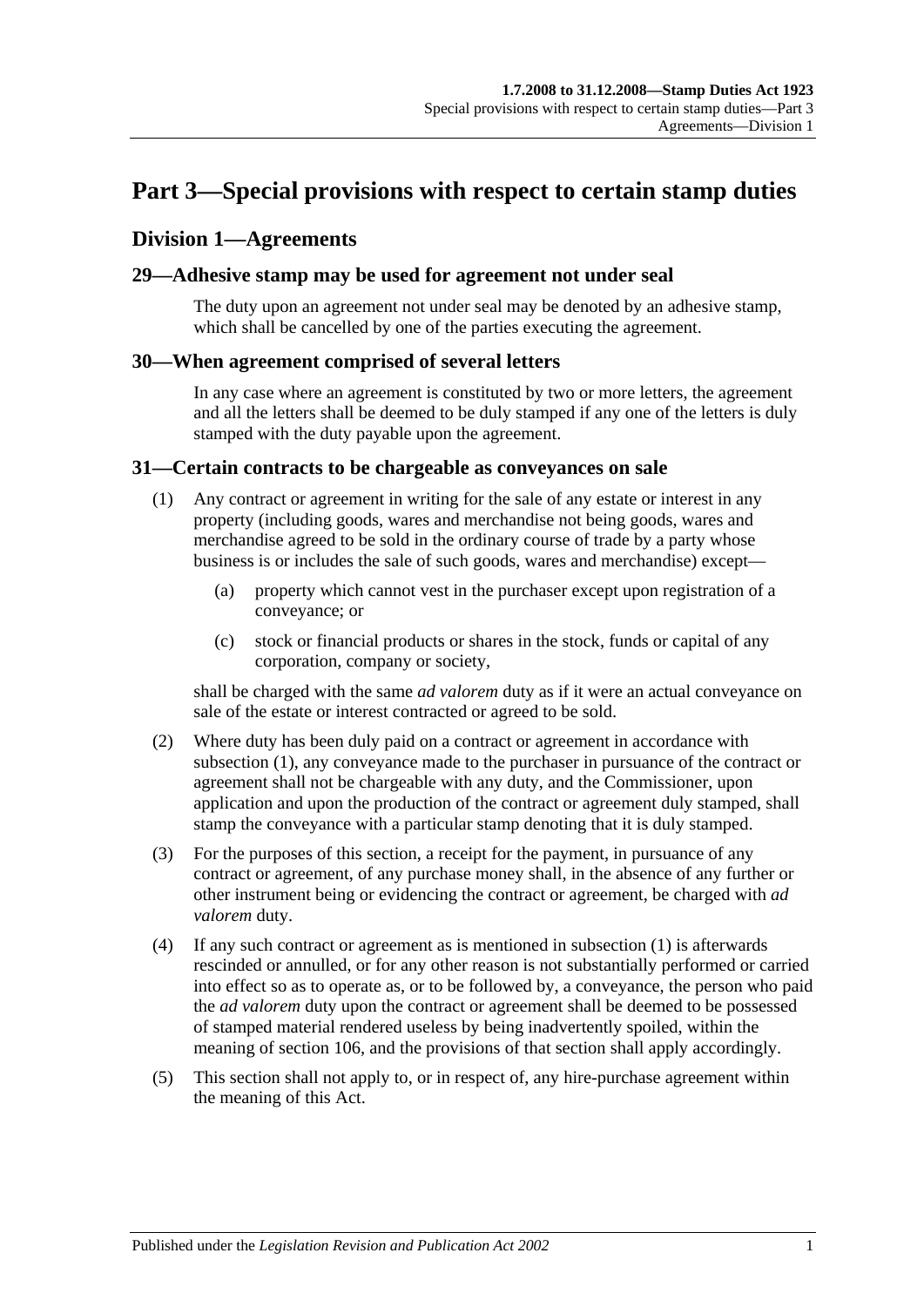## <span id="page-19-0"></span>**31A—Duty on agreements for "walk in walk out" sales of land used for primary production**

Notwithstanding [section](#page-18-4) 31, if—

- (a) a contract or agreement in writing provides for the sale as a going concern of land used wholly or mainly for the business of primary production, together with stock, implements and other chattels held or used in connection therewith; and
- (b) the contract or agreement sets out separately the consideration payable for the land and the consideration payable for stock, implements or other chattels; and
- (c) the Commissioner certifies in writing on the contract or agreement that he is of the opinion that the consideration specified as being payable for the land represents the value of that land,

then the contract or agreement in writing shall be chargeable with stamp duty as if it related solely to the land mentioned therein and not to the stock, implements and other chattels.

## <span id="page-19-1"></span>**Division 2—Rental business**

## <span id="page-19-2"></span>**31B—Interpretation**

In this Division, unless the contrary intention appears—

*bailee* means a person who has, or is entitled to, possession of goods under a contractual or non-contractual bailment;

*bailment plan* means an arrangement under which—

- (a) a financier provides financial accommodation for a business carried on by a trader; and
- (b) the financier retains or acquires title to a trading stock as security for the financial accommodation provided; and
- (c) the trader has possession of the trading stock by virtue of a contractual or non-contractual bailment;

*bailor* means a person who confers a right to possession of goods on another under a contractual or non-contractual bailment;

*contractual bailment* means a contract or agreement under which a person who owns, or is entitled to the possession of, goods confers on another a right to possession or use of the goods, and includes a hire-purchase agreement, but does not include a contract or agreement conferring a right to the possession or use of goods, or providing for the sale of goods, incidentally to a lease of, or licence to occupy, or the sale of, land;

*corresponding law* means a law of the Commonwealth or of another State or of a Territory that imposes duty of a similar nature to the duty imposed under this Division in respect of rental business or hiring arrangements;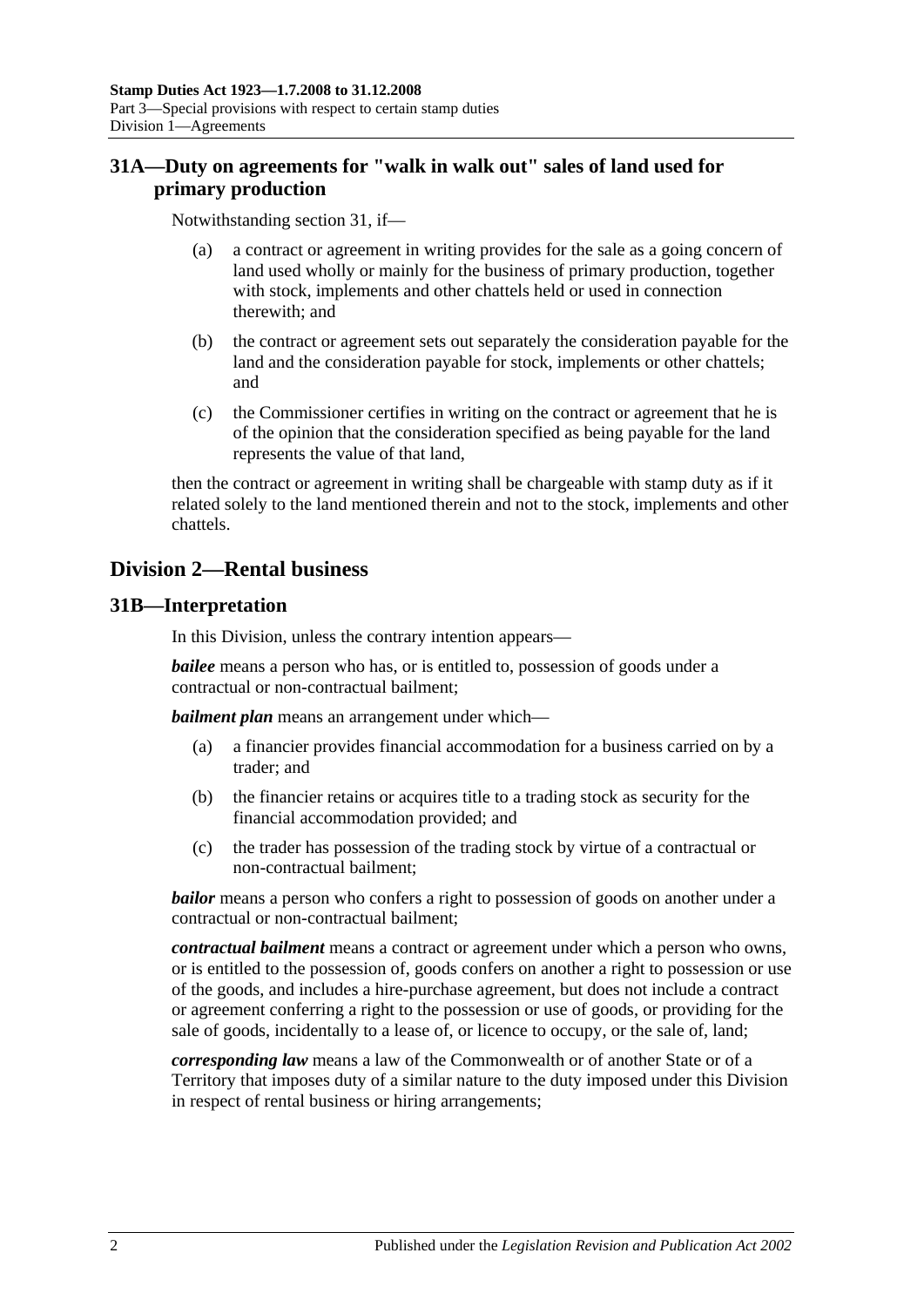*dutiable rental business* means rental business consisting of one or more of the following—

- (a) conferring rights to the possession or use of goods under a contractual bailment to which this Division applies;
- (b) guaranteeing the obligations of the bailee under a contractual bailment to which this Division applies;
- (c) acquiring the rights of the bailor under a contractual bailment to which this Division applies;
- (d) providing financial accommodation under a bailment plan where the trading stock is situated in South Australia;
- (e) guaranteeing the obligations of the bailee under a bailment plan where the trading stock is situated in South Australia,

but does not include such business arising from contracts, agreements or arrangements entered into on or after 1 July 2009;

#### *equipment financing arrangement* means—

- (a) a hire purchase agreement; or
- (b) a contractual bailment for a term of not less than 9 months under which the final payment is not required to be made earlier than 8 months after the agreement is entered into;

*goods* includes all chattels personal and any fixture severable from the realty, but does not include money, livestock , things in action or books;

#### *hire-purchase agreement* means—

- (a) a contract or agreement for the letting of goods with an option to purchase the goods; or
- (b) a contract or agreement for the sale of goods by instalments (whether the contract or agreement describes the instalments as rent or hire or otherwise),

but does not include a contract or agreement under which property in the goods passes on or before delivery of the goods;

*registered* means registered under [section](#page-21-2) 31E;

*related corporation*, in relation to a corporation, means a corporation that is related to the first-mentioned corporation under section 50 of the *Corporations Act 2001* of the Commonwealth;

*rental business* means—

- (a) the business of conferring rights to the possession or use of goods under a contractual bailment; or
- (b) the business of acquiring the rights of the bailor under a contractual bailment; or
- (c) the business of providing financial accommodation under a bailment plan; or
- (d) the business of guaranteeing the obligations of a bailee under a contractual bailment or a bailment plan,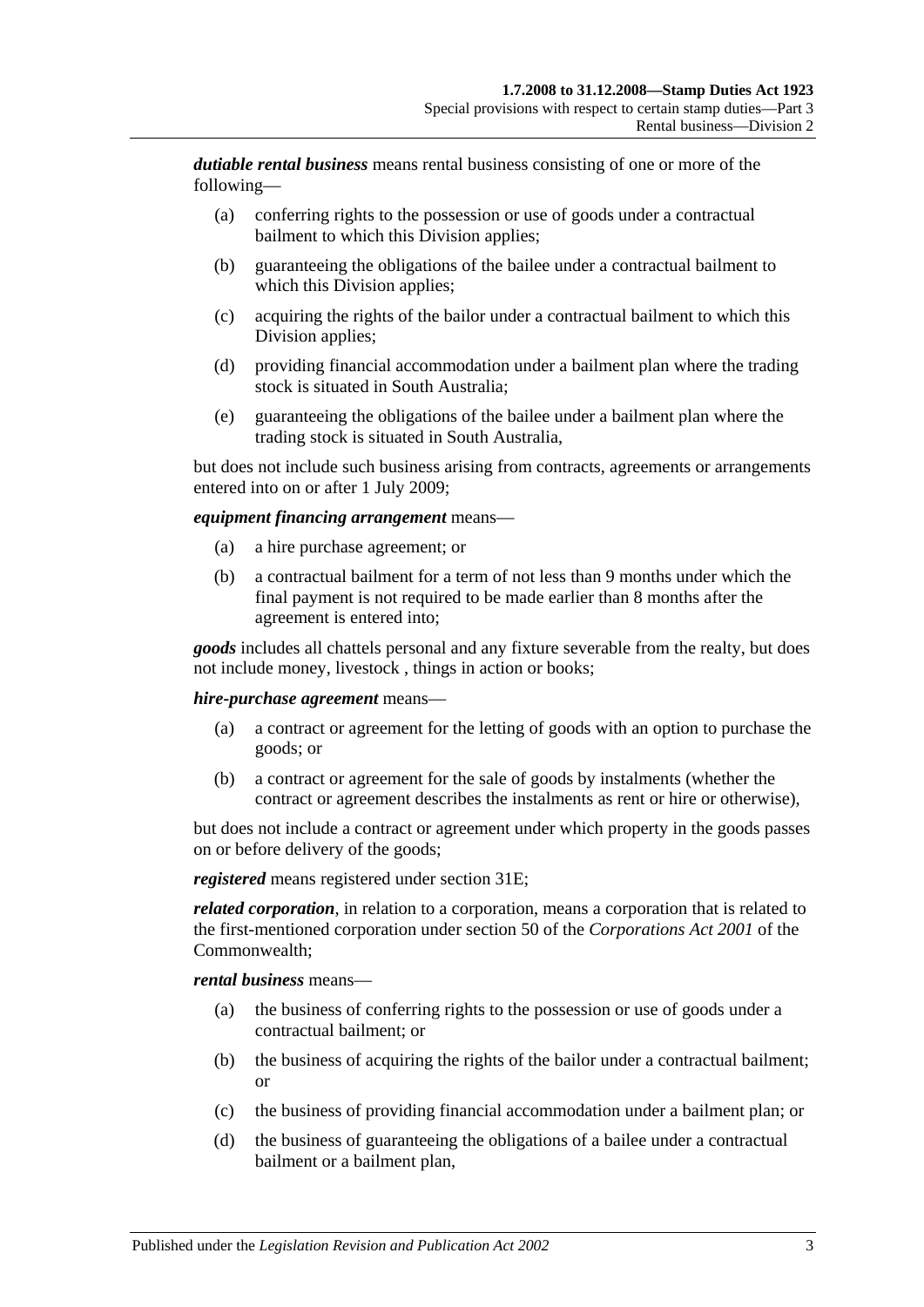but does not include business of a class exempted by regulation from the ambit of this definition.

## <span id="page-21-0"></span>**31C—Jurisdictional nexus**

- (1) This Division applies to a contractual bailment if—
	- (a) the goods are, or are to be, used solely or predominantly in South Australia; or
	- (b) the goods are delivered to the bailee in South Australia and—
		- (i) they are to be used outside Australia; or
		- (ii) they are not to be used solely in any one Australian State and it is not possible to determine which Australian State is to be the jurisdiction of predominant use.
- (2) If a motor vehicle is taken on hire under an equipment financing arrangement, and the motor vehicle is, or is to be, registered under the law of a State, the State in which the motor vehicle is registered will be taken to be the jurisdiction of its predominant use.

## <span id="page-21-1"></span>**31D—Obligation to be registered**

(1) A person who carries on rental business consisting of or involving dutiable rental business must be registered.

Maximum penalty: \$10 000.

- (2) The section applies—
	- (a) irrespective of where the rental business is transacted; and
	- (b) whether or not the person is resident, or has a place of business, within the State.

#### <span id="page-21-2"></span>**31E—Registration**

- (1) The Commissioner shall register any person who applies in the approved form for registration under this section.
- (2) A registered person who is no longer required to be registered may, by notice in the approved form given to the Commissioner, cancel his registration under this section.

## <span id="page-21-4"></span><span id="page-21-3"></span>**31F—Lodgement of statement and payment of duty**

- (1) A person who is, or ought to be, registered must, not later than the 21st day of each month—
	- (a) lodge with the Commissioner a statement in the approved form setting out—
		- (i) the total amount received during the previous month in respect of dutiable rental business; and
		- (ii) the amount representing the component referable to equipment financing arrangements entered into before 1 October 2003 (the *old equipment financing component*); and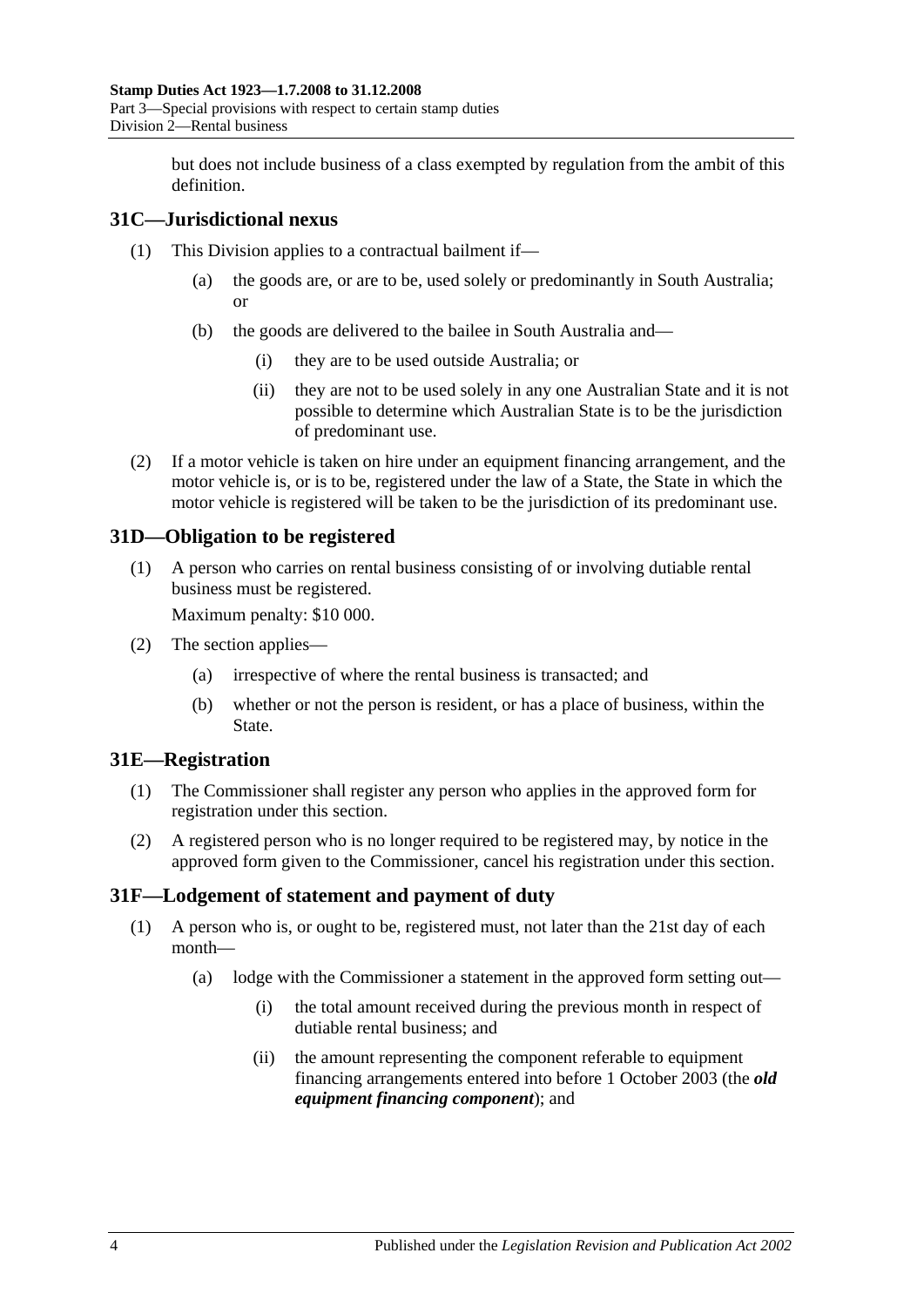- (iii) the amount representing the component referable to equipment financing arrangements entered into on or after 1 October 2003 but before 1 July 2007 (*new equipment financing component No 1*); and
- (iv) the amount representing the component referable to equipment financing arrangements entered into on or after 1 July 2007 but before 1 July 2008 (*new equipment financing component No 2*); and
- (v) the amount representing the component referable to equipment financing arrangements entered into on or after 1 July 2008 but before 1 July 2009 (*new equipment financing component No 3*); and
- (vi) the amount representing the component referable to other kinds of rental business based on contracts entered into before 1 July 2007 (*general rental business component No 1*); and
- (vii) the amount representing the component referable to other kinds of rental business based on contracts entered into on or after 1 July 2007 but before 1 July 2008 (*general rental business component No 2*); and
- (viii) the amount representing the component referable to other kinds of rental business based on contracts entered into on or after 1 July 2008 but before 1 July 2009 (*general rental business component No 3*); and

#### **Exception—**

The statement need not include amounts received in respect of hire purchase agreements entered into before 1 January 2003.

- (b) pay to the Commissioner duty equivalent to the aggregate of—
	- (i) 1.8% of the old equipment financing component; and
	- (ii) 0.75% of new equipment financing component No 1; and
	- (iii) 0.5% of new equipment financing component No 2; and
	- (iv) 0.25% of new equipment financing component No 3; and
	- (v) if general rental business component No 1 exceeds a fraction of \$6 000 calculated by dividing general rental business component No 1 by the aggregate of the general rental business components—1.8% of the amount of the excess; and
	- (vi) if general rental business component No 2 exceeds a fraction of \$6 000 calculated by dividing general rental business component No 2 by the aggregate of the general rental business components—1.2% of the amount of the excess; and
	- (vii) if general business component No 3 exceeds a fraction of \$6 000 calculated by dividing general rental business component No 3 by the aggregate of the general rental business components—0.6% of the amount of the excess.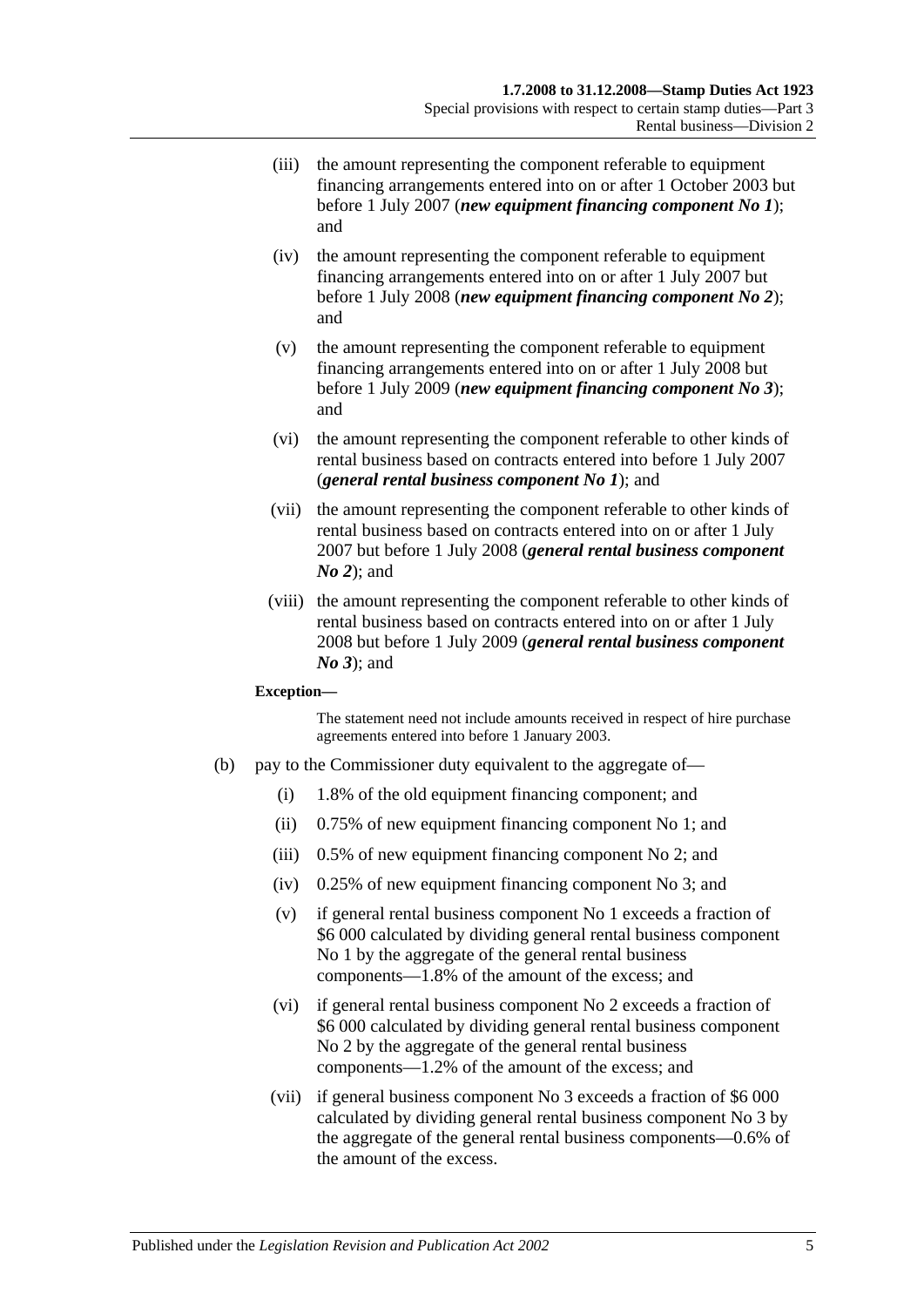- (2) The amount to be disclosed in respect of dutiable rental business or a particular component of dutiable rental business under [subsection](#page-21-4) (1)—
	- (a) is to include amounts received for services incidental or related to the business or the relevant component of the business; but
	- (b) is not to include amounts received to reimburse, offset or defray liability to GST.

#### **Exception—**

If an equipment financing arrangement (or a collateral agreement) provides that the financier is to be responsible for servicing the goods—

- (a) the cost of servicing, if separately charged, need not be disclosed and is not liable to duty; or
- (b) if the cost of servicing is not separately charged, a proportion of the consideration received by the financier that the Commissioner considers properly referable to servicing the goods, need not be disclosed and is not liable to duty.
- <span id="page-23-2"></span>(3) If the Commissioner is satisfied, on application in the approved form by a registered person, that the total on which duty is to be calculated for the ensuing 12 months is likely to be less than \$120 000, the Commissioner may permit the person to lodge statements and pay duty on an annual basis.
- (4) A person must comply with any conditions on which the Commissioner grants permission under [subsection](#page-23-2) (3).

Maximum penalty: \$10 000.

(5) The Commissioner may, at any time, revoke a permission granted under [subsection](#page-23-2) (3) for breach of a condition or any other proper reason.

#### <span id="page-23-0"></span>**31H—Manner of denoting duty on statement**

The duty paid by a person on a statement lodged with the Commissioner under [section](#page-21-3) 31F shall be denoted by cash register imprint on the statement or in such other manner approved by the Auditor-General as is notified by the Commissioner in the Gazette.

## <span id="page-23-1"></span>**31I—Matter not to be included in statement**

- (1) Nothing contained in [section](#page-21-3) 31F shall require a person to include in a statement required by that section to be lodged with the Commissioner any amount in respect of—
	- (a) a transaction entered into by the person in the course of any business carried on by the person as a pawnbroker; or
	- (b) the sale of any goods (other than under a hire-purchase agreement or where there is an agreement, arrangement or understanding that the person to whom the goods are sold may, at a later time, sell the goods back to the first mentioned person); or
	- (c) business transacted by a registered person in respect of which the registered person has paid duty under a corresponding law if the Commissioner is satisfied, on application by the registered person, that—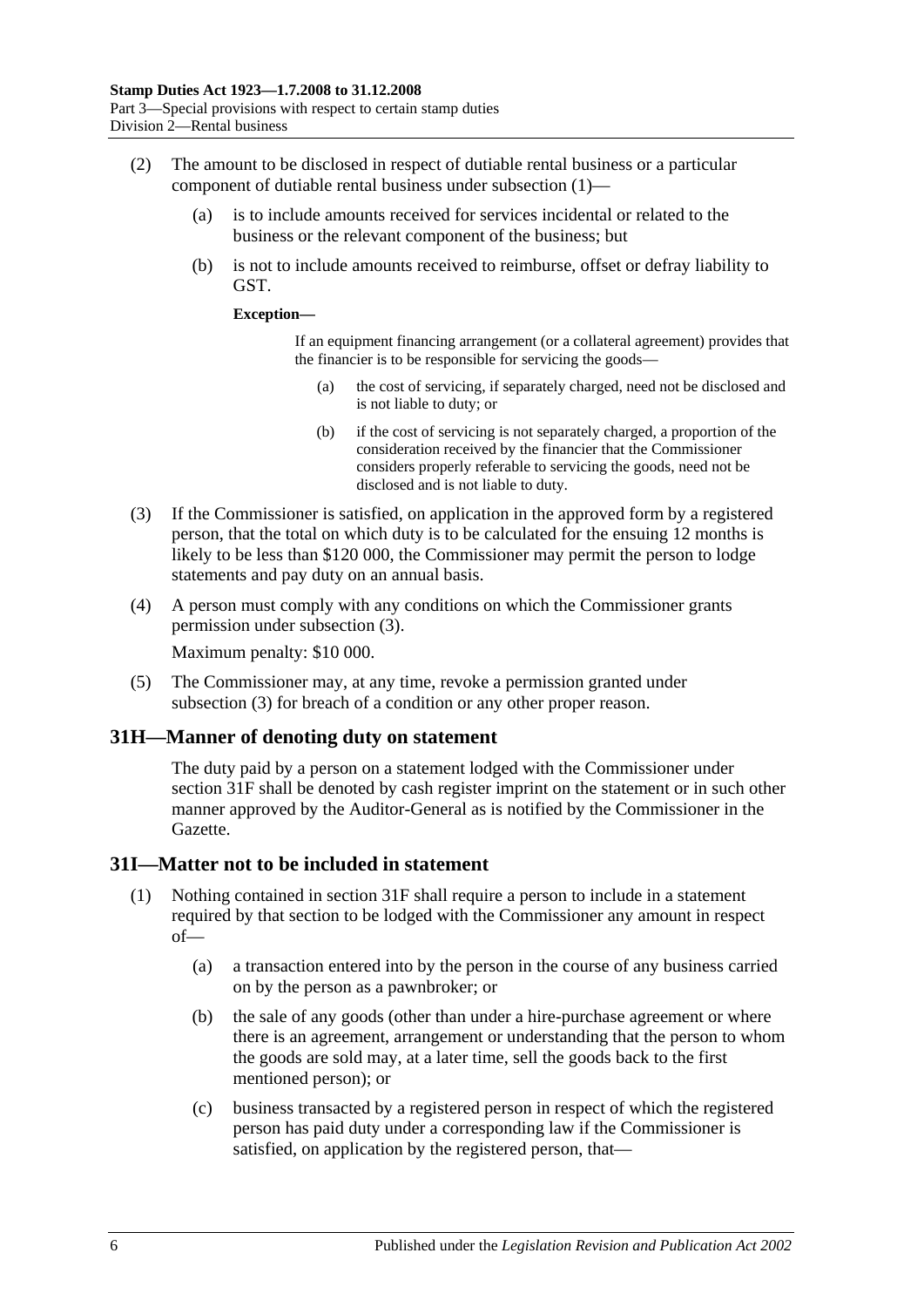- (i) the duty paid under the corresponding law is not less than would be applicable under this Act; and
- (ii) it would be reasonable to allow the person the benefit of this subsection in respect of that business; or
- <span id="page-24-0"></span>(g) the grant, by a corporation to a related corporation, of the right to the use of goods beneficially owned by that first mentioned corporation.

 $(1a)$  If—

- (a) a registered person, in respect of any period for which duty is payable under this Division in respect of his or her rental business, pays duty in respect of the same business (including business that involves a hiring arrangement) under a corresponding law; and
- (b) the duty paid under the corresponding law is less than would be applicable under this Act; and
- <span id="page-24-1"></span>(c) the Commissioner is satisfied, on application made to the Commissioner by the registered person in a manner and form determined by the Commissioner, that it would be reasonable to allow a deduction to be made under this subsection,

the registered person is entitled to a deduction from the amount of duty that would, apart from this subsection, be payable, the amount of the deduction being equal to the amount of duty paid in respect of the same business under that corresponding law for the corresponding period.

- (1b) The Commissioner may, in making a decision on an application under [subsection](#page-24-0)  $(1)(c)(ii)$  or  $(1a)(c)$ , take into account any of the following:
	- (b) the extent to which the business to which the application relates is connected with the place where the corresponding law applies;
	- (c) the extent (if any) to which it appears to the Commissioner that the registered person has arranged or structured his or her business to avoid the payment of duty under this Division,

and may take into account such other matters (whether similar or dissimilar to those referred to above) as the Commissioner thinks fit.

- (1c) Where a person receives in excess of \$6 000 per month for or in relation to the use of goods under a contractual bailment (other than an equipment financing arrangement) that provides for the person to be responsible for the servicing of those goods, the person may deduct from the excess, on account of the cost of servicing those goods—
	- (a) an amount not exceeding 40 per centum of the excess or such higher proportion of the excess as is fixed by the Commissioner, on the application of the person, in respect of particular goods where, in the opinion of the Commissioner, the higher proportion is properly attributable to the cost of servicing the goods; or
	- (b) the actual cost of servicing the goods,

whichever is the lesser.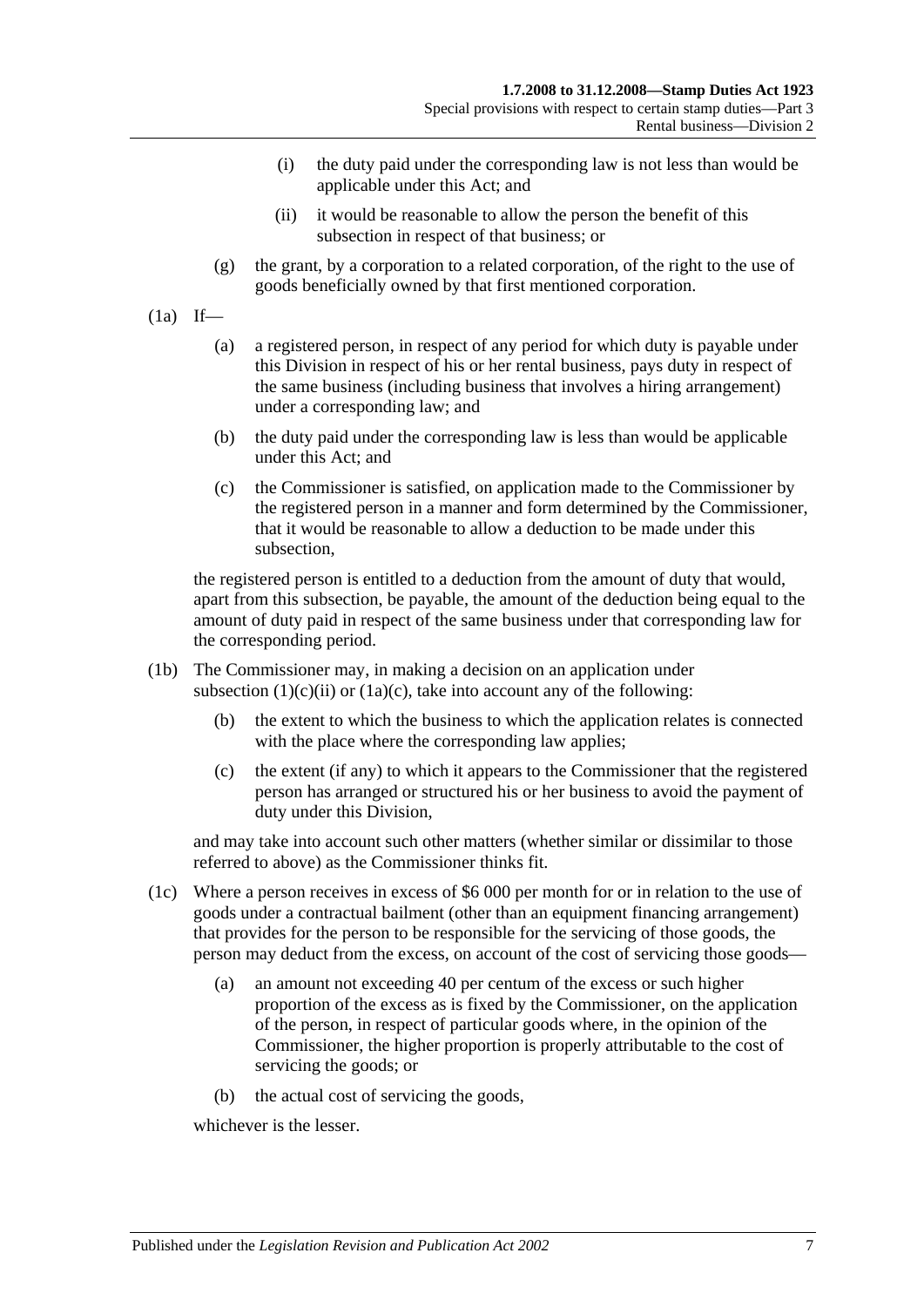## <span id="page-25-2"></span><span id="page-25-0"></span>**31K—Calculation by other methods**

- (1) Where the Commissioner is satisfied that—
	- (a) it is not reasonably practicable to calculate precisely any amount which is to be set out in the statement of any registered person required to be lodged under [section](#page-21-3) 31F, he may agree to accept from that person statements in which that amount is calculated in such a manner or on such a basis as he thinks fit; or
	- (b) in the circumstances of a particular case, it is not reasonable to require statements to be lodged by the registered person in each month, he may agree to accept statements at such times and relating to such periods as he thinks fit.
- (2) Where, pursuant to [subsection](#page-25-2) (1), the Commissioner agrees to accept from a registered person a statement—
	- (a) in which an amount is calculated in a manner or on a basis different from that required under [section](#page-21-3) 31F; or
	- (b) at a time, or relating to a period, otherwise than in accordance with that section,

the registered person shall, at the time of lodging that statement with the Commissioner, pay to the Commissioner the amount of duty that would be payable on that statement if it were lodged by him with the Commissioner in accordance with that section.

(3) The Commissioner may, by notice in writing served on a registered person, cancel any agreement made pursuant to [subsection](#page-25-2) (1) and, upon the day specified in the notice as the day on which the agreement is cancelled, that agreement shall have no further force or effect in relation to that registered person.

## <span id="page-25-3"></span><span id="page-25-1"></span>**31L—Passing on a rental duty**

(1) Subject to this section, a registered person or any person acting on his behalf shall not add the amount of any duty or of any part of the duty payable by the registered person as such under this Act to any amount payable by any other person with whom he has entered into or is conducting any rental business, whether by agreement or otherwise, or otherwise demand or recover or seek to recover any such first mentioned amount from that other person.

Penalty: \$250.

Expiation fee: \$80.

- (2) In the event of a contravention of [subsection](#page-25-3)  $(1)$ 
	- (a) the court by which the defendant is convicted shall, in addition to imposing a penalty for the offence, order the defendant to refund to the other person referred to in that subsection any such amount which has been paid by that other person; or
	- (b) the other person referred to in that subsection may recover any such amount from the registered person, or person to whom he paid it, by action in a court of competent jurisdiction as if it were a debt due to him from that person.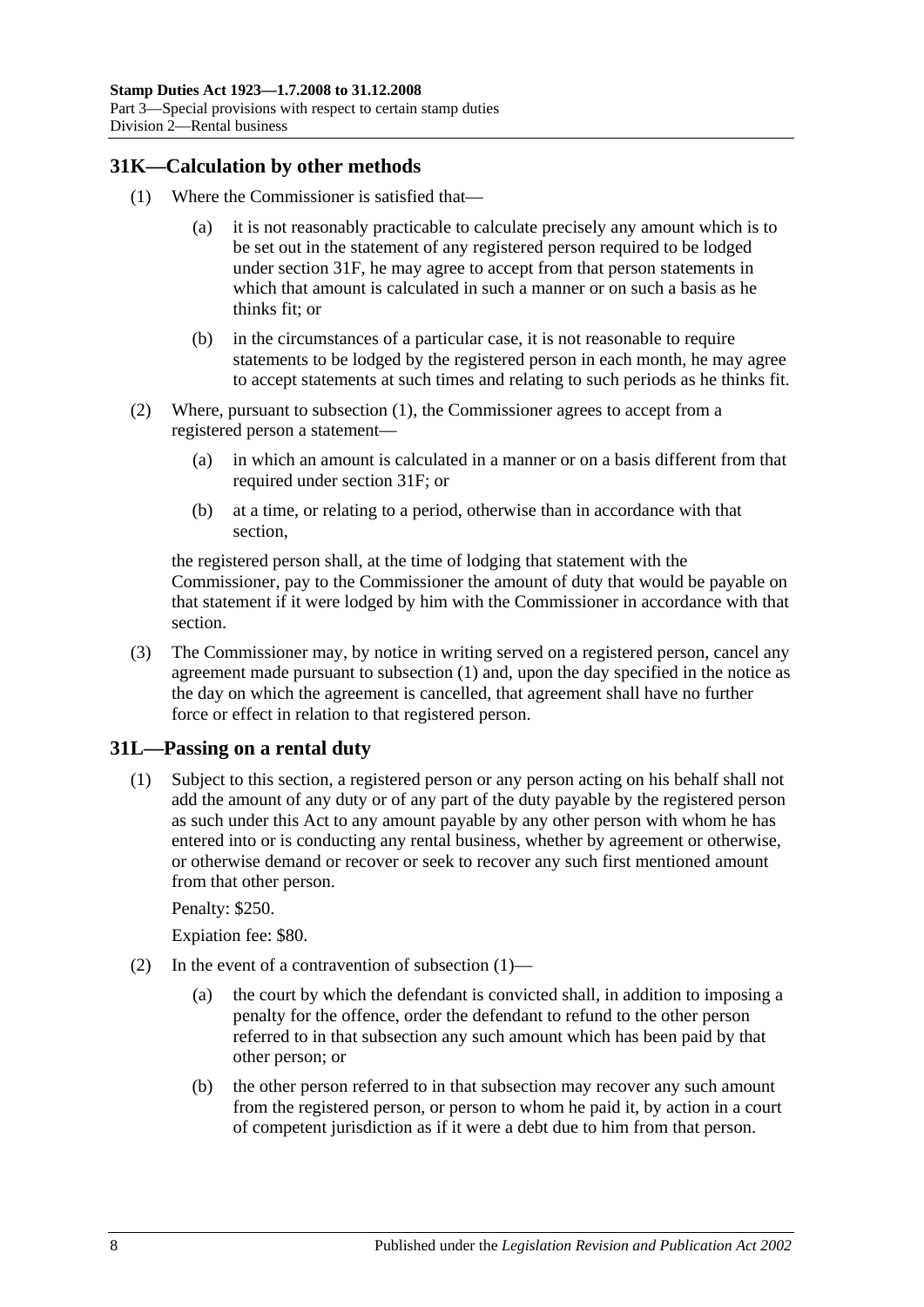- (3) The Governor may by proclamation—
	- (a) exempt a class of transactions from the application of this section; or
	- (b) vary or revoke any such exemption.

## <span id="page-26-0"></span>**31M—Ascertainment and disclosure of place of use of goods**

- (1) A person who carries on a rental business may rely on a statement of the person who takes goods on hire as to where the goods will be solely or predominantly used during the course of the hire or, in the case of a motor vehicle, where the motor vehicle will be registered, unless the person knows that the statement is false.
- (2) A person who carries on a rental business is not bound to inquire as to any change in the place of use of the goods or, in the case of a motor vehicle, the place of registration.
- (3) If the Commissioner finds that insufficient duty has been paid, the failure to pay the correct amount of duty does not constitute a tax default under the *[Taxation](http://www.legislation.sa.gov.au/index.aspx?action=legref&type=act&legtitle=Taxation%20Administration%20Act%201996)  [Administration Act](http://www.legislation.sa.gov.au/index.aspx?action=legref&type=act&legtitle=Taxation%20Administration%20Act%201996) 1996* if—
	- (a) the failure to pay the correct amount of duty results from reliance on information on which the person liable for the duty was entitled to rely under this section; and
	- (b) the correct amount of duty is paid within 3 months after the issue of a notice of assessment of the duty by the Commissioner.
- (4) A person who falsely represents that the goods that the person takes, or proposes to take, on hire will be used solely or predominantly outside South Australia, is guilty of an offence.

Maximum penalty: \$10 000.

## <span id="page-26-1"></span>**Division 3—Annual licences**

#### <span id="page-26-2"></span>**32—Interpretation**

In this Act—

*assurance or insurance business* means and includes—

- (a) the granting or issuing of any life, personal accident, fire, fidelity, guarantee, livestock, plate glass, marine or other assurance or insurance policies; or
- (b) the acceptance, either directly or indirectly, of any premium, renewal premium or consideration for, or in respect of, the granting or issuing or keeping alive or in force of any life, personal accident, fire, fidelity, guarantee, livestock, plate glass, marine or other policy; or
- (c) the receiving of any letter or declaration of interest attaching to any life, personal accident, fire, marine or other policy issued in South Australia or elsewhere; or
- (d) the carrying out, by means of assurance or insurance effected out of South Australia, of any written, verbal or implied contract or undertaking to effect assurance or insurance;

*company* includes corporation and society, whether corporate or unincorporate;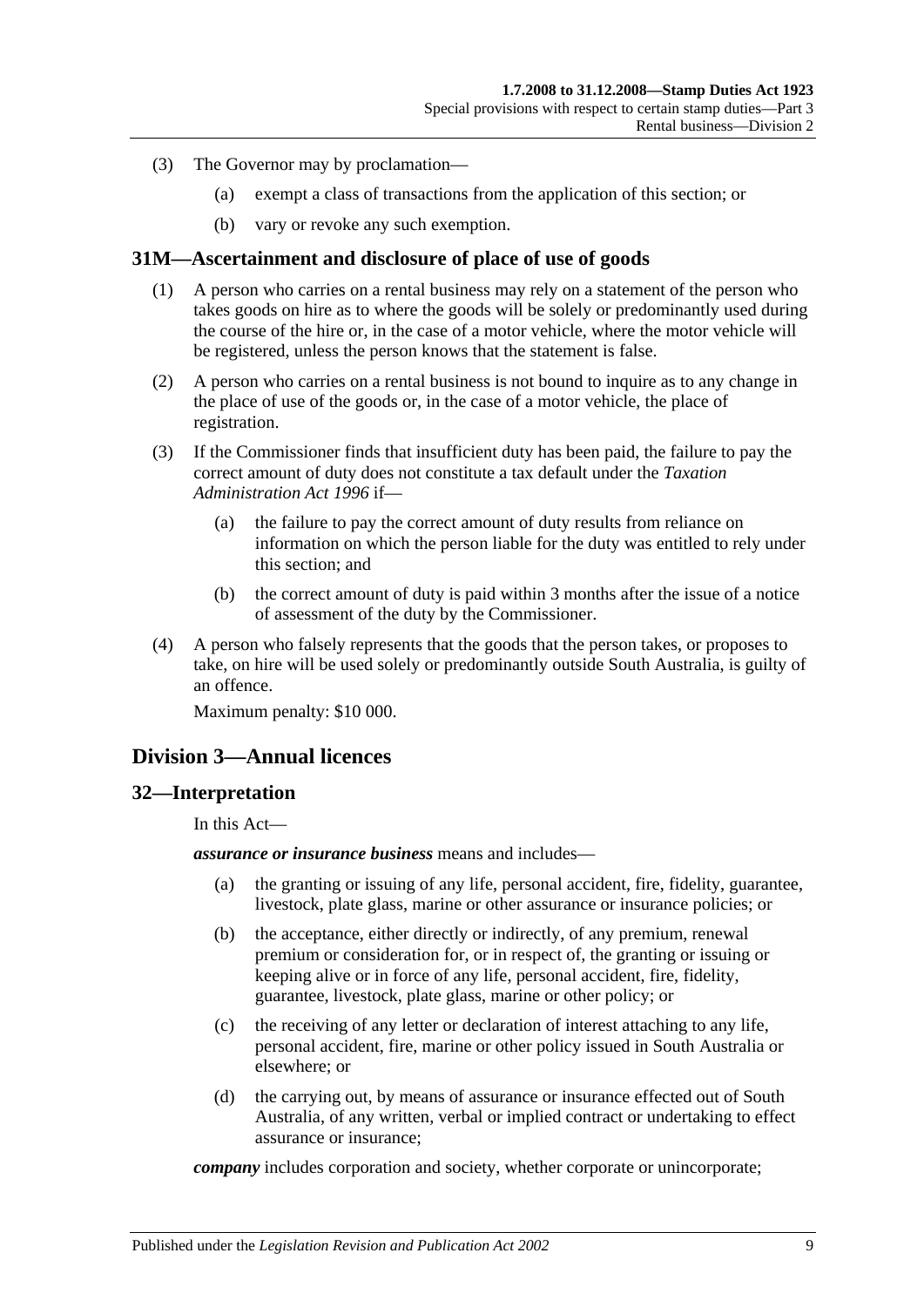*firm of persons* includes any association of underwriters carrying on marine assurance or insurance business through a managing underwriter solely;

*general insurance business* means any assurance or insurance business not relating to life insurance policies;

*life insurance policy* does not include a policy covering personal accident or workers compensation or a policy complying with Part 4 of the *[Motor Vehicles Act](http://www.legislation.sa.gov.au/index.aspx?action=legref&type=act&legtitle=Motor%20Vehicles%20Act%201959) 1959*;

*policy* includes any instrument in the nature of a policy, an open policy, an insurance cover or any instrument in any manner covering any assurance or insurance;

*premium* means any amount paid or payable for assurance or insurance and includes—

- (a) an amount charged to a policy holder to reimburse, offset or defray the insurer's liability for GST in respect of the assurance or insurance;
- (b) a levy charged to a policy holder;
- (c) an instalment of premium.

### <span id="page-27-0"></span>**33—Annual licence required for insurance business**

A company, person or firm of persons must not carry on any assurance or insurance business in any year in South Australia, whether the head office or principal place of business of that company, person or firm is in South Australia or elsewhere, unless the company, person or firm has taken out an annual licence for that year in a form determined by the Commissioner.

Penalty: \$10 000.

## <span id="page-27-1"></span>**34—Application for annual licence**

- (1) A company, person or firm of persons requiring an annual licence must make a written application to the Commissioner in a manner and form determined by the Commissioner and supported by such evidence as the Commissioner may require.
- (2) Any information or statement contained in the application must be verified by statutory declaration made—
	- (a) where the applicant is a natural person—by that person; or
	- (b) where the applicant is a firm—by a member of the firm; or
	- (c) where the applicant is a company—by a member of the board or committee of management of the company; or
	- (d) in any case—by a person authorised by the applicant and approved by the Commissioner.
- (3) A company, person or firm of persons that applies for an annual licence must, at the time of lodging the application, pay to the Commissioner the duty (if any) payable under [Schedule 2](#page-106-2) on the annual licence application.

#### <span id="page-27-2"></span>**35—Issuing and term of annual licence**

(1) The Commissioner is authorised to issue an annual licence on payment of the duty (if any) payable on the annual licence application.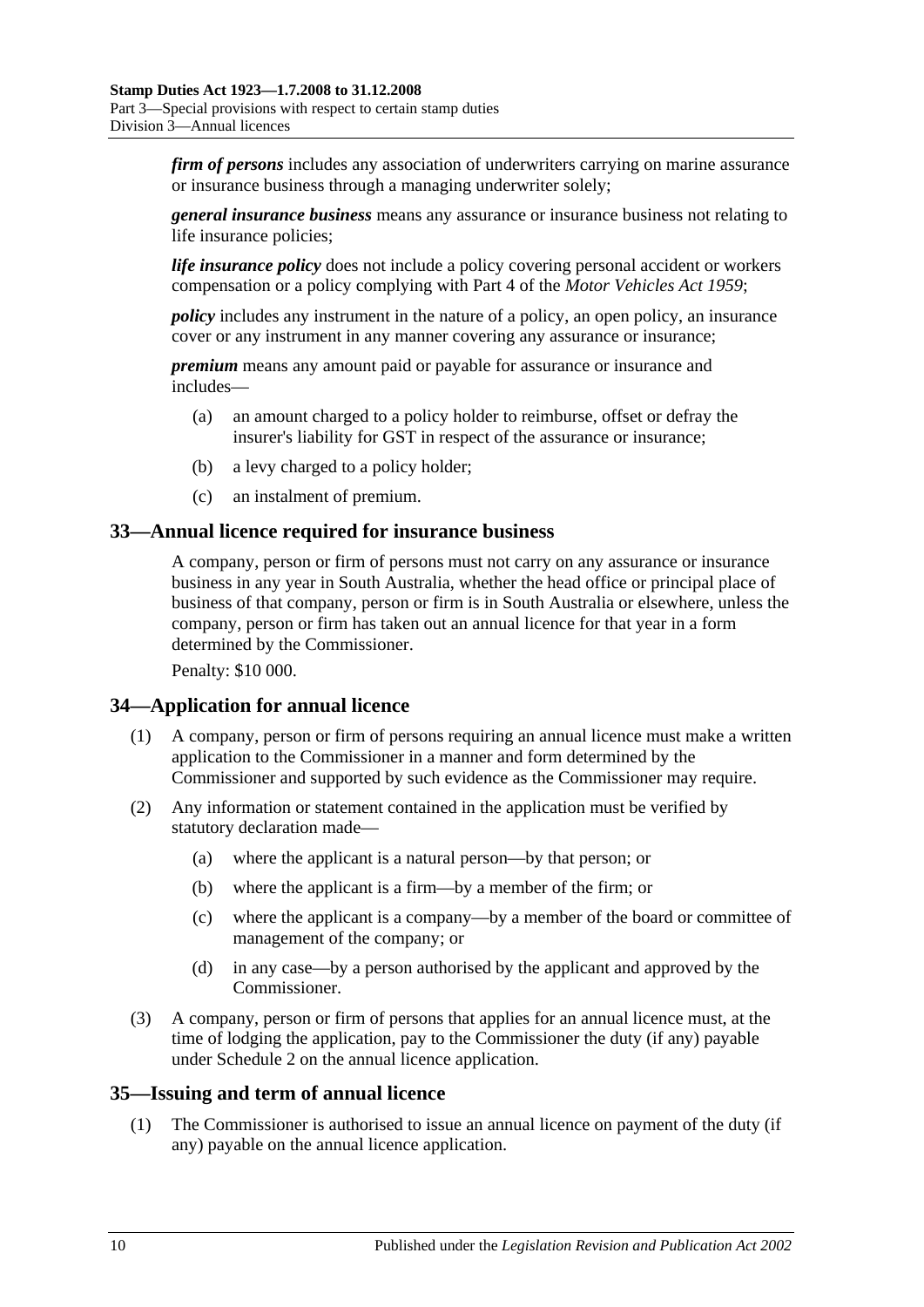(2) An annual licence comes into force on the date specified in the licence (which may be a date earlier than the date of issue of the licence) and remains in force until 31 December of the year in which it is issued.

## <span id="page-28-0"></span>**36—Monthly returns in respect of general insurance business**

- (1) A company, person or firm of persons that carries on general insurance business in South Australia, whether the head office or principal place of business of that company, person or firm is in South Australia or elsewhere, must lodge with the Commissioner a return in a form determined by the Commissioner, supported by such evidence as the Commissioner may require, not later than the fifteenth day of the month following each month in which the company, person or firm carries on such business.
- (2) Any information or statement contained in a monthly return must be verified by statutory declaration in the same way as is required for an application for an annual licence.
- (3) A company, person or firm of persons that lodges a monthly return must, at the time of lodging the monthly return, pay to the Commissioner the duty (if any) payable under [Schedule 2](#page-106-2) on the monthly return.

## <span id="page-28-1"></span>**36A—Duty if annual licence application or monthly return not lodged as required**

A company, person or firm that does not lodge an application for an annual licence, or does not lodge a monthly return, as required under this Act is nevertheless liable to pay duty to the Commissioner as if the company, person or firm had lodged the application or return required under this Act immediately before the end of the period allowed for such lodgment.

## <span id="page-28-2"></span>**37—Denoting of duty**

The duty paid on an annual licence application or a monthly return must be denoted by cash register imprint on the licence or return.

## <span id="page-28-3"></span>**38—Duty payable on acquisition of insurance business**

Where a company, person or firm of persons acquires contractual rights and obligations of, or in connection with, the assurance or insurance business of some other company, person or firm, the acquiring company, person or firm is liable to pay to the Commissioner the amount of any unpaid duty in respect of premiums received or in any manner charged in account (whether directly or by agents) by the other company, person or firm after the end of the period in respect of which such duty was last paid by the other company, person or firm as if the acquiring company, person or firm had received or charged in account those premiums.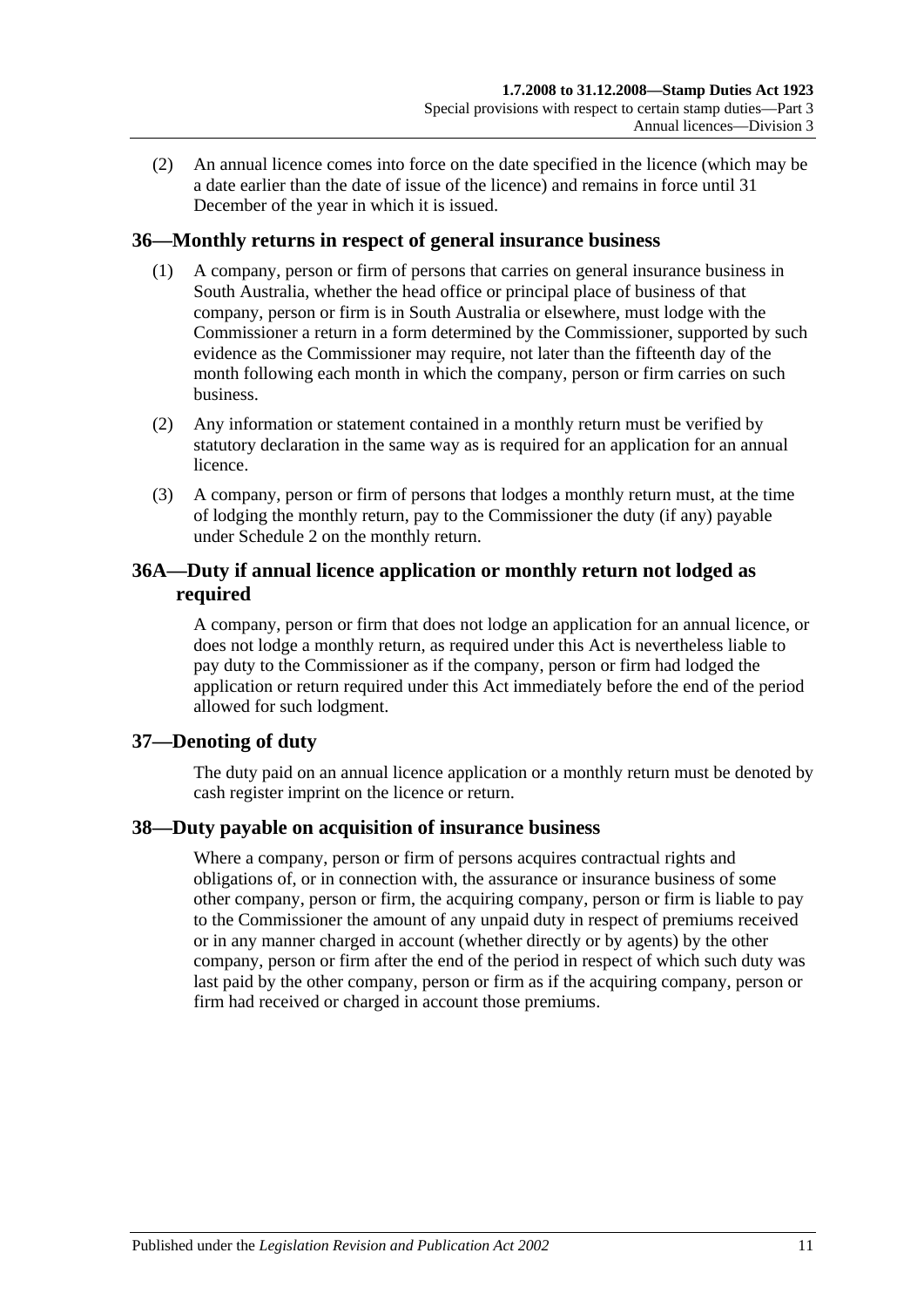## <span id="page-29-2"></span><span id="page-29-0"></span>**42AA—Duty in respect of policies effected outside South Australia**

- (1) Every company, person or firm of persons which is not required to take out an annual licence under [section](#page-27-0) 33 and which obtains, effects or renews, outside South Australia, a policy of assurance or insurance wholly or partly in respect of any property in South Australia, or any risk, contingency or event occurring in South Australia, shall, within one month of obtaining, effecting or renewing that policy, lodge with the Commissioner a return in the approved form containing such particulars of that policy and such other information as may be prescribed or as the Commissioner may in any particular case require.
- (2) The Commissioner may allow a rebate of the duty payable on that proportion of any premium which is, in his opinion, properly attributable to the assurance or insurance of any property outside South Australia or any risk, contingency or event occurring outside South Australia.
- (3) The person lodging such a return shall, upon lodgment, pay to the Commissioner the duty payable thereon, which shall be denoted by cash register imprint on the receipt issued therefor.
- (4) A company, person or firm that does not lodge a return as required under this section is nevertheless liable to pay duty to the Commissioner as if the company, person or firm had lodged the return required under this section immediately before the end of the period allowed for such lodgement.
- (5) [Subsection](#page-29-2) (1) does not apply to any policy of life assurance.

## <span id="page-29-1"></span>**42AB—Insurers not required to be licensed**

- (1) The Commissioner may enter into an agreement with an insurer who is not required to take out an annual licence under this Act under which—
	- (a) the Commissioner approves the insurer for the purposes of this section; and
	- (b) the insurer undertakes to pay duty as if the insurer were required to be licensed and were in fact licensed under this Act.
- (2) A party to an agreement under this section may, by notice in writing to the other party, terminate the agreement at any time.
- (3) Where an insurer is neither required to be licensed under this Act nor approved under this section, a person who pays a premium to the insurer shall, within 21 days after the end of the month in which the premium was paid—
	- (a) furnish a return to the Commissioner stating the amount of premium; and
	- (b) pay stamp duty calculated by reference to the amount of the premium and the appropriate rate prescribed by [Schedule 2](#page-106-2) in relation to annual licence applications.
- (4) This section does not apply in relation to a levy paid under the *[Workers Rehabilitation](http://www.legislation.sa.gov.au/index.aspx?action=legref&type=act&legtitle=Workers%20Rehabilitation%20and%20Compensation%20Act%201986)  [and Compensation Act](http://www.legislation.sa.gov.au/index.aspx?action=legref&type=act&legtitle=Workers%20Rehabilitation%20and%20Compensation%20Act%201986) 1986*.
- (5) In this section—

*insurer* means a person, firm or company that carries on assurance or insurance business in the State.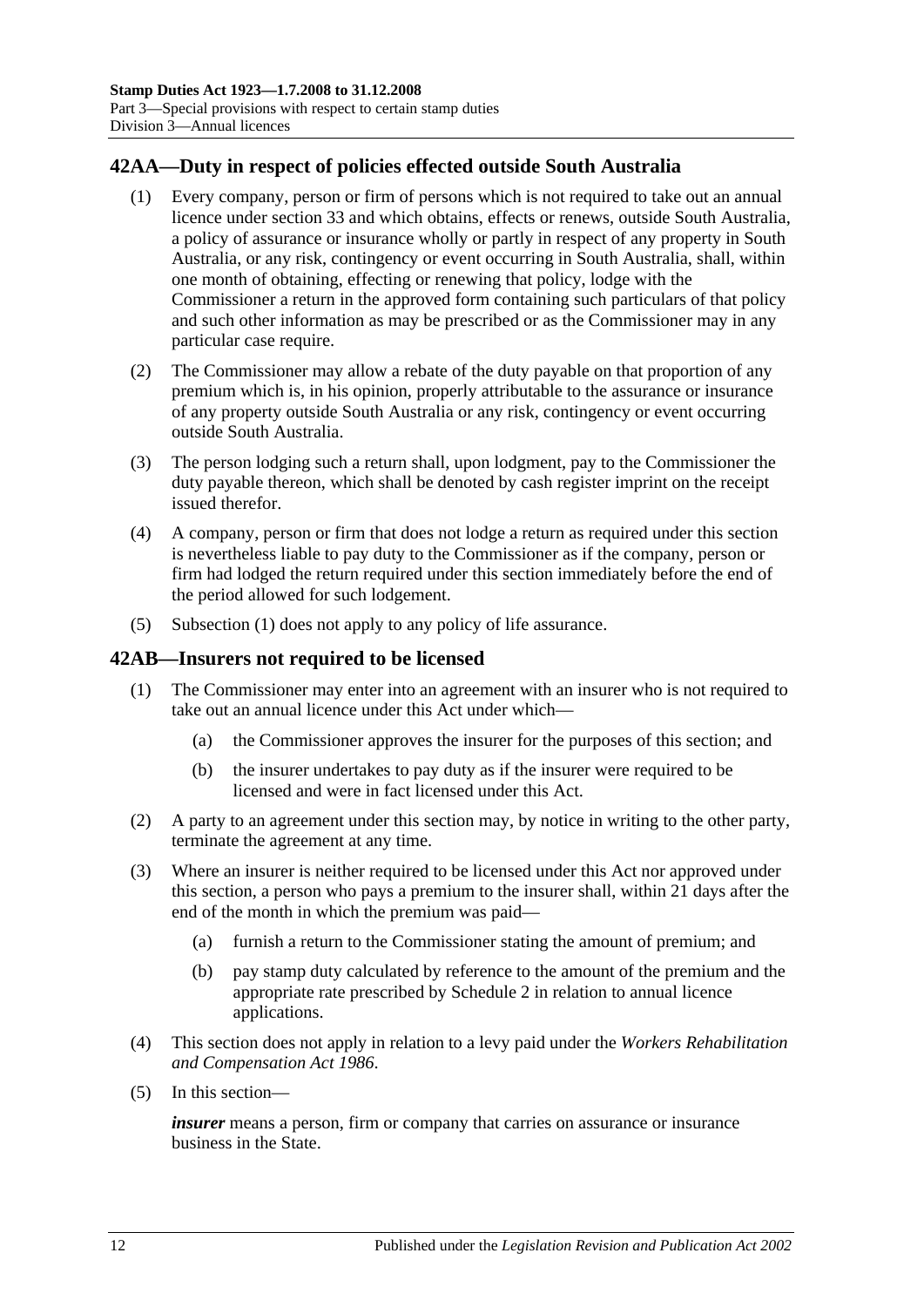# <span id="page-30-0"></span>**Division 4—Application for motor vehicle registration**

## <span id="page-30-1"></span>**42A—Interpretation**

(1) In this Act—

*applicant* means a person by or on whose behalf an application to register a motor vehicle or an application to transfer the registration of a motor vehicle is made;

*application to register a motor vehicle* means an application to register a motor vehicle made under the *[Motor Vehicles Act](http://www.legislation.sa.gov.au/index.aspx?action=legref&type=act&legtitle=Motor%20Vehicles%20Act%201959) 1959* and includes an application so made to renew the registration of a motor vehicle;

*application to transfer the registration of a motor vehicle* means an application to transfer the registration of a motor vehicle made under the provisions of the *[Motor](http://www.legislation.sa.gov.au/index.aspx?action=legref&type=act&legtitle=Motor%20Vehicles%20Act%201959)  [Vehicles Act](http://www.legislation.sa.gov.au/index.aspx?action=legref&type=act&legtitle=Motor%20Vehicles%20Act%201959) 1959*;

*commercial motor vehicle* has the same meaning as in the *[Motor Vehicles Act](http://www.legislation.sa.gov.au/index.aspx?action=legref&type=act&legtitle=Motor%20Vehicles%20Act%201959) 1959*;

*dealer* means a person licensed as a dealer under the *[Second-hand Motor Vehicles](http://www.legislation.sa.gov.au/index.aspx?action=legref&type=act&legtitle=Second-hand%20Motor%20Vehicles%20Act%201983)  Act [1983](http://www.legislation.sa.gov.au/index.aspx?action=legref&type=act&legtitle=Second-hand%20Motor%20Vehicles%20Act%201983)*;

*list price* means—

- (a) for a motor vehicle—the price (inclusive of GST) fixed by the manufacturer, importer or principal distributor as the retail selling price in the State of a motor vehicle of the relevant make and model;
- (b) for optional equipment—the additional price (inclusive of GST) so fixed if the vehicle is to be sold with the optional equipment;

*market value*, in relation to a motor vehicle, means the amount (inclusive of GST) for which the motor vehicle might reasonably be sold, free of encumbrances, in the open market;

*motor vehicle* and *trailer* have the same meanings as those expressions respectively have in the *[Motor Vehicles Act](http://www.legislation.sa.gov.au/index.aspx?action=legref&type=act&legtitle=Motor%20Vehicles%20Act%201959) 1959*;

*new motor vehicle* means a motor vehicle not previously registered in this State or elsewhere;

*optional equipment*, in relation to a motor vehicle for which there is a list price, means equipment or a feature of the vehicle that is not covered by that list price, being—

- (a) a particular kind of transmission; or
- (b) power steering; or
- (c) any other prescribed equipment or feature;

*policy of insurance* means a policy of insurance under Part 4 of the *[Motor Vehicles](http://www.legislation.sa.gov.au/index.aspx?action=legref&type=act&legtitle=Motor%20Vehicles%20Act%201959)  Act [1959](http://www.legislation.sa.gov.au/index.aspx?action=legref&type=act&legtitle=Motor%20Vehicles%20Act%201959)*;

*primary producer* has the same meaning as in the *[Motor Vehicles Act](http://www.legislation.sa.gov.au/index.aspx?action=legref&type=act&legtitle=Motor%20Vehicles%20Act%201959) 1959*;

*second-hand motor vehicle* means a motor vehicle previously registered in this State or elsewhere.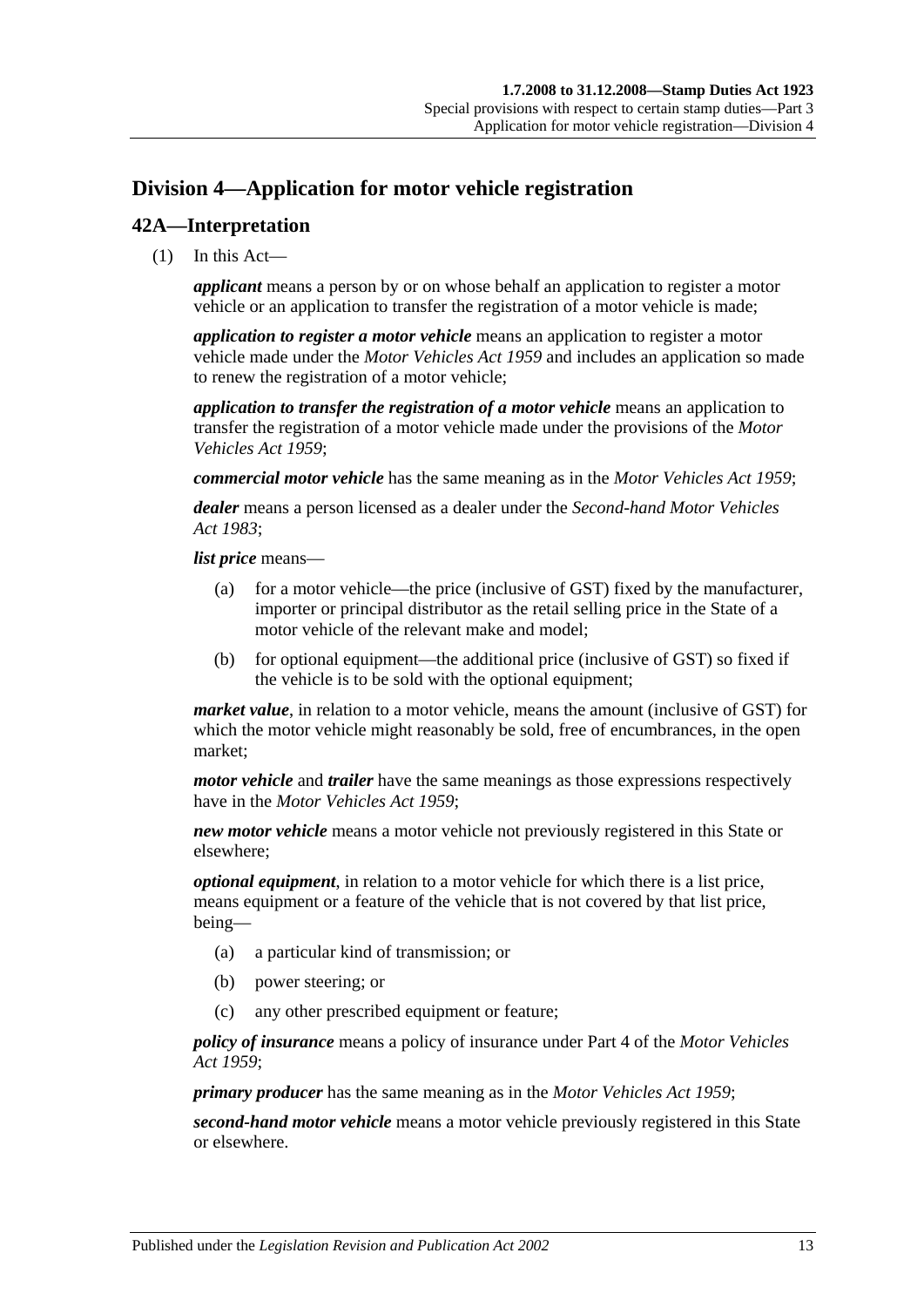(2) For the purposes of this Act, if an applicant for registration, or transfer of registration, of a motor vehicle makes the application by a means of electronic communication approved by the Registrar of Motor Vehicles, the electronic communication is taken to be an instrument executed by the applicant and is chargeable with duty as an application for registration, or transfer of registration, of a motor vehicle (as appropriate).

## <span id="page-31-0"></span>**42B—Duty on applications for motor vehicle registration or transfer of registration**

- (1) For the purposes of this Act, the value of a motor vehicle is—
	- (a) in the case of an application to register a new motor vehicle for which there is a list price—
		- (i) if the motor vehicle has no optional equipment, the list price of the vehicle; or
		- (ii) if the motor vehicle has optional equipment, the list price of the motor vehicle plus the list price or, if there is no list price, the actual price (inclusive of GST) of the equipment; or
	- (b) in the case of an application to transfer the registration of a second-hand motor vehicle upon sale of the vehicle, the consideration for the sale or the market value of the motor vehicle, whichever is the higher; or
	- (c) in any other case, the market value (inclusive of GST) of the motor vehicle.
- (1a) An applicant for registration, or transfer of registration, of a motor vehicle must state in the application the value of the motor vehicle as at the date of the application.
- <span id="page-31-1"></span>(1b) If the Commissioner is not satisfied that the amount stated as the value of a motor vehicle in an application for registration, or transfer of registration, of the vehicle reflects the market value of the vehicle, the Commissioner may cause a valuation of the vehicle to be made by a person appointed by the Commissioner and may assess the duty payable by reference to the valuation.
- (1c) The Commissioner may, having regard to the merits of the case, charge the whole or part of the expenses of, or incidental to, the making of a valuation under [subsection](#page-31-1)  $(\overline{1b})$  to the person liable to pay the duty and may recover the amount charged as a debt due to the Crown.
- <span id="page-31-2"></span>(1d) The amount of stamp duty—
	- (a) payable upon an application to register a motor vehicle shall be an amount calculated by the addition of—
		- (i) the amount prescribed by [Schedule 2](#page-106-2) as the component payable in respect of registration; and
		- (ii) the amount prescribed by [Schedule 2](#page-106-2) as the component payable in respect of a policy of insurance; or
	- (b) payable upon an application to transfer the registration of a motor vehicle shall be the amount prescribed by [Schedule 2](#page-106-2) as the component payable in respect of registration and, in the case of such an application, no additional component shall be payable in respect of a policy of insurance.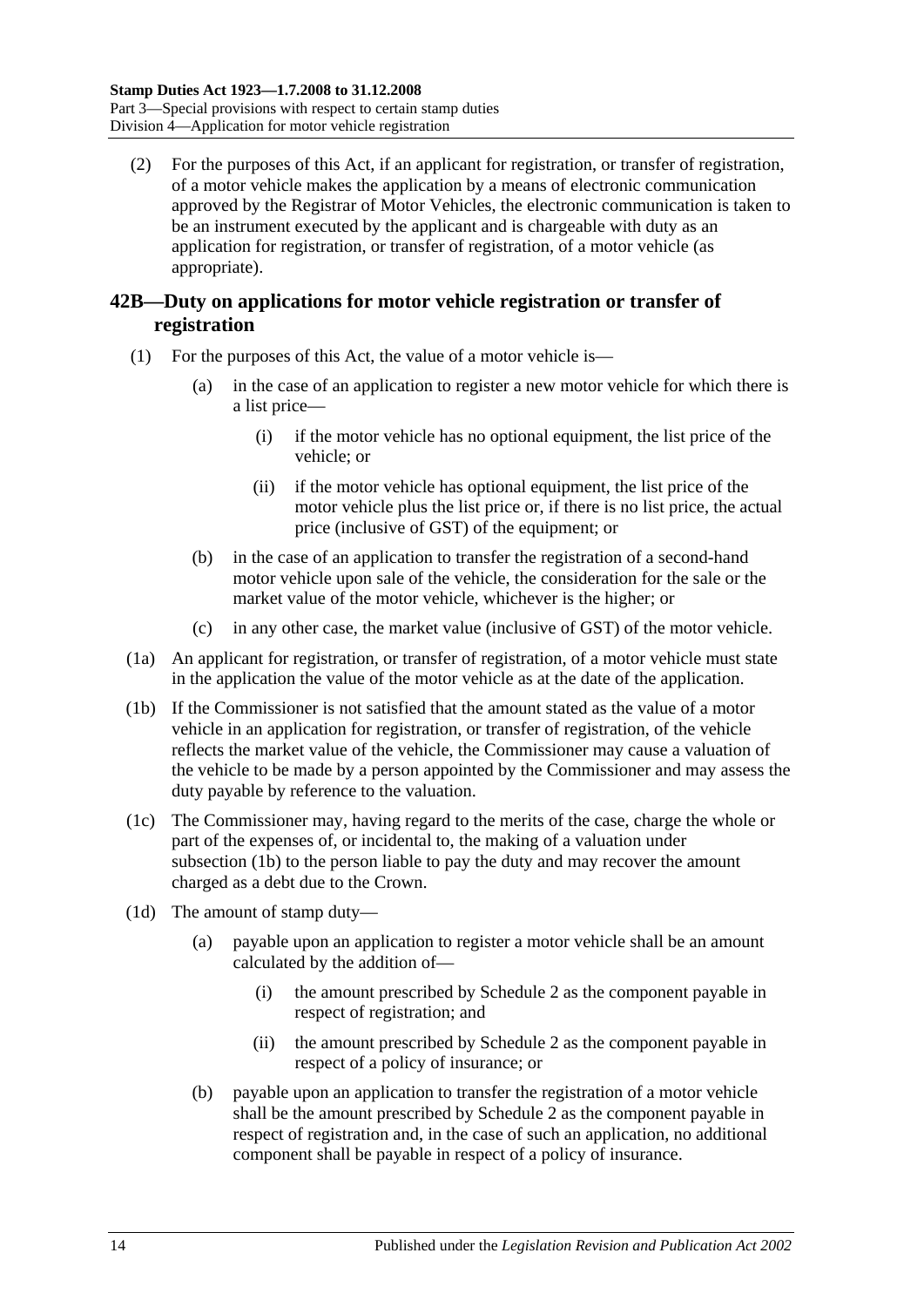- (2) The amount payable upon an application in accordance with [subsection](#page-31-2) (1d) shall be paid by the applicant to the Registrar of Motor Vehicles at the time of making the application.
- (2a) The total amount paid (including stamp duty and any registration fee or premium payable under the *[Motor Vehicles Act](http://www.legislation.sa.gov.au/index.aspx?action=legref&type=act&legtitle=Motor%20Vehicles%20Act%201959) 1959*)—
	- (a) on an application to register a motor vehicle shall be denoted by impressed stamp or cash register imprint, or by both, on the certificate or interim certificate of registration relating to that motor vehicle issued by the Registrar or on such form or forms as may be approved by the Commissioner; and
	- (b) on an application to transfer the registration of a motor vehicle shall be denoted by impressed stamp or cash register imprint, or by both, on such form or forms as may be approved by the Commissioner.
- (2b) Section 6 does not apply in relation to an application to register a motor vehicle or an application to transfer the registration of a motor vehicle.
- (3) The Registrar of Motor Vehicles shall furnish the Commissioner, at least once in every month, with a statement showing details of amounts received by him as stamp duty on applications to register, and to transfer the registration of, motor vehicles, and showing separately the amounts so received upon applications to register motor vehicles in respect of policies of insurance, and shall pay all amounts of stamp duty received by him to the Treasurer who shall—
	- (a) place to the credit of the General Revenue—
		- (i) all amounts representing the stamp duty received by the Registrar on applications to register motor vehicles except amounts paid upon such applications in respect of policies of insurance; and
		- (ii) all amounts representing the stamp duty received by the Registrar upon applications to transfer the registration of motor vehicles; and
	- (b) place to the credit of the Hospitals Fund kept at the Treasury all amounts representing stamp duty received by the Registrar upon applications in respect of policies of insurance.
- (4) A person who does not lodge an application to register a motor vehicle, or transfer the registration of a motor vehicle, as required is nevertheless liable to pay duty to the Commissioner as if the person had lodged the required application immediately before the end of the period allowed for making such an application.
- (5) If a person drives a motor vehicle on a road without registration in contravention of the *[Motor Vehicles Act](http://www.legislation.sa.gov.au/index.aspx?action=legref&type=act&legtitle=Motor%20Vehicles%20Act%201959) 1959*, the person is to be taken to have been required by this Act to lodge an application to register the vehicle not later than the day preceding the day on which the vehicle is so driven on a road.
- (6) A person is to be taken to be required by this Act to lodge an application to transfer the registration of a motor vehicle within the period within which such an application is required to be made under the *[Motor Vehicles Act](http://www.legislation.sa.gov.au/index.aspx?action=legref&type=act&legtitle=Motor%20Vehicles%20Act%201959) 1959*.
- (7) The Commissioner or the Registrar of Motor Vehicles may require an applicant who claims to be entitled to an exemption from, or reduction in, stamp duty under this Act—
	- (a) to state that fact on the application; and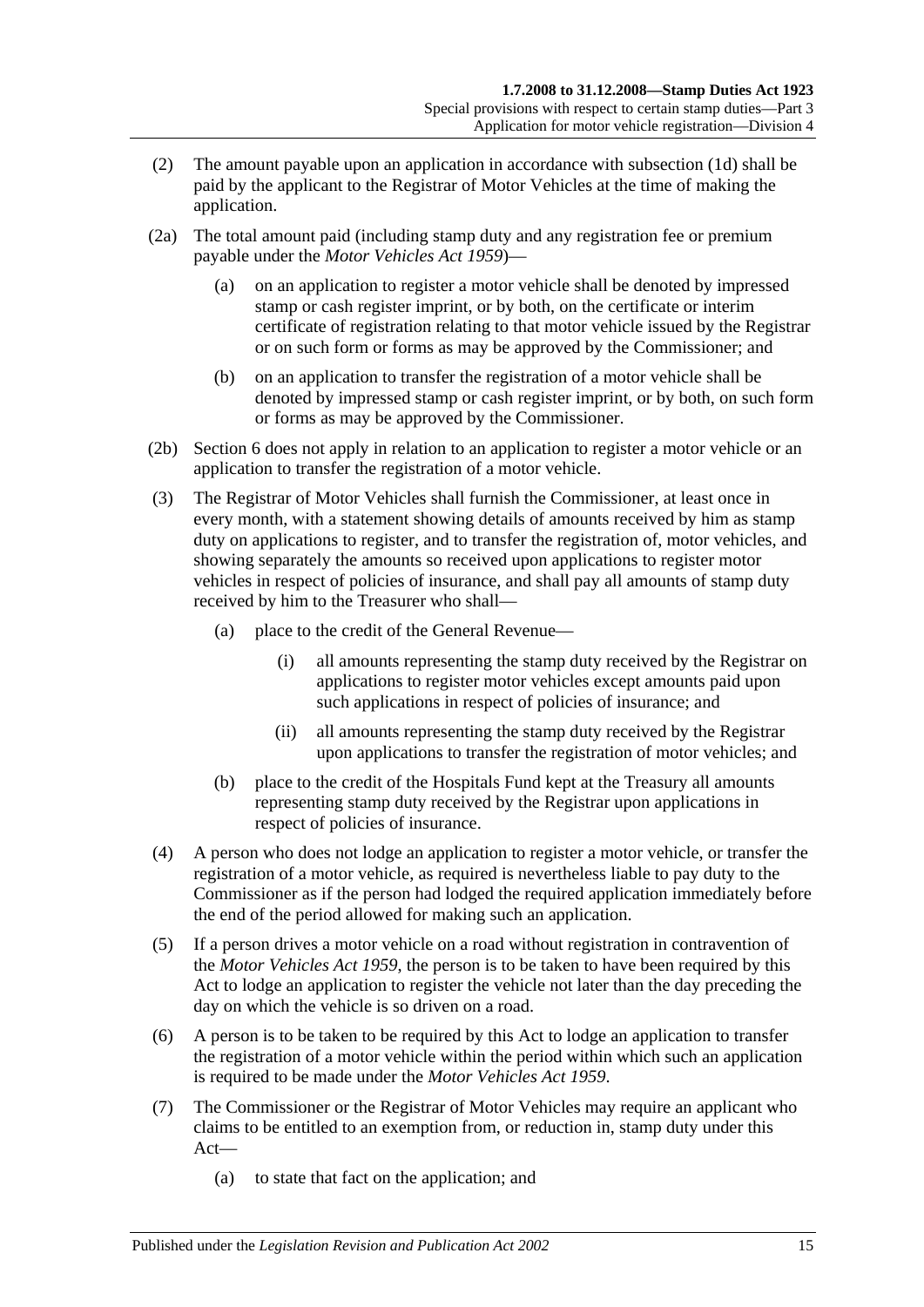(b) to provide such information as the Commissioner or Registrar may require for the purpose of determining the applicant's claim.

## <span id="page-33-0"></span>**42BA—Concessional rate of duty on some applications to transfer registration**

(1) The amount of duty payable on an application to transfer the registration of a motor vehicle where a person who is a registered owner of the motor vehicle immediately before the registration is transferred will continue to be a registered owner of the motor vehicle immediately after the registration is transferred is calculated as follows:

 $D = A \times \frac{B}{a}$ *C*  $= A \times$ 

where—

*D* is the amount of duty payable

*A* is the amount of duty that would be payable apart from this section

*B* is the number of persons that the application seeks to add to, or remove from, the register as owners of the motor vehicle, whichever is the greater

 $C$  is—

- (a) the number of persons who are registered owners of the motor vehicle immediately before the registration is transferred; or
- (b) the number of persons who will be registered owners of the motor vehicle immediately after the registration is transferred,

whichever is the greater.

- (2) This section does not derogate from any other provision conferring an exemption under this Act.
- (3) This section applies to applications executed after its commencement.

## <span id="page-33-1"></span>**42C—Refund of duty where vehicle returned or registration or transfer in error**

If, on application, the Commissioner is satisfied, in relation to the registration, or transfer of the registration, of a motor vehicle—

- (a) that, within three months after the registration or transfer, the vehicle was returned by the applicant to the person from whom it was acquired and accepted by that person; or
- (b) that the registration or transfer was made in error,

the Commissioner may refund the duty paid in respect of the application for the registration or transfer.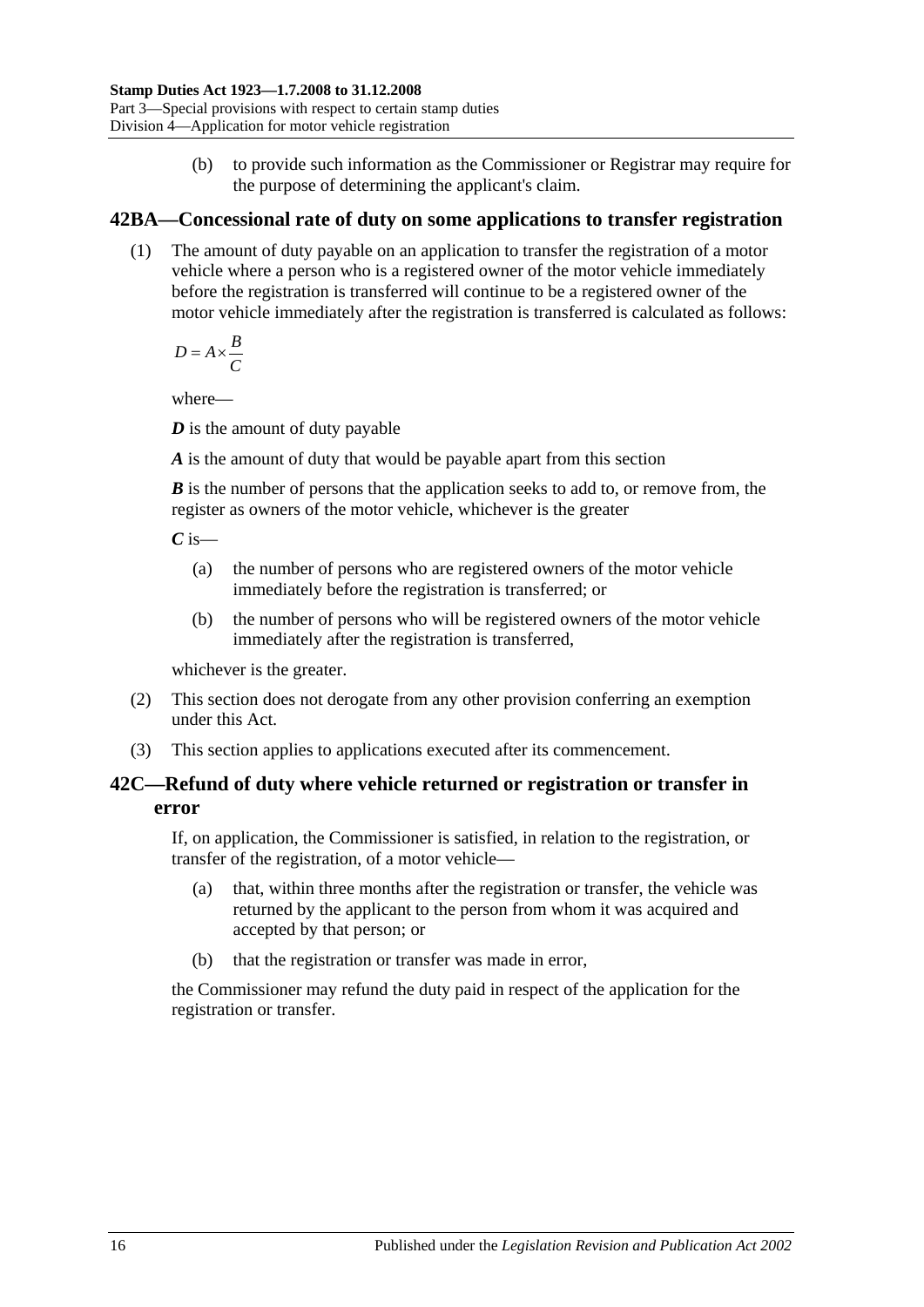## <span id="page-34-0"></span>**42CA—Refund of duty on eligibility for reduced fee**

If, on application, the Commissioner is satisfied, in relation to the registration of a motor vehicle, that the owner of the vehicle has become entitled to an exemption from, or reduction of, registration fees payable under the *[Motor Vehicles Act](http://www.legislation.sa.gov.au/index.aspx?action=legref&type=act&legtitle=Motor%20Vehicles%20Act%201959) 1959* at any time during the period for which the vehicle is registered, the Commissioner has a discretion to refund to the owner of the vehicle such part of the component of the duty paid under section [42B\(1d\)](#page-31-2) on the application for the registration of the vehicle in respect of a policy of insurance as the Commissioner thinks just in the circumstances.

## <span id="page-34-1"></span>**42D—Taxation Administration Act and functions of Registrar**

The *[Taxation Administration Act](http://www.legislation.sa.gov.au/index.aspx?action=legref&type=act&legtitle=Taxation%20Administration%20Act%201996) 1996* applies in relation to—

- (a) the payment of money to the Registrar of Motor Vehicles as duty under this Act; and
- (b) the performance of functions by the Registrar under this Act or the *[Motor](http://www.legislation.sa.gov.au/index.aspx?action=legref&type=act&legtitle=Motor%20Vehicles%20Act%201959)  [Vehicles Act](http://www.legislation.sa.gov.au/index.aspx?action=legref&type=act&legtitle=Motor%20Vehicles%20Act%201959) 1959* in relation to duty under this Act,

as if the Registrar were the Commissioner.

## <span id="page-34-2"></span>**42E—Regulations**

In addition to any power by any other section conferred on the Governor to make regulations as to any matter, the Governor may make any regulations which may be necessary or convenient for carrying out any of the provisions of [sections](#page-30-1) 42A, [42B,](#page-31-0) [42BA,](#page-33-0) [42C,](#page-33-1) [42D](#page-34-1) and this section or for better effecting the objects of those sections and in particular (without limiting the effect of this section) for prescribing exemptions additional to or in substitution for or repealing or varying any of the exemptions to clause 2 of [Schedule 2.](#page-106-2)

## <span id="page-34-3"></span>**Division 5—Cheques**

#### <span id="page-34-4"></span>**43—Interpretation**

In this Act, unless the contrary intention appears—

#### *cheque* means—

- (a) a cheque for the purposes of the *Cheques Act 1986* of the Commonwealth;
- (b) an instrument of a prescribed class;

*financial institution* has the same meaning as in the *Cheques Act 1986* of the Commonwealth;

*unstamped cheque* means a cheque drawn against an account held with a financial institution in South Australia on which duty or exemption from duty is not denoted in a form approved by the Commissioner.

#### <span id="page-34-6"></span><span id="page-34-5"></span>**44—Duty on cheques and cheque forms**

- (1) A financial institution must, not later than the 7th day of each month—
	- (a) lodge with the Commissioner a return, in a form approved by the Commissioner, of—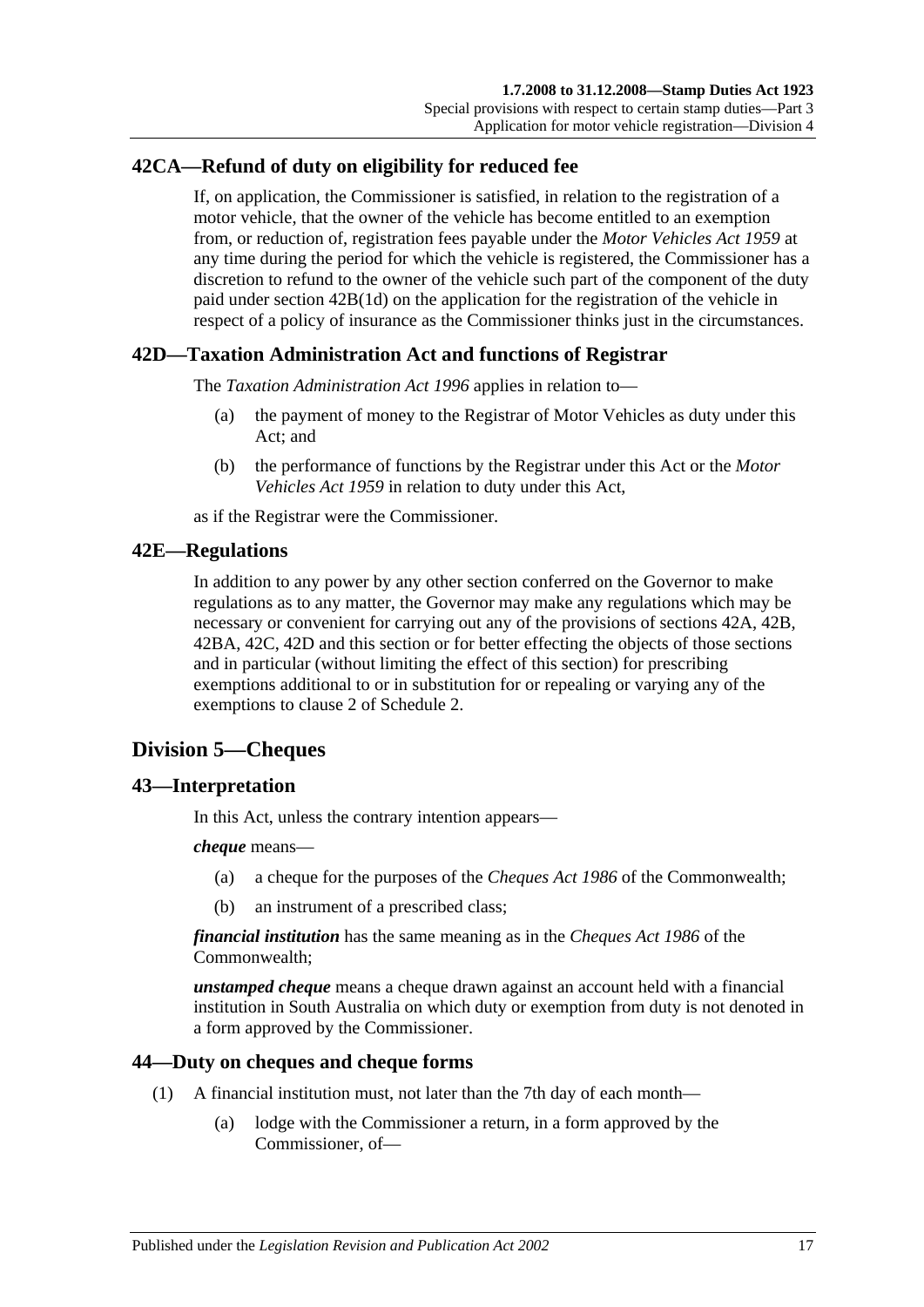- (i) all cheque forms issued during the preceding month by the financial institution to be used in drawing on accounts held by the financial institution in South Australia; and
- (ii) all unstamped cheques paid by the financial institution during the preceding month; and
- (b) pay to the Commissioner duty at a rate prescribed by [Schedule 2](#page-106-2) less commission referred to in [section](#page-12-3) 7 on each cheque form and cheque to which the return relates.
- (2) A financial institution is entitled to recover duty on a cheque form issued or an unstamped cheque paid by the financial institution from the person to whom the cheque form was issued or the payee of the unstamped cheque and may deduct the amount of the duty from an account of the person at the financial institution or from the amount paid on the cheque.
- (3) A financial institution that does not lodge a return as required under [subsection](#page-34-6) (1) is nevertheless liable to pay duty to the Commissioner as if the financial institution had lodged the return required under that subsection immediately before the end of the last day for such lodgement.
- (4) Duty on cheque forms issued by financial institutions is to be denoted in a form approved by the Commissioner.
- (5) If a cheque form issued by a financial institution in respect of an account held with the financial institution in South Australia is exempt from duty, the fact that it is so exempt is to be denoted in a form approved by the Commissioner.

## <span id="page-35-0"></span>**45—Duty not to be chargeable after certain date**

- (1) Despite any other provision of this Act, duty is not chargeable on a cheque form issued by a financial institution or a cheque paid by a financial institution on or after 1 July 2004.
- (2) No refund of duty on cheque forms is to be allowed on or after 1 July 2004.
- <span id="page-35-2"></span>(3) After 1 July 2004, the Governor may, by proclamation, fix a date for the repeal of this Division and Schedule 2 clause 13.
- (4) On the date fixed under [subsection](#page-35-2) (3), this Division (including this section) and Schedule 2 clause 13 are repealed.

## <span id="page-35-1"></span>**46—Power to make regulations**

The power to make regulations conferred on the Governor by [section](#page-104-2) 112 includes power to make regulations with respect to returns and the payment of duty under [section](#page-34-5) 44 and the obligations of financial institutions.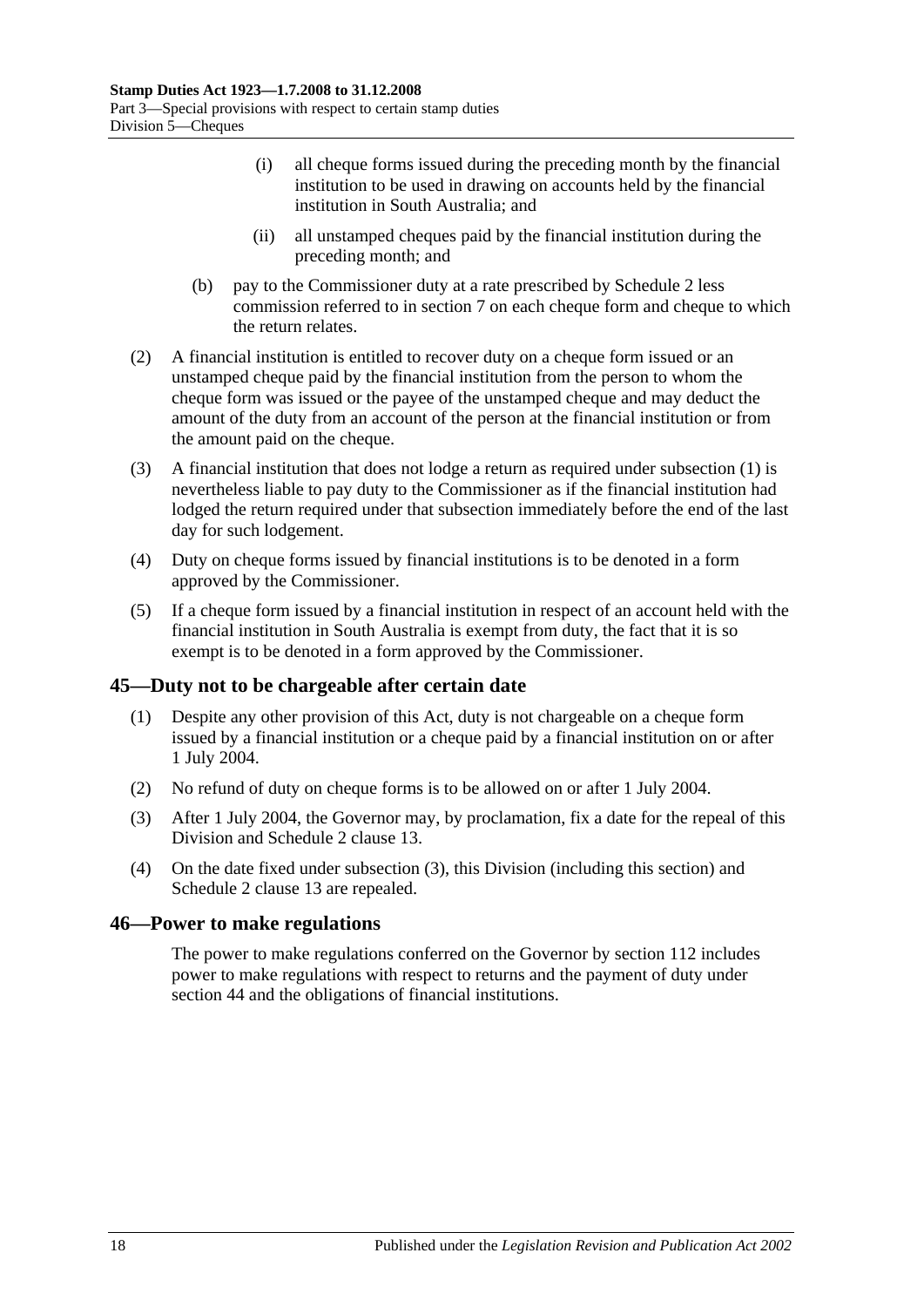# **Division 6—Conveyances and conveyances on sale**

## **60—Interpretation**

In this Act—

*conveyance* includes—

- (a) every conveyance, assignment, transfer or declaration of trust and every application under the *[Real Property Act](http://www.legislation.sa.gov.au/index.aspx?action=legref&type=act&legtitle=Real%20Property%20Act%201886) 1886* or the *[Community Titles](http://www.legislation.sa.gov.au/index.aspx?action=legref&type=act&legtitle=Community%20Titles%20Act%201996)  Act [1996](http://www.legislation.sa.gov.au/index.aspx?action=legref&type=act&legtitle=Community%20Titles%20Act%201996)*; and
- (b) every decree or order of any court, judge or commissioner; and
- (c) every other application or request of any kind; and
- (d) every other assurance or instrument of any kind,

by which or by virtue of which or by the operation of which, whether upon registration or otherwise, or by the issue of a certificate of title in pursuance of which, any real or personal property or any estate or interest in any such property is assured to, or vested in, any person, and *to convey* has a meaning coextensive with the meaning of *conveyance*, as extended by this section;

*conveyance on sale* includes—

- (a) every conveyance, assignment, transfer or application under the *[Real](http://www.legislation.sa.gov.au/index.aspx?action=legref&type=act&legtitle=Real%20Property%20Act%201886)  [Property Act](http://www.legislation.sa.gov.au/index.aspx?action=legref&type=act&legtitle=Real%20Property%20Act%201886) 1886*; and
- (b) every decree or order of any court, judge or commissioner; and
- (c) every other application or request of any kind; and
- (d) every other assurance or instrument,

by which or by virtue of which any real or personal property, upon the sale thereof, is legally or equitably transferred to, or vested in, the purchaser or any other person on his behalf or by his direction, and also includes—

- (e) every application for a foreclosure order under the *[Real Property Act](http://www.legislation.sa.gov.au/index.aspx?action=legref&type=act&legtitle=Real%20Property%20Act%201886) 1886*; and
- (f) every lease for which any consideration other than the rent reserved may be paid or agreed to be paid (but only so far as such consideration is concerned).

## <span id="page-36-0"></span>**60A—Value of property conveyed or transferred**

- (1) Subject to [subsection](#page-37-0) (2), a reference in this Act (other than in [Part 4\)](#page-90-0) to the value of property conveyed or transferred is a reference to the market value of the property—
	- (a) in the case of a conveyance on sale—as at the date of the sale; or
	- (b) in any other case—as at the date of the conveyance,

assuming, in either case, that the property had, at that date, been free from any encumbrances.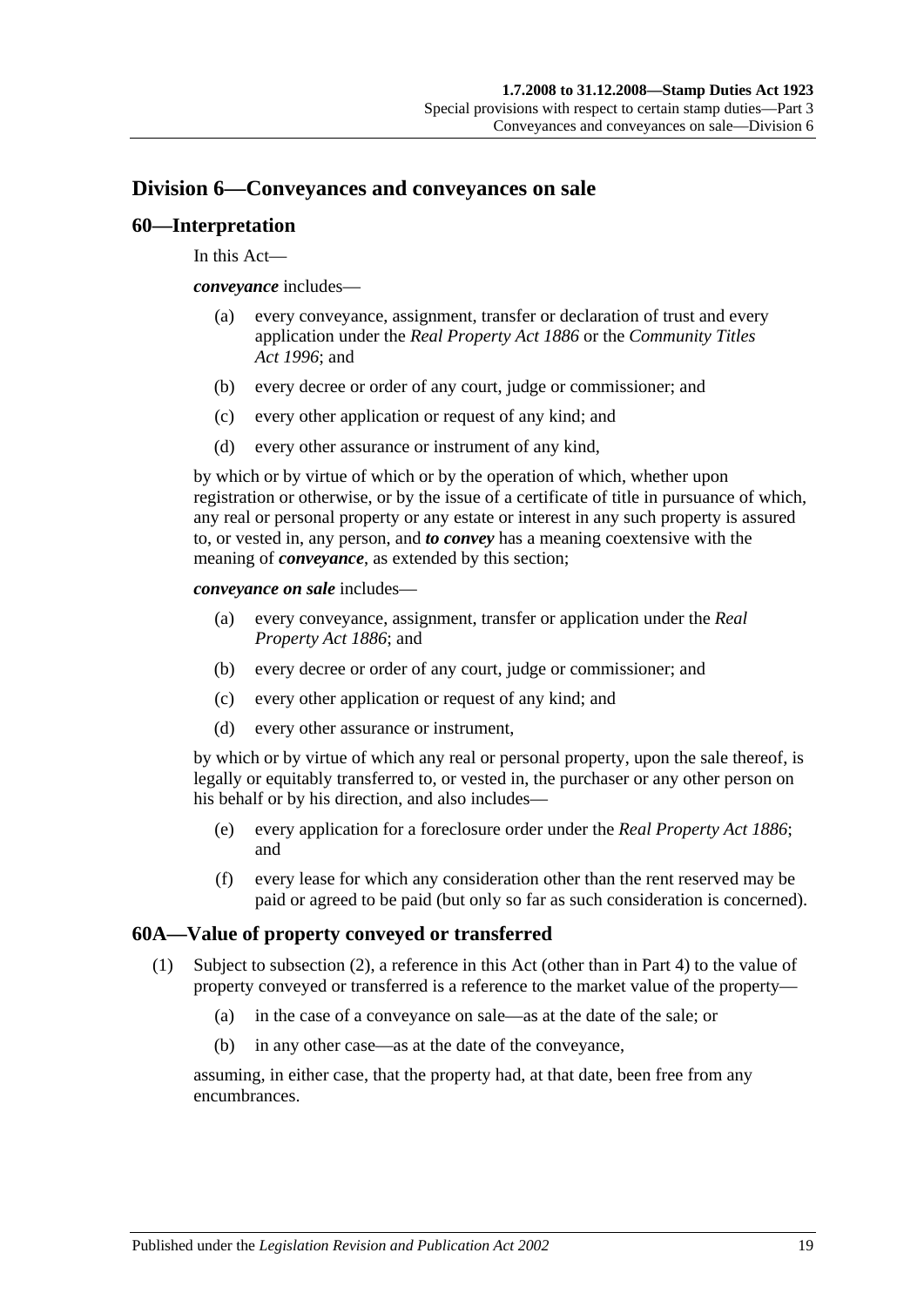- <span id="page-37-0"></span>(2) In the case of a conveyance on sale, the Commissioner may treat the consideration for the sale as being the value of the property conveyed or transferred unless it appears to the Commissioner that the consideration may be less than the value of the property as referred to in [subsection](#page-36-0) (1).
- <span id="page-37-1"></span>(3) Where no evidence of the value of property conveyed or transferred, or comprising or forming part of the consideration for a conveyance, is furnished to the Commissioner, or the evidence so furnished is, in his opinion, unsatisfactory, the Commissioner may cause a valuation of the property to be made by some person appointed by him and may assess the duty payable by reference to that valuation.
- (4) The Commissioner may, having regard to the merits of the case, charge the whole or a part of the expenses of, or incidental to, the making of a valuation pursuant to [subsection](#page-37-1) (3) to the person liable to pay the duty and may recover the amount so charged from him as a debt due to the Crown.
- <span id="page-37-2"></span>(4a) Where an interest, agreement or arrangement (granted or made on or after 7 January 1997) in respect of property has the effect of reducing the value of the property, the Commissioner may, for the purposes of assessing the duty payable on a conveyance of the property, disregard the existence of the interest, agreement or arrangement unless a person liable to pay the duty satisfies the Commissioner that the interest, agreement or arrangement—
	- (a) was granted or made for a purpose other than reducing the value of the property; and
	- (b) was not granted or made in favour of the transferee or a person related to the transferee.
- (4b) Where an estate or interest conveyed or transferred merges with an estate or interest already held by the transferee (the latter having been acquired by the transferee on or after 7 January 1997), the Commissioner may, for the purposes of assessing the duty payable on the conveyance, treat the value of the estate or interest conveyed or transferred as being—
	- (a) where the instrument creating the estate or interest already held was charged with *ad valorem* duty as a conveyance—the value of the estate or interest produced by the merger less the value of the estate or interest already held; or
	- (b) in any other case—the value of the estate or interest produced by the merger.
- (5) In [subsection](#page-36-0)  $(1)$ —

*encumbrance* does not include a prescribed encumbrance or an encumbrance of a prescribed kind.

- <span id="page-37-3"></span>(6) For the purposes of [subsection](#page-38-0)  $(4a)$  (but subject to subsection  $(7)$ )—
	- (a) natural persons are related persons if—
		- (i) they are members of a partnership within the meaning of the *[Partnership Act](http://www.legislation.sa.gov.au/index.aspx?action=legref&type=act&legtitle=Partnership%20Act%201891) 1891*; or
		- (ii) one is the spouse or domestic partner of the other or the relationship between them is that of parent and child; and
	- (b) companies are related persons if they are related bodies corporate within the meaning of the *Corporations Act 2001* of the Commonwealth; and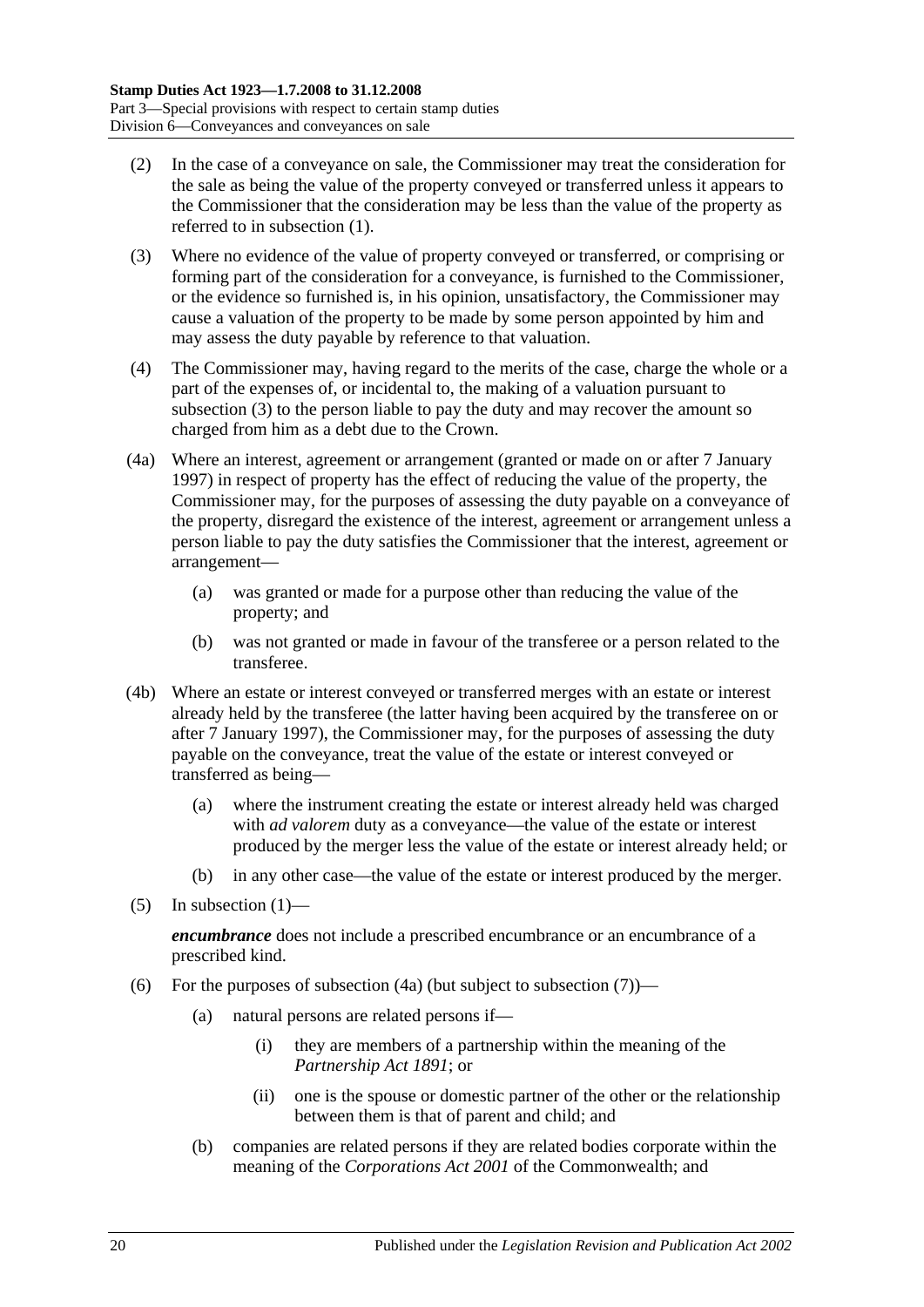- (c) trustees are related persons if any person is a beneficiary common to the trusts of which they are trustees; and
- (d) a natural person and a company are related persons if the natural person is a majority shareholder, director or secretary in or of the company or in or of another company that is a related body corporate of the company within the meaning of the *Corporations Act 2001* of the Commonwealth; and
- (e) a natural person and a trustee are related persons if the natural person is a beneficiary of the trust of which the trustee is a trustee; and
- (f) a company and a trustee are related persons if—
	- (i) the company, or a majority shareholder, director or secretary in or of the company, is a beneficiary of the trust of which the trustee is a trustee; or
	- (ii) a related body corporate of the company (within the meaning of the *Corporations Act 2001* of the Commonwealth) is a beneficiary of the trust of which the trustee is a trustee.
- <span id="page-38-0"></span>(7) For the purposes of [subsection](#page-37-2) (4a), persons are not related persons if the Commissioner is satisfied that the persons were not acting together to achieve a common purpose.
- (8) In [subsection](#page-37-3) (6)—

*majority shareholder*, in relation to a company, means a person who would have a substantial shareholding in the company as defined in section 9 of the *Corporations Act 2001* of the Commonwealth if the reference to 5% in paragraph (a) of the definition of *substantial holding* in that section were replaced by a reference at 50%.

## **60B—Refund of duty where transaction is rescinded or annulled**

- (1) Where a party to an instrument of a kind that is registrable under the *[Real Property](http://www.legislation.sa.gov.au/index.aspx?action=legref&type=act&legtitle=Real%20Property%20Act%201886)  Act [1886](http://www.legislation.sa.gov.au/index.aspx?action=legref&type=act&legtitle=Real%20Property%20Act%201886)* satisfies the Commissioner, upon application made to him not later than 5 years after execution of the instrument—
	- (a) that he has paid duty upon the instrument; and
	- (b) that the transaction in respect of which the instrument was executed has been frustrated or avoided or has miscarried through failure of a party to comply with a condition.

the applicant shall be deemed to be possessed of stamped material rendered useless by being inadvertently spoiled within the meaning of [section](#page-102-0) 106, and the provisions of that section shall apply accordingly.

(2) This section does not apply in respect of an instrument executed before the commencement of the *[Stamp Duties Act Amendment Act](http://www.legislation.sa.gov.au/index.aspx?action=legref&type=act&legtitle=Stamp%20Duties%20Act%20Amendment%20Act%201975) 1975*.

# **60C—Refund of duty on reconveyance of property subject to a common law mortgage**

- $(1)$  If—
	- (a) *ad valorem* duty is paid on a conveyance of property (the *prior conveyance*); and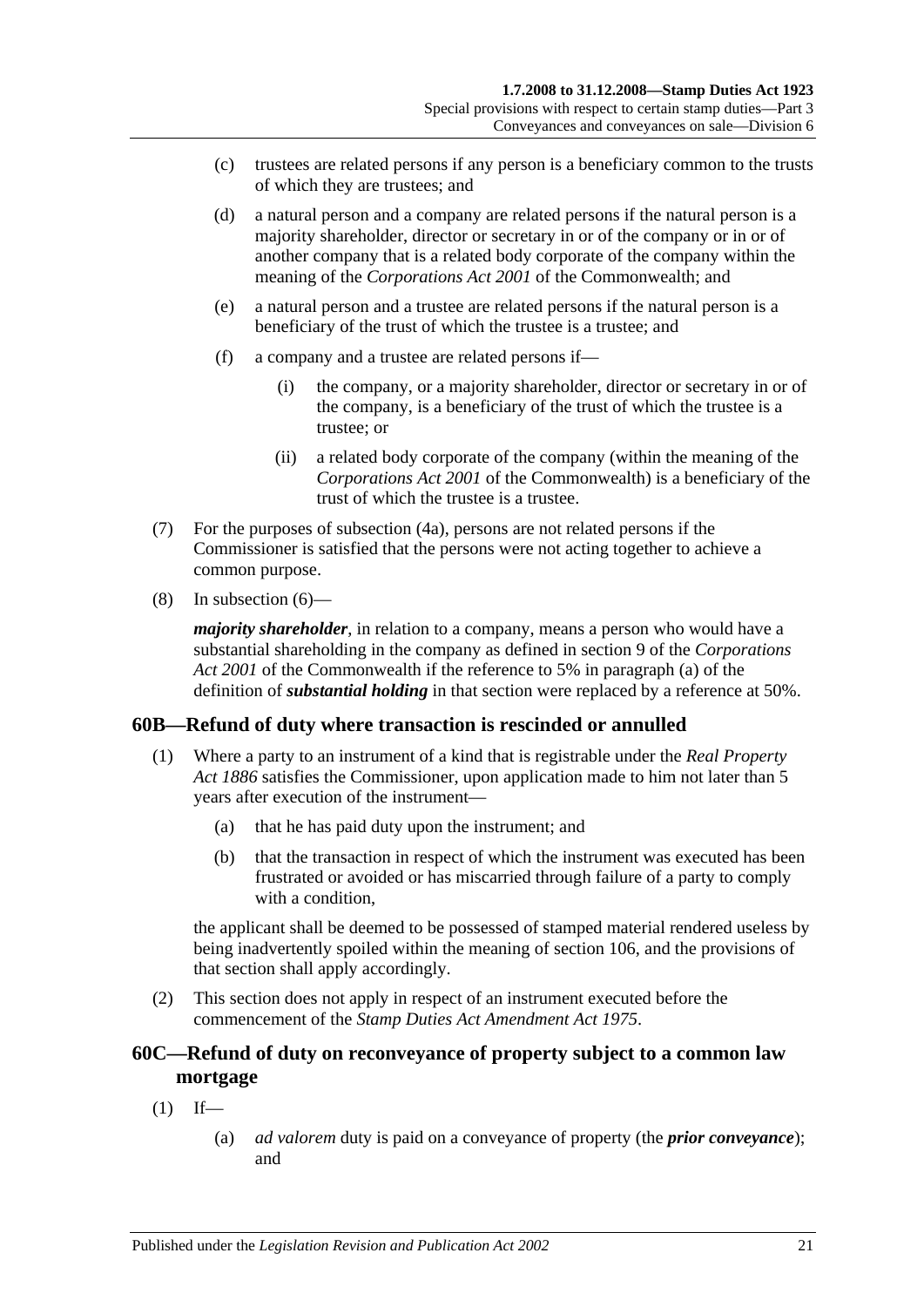- (b) the sole purpose of the conveyance is to secure a liability under a loan, indemnity or guarantee; and
- (c) a conveyance (the *later conveyance*) reconveys the property to the person by whom the security was given under the terms of the security or on extinguishment or termination of the secured liability,

this section applies to the later conveyance.

- (2) If the Commissioner is satisfied that a conveyance is one to which this section applies—
	- (a) no stamp duty is payable on the conveyance; and
	- (b) the Commissioner must, on application by the person to whom the property is reconveyed, refund the duty paid on the prior conveyance.

# **61—Method or estimating value of consideration where consideration consists of shares**

Where the consideration or part of the consideration for a conveyance chargeable with *ad valorem* duty consists of shares or debentures to be issued by a company, or a contract to issue such shares or debentures, the market value of the shares or debentures shall be taken as the value of the consideration or part.

## **62—Land use entitlements**

- (1) This section applies to a transaction under which a person—
	- (a) acquires a share in a company or an interest under a trust; or
	- (b) becomes entitled, as the owner of a share in a company or an interest under a trust, to the possession of land.
- (2) Subject to the following exceptions, if a person acquires a notional interest in land as a result of a transaction to which this section applies, the transaction is dutiable under this section.

## **Exceptions—**

- 1 The acquisition of a share in a company or an interest under a trust that confers a right to occupy a dwelling is not dutiable under this section if the dwelling is part of a scheme consisting of two or more dwellings owned and administered by the company or the trustees of the trust.
- 2 The acquisition of a share in a company or an interest under a trust that confers a right to occupy a dwelling is not dutiable under this section if the dwelling is part of a retirement village scheme under the *[Retirement Villages Act](http://www.legislation.sa.gov.au/index.aspx?action=legref&type=act&legtitle=Retirement%20Villages%20Act%201987) 1987*.
- 3 A transaction exempted by the regulations from this section is not dutiable under this section.
- (3) An instrument that gives effect to, or acknowledges, evidences or records a transaction that is dutiable under this section is dutiable as a conveyance of a notional interest in the land.
- (4) The value of the notional interest acquired as a result of the transaction is determined as follows—
	- (a) if the person acquires a right to exclusive possession of land—the value of the notional interest is equivalent to the value of an unencumbered estate in fee simple in the land;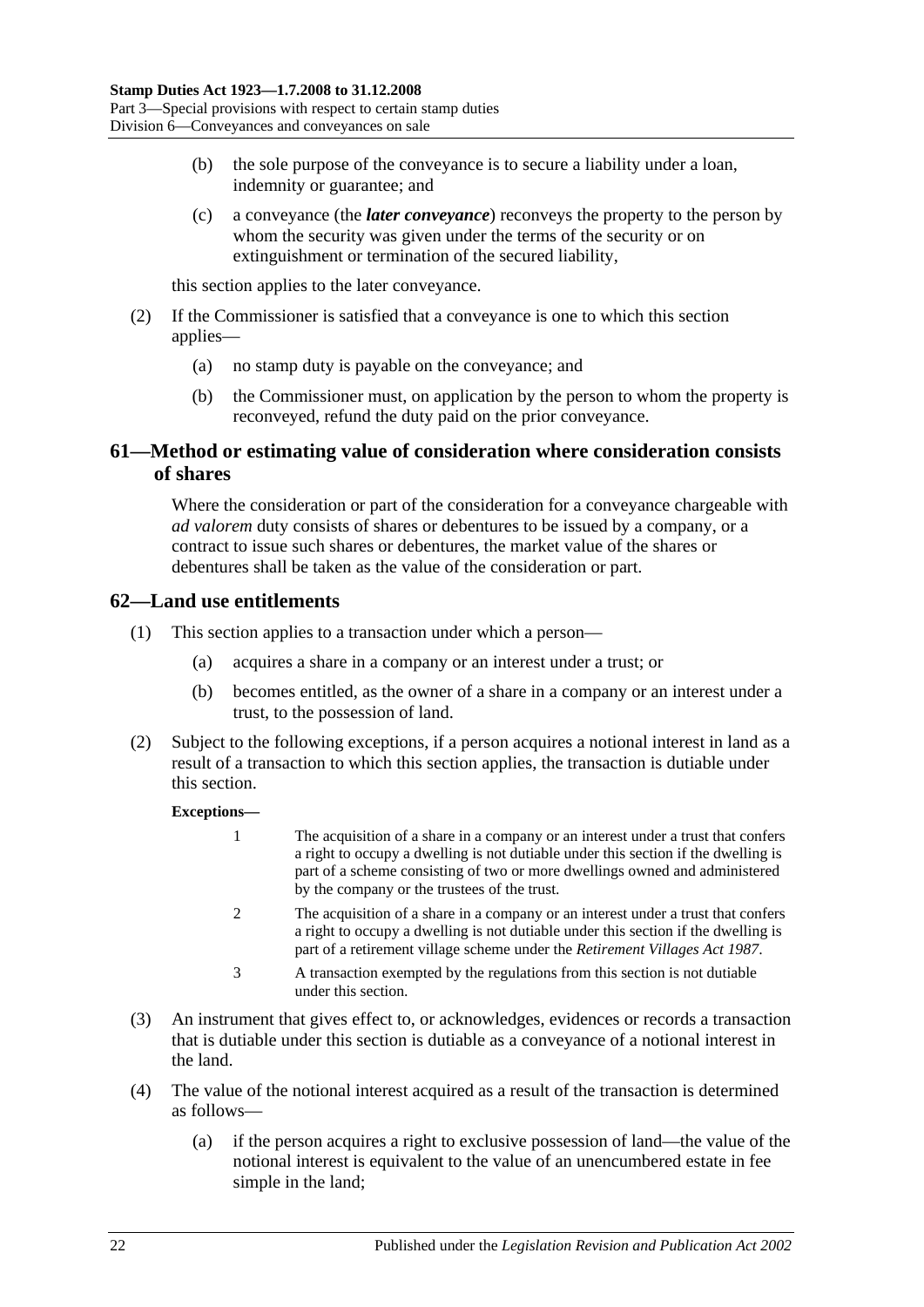(b) in any other case—the value of the notional interest is a proportion of the value of an unencumbered estate in fee simple in the land reflecting the more limited extent of the possessory right.

## **64—Consideration in case of lease**

In the case of a lease for which any consideration other than the rent reserved may be paid or agreed to be paid, the amount of the other consideration shall be deemed the consideration for the conveyance on sale.

## **65—Where consideration consists of real or personal property**

Where the consideration or any part of the consideration for a conveyance on sale consists of any real or personal property other than money, the market value of the real or personal property at the date of the sale shall be taken as the value of the consideration or part of the consideration.

## **66—Where consideration is payable in instalments**

Where the consideration or any part of the consideration for a conveyance on sale consists of money payable periodically for a definite period, so that the total amount to be paid can be previously ascertained, the total amount shall be taken as the consideration or part of the consideration.

## **67—Computation of duty where instruments are interrelated**

- (1) Subject to [subsection](#page-40-0) (2), this section applies to the following instruments:
	- (a) a conveyance on sale; or
	- (b) a conveyance operating as a voluntary disposition *inter vivos*; or
	- (c) an instrument chargeable with duty as if it were a conveyance (including a statement under [section](#page-67-0) 71E).
- <span id="page-40-0"></span>(2) This section does not apply to the following instruments:
	- (a) a conveyance that relates to property that is being conveyed in separate parcels to different persons by separate conveyances where the Commissioner is satisfied that no arrangement or understanding exists between the persons under which the parcels of property conveyed are to be used otherwise than separately and independently from each other;
	- (b) a conveyance of stock, implements or other chattels in a case where [section](#page-19-0) 31A applies;
	- (c) a conveyance on sale of any financial product;
	- (d) an instrument excluded from the operation of this section by the regulations.
- (3) Where two or more instruments to which this section applies—
	- (a) arise from a single contract of sale; or
	- (b) together form, or arise from, substantially one transaction or one series of transactions,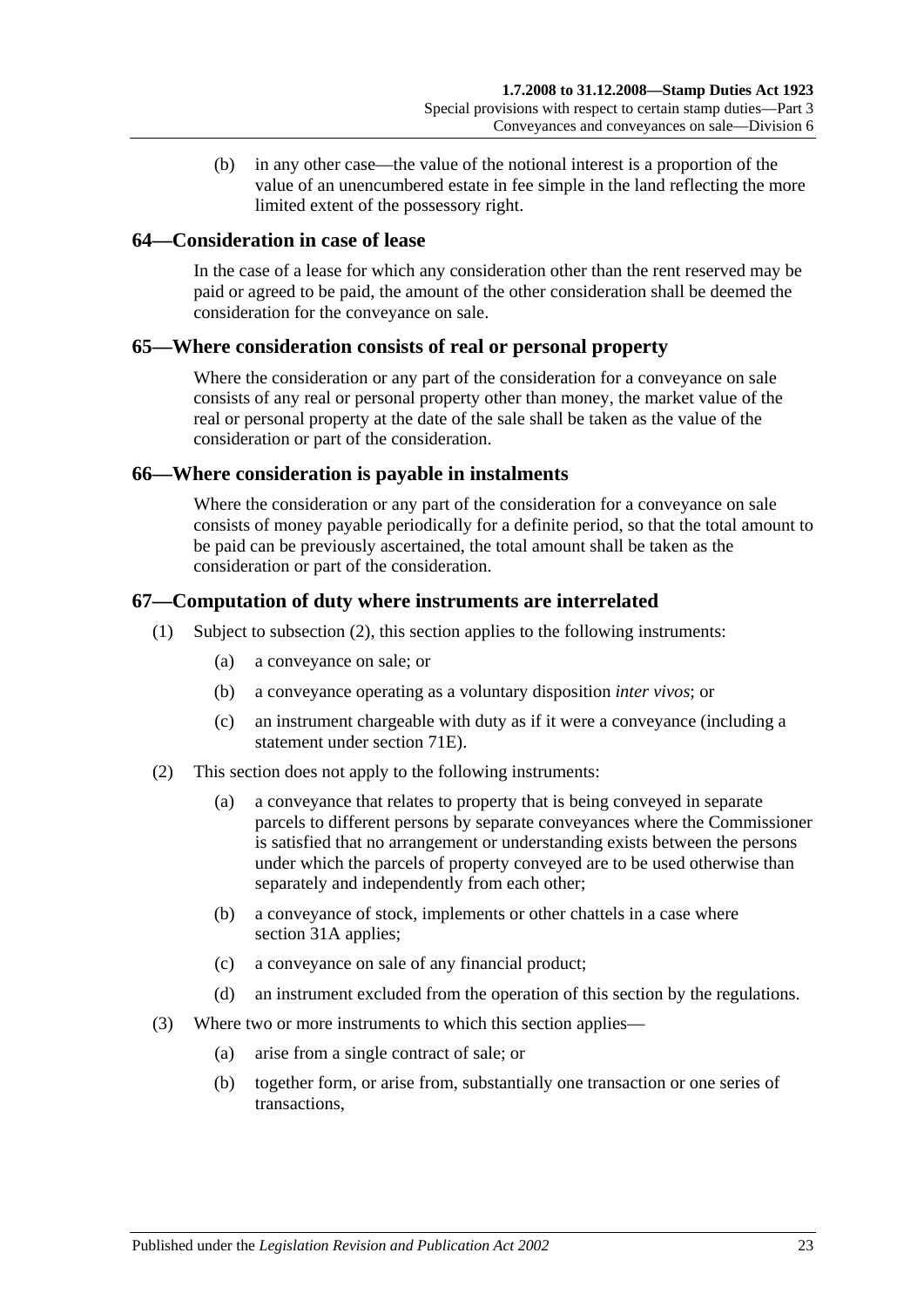the instruments are chargeable with *ad valorem* duty calculated on the sum of the amounts by reference to which *ad valorem* duty on each of the instruments would, but for this subsection, have been calculated, and that duty will be apportioned to the various instruments as determined by the Commissioner.

- (4) Where by instruments that have been, or appear to have been, executed within 12 months of each other a person conveys property or interests in property to the same person (whether that person takes alone or with the same or different persons), it will be presumed, unless the Commissioner is satisfied to the contrary, that the instruments form one transaction or one series of transactions.
- (7) This section does not operate to reduce the duty payable on an instrument.

## **68—Duty in certain cases**

- (3) Where a person, having contracted for the purchase of any property but not having obtained a conveyance, contracts to sell it to any other person and the property is in consequence conveyed immediately to the subpurchaser, the conveyance shall be chargeable with *ad valorem* duty as a conveyance for the consideration for the sale to the original purchaser and also as a conveyance for the consideration for the sale by the original purchaser to the subpurchaser, in the same manner as if the considerations were specified in separate instruments.
- (4) Where a person, having contracted for the purchase of any property but not having obtained a conveyance, contracts to sell the whole or any part or parts thereof to any other person and the property is in consequence conveyed by the original seller to different persons in parts or parcels, the conveyance of each part or parcel shall be chargeable with *ad valorem* duty as a conveyance for the consideration for the sale to the original purchaser and also as a conveyance for the consideration for the sale by the original purchaser to the subpurchaser, in the same manner as if the considerations were specified in separate instruments. The consideration for the sale to the original purchaser in respect of each part or parcel shall, for the purposes of this subsection, be ascertained by determining the ratio which the value of the part or parcel in question bears to the value of the whole property and shall be specified in the instrument of conveyance.
- (5) Where a subpurchaser takes an actual conveyance of the interest of the person immediately selling to him, which is chargeable with *ad valorem* duty as a conveyance for the consideration moving from him and is duly stamped accordingly, any conveyance to be afterwards made to him of the same property by the original seller shall be chargeable with *ad valorem* duty as a conveyance for the consideration for the sale to the original purchaser.

## <span id="page-41-1"></span>**70—Evasion of duty**

- (1) Subject to [subsection](#page-41-0) (2), an instrument executed in order, either directly or indirectly, to avoid or evade the payment of the duty payable upon a conveyance on sale is void.
- <span id="page-41-0"></span>(2) Where a third party relying in good faith on an instrument that is void by virtue of [subsection](#page-41-1) (1) purports to acquire an interest in property subject to the instrument, the instrument shall, for the purposes of that transaction, be treated as valid, provided that it is duly stamped as a conveyance on sale.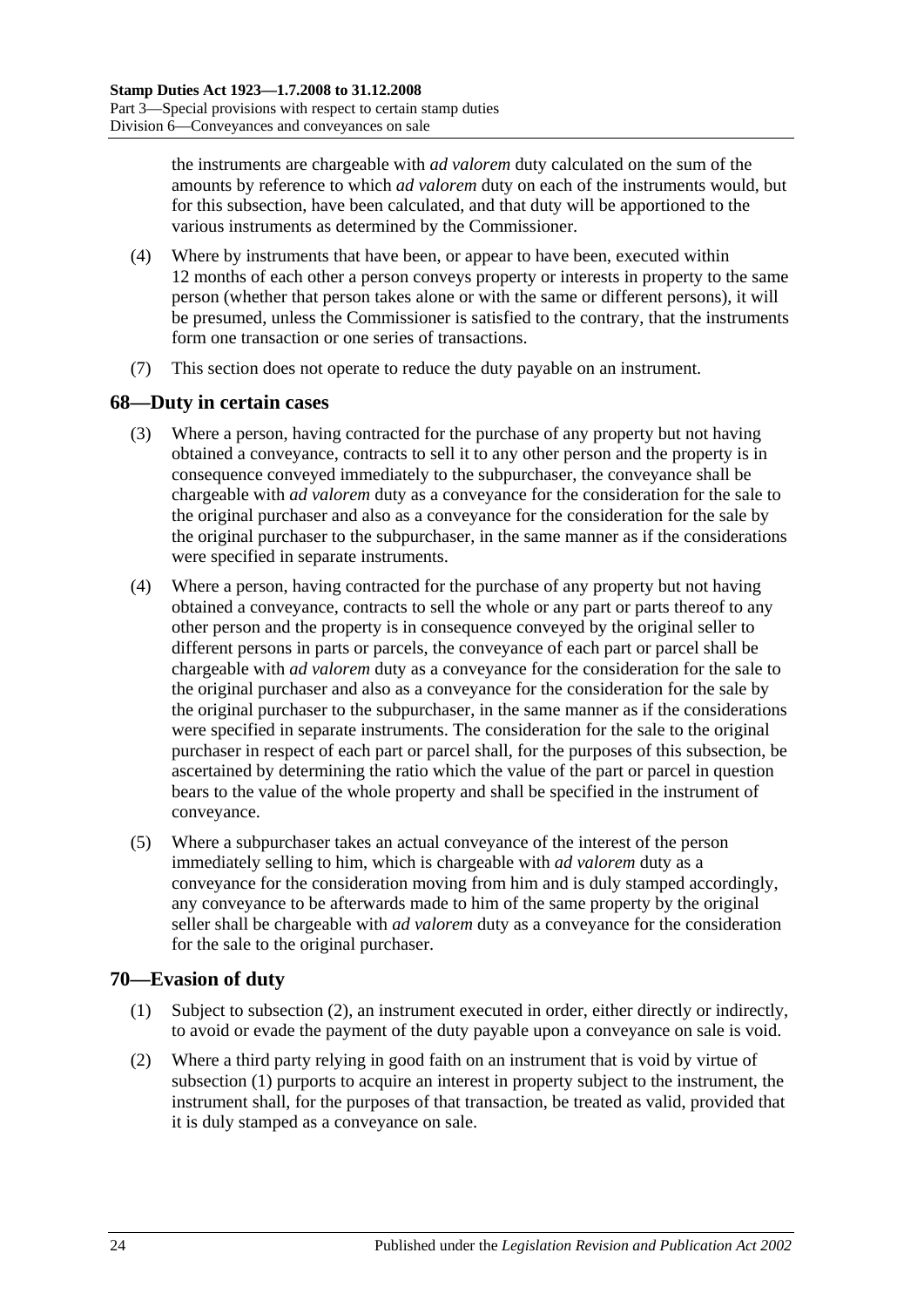### **71—Instruments chargeable as conveyances**

- (1) The value for the purposes of this Act of the property conveyed by any conveyance operating as a voluntary disposition *inter vivos* shall be declared in the conveyance.
- <span id="page-42-1"></span>(3) For the purposes of this Act, the following instruments shall, subject to this section, be deemed to be conveyances operating as voluntary dispositions *inter vivos*:
	- (a) an instrument to which [subsection](#page-42-0) (4) applies effecting or acknowledging, evidencing or recording, any of the following transactions:
		- (i) a transfer of property to a person who takes as trustee; or
		- (ii) a declaration of trust; or
		- (iii) the creation of an interest in property subject to a trust; or
		- (iv) a transfer of an interest in property subject to a trust; or
		- (v) the surrender or renunciation of an interest in property subject to a trust; or
		- (vi) the redemption, cancellation or extinguishment of an interest in property subject to a trust,

whether or not any consideration is given for the transaction; or

- (b) an instrument to which [paragraph](#page-42-1) (a) does not apply, being a conveyance that is not chargeable with duty as a conveyance on sale.
- <span id="page-42-0"></span>(4) This subsection applies to any instrument that relates to land, a financial product or a unit under a unit trust scheme, or an interest in land, a financial product or a unit under a unit trust scheme.
- (4a) A reference in [subsection](#page-42-0) (4) to a unit trust scheme does not include—
	- (a) an arrangement under the constitution of a registered managed investment scheme; or
	- (b) an approved deposit fund or a pooled superannuation trust within the meaning of the *Superannuation Industry (Supervision) Act 1993* (Cwlth).
- <span id="page-42-2"></span>(4b) For the purposes of this Act (other than [Part 4\)](#page-90-0)—
	- (a) property is taken to be held beneficially by a unit trust scheme if it is held by the trustees of the scheme in trust for the unitholders; and
	- (b) the holder of a unit in a unit trust scheme that is taken under [paragraph](#page-42-2) (a) to hold property beneficially is taken to have a beneficial interest in that property; and
	- (c) the transfer, creation, surrender, renunciation, redemption, cancellation or extinguishment of a unit in a unit trust scheme that is taken under [paragraph](#page-42-2) (a) to hold property beneficially is taken to be a transfer, creation, surrender, renunciation, redemption, cancellation or extinguishment (as appropriate) of a beneficial interest in that property.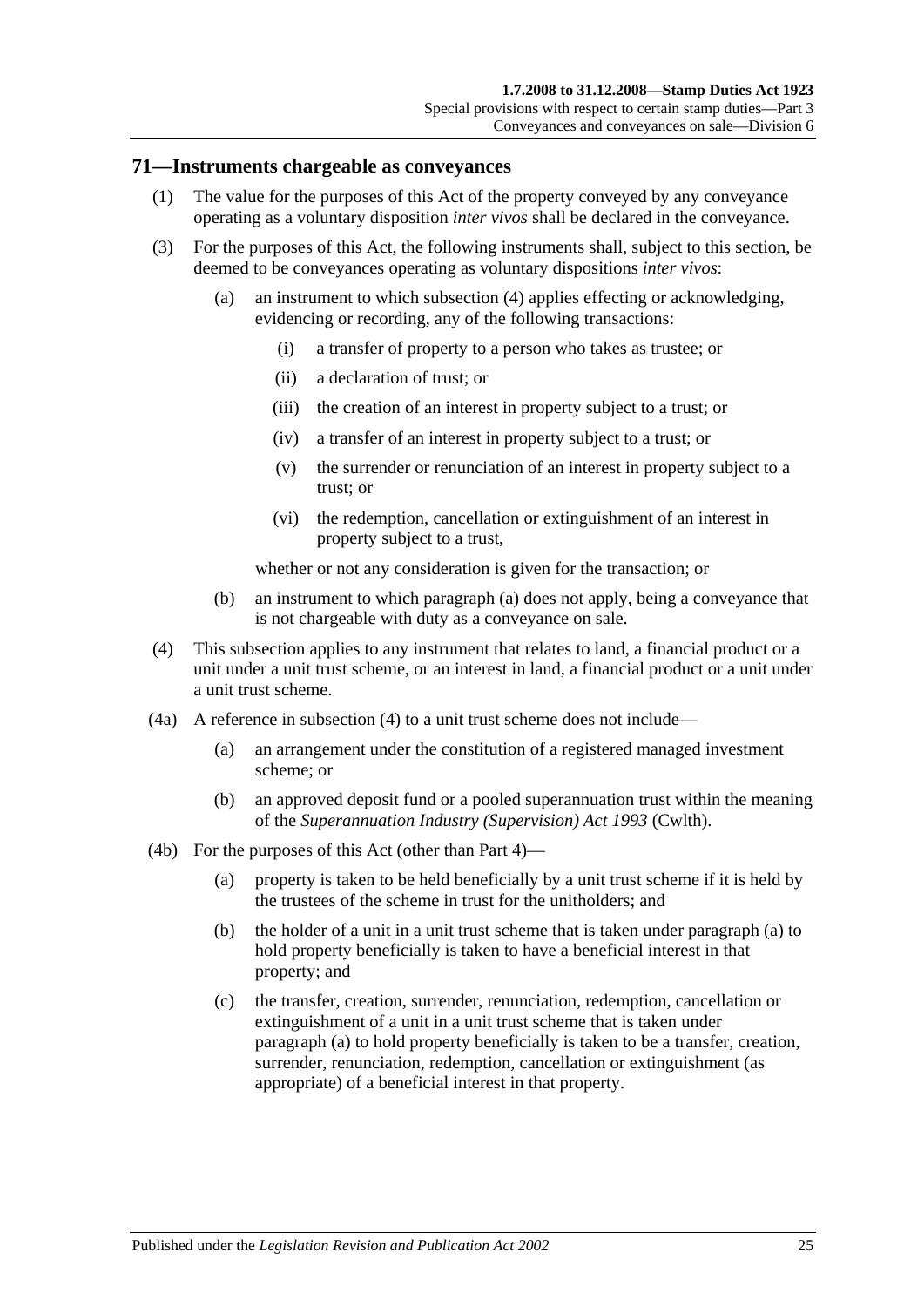- <span id="page-43-0"></span>(5) Subject to [subsection](#page-45-0) (6), an instrument effecting or acknowledging, evidencing or recording, any of the following transactions shall be deemed not to be a conveyance operating as a voluntary disposition *inter vivos*:
	- (b) a transfer *in specie* of property of a company in liquidation made by the liquidator to a shareholder of the company;
	- (c) a transfer of any financial product issued by a public company to a person who takes as trustee, where—
		- (i) the beneficial interest in the property is, upon the transfer, vested in the transferor; and
		- (ii) the transfer is not in pursuance of a sale;
	- (d) a transfer of property for the purpose of effectuating the retirement of a trustee or the appointment of a new trustee, where the Commissioner is satisfied that the transfer is not part of a scheme for conferring a benefit, in relation to the trust property, upon the new trustee or any other person, whether as a beneficiary or otherwise, to the detriment of the beneficial interest of any person;
	- (da) a transfer of property subject to a registered managed investment scheme if the transfer is—
		- (i) from the responsible entity of the scheme to a person as primary custodian for the responsible entity; or
		- (ii) from a person as primary custodian for the responsible entity of the scheme to the responsible entity;

#### **Exception to paragraph (da)—**

Paragraph (da) does not apply to a transfer of property that is part of an arrangement under which—

- (a) the property ceases to be subject to the scheme; or
- (b) the persons who are members of the scheme do not have the same interest in the property after the property is transferred as they had immediately before the arrangement was entered into.
- <span id="page-43-1"></span>(e) a transfer of property by a trustee to a person who has a beneficial interest in the property in the following circumstances:
	- (i) the person has a beneficial interest in the property (other than a potential beneficial interest) by virtue of an instrument that is duly stamped; and
	- (ii) the property was acquired for the trust, or became subject to the trust—
		- (A) by virtue of an instrument duly stamped with *ad valorem* duty; or
		- (B) as a result of a transaction to which section 71E applies in relation to which a statement under that section has been lodged and *ad valorem* duty paid; or
		- (C) under 1 of the other paragraphs of this subsection (except paragraph (d)); and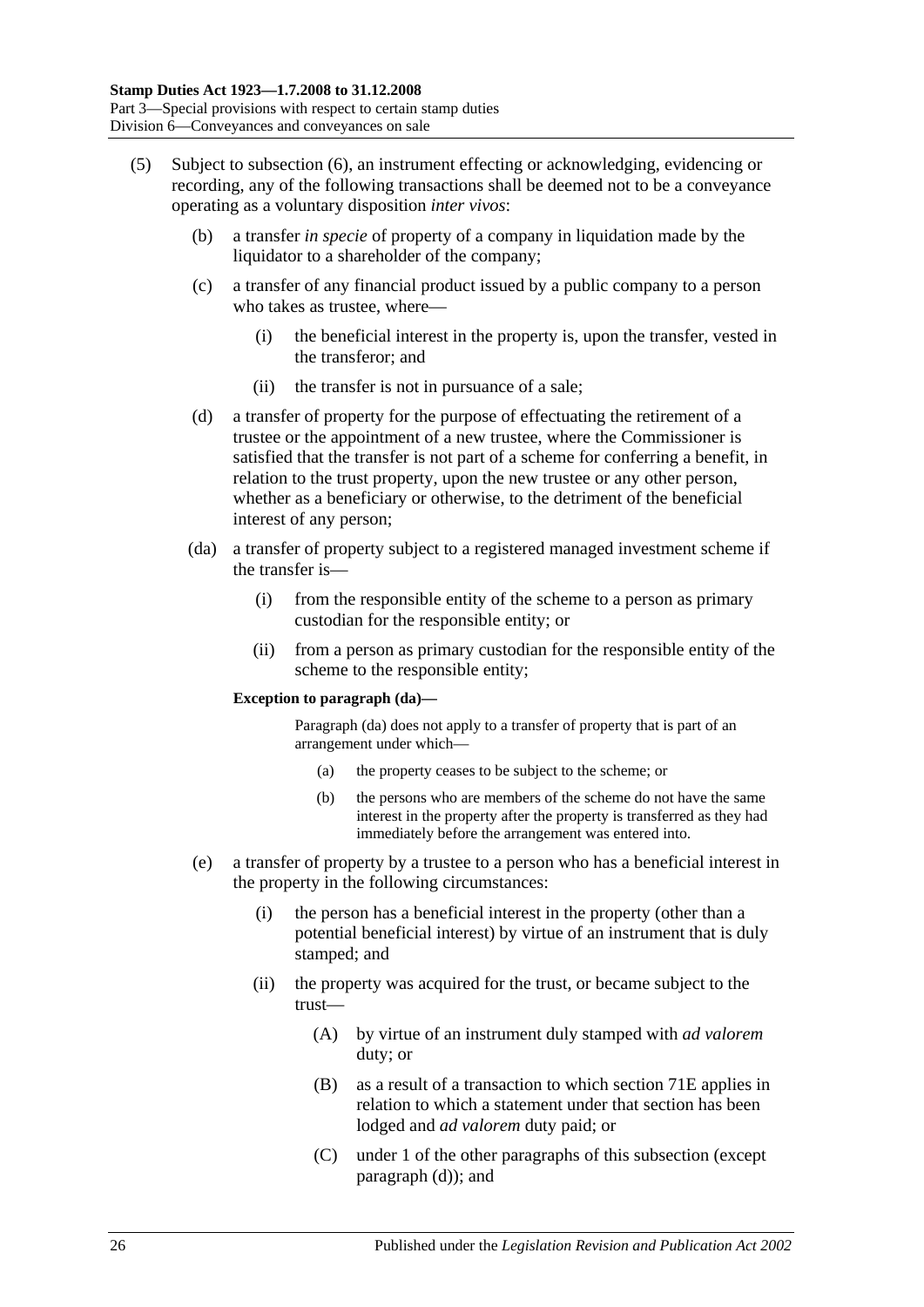(iii) if the trust is a discretionary trust (other than a superannuation fund or a unit trust)—the person acquired the beneficial interest by virtue of a duly stamped instrument that is separate from the instrument under which he or she became an object of the trust;

### **Exception to paragraph (e)—**

If v<sub>1</sub>exceeds [v<sub>2</sub>- v<sub>3</sub>], then the instrument is liable to *ad valorem* duty as if it were a transfer of property with a value equivalent to the excess. In this exception—

 $v_1$  is the net value of the property transferred;

*v2* is the value of the beneficiary's interest in the trust immediately before the transfer takes effect;

 $v_3$  is the value of the beneficiary's interest in the trust immediately after the transfer takes effect.

- (f) a transfer to a natural person who is an object of a discretionary trust of property or a beneficial interest in property subject to the discretionary trust, where—
	- (i) the discretionary trust was created by an instrument that is duly stamped; and
	- (ii) the Commissioner is satisfied that the discretionary trust was created wholly or principally for the benefit of that person or a family group of which that person is a member;
- (g) a transfer of a potential beneficial interest in property subject to a discretionary trust, where—
	- (i) the discretionary trust was created by an instrument that is duly stamped wholly or principally for the benefit of a family group; and
	- (ii) the transfer is made by one member of the family group to another member of the family group, or by a member of the family group by way of surrender or renunciation of the potential beneficial interest and another member of the family group is to continue as an object or beneficiary under the trust;
- (h) a transfer to or by a person in his capacity as the personal representative of a deceased person or the trustee of the estate of a deceased person, being a transfer made in pursuance of the provisions of the will of the deceased person or the laws of intestacy and not being a transfer in pursuance of a sale;
- (i) any variation of the terms of a trust, where the trust was created by an instrument that is duly stamped and the variation does not involve the creation or variation of any beneficial interest in property subject to the trust;
- (ia) a transaction under which there is a *pro rata* increase or diminution of the number of units held by the unitholders in a unit trust so that each unitholder's holding, expressed as a proportion of the aggregate number of units, remains unaffected by the transaction;
- (j) a voluntary disposition of property that is wholly for charitable or religious purposes;
- (k) a transfer of a prescribed class.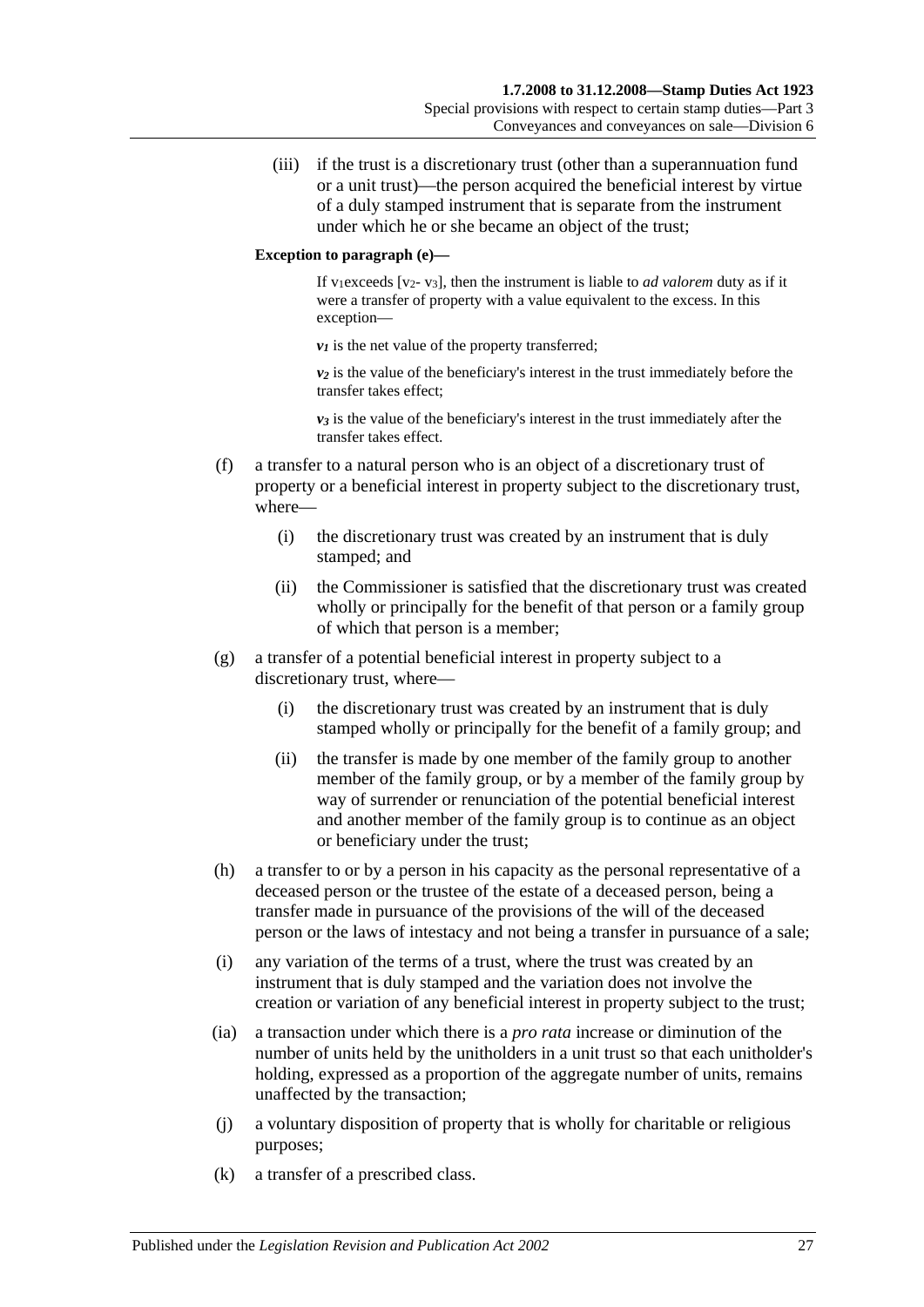- <span id="page-45-0"></span>(6) [Subsection](#page-43-0) (5) does not apply in relation to a transfer of property or a beneficial interest in property to a person who has, prior to the transfer, a beneficial interest in the property but who takes the property or interest transferred to him as trustee under a further trust.
- (7) The following provisions apply for the purposes of [subsection](#page-43-1)  $(5)(e)$  (including the exception to [paragraph](#page-43-1) (e)):
	- (a) the net value of property is calculated by subtracting from its unencumbered value the amount of any liability subject to which the property is transferred (other than a liability that is to be discharged after the transfer takes effect by the trustee or for some other reason is not finally assumed by the transferee);
	- (b) in calculating the value of a beneficiary's interest in a trust, all assets and liabilities of the trust are to be taken into account;
	- (c) a member of a superannuation fund is to be taken to have a beneficial interest in the property of the fund equivalent to the amount to which the member would be entitled on transfer of membership to another fund;
	- $(d)$  if—
		- (i) property of a trust consisting of land is divided by community plan under the *[Community Titles Act](http://www.legislation.sa.gov.au/index.aspx?action=legref&type=act&legtitle=Community%20Titles%20Act%201996) 1996* (including by strata plan under that Act); and
		- (ii) land subject to the division is subsequently transferred to a beneficiary of the trust; and
		- (iii) the Commissioner is satisfied that the land the subject of the transfer was transferred to the beneficiary pursuant to the trust and is identifiable as property in which the beneficiary had a fixed beneficial interest contingent on, and arising from, the division,

the transfer will be taken to have been a transfer to the beneficiary of property in which the beneficiary had a beneficial interest.

- (8) A conveyance operating as a voluntary disposition *inter vivos* that transfers a potential beneficial interest in, or in relation to, property subject to a discretionary trust shall, subject to this Act, be chargeable with duty as if it transferred the beneficial interest in the property that the transferee would have if the discretion under the discretionary trust were so exercised as to confer upon him the greatest benefit in relation to that property that can be conferred upon him under the discretionary trust.
- (9) An instrument that acknowledges, evidences or records a transaction of a kind referred to in [subsection](#page-42-1) (3)(a) (not being a copy within the meaning of [section](#page-14-0) 19A that is duly stamped) shall, for the purposes of this Act, be deemed to have effected the transaction and to have been executed by the parties to the transaction at the same time as the transaction took place.
- (10) For the purposes of this Act, in determining the value of property transferred by a conveyance operating as a voluntary disposition *inter vivos*, no regard shall be had to the fact that the person to whom the property is transferred takes or is to hold the property subject to a trust or has a beneficial interest in the property.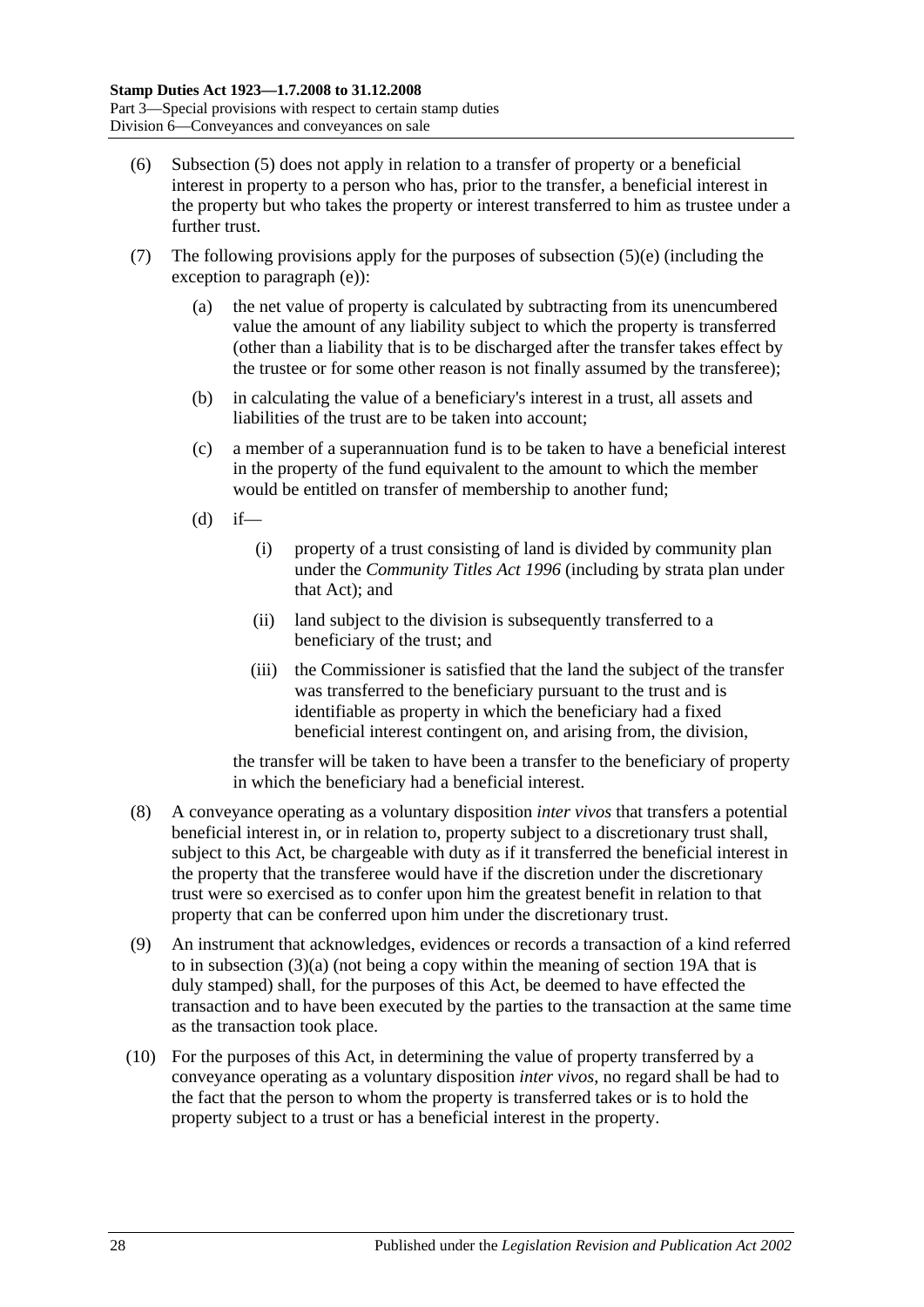- <span id="page-46-1"></span>(11) Notwithstanding any other provisions of this Act but subject to [subsection](#page-46-0) (11a), the rate of duty chargeable in respect of a conveyance operating as a voluntary disposition *inter vivos* of a financial product shall, if that conveyance is made in pursuance of sale, be the rate fixed by [Schedule 2](#page-106-0) in respect of a conveyance or transfer on sale of a financial product or, as the case may require, in respect of a return lodged pursuant to [section](#page-82-0) 90D.
- <span id="page-46-0"></span>(11a) [Subsection](#page-46-1) (11) does not apply in relation to a statement under [Part 4.](#page-90-0)
- <span id="page-46-2"></span>(12) Where an instrument of a kind referred to in [subsection](#page-42-1) (3)(a) is duly stamped under this Act, the Commissioner shall, upon application and production of that instrument, stamp any other instrument of a kind referred to in [subsection](#page-42-1) (3)(a) that he is satisfied relates to the same transaction with a particular stamp denoting that it is duly stamped.
- (13) Without limiting the generality of [subsection](#page-46-2) (12), where an instrument that is duly stamped transfers or creates, or acknowledges, evidences or records, the transfer or creation of any property or interest in property and the person to or in whom the property or interest in property is transferred or vested takes the property or interest in property as trustee, the Commissioner shall, upon application and production of that instrument, stamp any declaration of trust or other instrument that acknowledges, evidences or records the fact that the person took the property or interest in property as trustee with a particular stamp denoting that it is duly stamped.
- (14) Notwithstanding any other provisions of this Act, where—
	- (a) property has been transferred to a person who took as trustee; and
	- (b) that property is subsequently transferred back to the transferor; and
	- (c) the Commissioner is satisfied that no person other than the transferor under the first transfer has had a beneficial interest in the property during the period elapsing between the transfers,

the Commissioner shall, if *ad valorem* duty was paid in respect of the first transfer, upon application, refund to the person who paid that duty an amount equal to the difference between the amount of the duty and ten dollars.

<span id="page-46-3"></span>(15) In this section—

*family group* means a group of persons connected by an unbroken series of relationships of consanguinity or affinity;

*primary custodian* for the responsible entity of a registered managed investment scheme means the person that has been appointed under section 601FB(2) of the *Corporations Act 2001* of the Commonwealth to hold property for the scheme as agent for the responsible entity (but does not include a person who is taken under section 601FB(3) of the *Corporations Act 2001* of the Commonwealth to be an agent appointed by the responsible entity to do something for the purposes of subsection (2) of that section);

*public company* means a public company within the meaning of the *Corporations Act 2001* of the Commonwealth;

*registered managed investment scheme* means a managed investment scheme registered under Chapter 5C of the *Corporations Act 2001* of the Commonwealth;

*responsible entity* for a registered managed investment scheme means the responsible entity for the scheme under the *Corporations Act 2001* of the Commonwealth;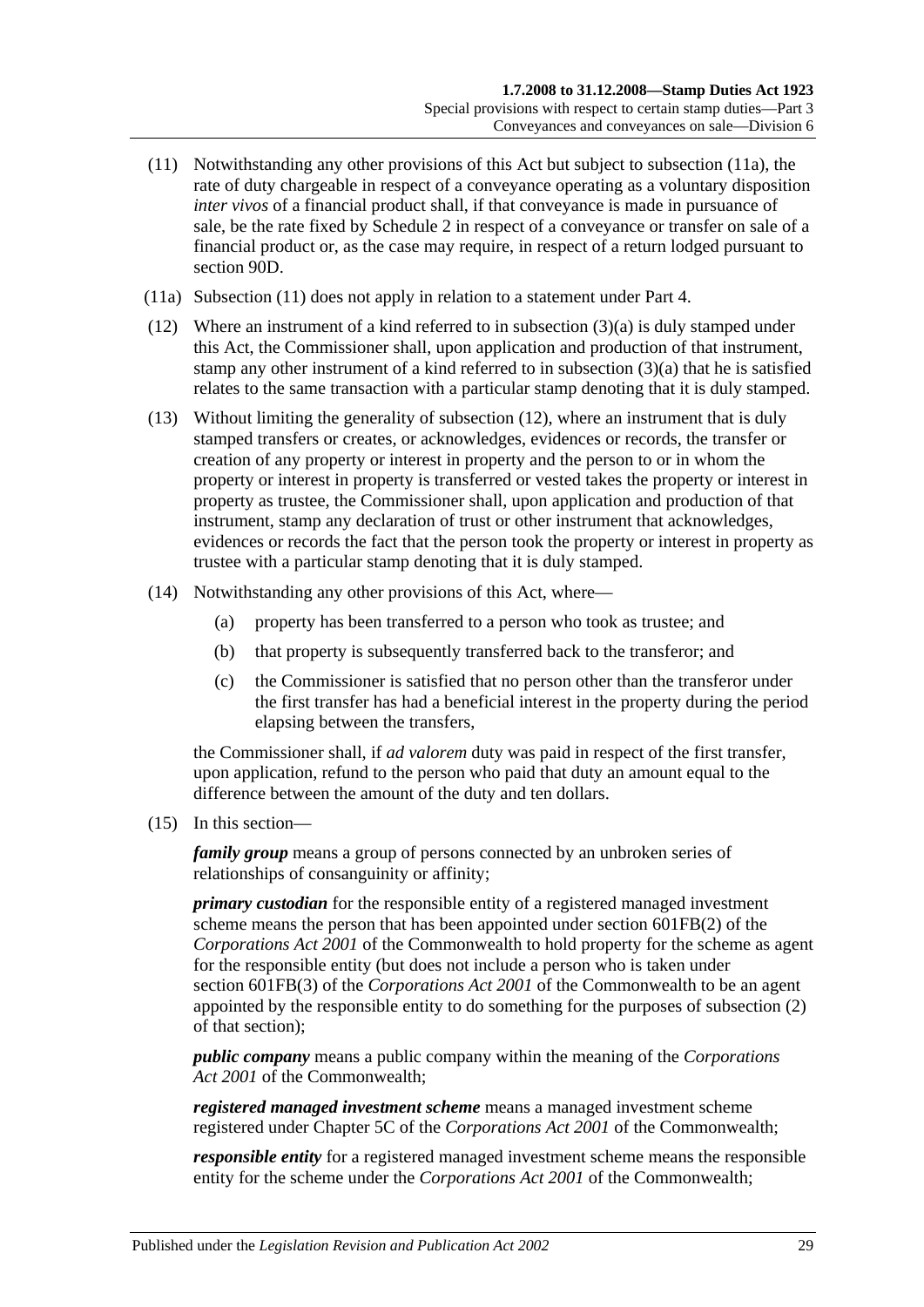*superannuation fund* means a fund that is, under section 45 of the *Superannuation Industry (Supervision) Act 1993* of the Commonwealth, a complying superannuation fund for the purposes of the *Income Tax Assessment Act 1936* or the *Income Tax Assessment Act 1997* of the Commonwealth;

*trust* includes an implied trust or a discretionary trust;

*trustee* includes—

- (a) a trustee under an implied trust; or
- (b) a person who holds property subject to a discretionary trust;

*unit trust* means a trust giving effect to a unit trust scheme.

# **71AA—Instruments disclaiming etc an interest in the estate of a deceased person**

- (1) This section applies to an instrument under which a person who is, or may be, entitled to share in the distribution of the estate of a deceased person—
	- (a) disclaims an interest in the estate; or
	- (b) assigns or transfers an interest in the estate to another.
- (2) An instrument to which this section applies is taken to be a conveyance of property operating as a voluntary disposition *inter vivos* (whether or not consideration is given for the transaction).
- (3) For the purpose of calculating *ad valorem* duty payable on an instrument to which this section applies, the value of the interest subject to the conveyance is to be determined as if the estate had been distributed and the interest were an interest in possession.

## **71A—Provision where trust property distributed** *in specie*

If any will or any instrument by which any trust is declared contains a direction to convert any property into money and to pay the proceeds to any beneficiary and, instead of converting the property into money the executor, administrator or trustee, as the case may be, conveys the property *in specie* to the beneficiary, the conveyance shall not be chargeable with duty as a conveyance on sale or as a conveyance operating as a voluntary disposition *inter vivos* if, in the case of a trust other than a trust declared by a will, the beneficiary is beneficiary by virtue of an instrument that is duly stamped.

## **71B—Partition or division of property**

- (1) Where upon the partition or division of any property any consideration exceeding in amount or value two hundred dollars is paid or given, or agreed to be paid or given, for equality, the instrument by which the partition or division is effected shall be charged with duty as if it were a conveyance on sale and that consideration were equal to the value of the property.
- (2) If the consideration for equality is (in amount or value) two hundred dollars or less, the instrument by which the partition or division is effected is entirely exempt from duty.
- (4) This section applies only in relation to a conveyance for the partition or division of property between members of a family group.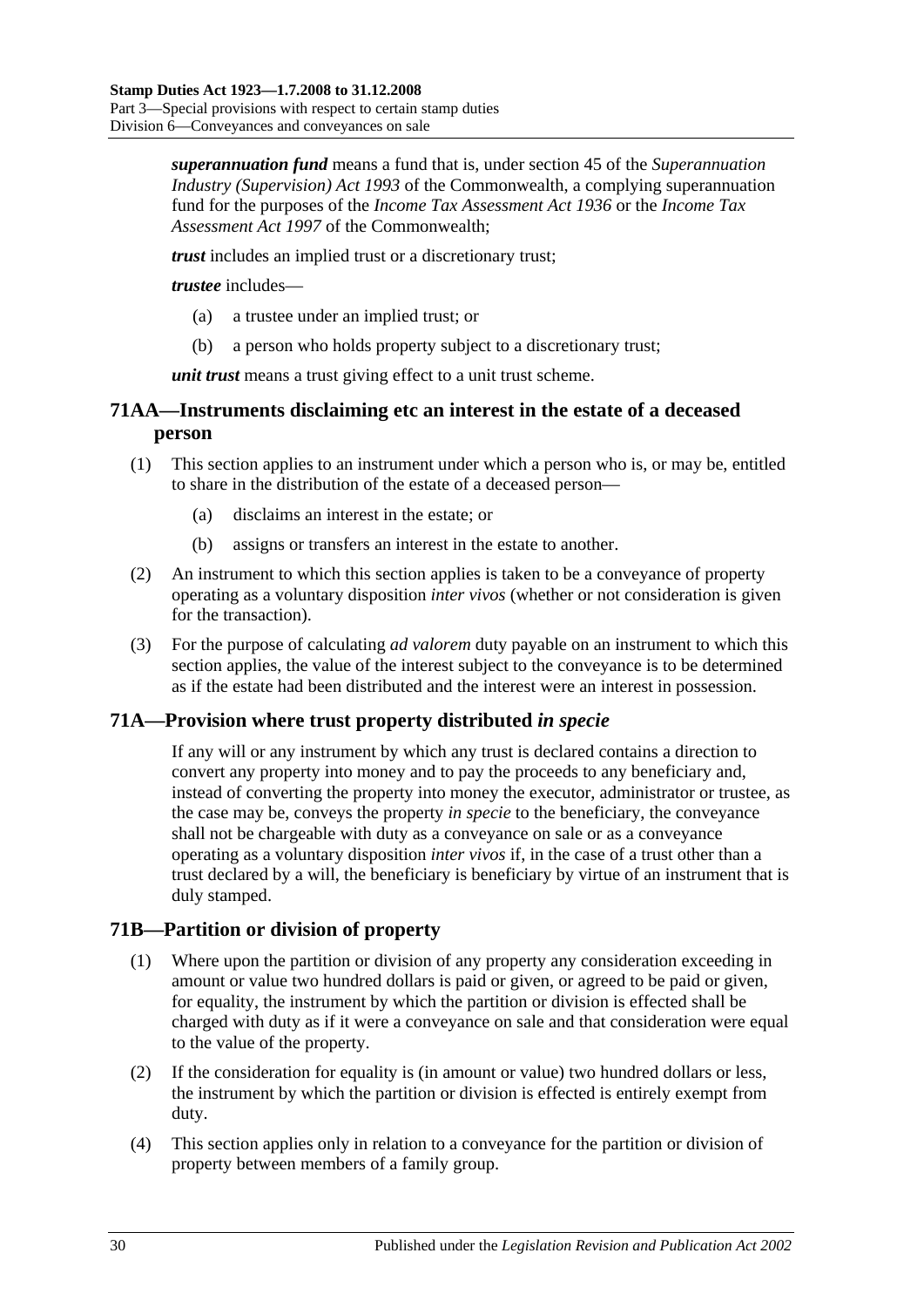(5) In this section—

*family group* has the meaning assigned to that expression by [section](#page-46-3) 71(15).

## **71C—Concessional rates of duty in respect of purchase of first home etc**

- <span id="page-48-2"></span>(1) Where upon an application made on or after 9 August, 1989, in a manner and form determined by the Commissioner and supported by such evidence as he may require the Commissioner is satisfied—
	- (a) that the applicant or applicants—
		- (i) are natural persons; and
		- (ii) on or after the fifteenth day of September, 1979, entered into a contract for the purchase of a relevant interest in land or for the purchase of shares in a company that confer a right to occupy land of the company; and
		- (iii) are the sole purchasers of the land or the shares; and
		- $(iv)$
- <span id="page-48-3"></span><span id="page-48-1"></span>(A) have entered into a contract for the construction of a dwelling house on the land and intend to occupy the dwelling house as their principal place of residence within 12 months of completion of construction; or
- (B) where there is presently a dwelling house on the land—were occupying that dwelling house as their principal place of residence at the date of the conveyance, or intend to so occupy the dwelling house within 12 months of the date of the conveyance; and
- (ab) where the relevant contract is entered into on or after 1 September 1992—that the amount by reference to which duty would, apart from this section, be calculated does not exceed the prescribed maximum; and
- (b) that no party to the application has previously—
	- (i) occupied a dwellinghouse (except as a minor) either in the State or elsewhere in pursuance of a relevant interest of that party in the dwellinghouse (other than an interest arising under an agreement with the South Australian Housing Trust relating to the purchase of the dwelling house to which the application relates) or any interest of that party in shares conferring a right to occupy the dwellinghouse; or
	- (ii) received the benefit of this section,

<span id="page-48-0"></span>this section applies to a conveyance under which the land or shares are conveyed to the purchaser or purchasers.

- (1a) [Subsection](#page-48-0) (1)(b)(ii) does not apply to an applicant who is the occupier of a Housing Trust home and who is purchasing the home under an agreement with the South Australian Housing Trust if the Commissioner is satisfied—
	- (a) that the conveyance to which the application relates arises from that agreement; and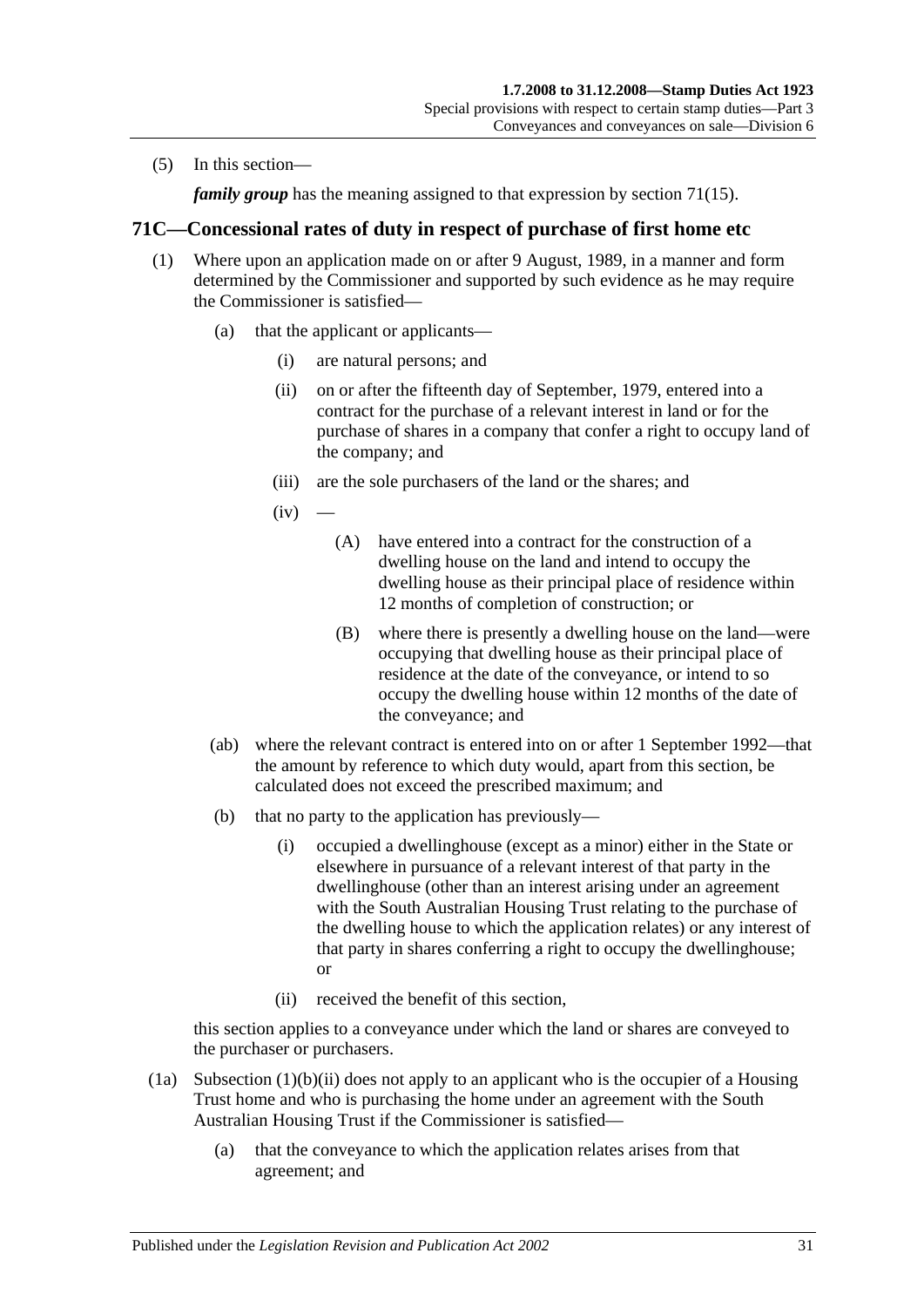- (b) that the applicant previously received the benefit of this section only in relation to another conveyance arising from the same agreement.
- (1b) If the Commissioner is satisfied on an application under this section—
	- (a) that the conveyance relates to a genuine farm; and
	- (b) that the conveyance would be one to which this section applies if it related only to the relevant component of the genuine farm,

this section applies to a notional conveyance of the relevant component of the genuine farm.

- (2) The duty payable upon a conveyance or notional conveyance to which this section applies will, if it gives effect to a relevant contract entered into before 27 May 2004, be as follows:
	- (a) where the amount by reference to which the duty would, apart from this section, be calculated does not exceed the prescribed amount—no duty will be payable; or
	- (b) where the amount by reference to which the duty would, apart from this section, be calculated exceeds the prescribed amount—
		- (i) where the relevant contract was entered into before 1 September 1992—the duty payable will be the amount payable apart from this section less \$2 130;
		- (ii) where the relevant contract is entered into on or after 1 September 1992—the duty payable will be an amount calculated in accordance with the following formula:

$$
A = B - \left(C - D \frac{(E - F)}{1000}\right)
$$

where

*A* is the amount of duty payable

*B* is the amount of duty payable apart from this section

*C* is—

where the relevant contract is entered into during the period commencing on 1 February 1997 and ending on 31 January 1998—\$2 830;

in any other case—\$2 130

 $\overline{D}$  is—

where the relevant contract is entered into during the period commencing on 1 February 1997 and ending on 31 January 1998—56;

in any other case—42

*E* is the amount by reference to which duty would, apart from this section, be calculated (any fractional part of \$1 000 being rounded up to the next multiple of \$1 000)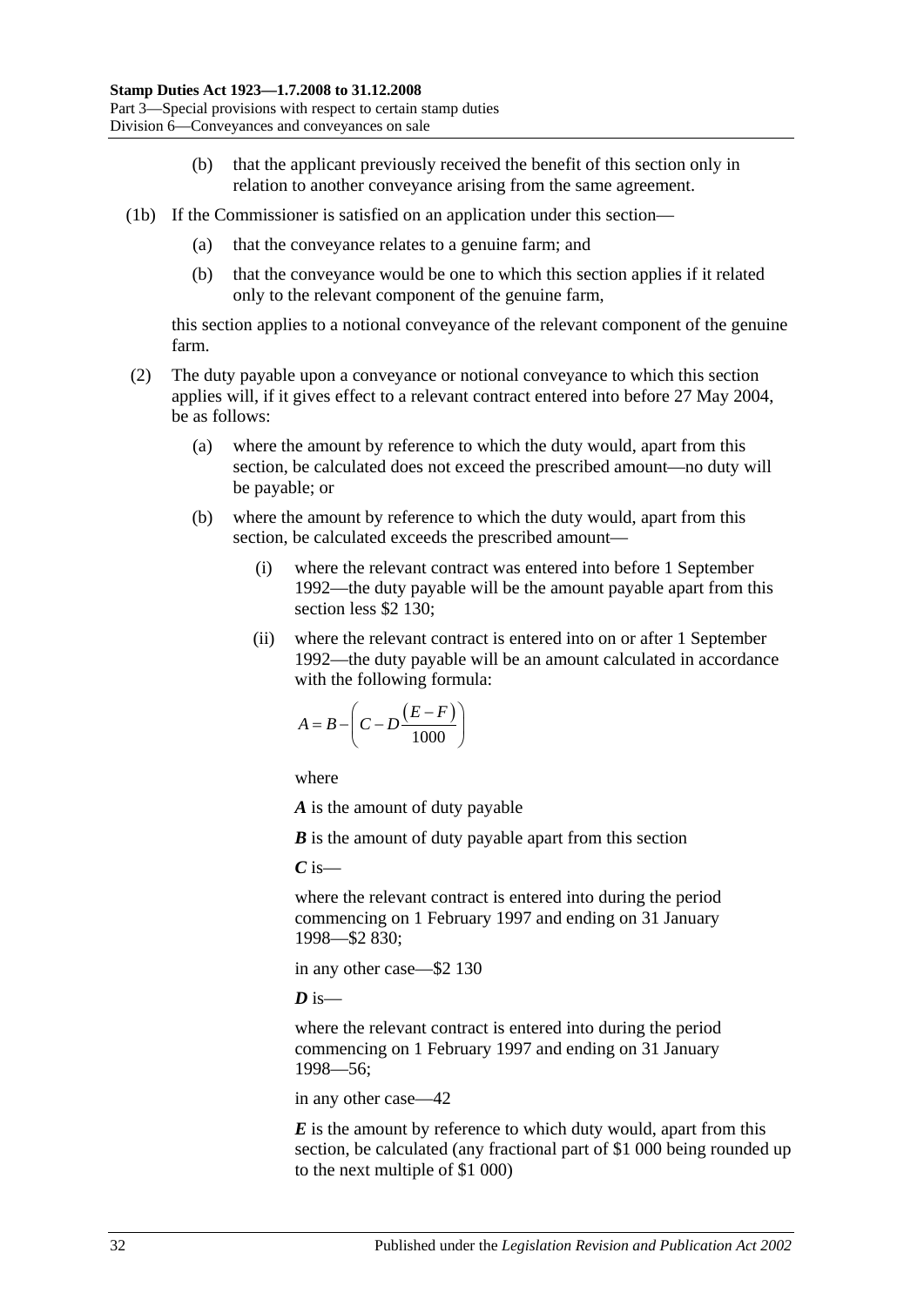*F* is the prescribed amount.

- <span id="page-50-0"></span>(3) The duty payable upon a conveyance or notional conveyance to which this section applies will, if it gives effect to a relevant contract entered into on or after 27 May 2004, be as follows:
	- (a) where the amount by reference to which the duty would, apart from this section, be calculated (the *property value*) does not exceed \$80 000—no duty will be payable;
	- (b) where the property value exceeds \$80 000 but does not exceed \$100 000—the duty payable is the relevant percentage of the duty that would, apart from this section, be payable;

In [paragraph](#page-50-0) (b), the *relevant percentage* is a percentage in a range beginning at 2.5% for a property value of \$81 000, increasing in steps of 2.5% for each additional \$1 000 of property value, and ending at 50% for a property value of \$100 000.

- (c) where the property value exceeds \$100 000 but does not exceed \$150 000—the duty payable will be 50% of the duty that would, apart from this section, be payable;
- (d) the maximum concession under this subsection (\$2 415) is reached at a property value of \$150 000 and where the property value exceeds \$150 000 but does not exceed \$250 000 the amount of duty payable is the amount that would, apart from this section, be payable less a concession calculated by reducing the maximum concession by \$24 for each additional \$1 000 by which the property value exceeds \$150 000;
- (e) where the property value exceeds \$250 000—no concession applies.

**Note—**

For the purposes of this subsection, property values are to be expressed to the nearest multiple of \$1 000 and if a property value lies exactly at the mid point between two multiples of \$1 000, the property value is to be rounded down to the lower of those multiples.

- (4) Where the Commissioner is satisfied by such evidence as the Commissioner may require that—
	- (a) a person or persons who have paid stamp duty on a conveyance would have been entitled to the benefit of this section in respect of the conveyance if when it was submitted for stamping the requirements of [subsection](#page-48-1)  $(1)(a)(iv)$ had been satisfied; and
	- (b) the person or persons occupied, as their principal place of residence, a dwelling house constructed subsequent to the conveyance, on the land comprised in the conveyance, or under rights conferred by shares comprised in the conveyance, within 2 years of the date of the conveyance,

the Commissioner must refund to that person or those persons any duty in excess of the amount that would have been payable if the conveyance had been stamped under this section.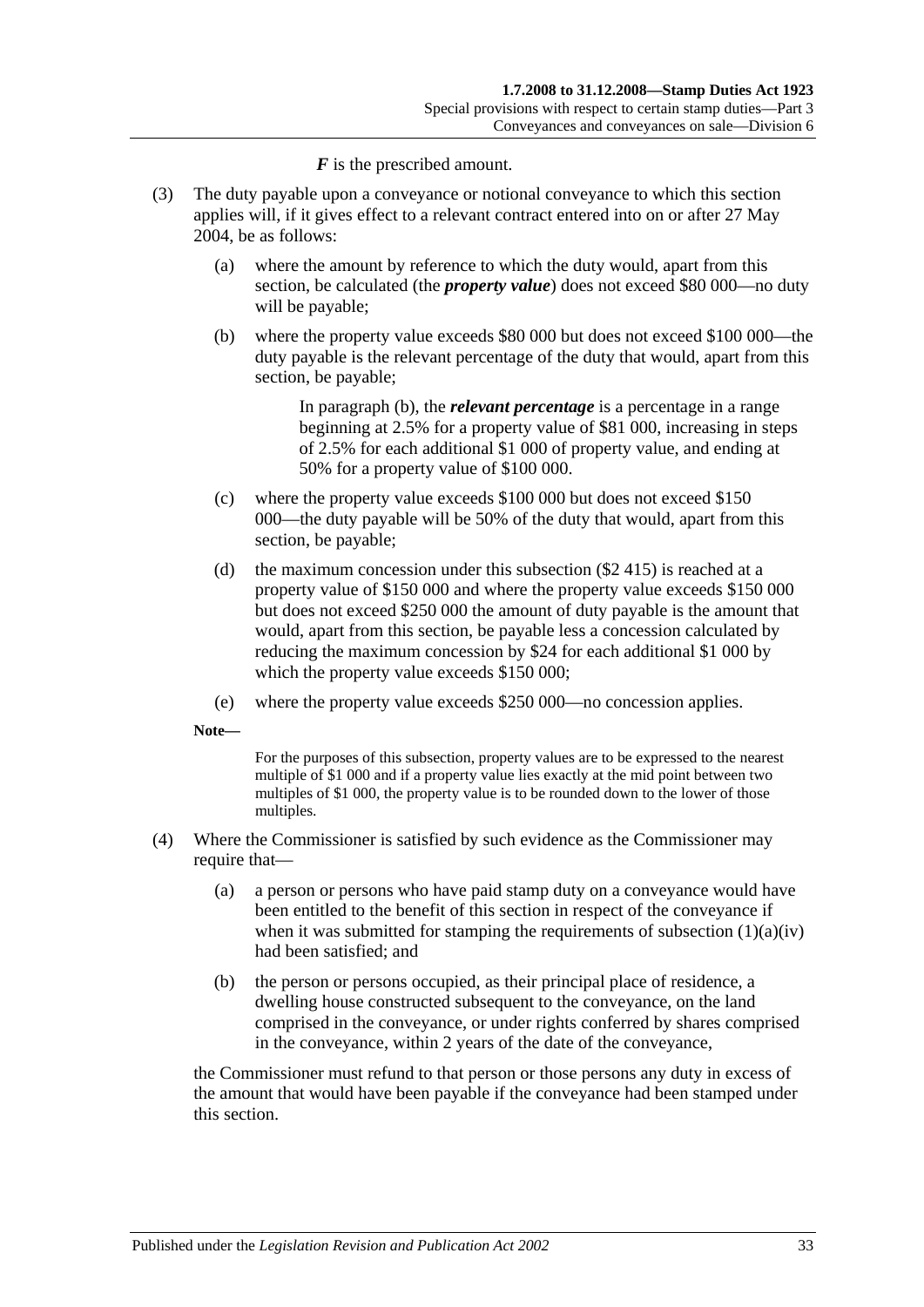- (5) Where, on the conveyance of a genuine farm, the amount by reference to which duty would, apart from this section, be calculated exceeds the prescribed maximum, the duty payable on the conveyance is calculated as follows:
	- (a) first, calculate the duty on the conveyance apart from this section;
	- (b) then, subtract from this amount the duty that would be payable apart from this section on a notional conveyance of the relevant component of the farm;
	- (c) finally, add to this amount the duty calculated on the notional conveyance in accordance with this section.
- (6) In this section—

*dwelling house* does not include residential premises that form part of industrial or commercial premises;

*genuine farm* means land as to which the Commissioner is satisfied—

- (a) the land is to be used for primary production by the person seeking the benefit of this section; and
- (b) the land is, by itself, or in conjunction with other land owned by that person, capable of supporting economically viable primary production operations;

*Housing Trust home* means residential premises owned by the South Australian Housing Trust;

*perpetual lease* means a perpetual lease under the *[Crown Lands Act](http://www.legislation.sa.gov.au/index.aspx?action=legref&type=act&legtitle=Crown%20Lands%20Act%201929) 1929*;

#### *prescribed amount* means—

- (a) where the relevant contract is entered into during the period commencing on 1 February 1997 and ending on 31 January 1998—\$100 000;
- (b) in any other case—\$80 000;

*prescribed maximum* means—

- (a) where the relevant contract is entered into during the period commencing on 1 February 1997 and ending on 31 January 1998—\$150 000;
- (b) in any other case—\$130 000;

*relevant component* of a genuine farm means the part of the farm constituted by the dwelling house and its curtilage, or the part of the land that is to constitute the site and curtilage of a dwelling house that is to be constructed;

*relevant contract* means the contract relied on by an applicant under this section to satisfy the requirements of [subsection](#page-48-2)  $(1)(a)(ii)$ ;

*relevant interest*, in relation to land or a dwelling house, means any estate or interest conferring a right to possession, including any such estate or interest arising under a perpetual lease but not including any other leasehold estate or interest.

- (7) This section applies to a conveyance first lodged with the Commissioner for stamping on or after 9 August, 1989.
- (8) This section does not apply to a conveyance—
	- (a) if the conveyance gives effect to a contract entered into on or after 5 June 2008; or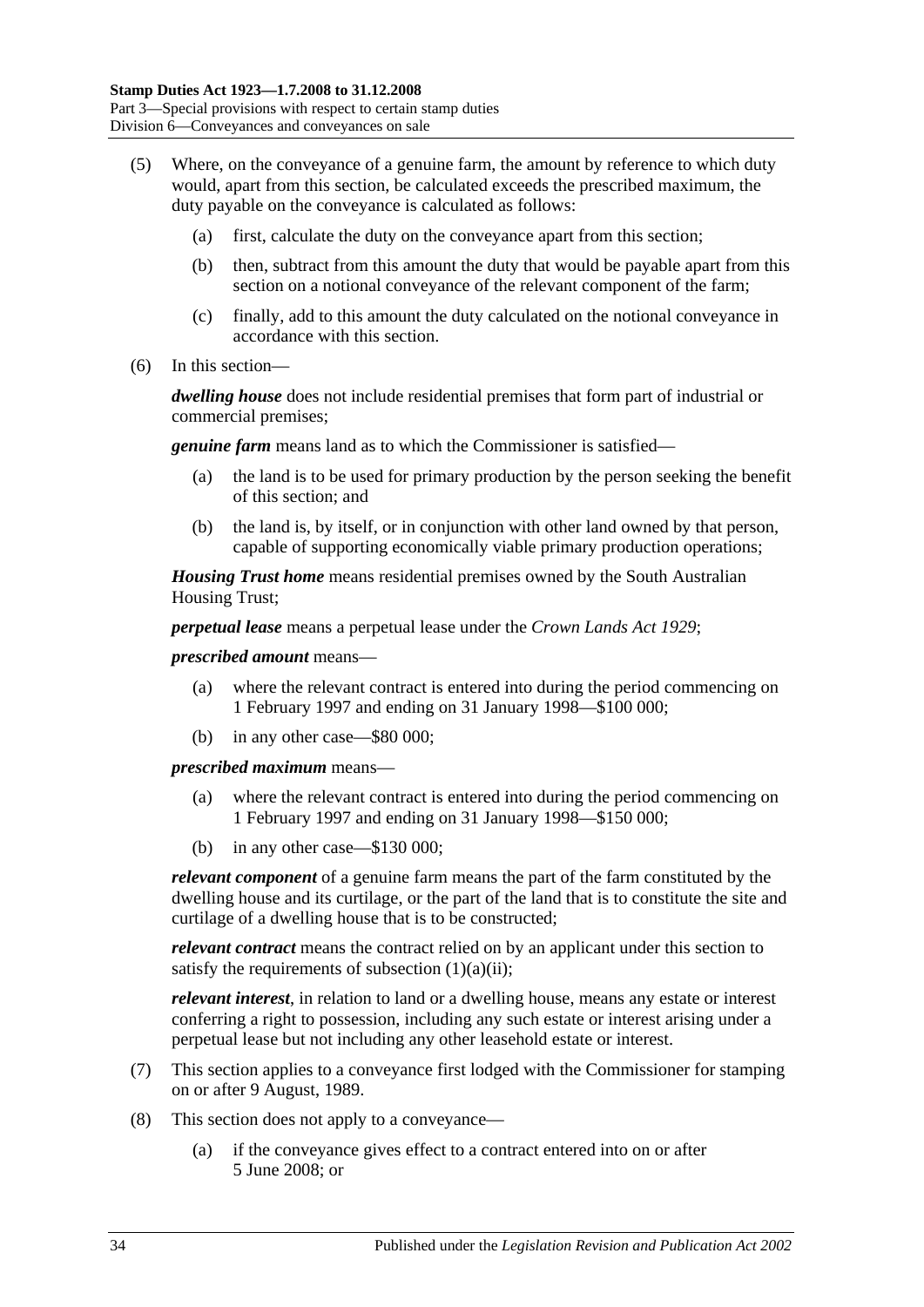- (b) if the conveyance relates to land where a party to the conveyance has, on or after 5 June 2008, entered into a contract for the construction of a dwelling house on the relevant land (as described in subsection  $(1)(a)(iv)(A)$ ); or
- (c) if the conveyance relates to land where the construction of a dwelling house has commenced on or after 5 June 2008.

# **71CA—Exemption from duty in respect of Family Law instruments**

(1) In this section—

#### *Family Law agreement* means—

- (a) a maintenance agreement; or
- (b) a financial agreement; or
- (c) a splitting agreement;

*Family Law order* means an order of a court under Part VIII, VIIIA or VIIIB of the *Family Law Act 1975* of the Commonwealth;

*flag lifting agreement* has the same meaning as in Part VIIIB of the *Family Law Act 1975* of the Commonwealth;

*financial agreement* means a financial agreement made under section 90B, 90C or 90D of the *Family Law Act 1975* of the Commonwealth that, under that Act, is binding on the parties to the agreement;

*maintenance agreement* means—

- (a) a maintenance agreement approved by a court by order under section 87 of the *Family Law Act 1975* of the Commonwealth; or
- (b) a maintenance agreement registered in a court under section 86 of the *Family Law Act 1975* of the Commonwealth or under regulations made pursuant to section 89 of that Act;

*marriage* includes a marriage that is void and thus liable to annulment, and *married* has a corresponding meaning;

*splitting agreement* means—

- (a) a flag lifting agreement; or
- (b) a superannuation agreement,

that has effect under Part VIIIB of the *Family Law Act 1975* of the Commonwealth;

*superannuation agreement* has the same meaning as in Part VIIIB of the *Family Law Act 1975* of the Commonwealth;

*superannuation fund* means—

- (a) a superannuation fund within the meaning of the *Superannuation Industry (Supervision) Act 1993* of the Commonwealth; or
- (b) an approved deposit fund within the meaning of the *Superannuation Industry (Supervision) Act 1993* of the Commonwealth; or
- (c) a retirement savings account within the meaning of the *Retirement Savings Accounts Act 1997* of the Commonwealth; or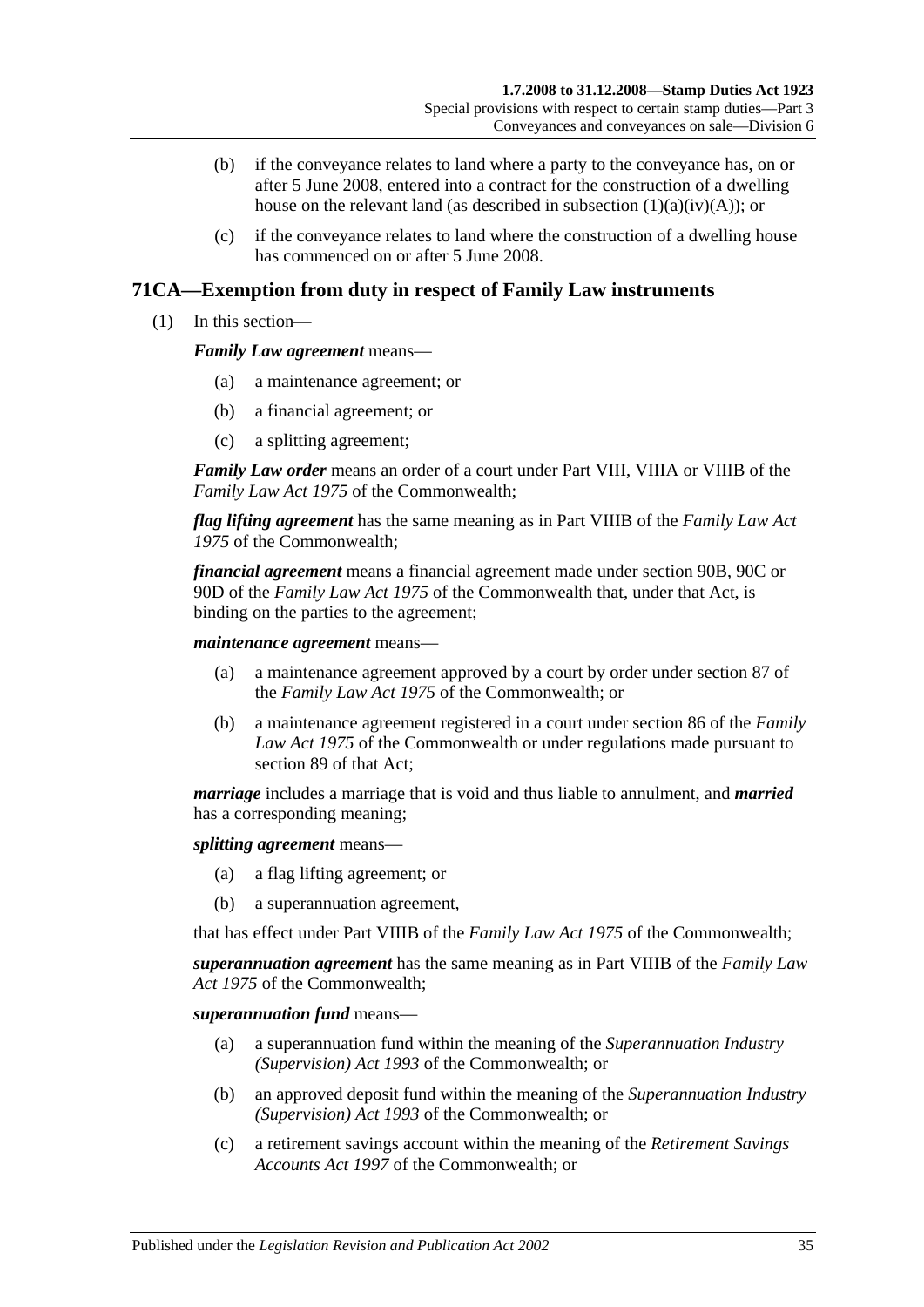(d) an account within the meaning of the *Small Superannuation Accounts Act 1995* of the Commonwealth;

<span id="page-53-0"></span>*trustee* of a superannuation fund means—

- (a) if the fund has a trustee (within the ordinary meaning of that word)—the trustee of the fund; or
- (b) if [paragraph](#page-53-0) (a) does not apply and a person is identified in accordance with the regulations as the trustee of a fund for the purposes of this definition—the person identified in accordance with the regulations; or
- (c) in any other case—the person who manages the fund,

and includes any other person who has power to make payments to the members of a superannuation scheme or plan that is constituted by, or incorporates, a superannuation fund.

- (2) The following instruments are exempt from stamp duty:
	- (a) a Family Law agreement;
	- (b) a deed or other instrument (including an application to transfer registration of a motor vehicle) to give effect to, or consequential on—
		- (i) a Family Law agreement; or
		- (ii) a Family Law order,

if—

- (iii) the marriage to which the agreement or order relates has been dissolved or annulled, or the Commissioner is satisfied that the marriage to which the agreement or order relates has broken down irretrievably; and
- (iv) the instrument—
	- (A) provides for the disposition of property between the parties to the marriage (or former marriage) and no other person, other than a trustee of a superannuation fund (if relevant), takes or is entitled to take an interest in property in pursuance of the instrument; or
	- (B) in the case of an application to transfer registration of a motor vehicle—is consequential on a disposition of property between the parties to the marriage (or former marriage); and
- (v) at the time of the execution of the instrument the parties were, or had been, married to each other;
- (c) a deed or other instrument executed by a trustee of a superannuation fund to give effect to, or consequential on—
	- (i) a Family Law agreement; or
	- (ii) a Family Law order; or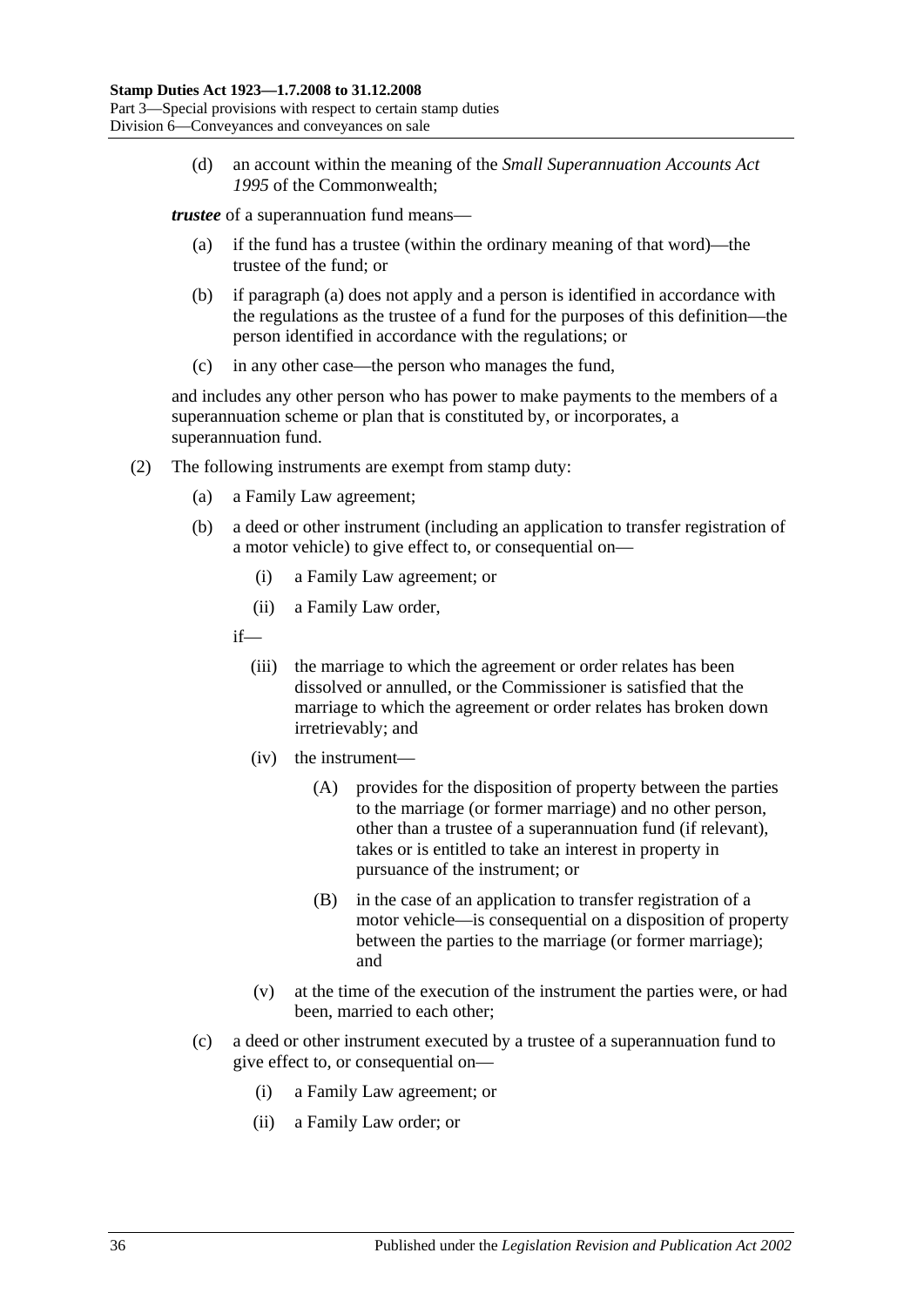- (iii) the provisions of any Act or law (including an Act or subordinate legislation of the Commonwealth) relating to the transfer or disposition of property or any entitlements on account of a Family Law agreement or Family Law order.
- (3) Where an instrument was not exempt from stamp duty under this section by reason only that—
	- (a) the marriage of the 2 persons had not been dissolved or annulled; and
	- (b) the Commissioner was not satisfied that the marriage of the 2 persons had broken down irretrievably,

a party to the marriage who paid stamp duty on the instrument is entitled to a refund of the duty—

- (c) if the marriage is subsequently dissolved or annulled; or
- (d) if the Commissioner is subsequently satisfied that the marriage has broken down irretrievably.
- (4) The Commissioner may require a party to an instrument in respect of which an exemption is claimed under this section to provide such evidence (verified, if the Commissioner so requires, by statutory declaration) as the Commissioner may require for the purpose of determining whether the instrument is exempt from duty under this section.
- (5) This section, as re-enacted by the *[Stamp Duties \(Miscellaneous\) Amendment Act 2004](http://www.legislation.sa.gov.au/index.aspx?action=legref&type=act&legtitle=Stamp%20Duties%20(Miscellaneous)%20Amendment%20Act%202004)*, applies—
	- (a) in relation to Family Law agreements—both prospectively and retrospectively;
	- (b) in relation to any other kind of instrument—to instruments executed after the commencement of that Act.

# **71CB—Exemption from duty in respect of certain transfers between spouses etc or former spouses etc**

(1) In this section—

*shared residence* means—

- (a) in relation to spouses or domestic partners—their principal place of residence of which both or either of them is owner;
- (b) in relation to former spouses or domestic partners—their last principal place of residence of which both or either of them was owner,

but does not include premises that form part of industrial or commercial premises.

- (2) Subject to [subsection](#page-55-0) (3), an instrument of which the sole effect is—
	- (a) to transfer—
		- (i) an interest in a shared residence; or
		- (ii) registration of a motor vehicle,

between parties who are spouses or former spouses, or domestic partners or former domestic partners; or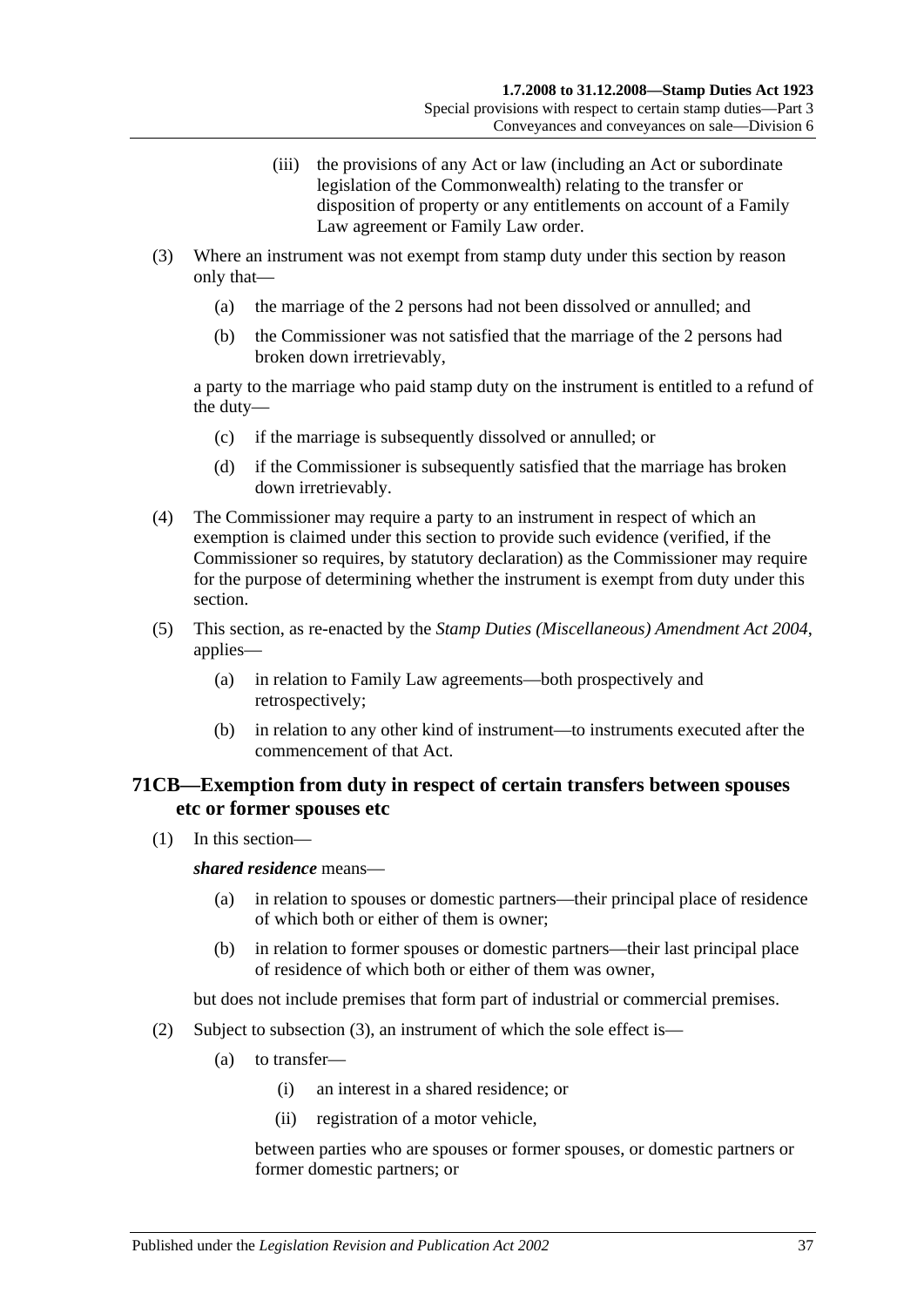(b) to register a motor vehicle in the name of a person whose spouse or former spouse, or domestic partner or former domestic partner, was the last registered owner of the vehicle (either alone or jointly with the person),

is exempt from stamp duty.

- <span id="page-55-0"></span>(3) An instrument described in subsection (2) between parties who are former spouses or former domestic partners is only exempt from stamp duty if the Commissioner is satisfied that the instrument has been executed as a result of the irretrievable breakdown of the parties' marriage or relationship.
- (4) Where an instrument was not exempt from stamp duty under this section by reason only that the Commissioner was not satisfied that the instrument had been executed as a result of the irretrievable breakdown of the parties' marriage or relationship, the party by whom stamp duty was paid on the instrument is entitled to a refund of the duty if the Commissioner is subsequently satisfied that the instrument had been executed as a result of the irretrievable breakdown of the parties' marriage or relationship.
- (5) The Commissioner may require a party to an instrument in respect of which an exemption is claimed under this section to provide such evidence (verified, if the Commissioner so requires, by statutory declaration) as the Commissioner may require for the purpose of determining whether the instrument is exempt from duty under this section.
- (6) This section applies in relation to instruments executed after its commencement.

## **71CBA—Exemption from duty in respect of domestic partnership agreements or property adjustment orders**

(1) In this section—

*certified domestic partnership agreement* has the same meaning as in the *[Domestic](http://www.legislation.sa.gov.au/index.aspx?action=legref&type=act&legtitle=Domestic%20Partners%20Property%20Act%201996)  [Partners Property Act](http://www.legislation.sa.gov.au/index.aspx?action=legref&type=act&legtitle=Domestic%20Partners%20Property%20Act%201996) 1996*;

*domestic partner* has the same meaning as in the *[Domestic Partners Property](http://www.legislation.sa.gov.au/index.aspx?action=legref&type=act&legtitle=Domestic%20Partners%20Property%20Act%201996)  Act [1996](http://www.legislation.sa.gov.au/index.aspx?action=legref&type=act&legtitle=Domestic%20Partners%20Property%20Act%201996)*;

*domestic relationship* means the relationship between domestic partners;

*property adjustment order* means an order of a court under Part 3 or 4 of the *[Domestic](http://www.legislation.sa.gov.au/index.aspx?action=legref&type=act&legtitle=Domestic%20Partners%20Property%20Act%201996)  [Partners Property Act](http://www.legislation.sa.gov.au/index.aspx?action=legref&type=act&legtitle=Domestic%20Partners%20Property%20Act%201996) 1996*;

## *superannuation fund* means—

- (a) a superannuation fund within the meaning of the *Superannuation Industry (Supervision) Act 1993* of the Commonwealth; or
- (b) an approved deposit fund within the meaning of the *Superannuation Industry (Supervision) Act 1993* of the Commonwealth; or
- (c) a retirement savings account within the meaning of the *Retirement Savings Accounts Act 1997* of the Commonwealth; or
- (d) an account within the meaning of the *Small Superannuation Accounts Act 1995* of the Commonwealth;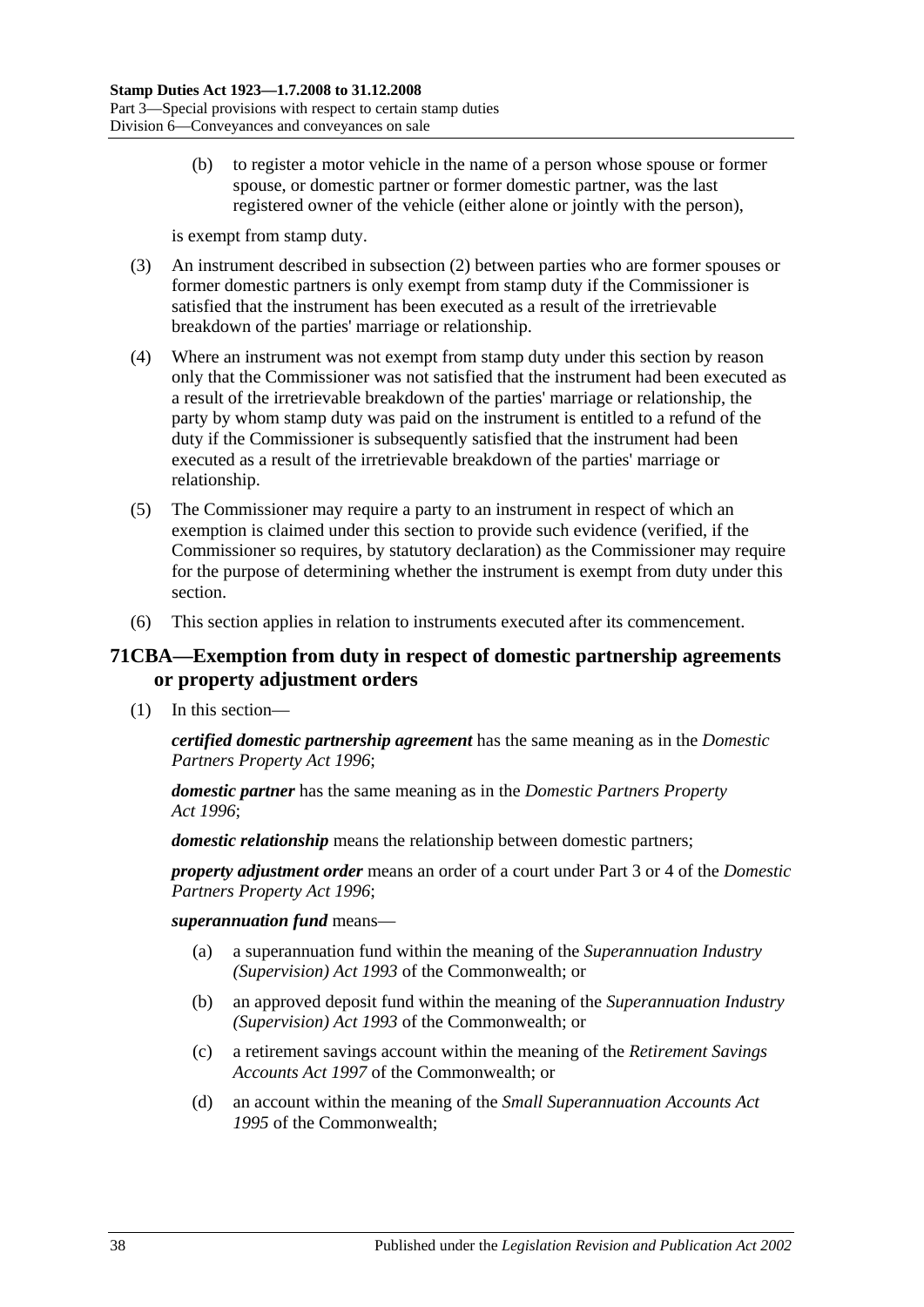<span id="page-56-0"></span>*trustee* of a superannuation fund means—

- (a) if the fund has a trustee (within the ordinary meaning of that word)—the trustee of the fund; or
- (b) if [paragraph](#page-56-0) (a) does not apply and a person is identified in accordance with the regulations as the trustee of a fund for the purposes of this definition—the person identified in accordance with the regulations; or
- (c) in any other case—the person who manages the fund,

and includes any other person who has power to make payments to the members of a superannuation scheme or plan that is constituted by, or incorporates, a superannuation fund.

- (2) The following instruments are exempt from stamp duty:
	- (a) a certified domestic partnership agreement;
	- (b) a deed or other instrument (including an application to transfer registration of a motor vehicle) to give effect to, or consequential on—
		- (i) a certified domestic partnership agreement; or
		- (ii) a property adjustment order,
		- if—
			- (iii) the Commissioner is satisfied—
				- (A) that the domestic relationship to which the agreement or order relates has broken down irretrievably; and
				- (B) that the domestic partners lived together continuously as domestic partners for at least 3 years; and
			- (iv) the instrument—
				- (A) provides for the disposition of property between the parties to the former domestic relationship and no other person, other than a trustee of a superannuation fund (if relevant), takes or is entitled to take an interest in property in pursuance of the instrument; or
				- (B) in the case of an application to transfer registration of a motor vehicle—is consequential on a disposition of property between the parties to the former domestic relationship; and
			- (v) at the time of the execution of the instrument the parties were, or had been, domestic partners;
	- (c) a deed or other instrument executed by the trustee of a superannuation fund to give effect to, or consequential on—
		- (i) a certified domestic partnership agreement; or
		- (ii) a property adjustment order.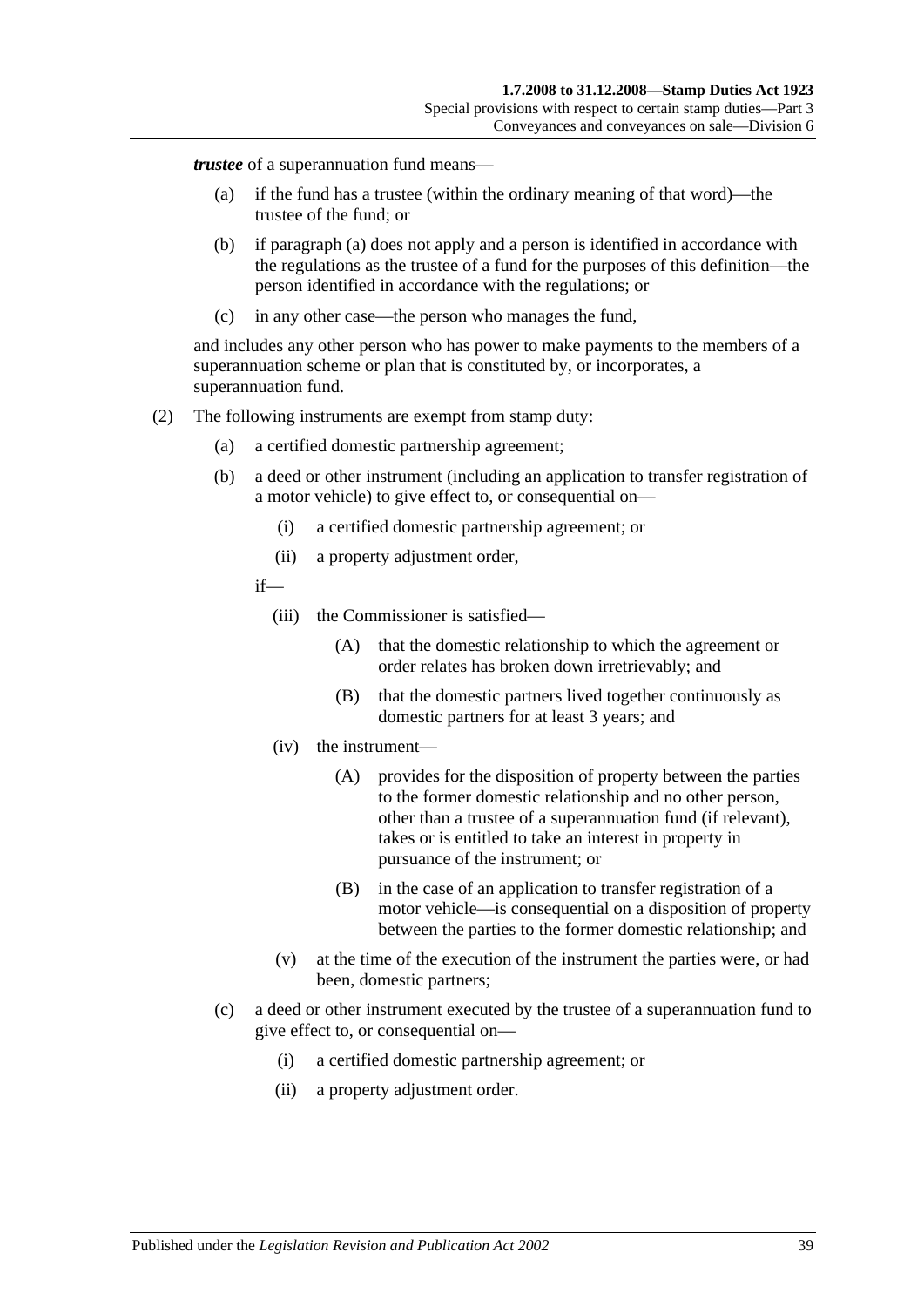- (3) Where an instrument was not exempt from stamp duty under this section by reason only that the Commissioner was not satisfied that a domestic relationship had broken down irretrievably, a party to the relationship who paid stamp duty on the instrument is entitled to a refund of duty if the Commissioner is subsequently satisfied that the domestic relationship has broken down irretrievably.
- (4) The Commissioner may require a party to an instrument in respect of which an exemption is claimed under this section to provide such evidence (verified, if the Commissioner so requires, by statutory declaration) as the Commissioner may require for the purpose of determining whether the instrument is exempt from duty under this section.
- (5) This section applies—
	- (a) in relation to a certified domestic partnership agreement—both prospectively and retrospectively;
	- (b) in relation to any other kind of instrument—to instruments executed after the commencement of this section.

# <span id="page-57-1"></span>**71CC—Interfamilial transfer of farming property**

- (1) A transfer of an interest in land, or land and goods, referred to in [subsection](#page-57-0) (1a) from a natural person, or a trustee for a natural person, to a relative of the natural person, or a trustee for a relative of the natural person, is exempt from stamp duty if the Commissioner is satisfied—
	- (a) that the land to which the transfer relates is used wholly or mainly for the business of primary production and is not less than 0.8 hectares in area; and
	- (ab) that the sole or principal business of the natural person who, or whose trustee, is the transferor is (immediately before the instrument) the business of primary production; and
	- (b) that for a period of 12 months immediately before the instrument there was a business relationship between—
		- (i) the natural person (A) who, or whose trustee, is the transferor; and
		- (ii) the natural person (B) who, or whose trustee, is the transferee, or a lineal ancestor or spouse or domestic partner of B,

<span id="page-57-3"></span>with respect to the use of the property for the business of primary production; and

- (c) in the case of a transfer where either or both parties are trustees, that no person is a beneficiary of the trust or trusts other than—
	- (i) the natural person (A) who, or whose trustee, is transferor;
	- (ii) the natural person (B) who, or whose trustee, is transferee;
	- (iii) a relative (or relatives) of A or B; and
- (d) that the transfer does not arise from arrangements or a scheme devised for the principal purpose of taking advantage of the benefit of this section.
- <span id="page-57-2"></span><span id="page-57-0"></span>(1a) [Subsection](#page-57-1) (1) applies to—
	- (a) land used for the business of primary production; and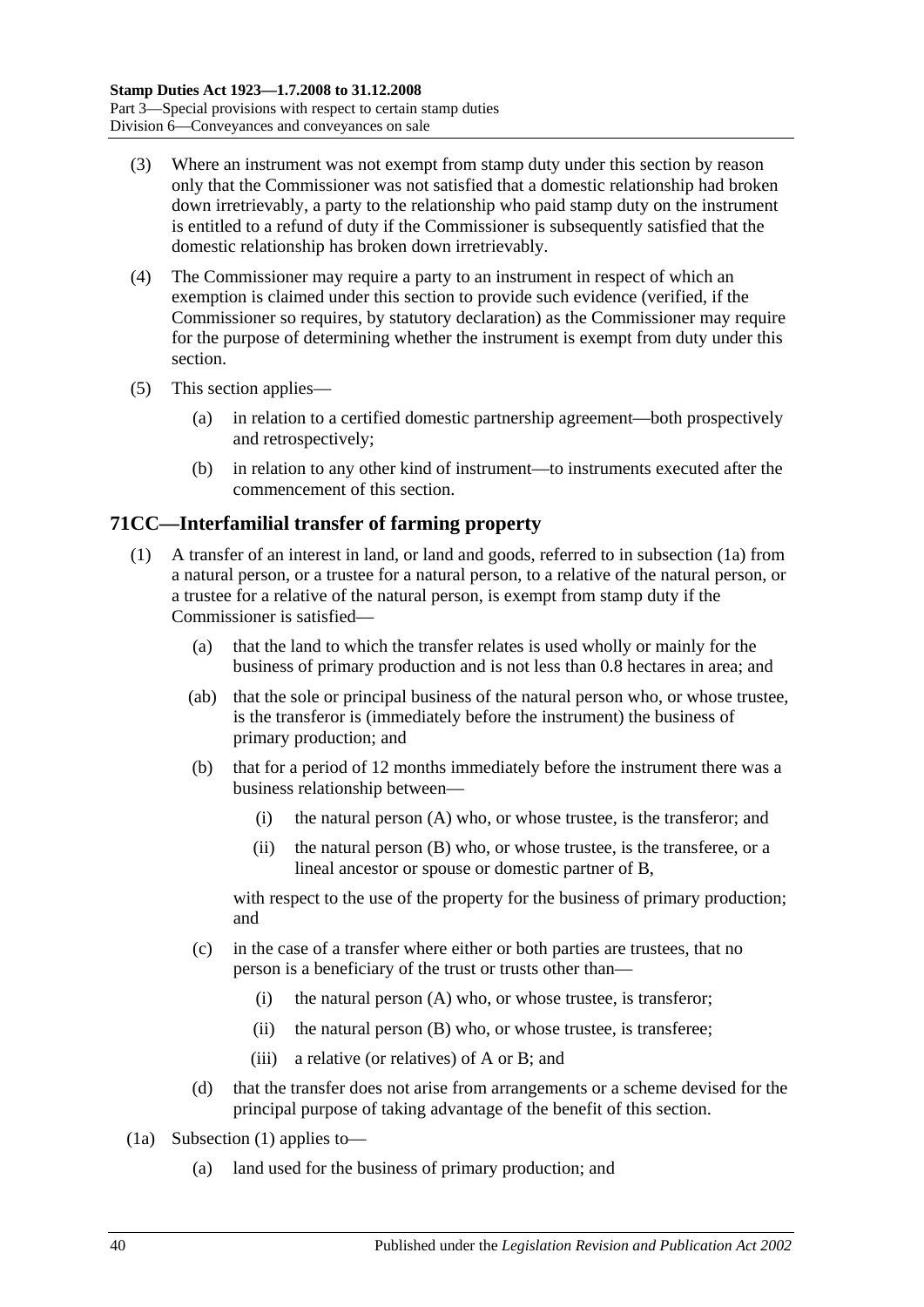- (b) goods comprising livestock, machinery, implements and other goods used or acquired for the business of primary production conducted on the land referred to in [paragraph](#page-57-2) (a).
- (1b) In assessing the duty payable on an instrument, the Commissioner is to apply the following principles:
	- (a) if the instrument gives effect solely to a transaction, or part of a transaction, that is exempt from duty under this section, then no duty is payable on the instrument;
	- (b) if the instrument gives effect to a transaction, or part of a transaction, of which some of the elements are exempt from duty under this section and others not, the instrument will be assessed for duty as if it gave effect only to those elements of the transaction that are not exempt from duty under this section.
- (2) The Commissioner may, in deciding for the purposes of [subsection](#page-57-3) (1)(b) whether a business relationship existed between two persons, take into account any of the following;
	- (a) a previous employment relationship between them (regardless of the amount or form of remuneration);
	- (b) a share-farming arrangement;
	- (c) the provision of assistance in the running of the business;
	- (d) a partnership arrangement,

and may take into account such other matters (whether similar or dissimilar to those referred to above) as the Commissioner thinks fit.

- (3) The Commissioner may require a party to an instrument in respect of which an exemption is claimed under this section to provide such information or evidence as the Commissioner may require for the purpose of determining whether the instrument is exempt from duty under this section.
- (4) The Commissioner may require the information or evidence to be given on oath or verified by statutory declaration.
- (5) In this section—

*natural person* or *person* does not include a person who is deceased (as at the time of execution of the relevant instrument);

<span id="page-58-0"></span>*relative*, in relation to a natural person, means a person who is—

- (a) a child or remoter lineal descendant of the person or of the spouse or domestic partner of the person;
- <span id="page-58-1"></span>(b) a parent or remoter lineal ancestor of the person or of the spouse or domestic partner of the person;
- <span id="page-58-2"></span>(c) a brother or sister of the person or of the spouse or domestic partner of the person;
- (ca) a child or remoter lineal descendant of the brother or sister of the person or of the spouse or domestic partner of the person;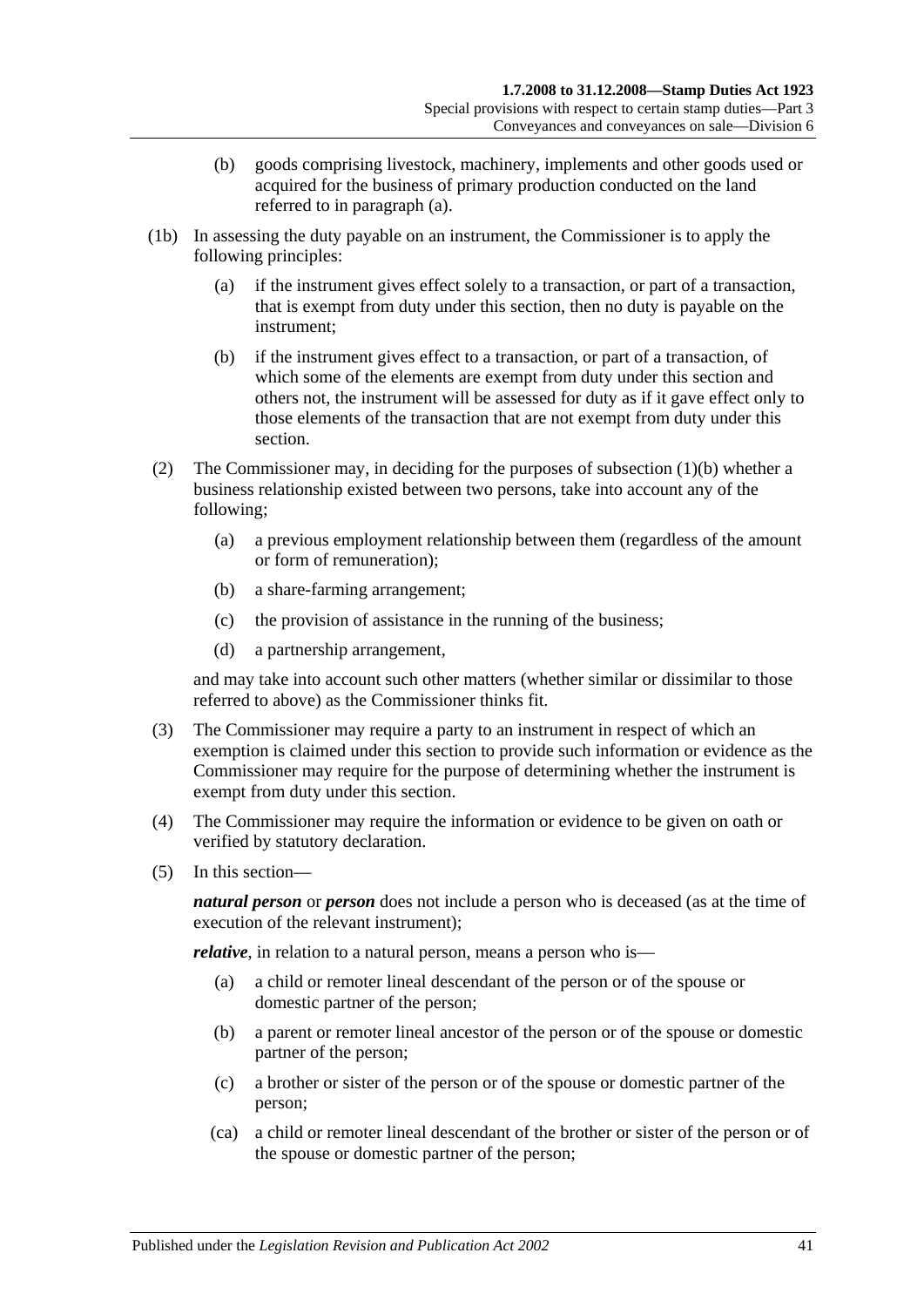- (d) the spouse or domestic partner of the person or a spouse or domestic partner of any person referred to in [paragraphs](#page-58-0) (a), [\(b\)](#page-58-1) or [\(c\).](#page-58-2)
- (6) This section applies in relation to instruments executed after its commencement.

## **71CD—Duty on conveyances by Official Trustee etc**

Where, on the bankruptcy of a debtor, property of the debtor is vested in the Official Trustee in Bankruptcy or a registered trustee under the *Bankruptcy Act 1966* of the Commonwealth—

- (a) a subsequent conveyance of the property by the Official Trustee or registered trustee to the bankrupt or former bankrupt is exempt from stamp duty;
- (b) a subsequent conveyance of the property by the Official Trustee or registered trustee to some other person will be assessed for stamp duty as though the conveyance were from the bankrupt or former bankrupt to that person.

# **71D—Concessional duty to encourage mineral or petroleum exploration activity**

- <span id="page-59-0"></span>(1) Where upon an application made under this section the Treasurer, after consultation with the Minister of Mines and Energy, is satisfied—
	- (a) that the applicants are parties to a conveyance of an exploration tenement or an interest in an exploration tenement; and
	- (b) that the consideration or a part of the consideration for the conveyance consists of an undertaking on the part of the person or persons acquiring an interest in the tenement by virtue of the conveyance—
		- (i) to engage in exploratory or investigatory operations (to be carried on after the date of the undertaking) within that part of the area of the tenement to which the conveyance relates; or
		- (ii) to contribute to the cost of exploratory or investigatory operations (to be carried on after the date of the undertaking) within that part of the area of the tenement to which the conveyance relates,

this section applies to the conveyance.

- (2) An application under this section must—
	- (a) be made in a manner and form determined by the Treasurer; and
	- (b) set out a statement of—
		- (i) the value of the interest being transferred by the conveyance; and
		- (ii) the value of the undertaking referred to in [subsection](#page-59-0)  $(1)(b)$ ; and
	- (c) be accompanied by such evidence as the Treasurer may require.
- (2a) The duty payable upon a conveyance to which this section applies will be as follows:
	- (a) where the amount by reference to which the duty would, apart from this section, be calculated does not exceed the value of the undertaking referred to in [subsection](#page-59-0)  $(1)(b)$ —the duty will be \$1 000;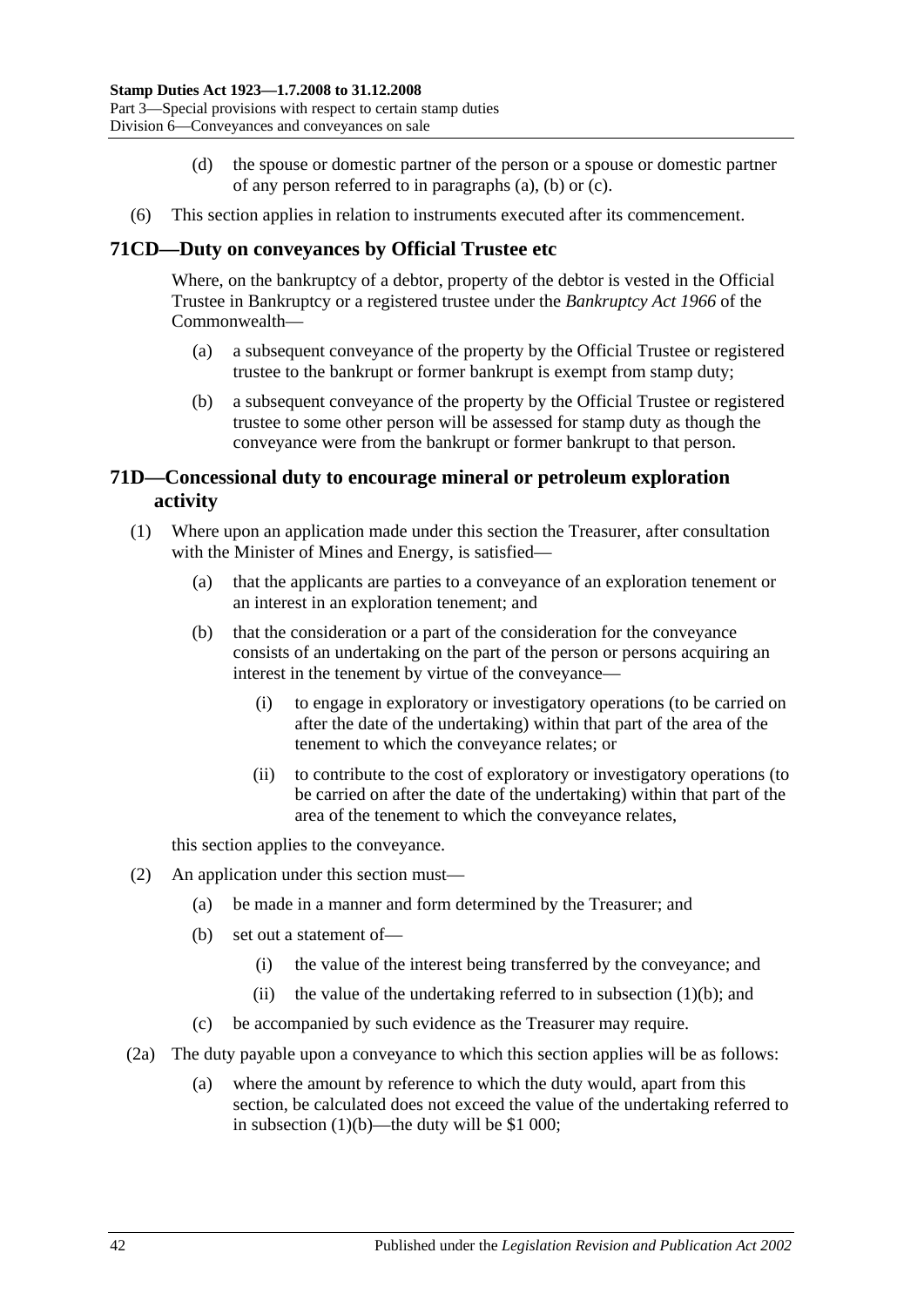(b) where the amount by reference to which the duty would, apart from this section, be calculated exceeds the value of the undertaking referred to in [subsection](#page-59-0)  $(1)(b)$ —the duty will be an amount calculated in accordance with the following formula:

 $D = (A-V) + $1000$ 

where

*D* is the amount payable

*A* is the amount of duty payable apart from this section

*V* is the amount of duty payable on a conveyance of an interest in property the value of which equals the value of the undertaking referred to in [subsection](#page-59-0)  $(1)(b)$ .

(3) In this section—

## *exploration tenement* means—

- (a) an exploration licence granted under the *[Mining Act](http://www.legislation.sa.gov.au/index.aspx?action=legref&type=act&legtitle=Mining%20Act%201971) 1971*; or
- (b) a petroleum exploration licence granted under the *[Petroleum Act](http://www.legislation.sa.gov.au/index.aspx?action=legref&type=act&legtitle=Petroleum%20Act%201940) 1940*; or
- (c) an exploration permit for petroleum granted under the *[Petroleum \(Submerged](http://www.legislation.sa.gov.au/index.aspx?action=legref&type=act&legtitle=Petroleum%20(Submerged%20Lands)%20Act%201982)  [Lands\) Act](http://www.legislation.sa.gov.au/index.aspx?action=legref&type=act&legtitle=Petroleum%20(Submerged%20Lands)%20Act%201982) 1982*; or
- (d) an exploration licence granted under the *Offshore [Minerals Act](http://www.legislation.sa.gov.au/index.aspx?action=legref&type=act&legtitle=Offshore%20Minerals%20Act%202000) 2000*.
- (4) A reference in this section to an exploration tenement includes a reference to a portion of an exploration tenement.
- (5) For the purposes of this section, the value of the undertaking referred to in [subsection](#page-59-0) (1)(b) will be taken to be equal to the costs for which the person or persons acquiring an interest in the tenement by virtue of the conveyance become liable, or for which that person or those persons are reasonably expected to become liable, by virtue of the undertaking (assessed as at the time that the undertaking was given).
- (6) This section applies to a conveyance first lodged with the Commissioner for stamping on or after the commencement of the *[Stamp Duties \(Concessional](http://www.legislation.sa.gov.au/index.aspx?action=legref&type=act&legtitle=Stamp%20Duties%20(Concessional%20Duty%20and%20Exemptions)%20Amendment%20Act%201991) Duty and [Exemptions\) Amendment Act](http://www.legislation.sa.gov.au/index.aspx?action=legref&type=act&legtitle=Stamp%20Duties%20(Concessional%20Duty%20and%20Exemptions)%20Amendment%20Act%201991) 1991*.

## <span id="page-60-0"></span>**71DA—Duty on certain conveyances between superannuation funds etc**

- (1) If on an application made under this section the Commissioner is satisfied—
	- (a) that the applicant is a party to an instrument that constitutes—
		- (i) a conveyance of property between superannuation funds; or
		- (ii) an agreement to convey property between superannuation funds; and
	- (b) that the trustees of the respective funds are of the opinion that the funds will be complying superannuation funds for the year in which the conveyance occurs; and
	- (c) that the conveyance is in connection with a person ceasing to be a member of, or otherwise ceasing to be entitled to benefits in respect of, one superannuation fund and becoming a member of, or otherwise becoming entitled to benefits in respect of, the other superannuation fund,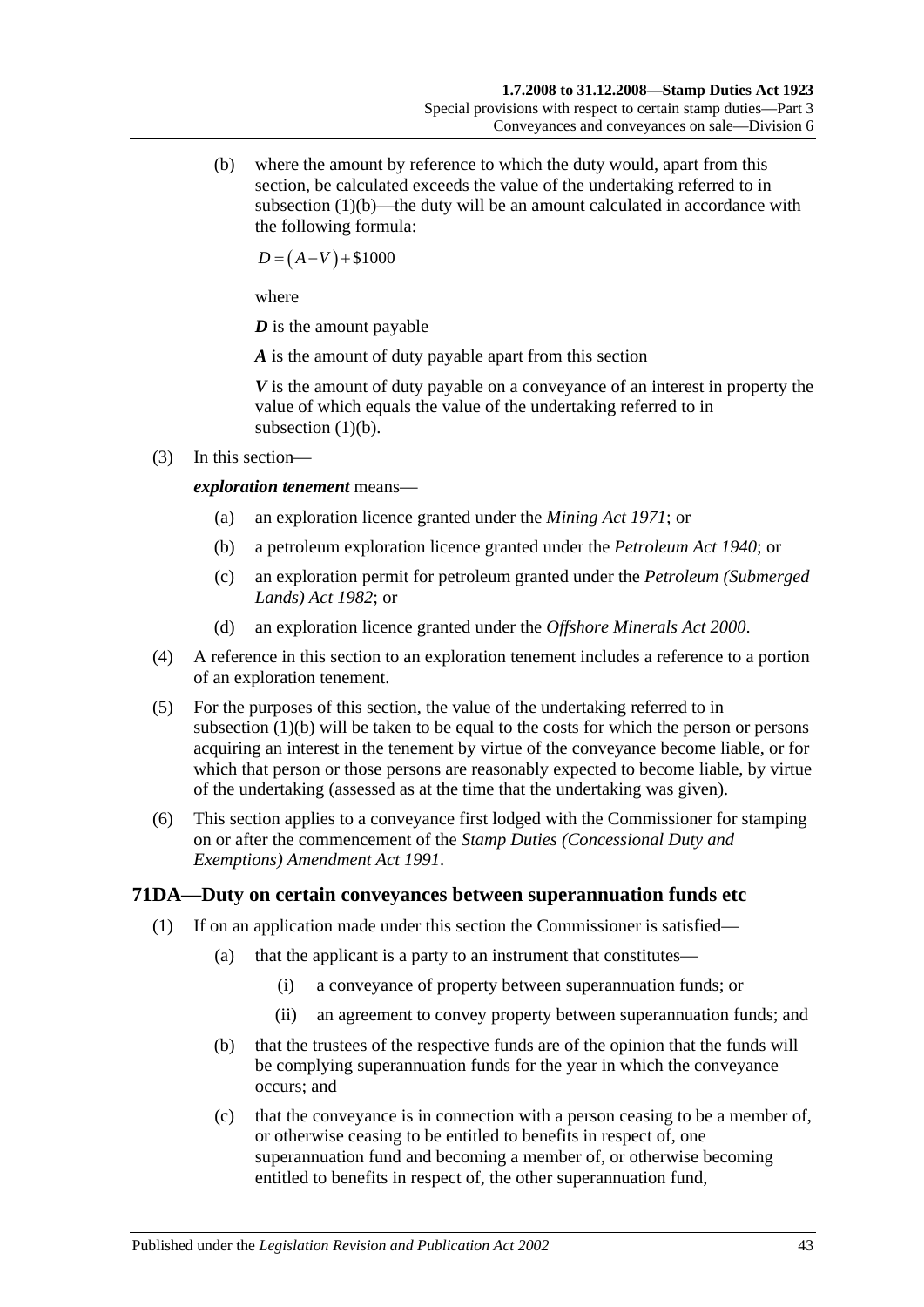this section applies to the instrument.

- <span id="page-61-0"></span>(1a) If on application made under this section the Commissioner is satisfied—
	- (a) that the applicant is a party to an instrument that is a conveyance of property, or an agreement to convey property, from a superannuation fund to a pooled superannuation trust; and
	- (b) that the purpose of the conveyance is to satisfy standards relating to the investment of assets of the superannuation fund prescribed by or under the SIS Act; and
	- (c) that the only consideration for the conveyance is the right to share in the income and assets of the pooled superannuation trust whether that right is in the form of units issued by the trust or some other form,

this section applies to the instrument.

- <span id="page-61-1"></span>(1b) If on application made under this section the Commissioner is satisfied—
	- (a) that the applicant is a party to an instrument that is a conveyance of property, or an agreement to convey property, from a pooled superannuation trust—
		- (i) to a superannuation fund; or
		- (ii) to another pooled superannuation trust at the direction of a superannuation fund; and
	- (b) that the only consideration passing from the superannuation fund to the firstmentioned pooled superannuation trust for the conveyance is the surrender by the superannuation fund of the whole or part of its right to share in the income and assets of the pooled superannuation trust,

this section applies to the instrument.

- (2) The duty payable on an instrument to which this section applies will be—
	- (a) the amount of *ad valorem* duty that would be payable on the instrument as a conveyance apart from this section; or
	- (b) \$200,

whichever is the lesser.

- (3) The Commissioner may require a party to an instrument that may be assessable under this section to provide such information or evidence as the Commissioner may require for the purpose of determining whether this section applies and, if so, the amount of duty payable on the instrument.
- (4) The Commissioner may require the information or evidence to be given on oath or verified by statutory declaration.
- (5) In this section—

*complying superannuation fund* means—

- (a) a fund which is a complying superannuation fund within the meaning of section 267 of the *Income Tax Assessment Act 1936* of the Commonwealth; or
- (b) a fund which is a complying approved deposit fund as defined by section 47 of the SIS Act;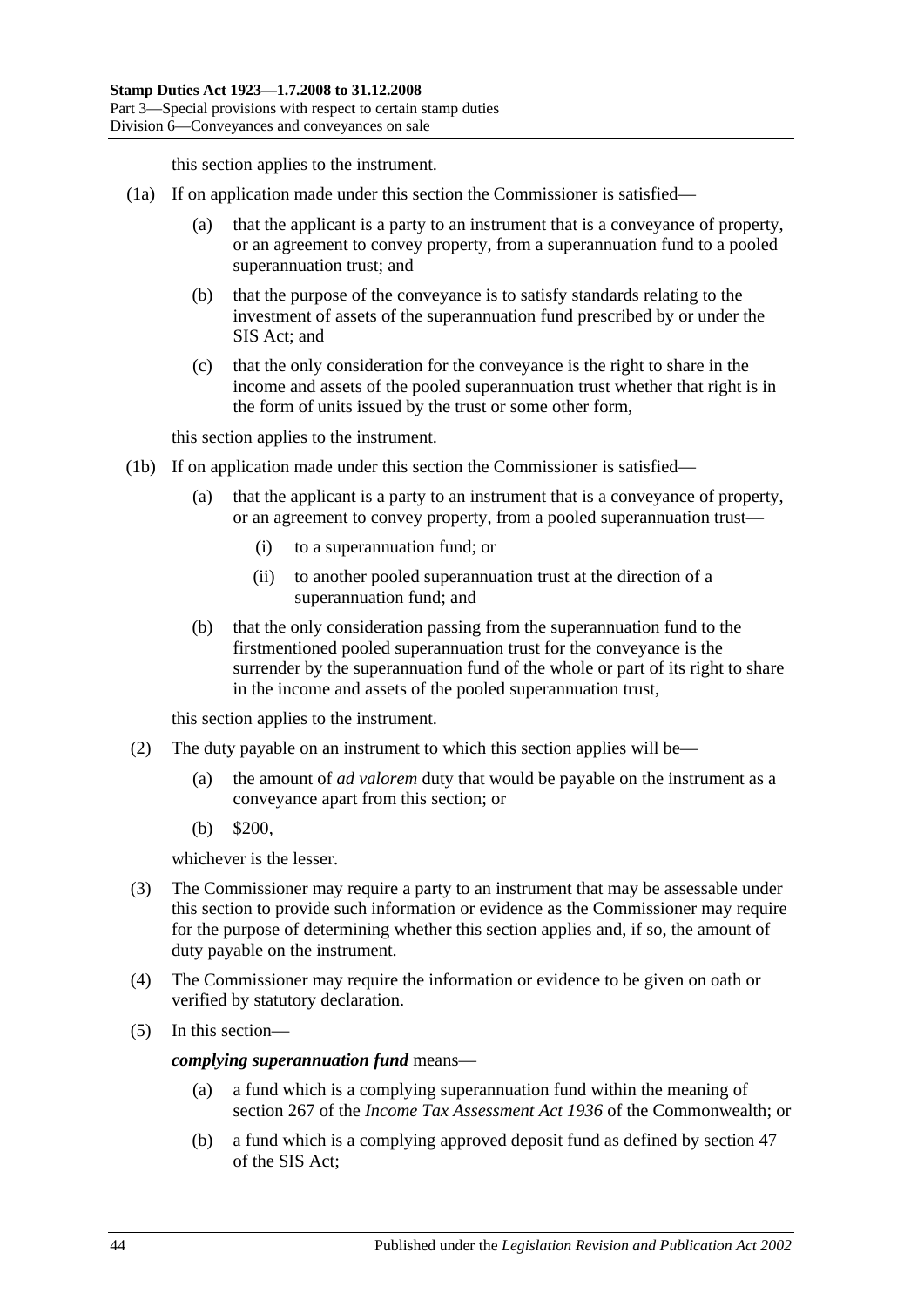*pooled superannuation trust* means a pooled superannuation trust as defined in the SIS Act;

*the SIS Act* means the *Superannuation Industry (Supervision) Act 1993* of the Commonwealth.

(6) This section applies to an instrument of a kind referred to in [subsection](#page-60-0) (1), [\(1a\)](#page-61-0) or [\(1b\)](#page-61-1) if it was first lodged for stamping with the Commissioner on or after the commencement of the subsection concerned.

# **Division 7—Gaming machine surcharge**

## **71EA—Interpretation**

(1) In this Division—

*direct interest*—see section [71EB\(1\);](#page-63-0)

*family group* means a group of persons connected by an unbroken series of relationships of consanguinity or affinity;

*gaming machine business* means a business conducted in pursuance of a gaming machine licence;

*gaming machine licence* means a gaming machine licence under the *[Gaming](http://www.legislation.sa.gov.au/index.aspx?action=legref&type=act&legtitle=Gaming%20Machines%20Act%201992)  [Machines Act](http://www.legislation.sa.gov.au/index.aspx?action=legref&type=act&legtitle=Gaming%20Machines%20Act%201992) 1992*;

*gaming machine surcharge* means the duty imposed under this Division;

*hold*—a person *holds* a share in a private entity if the person—

- (a) is registered as the holder; or
- (b) is beneficially entitled to the share; or
- (c) controls the exercise of rights attached to the share;

*indirect interest*—see section [71ED\(1\);](#page-64-0)

*net gambling revenue* means net gambling revenue as defined for the purposes of section 72 of the *[Gaming Machines Act](http://www.legislation.sa.gov.au/index.aspx?action=legref&type=act&legtitle=Gaming%20Machines%20Act%201992) 1992*;

*person* includes a private entity;

*private company* means—

- (a) a company that is limited by shares but whose shares are not quoted on a recognised financial market; or
- (b) a company that is not limited by shares,

but does not include a company that is excluded from the ambit of this definition by the regulations;

*private entity* means a private company or a private unit trust scheme:

*private unit trust scheme* means—

- (a) a unit trust scheme in which less than 50 persons hold units; or
- (b) a unit trust scheme in which 50 or more persons hold units if 20 or fewer persons hold 75 per cent or more in number or value of the units on issue,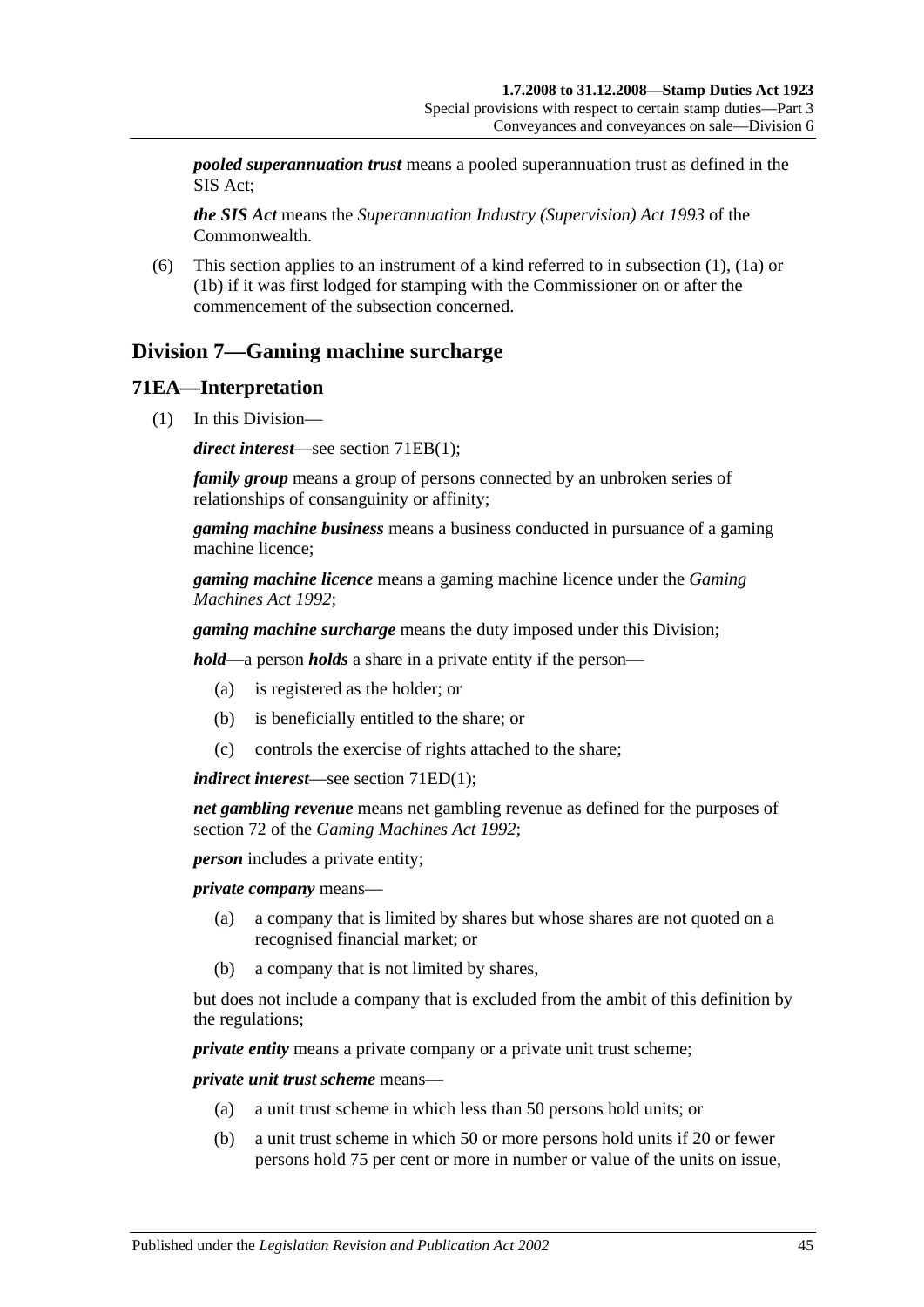but does not include a unit trust scheme that is an approved deposit fund or a pooled superannuation trust within the meaning of the *Superannuation Industry (Supervision) Act 1993* (Cwth);

*proportionate interest*—see sections [71EB\(3\),](#page-63-1) [71EC\(2\)](#page-64-1) and [71ED\(3\);](#page-64-2)

*related entity—see section [71EC\(1\);](#page-64-3)* 

*share* in a private entity means—

- (a) where the private entity is a private company—a share or other interest that—
	- (i) entitles the holder to vote at a general meeting of shareholders of the private company; or
	- (ii) entitles the holder to share in dividends or would entitle the holder to share in dividends assuming that there were profits out of which dividends could be declared; or
	- (iii) entitles the holder to share in the distribution of the assets of the company in the event of a winding up; or
	- (iv) confers entitlements of two or more kinds mentioned above;
- (b) where the private entity is a private unit trust—a unit in the trust.
- (2) Property is taken to be held beneficially by a private unit trust scheme if it is held by the trustees of the scheme in trust for the unitholders.
- (3) If an interest that is to be valued for the purposes of this Division is the potential interest of an object of a discretionary trust, the interest is to be valued as if it were the greatest beneficial interest in the property subject to the trust that could be conferred under the terms of the trust.

## <span id="page-63-0"></span>**71EB—Direct interests**

- (1) A person has a *direct interest* in a private entity if the person holds a share in the private entity.
- (2) A direct interest is to be expressed as a proportionate interest.
- <span id="page-63-1"></span>(3) The *proportionate interest* is the highest of the following:
	- (a) a percentage representing the proportion of votes that the person would be entitled to exercise (or control) at a general meeting of shareholders or unitholders assuming that all shareholders or unitholders exercised their voting rights;
	- (b) a percentage representing the extent the person is entitled to participate in dividends or distributions of income;
	- (c) a percentage representing the extent to which the person would be entitled to participate in distribution of assets on a winding up of the private entity.
- (4) The proportionate interest of a person is to be determined as if any power that the person has to increase the extent of an interest (by varying the constituent documents of the private entity or in any other way) had been exercised so as to maximise the relevant interest in the private entity.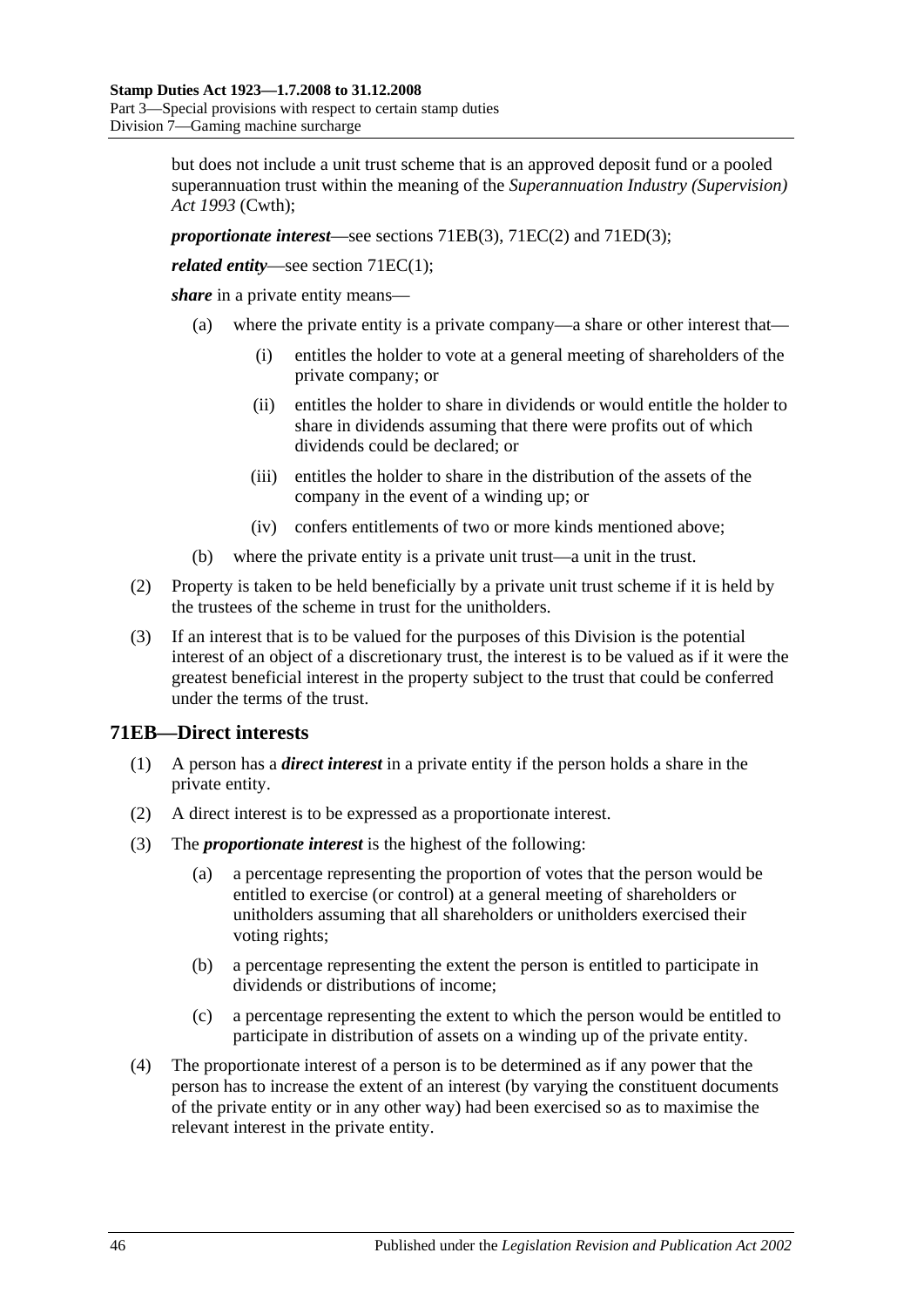## <span id="page-64-3"></span>**71EC—Related entities**

- (1) Two private entities are *related entities* if—
	- (a) one has a direct interest in the other; or
	- (b) a series of such relationships can be traced between them through another or other related entities (*intermediate entities*).
- <span id="page-64-1"></span>(2) If a private entity is related to another private entity by a relationship traced through an intermediate entity or intermediate entities, the private entity's proportionate interest in the other is calculated by multiplying the relevant fractions together and expressing the result as a percentage.

#### **Example—**

Entity A (a private company) holds a 75% proportionate interest in entity B (a private unit trust scheme) which in turn holds a 50% proportionate interest in entity C (a private company). In this case, the proportionate interest of entity A in entity C (insofar as it is traced through entity B) is 37.5%.

## <span id="page-64-0"></span>**71ED—Indirect interests**

- (1) If a person has a direct interest in a private entity (entity A) which is related to another private entity (entity B), the person has an *indirect interest* in entity B.
- (2) An indirect interest is to be expressed as a proportionate interest.
- <span id="page-64-2"></span>(3) The proportionate interest is calculated by multiplying together—
	- (a) a fraction representing the person's proportionate interest in entity A; and
	- (b) a fraction representing entity A's proportionate interest in entity B,

and expressing the result as a percentage.

#### **Example—**

X holds a proportionate interest of 33⅓% in entity A (a private company) which in turn holds a 75% proportionate interest in entity B (a private unit trust scheme) which in turn holds a 50% proportionate interest in entity C (a private company). In this case X's indirect interest in entity C is to be expressed as a proportionate interest of 12.5%

## **71EE—Notional interests**

- (1) If a private entity owns a gaming machine business or an interest in a gaming machine business, a person who holds a direct or indirect interest in the private entity is taken to have a notional interest in the gaming machine business.
- (2) The value of the notional interest is calculated as follows:

 $V = p \times v_1$ 

where—

*p* is a fraction representing the person's proportionate interest in the private entity;

 $v_1$  is the value of the gaming machine business or the interest in the gaming machine business (as the case requires).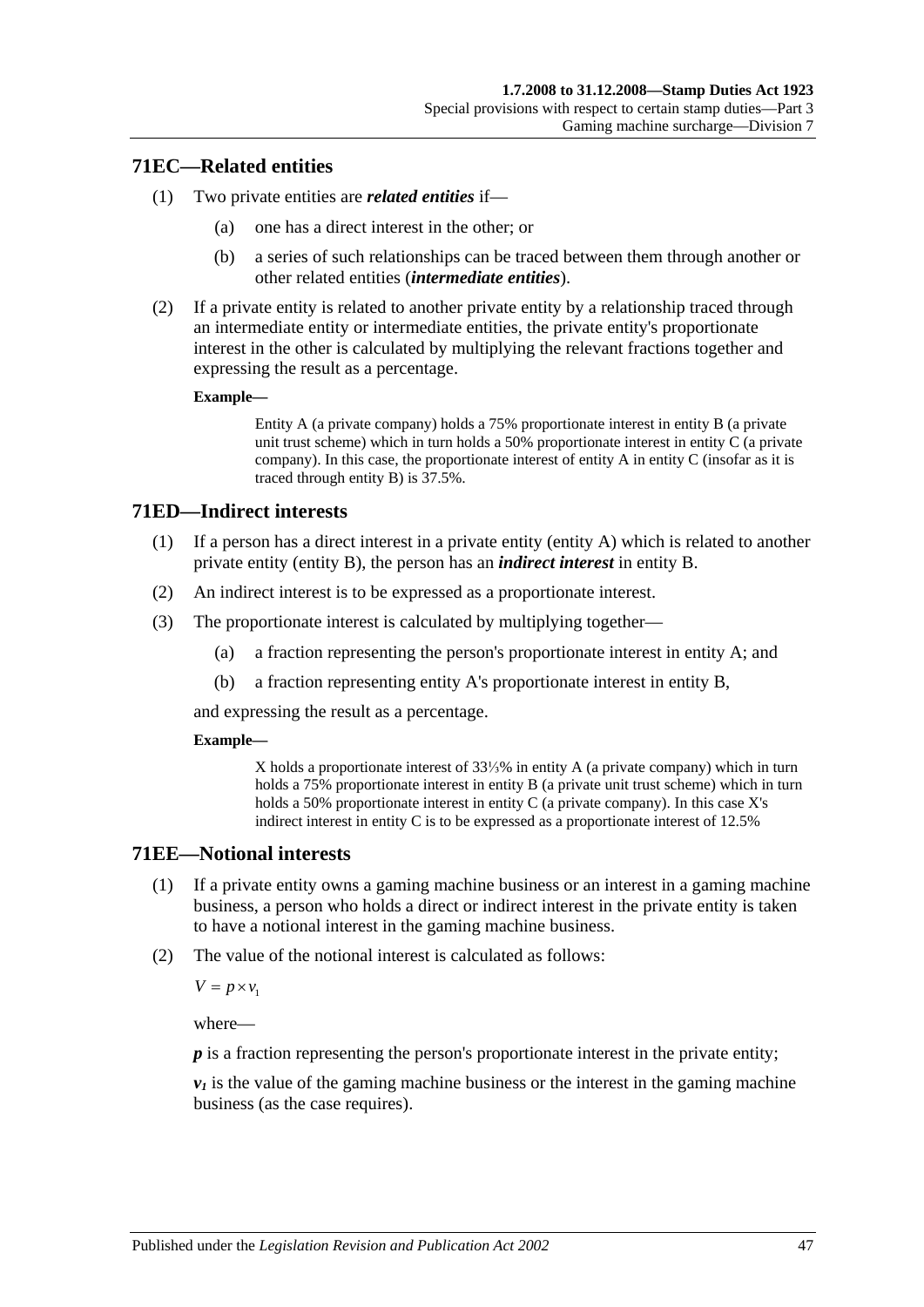# **71EF—Application of this Division**

- (1) This Division applies to the following transactions—
	- (a) the transfer of an interest in a gaming machine business; or
	- (b) the transfer of a notional interest in a gaming machine business.
- (2) A transfer includes any transaction as a result of which the amount or value of the interest or notional interest of a person (the transferor) in a gaming machine business is diminished or extinguished and another person (the transferee) gains an interest or notional interest in the gaming machine business or the transferee's interest or notional interest increases in amount or value.

#### **Example—**

Suppose that a gaming machine business is operated by a private entity. The shares of a particular person in the private entity are redeemed or cancelled. This transaction is to be regarded as a transfer of the shareholder's notional interest to the remaining shareholders because their respective notional interests are increased by the value of the notional interest that has been extinguished by the redemption or cancellation.

- (3) However, a transfer does not include—
	- (a) a transaction by way of mortgage; or
	- (b) a transaction between members of the same family group by way of gift; or
	- (c) a transaction between members of the same family group for which there is no consideration of a commercial nature.

## **71EG—Imposition of surcharge**

- (1) A gaming machine surcharge is imposed on a transaction to which this Division applies.
- (2) The surcharge is in addition to any other duty payable under this Act in respect of the transaction.
- (3) The surcharge is calculated as follows:

 $A = p \times 0.05 \times NGR$ 

where—

*A* is the amount of the surcharge

 $p$  is  $-$ 

- (a) if the whole of the gaming machine business is transferred—1;
- (b) in any other case—a fraction representing the relationship between the value of the interest or notional interest transferred and the value of the gaming machine business

*NGR* is the net gambling revenue derived from the business for the last 12 complete calendar months before the date of the transaction or, if the business was not carried on during that period or for the whole of that period, an amount determined by the Liquor and Gambling Commissioner to be reasonable having regard to net gambling revenue derived during that period from similar businesses.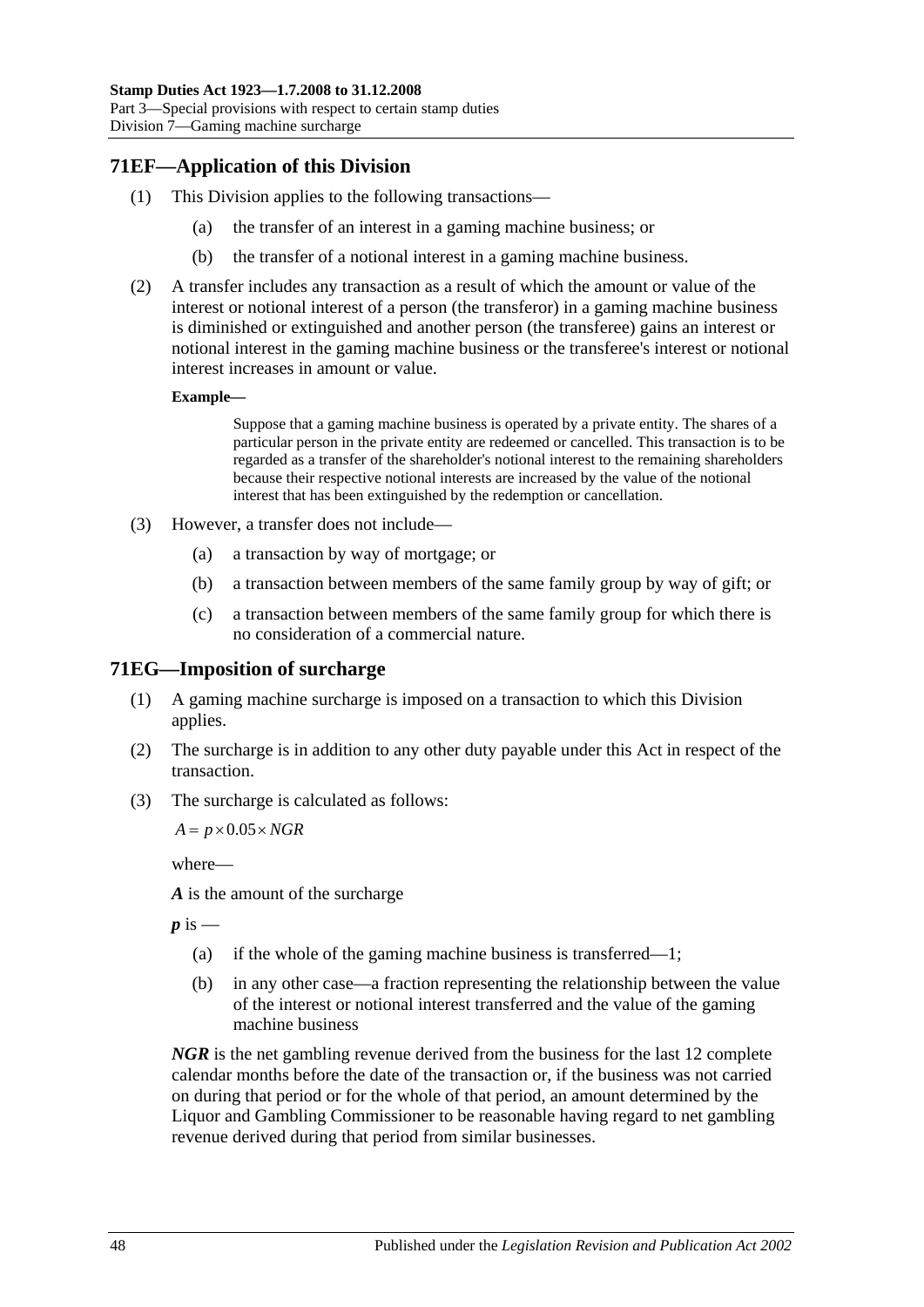## **71EH—Exempt transactions**

- (1) A transaction is exempt from the surcharge if—
	- (a) no liability to duty is imposed (apart from this Division) in respect of the transaction (or an instrument by which it is effected); or
	- (b) the transaction is effected by a conveyance that is exempt from *ad valorem* duty under this Act.
- (2) The regulations may exempt transactions of a specified class from the surcharge.

## **71EI—Notice of transaction to which this Division applies**

- (1) If a transaction to which this Division applies occurs, the parties to the transaction must within 2 months after the date of the transaction—
	- (a) lodge a return with the Commissioner; and
	- (b) pay the relevant amount of the surcharge.

Maximum penalty: \$10 000.

- (2) The return must be in a form approved by the Commissioner and contain the following information—
	- (a) the names and addresses of the parties to the transaction; and
	- (b) the date of the transaction; and
	- (c) particulars of the transaction and the interest or notional interest transferred as a result of the transaction; and
	- (d) sufficient details to enable the calculation of the fraction representing the relationship between the value of the interest or notional interest transferred and the value of the gaming machine business; and
	- (e) details of the net gambling revenue for the last 12 calendar months before the date of the transaction; and
	- (f) other information required by the Commissioner.

## **71EJ—Recovery of duty**

- (1) The Commissioner may recover a surcharge payable on a transaction to which this Division applies as a debt—
	- (a) from a party to the transaction; or
	- (b) if the relevant gaming machine business is owned by a private entity—from the private entity.
- (2) If the Commissioner recovers the surcharge from a private entity, the private entity may recover the relevant amount from the parties to the transaction.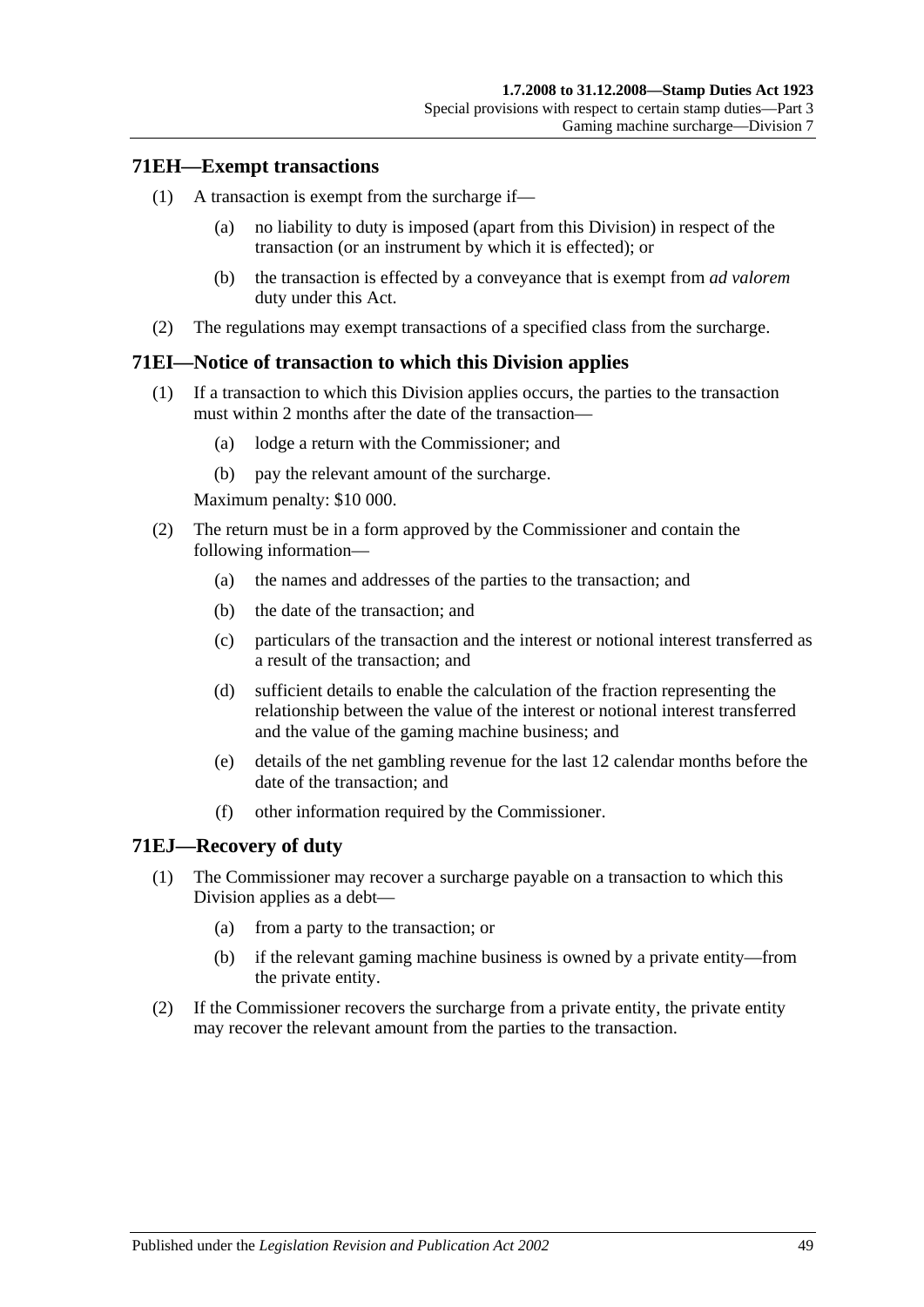# **Division 8—Transactions effected without creating dutiable instrument**

## <span id="page-67-0"></span>**71E—Transactions otherwise than by dutiable instrument**

- (1) Subject to [subsection](#page-67-1) (2), this section applies to a transaction in the following circumstances—
	- (a) the transaction results in a change in the ownership of a legal or equitable interest in—
		- (i) land; or
		- $(ii)$ 
			- (A) a business situated in the State; or
			- (B) a part of a business (being a business situated in the State), excluding goods that are stock-in-trade of a business where the transaction occurs in the ordinary course of business, where the transaction is associated with, or is for the purposes of, a change in the ownership of a legal or equitable interest in the business (including a case where a business is being divided up into separate parts and then those parts are being transferred to one or more persons as part of one transaction or one series of transactions); or
		- (iii) an interest in a partnership; and
	- $(b)$
- (i) the transaction is not effected, or not wholly effected, by an instrument on which *ad valorem* duty is chargeable; but
- (ii) if the transaction had been effected, or wholly effected, by an instrument, the instrument would be chargeable with duty as a conveyance or as if it were a conveyance.
- (1a) For the purposes of this section (and for the calculation of the value of any property), a change in the ownership of a legal or equitable interest in a business will be taken to include a transfer of the goodwill of the business.
- <span id="page-67-1"></span>(2) This section does not apply to any of the following transactions—
	- (a) the appointment of a receiver or trustee in bankruptcy;
	- (b) the appointment of a liquidator;
	- (c) a compromise or arrangement under Part 5.1 of the *Corporations Act 2001* of the Commonwealth;
	- (e) any other transaction of a prescribed class.
- (3) Where a transaction to which this section applies is entered into, a statement in a form approved by the Commissioner must be lodged with the Commissioner setting out—
	- (a) the nature and effect of the transaction;
	- (b) a description of the property affected by the transaction;
	- (c) a statement of the value of any property to which the transaction relates;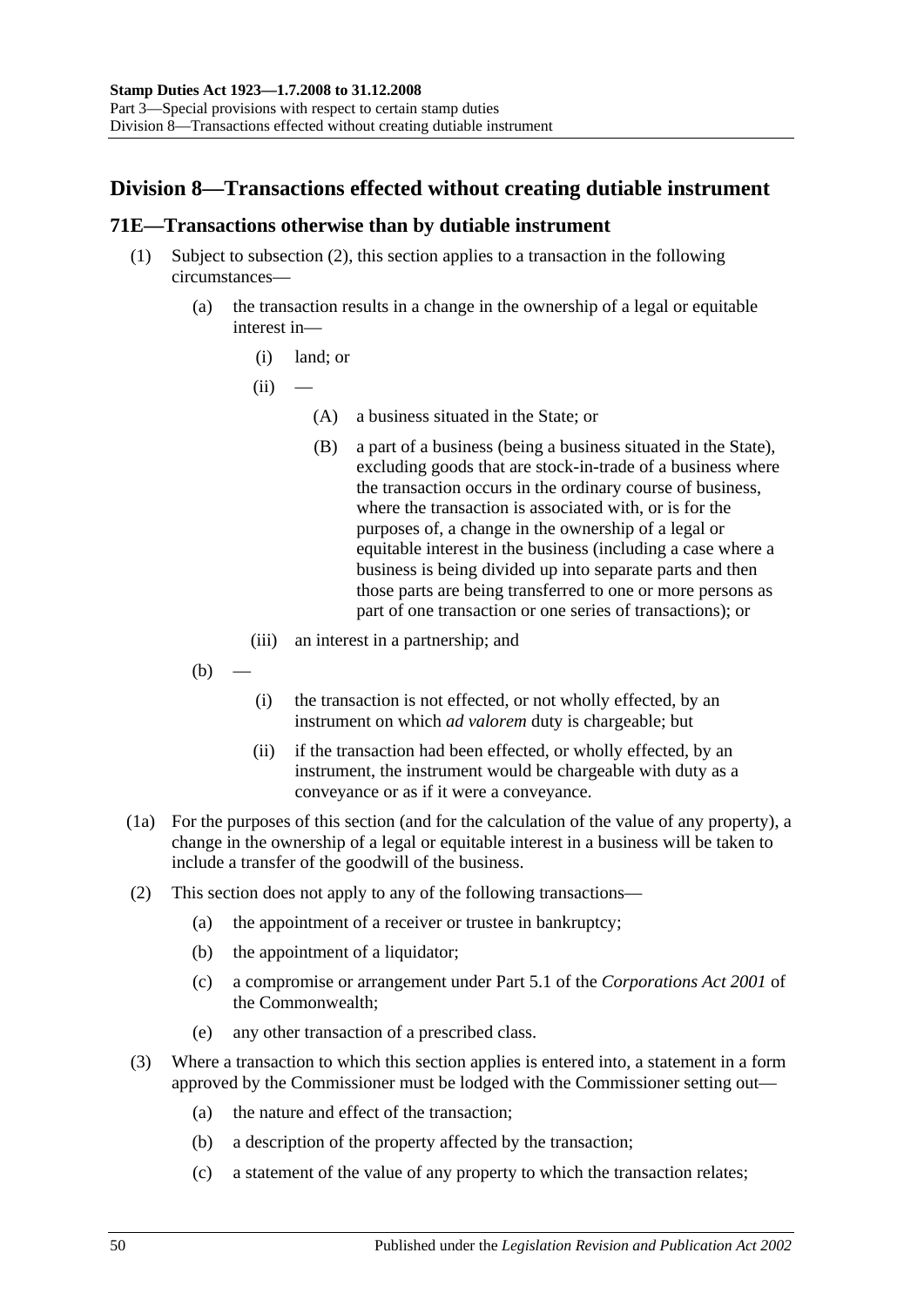- (d) a statement of any consideration that has passed or is to pass between the parties to the transaction.
- (4) Duty is payable on the statement as if it were a conveyance effecting the transaction to which it relates.
- (4a) A statement under this section will, for the purposes of this Act, be taken to be an instrument executed by the person required to lodge the statement on the date of the change in legal or equitable ownership of property effected by the transaction to which the statement relates.
- (5) Where a statement is lodged with the Commissioner under this section—
	- (a) any instrument that relates to the same transaction is not chargeable with duty to the extent to which duty has been paid on the statement; and
	- (b) the statement will not be charged with duty to the extent that duty has been paid on any instrument that relates to the same transaction.
- (6) If a statement relating to a transaction to which this section applies is not lodged with the Commissioner in accordance with this section within two months after a change in legal or equitable ownership of property is effected by the transaction—
	- (a) each party to the transaction is guilty of an offence; and
	- (b) the parties to the transaction are nevertheless jointly and severally liable to pay duty to the Commissioner as if such a statement had been lodged with the Commissioner immediately before the end of that period of two months.
- (7) A person who aids, abets, counsels or procures another person to enter into a transaction to which this section applies knowing that none of the parties to the transaction intends to lodge a statement under this section is guilty of an offence.
- (8) A person who is guilty of an offence against this section is liable to a fine not exceeding \$10 000.
- (9) If a statement relating to a transaction to which this section applies is lodged with the Commissioner but it is subsequently established to the satisfaction of the Commissioner that the transaction is not to be completed, the Commissioner may refund any duty paid on the statement.

## **71F—Statutory transfers**

- (1) A statutory transfer is a transfer or vesting of assets or liabilities that takes effect by or under the provisions of a special Act.
- (2) The parties to a statutory transfer must, within 2 months after a statutory transfer takes effect, lodge with the Commissioner a statement in a form approved by the Commissioner setting out—
	- (a) a description of the property subject to the statutory transfer; and
	- (b) the value of that property; and
	- (c) any other information required by the Commissioner.
- (3) Duty is payable on the statement as if it were a conveyance, executed by the parties to the statutory transfer, operating as a voluntary disposition *inter vivos* of the property subject to the statutory transfer.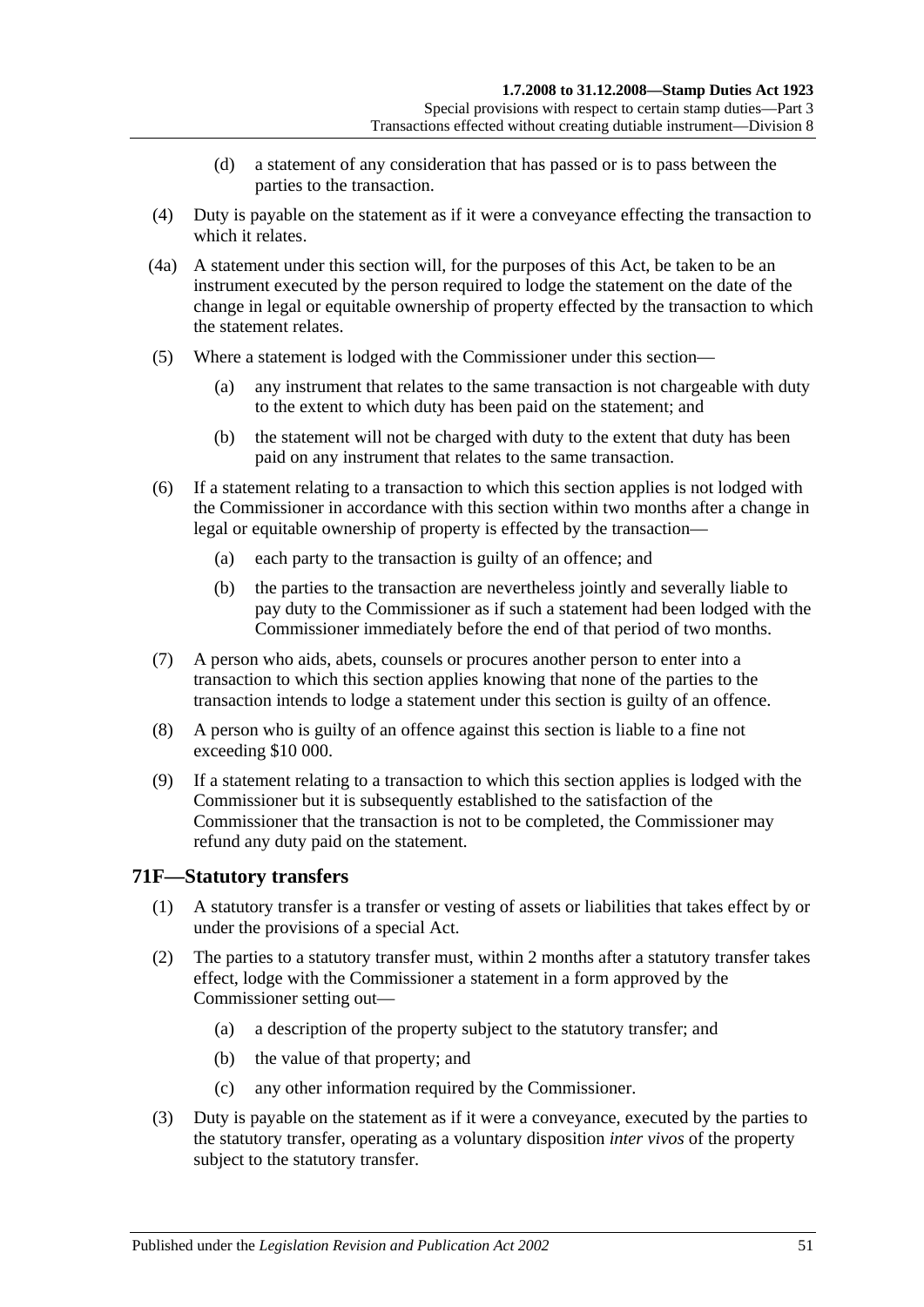- (4) If a statement is not lodged as required by this section within 2 months after the statutory transfer takes effect—
	- (a) each party to the transfer is guilty of an offence and liable to a penalty not exceeding \$10 000; and
	- (b) the parties to the transfer are jointly and severally liable to pay duty to the Commissioner as if such a statement had been lodged with the Commissioner immediately before the end of that period of 2 months.
- (5) A statutory transfer arising from the merger of credit unions, or transferring assets from one credit union to another, is exempt from this section.
- (6) In this section—

*special Act* means—

- (a) the *[Financial Sector \(Transfer of Business\) Act](http://www.legislation.sa.gov.au/index.aspx?action=legref&type=act&legtitle=Financial%20Sector%20(Transfer%20of%20Business)%20Act%201999) 1999*; or
- (b) the *Financial Sector (Transfer of Business) Act 1999* of the Commonwealth; or
- (c) any other Act of the State, another State, or the Commonwealth prescribed by regulation for the purposes of this section.

# **Division 9—Leases**

## **72—Agreement for lease to be charged as a lease**

An agreement for a lease or with respect to the letting of any lands shall be chargeable with the same duty as if it were an actual lease made for the term and consideration mentioned in the agreement.

## **73—Leases, how to be charged in respect of produce etc**

- (1) Where the consideration or any part of the consideration for which a lease is granted or agreed to be granted consists of any produce or other goods, the value of the produce or goods shall be deemed a consideration in respect of which the lease or agreement is chargeable with *ad valorem* duty.
- (2) Where it is stipulated in any lease or agreement for a lease that the value of the produce or goods shall amount at least to, or shall not exceed, a given sum or where the lessee is specially charged with, or has the option of paying after, any permanent rate of conversion, the value of the produce or goods shall, for the purpose of assessing the *ad valorem* duty, be estimated at the given sum or according to the permanent rate.
- (3) A lease or agreement for a lease made either wholly or partially for any such consideration, if it contains a statement of the value thereof and is stamped in accordance with the statement, shall, so far as regards the subject matter of the statement, be deemed duly stamped, unless or until it is otherwise shown that the statement is incorrect and that the lease or agreement is in fact not duly stamped.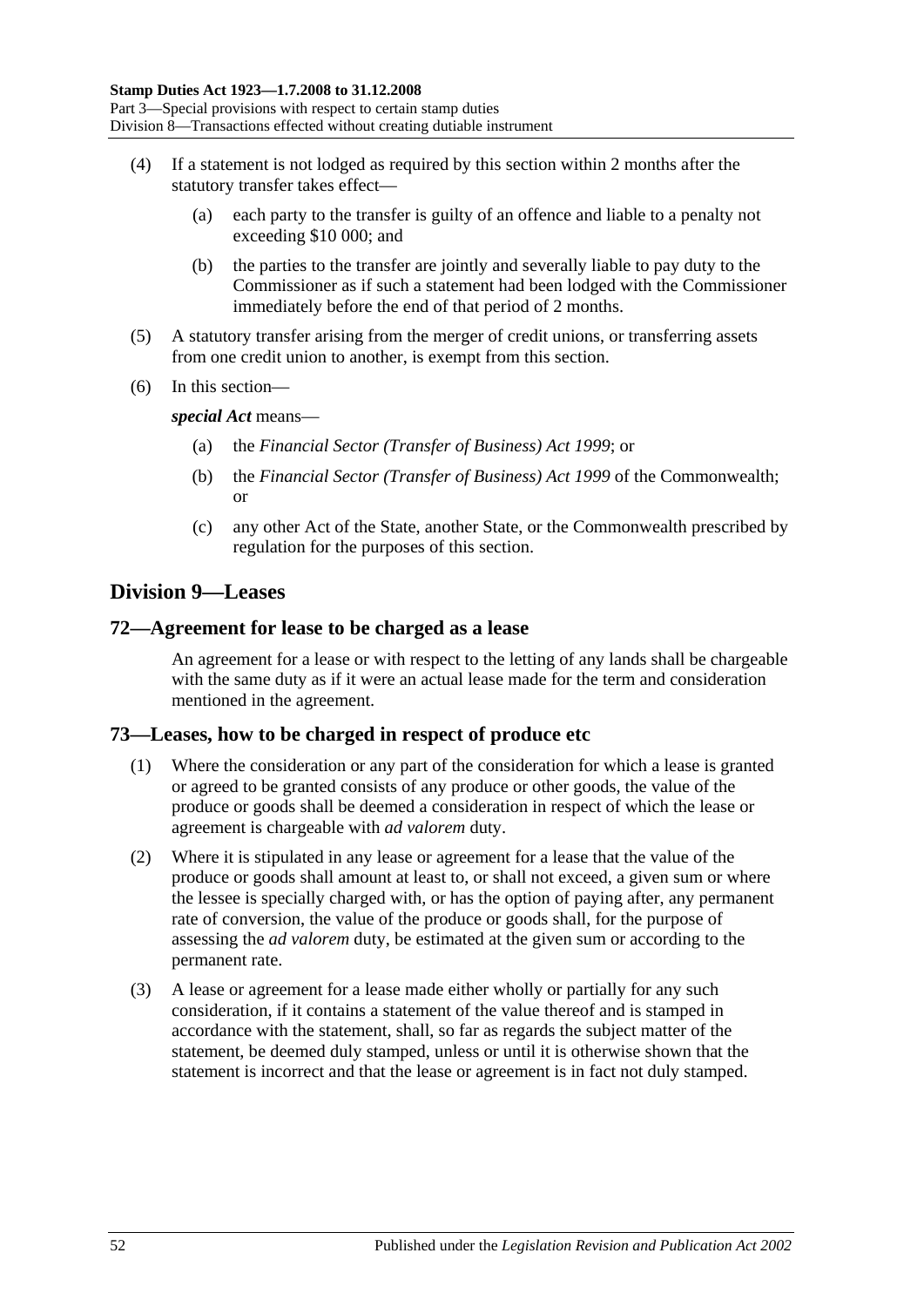## **74—Duty in respect of certain kinds of lease**

- (1) A lease or agreement for a lease or with respect to the letting of any lands shall not be chargeable with any duty in respect of any penal rent, or increased rent in the nature of a penal rent, thereby reserved or agreed to be reserved or made payable, or by reason of being made in consideration of the surrender or abandonment of any existing lease or agreement of, or relating to, the same subject matter.
- (2) A lease made for any consideration in respect of which it is chargeable with *ad valorem* duty and in further consideration either of a covenant by the lessee to make, or of his having previously made, any substantial improvement of, or addition to, the property demised to him, or of any covenant relating to the subject matter of the lease, shall not be chargeable with any duty in respect of the further consideration.

# **75—Consideration for lease**

(1) In this section—

*current market rent* for property means the consideration (including rent and any other form of valuable consideration) that a lessee might reasonably be expected to pay under a lease of the property, if it were unoccupied and offered for renting, expressed as a rate of rent per annum;

*lease* includes an agreement for a lease or any written document for the tenancy or occupancy of property;

*lessee* means the person who has the right to occupy property under a lease and includes a prospective lessee under an agreement for a lease;

*property* means land or a tenement.

- (2) If the rent or any other consideration payable by the lessee under a lease of property cannot be ascertained or estimated at the time that the lease is lodged with the Commissioner for stamping (whether because the consideration depends on some future contingency or for any other reason), the Commissioner may assess the duty payable based on the current market rent for the property as if the current market rent were the rate or average rate of rent per annum under the lease and there were no other consideration payable under the lease.
- (3) If the consideration payable by the lessee under a lease of property can be ascertained or estimated at the time that the lease is lodged with the Commissioner for stamping but the duty that may be charged on the instrument (whether as a lease or a conveyance on sale or both) apart from this section is less than the duty that would be payable based on the current market rent for the property, the Commissioner may assess the duty payable based on the current market rent as if the current market rent were the rate or average rate of rent per annum under the lease and there were no other consideration payable under the lease.
- (4) For the purposes of this section, the Commissioner may—
	- (a) cause a valuation to be made of any property that is the subject of a lease for the purpose of determining the current market rent for the property; and
	- (b) having regard to the merits of the case, charge the whole or a part of the expenses of, or incidental to, the making of the valuation to the person liable to pay the duty and may recover the amount charged as a debt due to the Crown.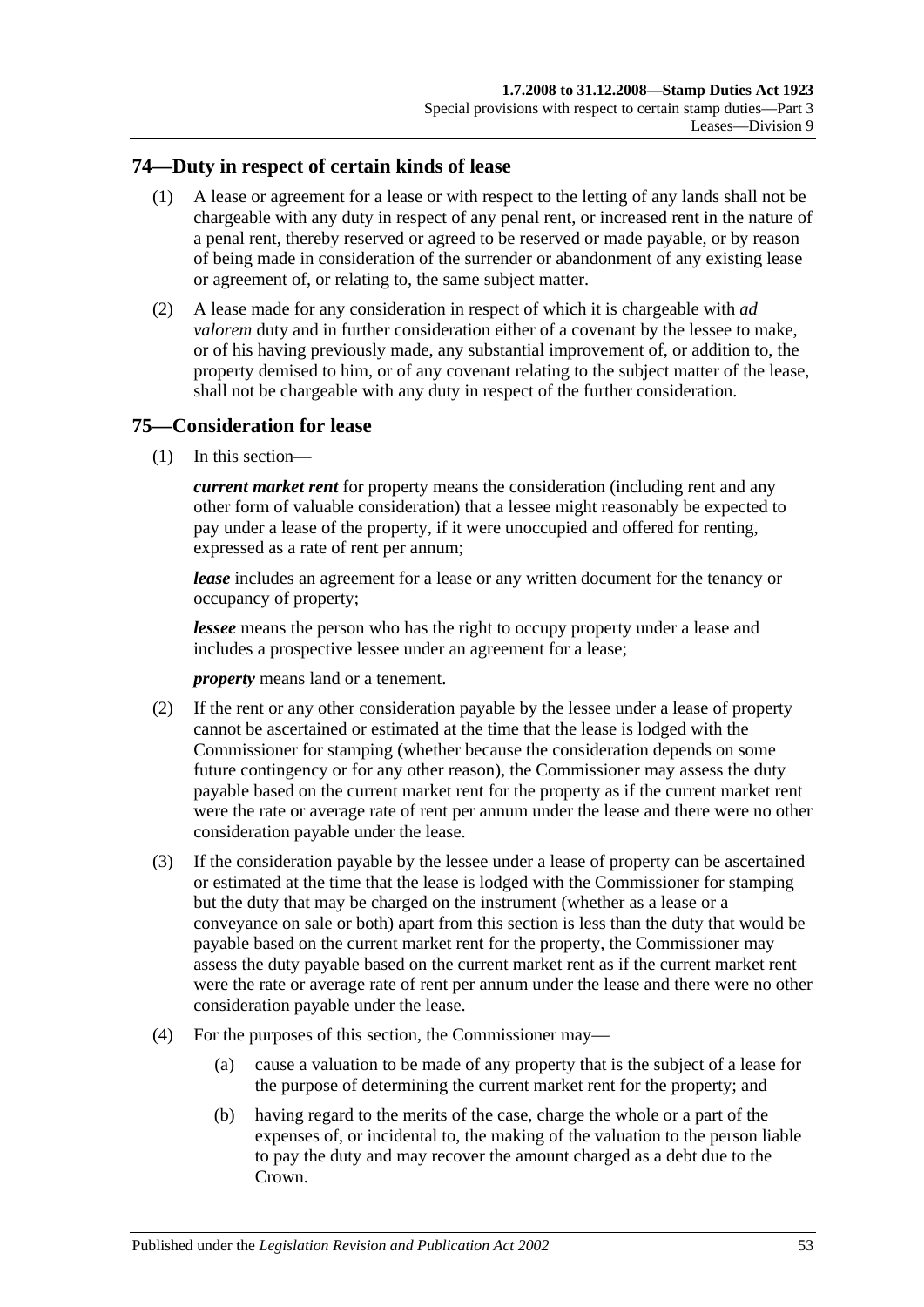## **75A—Abolition of duty on leases**

- (1) No liability to duty arises in relation to a lease entered into on or after 1 July 2004.
- <span id="page-71-0"></span>(2) After 1 July 2004, the Governor may, by proclamation, fix a date for the repeal of this Division and Schedule 2 clause 10.
- (3) On the date fixed under [subsection](#page-71-0) (2), this Division (including this section) and Schedule 2 clause 10 are repealed.
- (4) In this section—

*lease* includes an agreement for a lease or any other document for the tenancy or occupancy of land or a tenement.

# **Division 10—Mortgages**

## **76—Interpretation**

In this Act—

*liability* means a present, future or contingent monetary liability;

#### *mortgage* means—

- (a) an instrument creating, acknowledging, evidencing or recording a legal or equitable interest in, or charge over, real or personal property by way of security for a liability; or
- (b) an instrument creating, acknowledging, evidencing or recording a liability in respect of which an instrument of title is or is to be pledged or deposited by way of security.
	- 1 A *mortgage* includes an instrument that would, assuming the fulfilment of a condition to which the instrument is subject, fall into one of the above categories.
	- 2 A *mortgage* includes an agreement that gives rise to a presumptive mortgage under section 10(3) of the *Consumer Credit (South Australia) Code*.

## **77—Where mortgage consists of several instruments**

If several instruments are necessary to make a mortgage and duty would, but for this section, be chargeable on more than one of those instruments, the duty shall be chargeable upon the principal instrument only and the other instruments shall not be liable to any duty, and the parties, with the approval of the Commissioner, may decide which is the principal instrument.

## **78—Security for stock, how to be charged**

A security for the transfer or retransfer of any stock shall be chargeable with the same duty as a similar security for a sum of money equal in amount to the value of the stock; and a transfer or assignment of any such security shall be chargeable with the same duty as an instrument of the same description relating to a sum of money equal in amount to the value of the stock.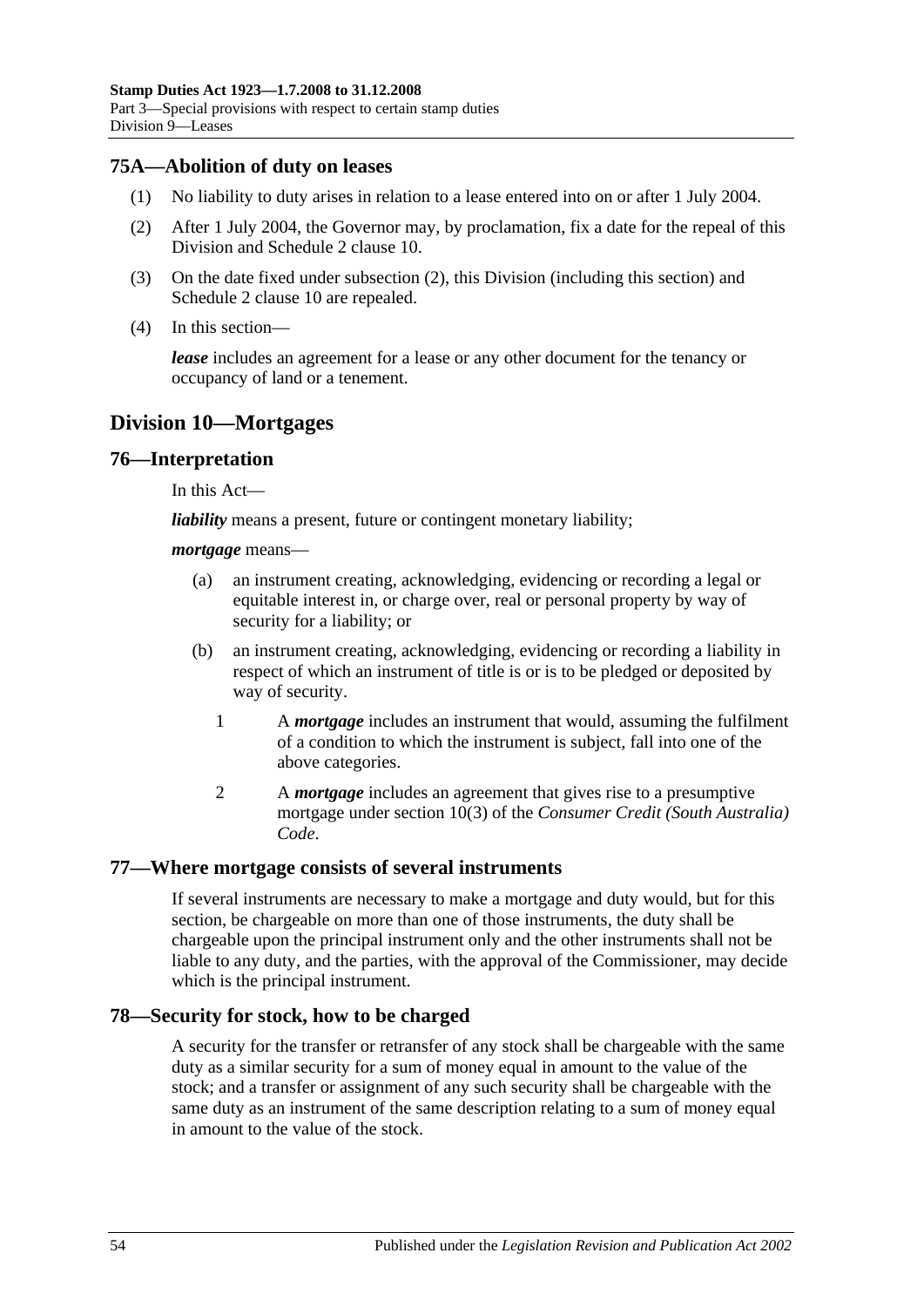#### **79—Mortgage securing future and contingent liabilities**

- (1) A mortgage that extends to future or contingent liabilities is, if limited to a particular amount, chargeable with duty as if it were a security for that amount.
- <span id="page-72-2"></span><span id="page-72-1"></span>(2) A mortgage that extends to future or contingent liabilities is, if not limited to a particular amount, chargeable with duty as follows:
	- (a) the mortgage is chargeable, in the first instance, with duty on the basis of an estimate of the highest amount to be secured (to be made on the assumption that all contingencies to which the mortgage or the liability is subject will actually happen); and
	- (b) if the amount of the liability secured by the mortgage subsequently exceeds the amount for which the mortgage has been previously stamped, the mortgage becomes chargeable with further duty as from the date when the liability was first exceeded and the amount of that further duty is to be calculated as follows:
		- (i) a fresh estimate is to be made in accordance with this section of the highest amount to be secured; and
		- (ii) duty is then to be calculated on the basis of that estimate and in all other respects as if the mortgage were a new and separate instrument made on the date when the liability was first exceeded; and
		- (iii) the further duty is then to be calculated by subtracting the amount of duty already paid from the amount of duty calculated under [subparagraph](#page-72-0) (ii).

#### <span id="page-72-0"></span>**Exceptions—**

- 1 [Paragraph](#page-72-1) (b) does not apply if the liability is wholly or partly denominated in a foreign currency and the amount for which the mortgage has been previously stamped is extended solely because of fluctuations in the rate of exchange.
- 2 If a mortgage becomes chargeable with further duty under [paragraph](#page-72-1) (b), and the rate of duty payable on the mortgage has increased since it was previously stamped, then the further duty is to be calculated by subtracting from the amount of duty calculated under [paragraph](#page-72-0) (b)(ii) the amount that would have been already paid if duty had then been calculated and paid at the higher rate.
- 3 If a mortgage becomes chargeable with further duty under [paragraph](#page-72-1) (b), and the rate of duty payable on the mortgage has decreased since it was previously stamped, then the further duty is to be calculated by subtracting from the amount of duty calculated under [paragraph](#page-72-0) (b)(ii) the amount that would have been already paid if duty had then been calculated and paid at the lower rate.
- 4 If—
	- (a) a further advance is made under—
		- (i) a mortgage that is, until the further advance, wholly exempt from duty; or
		- (ii) a mortgage that would, assuming it had been submitted for stamping immediately before the further advance, have been wholly exempt from duty; and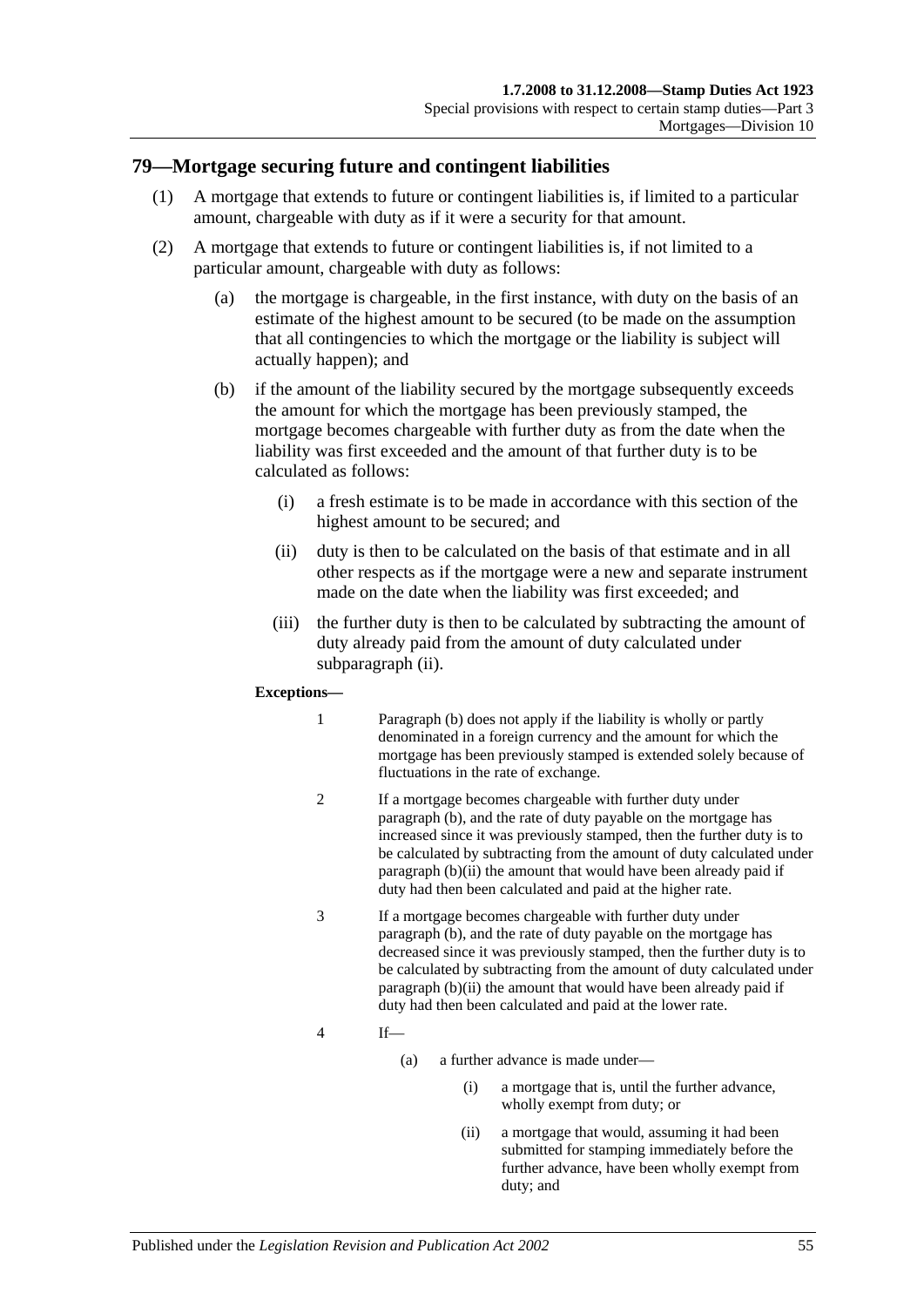(b) in consequence of the further advance, the mortgage ceases to be of a type that is, or has become, wholly exempt from duty,

duty (or further duty) is calculated on the mortgage as if it secured only the further advance and, if duty was paid before the exemption took effect, as if no such payment had been made.

- (3) If a mortgage is chargeable with duty under [subsection](#page-72-2) (2), the parties must, on submitting the mortgage for stamping or further stamping, make a fair estimate of the highest amount to be secured (to be made on the assumption that all contingencies to which the mortgage or the liability is subject will actually happen).
- (4) The Commissioner may accept the parties' estimate of the highest amount to be secured or, if dissatisfied with that estimate, substitute the Commissioner's own estimate of that amount, for the purposes of determining the amount of duty or further duty with which the mortgage is chargeable.
- <span id="page-73-0"></span>(5) The Commissioner has a discretion, in the case of a mortgage securing a contingent liability, to permit the mortgage to be stamped for an amount that is less than the full amount of that liability, but, if the contingency subsequently happens, further duty becomes chargeable on the mortgage as from the date of the happening of the contingency and the amount of that further duty is to be calculated as follows:
	- (a) duty is to be calculated on the mortgage on the basis of the full amount of the liability as if the mortgage were a new and separate instrument made on the date of the happening of the contingency; and
	- (b) the further duty is then to be calculated by subtracting the amount of duty already paid from the amount of duty calculated under [paragraph](#page-73-0) (a).
- <span id="page-73-1"></span>(6) If a mortgage for an unlimited amount is registered under the *[Real Property Act](http://www.legislation.sa.gov.au/index.aspx?action=legref&type=act&legtitle=Real%20Property%20Act%201886) 1886*, a discharge of the mortgage may not be registered unless the instrument of discharge is endorsed with a certificate by the mortgagee, an officer, agent or employee of the mortgagee, or some other person approved for the purposes of this subsection by the Commissioner—
	- (a) stating the highest amount that was secured during the currency of the mortgage; and
	- (b) stating that the mortgage has been duly stamped.
- (7) If a certificate under [subsection](#page-73-1) (6) is false, the mortgagee and the person by whom the certificate was signed are each guilty of an offence.

Penalty: Imprisonment for 2 years.

(8) In this section references to an amount secured or to be secured by a mortgage are, if the mortgage secures both principal and interest or principal, interest, and rates taxes or other recurrent charges in respect of land, to be read as references to the principal only.

### **80—Security for repayment by periodical payments, how to be charged**

A security for the payment of any rentcharge, annuity or other periodical payment, by way of repayment or in satisfaction or discharge of any loan, advance or payment intended to be so repaid, satisfied or discharged, shall be chargeable with the same duty as a similar security for the payment of the sum of money so lent, advanced or paid.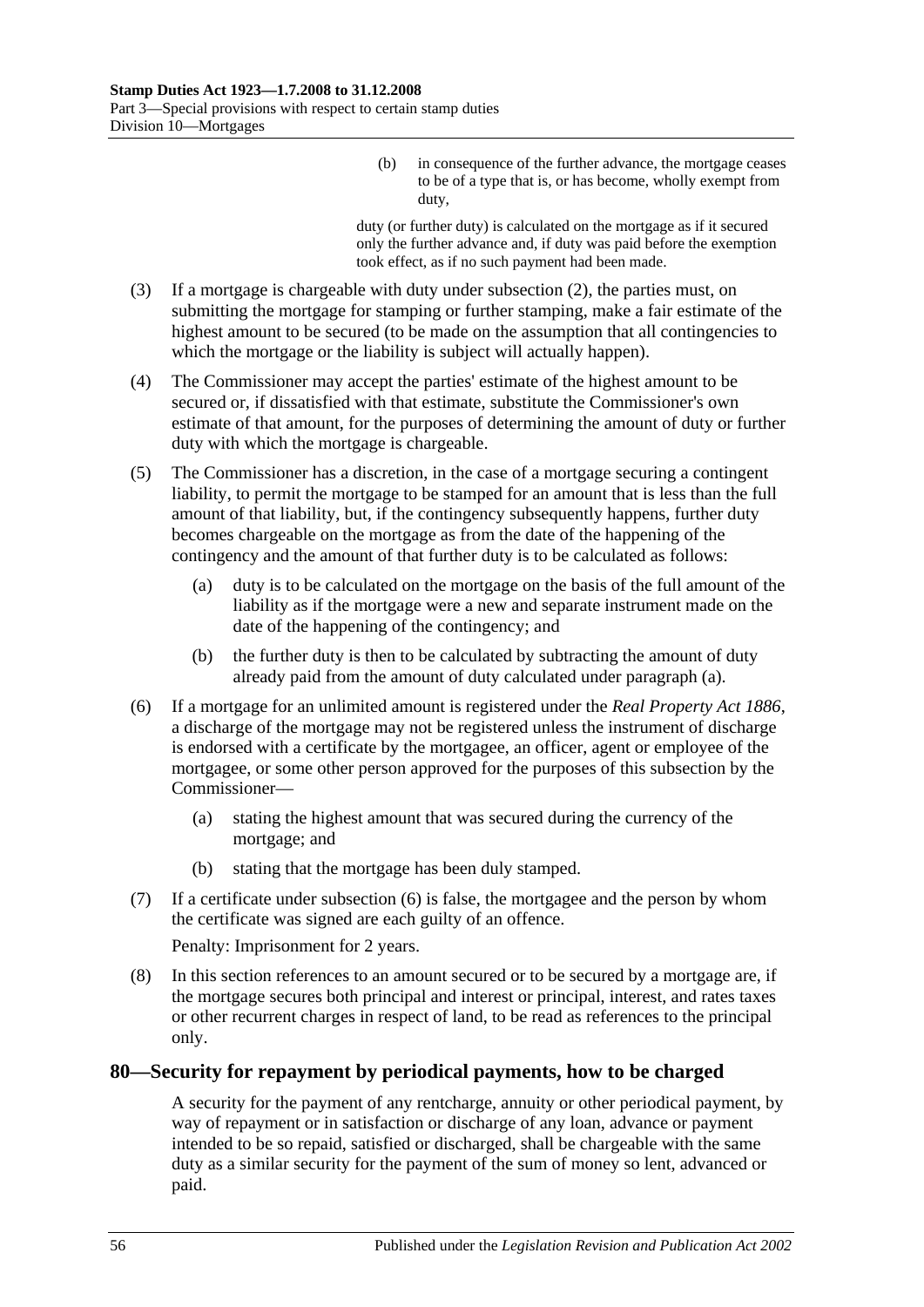## <span id="page-74-0"></span>**81—Transfers and further charges**

- (1) No transfer of a duly stamped security and no security by way of further charge for money or stock added to money or stock previously secured by a duly stamped instrument shall be chargeable with any duty by reason of containing any further or additional security for the money or stock transferred or previously secured, or the interest or dividends thereon, or any new covenant, proviso, power, stipulation or agreement in relation thereto or any further assurance of the property comprised in the transferred or previous security.
- (2) However, [subsection](#page-74-0) (1) does not apply if the security is over, or relates to, land that is subject to the provisions of the *[Real Property Act](http://www.legislation.sa.gov.au/index.aspx?action=legref&type=act&legtitle=Real%20Property%20Act%201886) 1886*.

### **81A—Duty may be denoted in certain cases by adhesive stamps**

- (1) Subject to [subsection](#page-74-1) (2), the duty on a security by way of mortgage, bond, debenture or covenant securing the payment or repayment of an amount not exceeding \$6 000 may be denoted by an adhesive stamp affixed in accordance with the regulations.
- <span id="page-74-1"></span>(2) This section does not apply in respect of a security by way of mortgage for the payment or repayment of moneys that may become due on an account current unless—
	- (a) where the total amount secured or to be ultimately recoverable is limited—the amount so limited does not exceed \$6 000; or
	- (b) where the total amount secured or to be ultimately recoverable is not limited—the total amount actually secured or recoverable does not exceed \$6 000.

### **81B—Duty chargeable proportioned to value of South Australian property**

- (1) A security that creates a charge on property in South Australia and property outside South Australia may, subject to this section, be stamped for less than the full amount *ad valorem* duty otherwise appropriate to the amount secured.
- (2) The amount for which the security is stamped must however be sufficient to satisfy the following formula:

$$
\frac{A_1}{A_2} \ge \frac{V_1}{V_2}
$$

Where

*A1* is the amount for which the security is stamped

*A2* is the amount on which *ad valorem* duty would, apart from this section, be chargeable

 $V_1$  is the value of property situated in South Australia

 $V_2$  is the total value of the property subject to the security.

- (3) A security stamped under this section is available as a security on property situated in South Australia for such amount only as the *ad valorem* duty denoted on the security extends to cover.
- (4) If a security does not create a charge on property in South Australia it may be stamped with a stamp indicating that no *ad valorem* duty is payable.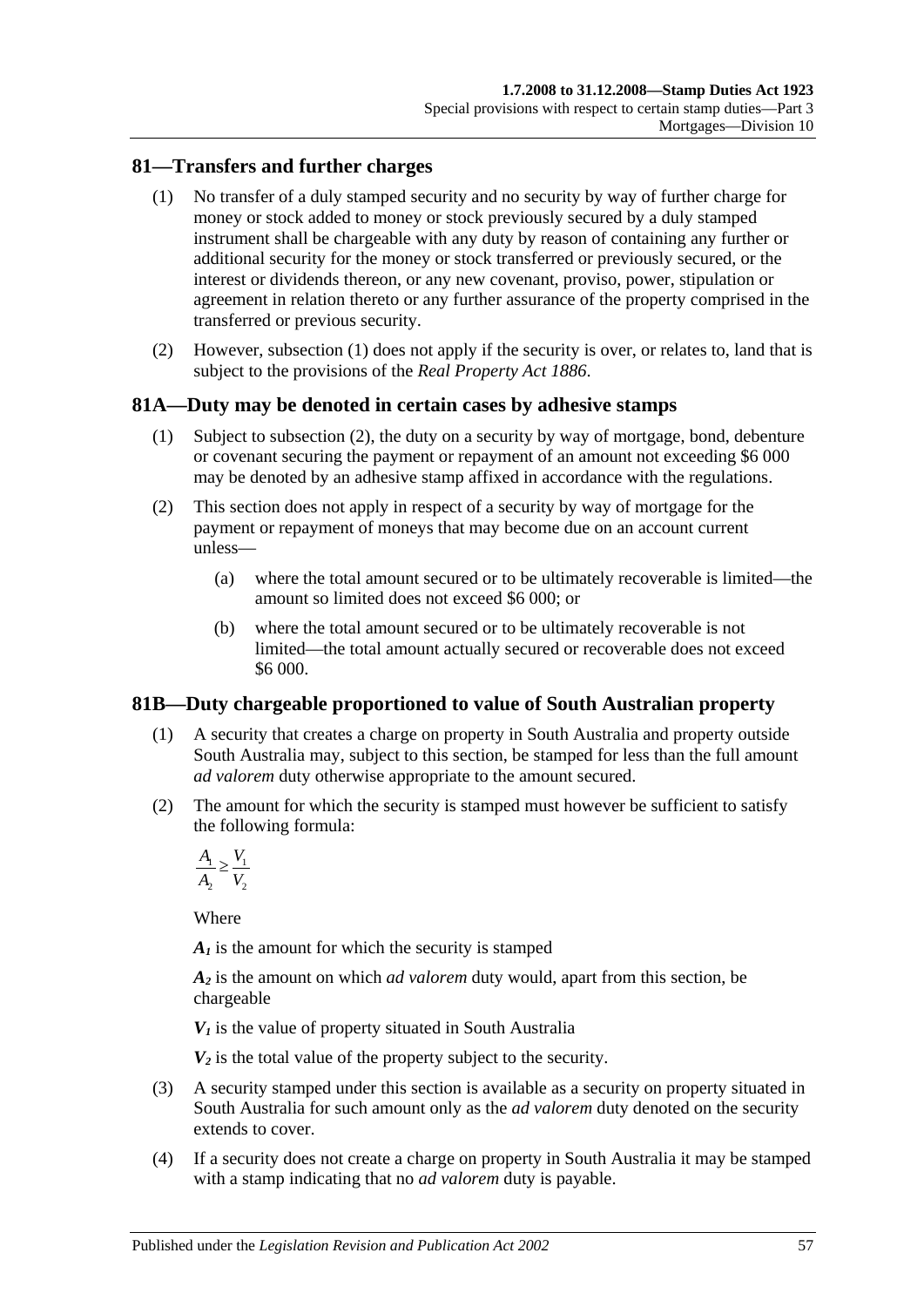# **81C—Duty paid on one mortgage may be denoted as having been paid on another mortgage**

- <span id="page-75-0"></span>(1) The Commissioner may, upon the application of a party to a mortgage upon which duty has been paid, authorise the whole or a part of the duty paid upon the mortgage to be denoted as having been paid upon some other mortgage or mortgages if he is satisfied, upon the basis of such evidence as he may require—
	- (a) that the duty was paid upon the first mentioned mortgage instead of the other mortgage or mortgages as a result of an error on the part of a party to the mortgage or his agent; and
	- (b) that the parties to the first mentioned mortgage are the same as the parties to the other mortgage or mortgages; and
	- (c) that the first mentioned mortgage has not been acted upon or relied upon in any way as a security.
- (2) An application under [subsection](#page-75-0) (1) must—
	- (a) be made in a form approved by the Commissioner; and
	- (b) be made not later than three months after the date on which duty was paid upon the first mentioned mortgage; and
	- (c) be accompanied by the prescribed charge.
- (3) The Commissioner may, upon an application under [subsection](#page-75-0) (1), if he thinks it just to do so, waive payment of the prescribed charge.
- (4) The Commissioner may require any evidence given in support of an application under [subsection](#page-75-0) (1) to be verified by statutory declaration.
- (5) Duty shall not be denoted as having been paid upon the other mortgage or mortgages in pursuance of [subsection](#page-75-0) (1) unless the original and every copy of the first mentioned mortgage stamped under this Act has been produced to the Commissioner and dealt with in accordance with the regulations.
- (6) For the purposes of this section—
	- (a) mortgagees that are related corporations shall be regarded as one and the same person; and
	- (b) corporations are related if they are related for the purposes of the *Corporations Act 2001* of the Commonwealth.

# <span id="page-75-1"></span>**82—Unregistered mortgages protected by caveats**

- (1) A caveat under the *[Real Property Act](http://www.legislation.sa.gov.au/index.aspx?action=legref&type=act&legtitle=Real%20Property%20Act%201886) 1886* to protect an interest arising under an unregistered mortgage is, if the unregistered mortgage is liable to stamp duty and has not been produced for stamping, liable to stamp duty.
- (2) The amount of duty chargeable on a caveat to which [subsection](#page-75-1) (1) applies is the same as would be payable on the mortgage if produced for stamping.
- $(3)$  If—
	- (a) stamp duty is paid on a caveat in respect of a mortgage that has not been stamped; and
	- (b) the mortgage is subsequently produced for stamping,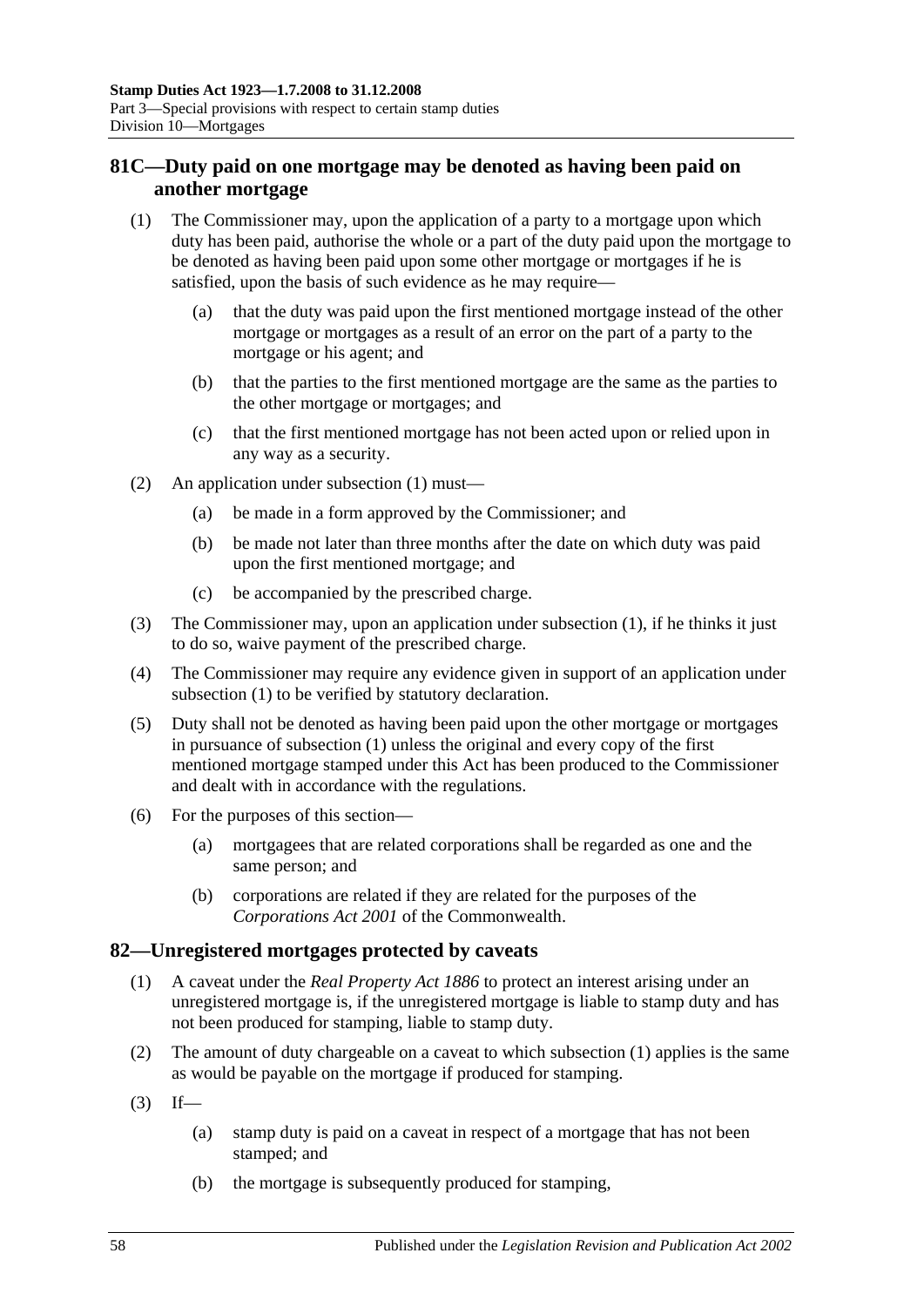the mortgage is not chargeable with duty to the extent to which duty in respect of the mortgage has been paid on the caveat.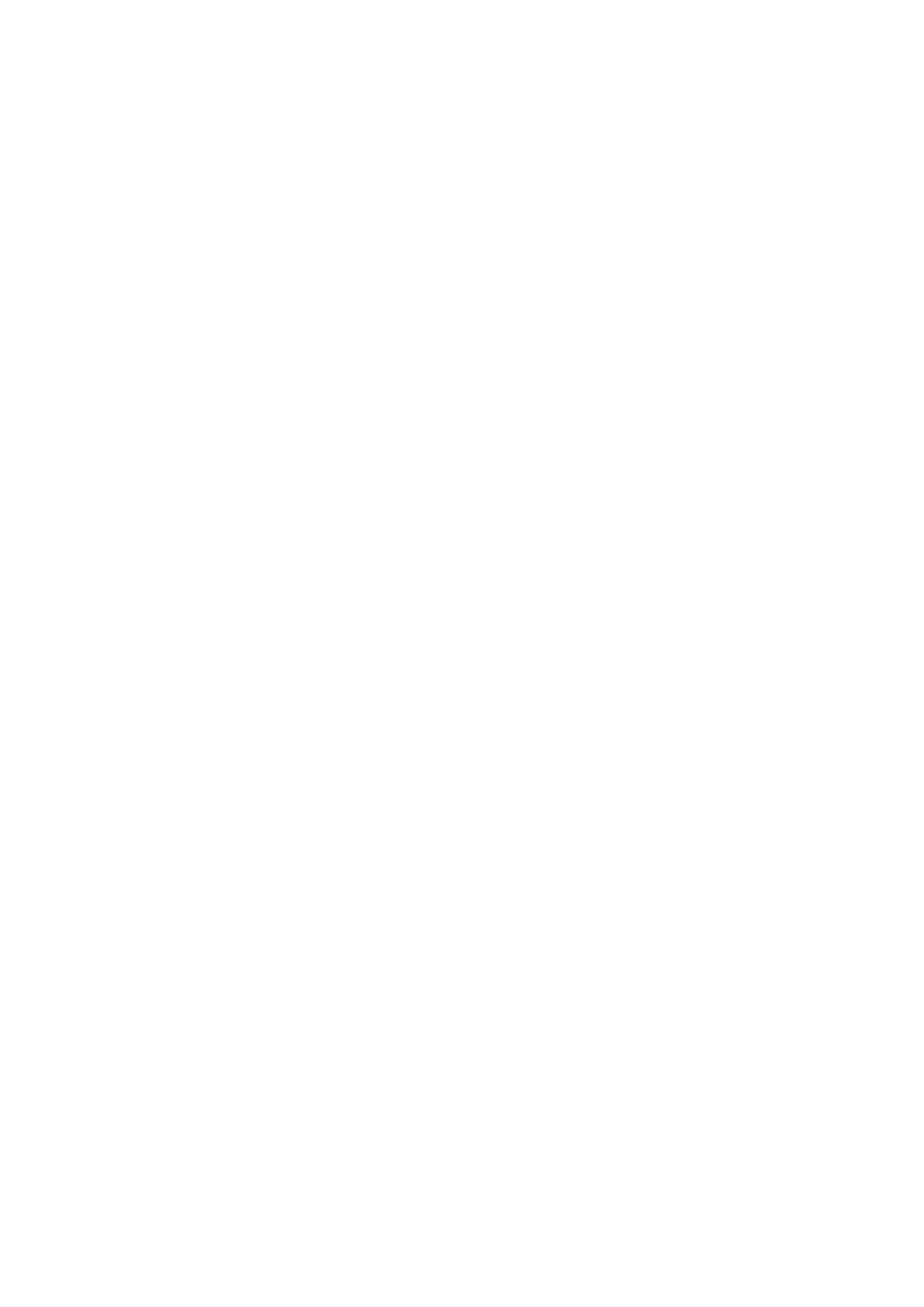# <span id="page-78-0"></span>**Part 3A—Special provisions relating to financial products**

# **Division 1—Interpretation**

## **90A—Interpretation**

In this Act, unless inconsistent with the context or some other meaning is clearly intended—

*Australian CS facility licensee* means the holder of an Australian CS facility licence under Chapter 7 of the *Corporations Act 2001* of the Commonwealth;

*broker* means a person who is a broker under the operating rules of a registered market licensee;

*broker's agent* means a person who is an agent or employee of a broker within the meaning of any corresponding Act and is carrying on business for, or on behalf of, that broker in this State;

*corresponding Act* means an enactment in force in a State other than this State or in a Territory of the Commonwealth that is declared by proclamation to be a corresponding Act for the purposes of this Part;

*CS facility* means a clearing and settlement facility within the meaning of Chapter 7 of the *Corporations Act 2001* of the Commonwealth operated by an Australian CS facility licensee;

*CSF identifier*, in relation to a CSF transaction, means a distinctive code assigned to, or in relation to, the transaction by, or under the operating rules of, the relevant CS facility;

*CSF participant* means a person who is a participant in relation to a CS facility within the meaning of section 761A of the *Corporations Act 2001* of the Commonwealth;

*CSF transaction* means—

- (a) a transaction that is conducted through a CS facility in order to allow parties to a transaction relating to financial products to meet obligations to each other that arise from entering into the transaction and that is of a kind prescribed by regulations made for the purposes of paragraph (b) of section 768A of the *Corporations Act 2001* of the Commonwealth; or
- (b) a transaction of a kind brought within the ambit of this definition by the regulations;

*dealer* means a broker or a broker's agent within the meaning of this Act or any corresponding Act;

*error transaction* means each of the following transfers:

- (a) a CSF transaction made to reverse a CSF transaction that was made mistakenly not more than seven days earlier;
- (b) the CSF transaction so reversed;

*exempt transaction* means a conveyance (including a sale or purchase) of a quoted financial product made after 30 June 2001;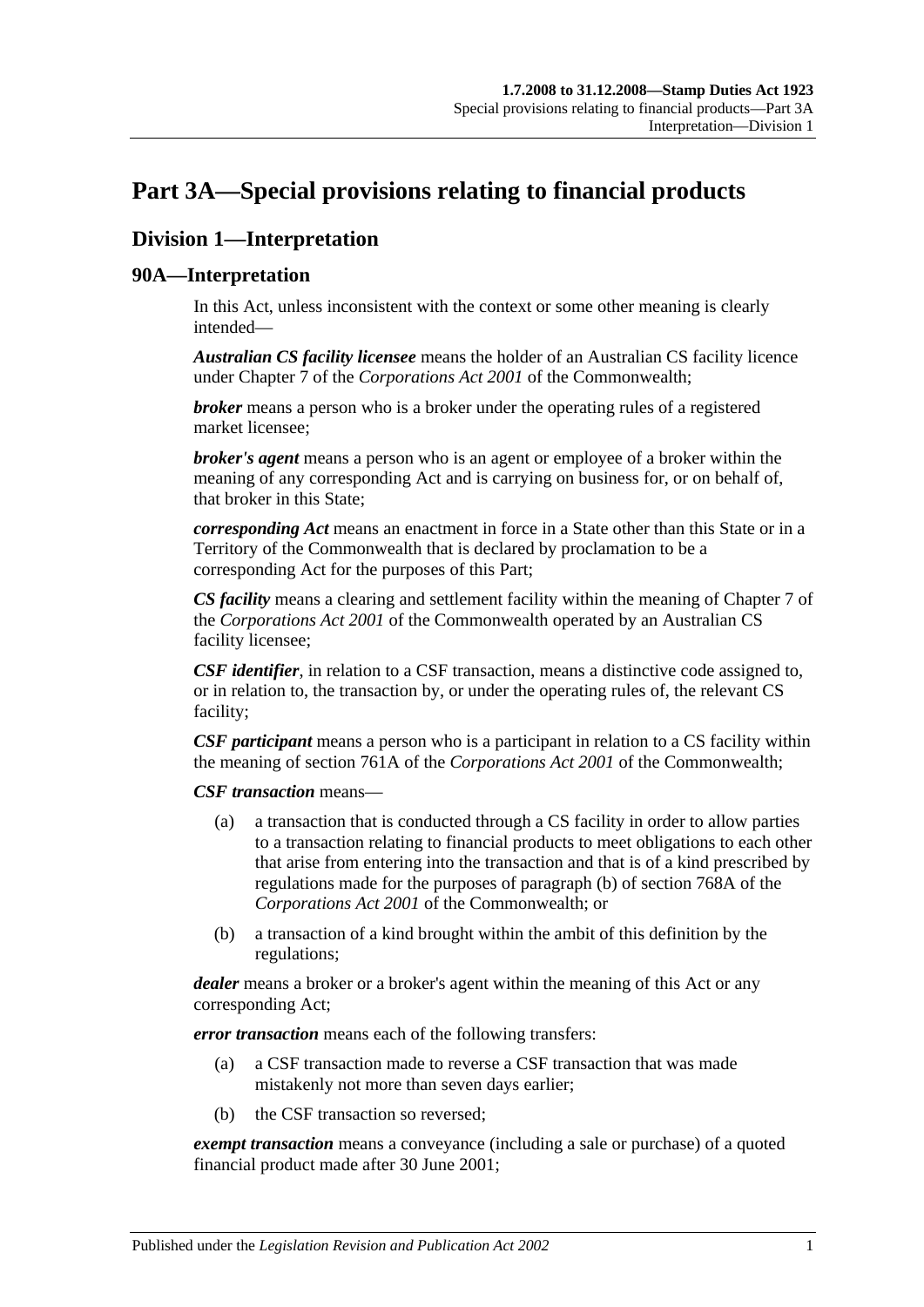*financial market* means a financial market within the meaning of Chapter 7 of the *Corporations Act 2001* of the Commonwealth;

*foreign company* has the same meaning as is assigned to the term by section 9 of the *Corporations Act 2001* of the Commonwealth;

*identification code*, in relation to a CSF participant, means a code that, for the purposes of the operating rules of the relevant CS facility, is the CSF participant's identification code, or one of the CSF participant's identification codes, as the case may be;

*operating rules* of a CS facility, or of a financial market, has the same meaning as is assigned to the term by section 761A of the *Corporations Act 2001* of the Commonwealth;

*proper CSF transaction* means—

- (a) a CSF transaction involving a financial product effected in accordance with the operating rules of the relevant CS facility; or
- (b) a CSF transaction involving a financial product that substantially complies with the operating rules of the relevant CS facility;

*quoted financial product* means a financial product that is quoted on a recognised financial market (see [section](#page-6-0) 2);

*registered CS facility licensee* means an Australian CS facility licensee registered by the Commissioner under [Division 4;](#page-88-0)

*registered market licensee* means an Australian market licensee registered by the Commissioner under [Division 4;](#page-88-0)

*relevant company* means—

- (a) a South Australian registered company; or
- (b) a foreign company with a registered office under the *Corporations Act 2001* of the Commonwealth that is situated in this State;

*relevant CSF participant*, in relation to a CSF transaction, means the CSF participant who is, according to [Division 3,](#page-85-0) liable to pay duty chargeable in respect of the transaction, or, if no duty is chargeable, the CSF participant who would be so liable if duty were chargeable;

*South Australian dealer* means a broker or a broker's agent;

*South Australian registered company* means a company incorporated or taken to be incorporated under the *Corporations Act 2001* of the Commonwealth that is taken to be registered in South Australia for the purposes of that Act;

*transfer document*, in relation to a CSF transaction, means a document that is used to effect the transfer of a financial product from one party to the transaction to the other party;

*transfer value*, in relation to a financial product involved in a CSF transaction, means—

(a) in a case involving the sale of the financial product—the total consideration for the sale or the unencumbered market value of the financial product as at the date of sale, whichever is the greater; or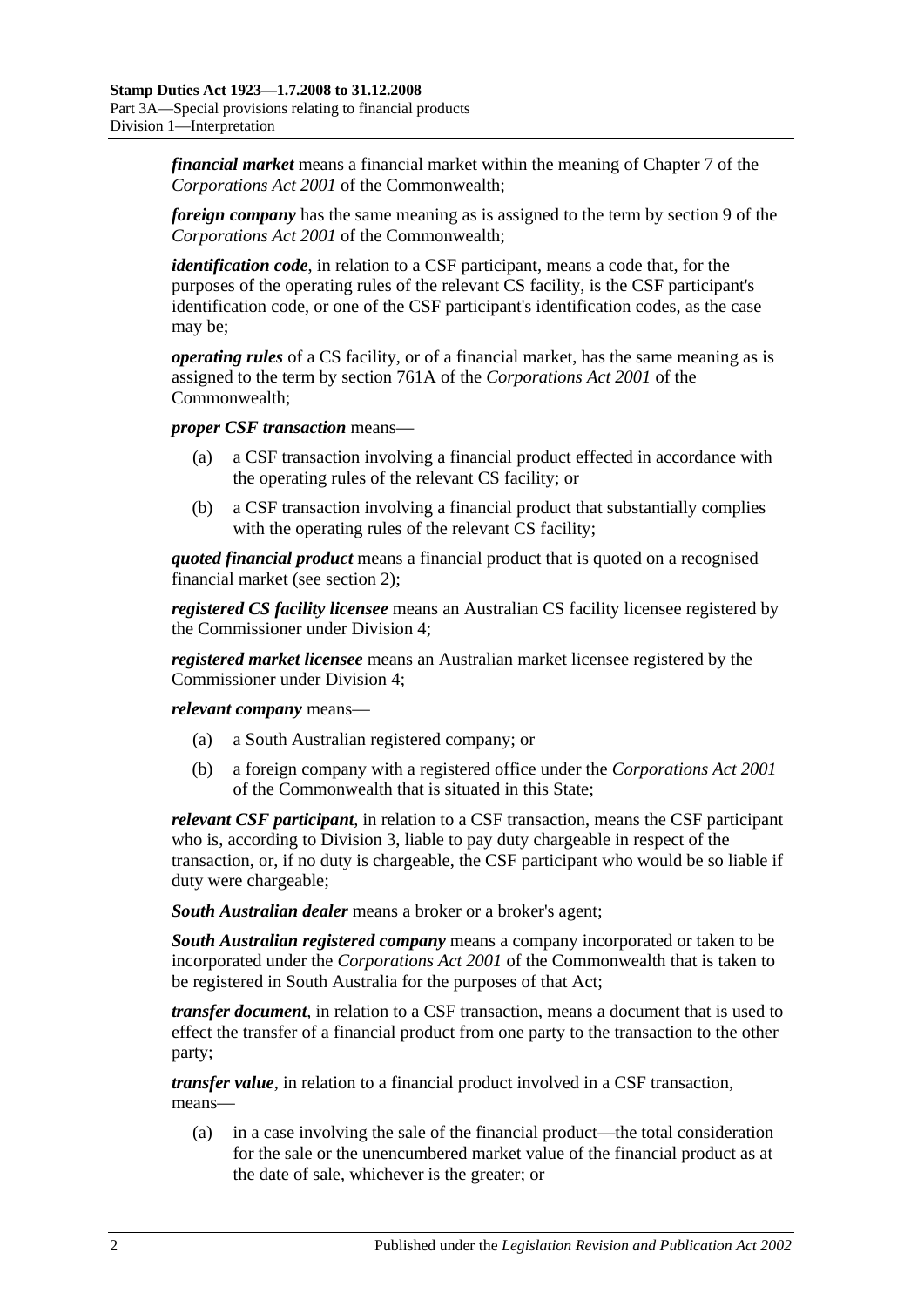(b) in any other case—the unencumbered market value of the financial product at the date of the transaction.

# **90AB—Share buy-back**

- (1) An instrument under which a shareholder transfers or divests shares to give effect to a transaction under which a company buys back its own shares is a conveyance of the shares.
- (2) This section—
	- (a) applies to an instrument whether created or executed before or after the commencement of this section; and
	- (b) applies whether the transfer or divestiture of shares occurred before, or occurs after, the commencement of this section; but
	- (c) does not apply in relation to redeemable preference shares unless they are bought back on terms other than those on which they were on issue.

# **90AC—Exempt transactions**

- (1) No duty is payable under this Part in relation to an exempt transaction.
- (2) No return is required under this Part in relation to an exempt transaction.

# <span id="page-80-0"></span>**Division 2—Duty on sales and purchases by brokers**

#### **90B—Application of Division**

- (1) This Division and the duty chargeable in accordance with [Schedule 2](#page-106-0) on the return referred to in [section](#page-82-0) 90D apply and have effect to and in relation to a sale or purchase of a financial product only where—
	- (a) the sale or purchase of the financial product—
		- (i) is made by or through a South Australian dealer; or
		- (ii) is made by or through a dealer in a prescribed place and the financial product is—
			- (A) a financial product of a relevant company; or
			- (B) a unit of a unit trust scheme the principal register of which is situated in this State; and
	- (b) the consideration for the sale or purchase is in money or money's worth not less than the unencumbered market value of the financial product; and
	- (c) the financial product is quoted on, or permission to deal therein has been granted by, a financial market of a registered market licensee; and
	- (d) no duty is charged against the transferor or the transferee under [Schedule 2](#page-106-0) in respect of the conveyance or transfer of the financial products on the sale thereof.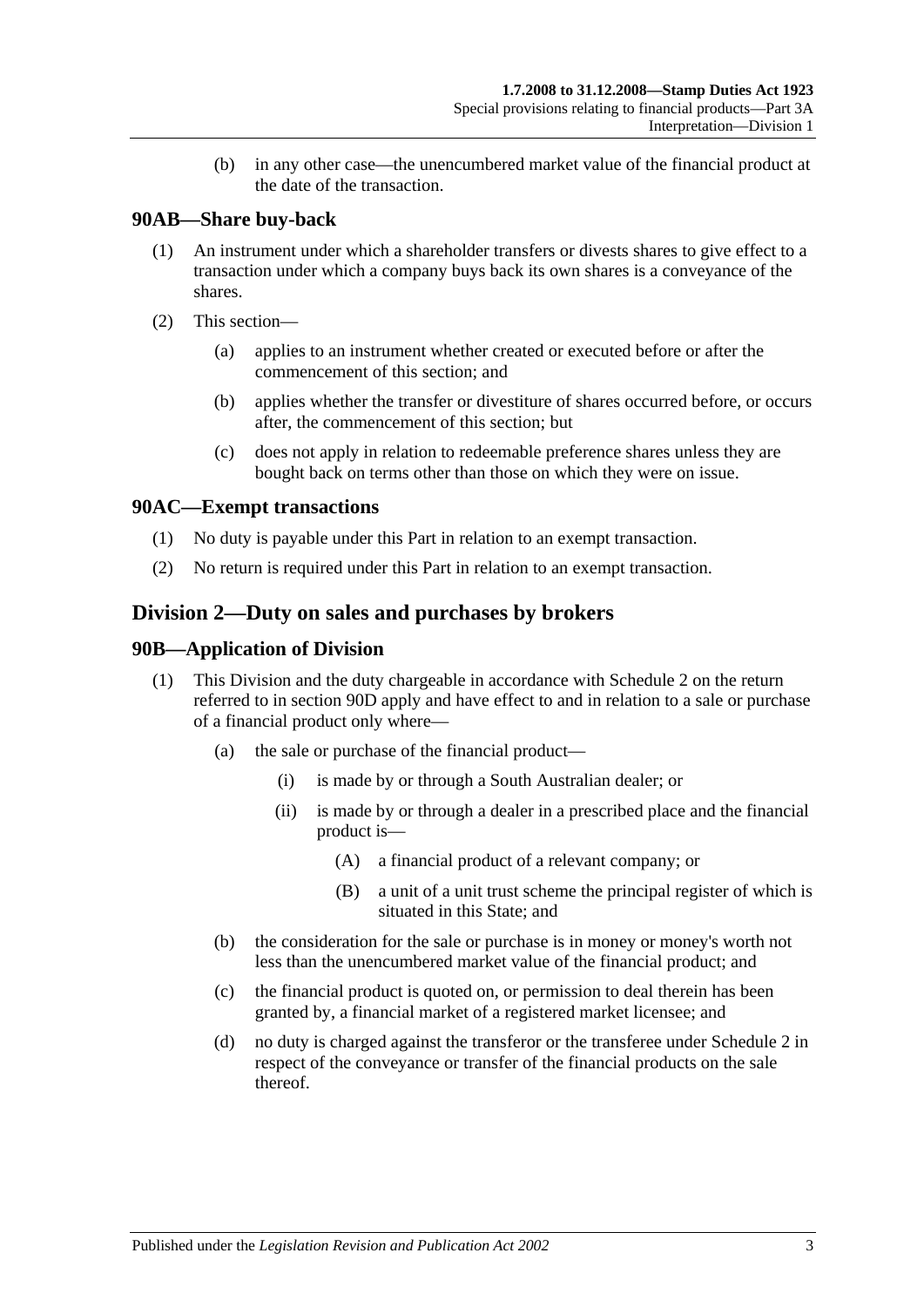- <span id="page-81-0"></span>(2) A sale or purchase of a financial product is only made by or through a South Australian dealer or a dealer in a prescribed place—
	- (a) in relation to a South Australian dealer—if the sale or purchase (wherever occurring) is made pursuant to an order to sell or an order to purchase lodged with him or her in the State; or
	- (b) in relation to a dealer in a prescribed place—if the sale or purchase (wherever occurring) is made pursuant to an order to sell or an order to purchase lodged with him or her in the prescribed place; or
	- (c) if the sale or purchase (wherever occurring) is made on the dealer's own account or behalf.
- (3) For the purposes of [subsection](#page-81-0) (2)—
	- (a) a South Australian dealer or a dealer in a prescribed place who makes a purchase of a financial product, whether on his or her own account or on behalf of another, from a person who is not a dealer will, despite the fact that no order to sell was lodged with the dealer, be taken to have also made a sale of the financial product pursuant to an order to sell lodged with him or her in the State or in the prescribed place (as the case may require) by the person from whom the purchase was made; and
	- (b) a South Australian dealer or a dealer in a prescribed place who makes a sale of a financial product, whether on his or her own account or on behalf of another, to a person who is not a dealer will, despite the fact that no order to purchase was lodged with the dealer, be taken to have also made a purchase of the financial product pursuant to an order to purchase lodged with him or her in the State or in the prescribed place (as the case may require) by the person to whom the sale was made.

### <span id="page-81-2"></span><span id="page-81-1"></span>**90C—Records of sales and purchases of financial products**

- (1) Subject to [subsections](#page-82-1) (3) and [\(4\),](#page-82-2) a dealer shall, forthwith on a sale or purchase being made or being deemed to have been made, being a sale or purchase to or in relation to which this Division applies, make a record relating to the sale or purchase showing—
	- (c) the date of the sale or purchase; and
	- (d) the name of the principal (if any) for whom such sale or purchase was made; and
	- (e) the name of the dealer (if any) with whom the sale or purchase was effected; and
	- (f) the quantity and full description of the financial product sold or purchased; and
	- (g) the selling or purchase price of such financial product or, if more than one, of each financial product and the total selling or purchase price of all; and
	- (h) the amount of stamp duty chargeable in accordance with [Schedule 2](#page-106-0) in respect of that sale or purchase on the return referred to in [section](#page-82-0) 90D which relates to that sale or purchase; and
	- (i) such other particulars as are prescribed for the purposes of this section.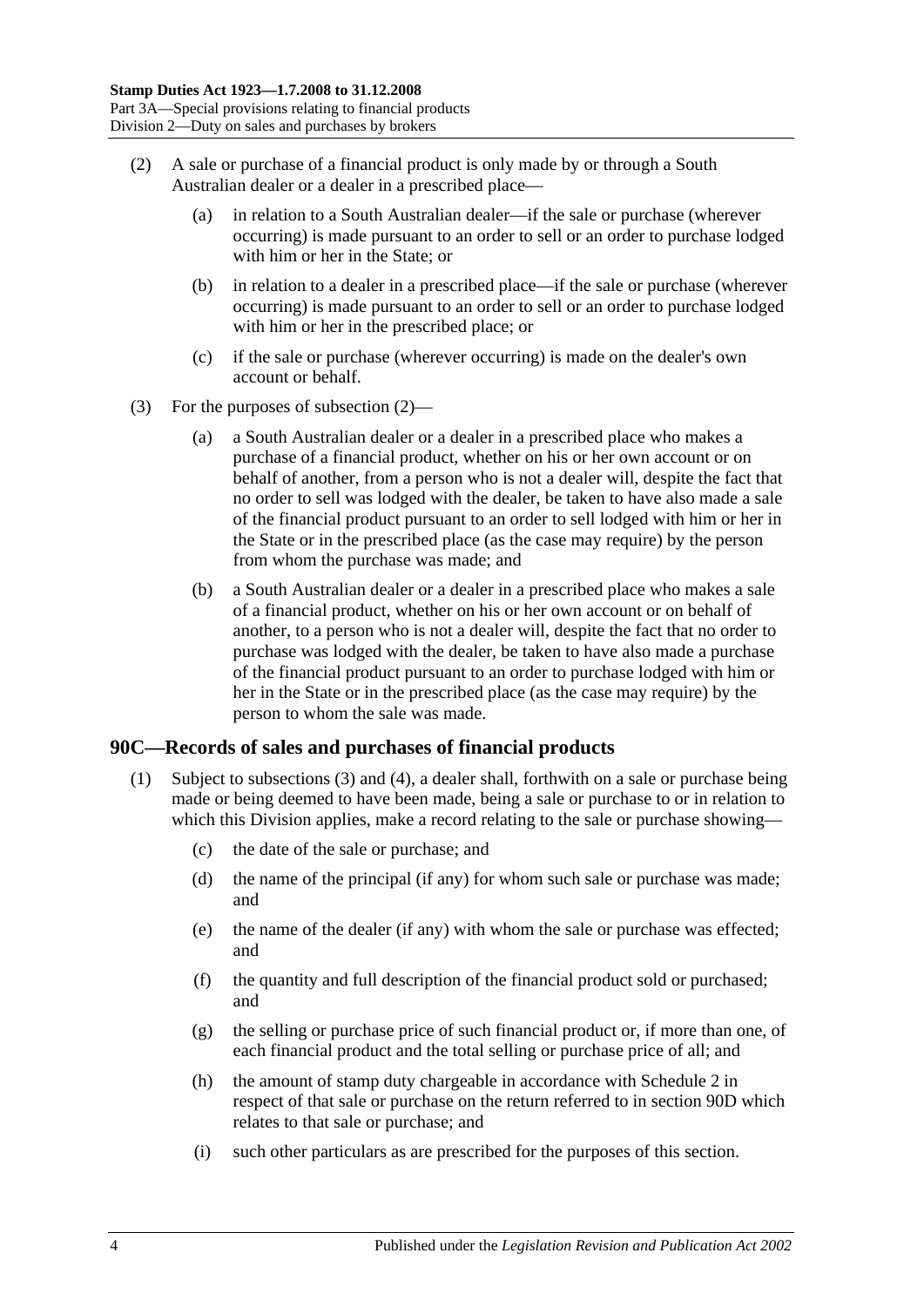- <span id="page-82-1"></span>(3) [Subsection](#page-81-1) (1) does not require a dealer to make a record—
	- (a) in respect of a sale of a financial product, where the sale is made pursuant to an order to sell lodged with him by, or on behalf of, another dealer; or
	- (b) in respect of the purchase of a financial product, where the purchase is made pursuant to an order to purchase lodged with him by, or on behalf of, another dealer; or
	- (c) in respect of any sale or purchase, where the sale or, as the case may be, the purchase is made in circumstances prescribed by the regulations for the purposes of this subsection.
- <span id="page-82-2"></span>(4) [Subsection](#page-81-1) (1) does not apply to the sale or purchase of a financial product, the conveyance or transfer in respect of which would be exempt from duty.
- (5) A dealer may, in any record kept by him pursuant to [subsection](#page-81-1) (1), incorporate therein additional information for his own use.
- (6) A dealer who fails to make a record as required under this section, or fails to keep the record, is guilty of an offence. Penalty: \$10 000.

#### <span id="page-82-0"></span>**90D—Returns to be lodged and duty paid**

- (a1) This section applies to—
	- (a) a South Australian dealer; and
	- (b) a dealer in a prescribed place.
- (1) Every dealer to which this section applies shall, not later than 2.30 p.m. on the Thursday of each week—
	- (a) lodge with the Commissioner a return in the approved form in accordance with this section; and
	- (b) if any stamp duty is payable, but not paid, in respect thereof, pay to the Commissioner the stamp duty in respect of each sale and each purchase to which the return relates as prescribed by [Schedule 2.](#page-106-0)
- (2) The return shall contain a certificate in the approved form relating to all sales and purchases, records relating to which have been made by the dealer under [section](#page-81-2) 90C, being sales and purchases made during the week ended on the Saturday preceding the day on which the return is lodged and the total stamp duty payable on the return in respect of those sales and purchases, and shall contain a certificate signed by the dealer that the record required by [section](#page-81-2) 90C has been duly made and such other particulars as are prescribed; but where there has been no sale or purchase made during that week, the dealer shall lodge with the Commissioner a "Nil" return.
- (3) A dealer who does not lodge a return as required under this section is nevertheless liable to pay duty to the Commissioner as if the dealer had lodged the return required under this section immediately before the time before which it was required to be lodged.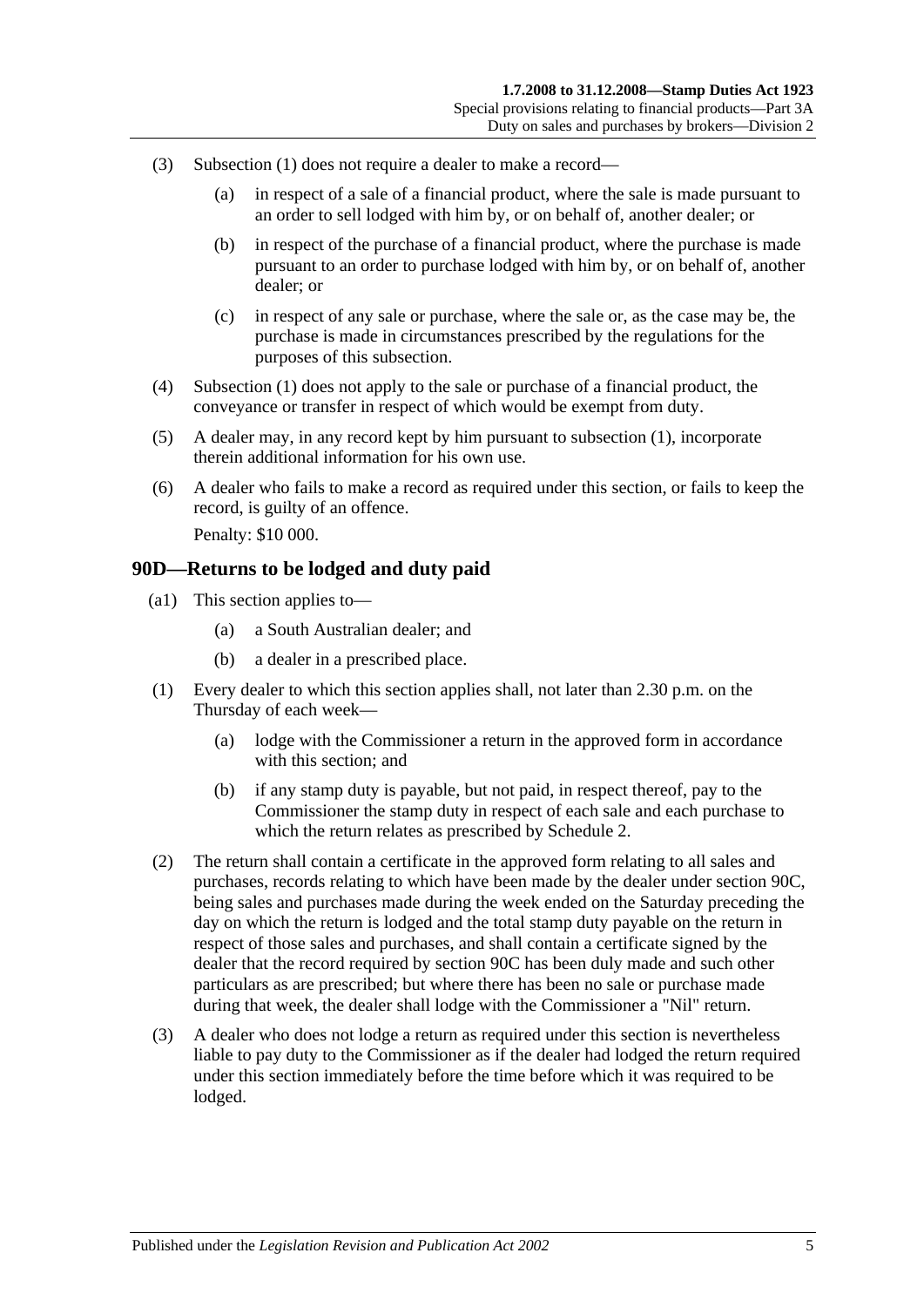### **90E—Endorsement of instrument of transfer as to payment of duty**

- (1) On making the record relating to a sale or purchase in accordance with [section](#page-81-1) 90C(1), or on the making of a sale or purchase to which [section](#page-81-1) 90C(1) does not apply by virtue of the operation of section [90C\(4\),](#page-82-2) the dealer shall, if the transfer on the sale or purchase is not a CSF transaction, either endorse the instrument of transfer in respect of the sale or purchase or ensure that it is endorsed with a statement to the effect that the stamp duty (if applicable) has been or will be paid, and shall affix his stamp and insert the date of the endorsement thereunder.
- (2) A dealer who affixes his or her stamp under such an endorsement without making the appropriate record under [section](#page-81-1) 90C(1) is guilty of an offence. Penalty: \$10 000.
- <span id="page-83-0"></span>(3) If an instrument of transfer of a financial product has affixed to it, in accordance with this section or a corresponding Act, the respective stamps of the dealers by whom the sale and purchase of that financial product has been effected, the instrument will be taken to be duly stamped with *ad valorem* duty.

### **90F—Power of dealer to recover paid duty**

Any dealer who, on lodging with the Commissioner a return pursuant to [section](#page-82-0) 90D, pays any duty under this Act in respect of any sale or purchase of a financial product to which the return relates may recover from the seller or purchaser for whom he made the sale or purchase, or is deemed to have made the sale or purchase, the amount of the duty so paid as a debt due to him and recoverable in a court of competent jurisdiction and may, in reimbursement of that amount, retain any moneys in his hands belonging to the seller or purchaser, as the case may be.

# **90G—Transactions in S.A. financial products on U.K. stock exchange**

(1) In this section, unless the contrary intention appears—

*broker* means a person, firm or corporation who or which is a member of the U.K. and Ireland Stock Exchange;

*corporation* means a municipal or other corporation, company or society;

*financial product* means—

- (a) a financial product of a corporation that, under the *Corporations Act 2001* of the Commonwealth, is taken to be registered in the State; or
- (b) a financial product of a corporation incorporated outside Australia that is listed on a register of the corporation in the State;

*market maker* means a person, firm or corporation who or which is recognised as a market maker according to the rules and practices of the U.K. and Ireland Stock Exchange;

*relevant transaction* means a transaction effecting a transfer from one person to another of a beneficial interest in a financial product that is held in trust by a trustee;

*the U.K. and Ireland Stock Exchange* means The International Stock Exchange of the United Kingdom and the Republic of Ireland;

*trustee* means a person declared to be a trustee under [subsection](#page-84-0) (2).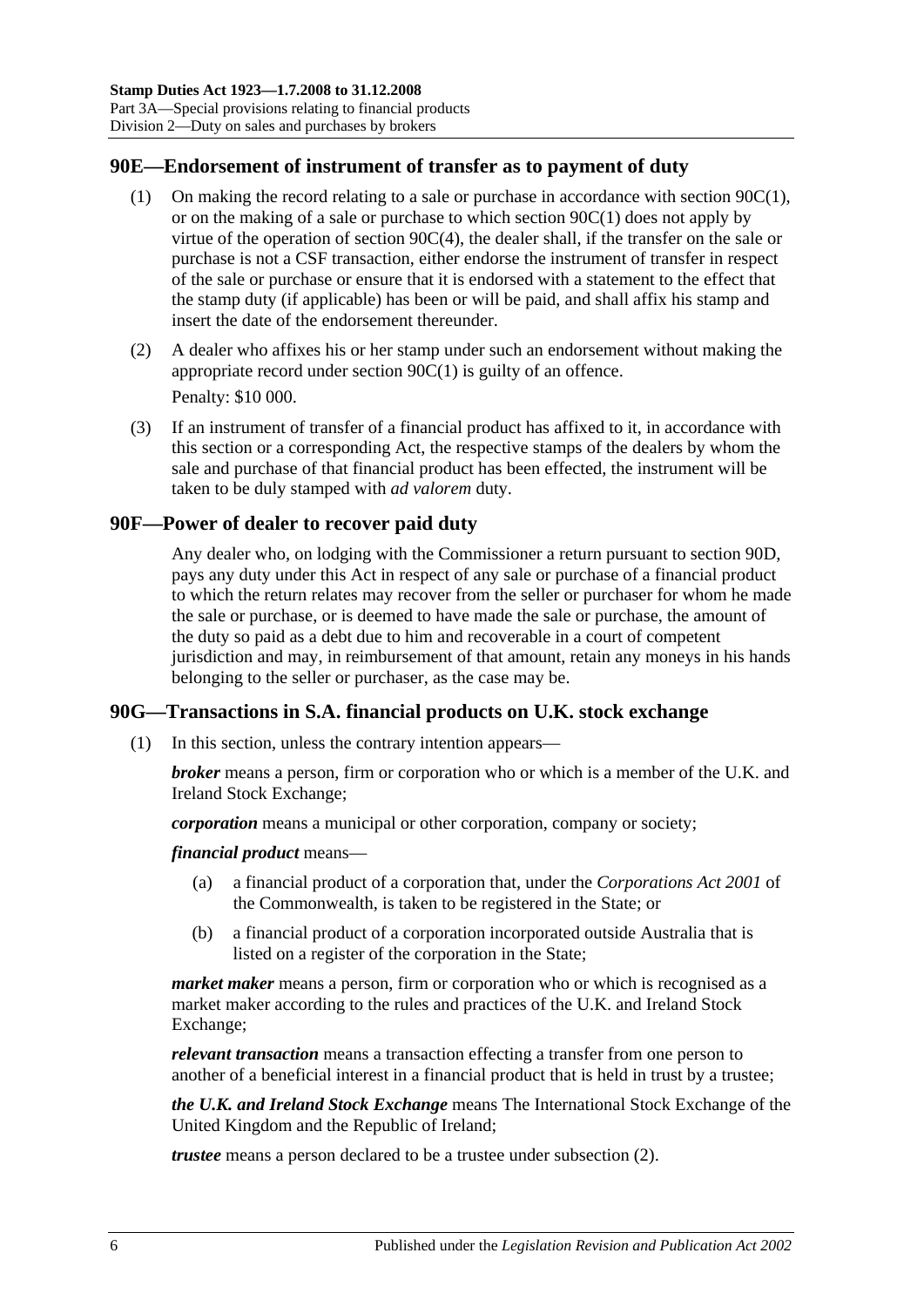- <span id="page-84-0"></span>(2) The Governor may, by notice published in the Gazette—
	- (a) declare a person to be a trustee; or
	- (b) vary or revoke a declaration previously made under this subsection.
- (3) Where a trustee—
	- (a) is notified of a disposition by a beneficiary of an interest in a financial product that the trustee holds in trust; or
	- (b) is directed by a beneficiary to hold a financial product on behalf of some other person,

the trustee shall be deemed to have effected a relevant transaction in relation to that financial product.

- <span id="page-84-1"></span>(4) A trustee shall on or before the twenty-eighth day of each month—
	- (a) furnish to the Commissioner in such manner and form as the Commissioner requires a return setting out particulars of relevant transactions effected by the trustee during the preceding month; and
	- (b) if any duty is payable, in respect of any such relevant transaction, pay to the Commissioner the duty in respect of each such relevant transaction prescribed by [Schedule 2.](#page-106-0)
- (5) A trustee who does not furnish a return as required under this section is nevertheless liable to pay duty to the Commissioner as if the trustee had furnished the return required under this section immediately before the end of the period allowed for furnishing such a return.
- (6) [Subsection](#page-84-1) (4) does not apply to or in respect of a relevant transaction where the disposition to which the relevant transaction relates—
	- (a) is made—
		- (i) by way of security otherwise than to secure the rights of a purchaser or intended purchaser under a contemplated sale; or
		- (ii) in consequence of such a security being no longer required; or
	- (b) is, in accordance with the rules of the U.K. and Ireland Stock Exchange, a stock loan transaction; or
	- (c) is made or effected by a market maker as agent to a broker who acquires a beneficial interest in the financial products as principal and who, within 10 clear days (not including any day on which the U.K. and Ireland Stock Exchange is closed for business) after acquisition, disposes of the beneficial interest in those financial products; or
	- (d) is made or effected by a broker as principal within 10 such clear days after the broker acquired a beneficial interest in those financial products as principal—
		- (i) to a market maker as agent; or
		- (ii) to another broker as principal who, within 10 such clear days after the acquisition, disposes of the beneficial interests in those financial products; or
	- (e) is made or effected by or to a person who is—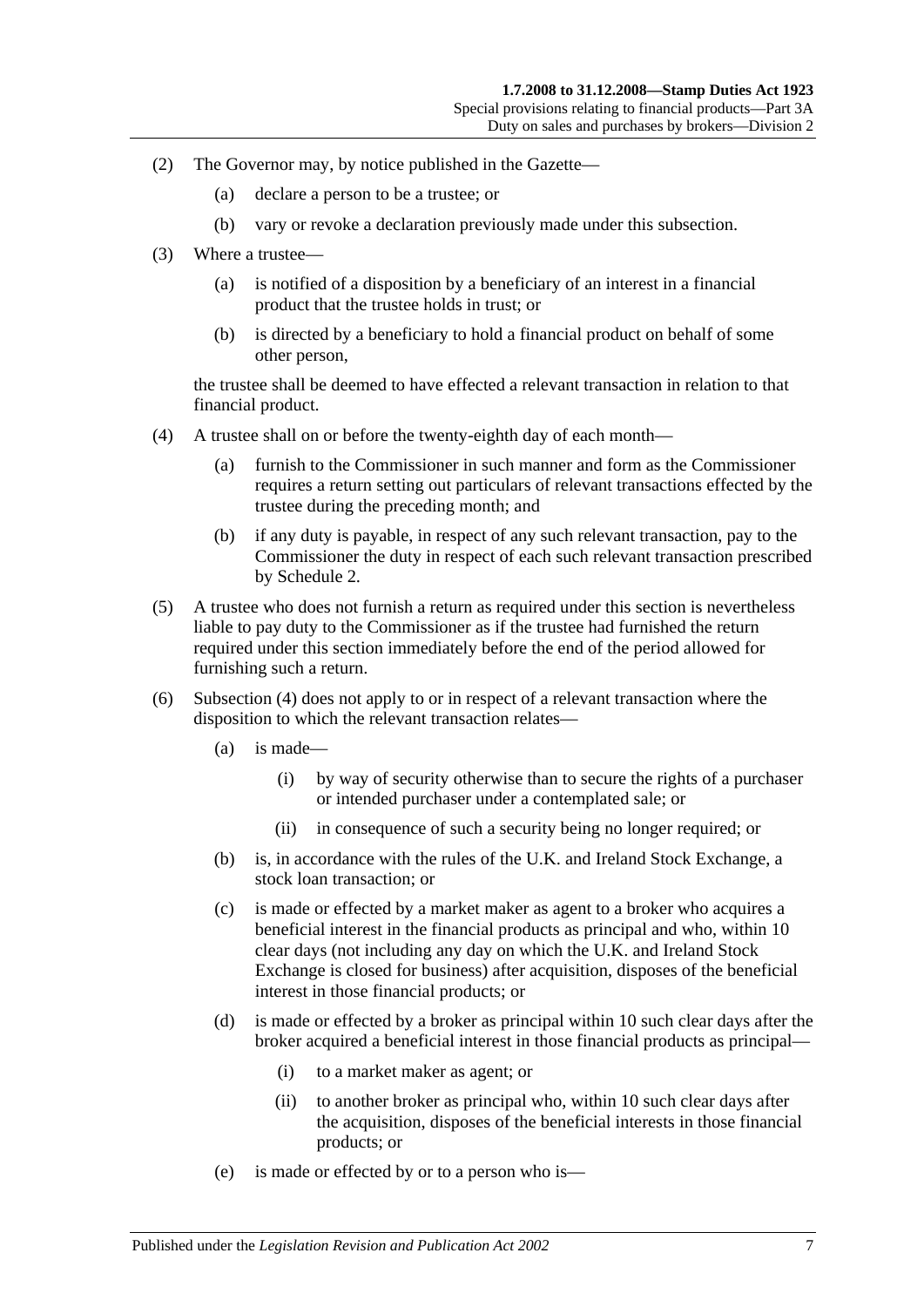- (i) a South Australian dealer; or
- (ii) a dealer in a prescribed place liable to pay duty in respect of the disposition; or
- (f) is made or effected by a market maker as agent to another market maker as agent.
- (7) Where in consequence of a relevant transaction—
	- (a) a beneficial interest in financial products is transferred from a broker to a market maker as agent or from a market maker as agent to a broker; or
	- (b) a beneficial interest in financial products is transferred from a broker to another broker who acquires the interest as principal and who, within 10 clear days after acquisition (not including any day on which the U.K. and Ireland Stock Exchange is closed for business) disposes of the beneficial interest; or
	- (c) a beneficial interest in financial products is transferred from a broker to another broker as principal within 10 such clear days after the acquisition of the beneficial interest by the firstmentioned broker,

the amount payable under [subsection](#page-84-1) (4) in respect of that relevant transaction shall be one-half of the amount that would otherwise be payable.

# <span id="page-85-0"></span>**Division 3—Duty on certain clearing and settlement transactions**

### **90H—Application of Division**

This Division applies to a CSF transaction relating to a financial product if (and only if)—

- (a) the transaction is a proper CSF transaction conducted through a CS facility operated by a registered CS facility licensee; and
- (b) the transaction is made otherwise than on a sale or purchase to which [Division 2](#page-80-0) applies; and
- (c) the financial product is—
	- (i) a share, or a right or CUFS in respect of a share, of a relevant company; or
	- (ii) a unit of a unit trust scheme, or a CUFS in respect of a unit of a unit trust scheme, the principal register of which is situated in this State; or
	- (iii) a unit of a unit trust scheme, or a CUFS in respect of a unit of a unit trust scheme, in relation to which no register exists in Australia and—
		- (A) having as the manager of the scheme a relevant company or a natural person principally resident in this State; or
		- (B) not having a manager but with a trustee that is a relevant company or a natural person principally resident in this State; or
	- (iv) a financial product of a class prescribed for the purposes of this section.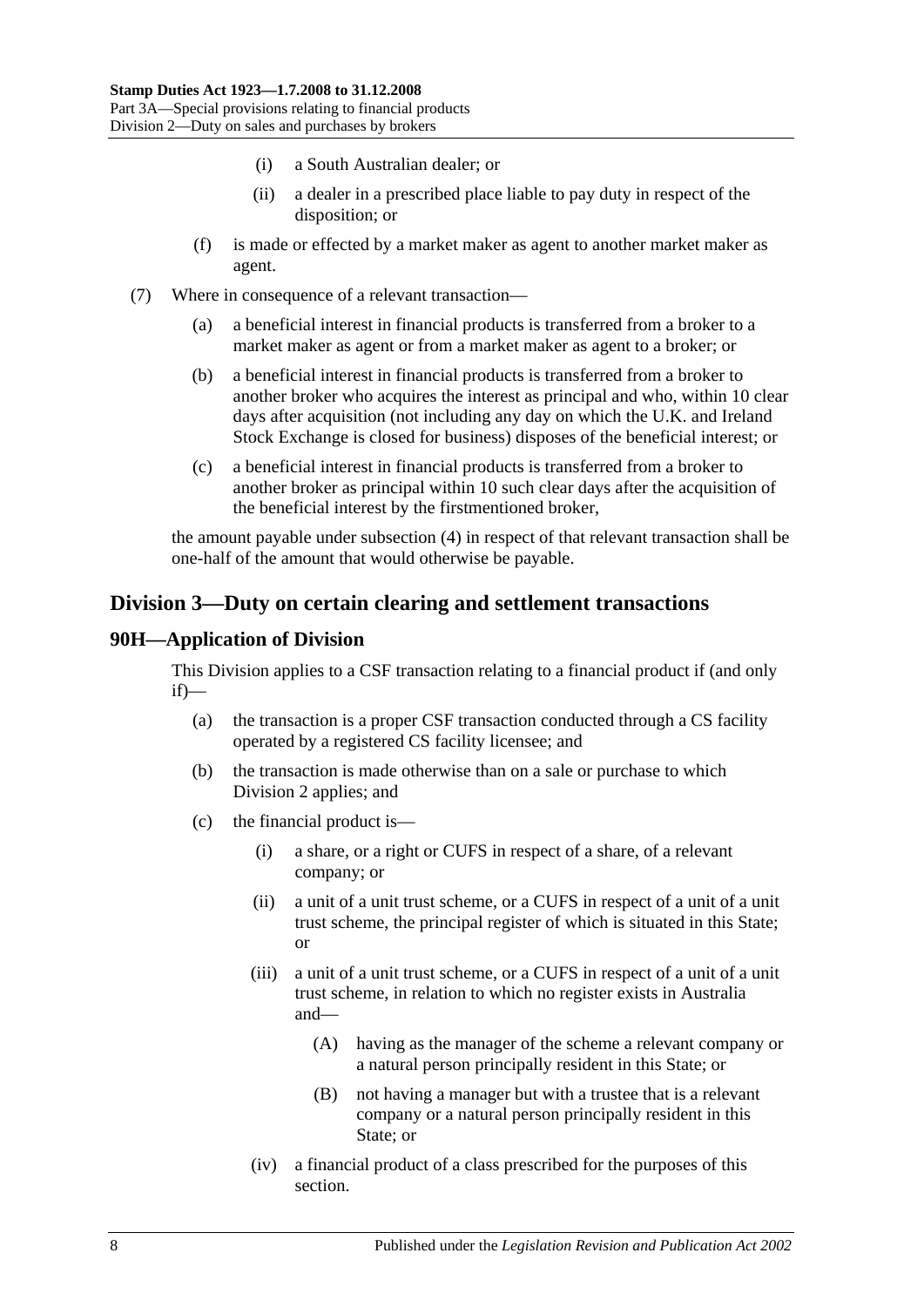#### <span id="page-86-0"></span>**90I—Requirement to make record of CSF transactions**

- (1) If a CSF transaction relating to a financial product to which this Division applies occurs, the CSF participant to the transaction or, if there is more than one of them, the CSF participant who is the transferee or controls the transferee's holding in relation to the transaction, must immediately make a record that complies with this section in a form determined or approved by the Commissioner.
- (2) The record must show—
	- (a) the date of the transaction; and
	- (b) a CSF identifier for the transaction; and
	- (c) the name of the transferee in relation to the transaction and, unless another CSF participant controls the transferor in relation to the transaction, the name of the transferor; and
	- (d) the identification code of the CSF participant making the record and the identification code of the other CSF participant party to the transaction (if any); and
	- (e) the quantity and full description of the financial product involved in the transaction; and
	- (f) the transfer value of the financial product or, if more than one of them, of each financial product involved in the transaction and the total transfer value of all; and
	- (g) the amount of duty chargeable under this Act in respect of the transaction; and
	- (h) if *ad valorem* duty it not chargeable in respect of the transaction, a statement of the grounds on which *ad valorem* duty is not chargeable; and
	- (i) in the case of an error transaction to reverse an earlier transaction that was made mistakenly, the CSF identifier of that earlier transaction; and
	- (j) any other particulars prescribed for the purposes of this section.
- (3) A CSF participant may, in any record made in accordance with this section, incorporate additional information for the participant's own use.
- (4) A CSF participant who fails to make a record as required by this section, or fails to keep the record, is guilty of an offence.

Maximum penalty: \$10 000.

#### <span id="page-86-1"></span>**90J—Transfer document or record to be treated as instrument of conveyance**

- (1) For the purposes of this Act—
	- (a) a transfer document for a CSF transaction of a financial product to which this Division applies; or
	- (b) if there is no such document for a CSF transaction of a financial product to which this Division applies, the record made under [section](#page-86-0) 90I in relation to the transaction,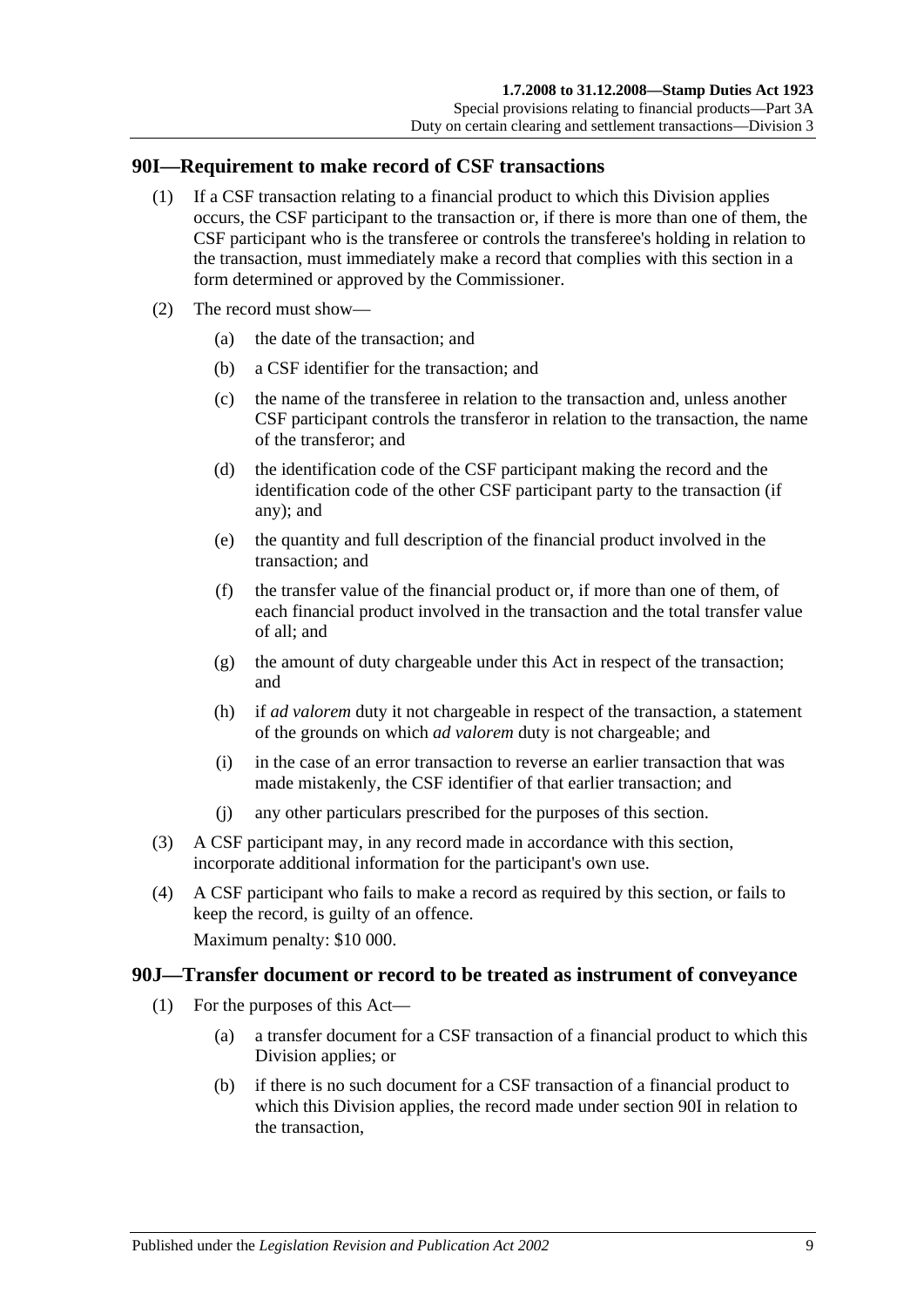will be taken to be an instrument of conveyance or conveyance on sale (as the case may require) of the financial product, subject to this Act, chargeable with duty accordingly.

- (2) The CSF participant to a CSF transaction of a financial product to which this Division applies or, if there is more than one of them, the CSF participant who is the transferee or controls the transferee's holding in relation to the transaction, is liable to pay the duty chargeable under [subsection](#page-86-1) (1).
- (3) If the CSF participant liable to pay duty in respect of a CSF transaction is not the transferee in relation to the transaction, the participant may recover from the transferee the amount of duty paid as a debt by action in a court of competent jurisdiction and may, in reimbursement of that amount, retain any money in the participant's hands belonging to the transferee.

# **90K—Particulars to be included in a transfer document**

The relevant CSF participant must include in any transfer document for a CSF transaction to which this Division applies the particulars required by the Commissioner under the conditions of registration of the registered CS facility licensee.

Maximum penalty: \$2 000.

### **90L—Relevant CSF participant's identification code equivalent to stamping**

When the relevant CSF participant's identification code is included in a transfer document for a CSF transaction to which this Division applies, the transfer document is to be taken to be duly stamped but without affecting the relevant CSF participant's liability to pay any duty chargeable under this Act.

### **90M—Returns to be lodged and duty paid**

- (1) The relevant CSF participant must, not later than seven days after the end of the month in which the participant has been involved in a CSF transaction to which this Division applies—
	- (a) make a report to the registered CS facility licensee through which the transaction was conducted; and
	- (b) if duty is chargeable in respect of the transaction, pay the duty to that registered CS facility licensee.
- (2) The provisions of the *[Taxation Administration Act](http://www.legislation.sa.gov.au/index.aspx?action=legref&type=act&legtitle=Taxation%20Administration%20Act%201996) 1996* apply in relation to the requirement for the making of a report, or the payment of duty, to a registered CS facility licensee as if the requirement were for the making of the report, or the payment of duty, to the Commissioner.

#### **90N—Monthly returns by registered CS facility licensees**

A registered CS facility licensee must, on or before the fifteenth day of each month—

(a) lodge with the Commissioner a return in the form and containing the particulars required by the Commissioner under the conditions of registration of the registered CS facility licensee; and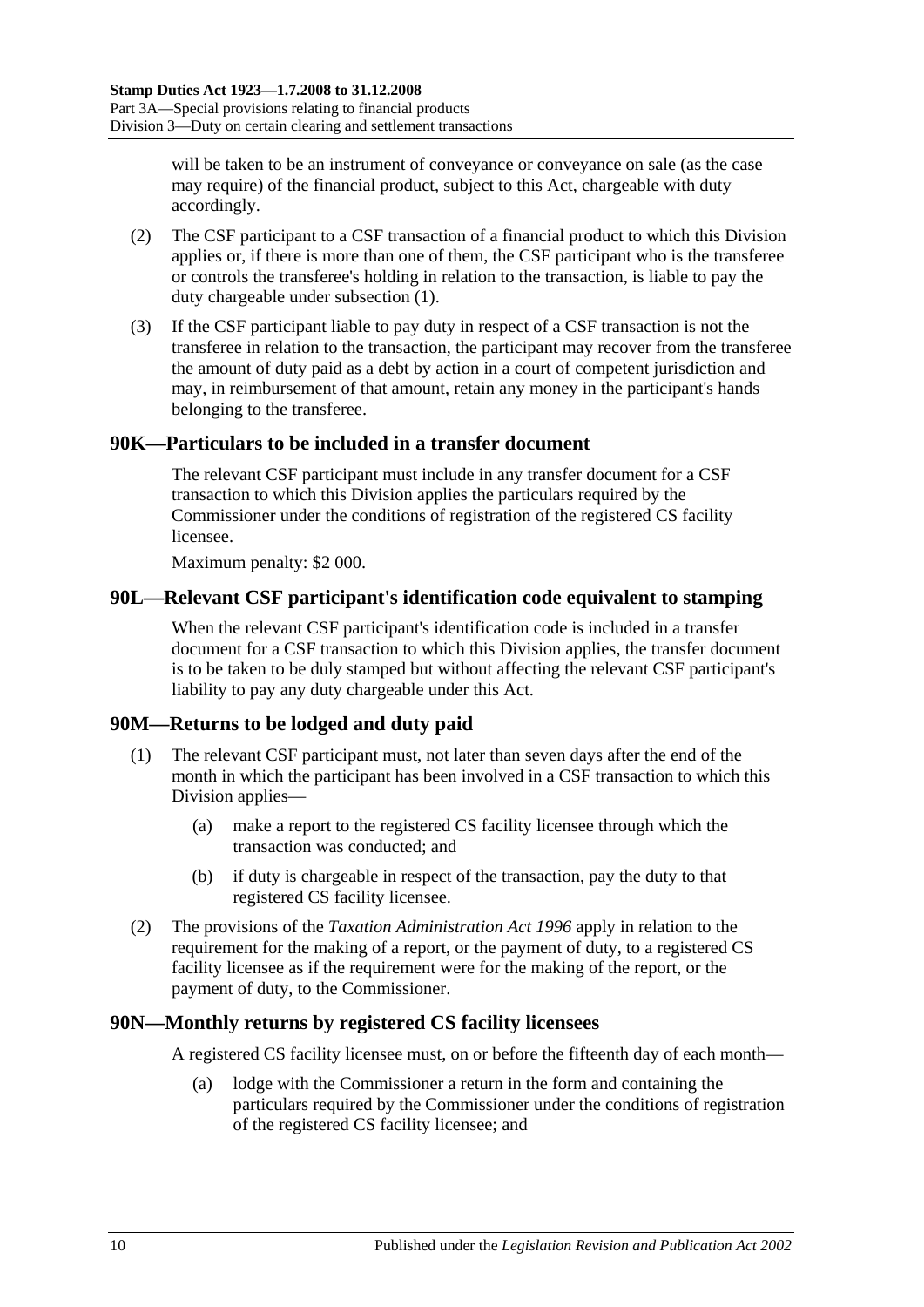(b) pay to the Commissioner any duty paid to the registered CS facility licensee under this Act in respect of a CSF transaction conducted in the preceding month.

# **90O—Particulars reported by participants to be kept by registered CS facility licensees**

The particulars reported to a registered CS facility licensee under this Division must be kept by the registered CS facility licensee in a legible form, or so as to be readily convertible into such a form, in accordance with any directions of the Commissioner, for a period of not less than five years from the date on which the report is made.

### **90P—Refund for error transaction**

The Commissioner must, on being satisfied that *ad valorem* duty has been paid to the Commissioner in respect of an error transaction to which this Division applies, refund the amount of the duty so paid.

# <span id="page-88-0"></span>**Division 4—Registration of Australian market licensees and CS facility licensees**

#### **90Q—Registration process**

- (1) The Commissioner may register an Australian market licensee or an Australian CS facility licensee for the purposes of this Part.
- (2) An application for registration must be made to the Commissioner in a form approved by the Commissioner.
- (3) An application must be accompanied by—
	- (a) such information as the Commissioner requires to determine the application; and
	- (b) the fee, if any, prescribed by the regulations.
- (4) The Commissioner may grant or refuse an application for registration.
- (5) A registration will be subject to conditions specified by the Commissioner at the time of registration or by subsequent written notice given to the Australian market licensee or the Australian CS facility licensee.
- <span id="page-88-1"></span>(6) The Commissioner may suspend or cancel the registration of an Australian market licensee or Australian CS facility licensee.
- <span id="page-88-2"></span>(7) However, the Commissioner may only take action under [subsection](#page-88-1) (6)—
	- (a) after having given to a person involved in the administration of the Australian market licensee or Australian CS facility licensee (as the case may be) determined by the Commissioner to be appropriate in the circumstances—
		- (i) written reasons of the Commissioner's intention to suspend or cancel the registration; and
		- (ii) an opportunity to make submissions; and
	- (b) after having considered any submissions made by that person.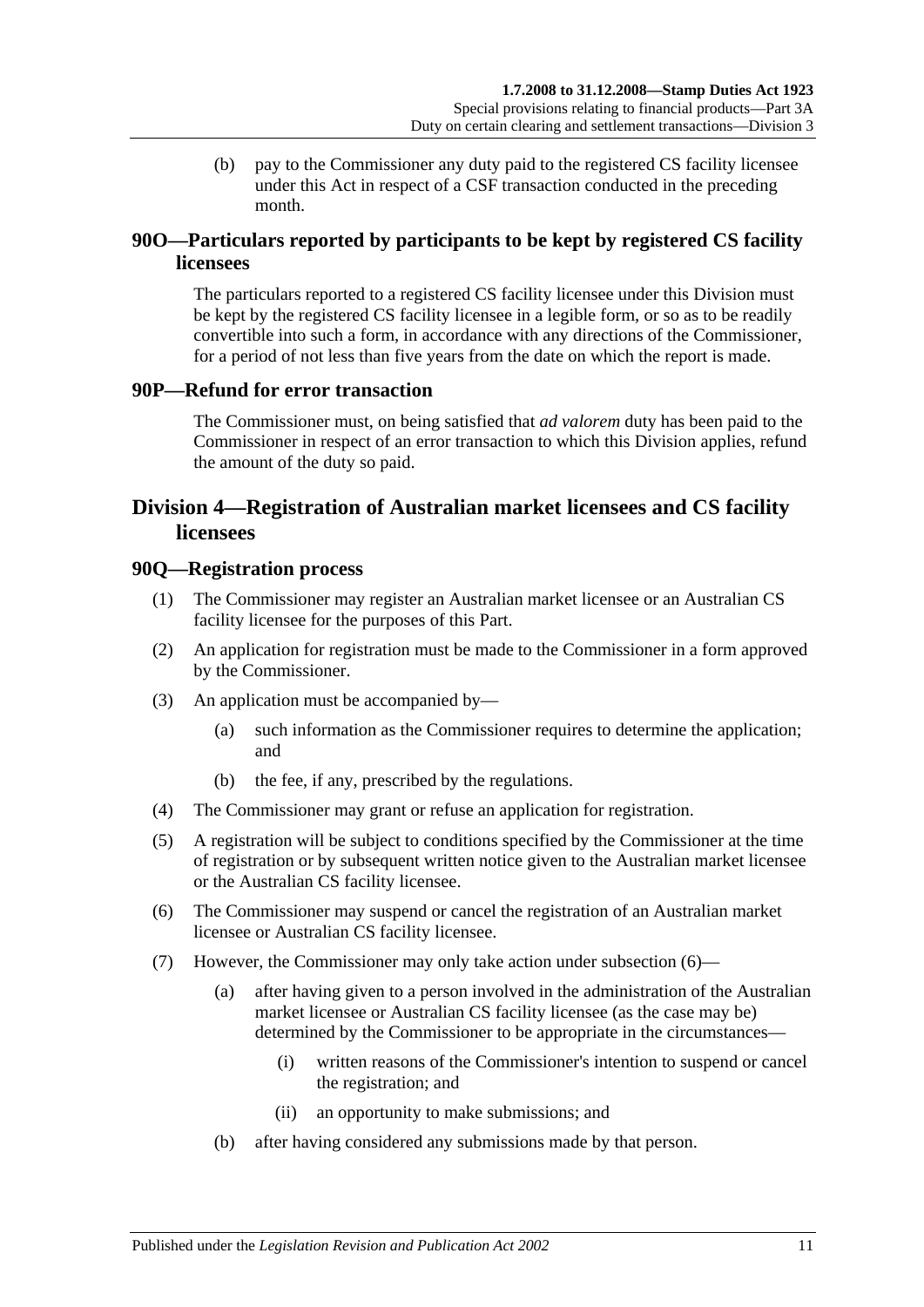(8) [Subsection](#page-88-2) (7) does not apply to the cancellation of a registration at the request of the relevant entity.

# **90R—Disclosure of information**

Nothing in the *[Taxation Administration Act](http://www.legislation.sa.gov.au/index.aspx?action=legref&type=act&legtitle=Taxation%20Administration%20Act%201996) 1996* prevents the disclosure to a registered market licensee or a registered CS facility licensee of information acquired in, or in connection with, the administration of this Part.

# <span id="page-89-1"></span>**Division 5—Duty on other conveyances**

### **90T—Application of Division**

This Division applies to a conveyance or conveyance on sale of a financial product only where—

- (a) the financial product is—
	- (i) a financial product of a company that, under the *Corporations Act 2001* of the Commonwealth, is taken to be registered in the State; or
	- (ii) a financial product of a foreign company; or
	- (iii) a unit of a unit trust scheme; and
- (b) the conveyance is made otherwise than on a sale or purchase to which [Division 2](#page-80-0) applies; and
- (c) the conveyance is not a CSF transaction to which [Division 3](#page-85-0) applies.

# **90U—Financial products liable to duty**

Subject to [section](#page-89-0) 90V, a conveyance or conveyance on sale of a financial product to which this Division applies is only liable to duty if the financial product is—

- (a) a financial product of a relevant company; or
- (b) a unit of a unit trust scheme the principal register of which is situated in this State; or
- (c) a unit of a unit trust scheme in relation to which no register exists in Australia and—
	- (i) having as the manager of the scheme a relevant company or a natural person principally resident in this State; or
	- (ii) not having a manager but with a trustee that is a relevant company or a natural person principally resident in this State.

# <span id="page-89-0"></span>**90V—Proclaimed countries**

- (1) No duty is payable under this Act in respect of a conveyance or conveyance on sale of a financial product that is registered on a register kept within a proclaimed country.
- (2) The Governor may, by proclamation, declare any country to be a proclaimed country for the purposes of this section and may, by subsequent proclamation, vary or revoke any such proclamation.
- (3) This section does not operate to exempt a transaction from duty under [Part 4.](#page-90-0)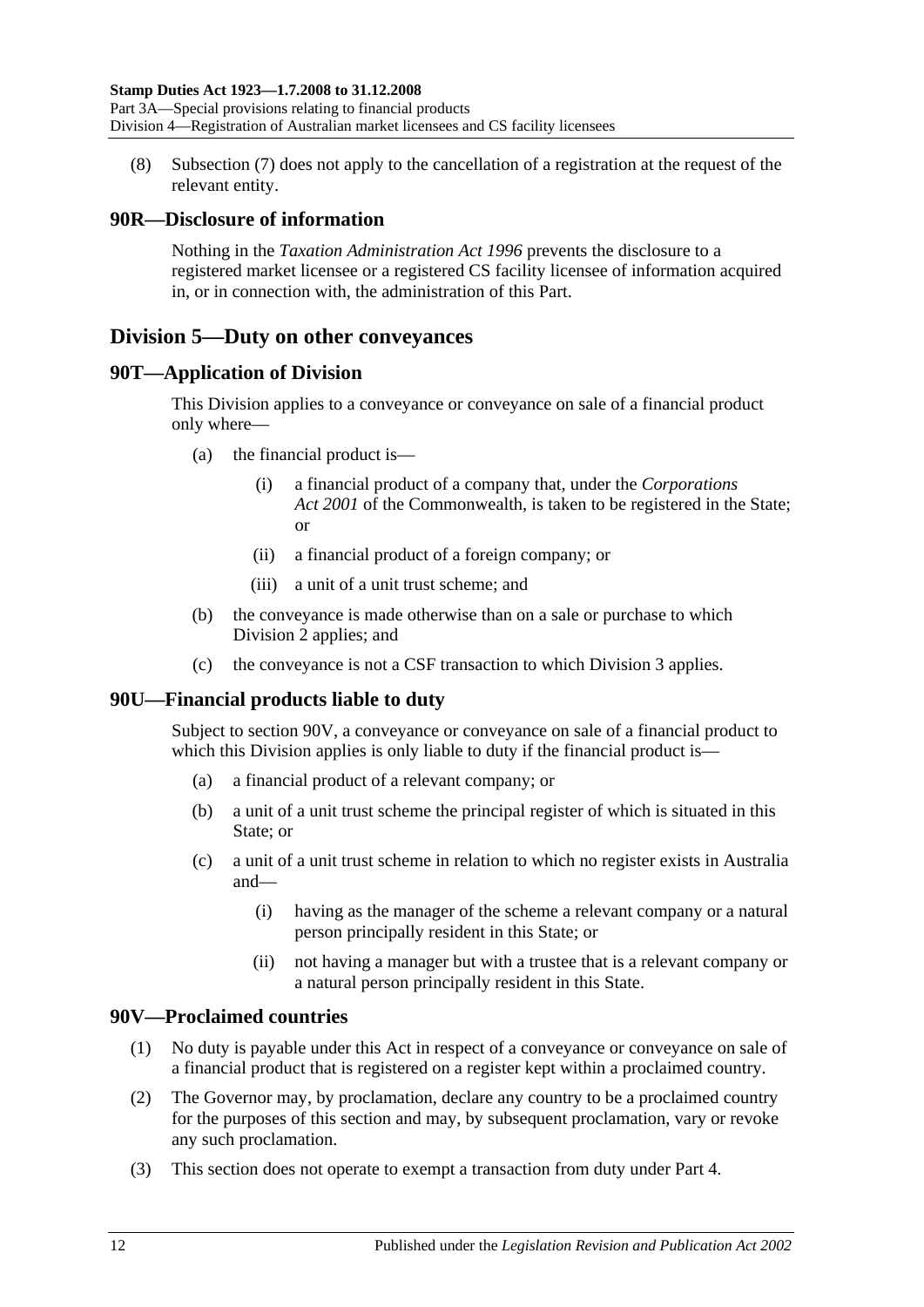# <span id="page-90-0"></span>**Part 4—Land rich entities**

# **Division 1—Preliminary**

# **91—Interpretation**

(1) In this Part—

*asset* includes any form of property;

*associate*—see [subsection](#page-92-0) (4);

*close personal relationship* means the relationship between 2 adult persons (whether or not related by family and irrespective of their gender) who live together as a couple on a genuine domestic basis, but does not include—

- (a) the relationship between a legally married couple; or
- (b) a relationship where 1 of the persons provides the other with domestic support or personal care (or both) for fee or reward, or on behalf of some other person or an organisation of whatever kind;

**Note—**

Two persons may live together as a couple on a genuine domestic basis whether or not a sexual relationship exists, or has ever existed, between them.

*constituent documents* of a private entity means—

- (a) for a private company—its constitution; or
- (b) for a unit trust scheme—the instruments constituting or governing the administration of the scheme;

*corresponding law* means a law of another State, or a Territory, of the Commonwealth that imposes duties corresponding to those imposed by this Act;

*direct interest*—see [section](#page-93-0) 92(1);

*executive officer* of a company has the same meaning as in the *Corporations Act 2001* of the Commonwealth;

*group* means a group of associates;

*hold*—a person *holds* a share or unit in a private entity if the person—

- (a) is registered as the holder; or
- (b) is beneficially entitled to the share or unit; or
- (c) controls the exercise of rights attached to the share or unit;

*indirect interest*—see [section](#page-94-0) 92B;

*land asset* and *local land asset*—see [section](#page-92-1) 91A;

*local primary production land asset* means a local land asset consisting of an interest in land that is used for the business of primary production;

*notional interest*—see [section](#page-94-1) 93;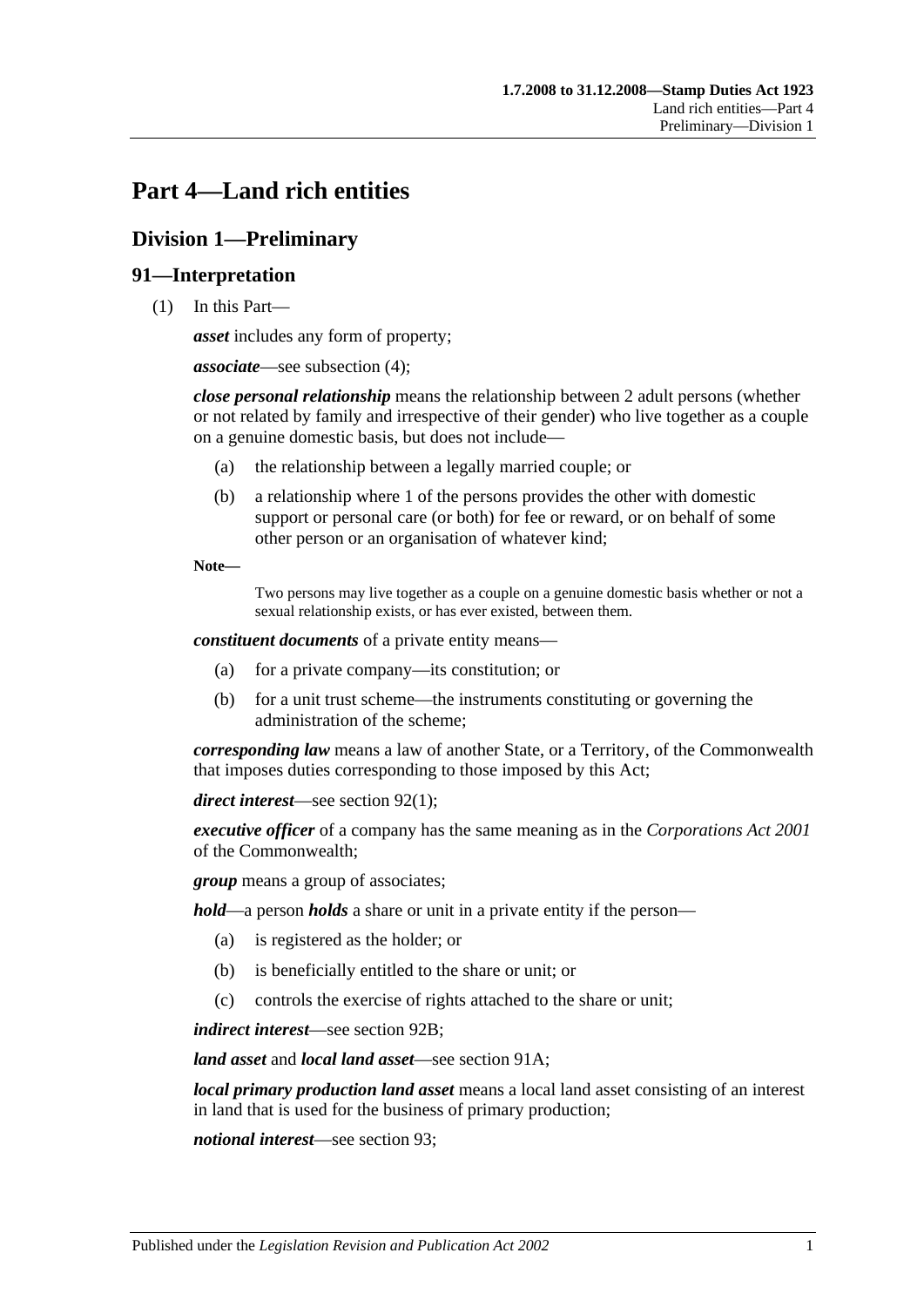*primary production entity*—a private entity is a primary production entity if the unencumbered value of the entity's underlying local primary production land assets exceeds 50 per cent of the unencumbered value of its total underlying local land assets;

#### *private company* means—

- (a) a company that is limited by shares but whose shares are not quoted on a recognised financial market; or
- (b) a company that is not limited by shares,

but does not include a company excluded from the ambit of this definition by the regulations;

*private entity* means a private company or a private unit trust scheme;

*private trust* means a trust other than one in which the public is (or has been) invited to invest;

*private unit trust scheme* means—

- (a) a unit trust scheme in which less than 50 persons hold units; or
- (b) a unit trust scheme in which 50 or more persons hold units if 20 or fewer persons hold 75 per cent or more in number or value of the units on issue,

but does not include a unit trust scheme that is an approved deposit fund or a pooled superannuation trust within the meaning of the *Superannuation Industry (Supervision) Act 1993* (Cwth);

*proportionate interest* in a private entity means—

- (a) for a person or group that has a direct or indirect interest in the entity—the percentage representing the extent of that interest; or
- (b) for a person or group that has both a direct and an indirect interest in the entity—an aggregate percentage representing the extent of both those interests;

*related*—see [section](#page-93-1) 92A;

*relative* of a person means a spouse, domestic partner, brother, sister, parent or child of the person;

*significant interest* in a private entity means a proportionate interest in the entity of 50 per cent or more;

*underlying*—the underlying assets (or a particular class of underlying assets) of a private entity include both the assets (or assets of the relevant class) held beneficially by the private entity and its notional interests in the assets (or assets of the relevant class) of related entities;

*unit* in a unit trust scheme means—

- (a) a right to participate in profits, income or distribution of assets under the scheme; or
- (b) a right to any such right of participation;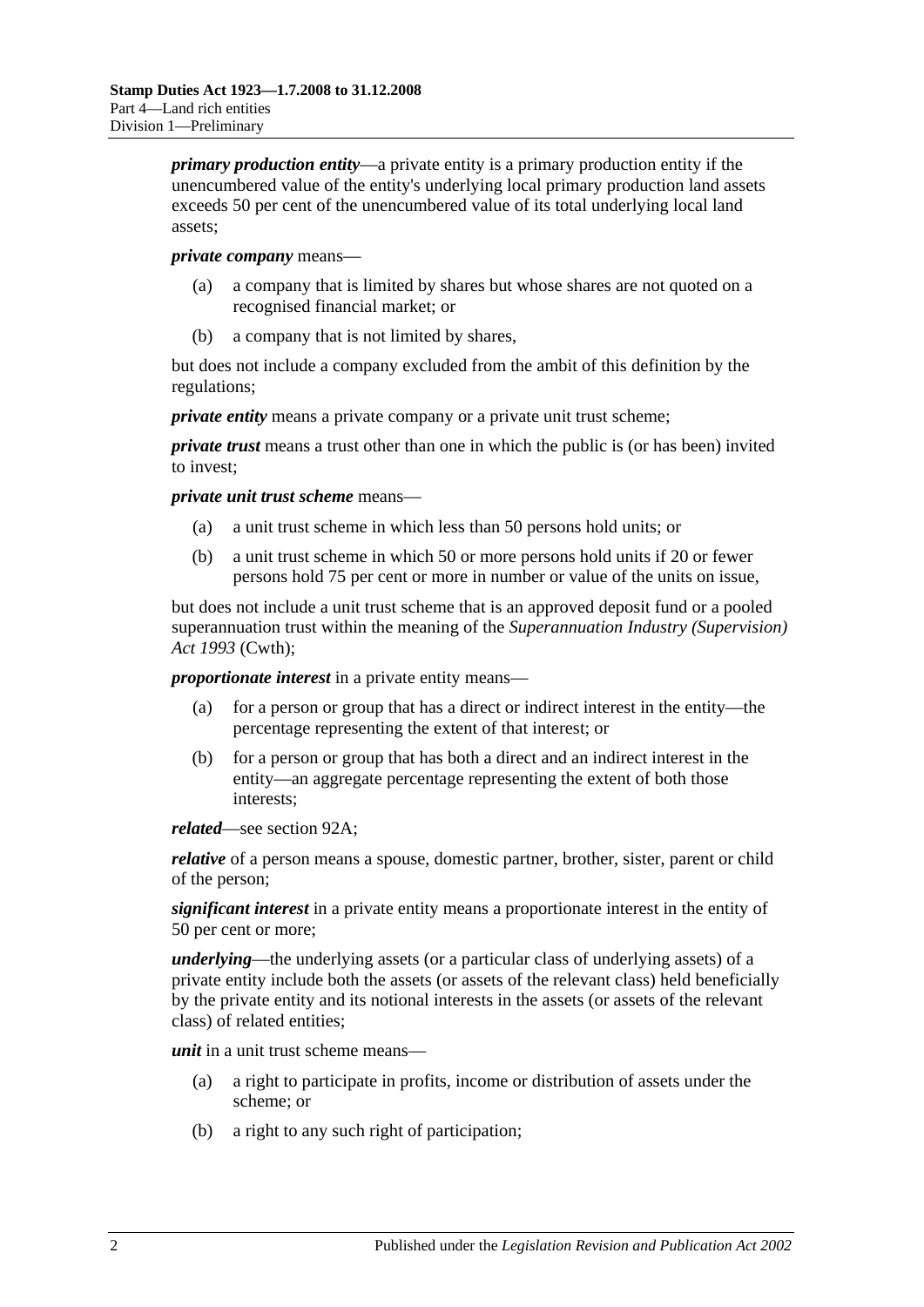*unit trust scheme* means an arrangement under which investors may acquire rights to participate, as beneficiaries under a trust, in profits, income or distribution of assets arising from the acquisition, holding, management, use or disposal of property;

*winding up*—a unit trust scheme is wound up if the assets subject to the scheme are distributed in their entirety.

- (2) Property is taken to be held beneficially by a unit trust scheme if it is held by the trustees of the scheme in trust for the unitholders.
- (3) A private entity or other person that is an object of a discretionary trust is to be regarded, for the purposes of this Part, as beneficially entitled to the trust property unless—
	- (a) the private entity or other person satisfies the Commissioner that this subsection operates unreasonably in the circumstances of the particular case; and
	- (b) the Commissioner determines that the private entity or other person is not, in the circumstances of the particular case, to be regarded as beneficially entitled to the trust property.
- <span id="page-92-0"></span>(4) A person is an *associate* of, or *associated* with, another if—
	- (a) they are married or in a close personal relationship; or
	- (b) one is the parent, child, brother or sister of the other; or
	- (c) they are in partnership; or
	- (d) they are private companies which are related bodies corporate for the purposes of the *Corporations Act 2001* of the Commonwealth; or
	- (e) one is a private company and the other is a director or executive officer of, or shareholder in, the company; or
	- (f) they are both trustees of a private trust or one is a trustee of a private trust and the other is a beneficiary of the private trust; or
	- (g) a chain of relationships can be traced between them under one or more of the above paragraphs,

(but a person is not to be regarded as an associate of another if the Commissioner is satisfied that the association has not arisen as a result of a common commercial interest or purpose and they will act entirely independently of each other).

- (5) An obligation or liability imposed under this Part on a unit trust scheme attaches to the trustees for the time being of the scheme jointly and severally.
- (6) An obligation or liability imposed under this Part on a group attaches to the members of the group jointly and severally.

#### <span id="page-92-1"></span>**91A—Land assets**

- (1) A *land asset* is an interest in land (including a right to explore for minerals, petroleum or other substances on land or to recover minerals, petroleum or any other substance from land), other than—
	- (a) a mortgage, lien or charge; or
	- (b) an interest under a warrant or writ.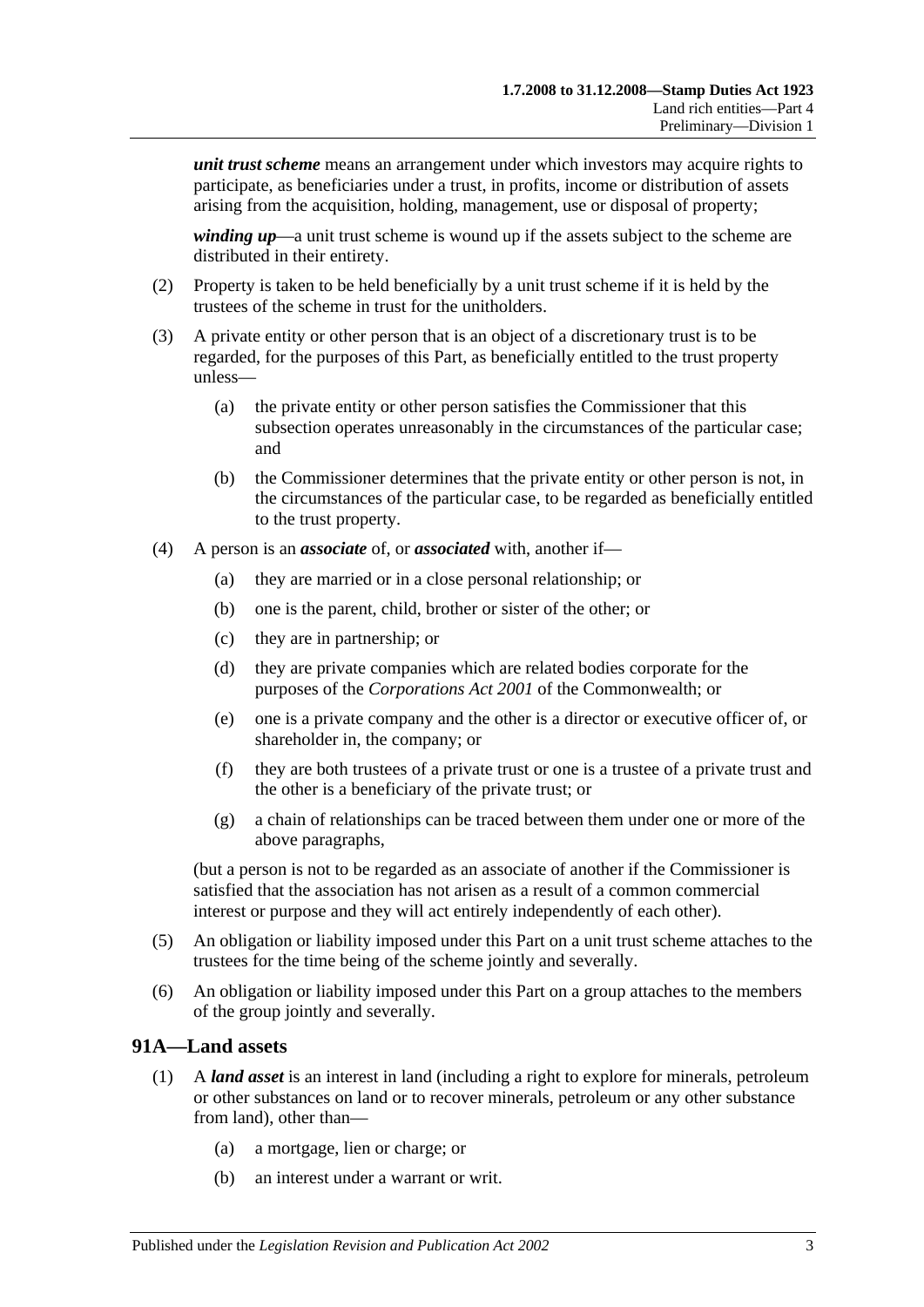- (2) A *local land asset* is a land asset consisting of an interest in land in South Australia.
- (3) A private entity's interest in land will be taken to include an interest in anything fixed to the land, including anything separately owned from the land.
- (4) However, if the Commissioner is satisfied that, at a relevant time, it was not part of an arrangement to avoid duty under this Part that property was separately owned from the land, the Commissioner may determine that a private entity's interest in the land did not include an interest in the property.

#### <span id="page-93-0"></span>**92—Direct interests**

- (1) A person has a *direct interest* in a private entity if the person holds a share or unit in the private entity.
- (2) A direct interest that a person or group has in a private entity is to be expressed as a proportionate interest.
- (3) The *proportionate interest* is the highest of the following:
	- (a) a percentage representing the proportion of votes that the person or members of the group would be entitled to exercise (or control) at a general meeting of shareholders or unitholders assuming that all shareholders or unitholders exercised their voting rights;
	- (b) a percentage representing the extent the person or members of the group are entitled to participate in dividends or distributions of income;
	- (c) a percentage representing the extent to which the person or members of the group would be entitled to participate in the distribution of assets on a winding up of the private entity.
- (4) The proportionate interest of a person or group in a private entity is to be determined as if any power that the person has, or the members of the group or any of them have, to increase the extent of an interest (by varying the constituent documents of the private entity or in any other way) had been exercised so as to maximise the relevant interest in the private entity.

### <span id="page-93-1"></span>**92A—Related entities**

- (1) Two private entities are *related entities* if—
	- (a) one has a direct interest in the other; or
	- (b) a series of such relationships can be traced between them through another or other related entities (*intermediate entities*).
- (2) If a private entity is related to another private entity by a relationship traced through an intermediate entity or intermediate entities, the private entity's proportionate interest in the other is calculated by multiplying the relevant fractions together and expressing the result as a percentage.

#### **Example—**

Entity A (a private company) holds a 75 per cent proportionate interest in entity B (a private unit trust scheme) which in turn holds a 50% proportionate interest in entity C (a private company). In this case the proportionate interest of entity A in entity C (insofar as it is traced through entity B) is 37.5 per cent.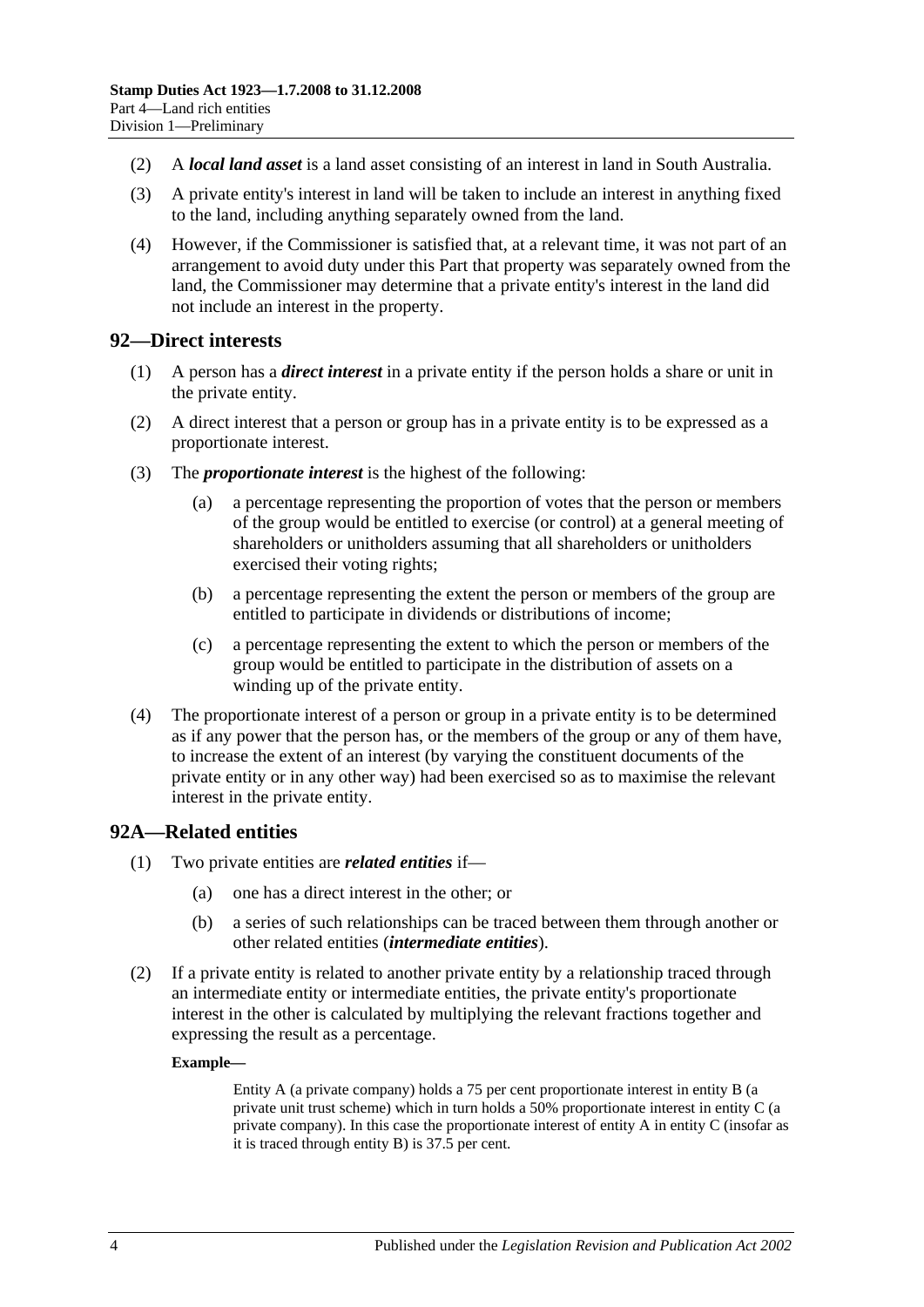### <span id="page-94-0"></span>**92B—Indirect interests**

- (1) If a person or group has a direct interest in a private entity (entity A) which is related to another private entity (entity B), the person or group has an *indirect interest* in entity B.
- (2) An indirect interest that a person or group has in a private entity is to be expressed as a proportionate interest.
- (3) The proportionate interest is calculated by multiplying together—
	- (a) a fraction representing the proportionate interest of the person or group in entity A; and
	- (b) a fraction representing entity A's proportionate interest in entity B,

and expressing the result as a percentage.

#### **Example—**

X holds a proportionate interest of 33⅓% in entity A (a private company) which in turn holds a 75% proportionate interest in entity B (a private unit trust scheme) which in turn holds a 50% proportionate interest in entity C (a private company). In this case the X's indirect interest in entity C is to be expressed as a proportionate interest of 12.5%.

### <span id="page-94-1"></span>**93—Notional interest in assets of related entity**

- (1) A private entity has a notional interest in an asset held beneficially by a related entity if—
	- (a) the private entity holds a significant interest in the related entity; or
	- (b) a chain of significant interests can be traced between the private entity and the related entity.

#### **Example—**

Entity A holds a 75% proportionate interest in entity B which in turn holds a 60% proportionate interest in entity C which in turn holds a 40% proportionate interest in entity D. In this case entity A has a notional interest in the assets held beneficially by entity B and entity C but not in the assets held by entity D.

(2) The value of the notional interest is calculated as follows:

 $V = V_1 \times P$ 

Where—

 $V_1$  is the unencumbered value of the asset:

*P* is a fraction representing the proportionate interest of the private entity in the related entity.

# **Division 2—Land rich entity**

### <span id="page-94-2"></span>**94—Land rich entity**

- (1) A private entity is a *land rich entity* if—
	- (a) the unencumbered value of the underlying local land assets of the private entity and associated private entities is \$1m or more; and
	- (b) the unencumbered value of the entity's underlying land assets comprises—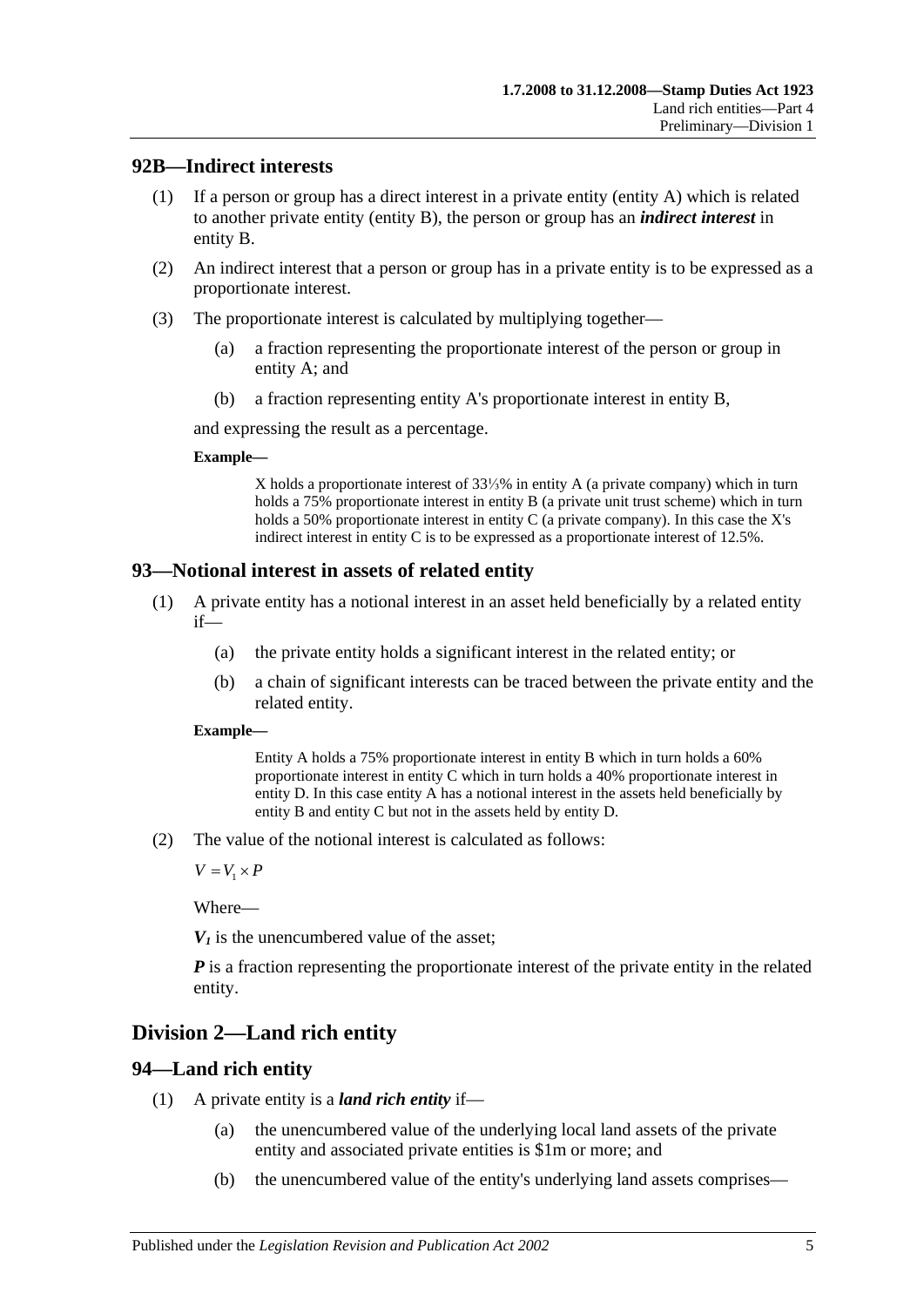- (i) in the case of a primary production entity—80 per cent or more; and
- (ii) in any other case—60 per cent or more,

of the unencumbered value of the entity's total underlying assets.

- <span id="page-95-2"></span>(2) In determining the unencumbered value of a private entity's total underlying assets, assets of the following classes are to be excluded from consideration—
	- (a) money in cash or on deposit with a financial institution;
	- (b) negotiable instruments;
	- (c) shares or units in a related private entity;
	- (d) contractual rights or interests other than—
		- (i) an interest in land arising from a contract or option to purchase the land; or
		- (ii) a right or interest under a loan transaction that is to be taken into account under [subsection](#page-95-0) (4); or
		- (iii) a right or interest that is to be taken into account under [subsection](#page-95-1) (5);
	- (e) monetary entitlements from shareholders or unitholders under the terms on which shares or units were issued;
	- (f) an asset of a class that is, under the regulations, to be excluded from consideration.
- <span id="page-95-3"></span>(3) Further, in determining the value of a private entity's total underlying assets as at a particular time, any asset (other than a land asset) acquired by the entity or a related entity within the previous 2 years is to be excluded from consideration unless the private entity satisfies the Commissioner that the asset was not acquired solely or mainly for the purpose of avoiding duty under this Part.
- <span id="page-95-0"></span>(4) A loan transaction is to be taken into account for the purposes of [subsection](#page-95-2)  $(2)(d)(ii)$ unless—
	- (a) the loan is repayable on demand or within 12 months of the date of the loan; or
	- (b) the loan is to a director, shareholder, trustee or beneficiary, or a relative of a director, shareholder, trustee or beneficiary, of the private entity or an associated private entity.
- <span id="page-95-1"></span>(5) A right or interest is to be taken into account for the purposes of [subsection](#page-95-3)  $(2)(d)(iii)$ if the Commissioner is satisfied that it was acquired in the course of the normal business of the entity and not as part of an arrangement to avoid duty under this Part.

# **Division 3—Dutiable transactions**

### **95—General principle of liability to duty**

(1) A person or group that acquires a significant interest, or increases its significant interest, in a land rich entity notionally acquires an interest in the underlying local land assets of the entity and is liable to duty in respect of the notional acquisition.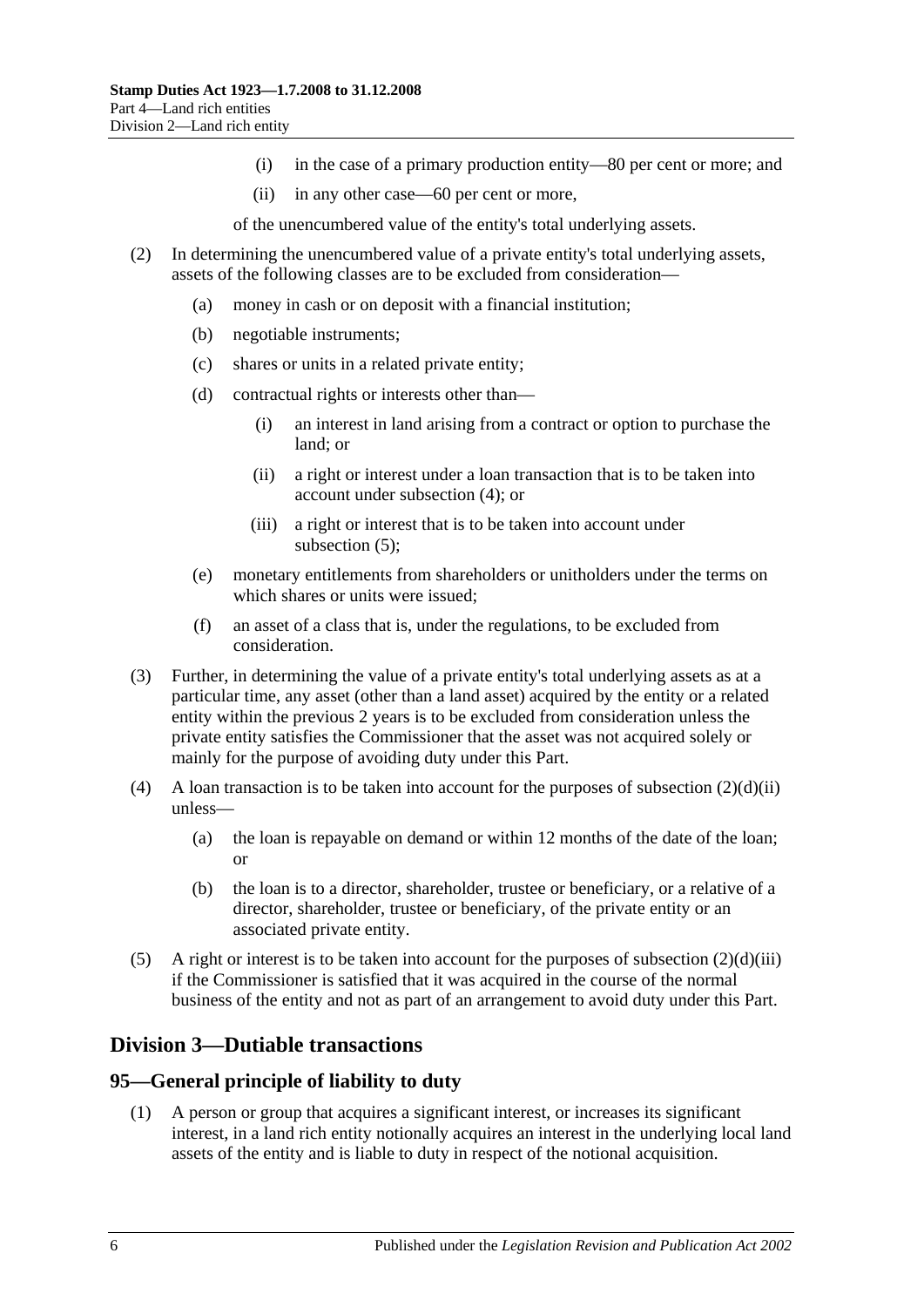- (2) The following transactions are therefore dutiable:
	- (a) a transaction as a result of which a person or group has a significant interest in a land rich entity; or
	- (b) a transaction as a result of which a person or group that has a significant interest in a land rich entity increases its significant interest in the entity.
- (3) A transaction is dutiable under this Part even though the person or group that has a significant interest, or increases its significant interest, in the land rich entity as a result of the transaction—
	- (a) is not a party to the transaction; or
	- (b) has a passive role in the transaction.
- (4) For example, any of the following is capable of being a dutiable transaction:
	- (a) an allotment of shares in a company or units in a unit trust scheme; or
	- (b) the variation or abrogation of rights attaching to shares in a company or units in a unit trust scheme; or
	- (c) the redemption, surrender or cancellation of shares in a company or units in a unit trust scheme.
- (5) However, if a private entity acquires a local land asset and, as a result of the acquisition, becomes a land rich entity, and conveyance duty is paid in respect of the transaction, the transaction is not dutiable under this Part.

#### **95A—Aggregation of interests**

- (1) If a person or group acquires an interest in a land rich entity that, when aggregated with an interest in the entity acquired by another person as a result of an associated transaction on the same day or within the preceding 3 years, amounts to a significant interest in the entity, then for the purposes of this Part—
	- (a) the person or group acquires that significant interest in the entity; and
	- (b) the person or group and any other person acquiring an interest in the entity as a result of the associated transaction are jointly and severally liable for the payment of duty in respect of the acquisition.
- (2) In this section—

*associated transaction*, in relation to the acquisition of an interest in a land rich entity by a person or group, means an acquisition of an interest in the entity by another person in circumstances in which—

- (a) those persons are acting in concert; or
- (b) the acquisitions form, evidence, give effect to or arise from substantially 1 arrangement, 1 transaction or 1 series of transactions.

#### <span id="page-96-0"></span>**95B—Primary production entities**

(1) This section applies to a transaction whereby a person or group acquires a significant interest, or increases its significant interest, in a relevant primary production entity if the entity ceases within the period of 3 years following the acquisition or increase to be a primary production entity.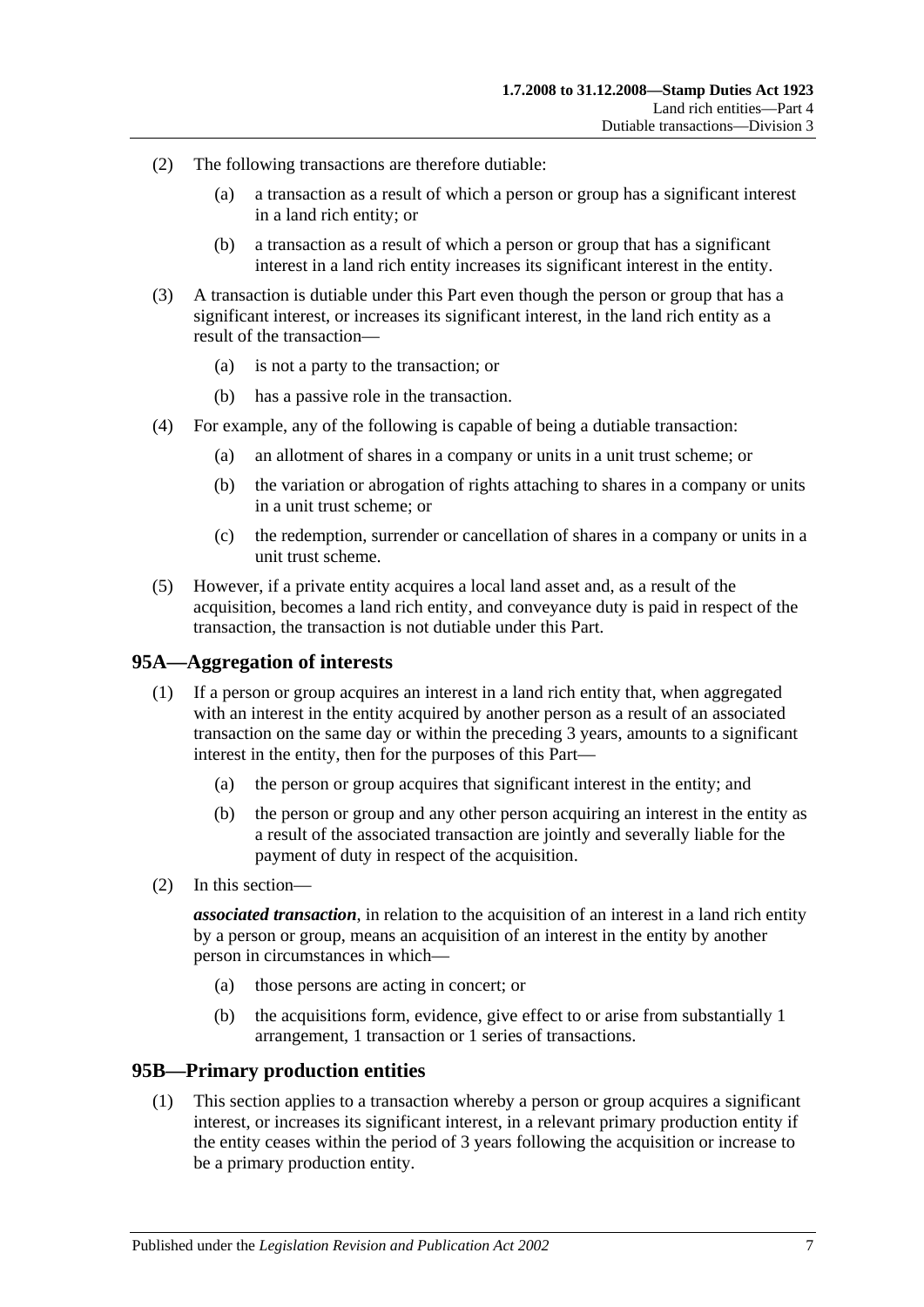- (2) Duty is payable under this Part in respect of a transaction to which this section applies as if the entity had not been a primary production entity at the time at which the person or group acquired or increased the interest in the entity.
- (3) In this section—

*relevant primary production entity* means a primary production entity that is not a land rich entity under [section](#page-94-2) 94(1) only because the unencumbered value of the entity's underlying land assets comprises less than 80 per cent of the unencumbered value of the entity's total underlying assets.

#### **96—Value of notional interest acquired as a result of dutiable transaction**

(1) If a person or group has, as a result of a dutiable transaction, a significant interest in a land rich entity the value of the notional interest acquired in the entity's underlying local land assets is determined as follows:

 $\overline{AV} = \overline{TV} \times \overline{P}$ 

Where—

*NV* is the value to be of the notional interest acquired.

*TV* is the total unencumbered value of all the entity's underlying local land assets.

*P* is the fraction representing the proportionate interest of the person or group in the entity.

(2) If a person or group that has a significant interest in a land rich entity increases its significant interest as a result of a dutiable transaction the value of the notional interest acquired in the entity's underlying local land assets is determined as follows:

 $NV = TV \times (P_2 - P_1)$ 

Where—

*NV* is the value to be ascertained.

*TV* is the total unencumbered value of all the entity's underlying local land assets.

 $P_1$  is the fraction representing the proportionate interest in the entity before the increase.

 $P_2$  is the fraction representing the proportionate interest in the entity after the increase.

### <span id="page-97-0"></span>**97—Calculation of duty**

- (1) If the total unencumbered value of the entity's underlying local land assets is \$1.5m or more, duty in respect of a transaction under which a person or group acquires a significant interest in a land rich entity is to be equivalent to the duty payable on a conveyance of land with an unencumbered value equivalent to the value of the acquirer's notional interest in the entity's underlying local land assets.
- (2) If the total unencumbered value of the entity's underlying local land assets is less than \$1.5m, duty is to be calculated in accordance with the following formula:

$$
D = \left[ \frac{(TV - $1m)}{$30.5m} \times d_1 \right] + \left[ \left( 1 - \frac{(TV - $1m)}{$30.5m} \right) \times d_2 \right]
$$

Where—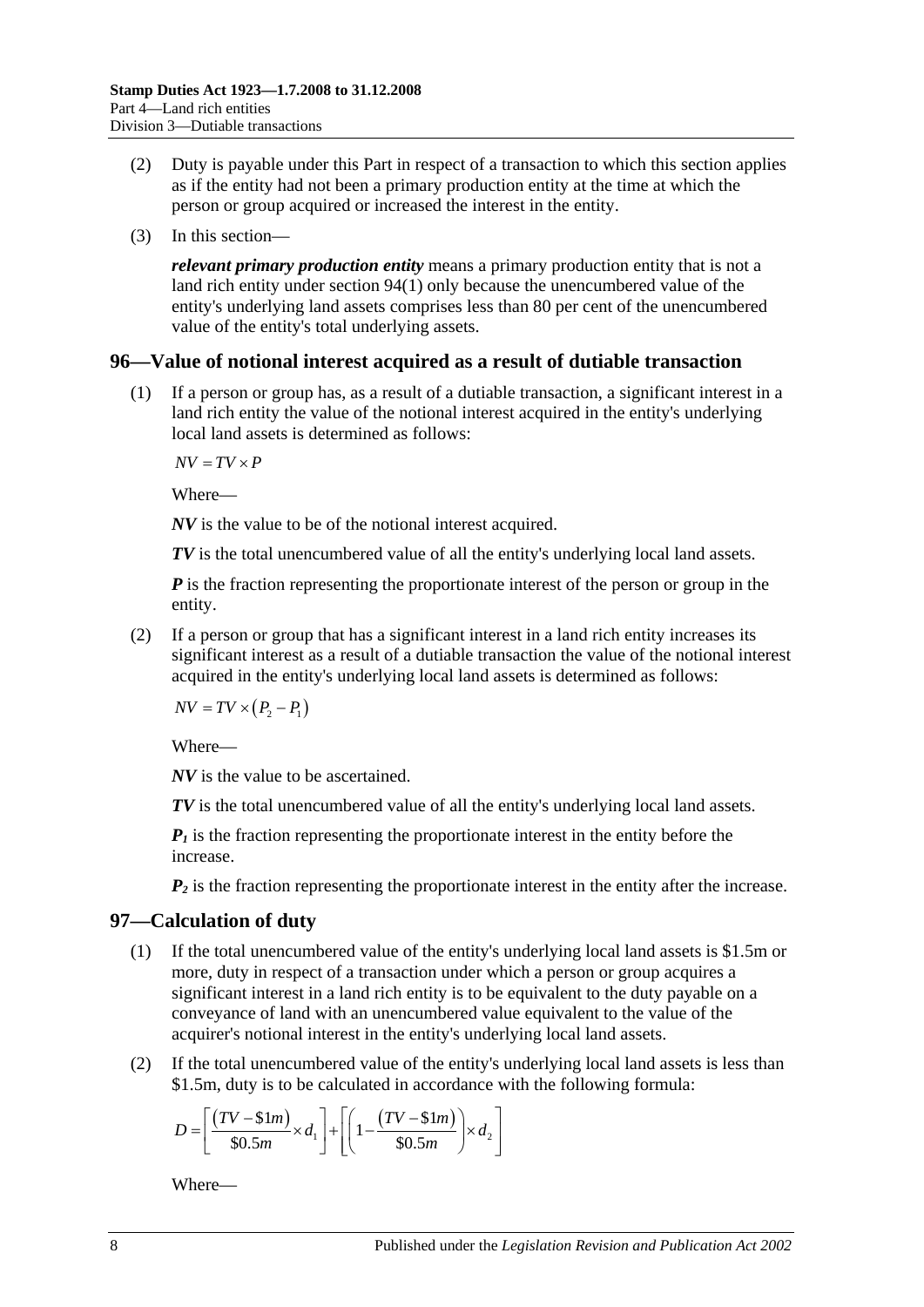*D* is the amount of the duty.

*TV* is the total unencumbered value of all the entity's underlying local land assets.

 $d_1$  is the duty that would be payable if [subsection](#page-97-0) (1) were applicable.

*d2* is the duty that would be payable in respect of a transaction for the acquisition of financial products with a dutiable value equivalent to the value of the notional interest.

(3) Duty on a dutiable transaction under which a person or group increases its significant interest in a land rich entity is to be calculated as follows:

 $D = d_1 - d_2$ 

Where—

*D* is the amount of the duty.

 $d_1$  is the amount that would have been payable if the person or group had acquired the whole of its interest in a single transaction at the time of the increase.

*d2* is the amount that would have been payable if the person or group had acquired its pre-existing interest in a single transaction at the time of the increase.

- (4) However, if any part of a significant interest in a land rich entity was acquired by the relevant person or group more than 3 years before the date of a dutiable transaction (the *earlier acquisition*), the duty calculated under the above provisions is to be rebated by a percentage representing the extent of the earlier acquisition as a proportion of the significant interest as a whole.
- (5) If a person or group acquires or increases a significant interest in a land rich entity through the acquisition of financial products or units in a private unit trust scheme and duty has been paid under this Act or a corresponding law in respect of the transaction for the acquisition of the financial products or units, the duty calculated under this section is to be reduced by the amount of the duty paid.

# **Division 4—Payment and recovery of duty**

### **98—Acquisition statement**

- (1) Subject to [subsection](#page-98-0) (1a), if a dutiable transaction occurs, the person or group that acquires or increases its significant interest in the land rich entity must, within 2 months after the date of the dutiable transaction—
	- (a) lodge a return with the Commissioner; and
	- (b) pay the relevant amount of duty.

Maximum penalty: \$10 000.

- <span id="page-98-0"></span>(1a) A person or group that acquires or increases an interest in an entity by virtue of a transaction to which [section](#page-96-0) 95B applies must, within 2 months after the date on which the entity ceases to be a primary production entity—
	- (a) lodge a return with the Commissioner that specifies, in addition to the information required by [subsection](#page-99-0) (2)—
		- (i) that the entity has ceased to be a primary production entity; and
		- (ii) the date on which the cessation occurred; and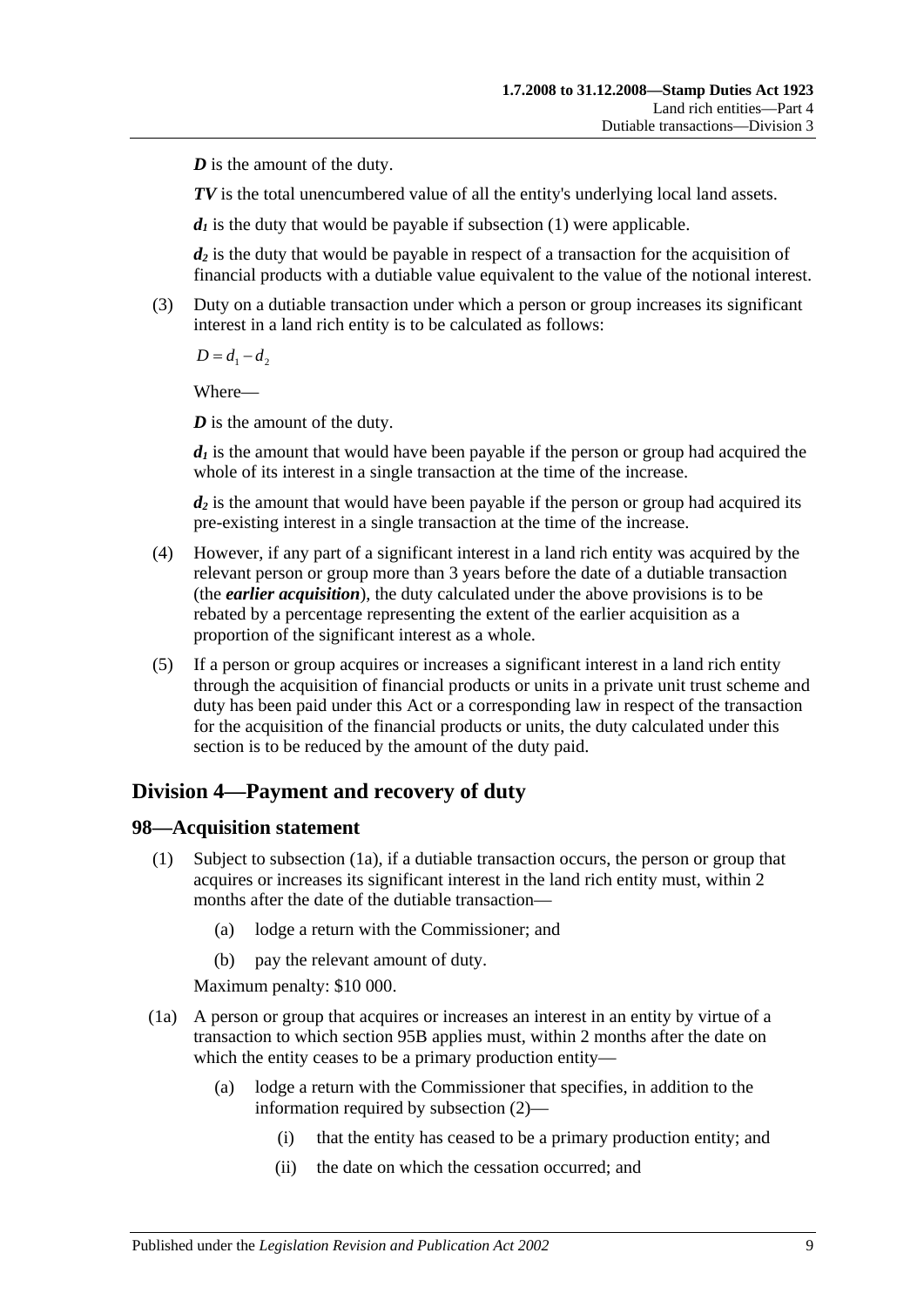(b) pay the relevant amount of duty.

Maximum penalty: \$10 000.

- <span id="page-99-0"></span>(2) The return must contain the following information:
	- (a) the name and address of the person, or the name and address of each member of the group, that has the significant interest or has increased its significant interest as a result of the transaction; and
	- (b) the date of the transaction; and
	- (c) particulars of—
		- (i) the interest acquired as a result of the transaction; and
		- (ii) any other interests held and the dates and circumstances of their acquisition; and
		- (iii) the underlying land assets and the underlying local land assets of the land rich entity as at the date of the transaction; and
		- (iv) the underlying assets of the land rich entity as at the date of the transaction; and
		- (v) amounts of duty paid under this Act or a corresponding law in relation to the acquisition of the significant interest in the land rich entity; and
	- (d) other information required by the Commissioner.

#### **99—Recovery from entity**

- (1) If a person or group fails to pay duty as required under this Part, the Commissioner may recover the duty, as a debt, from the relevant private entity.
- (2) Instead of, or as well as, proceeding against the private entity for recovery of duty as a debt, the Commissioner may register a charge on any of its land for the amount of the unpaid duty.
- (3) The Commissioner must give written notice of the registration of a charge under this section to—
	- (a) the registered proprietor of the land; and
	- (b) the person in default, or each member of the group in default.
- <span id="page-99-1"></span>(4) If the duty remains unpaid 6 months after the registration of the charge, the Commissioner may apply to the District Court for an order for the sale of the land.
- (5) On an application under [subsection](#page-99-1) (4), the Court may make an order for sale of the land by public auction and, in that event, the proceeds of sale are to be applied as follows:
	- (a) firstly—in payment of the costs of the sale and other costs of proceeding under this section; and
	- (b) secondly—in discharging liabilities secured by an instrument registered in priority to the registered charge; and
	- (c) thirdly—in discharging the liability to duty; and
	- (d) fourthly—in discharging other liabilities as directed by the Court; and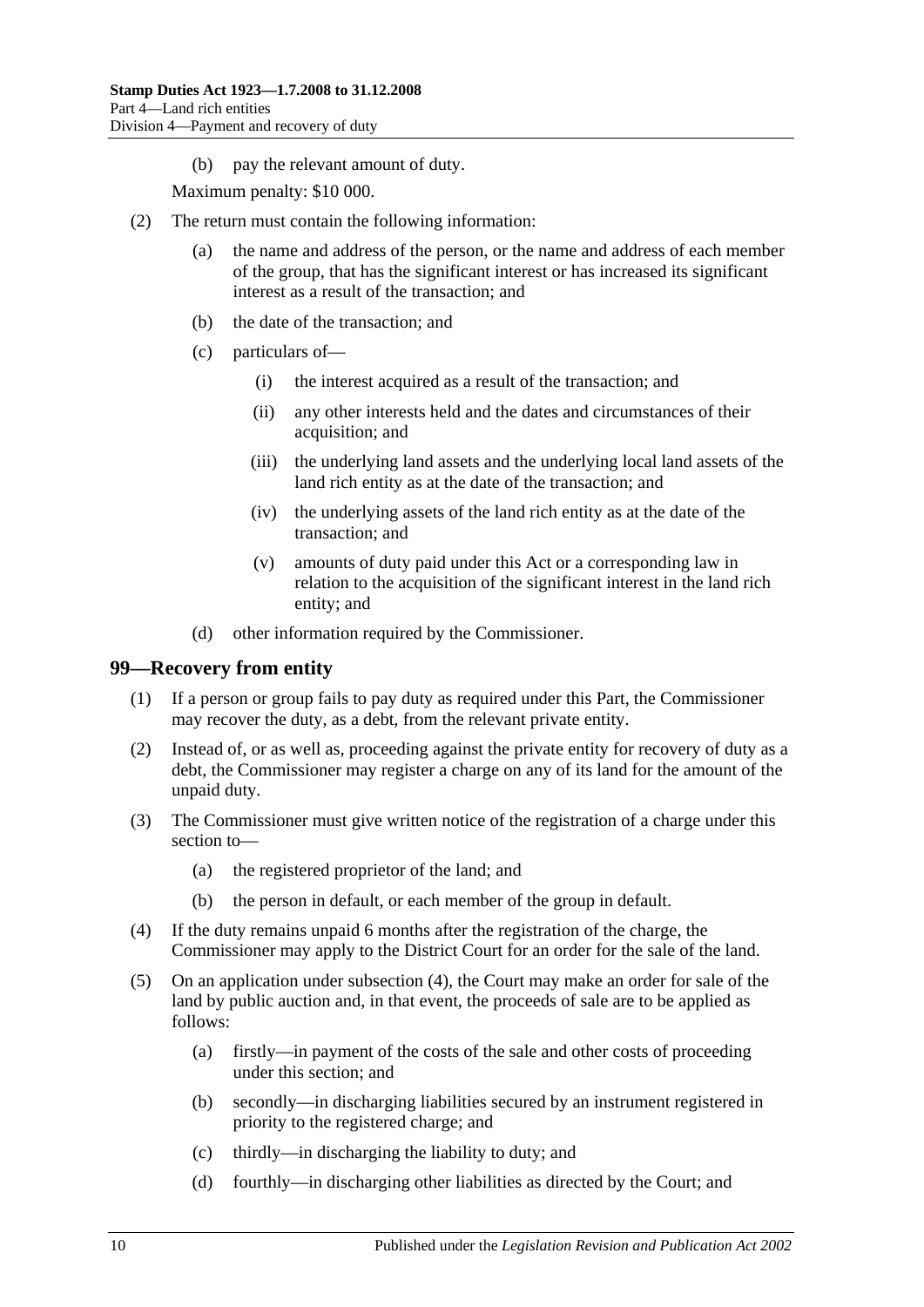- (e) fifthly—in payment to the registered proprietor of the land immediately before the completion of the sale.
- (6) If the Commissioner recovers duty under this section, the private entity may recover the amount paid to, or recovered from, the entity from the person or persons principally liable for the payment of the duty.

# **Division 5—Miscellaneous**

#### **100—Valuation of interest under contract or option to purchase land**

If an interest in land consists of an interest arising under a contract or option to purchase the land, the interest is to be valued, for the purposes of this Part, by subtracting from the market value of the land the amount that the purchaser under the contract or the holder of the option would be required to pay in order to complete the purchase.

#### **101—Exempt transactions**

(1) A transaction under which a person or a group acquires an interest in a land rich entity is exempt from duty under this Part if it takes place in circumstances in which a conveyance of an interest in the underlying local land assets would not attract *ad valorem* duty.

#### **Example—**

Suppose that A is entitled under the will of B to 60% of the shares in X Pty Ltd, a land rich entity, owning land in the State valued at \$2m. A's acquisition of the shares on distribution of the estate is exempt from duty because a conveyance of the land itself would, if it occurred in these circumstances (ie on distribution of the estate), be exempt from *ad valorem* duty.

- (2) The following transactions are exempt from duty under this Part:
	- (a) an acquisition of an interest in a land rich entity that takes place under a compromise or arrangement approved by a court under Part 5.1 of the *Corporations Act 2001* of the Commonwealth;
	- (b) a transaction exempted by regulation from duty under this Part.

### **102—Multiple incidences of duty**

- (1) If it is possible under this Part to assess the incidence of duty in different ways in respect of the same transaction, duty will be assessed so as to maximise the return to the revenue but not so as to extend the incidence of duty beyond a single person or group identified in the assessment.
- (2) If a person or a group acquires a significant interest in a land rich entity, and another person or group later acquires a significant interest in the land rich entity without diminishing the former significant interest, the Commissioner may, if satisfied that it is just and equitable to do so, exempt the later acquisition, wholly or partly, from duty under this Part.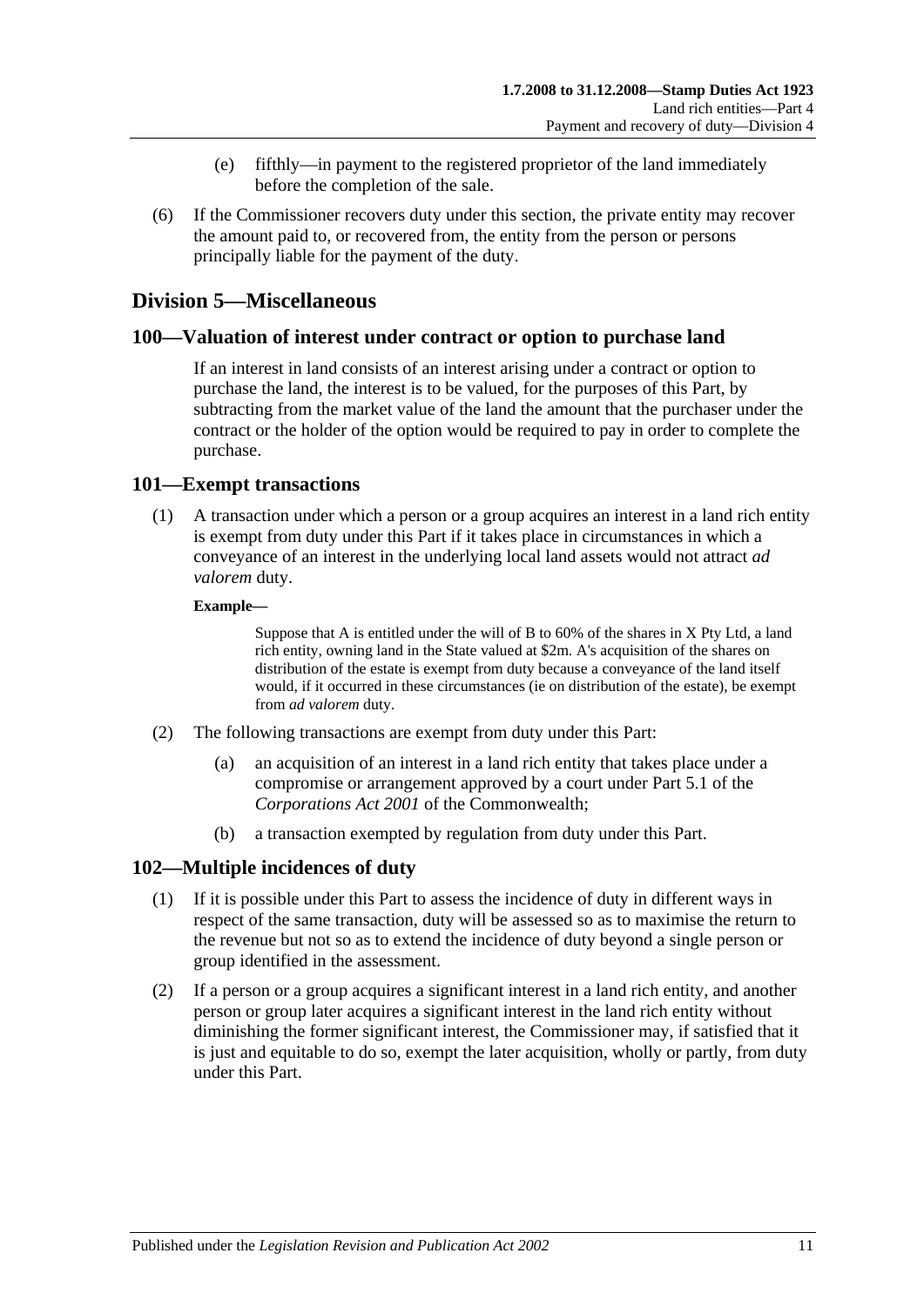#### **Example—**

Suppose the shares of X Pty Ltd, a land rich entity, are divided into Class A and Class B. The Class A shares confer rights to dividends but no rights to share in the distribution of assets on winding up of the company. The Class B shares confer no rights to dividends but do confer rights to share in the distribution of assets on the winding up of the company. Suppose that A acquires all the Class A shares and pays duty under this Part on the acquisition of a significant interest in the company. Suppose that B then acquires all the Class B shares. In this case, the Commissioner could, if satisfied that it would be just and equitable to do so, grant relief under the above subsection.

(3) If a group acquires a significant interest in a land rich entity as a result of a dutiable transaction, and a person or group that is a member or subgroup of the group acquires that significant interest from the group, the Commissioner may, if satisfied that it is just and equitable to do so, exempt the later acquisition, wholly or partly, from duty under this Part.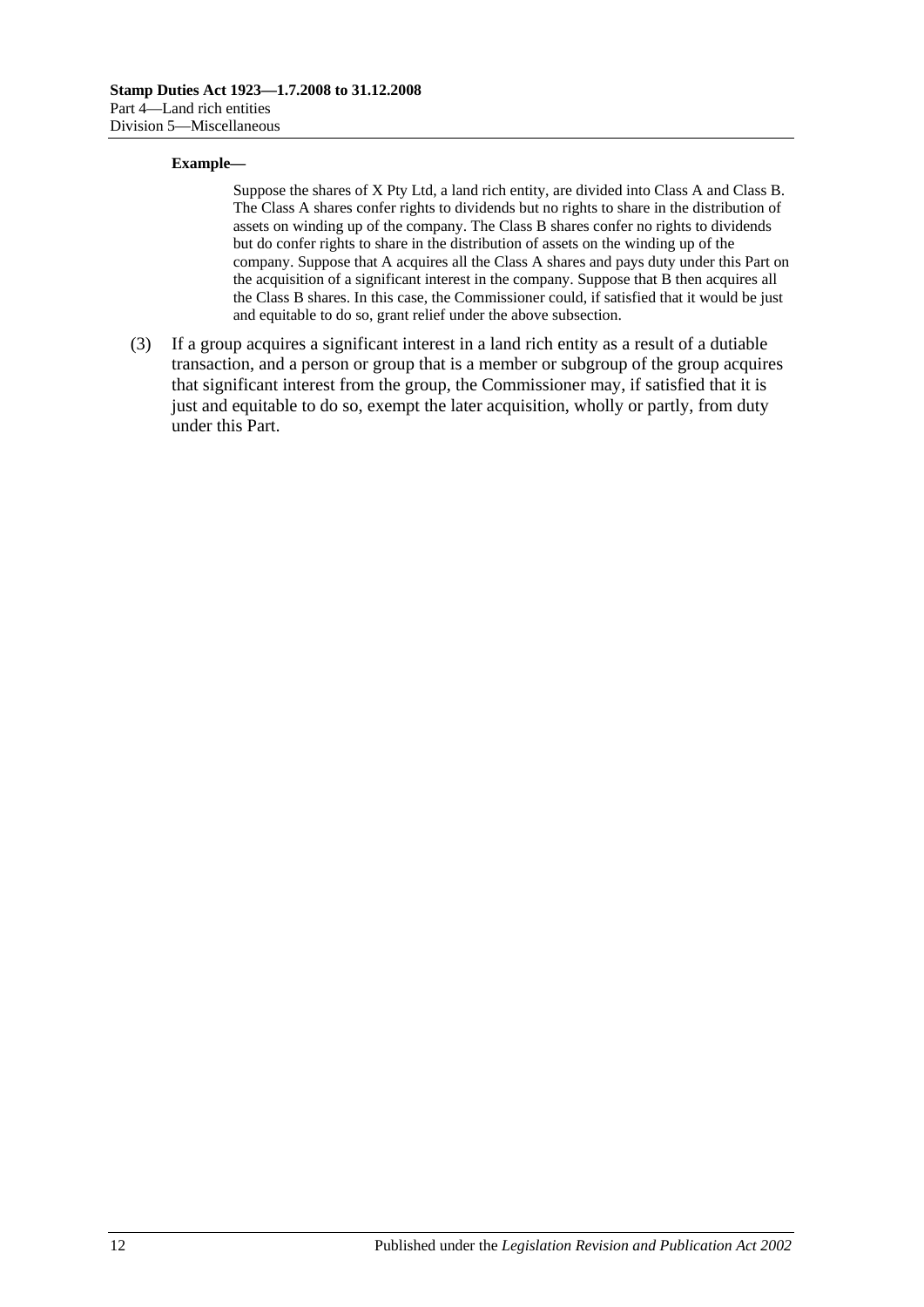# **Part 5—Miscellaneous provisions**

## **106—Spoiled or unused stamps**

- (1) Subject to any regulations made under this Act, the Commissioner may, on the application of any person in possession of stamps or stamped material unused or rendered useless by being inadvertently spoiled, give to that person, in lieu of the stamps or stamped material so spoiled or unused, other stamps (of the same or another denomination) of the same value or, at his discretion, money of the same value, deducting the proper allowance on purchase of stamps of the same description; but the Commissioner may, if he thinks it just to do so, refrain from making any such deduction.
- (2) For the purposes of Part 4 of the *[Taxation Administration Act](http://www.legislation.sa.gov.au/index.aspx?action=legref&type=act&legtitle=Taxation%20Administration%20Act%201996) 1996*
	- (a) an application under this section is to be taken to be an application for a refund; and
	- (b) the giving of stamps or money under this section is to be taken to be the making of a refund.

# **106A—Transfer of financial products not to be registered unless duly stamped**

- (1) A transfer of a financial product to which [Division 5](#page-89-1) of [Part 3A](#page-78-0) applies must not be registered by the corporation, company or society by which the financial product was issued—
	- (a) unless a proper instrument of transfer has been delivered to the corporation, company or society in which, in the case of a transfer by way of sale, the consideration therefor is expressed in terms of money and the actual date of sale and the date or dates of execution by the transferor and transferee are set out; and
	- (b) unless the instrument is duly stamped under this Act or is, under [subsection](#page-102-0) (1b), deemed to have been duly stamped.
- <span id="page-102-1"></span>(1a) Notwithstanding any other provision of this Act, where financial products are transferred pursuant to a takeover scheme, the Commissioner may, if he thinks it expedient to do so, upon payment of the duty payable in respect of the instruments of transfer, denote payment of the duty on a statement in the approved form.
- <span id="page-102-0"></span>(1b) Where payment of duty is denoted on a statement pursuant to [subsection](#page-102-1) (1a), each instrument of transfer to which the statement relates shall be deemed to have been duly stamped.
- (2) A transfer of a financial product (other than a CSF transaction within the meaning of [Part 3A\)](#page-78-0) on a sale or purchase to which [Division 2](#page-80-0) of [Part 3A](#page-78-0) applies must not be registered by the corporation, company or society by which the financial product was issued—
	- (a) unless a proper instrument of transfer has been delivered to the corporation, company or society; and
	- (b) unless the transfer is, under [section](#page-83-0) 90E(3), taken to have been duly stamped.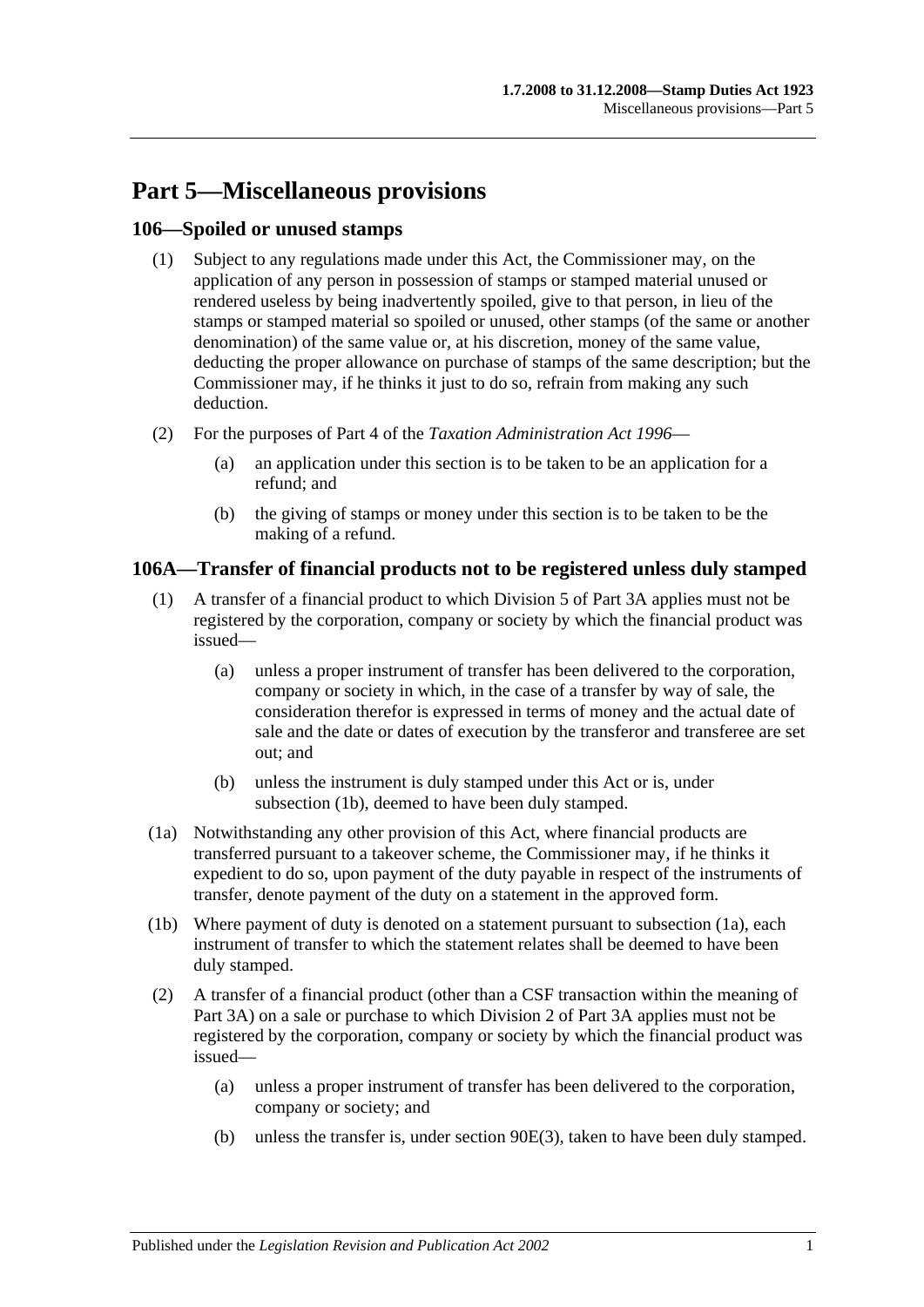- (3) After a transfer of any financial product has been registered by the corporation, company or society in this State, the instrument of transfer shall be retained in this State by the corporation, company or society for a period of not less than five years.
- (4) If a corporation, company or society contravenes or fails to comply with any of the provisions of this section, that corporation, company or society is guilty of an offence. Penalty: \$10 000.
- (5) The right or title of any transferee or subsequent holder of any financial product shall not be invalidated by reason only that the transfer of the financial product was registered by a corporation, company or society in contravention of the provisions of this section.

#### **107—Transfer of property to correct error**

- (1) If the Commissioner is satisfied, on application by a party to an instrument submitted for stamping, that the sole purpose of the instrument is to reverse or correct a disposition of property resulting from an error in an earlier instrument, the Commissioner may grant relief from stamp duty under this section.
- (2) The Commissioner may require the applicant to provide such information (verified if the Commissioner thinks fit by statutory declaration) as the Commissioner thinks necessary to decide the application.
- (3) If the Commissioner grants relief from stamp duty under this section, the duty chargeable on the instrument is ten dollars plus the amount (if any) by which the duty that would have been paid on the earlier instrument if it had been correctly made in the first instance exceeds the amount of duty actually paid on that instrument.

### **108—Penalties for certain offences**

- <span id="page-103-0"></span>(1) Any person who—
	- (a) forges any die or stamp;
	- (b) impresses any material with a forged die;
	- (c) cuts, tears or in any way removes from any material any stamp with intent to make fraudulent use of the stamp or of any part thereof;
	- (d) mutilates any stamp with intent to make fraudulent use of any part thereof;
	- (e) fraudulently fixes or places upon any material, or upon any stamp, any stamp or part of a stamp which has been cut, torn or in any way removed from any other material or out of or from any other stamp;
	- (f) erases or otherwise removes from any stamped material any name, sum, date or other matter or thing therein written with the intent that any fraudulent use should be made of the stamp upon the material;
	- (g) knowingly sells or exposes for sale, or utters or uses, any forged stamp;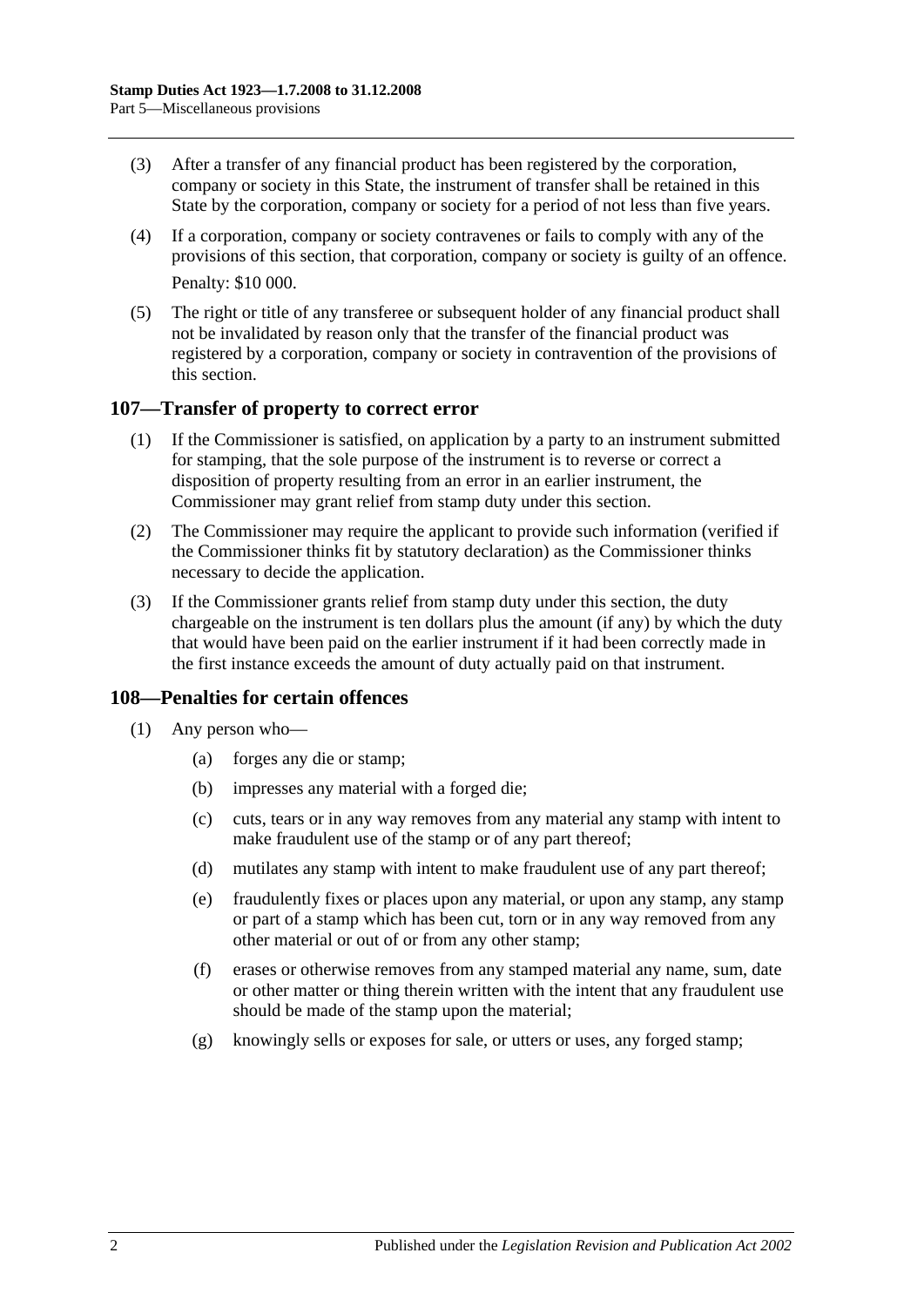<span id="page-104-0"></span>(h) knowingly and without lawful excuse (the proof of which lawful excuse shall lie on the person accused) has in his possession any forged die or stamp, or any stamp or part of a stamp which has been fraudulently cut, torn or otherwise removed from any material, or any stamp which has been fraudulently mutilated, or any stamped material out of which any name, sum, date or other matter or thing has been fraudulently erased or otherwise removed,

shall be guilty of an offence and liable to imprisonment for a term of not less than one year and not more than seven years.

(2) Any person who causes to be done, or knowingly assists in doing, any of the acts mentioned in [subsection](#page-103-0)  $(1)(a)$  to  $(h)$  shall be deemed to be guilty of the principal offence and shall be punishable accordingly.

# **109—Penalty for fraud**

Any person who—

- (a) fraudulently removes or causes to be removed from any instrument any adhesive stamp, or fraudulently affixes to any instrument any adhesive stamp which has been removed from any other instrument, with intent that the stamp may be used again; or
- (b) knowingly sells, offers for sale or utters any adhesive stamp which has been removed from any instrument, or utters any instrument having thereon any adhesive stamp which to his knowledge has been so removed; or
- (c) practises or is concerned in any fraudulent act, contrivance or device with intent to evade any duty under this Act,

is guilty of an offence.

Penalty: \$10 000 plus an amount equal to twice the amount of any duty sought to be evaded.

### **111—Remedy for misappropriation**

- (1) The Supreme Court may, upon application by, or on behalf of, the Commissioner, grant a rule requiring any person who has received money payable by way of duty, or the executor or administrator of any such person, to show cause why he should not deliver to the Commissioner an account upon affidavit of any duty or sum of money received by that person, executor or administrator and why it should not be forthwith paid to the Commissioner.
- (2) The Court may make absolute such a rule and enforce by attachment or otherwise the payment of any such duty or sum of money as appears to be due, together with costs.

### **112—Regulations**

- (1) The Governor may make such regulations and may authorise such forms as may be necessary from time to time for carrying this Act into effect and may, by any such regulation, impose a penalty not exceeding \$2 000 for any breach thereof.
- (2) Every such regulation and form, when published in the Gazette, shall have the force of law.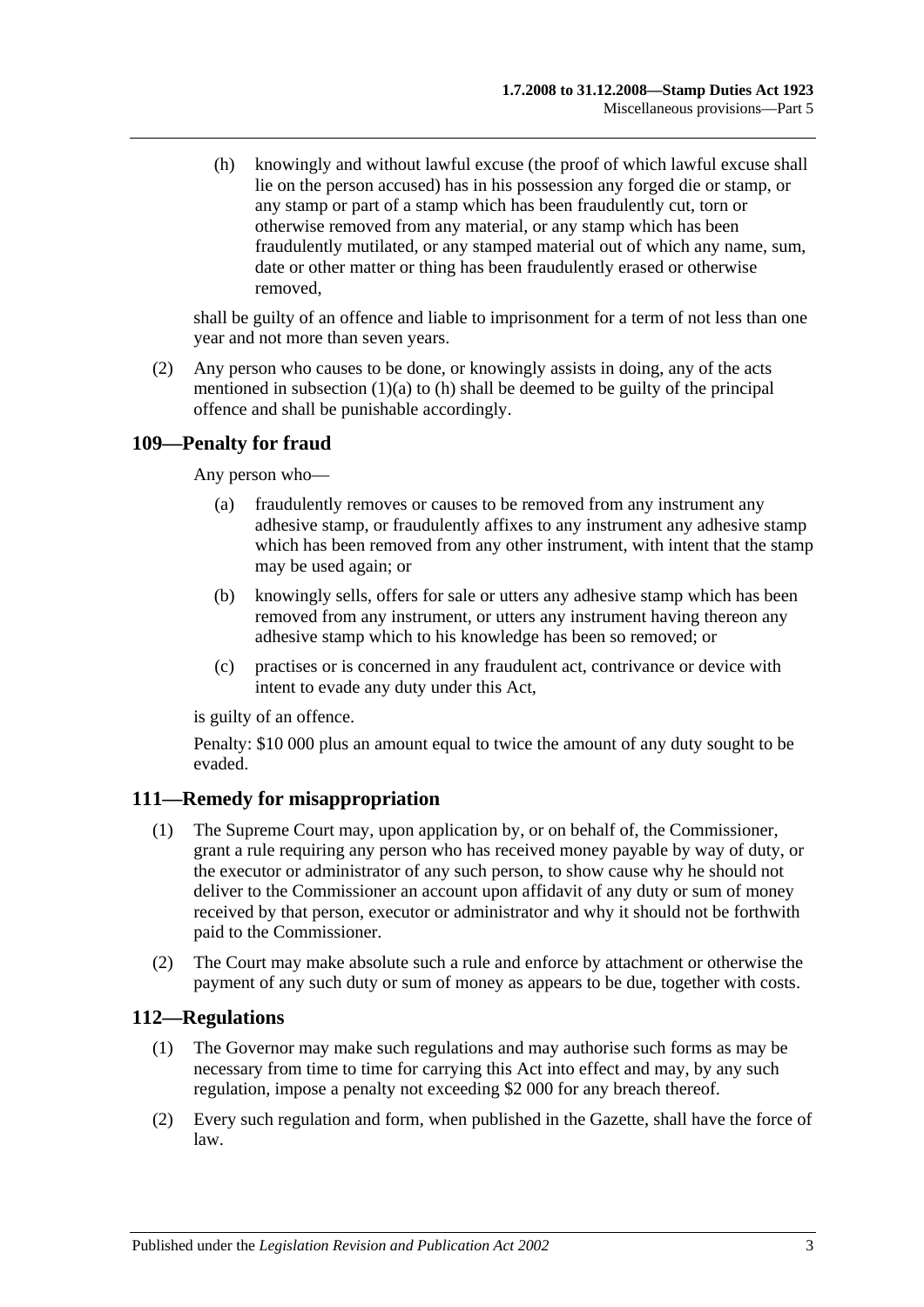- (3) Every such regulation shall be laid before both Houses of Parliament forthwith if Parliament is sitting and, if not, then within thirty days after the commencement of the next session.
- <span id="page-105-0"></span>(4) Regulations made under this section may prescribe any matters necessary or convenient to be prescribed or which are required or, expressly or by implication, authorised or permitted to be prescribed for the purposes of this Act.
- (5) Without limiting the generality of [subsection](#page-105-0) (4), the regulations may—
	- (a) be of general or limited application; and
	- (b) require the use of forms approved by the Commissioner for documents required or authorised to be used for the purposes of this Act or the regulations; and
	- (c) leave any other matter to be determined, varied or regulated according to the discretion of the Commissioner; and
	- (d) make different prescriptions according to prescribed circumstances.

#### **114—Exemption from stamp duty**

- (1) The Governor may, by proclamation, exempt any body or authority established by statute from the payment of duty under this Act.
- (2) The Governor may, by subsequent proclamation, vary or revoke a proclamation under this section.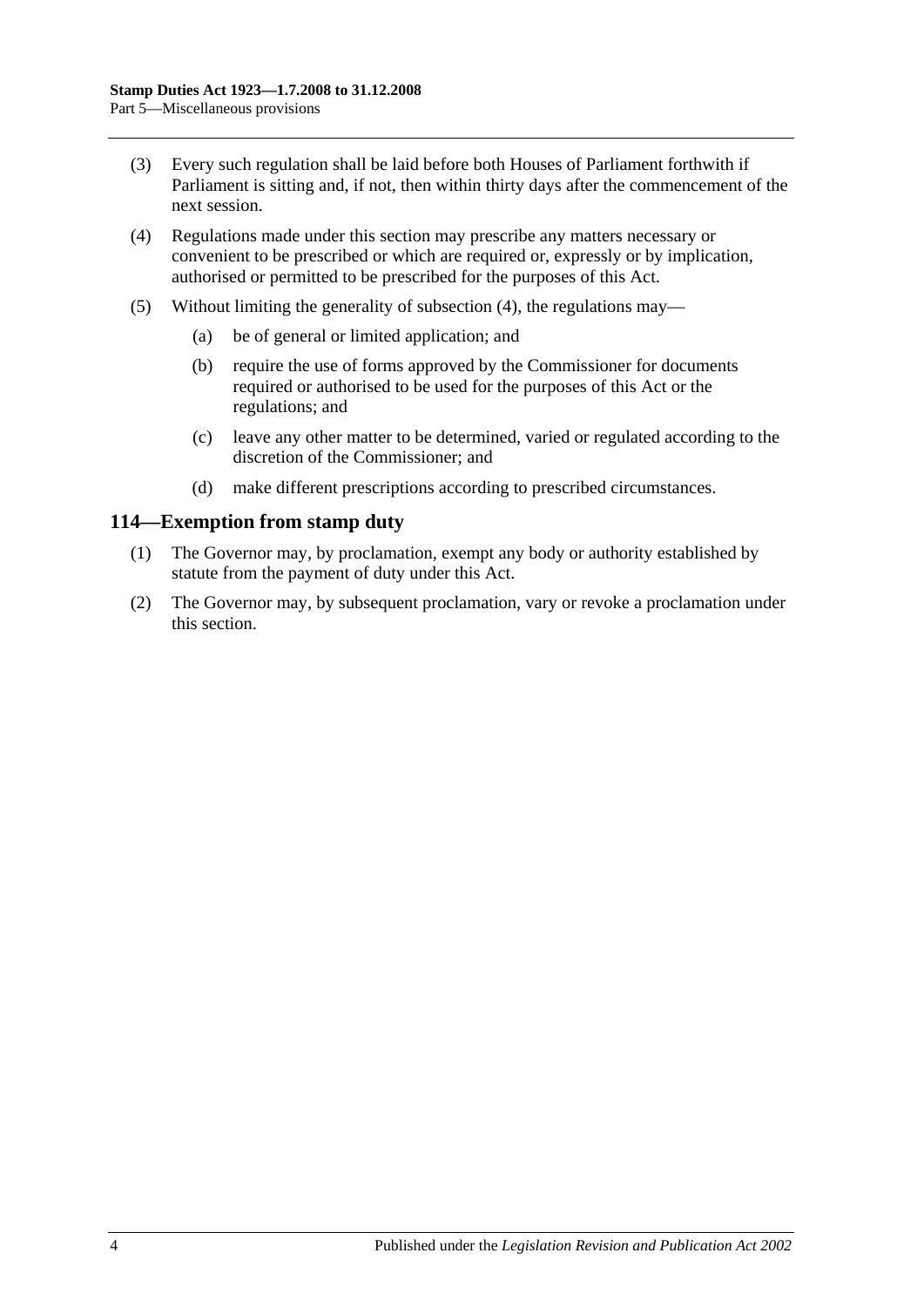# **Schedule 1—Transitional provisions**

#### **1—Commencement of consequential regulations**

Regulations under this Act that are consequential on the amendments made to this Act by the *[Statutes Amendment \(Financial Institutions\) Act](http://www.legislation.sa.gov.au/index.aspx?action=legref&type=act&legtitle=Statutes%20Amendment%20(Financial%20Institutions)%20Act%201999) 1999* or are consequential on the *Cheques and Payment Orders Amendment Act 1998* of the Commonwealth may come into operation on 1 December 1998 or on any subsequent day occurring before the regulations were made.

# <span id="page-106-0"></span>**Schedule 2—Stamp duties and exemptions Part 1—Specified instruments**

#### **1—Annual licence application or monthly return**

| (1) | Annual licence application or monthly return to be lodged by any company, person<br>or firm of persons, whether corporate or unincorporate, which carries on or<br>proposes to carry on in South Australia any life, personal accident, fire, fidelity,<br>guarantee, livestock, plate glass, marine or other assurance or insurance business<br>and whether the head office or principal place of business of that company, person<br>or firm is in South Australia or elsewhere- |                                                                                                                                                                                                                                                                                                                                                                                                             |                                                                                                       |          |
|-----|------------------------------------------------------------------------------------------------------------------------------------------------------------------------------------------------------------------------------------------------------------------------------------------------------------------------------------------------------------------------------------------------------------------------------------------------------------------------------------|-------------------------------------------------------------------------------------------------------------------------------------------------------------------------------------------------------------------------------------------------------------------------------------------------------------------------------------------------------------------------------------------------------------|-------------------------------------------------------------------------------------------------------|----------|
|     | (a)                                                                                                                                                                                                                                                                                                                                                                                                                                                                                | in the case of an annual licence application where the company, person<br>or firm has received or in any manner charged in account (whether<br>directly or by agents) premiums relating to life insurance within the<br>period of 12 months preceding the year for which the licence is to be<br>taken out—for every \$100 or fractional part of \$100 of those premiums                                    |                                                                                                       | \$1.50   |
|     | (ab)                                                                                                                                                                                                                                                                                                                                                                                                                                                                               | \$11.00<br>in the case of a monthly return where the company, person or firm has<br>received or in any manner charged in account (whether directly or by<br>agents) premiums relating to policies of any kind (other than life<br>insurance policies) within the month preceding the month in which the<br>return is required to be lodged—for every \$100 or fractional part of \$100<br>of those premiums |                                                                                                       |          |
|     | (b)                                                                                                                                                                                                                                                                                                                                                                                                                                                                                | where the company, person or firm has not, prior to applying for an<br>annual licence, transacted any assurance or insurance business-                                                                                                                                                                                                                                                                      |                                                                                                       |          |
|     |                                                                                                                                                                                                                                                                                                                                                                                                                                                                                    | (i)                                                                                                                                                                                                                                                                                                                                                                                                         | if the annual licence is required for the full period of twelve months                                | \$100.00 |
|     |                                                                                                                                                                                                                                                                                                                                                                                                                                                                                    | (ii)                                                                                                                                                                                                                                                                                                                                                                                                        | if the annual licence is required for a shorter period than<br>twelve months, a proportionate part of | \$100.00 |
| (2) | For the purposes of this item, subject to the exemptions in subclause $(3)$ —                                                                                                                                                                                                                                                                                                                                                                                                      |                                                                                                                                                                                                                                                                                                                                                                                                             |                                                                                                       |          |
|     | (a)                                                                                                                                                                                                                                                                                                                                                                                                                                                                                | the premiums referred to in subclause $(1)(a)$ are net premiums and shall<br>be counted so as to exclude any amount in respect of stamp duty on the<br>annual licence application received or charged on or after 1 January,<br>1986, any commission or discount and any portion of those premiums<br>actually paid by way of reinsurance effected in South Australia with any                              |                                                                                                       |          |

other such company, person or firm; and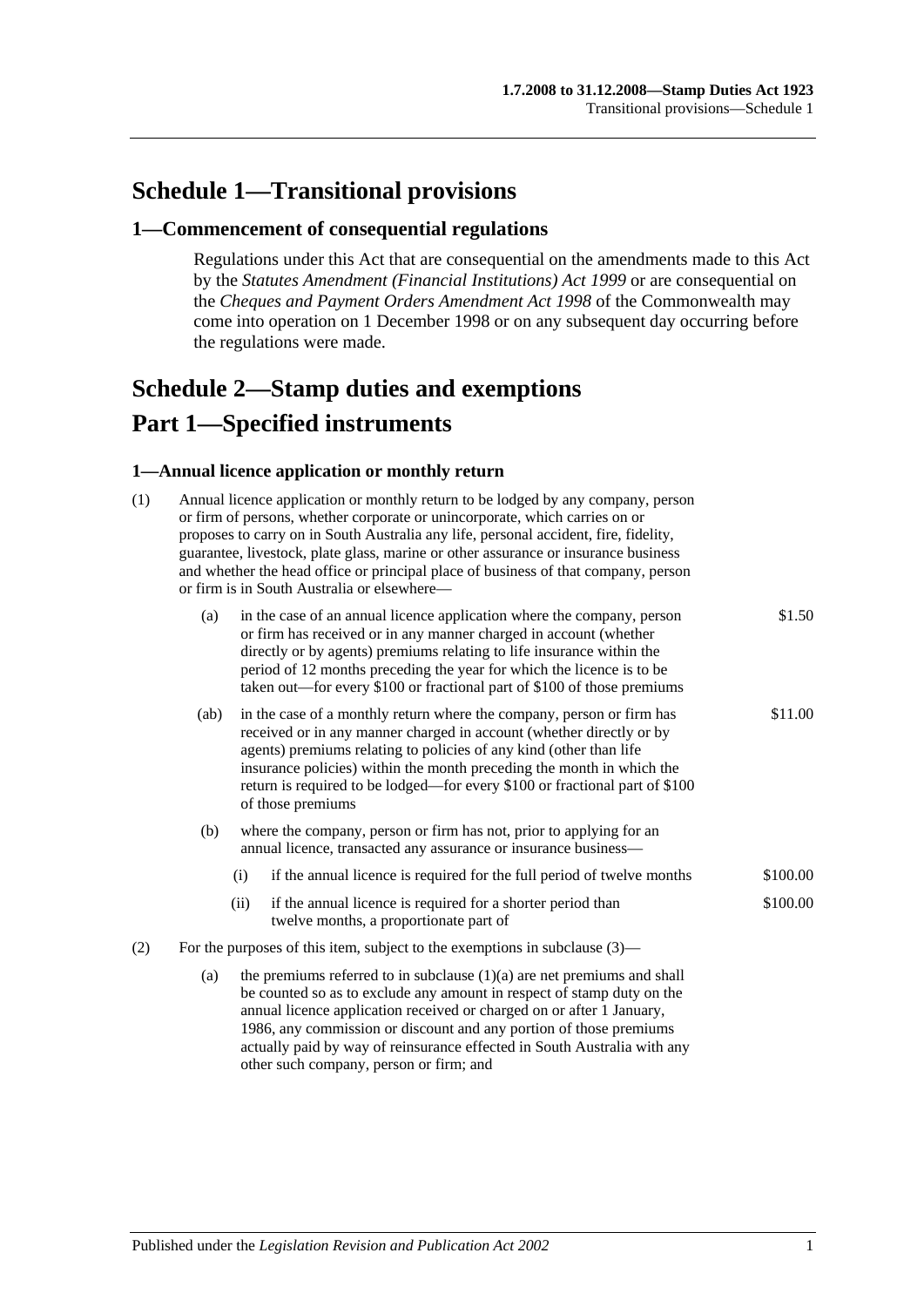- (b) in the case of an application for an annual licence to be taken out for the year commencing on 1 January, 1987, or a subsequent year, the amount of any premiums refunded during the period of 12 months preceding the year for which the annual licence is to be taken out (whether those premiums were received during that preceding period or earlier) shall be deducted from the amount of the premiums referred to in subclause  $(1)(a)$ ; and
- (c) the premiums referred to in subclause  $(1)(ab)$  must be counted so as to exclude any amount in respect of stamp duty received or charged on or after 1 January 1986, and any portion of those premiums actually paid by way of reinsurance effected in South Australia with any other such company, person or firm; and
- (d) in the case of a monthly return, there must be deducted from the amount of the premiums referred to in subclause  $(1)(ab)$  the amount of any refunds in respect of premiums (whenever received) made after the end of the month in respect of which duty was last paid under this item by the company, person or firm and before the commencement of the month in which the return is required to be lodged; and
- (e) no premiums received by any such company, person or firm for insurance risks outside South Australia, except life and personal accident insurance risks outside South Australia, shall be counted; and
- (f) in the case of a life insurance policy, any amount that is paid on or after 1 January, 1986, from an account established for investment to an account established for insurance of a risk shall be deemed to be a premium received under that policy for insurance of that risk; and
- (g) the duty in respect of any one licence under subclause  $(1)(a)$  shall not in any case be less than \$100.

#### (3) **Exemptions**

- 1. Premiums received or charged under any private guarantee fidelity insurance scheme promoted amongst and sustained solely for the benefit of the officers and servants of any particular public department, company, person or firm and not extended, either directly or indirectly, beyond such officers and servants.
- 2. Premiums received or charged under any scheme referred to in exemption 1 promoted amongst and sustained solely for the benefit of the officers and members of any friendly society or branch thereof and not extended, either directly or indirectly, beyond such officers and members.
- 3. Any premium or portion of a premium received or charged on or after 1 January, 1986, under a life insurance policy in respect of investment and not in respect of any risk insured by the policy.
- 4. Any premium received or charged under a policy in respect of a life or personal accident insurance risk where the principal place of residence of the policy owner is in the Northern Territory and the policy is registered in a registry kept in the Northern Territory pursuant to the *Life Insurance Act 1945* of the Commonwealth.
- 5. Any premium or portion of a premium received or charged on or after the first day of January, 1985, under a policy of workers compensation insurance where the premium or portion is referable to insurance against liability to pay workers compensation in respect of workers under the age of 25 years.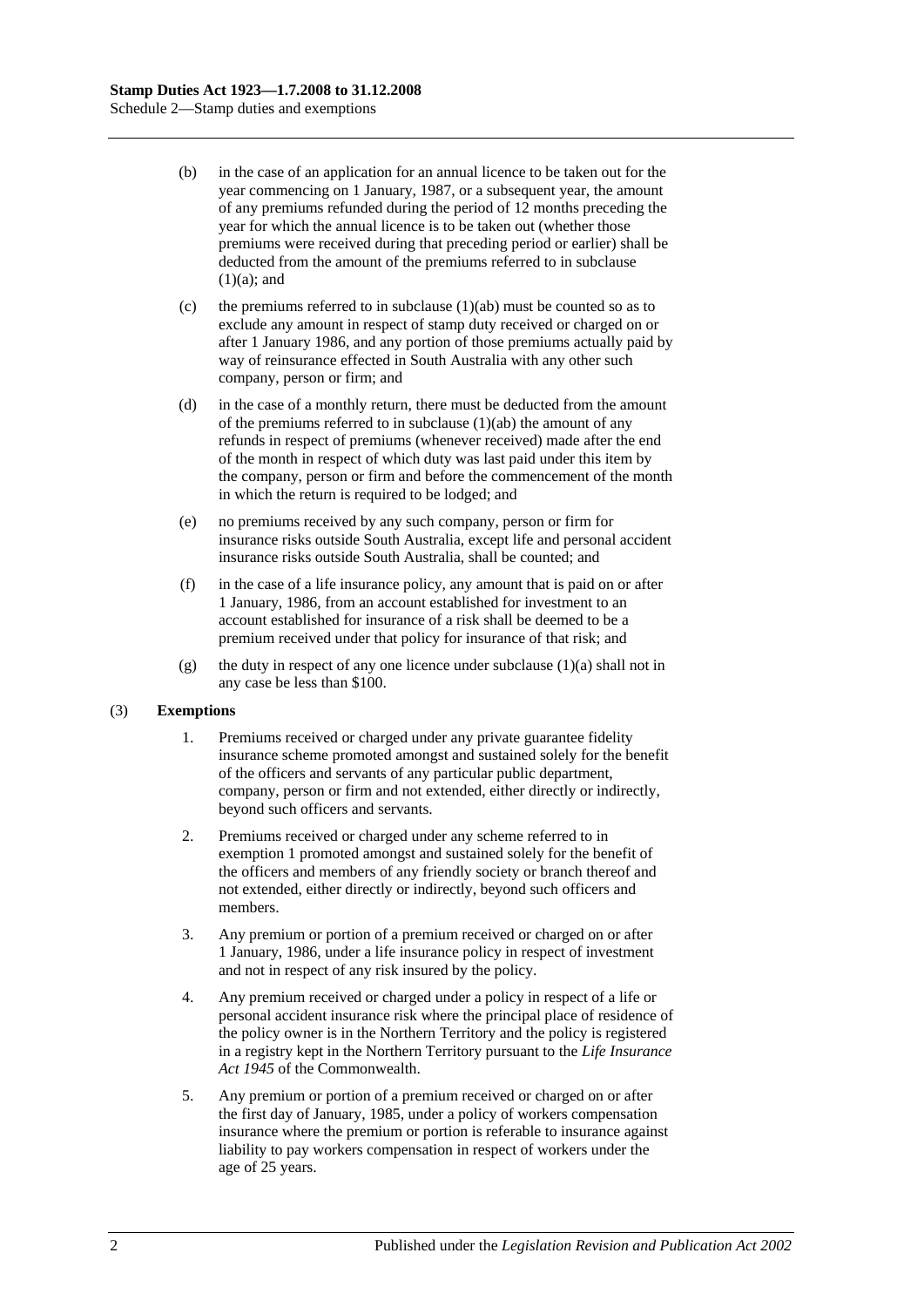|     | 6.  |       | Any premium or portion of a premium received or charged on or after<br>the first day of January, 1985, under a policy of insurance by a registered<br>medical benefits organisation within the meaning of the National Health<br>Act 1953 of the Commonwealth where the premium or portion is<br>referable to insurance against medical, dental or hospital expenses. |                                                                                                                         |
|-----|-----|-------|-----------------------------------------------------------------------------------------------------------------------------------------------------------------------------------------------------------------------------------------------------------------------------------------------------------------------------------------------------------------------|-------------------------------------------------------------------------------------------------------------------------|
|     | 7.  |       | Any premium or portion of a premium received or charged on or after<br>1 January, 1986, under any life insurance policy, being a policy for the<br>payment of an annuity to the person insured.                                                                                                                                                                       |                                                                                                                         |
|     | 8.  |       | Any premium or portion of a premium received or charged on or after<br>1 November, 1986, in respect of the insurance of the hull of a marine<br>craft used primarily for commercial purposes or in respect of the<br>insurance of goods carried by railway, road, air or sea or of the freight on<br>such goods.                                                      |                                                                                                                         |
|     |     |       | 2—Application to register or transfer registration of motor vehicle                                                                                                                                                                                                                                                                                                   |                                                                                                                         |
| (1) |     |       | Application to register or transfer the registration of a motor vehicle—component<br>payable in respect of registration-                                                                                                                                                                                                                                              |                                                                                                                         |
|     | (a) |       | where the value of the motor vehicle (not being a commercial motor<br>vehicle or a trailer)-                                                                                                                                                                                                                                                                          |                                                                                                                         |
|     |     | (i)   | does not exceed \$1 000—for every \$100 or fractional part of \$100<br>of that value                                                                                                                                                                                                                                                                                  | \$1.00                                                                                                                  |
|     |     | (ii)  | exceeds \$1 000, but does not exceed \$2 000                                                                                                                                                                                                                                                                                                                          | \$10.00 plus \$2.00<br>for every \$100 or<br>fractional part of<br>\$100 of the excess<br>over \$1 000 of<br>that value |
|     |     | (iii) | exceeds \$2 000, but does not exceed \$3 000                                                                                                                                                                                                                                                                                                                          | \$30.00 plus \$3.00<br>for every \$100 or<br>fractional part of<br>\$100 of the excess<br>over \$2 000 of<br>that value |
|     |     | (iv)  | exceeds \$3 000                                                                                                                                                                                                                                                                                                                                                       | \$60.00 plus \$4.00<br>for every \$100 or<br>fractional part of<br>\$100 of the excess<br>over \$3 000 of<br>that value |
|     | (b) |       | where the value of the motor vehicle (being a commercial motor vehicle<br>or a trailer)—                                                                                                                                                                                                                                                                              |                                                                                                                         |
|     |     | (i)   | does not exceed \$1 000—for every \$100 or fractional part of \$100<br>of that value                                                                                                                                                                                                                                                                                  | \$1.00                                                                                                                  |
|     |     | (ii)  | exceeds \$1 000, but does not exceed \$2 000                                                                                                                                                                                                                                                                                                                          | \$10.00 plus \$2.00<br>for every \$100 or<br>fractional part of<br>\$100 of the excess<br>over \$1 000 of<br>that value |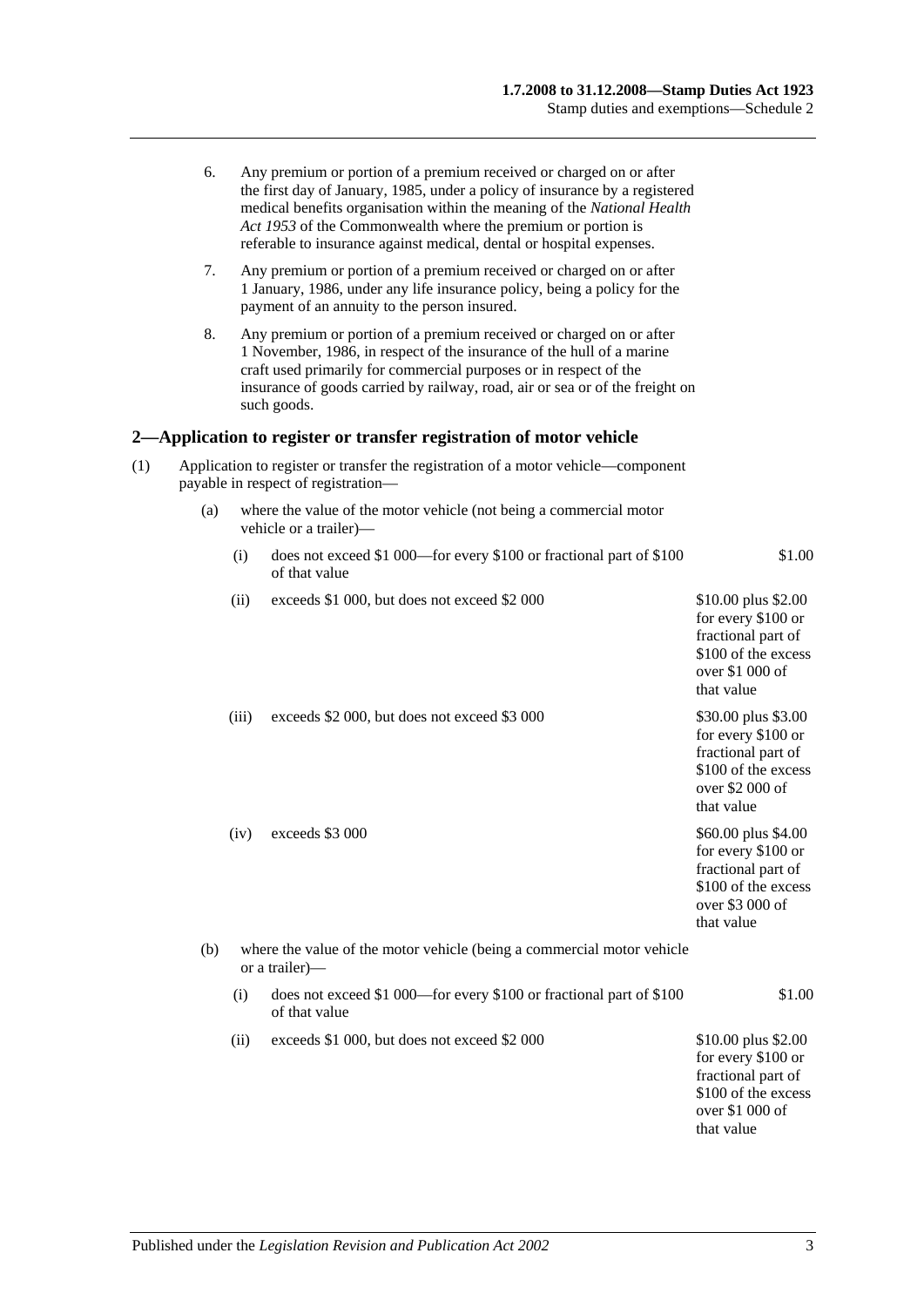(iii) exceeds  $$2\,000$   $$30.00 \, \text{plus } $3.00$ 

for every \$100 or fractional part of \$100 of the excess over \$2 000 of that value

(c) if the application is not exempt from duty but the amount of the duty would, apart from this paragraph, be less than \$5, the component in respect of registration is to be \$5.

#### (2) **Exemptions from component payable under subclause (1) in respect of registration**

- 1. Any application to register a motor vehicle made by a person who carries on the business of selling motor vehicles if the application is made by that person for the purpose of selling the motor vehicle to which the application relates to another person in the ordinary course of that business or for the purpose of demonstrating such motor vehicle to prospective purchasers thereof and such motor vehicle has not been previously registered (whether in this State or elsewhere in the Commonwealth).
- 2. Any application to register a motor vehicle that has been previously registered (whether in this State or elsewhere in Australia) or any application to transfer the registration of a motor vehicle that has been previously registered (whether in this State or elsewhere in Australia) to a dealer if the application is being made by that dealer for the purpose of the resale by him to another person of the motor vehicle to which the application relates and the resale is in the ordinary course of the business of the dealer.
- 3. Any application to register a motor vehicle or to transfer the registration of a motor vehicle made by a person or body who or which is entitled to registration, without fee, of the vehicle to which the application relates.
- 4. Any application to register or to transfer the registration of a trailer that is not a heavy vehicle.
- 5. Any application to register a motor vehicle or to transfer the registration of a motor vehicle made by the Crown or by any statutory body or authority which holds its assets for and on account of the Crown or by any person on behalf of the Crown or of any such body or authority.
- 5A. Any application to register a motor vehicle or to transfer the registration of a motor vehicle made under the scheme established for the registration of motor vehicles used for or in connection with Government or Government sponsored services and known as "the Continuous Government Registration Scheme".
- 6. Any application to register a motor vehicle or to transfer the registration of a motor vehicle to the extent that *ad valorem* stamp duty has already been paid, or is payable, on another instrument by which or by virtue of which the property in the motor vehicle was, or will be, legally or equitably transferred to, or vested in, the applicant.
- 7. Any application to register or to transfer the registration of a motor vehicle made by an executor or administrator of, or by any person administering the estate of, a deceased person if the application is made only for the purpose of the transfer of the motor vehicle to a person beneficially entitled thereto or for the purpose of the sale of the motor vehicle in the course of winding up the estate.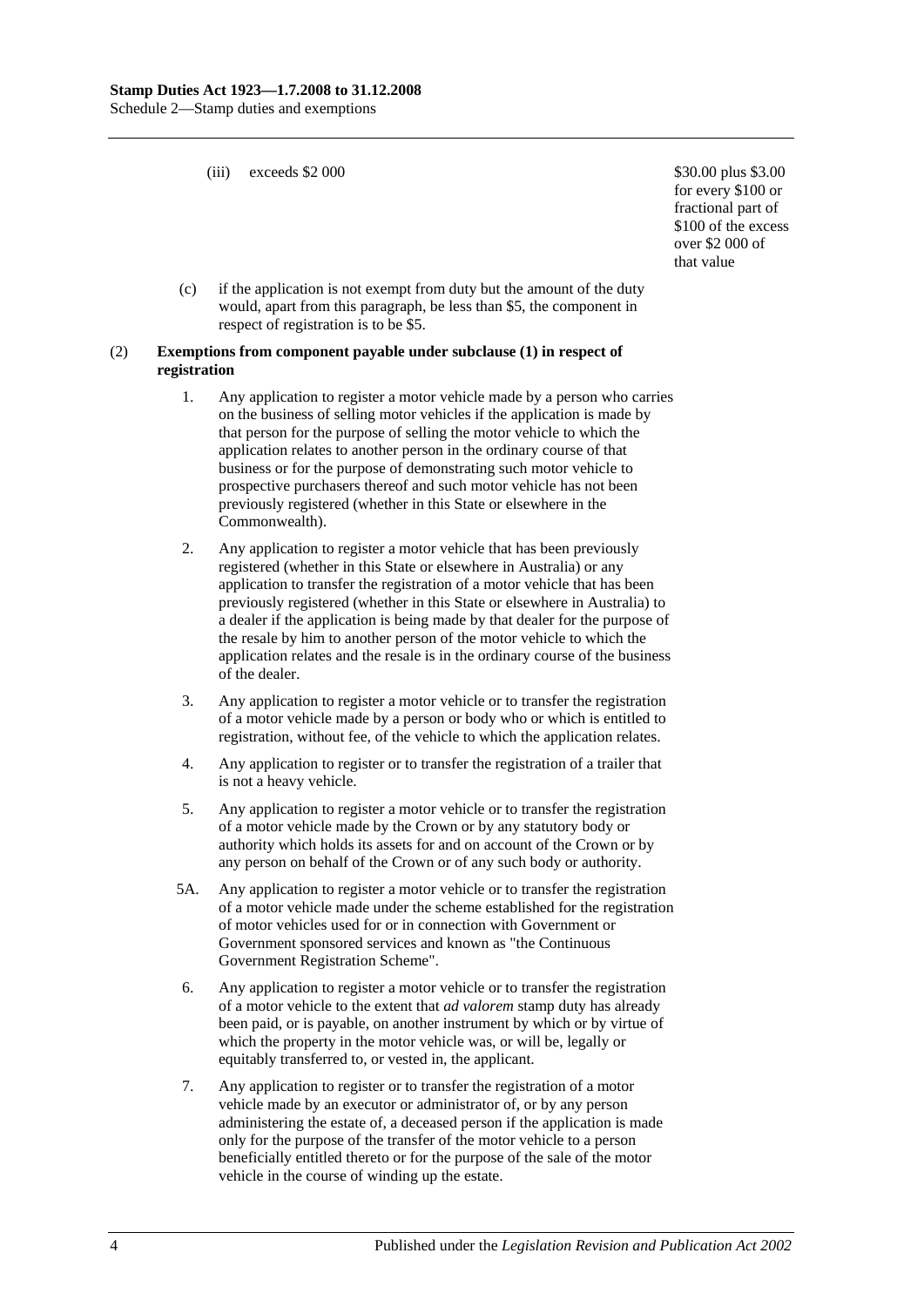- 8. Any application to transfer the registration of a motor vehicle made by an owner who has repossessed that motor vehicle pursuant to a hire-purchase agreement or made by an owner in pursuance of the return of the motor vehicle to that owner by the hirer voluntarily where the vehicle is the subject of a hire-purchase agreement or upon the termination of a hiring agreement (not being a hire-purchase agreement).
- 9. Any application to register or to transfer the registration of a motor vehicle in which seating for not less than twelve adult passengers is provided and which is to be used solely or predominantly for the carriage of passengers for hire or reward.
- 10. Any application to register a motor vehicle in, or to transfer the registration of a motor vehicle to, the name of a council as defined in the *[Local Government Act](http://www.legislation.sa.gov.au/index.aspx?action=legref&type=act&legtitle=Local%20Government%20Act%201999) 1999* or a subsidiary of a council under that Act.
- 10A. Any application to register a motor vehicle where the vehicle is to be conditionally registered under section 25 of the *[Motor Vehicles Act](http://www.legislation.sa.gov.au/index.aspx?action=legref&type=act&legtitle=Motor%20Vehicles%20Act%201959) 1959* and the application is of a class declared by regulation under that Act to be exempt from stamp duty.
- 11. Any application to register a motor vehicle in, or transfer the registration of a motor vehicle to, the name of a person who—
	- (a) is entitled under section 38 of the *[Motor Vehicles Act](http://www.legislation.sa.gov.au/index.aspx?action=legref&type=act&legtitle=Motor%20Vehicles%20Act%201959) 1959* to have the motor vehicle registered at a reduced registration fee; and
	- (b) is not enjoying the benefit of this exemption in respect of any other motor vehicle currently owned by the person.
- 12. Any application to register a motor vehicle in, or to transfer the registration of a motor vehicle to, the name of a person who satisfies the Registrar of Motor Vehicles—
	- (a) that he is licensed under the law of another State or Territory of the Commonwealth to carry on the business of buying, selling or exchanging second-hand or used motor vehicles; and
	- (b) that the application is being made by that person for the purpose of the resale by him to another person of the motor vehicle to which the application relates; and
	- (c) that such resale is in the ordinary course of the business of that person.
- 13. Any application to register a motor vehicle in, or to transfer the registration of a motor vehicle to, the name of a person who satisfies the Registrar of Motor Vehicles—
	- (a) that he is the owner of the motor vehicle; and
	- (b) that, in consequence of the loss by him of the use of one or both of his legs, he is permanently unable to use public transport; and
	- (c) that the motor vehicle will be wholly or mainly used for transporting himself; and
	- (d) that he is not enjoying the benefit of this exemption in respect of any other motor vehicle currently owned by him.
- 14. Any application to register a motor vehicle in, or to transfer the registration of a motor vehicle to, the name of a person who satisfies the Registrar of Motor Vehicles—
	- (a) that the motor vehicle is the subject of a hire-purchase agreement; and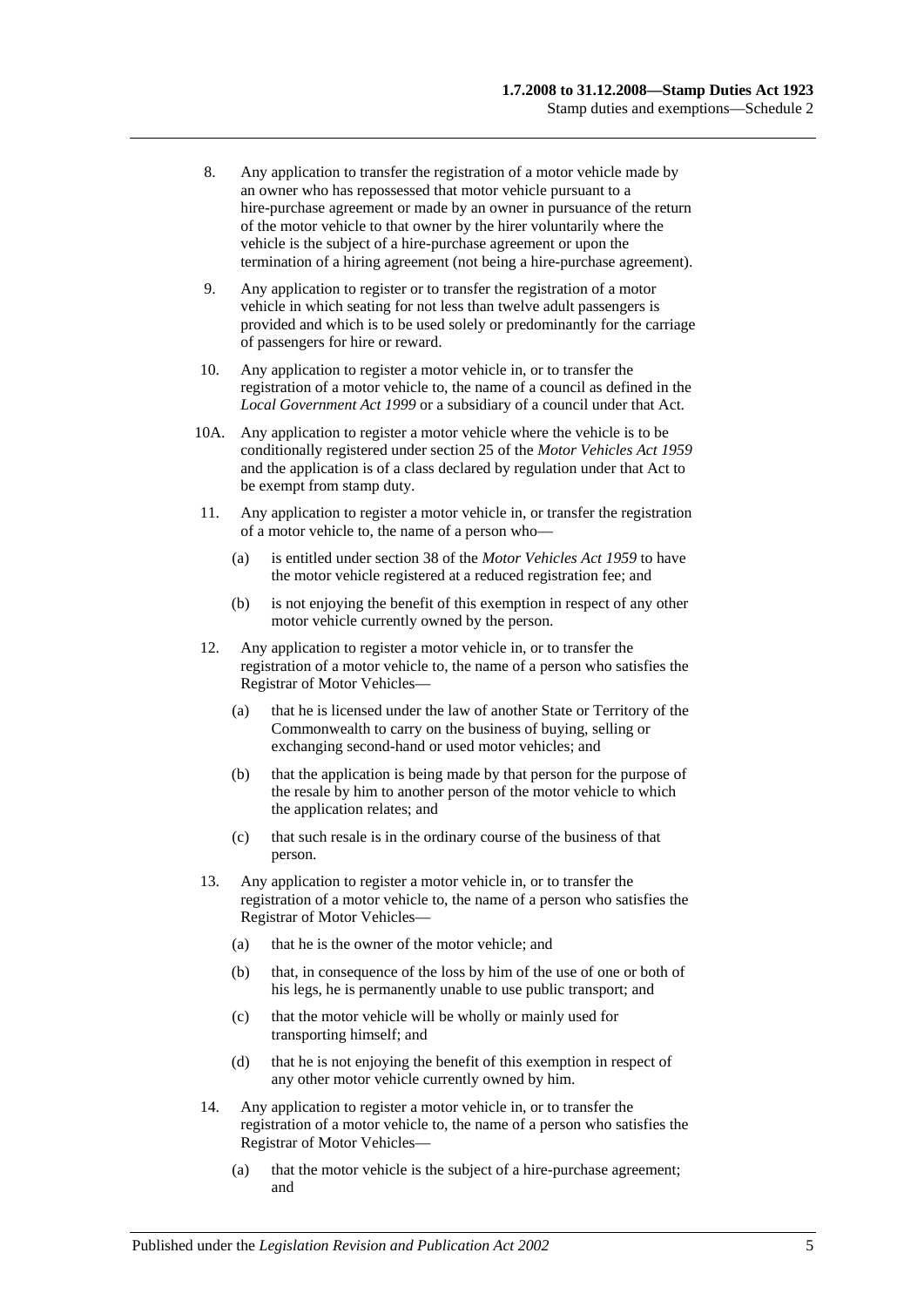(b) that he is a person to whom the hirer's rights under the agreement have passed by assignment,

but, if *ad valorem* stamp duty has already been paid in respect of the assignment of such rights on the instrument by which, or by virtue of which, such rights were assigned, this exemption shall apply only to the extent of the amount of such duty so paid.

- 15. Any application to register a motor vehicle where the vehicle was not, immediately before the date on which the application is made, conditionally registered under section 25 of the *[Motor Vehicles Act](http://www.legislation.sa.gov.au/index.aspx?action=legref&type=act&legtitle=Motor%20Vehicles%20Act%201959) 1959* and—
	- (a) immediately before the date on which the application is made, the motor vehicle was registered in the name of the applicant (and not in the name of any other person) under the law of this State; or
	- (b) the applicant satisfies the Registrar of Motor Vehicles that, immediately before the date on which the application is made—
		- (i) the motor vehicle was registered in the name of the applicant (and not in the name of any other person) under the law of another State or a Territory of the Commonwealth; and
		- (ii) the applicant—
			- (A) was a resident of that State or Territory; or
			- (B) carried on a business in that State or Territory.
- 16. Any application to register a motor vehicle in, or to transfer the registration of a motor vehicle into, the name of the East Torrens County Board of Health constituted under the *[Health Act](http://www.legislation.sa.gov.au/index.aspx?action=legref&type=act&legtitle=Health%20Act%201935) 1935*.
- 17. Any application to transfer the registration of a motor vehicle made by a mortgagee—
	- (a) who has, in accordance with the *[Consumer Transactions Act](http://www.legislation.sa.gov.au/index.aspx?action=legref&type=act&legtitle=Consumer%20Transactions%20Act%201972) 1972*, taken possession of the motor vehicle in pursuance of a consumer mortgage; or
	- (b) to whom the motor vehicle has been voluntarily returned by the mortgagor in pursuance of the *[Consumer Transactions Act](http://www.legislation.sa.gov.au/index.aspx?action=legref&type=act&legtitle=Consumer%20Transactions%20Act%201972) 1972*.
- 18. Any application to register or to transfer the registration of a tractor or item of agricultural machinery owned by a primary producer.
- 19. An application to register a motor vehicle in, or to transfer the registration of a motor vehicle into, the name of a beneficiary of the estate of a deceased person in order to give effect to the provisions of a will or the rules of intestacy.
- (3) Application to register or transfer the registration of a motor vehicle—component payable in respect of policy of insurance where the application is for registration of the vehicle for a period of—
	- (a) less than 12 months (for each 3 months or part of each 3 months in the period of registration) \$15.00
	- (b)  $12 \text{ months}$  \$60.00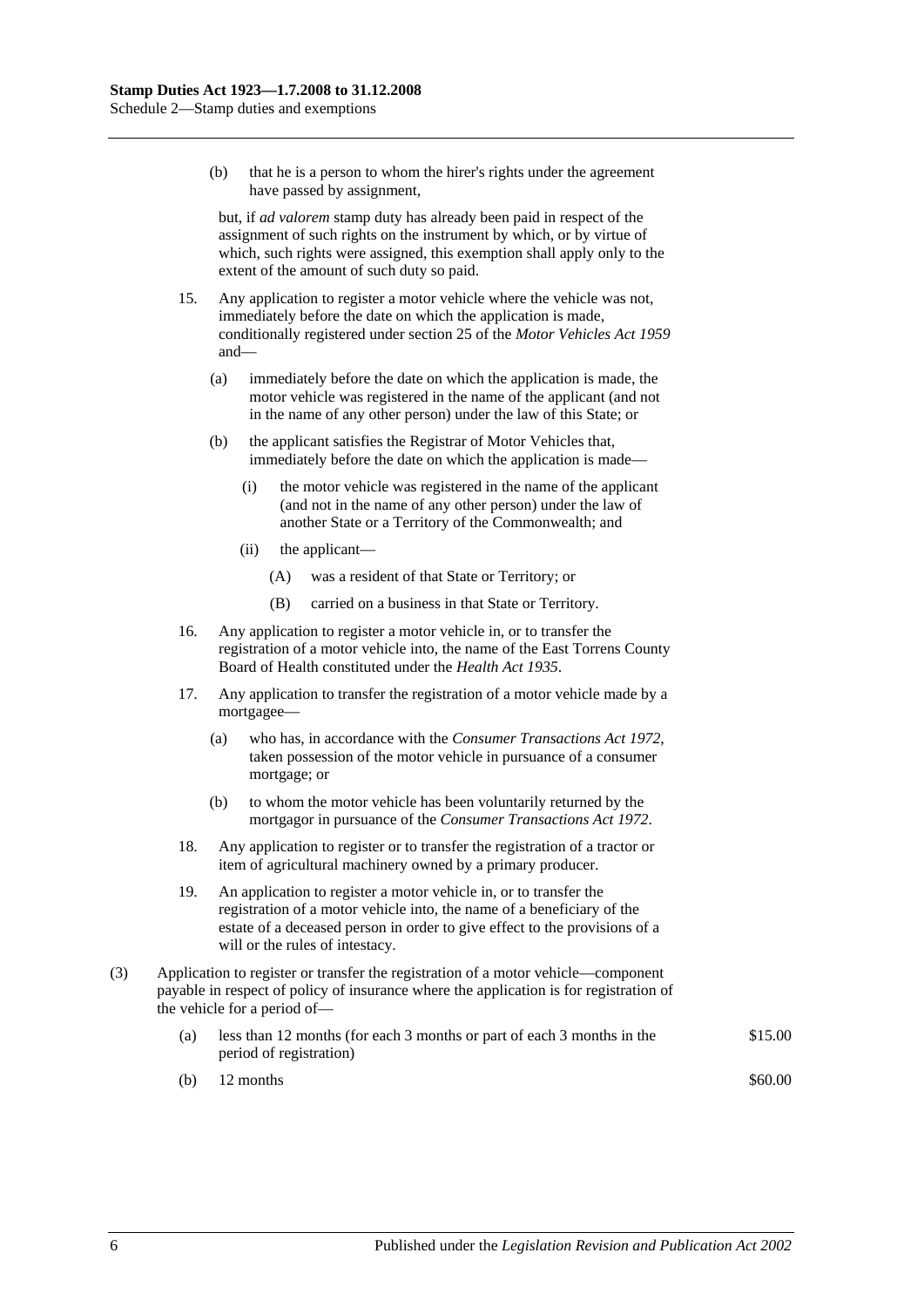#### (4) **Exemptions from component payable under subclause (3) in respect of a policy of insurance**

- 1. Policy of insurance where the application for registration is made by a person or body who or which is entitled to registration of the motor vehicle to which the application relates without fee.
- 2. Policy of insurance where the application is for registration of a trailer that is not a heavy vehicle.
- 3. Policy of insurance where the application for registration is made by the Crown or by any statutory body or authority which holds its assets for and on account of the Crown or by any person on behalf of the Crown or of any such body or authority.
- 3A. Policy of insurance where the motor vehicle is or is to be registered under the scheme established for the registration of motor vehicles used for or in connection with Government or Government sponsored services and known as "the Continuous Government Registration Scheme".
- 4. Policy of insurance where the application is for registration of a motor vehicle in which seating for not less than twelve adult passengers if provided and which is used solely or predominantly for the carriage of passengers for hire or reward.
- 5. Policy of insurance where the application for registration is made by a council as defined in the *[Local Government Act](http://www.legislation.sa.gov.au/index.aspx?action=legref&type=act&legtitle=Local%20Government%20Act%201999) 1999* or a subsidiary of a council under that Act.
- 5A. Policy of insurance where the motor vehicle is to be conditionally registered under section 25 of the *[Motor Vehicles Act](http://www.legislation.sa.gov.au/index.aspx?action=legref&type=act&legtitle=Motor%20Vehicles%20Act%201959) 1959* and the application for registration is of a class declared by regulation under that Act to be exempt from stamp duty.
- 6. Policy of insurance where the application for registration is made by a person who—
	- (a) is entitled under section 38 of the *[Motor Vehicles Act](http://www.legislation.sa.gov.au/index.aspx?action=legref&type=act&legtitle=Motor%20Vehicles%20Act%201959) 1959* to have the motor vehicle registered at a reduced registration fee; and
	- (b) is not enjoying the benefit of this exemption in respect of any other motor vehicle currently owned by the person.
- 7. Policy of insurance where the application for registration is made by a person who satisfies the Registrar of Motor Vehicles—
	- (a) that he is the owner of the motor vehicle; and
	- (b) that, in consequence of the loss by him of the use of one or both of his legs, he is permanently unable to use public transport; and
	- (c) that the motor vehicle will be wholly or mainly used for transporting himself; and
	- (d) that he is not enjoying the benefit of this exemption in respect of any other motor vehicle currently owned by him.
- 8. Policy of insurance where the application for registration is made by a person who satisfies the Registrar of Motor Vehicles—
	- (a) that he is the owner of the motor vehicle;
	- (b) that he is entitled as the holder of—
		- (i) a State concession card issued by the Department of Community Welfare; or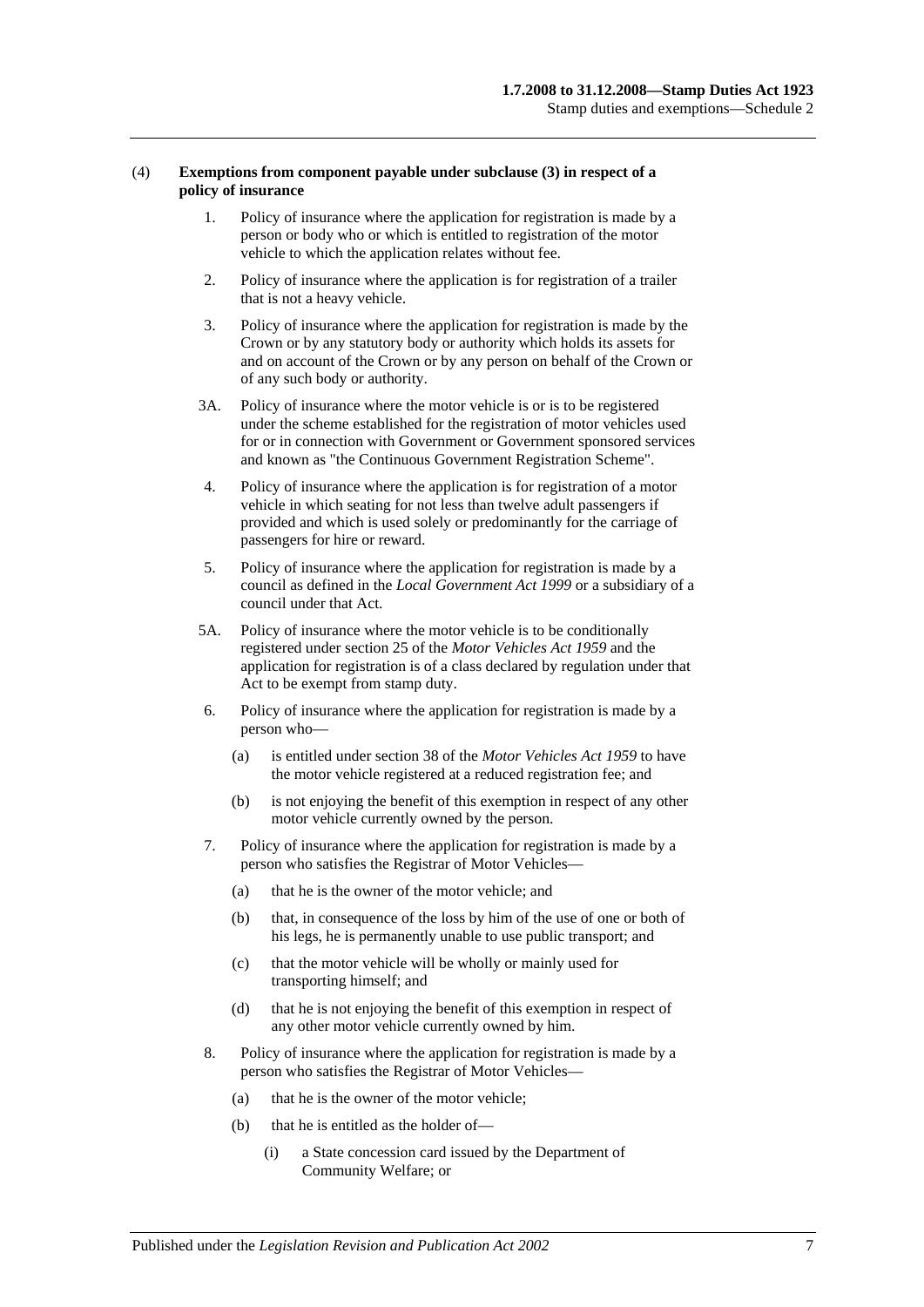(ii) a pensioner entitlement card issued under any Act or law of the Commonwealth, to travel on public transport in this State at reduced fares. **3—Conveyance or transfer on sale of property not otherwise charged** (1) Conveyance or transfer on sale of any property (not otherwise charged), including contract or agreement for sale— (a) in the case of the sale of any financial product (where no return lodged with the Commissioner under [section](#page-82-0) 90D or furnished under [section](#page-83-0) 90G relates to the sale)— (i) if the financial product is quoted on a recognised financial market—for every \$100 and any fractional part of \$100 of the value of the financial product \$0.30 (ii) if the financial product is not quoted on a recognised financial market—for every \$100 and any fractional part of \$100 of the value of the financial product \$0.60 (b) in any other case (not being a conveyance or transfer on sale of any financial product)—where the value of the property conveyed— (i) does not exceed \$12 000—for every \$100 or fractional part of \$100 of the value \$1.00 (ii) exceeds  $$12,000$  but does not exceed  $$30,000$  \$120 plus \$2.00 for every \$100 or fractional part of \$100 of the excess over \$12 000 of that value (iii) exceeds \$30 000 but does not exceed \$50 000 \$480 plus \$3.00 for every \$100 or fractional part of \$100 of the excess over \$30 000 of that value (iv) exceeds \$50 000 but does not exceed \$100 000 \$1 080 plus \$3.50 for every \$100 or fractional part of \$100 of the excess over \$50 000 of that value (v) exceeds \$100 000 but does not exceed \$200 000 \$2 830 plus \$4.00 for every \$100 or fractional part of \$100 of the excess over \$100 000 of that value (vi) exceeds  $$200,000$  but does not exceed  $$250,000$  \$6 830 plus \$4.25 for every \$100 or fractional part of \$100 of the excess over \$200 000 of that value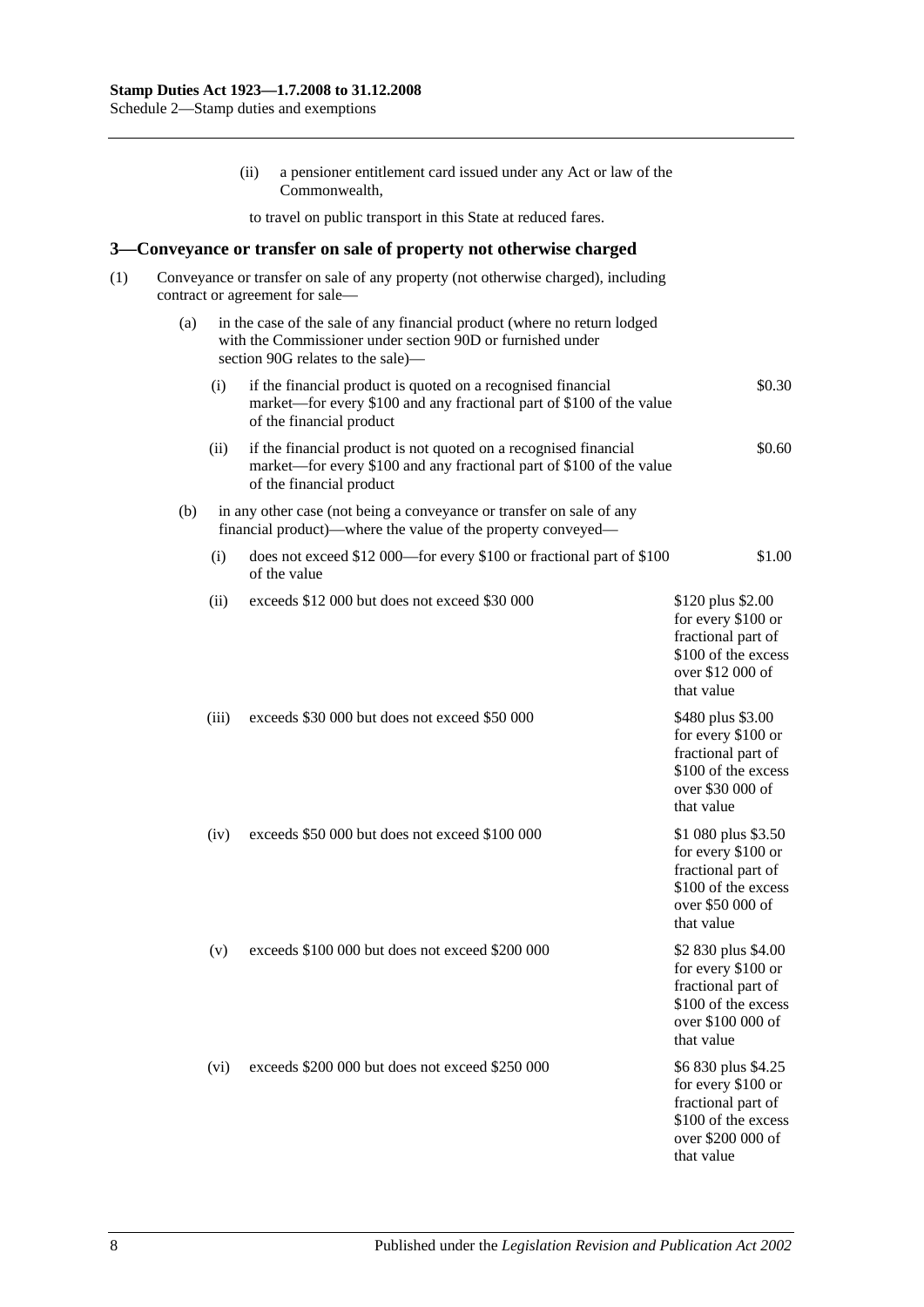## **1.7.2008 to 31.12.2008—Stamp Duties Act 1923**

Stamp duties and exemptions—Schedule 2

| (vii)  | exceeds \$250 000 but does not exceed \$300 000 | \$8 955 plus \$4.75<br>for every \$100 or<br>fractional part of<br>\$100 of the excess<br>over \$250 000 of<br>that value     |
|--------|-------------------------------------------------|-------------------------------------------------------------------------------------------------------------------------------|
| (viii) | exceeds \$300 000 but does not exceed \$500 000 | \$11 330 plus<br>\$5.00 for every<br>\$100 or fractional<br>part of \$100 of the<br>excess over<br>\$300 000 of that<br>value |
| (ix)   | exceeds \$500 000                               | \$21 330 plus<br>\$5.50 for every<br>\$100 or fractional<br>part of \$100 of the<br>excess over<br>\$500 000 of that<br>value |

#### (2) **Exemption**

- 1. Conveyance or transfer of a mortgage or an interest in a mortgage (including such a conveyance or transfer under which a chose in action consisting of the debt secured by that mortgage or part of that debt is also conveyed or transferred).
- 2. Conveyance or transfer of any debenture, debenture stock, bond, note or other security of a similar kind of a government or of any municipal or other corporation, company or society (whether constituting a charge on the assets of the government, or of the municipal or other corporation, company or society or not).
- 3. Conveyance or transfer of a financial product to or by a person who is a trustee unde[r section](#page-83-0) 90G.
- 4. In the case of an amalgamation under the *[Industrial and Employee](http://www.legislation.sa.gov.au/index.aspx?action=legref&type=act&legtitle=Industrial%20and%20Employee%20Relations%20Act%201994)  [Relations Act](http://www.legislation.sa.gov.au/index.aspx?action=legref&type=act&legtitle=Industrial%20and%20Employee%20Relations%20Act%201994) 1994* any conveyance or transfer of property by an amalgamating association to the association formed by the amalgamation.
- 5. In the case of an amalgamation under Part IX of the *Industrial Relations Act 1988* of the Commonwealth, any conveyance or transfer of property to an amalgamated organisation from a de-registered organisation.

## **4—Conveyance operating as voluntary disposition** *inter vivos*

- (1) Conveyance operating as a voluntary disposition *inter vivos* of any property (including a statement under [Part 4\)](#page-90-0)—
	- (a) in the case of a CSF transaction relating to a financial product to which [Division 3](#page-85-0) of [Part 3A](#page-78-0) applies—for every \$100 and any fractional part of \$100 of the value of the financial product
	- (aa) in the case of the disposition of any financial product (excluding the transfer of a financial product referred to in paragraph (a)) where no return furnished under [section](#page-83-0) 90G relates to the sale—

\$0.30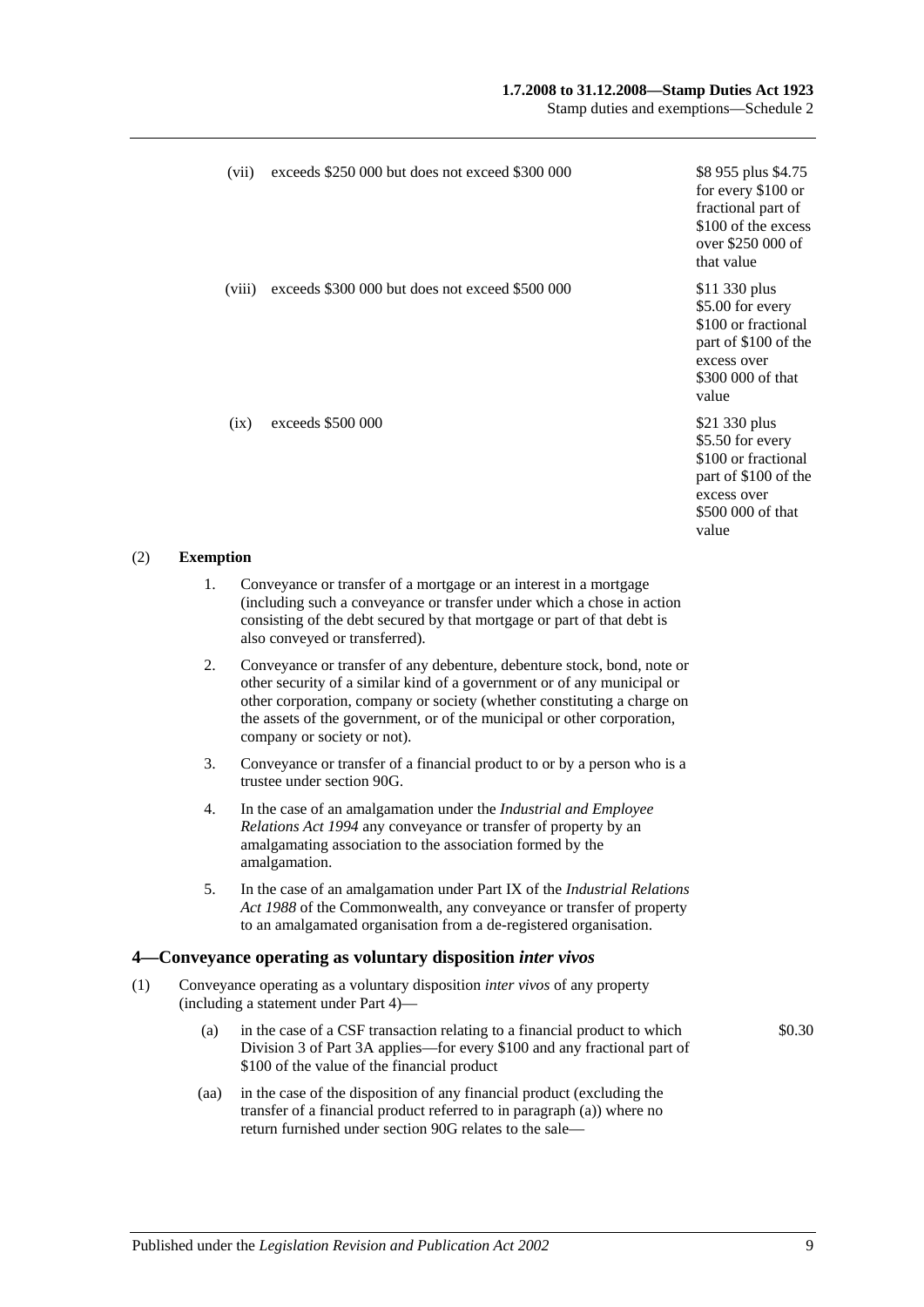|     | (i)    | if the financial product is quoted on a recognised financial<br>market—for every \$100 and any fractional part of \$100 of the value<br>of the financial product     | \$0.30                                                                                                                        |
|-----|--------|----------------------------------------------------------------------------------------------------------------------------------------------------------------------|-------------------------------------------------------------------------------------------------------------------------------|
|     | (ii)   | if the financial product is not quoted on a recognised financial<br>market—for every \$100 and any fractional part of \$100 of the value<br>of the financial product | \$0.60                                                                                                                        |
| (b) |        | in any other case—where the value of the property conveyed—                                                                                                          |                                                                                                                               |
|     | (i)    | does not exceed \$12 000—for every \$100 or fractional part of \$100<br>of the value                                                                                 | \$1.00                                                                                                                        |
|     | (ii)   | exceeds \$12 000 but does not exceed \$30 000                                                                                                                        | \$120 plus \$2.00<br>for every \$100 or<br>fractional part of<br>\$100 of the excess<br>over \$12 000 of<br>that value        |
|     | (iii)  | exceeds \$30 000 but does not exceed \$50 000                                                                                                                        | \$480 plus \$3.00<br>for every \$100 or<br>fractional part of<br>\$100 of the excess<br>over \$30 000 of<br>that value        |
|     | (iv)   | exceeds \$50 000 but does not exceed \$100 000                                                                                                                       | \$1 080 plus \$3.50<br>for every \$100 or<br>fractional part of<br>\$100 of the excess<br>over \$50 000 of<br>that value      |
|     | (v)    | exceeds \$100 000 but does not exceed \$200 000                                                                                                                      | \$2 830 plus \$4.00<br>for every \$100 or<br>fractional part of<br>\$100 of the excess<br>over \$100 000 of<br>that value     |
|     | (vi)   | exceeds \$200 000 but does not exceed \$250 000                                                                                                                      | \$6 830 plus \$4.25<br>for every \$100 or<br>fractional part of<br>\$100 of the excess<br>over \$200 000 of<br>that value     |
|     | (vii)  | exceeds \$250 000 but does not exceed \$300 000                                                                                                                      | \$8 955 plus \$4.75<br>for every \$100 or<br>fractional part of<br>\$100 of the excess<br>over \$250 000 of<br>that value     |
|     | (viii) | exceeds \$300 000 but does not exceed \$500 000                                                                                                                      | \$11 330 plus<br>\$5.00 for every<br>\$100 or fractional<br>part of \$100 of the<br>excess over<br>\$300 000 of that<br>value |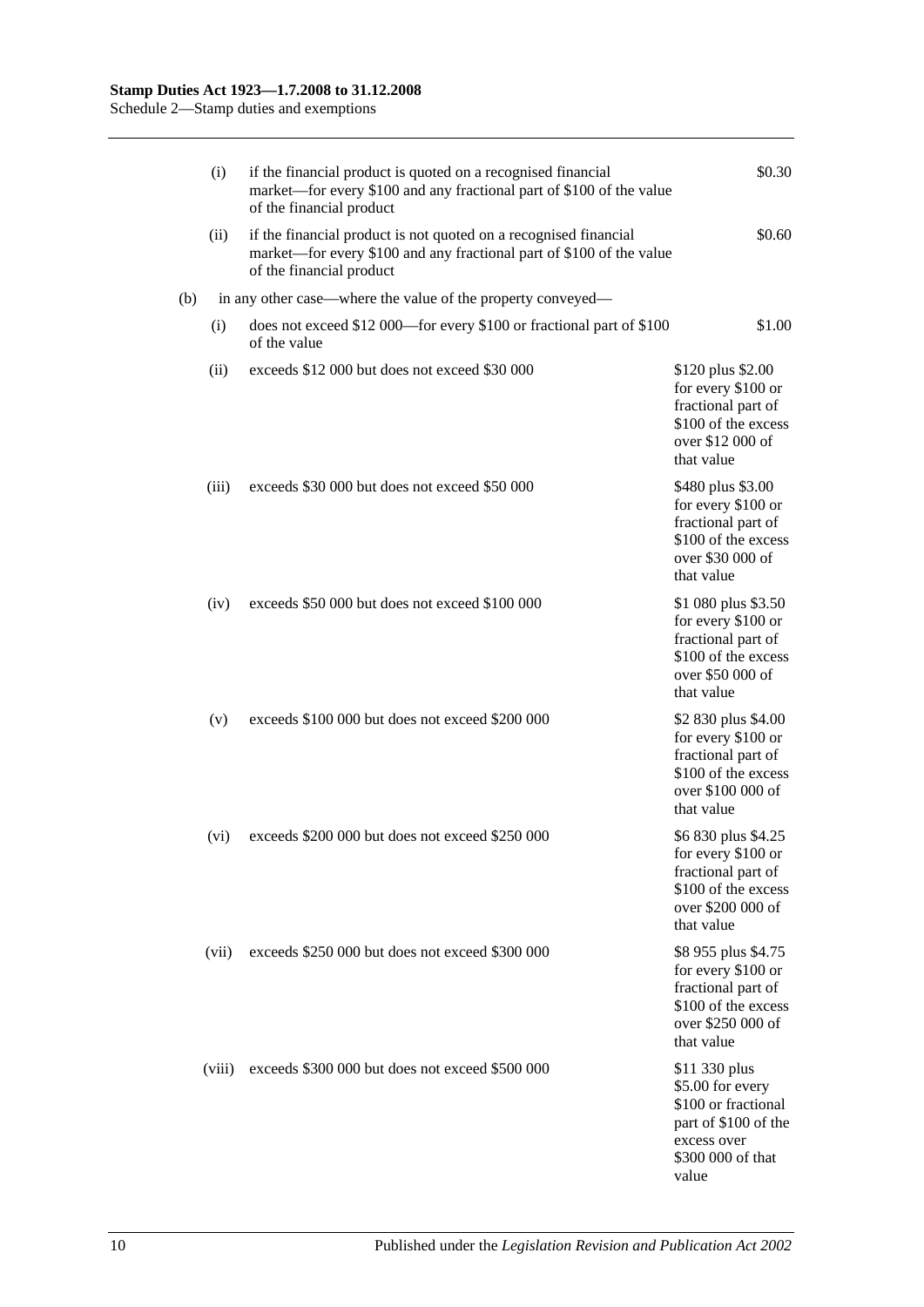#### (ix) exceeds  $$500,000$  \$21 330 plus

\$5.50 for every \$100 or fractional part of \$100 of the excess over \$500 000 of that value

#### (2) **Exemption**

- 1. Conveyance operating as a voluntary disposition *inter vivos* by an employer of any property for the purpose of providing individual personal benefits, pensions or retiring allowances for his employees.
- 2. Conveyance or transfer of a mortgage or an interest in a mortgage (including such a conveyance or transfer under which a chose in action consisting of the debt secured by that mortgage or part of that debt is also conveyed or transferred).
- 3. Conveyance or transfer of a financial product to or by a person who is a trustee unde[r section](#page-83-0) 90G.
- 4. In the case of an amalgamation under the *[Industrial and Employee](http://www.legislation.sa.gov.au/index.aspx?action=legref&type=act&legtitle=Industrial%20and%20Employee%20Relations%20Act%201994)  [Relations Act](http://www.legislation.sa.gov.au/index.aspx?action=legref&type=act&legtitle=Industrial%20and%20Employee%20Relations%20Act%201994) 1994* any conveyance or transfer of property by an amalgamating association to the association formed by the amalgamation.
- 5. In the case of an amalgamation under Part IX of the *Industrial Relations Act 1988* of the Commonwealth, any conveyance or transfer of property to an amalgamated organisation from a de-registered organisation.

#### **10—Lease or agreement for lease**

| (1) | Lease or agreement for a lease or any other document for the tenancy or occupancy |
|-----|-----------------------------------------------------------------------------------|
|     | of land or a tenement—                                                            |

- (a) in the case of a lease made by way of an extension of an existing lease where— \$10.00
	- (i) the term of the extension is a period not exceeding one day; and
	- (ii) the sole purpose of the extension is to vary a covenant (other than a covenant specifying the rent payable) contained in the existing lease,
- (b) in the case of a lease made subsequently to and in conformity with a duly stamped agreement for a lease \$0.50
- (c) in any other case—
	- For every \$100 or fractional part of \$100 of one years rent calculated at the rate of rent per annum or, if an average rate of rent per annum can be ascertained or estimated, at that average rate \$1.00

#### **Note—**

Under [section](#page-70-0) 75 the rate or average rate of rent per annum used as a basis for calculating duty may be—

- (a) the actual or estimated rate of rent charged; or
- (b) if the consideration payable by the lessee cannot be ascertained or estimated or would result in a lower duty being payable—the current market rent.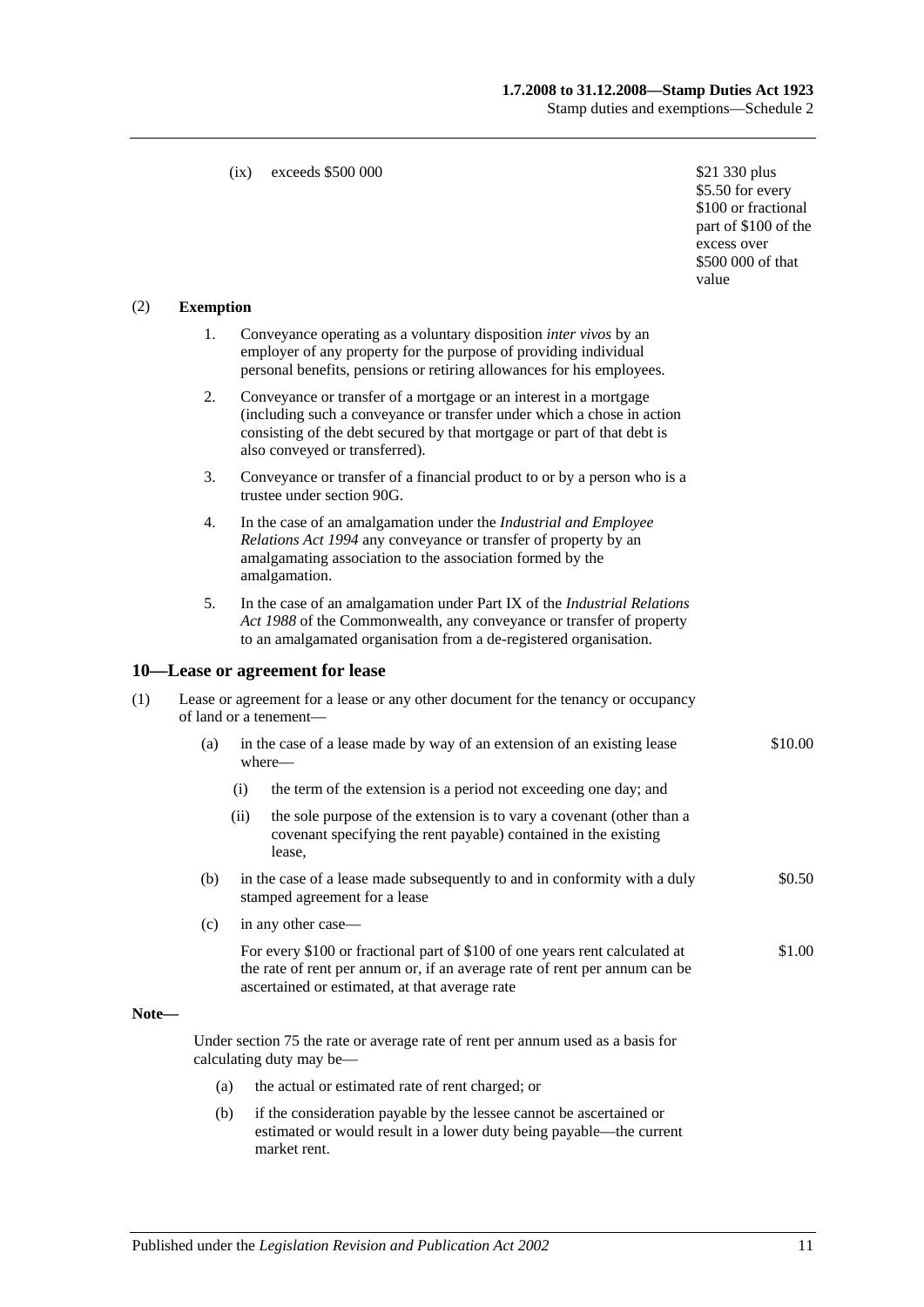#### (2) **Exemptions**

- 1. Lease or agreement for a lease or any written document for the tenancy or occupancy of land or a tenement where—
	- (a) the term of the lease, proposed lease, tenancy or occupancy commences on or after 1 January 2002; and
	- (b) the rent reserved, averaged over the term of the lease, proposed lease, tenancy or occupancy, does not exceed the rate of \$50 000 per annum.
- 2. Lease or agreement for a lease of residential premises that are or are to be occupied by the lessee or prospective lessee as a place of residence.

#### **11—Mortgage, bond, debenture, covenant or warrant of attorney**

- (1) Mortgage, bond, debenture, covenant or warrant of attorney to confess and enter up judgment—
	- (a) subject to paragraphs (b) and (c), the rate of duty is—
		- (i) if the secured liability does not exceed \$6 000—\$10.00;
		- (ii) if the secured liability exceeds \$6 000—\$10 plus \$0.15 for every \$100 or fractional part of \$100 over \$6 000,

(but any amount representing the premium on an insurance policy over property subject to the security is to be excluded);

- (b) if a mortgage is a mortgage of an existing mortgage over land used or to be used solely as the site of a residential building, the duty is \$10.00;
- (c) a bond, debenture, or covenant securing a contingent liability is liable to *ad valorem* duty based on the amount presently secured at the time of stamping if the Commissioner is satisfied of the genuineness of the contingency.

## (2) **Exemptions**

- 1. Every collateral or auxiliary or additional or substituted security, or security by way of further assurance for the above-mentioned purpose, where the principal or primary security is chargeable with duty as a mortgage, bond, debenture, covenant or warrant of attorney to confess and enter up judgment and is duly stamped as such.
- 2. Every mortgage, bond, debenture or covenant securing the payment or repayment of an amount not exceeding four hundred dollars.
- 2a. A mortgage securing a loan that has been, or is to be, applied wholly for home acquisition or improvement.
- 2b. A mortgage to secure a loan that has been, or is to be, applied wholly for refinancing purposes.
- 3. A deed of cross guarantee entered into between a company and its subsidiaries in pursuance of a class order under section 341 of the *Corporations Act 2001* of the Commonwealth or a mortgage, bond, debenture or covenant securing a liability under such a deed of cross guarantee.
- 4. Charge over property imposed by order made under section 8(1) of the *[Enforcement of Judgments Act](http://www.legislation.sa.gov.au/index.aspx?action=legref&type=act&legtitle=Enforcement%20of%20Judgments%20Act%201991) 1991*.

## (3) **Partial exemptions**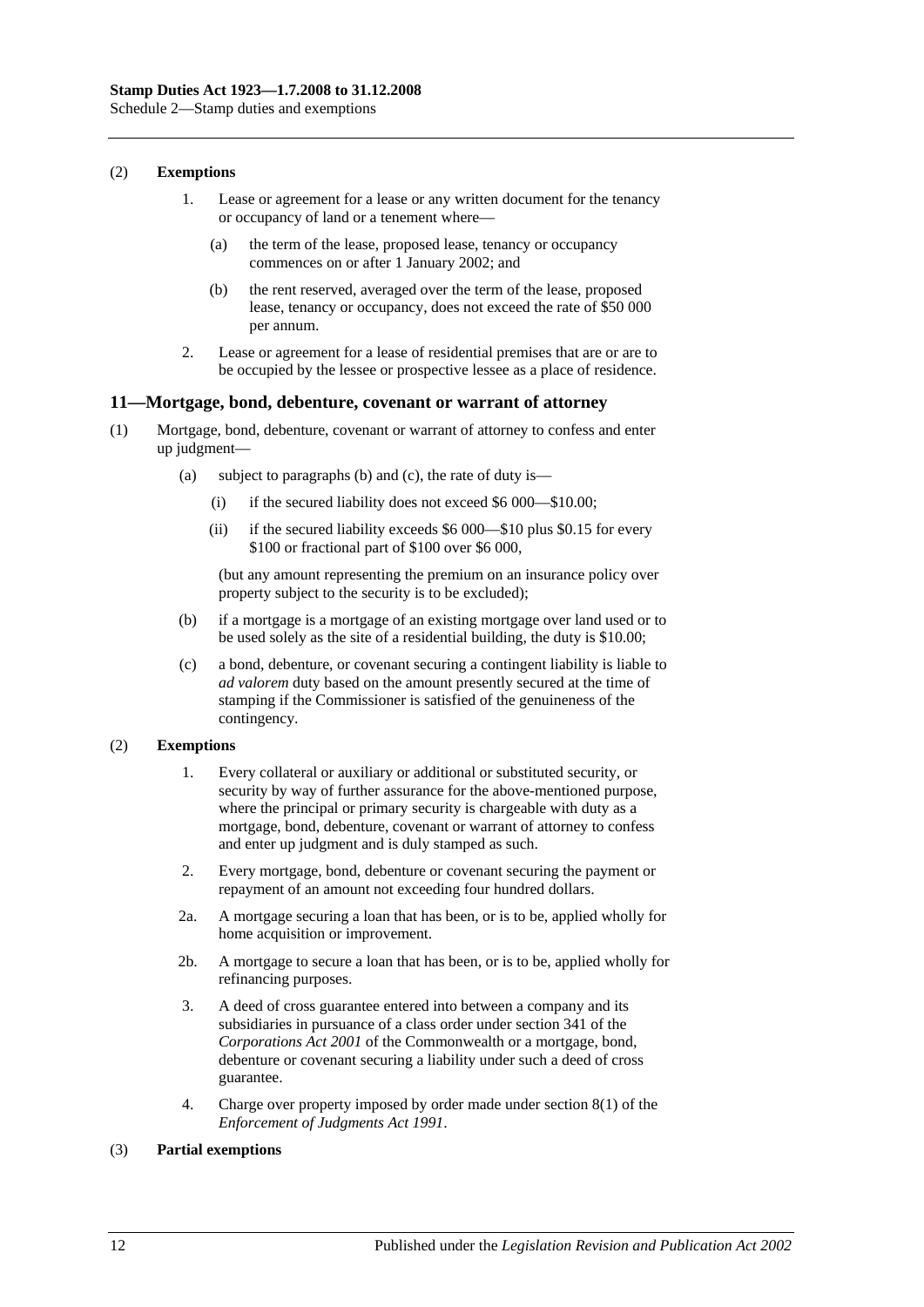- 1 A mortgage securing a loan that has been, or is to be, applied in part for home acquisition or improvement and in part for other purposes is liable to duty as if it secured only so much of the loan as is to be applied for the other purposes.
- 2 A mortgage securing a loan that has been, or is to be, applied in part for refinancing purposes and in part for other purposes is liable to duty as if it secured only so much of the loan as is to be applied for the other purposes.

## (4) **Definitions**

A loan secured by a mortgage is applied for *home acquisition or improvement* to the extent that it is used for one or more of the following purposes:

- (a) purchasing land on which residential premises have been, or are to be, built that the mortgagor (or, if there are 2 or more mortgagors, at least one of them) intends to occupy as his or her sole or principal place of residence;
- (b) building, or making additions or improvements to, residential premises that the mortgagor (or, if there are 2 or more mortgagors, at least one of them) occupies or intends to occupy as his or her sole or principal place of residence;
- (c) repaying a loan previously taken out for one or more of the above purposes.

A loan secured by a mortgage is applied for *refinancing purposes* to the extent that the loan has been, or is to be, applied to paying out the outstanding balance of a debt secured by an earlier mortgage on which duty has been paid (or which is exempt from duty) if the following conditions are satisfied:

- (a) the borrower under the loan transaction must be the person liable for the debt secured by the earlier mortgage; and
- (b) at least some of the mortgaged property must be common to both mortgages; and
- (c) the earlier mortgage must be fully discharged before, or as soon as practicable after, the first payment of loan money to, or for the benefit of, the borrower under the loan transaction secured by the later mortgage.

## **12—Return under section 42AA**

Return lodged with the Commissioner by a company, person or firm of persons unde[r section](#page-29-0) 42AA—

There shall be paid by the person lodging the return a duty at such rate per centum of the amount of the premiums paid or payable in respect of each class of assurance or insurance to which the return relates as would have been payable if the assurance or insurance had been effected under a policy issued in this State.

## **13—Return under section 44**

(1) Return lodged with the Commissioner by a financial institution under [section](#page-34-0) 44—

Duty is payable on each cheque form or cheque to which the return relates as follows:

For every cheque form or cheque  $\$0.10$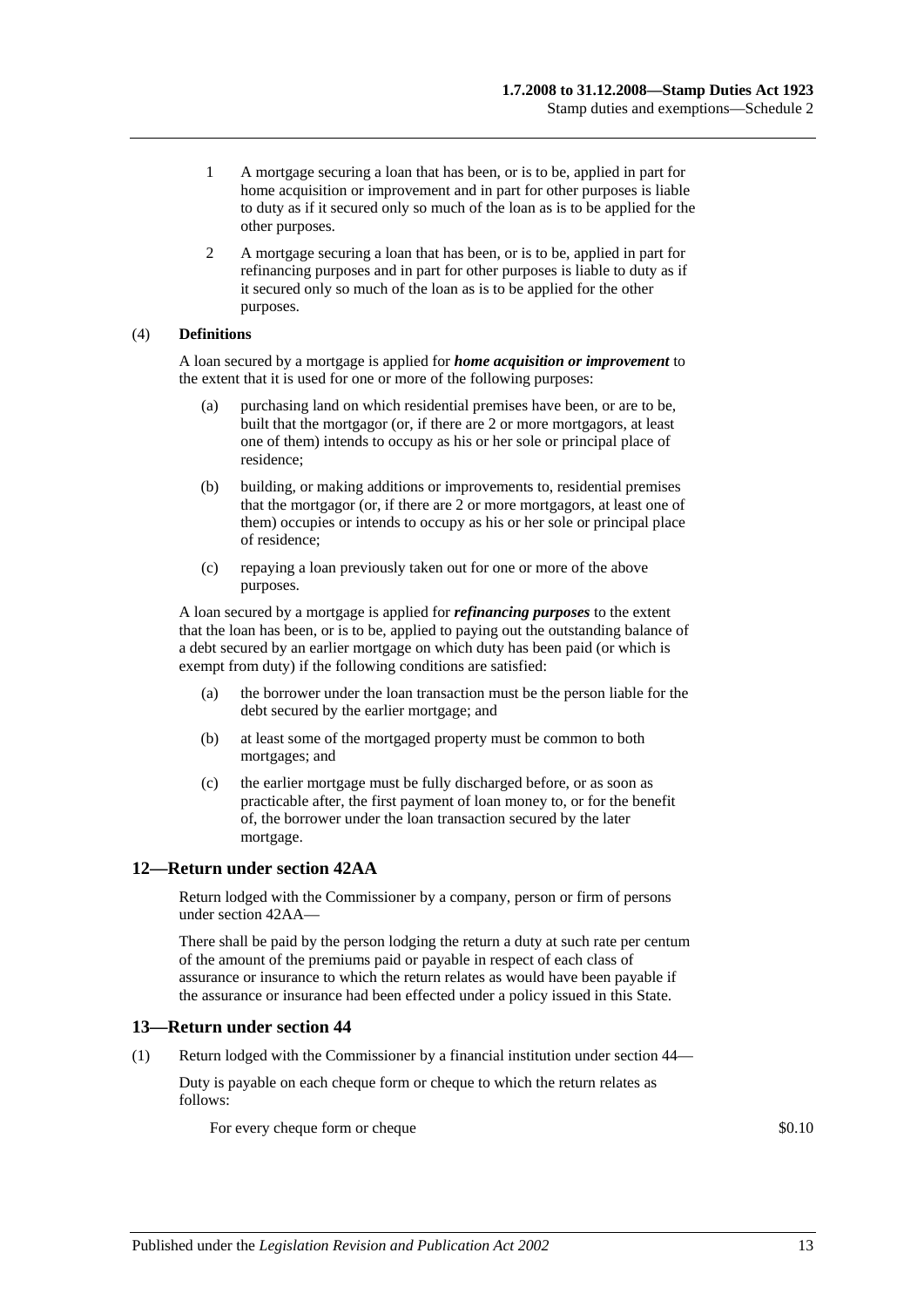#### (2) **Exemptions**

- 1. A cheque form issued by a financial institution in respect of an account held with the financial institution—
	- (a) outside of South Australia; or
	- (b) by a part of the Public Service; or
	- (c) by or on behalf of a body established for a charitable, educational, benevolent, religious, sporting, community or philanthropic purpose; or
	- (d) by a friendly society or by or on behalf of a community or publicly subsidised hospital.
- 2. A cheque drawn (whether before or after the commencement of this provision) against an account held with a financial institution outside of South Australia.
- 3. A cheque drawn by any financial institution in South Australia upon any other financial institution in South Australia, not payable to bearer or to order and used solely for the purpose of settling or clearing any account between such financial institutions.

#### **14—Return under section 90D**

(1) Return lodged with the Commissioner by a dealer pursuant to [section](#page-82-0) 90D—

Duty is payable on each sale and each purchase of financial products to which the return relates as follows:

For every \$100 and any fractional part of \$100 of the consideration for each sale or purchase

\$0.15

#### (2) **Exemptions**

- 1. Any sale of financial products to which the return relates, which sale was made by a broker on his or her own account or behalf, where the financial products concerned were purchased by him or her on, or within 10 clear days (not including any day on which the market of which he or she is a member is closed) of, the day of the sale.
- 2. Any purchase of financial products to which the return relates, which purchase was made by a broker on his or her own account or behalf, where the financial products concerned were sold by him or her on, or within 10 clear days (not including any day on which the market of which he or she is a member is closed) of, the day of the purchase.

## **15—Return under section 90G**

Return under [section](#page-83-0) 90G—

| Duty is payable in respect of each relevant transaction as follows: |  |
|---------------------------------------------------------------------|--|
|---------------------------------------------------------------------|--|

For every \$100 and any fractional part of \$100 of the value of the financial product comprised in the disposition \$0.30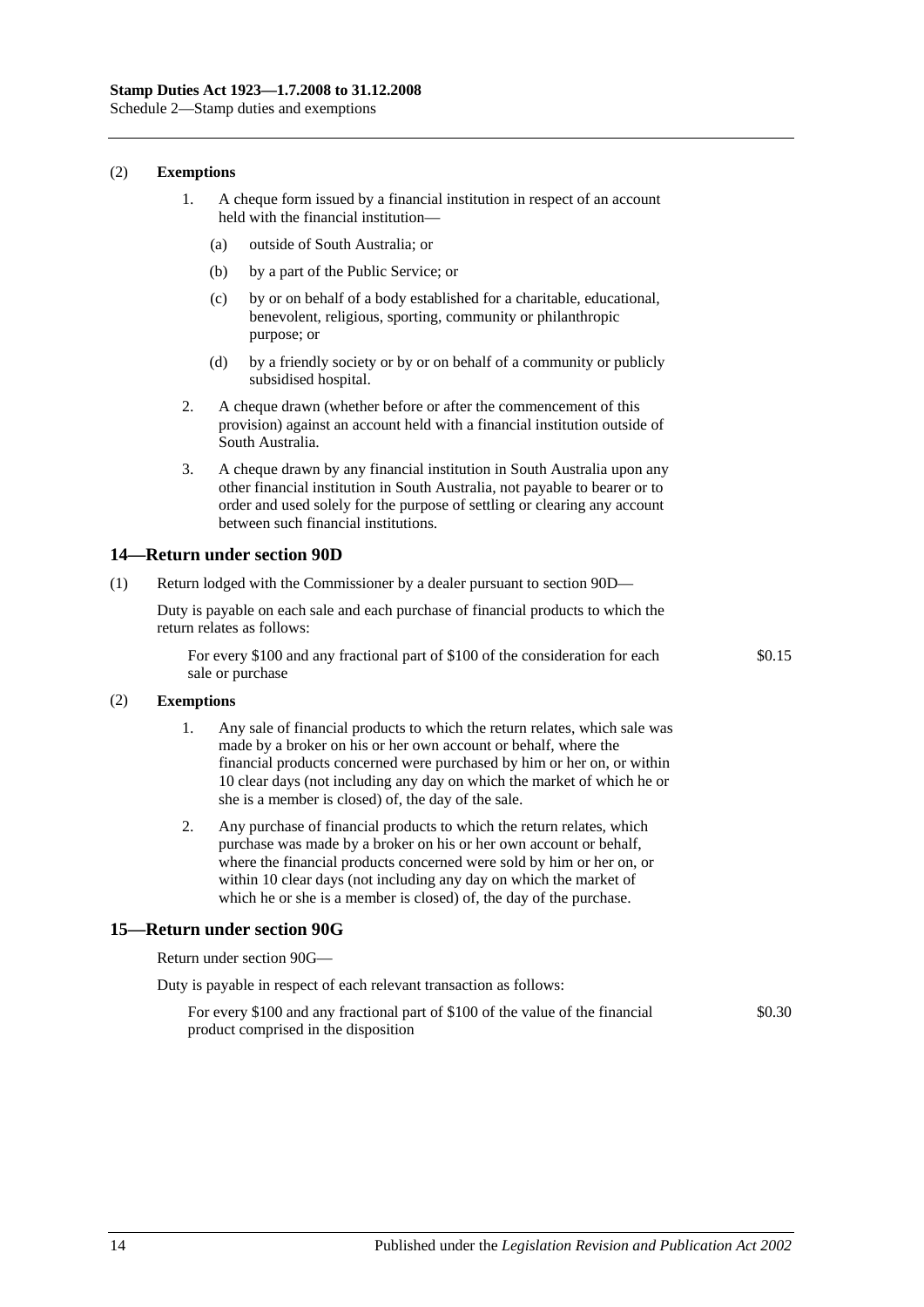## **Part 2—General exemptions from all stamp duties**

## **16—General exemptions**

The following instruments are exempt from all stamp duties:

- 1 Wills, testamentary instruments and letters of administration and any instrument acknowledging, evidencing or recording any such instrument.
- 1A Agreement or memorandum of agreement made on or after 1 September 1992, not under seal, and not otherwise specifically charged with duty.
- 2 Certificates of title issued from the Lands Titles Office.
- 3 Customs bonds.
- 4 Administration bonds.
- 5 Bonds to the Crown.
- 6 Conveyances of bills, bonds, debentures or other securities issued by a public statutory body constituted under a law of the Commonwealth or of this or any other State or of any Territory of the Commonwealth, not being a prescribed statutory body or a statutory body of a prescribed class.
- 7 Bond on appointment of a special bailiff.
- 8 Memorandum of association, articles of association and rules and regulations of any incorporated company, association or society.
- 9 Marriage settlements.
- 10 Mortgage bonds guaranteed by the Government of South Australia.
- 11 Articles or indentures of apprenticeship and assignments of articles or indentures of apprenticeship.
- 12 Leases to the Crown and to any person on behalf of the Crown.
- 13 A power of attorney (or any other instrument in the nature of a power of attorney).
- 13A Grant of land from the Crown.
- 13B Conveyance, whether on sale or otherwise, to the Crown or to any person on behalf of the Crown (not being a surrender to the Crown, or any such person, of a lease or other interest in land in order that the Crown may grant to a person other than the surrenderor a lease of, or other interest in, the same land or any part thereof).
- 13C Acquisition by a municipal or district council of land for the purposes of providing a public park, being an acquisition enabled or assisted by an advance under the *[Public Parks Act](http://www.legislation.sa.gov.au/index.aspx?action=legref&type=act&legtitle=Public%20Parks%20Act%201943) 1943*.
- 14 Conveyance on sale of any goods, wares, merchandise, horses, cattle, sheep or other movable chattels when the value does not exceed \$40.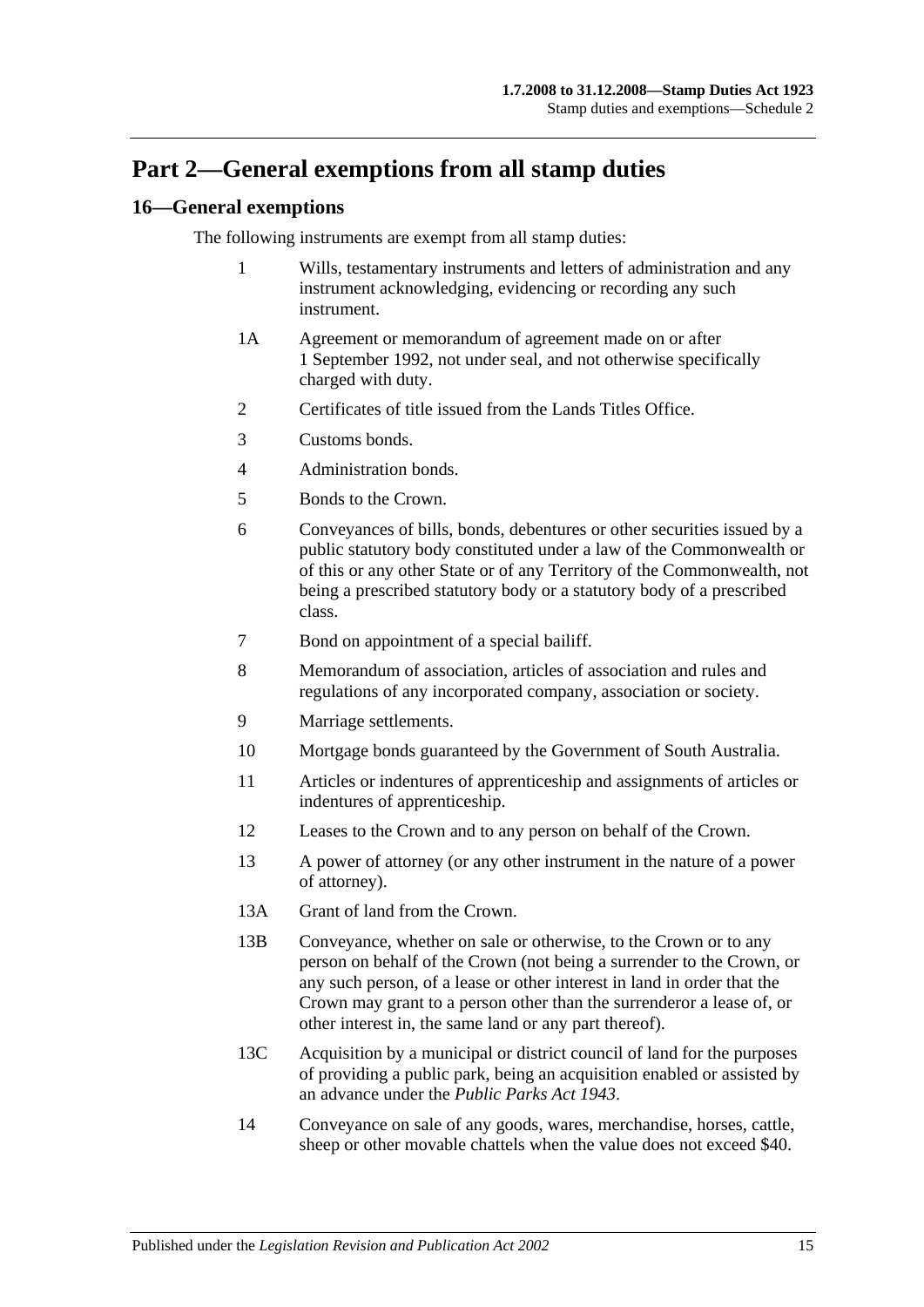- 15 Any transfer of any fire, personal accident, fidelity, guarantee, livestock, plate glass or marine insurance or assurance policy.
- 16 Any cemetery leases.
- 18 Bills, bonds, inscribed stock, debentures, deposit receipts and other securities issued by the Government of the State, and coupons or interest warrants issued in connection with any such bills, bonds, stock, debentures, deposit receipts or other securities, and any transfer of, or document relating to, the purchase or sale of any such bills, bonds, stock, debentures, deposit receipts or other securities.
- 19 Conveyance or transfer of a financial product by the personal representative of a deceased person to another person entitled under the will of the deceased person, or on intestacy, to have the financial product conveyed or transferred to him or her.
- 20 Conveyance or transfer of a financial product if the conveyance or transfer is made for the purpose of effectuating the appointment of a new trustee or the retirement of a trustee and all duty chargeable on any instrument for the appointment of the new trustee or the retirement of the trustee, as the case may be, has been duly paid.
- 20A Conveyance or transfer of property if the Commissioner is satisfied that—
	- (a) the conveyance or transfer is made as a consequence of the conversion of an undertaking (for which a deed had been lodged under Division 5 of Part 7.12 of the *Corporations Law* as in force before the commencement of the *Managed Investments Act 1998* of the Commonwealth) to a managed investment scheme registered under Chapter 5C of the *Corporations Act 2001* of the Commonwealth; and
	- (b) the members have, after the conveyance or transfer, the same beneficial interests in the scheme property as they had prior to the conveyance or transfer.
- 21 Conveyance or transfer of a financial product if the conveyance of transfer is made in pursuance of any deed of settlement or deed of gift and all duty chargeable on the deed of settlement or deed of gift, as the case may be, has been duly paid.
- 22 Conveyance or transfer of American Depositary Shares or of American Depositary Receipts that relate to American Depositary Shares, that causes or results in a change in the beneficial ownership of an estate or interest in financial products of a South Australian registered company within the meaning of [section](#page-78-1) 90A (not being a CUFS).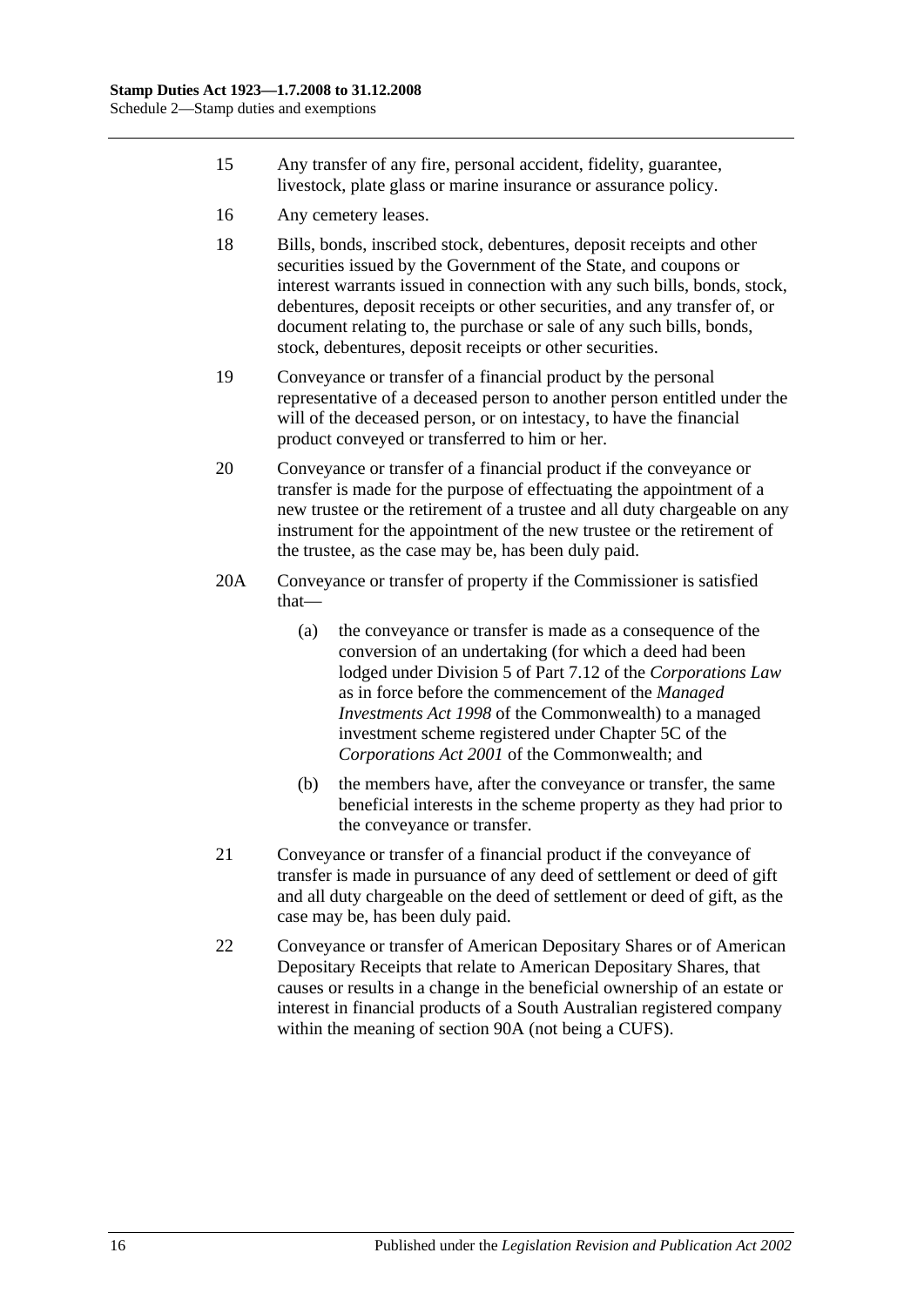- 23 (1) Any conveyance, transfer or mortgage to which a prescribed person is a party and which is executed or entered into in connection with the purchase or gift of any land on which the prescribed person resides or intends to reside shall be exempt from stamp duty on so much of the amount on which the duty is chargeable as does not exceed two thousand four hundred dollars, but a conveyance, transfer or mortgage shall not be exempt under this paragraph unless the Commissioner is satisfied by such evidence as he requires—
	- (a) that the purchase or gift is made for the purpose of enabling the prescribed person to become the owner, or lessee from the Crown, of a dwelling house in which he resides or intends to reside;
	- (b) that a conveyance, transfer or mortgage to which the prescribed person was a party and which was executed or entered into in connection with any other purchase or gift of land on which the prescribed person resided or intended to reside has not previously been exempt from stamp duty pursuant to this paragraph or any enactment relating to advances for homes.
	- (2) In this exemption—

<span id="page-122-0"></span>*prescribed person* means—

- (a) a person who, during any war in which the Commonwealth is or was engaged, has served as a member of a naval, military or air force of the Commonwealth or of the United Kingdom or of any part of Her Majesty's dominions, whether or not he is still so serving at the time when he claims exemption under this paragraph;
- <span id="page-122-1"></span>(b) a person who, during any such war, was employed in seagoing service on a ship registered in any territory under the dominion of Her Majesty the Queen, whether or not he is still so employed at the time when he claims exemption under this paragraph;
- <span id="page-122-2"></span>(c) a person who has been on active service in the Korean war as a member of a naval, military or air force of the Commonwealth or of the United Kingdom or of any other part of Her Majesty's dominions, whether or not he is still on such service at the time when he claims exemption under this paragraph.

The expression *Korean war* in this paragraph means the war in Korea which commenced on the twenty-fifth day of June, 1950. For the purposes of this paragraph that war shall be deemed to end on the day on which a proclamation is issued by the Governor declaring that the Korean war has ceased;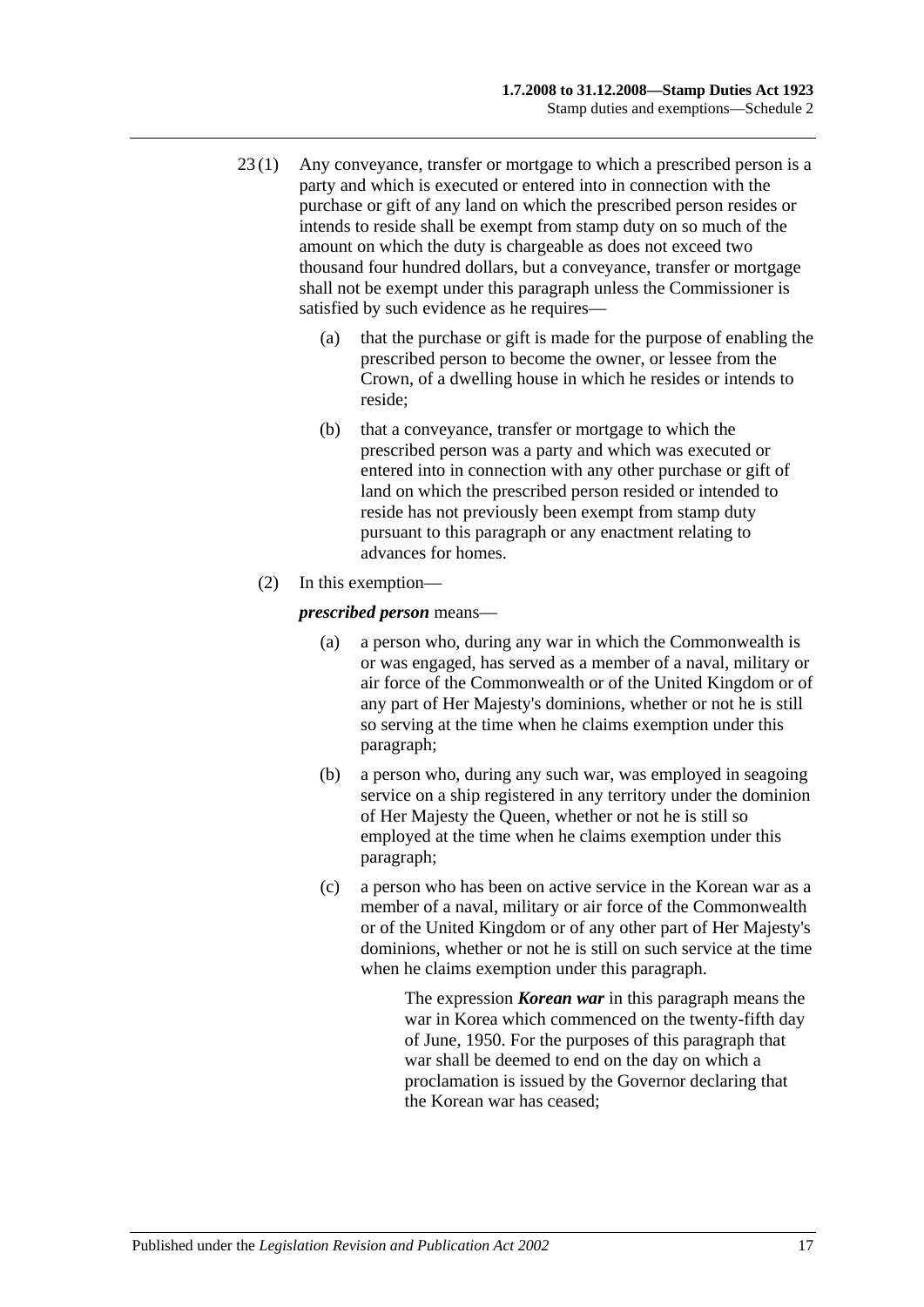- <span id="page-123-0"></span>(d) a person who has been on active service as a member of a naval, military or air force of the Commonwealth or of the United Kingdom or of any other part of Her Majesty's dominions operating for the suppression of unlawful violence in Malaya, whether or not he is still on such service at the time when he claims exemption under this paragraph;
- <span id="page-123-1"></span>(d1) a person who (whether before or after the commencement of the *[Stamp Duties Act Amendment Act](http://www.legislation.sa.gov.au/index.aspx?action=legref&type=act&legtitle=Stamp%20Duties%20Act%20Amendment%20Act%201965) 1965*) has been on active service as a member of a naval, military or air force of the Commonwealth or of the United Kingdom or of any other part of Her Majesty's dominions in any area outside Australia or in any naval, military or air force operation that is proclaimed to be an area or (as the case may be) a naval, military or air force operation for the purposes of this paragraph, whether or not he is still on such service at the time when he claims exemption under this paragraph;
- (e) the widow of any deceased person who during his lifetime served or was employed as mentioned in [paragraph](#page-122-0) (a), [\(b\),](#page-122-1)  $(c)$ ,  $(d)$  or  $(d1)$ ;

*land* includes the fee simple of any land and the estate and interest of a lessee of land held under a Crown lease, and of a purchaser of land held under an agreement for sale and purchase granted by the Crown.

- (3) For the purposes of [paragraphs](#page-122-0) (a) and [\(b\)](#page-122-1) of the definition of *prescribed person*, a war shall be deemed to continue from the commencement thereof until the day declared by the Governor by proclamation to be the day on which the war shall be deemed to cease. Notwithstanding the provisions of this paragraph, or of any proclamation made in pursuance thereof, the war which commenced on the third day of September, 1939, shall, for the purposes of any conveyance, transfer or mortgage executed or entered into after the commencement of the *[Stamp Duties Act Amendment Act](http://www.legislation.sa.gov.au/index.aspx?action=legref&type=act&legtitle=Stamp%20Duties%20Act%20Amendment%20Act%201965) 1965* be deemed to have ceased on the thirty-first day of December, 1945.
- 24 A conveyance or transfer of a financial product to or from a nominee company established by a dealer or a CSF participant solely for the purpose of facilitating settlement of transactions relating to financial products entered into in the ordinary course of business.
- 24AA A conveyance or transfer of a financial product to or from CHESS Depositary Nominees Pty Ltd solely for the purpose of facilitating settlement of transactions relating to a CUFS entered into in the ordinary course of business.
- 24A An error transaction in respect of a financial product to which [Division](#page-85-0)  [3](#page-85-0) of [Part 3A](#page-78-0) applies.
- 24B A conveyance or transfer of a financial product made solely for the purpose of a security lending transaction of a kind that would qualify for relief under section 26BC(3) of the *Income Tax Assessment Act 1936* of the Commonwealth, as amended from time to time.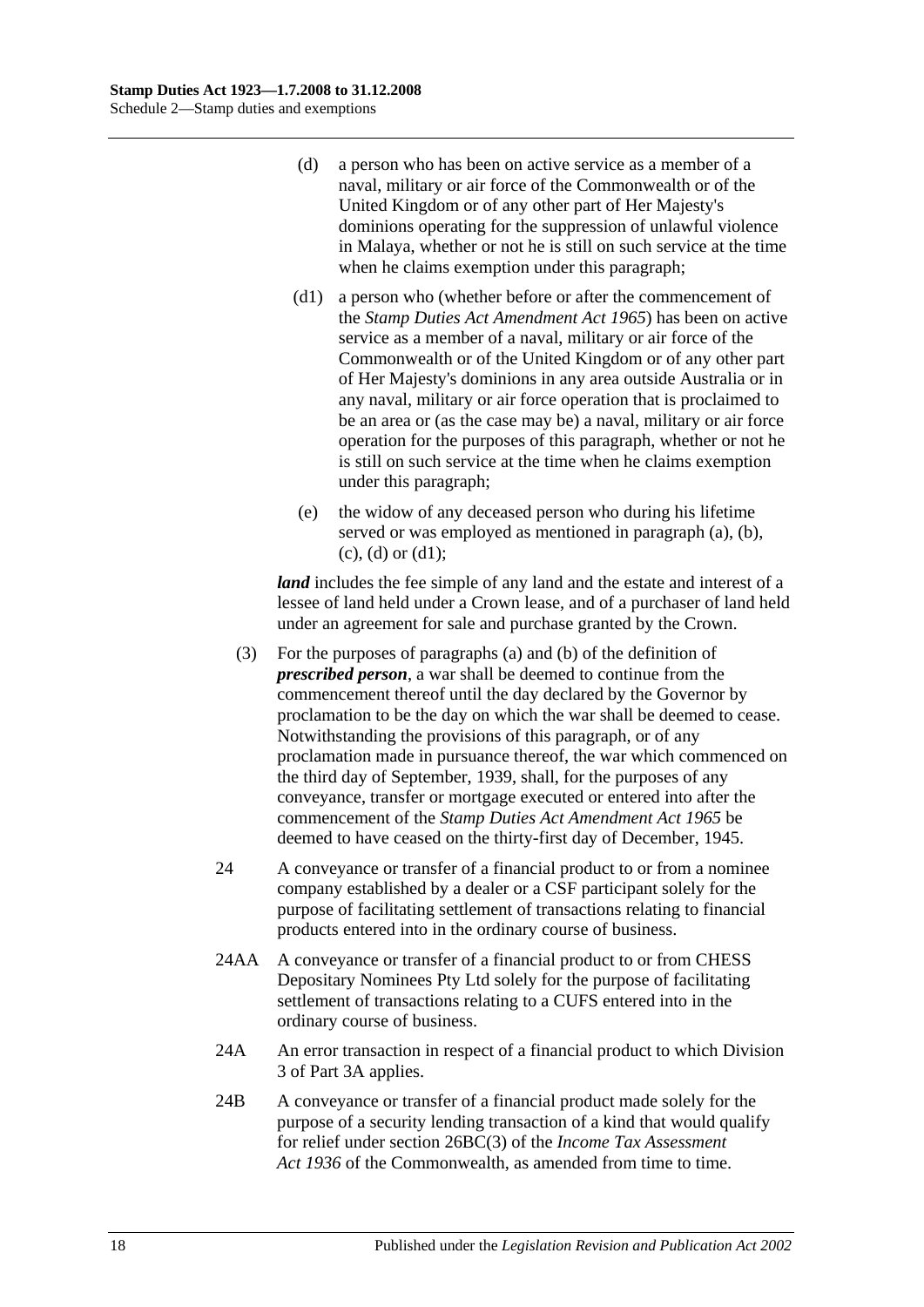- 24C A proper CSF transaction of a financial product that—
	- (a) does not result in a change in beneficial ownership; and
	- (b) is not chargeable with duty as a conveyance operating as a voluntary disposition *inter vivos*.
- 24D A conveyance of a financial product that is an exempt transaction within the meaning of [section](#page-78-1) 90A.
- 25 A declaration of trust by the Public Trustee for the benefit of a child under the age of 18 years who has received a payment under the *[Victims of Crime Act](http://www.legislation.sa.gov.au/index.aspx?action=legref&type=act&legtitle=Victims%20of%20Crime%20Act%202001) 2001* or a corresponding previous law.
- 26 An instrument executed by a trustee of a regulated superannuation fund within the meaning of the *Superannuation Industry (Supervision) Act 1993* of the Commonwealth in the ordinary course of administering the fund for the purpose of effecting or acknowledging, evidencing or recording—
	- (a) the creation of an interest in the property of the superannuation fund on account of a person becoming a member of the fund; or
	- (b) the redemption, cancellation or extinguishment of an interest in the property of the superannuation fund on account of a person ceasing to be a member of the fund,

but not so as to exempt any conveyance or transfer of property into or out of the fund.

- 27 An instrument of discharge or partial discharge of a mortgage or charge.
- 28 A conveyance (other than a conveyance operating as a voluntary disposition *inter vivos*) for effectuating the appointment of a new trustee or the retirement of a trustee.
- 29 A conveyance of a kind for which no specific charge, or basis for charging duty, is fixed by this Schedule.
- 30 A deed or transfer of a kind for which no specific charge, or basis for charging duty, is fixed by this Schedule.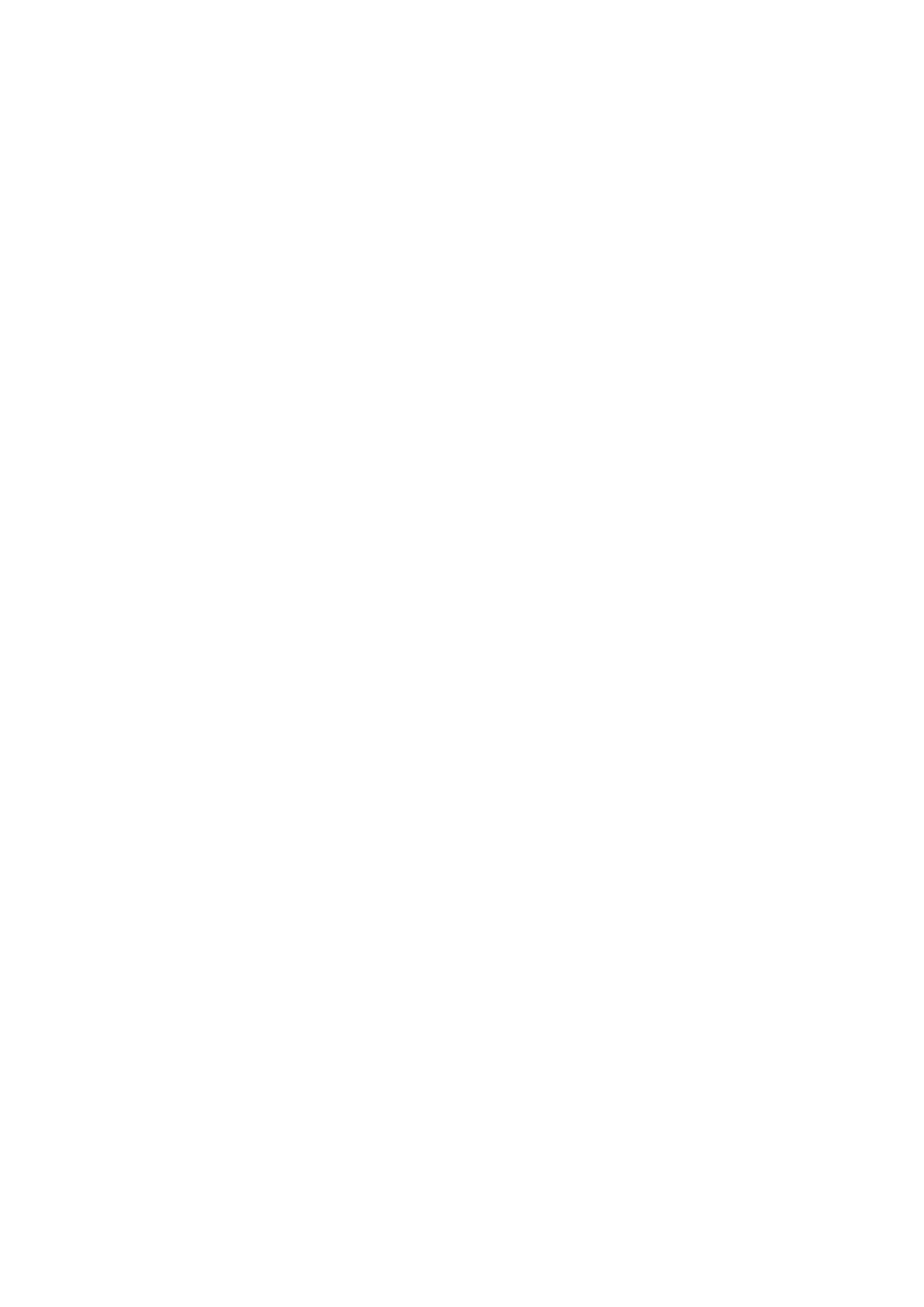# **Legislative history**

## **Notes**

• This version is comprised of the following:

| Part 1    | 1.6.2007                 |
|-----------|--------------------------|
| Part 2    | 1.8.2003 (Reprint No 33) |
| Part 3    | 1.7.2008—substituted     |
| Part 3A   | 1.8.2003 (Reprint No 33) |
| Part 4    | 1.6.2007                 |
| Part 5    | 18.1.2007                |
| Schedules | 1.7.2008                 |

- Amendments of this version that are uncommenced are not incorporated into the text.
- Please note—References in the legislation to other legislation or instruments or to titles of bodies or offices are not automatically updated as part of the program for the revision and publication of legislation and therefore may be obsolete.
- Earlier versions of this Act (historical versions) are listed at the end of the legislative history.
- For further information relating to the Act and subordinate legislation made under the Act see the Index of South Australian Statutes or www.legislation.sa.gov.au.

## **Principal Act and amendments**

| New entries appear in bold. |
|-----------------------------|
|-----------------------------|

| Year | No   | Title                                                               | Assent     | Commencement                              |
|------|------|---------------------------------------------------------------------|------------|-------------------------------------------|
| 1923 | 1569 | <b>Stamp Duties Act 1923</b>                                        | 21.11.1923 | 21.11.1923                                |
| 1927 | 1822 | <b>Stamp Duties Act 1927</b>                                        | 21.12.1927 | 24.12.1927 (Gazette 22.12.1927 p1609)     |
| 1928 | 1860 | <b>Stamp Duties Amendment Act 1928</b>                              | 17.10.1928 | 17.10.1928                                |
| 1928 | 1877 | Lottery and Gaming Act Amendment<br>Act 1928                        | 1.11.1928  | 1.11.1928                                 |
| 1935 | 2246 | <b>Statute Law Revision Act 1935</b>                                | 19.12.1935 | 19.12.1935                                |
| 1936 | 2312 | <b>Stamp Duties Act Amendment</b><br>Act 1936                       | 19.11.1936 | 19.11.1936                                |
| 1937 | 2359 | <b>Stamp Duties Act Amendment</b><br>Act 1937                       | 19.11.1937 | 19.11.1937                                |
| 1938 | 2387 | <b>Stamp Duties Act Amendment</b><br>Act 1938                       | 25.8.1938  | 25.8.1938 except s $4(1)$ —16.1.1939: s 4 |
| 1941 | 48   | <b>Stamp Duties Act Amendment</b><br>Act 1941                       | 27.11.1941 | 27.11.1941                                |
| 1942 | 22   | <b>Stamp Duties Act Amendment</b><br>Act 1942                       | 12.11.1942 | 12.11.1942                                |
| 1944 | 30   | <b>Stamp Duties Act Amendment</b><br>Act 1944                       | 14.12.1944 | 14.12.1944                                |
| 1945 | 32   | <b>Stamp Duties Act Amendment</b><br>Act 1945 as amended by 41/1947 | 3.1.1946   | 3.1.1946 except s $3-3.9.1939$ : s $4(1)$ |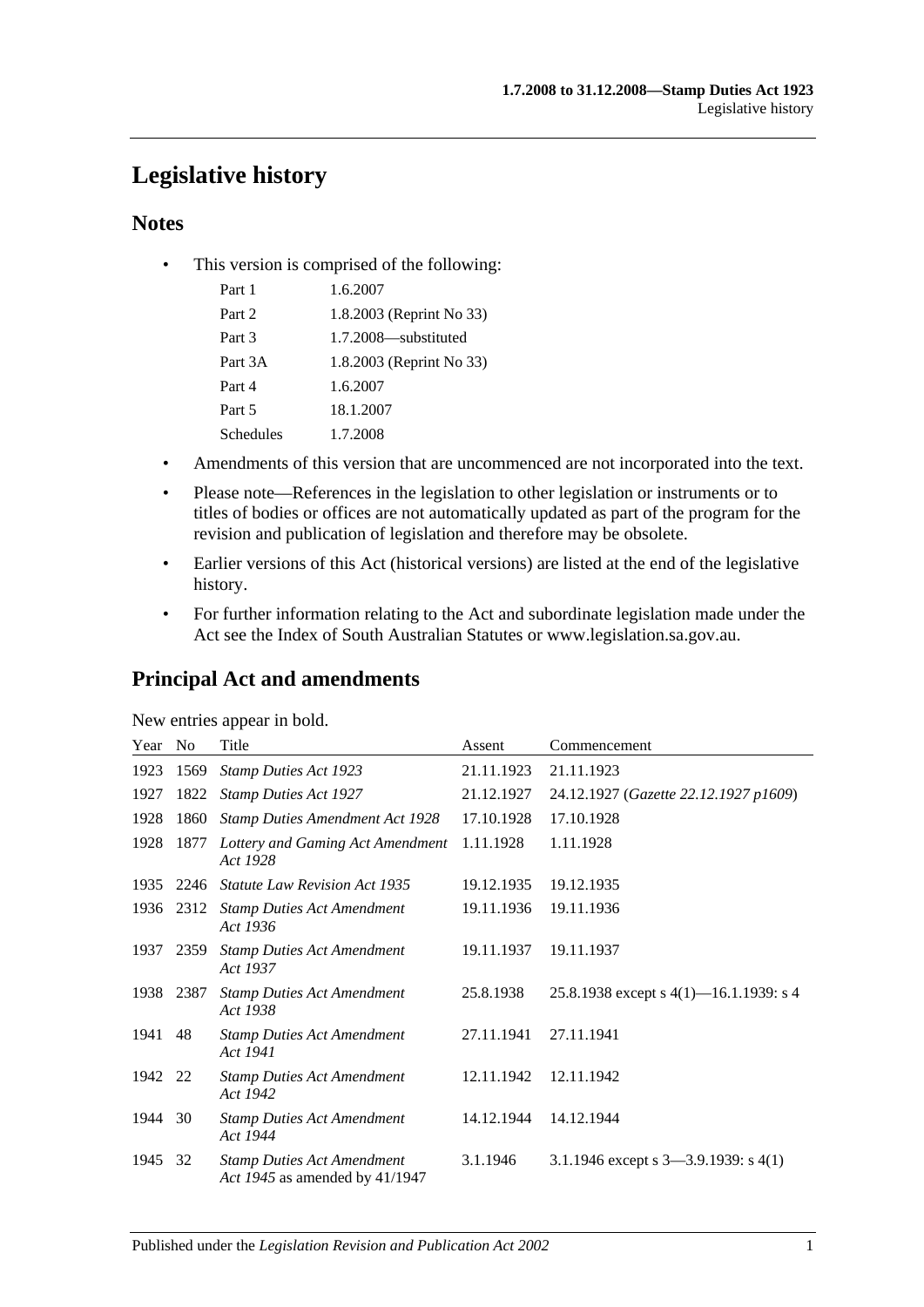| 1947 41 |      | <b>Stamp Duties Act Amendment Act</b><br>1947                                     | 11.12.1947 | 11.12.1947                                                                                   |
|---------|------|-----------------------------------------------------------------------------------|------------|----------------------------------------------------------------------------------------------|
| 1950    | -16  | <b>Stamp Duties Act Amendment</b><br>Act 1950                                     | 2.11.1950  | 2.11.1950                                                                                    |
| 1952 5  |      | <b>Stamp Duties Act Amendment</b><br>Act 1952                                     | 2.10.1952  | 2.10.1952                                                                                    |
| 1952 42 |      | <b>Statute Law Revision Act 1952</b>                                              | 4.12.1952  | 4.12.1952                                                                                    |
| 1952    | - 55 | Stamp Duties Act Amendment Act (No. 8.1.1953<br>2) 1952                           |            | 8.1.1953 except ss $4 - 6 - 22.1.1953$<br>(Gazette 22.1.1953 p72)                            |
| 1953    | 30   | <b>Stamp Duties Act Amendment</b><br>Act 1953                                     | 10.12.1953 | 10.12.1953                                                                                   |
| 1954 29 |      | <b>Stamp Duties Act Amendment</b><br>Act 1954                                     | 2.12.1954  | 2.12.1954                                                                                    |
| 1956 8  |      | <b>Stamp Duties Act Amendment</b><br>Act 1956                                     | 11.10.1956 | 11.10.1956 except s $6-10.9.1956$ : s $6(3)$                                                 |
| 1959 45 |      | <b>Stamp Duties Act Amendment</b><br>Act 1959                                     | 17.12.1959 | 1.2.1960 (Gazette 7.1.1960 p1)                                                               |
| 1960    | 7    | <b>Stamp Duties Act Amendment</b><br>Act 1960                                     | 19.5.1960  | 1.2.1960: $s$ 3(2)                                                                           |
| 1962 32 |      | <b>Banks Statutory Obligations</b><br>Amendment Act 1962 as amended by<br>77/1973 | 1.11.1962  | 1.11.1962                                                                                    |
| 1964 24 |      | <b>Statutes Amendment (Stamp Duties</b><br>and Motor Vehicles) Act 1964           | 9.10.1964  | 9.10.1964: s $2(1)$ except ss $3-8$ ,<br>9(b)-(l)-19.10.1964 (Gazette<br>15.10.1964 p1203)   |
| 1965    | -58  | <b>Stamp Duties Act Amendment</b><br>Act 1965 as amended by 59/1966               | 23.12.1965 | 23.12.1965 except ss 5, 7, 8, 10-13,<br>$15((a), (c)$ —(k), 17 & 18—14.2.1966: s 3           |
| 1966 46 |      | Lottery and Gaming Act Amendment<br>Act (No. 2) 1966                              | 13.10.1966 | 8.12.1966: s 3A                                                                              |
| 1966    | - 59 | <b>Stamp Duties Act Amendment</b><br>Act 1966                                     | 10.11.1966 | 21.11.1966 (Gazette 19.11.1966 p1882)<br>except s 9(1)–14.2.1966: s 9(2)                     |
| 1967    | -14  | Marketable Securities Transfer<br>Act 1967                                        | 6.4.1967   | 1.7.1967 (Gazette 25.5.1967 p1657)                                                           |
| 1967    | 48   | <b>Stamp Duties Act Amendment</b><br>Act 1967                                     | 19.10.1967 | 19.10.1967                                                                                   |
| 1968    | 26   | Stamp Duties Act Amendment Act (No. 5.12.1968<br>2) 1968                          |            | 1.1.1969 (Gazette 5.12.1968 p2429)                                                           |
| 1968    | 32   | <b>Stamp Duties Act Amendment</b><br>Act 1968 as amended by 42/1974               | 12.12.1968 | 1.2.1969 (Gazette 12.12.1968 p2558)                                                          |
| 1968    | 56   | Stamp Duties Act Amendment Act (No. 19.12.1968<br>3) 1968                         |            | 1.2.1969 (Gazette 19.12.1968 p2670)                                                          |
| 1970    | 42   | <b>Stamp Duties Act Amendment</b><br>Act 1970                                     | 3.12.1970  | 3.12.1970                                                                                    |
| 1971    | 71   | <b>Stamp Duties Act Amendment</b><br>Act 1971 as amended by 103/1971              | 4.11.1971  | 1.12.1971 (Gazette 11.11.1971 p1928)<br>except s 13(3)-1.1.1972 (Gazette<br>3.12.1971 p2298) |
| 1971    | 80   | Stamp Duties Act Amendment Act (No. 18.11.1971<br>2) 1971                         |            | 1.1.1972 (Gazette 23.12.1971 p2627)                                                          |
| 1971    | 103  | <b>Stamp Duties Act Amendment Act</b><br>1971 Amending Act 1971                   | 3.11.1971  | 30.11.1971: s1(1)                                                                            |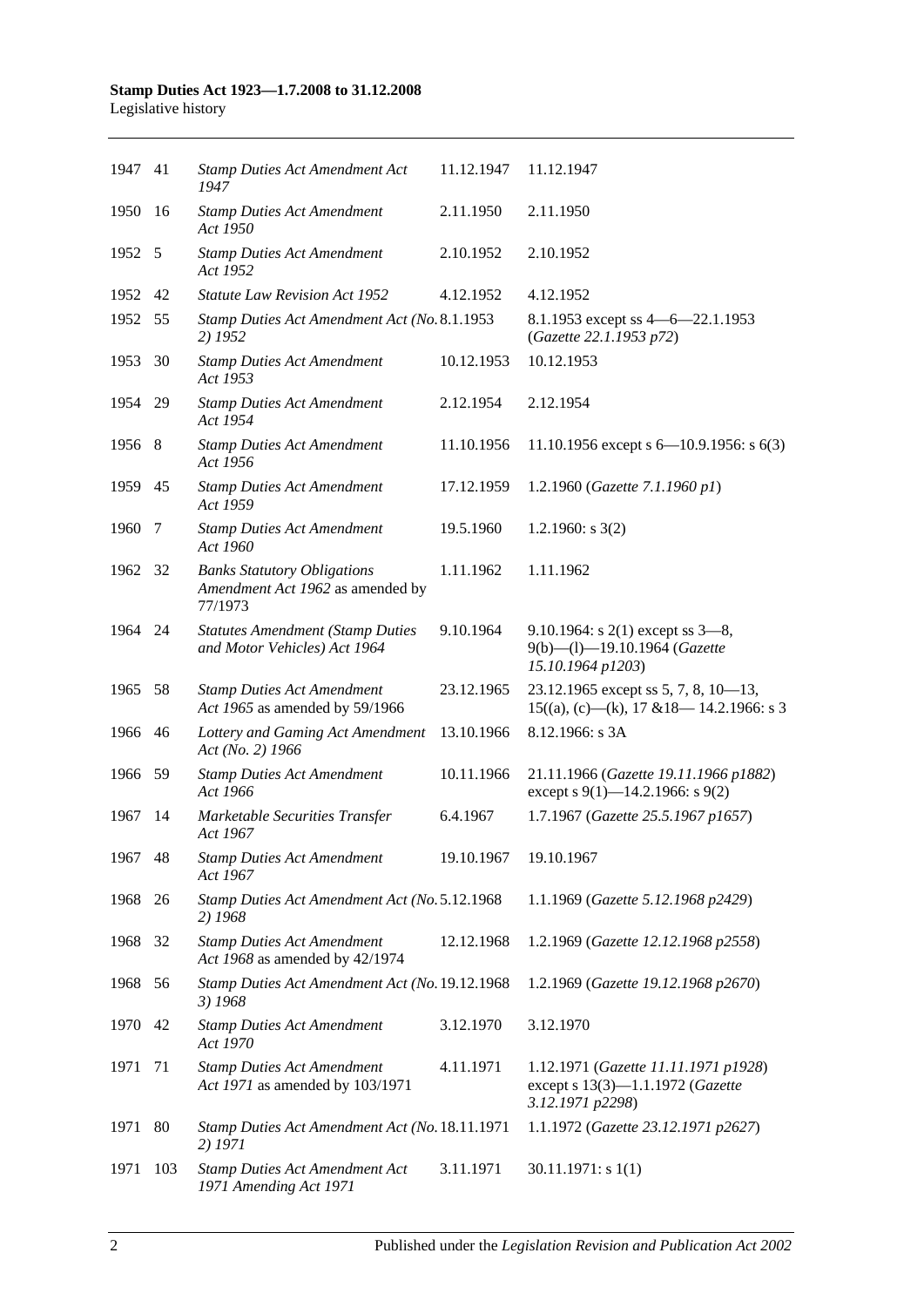| 1973    | 77  | <b>Statute Law Revision Act 1973</b>                        | 6.12.1973  | 6.12.1973                                                                                        |
|---------|-----|-------------------------------------------------------------|------------|--------------------------------------------------------------------------------------------------|
| 1974    | 42  | <b>Statute Law Revision Act 1974</b>                        | 11.4.1974  | 11.4.1974                                                                                        |
| 1974 90 |     | <b>Stamp Duties Act Amendment</b><br>Act 1974               | 2.12.1974  | 16.12.1974 except s 7-2.1.1975 (Gazette<br>2.12.1974 p3555)                                      |
| 1975 63 |     | <b>Stamp Duties Act Amendment</b><br>Act 1975               | 4.9.1975   | 18.9.1975 (Gazette 18.9.1975 p1574)                                                              |
| 1975    | 76  | Statutes Amendment (Gift Duty and<br>Stamp Duties) Act 1975 | 16.10.1975 | $14.7.1975$ : s 2                                                                                |
| 1976 54 |     | Statutes Amendment (Gift Duty and<br>Stamp Duties) Act 1976 | 28.10.1976 | 14.7.1976: s 2                                                                                   |
| 1976    | 101 | <b>Stamp Duties Act Amendment</b><br>Act 1976               | 16.12.1976 | 16.12.1976 except s 2-16.6.1977<br>(Gazette 16.6.1977 p1708)                                     |
| 1976    | 104 | Racing Act 1976                                             | 16.12.1976 | Sch 2-1.1.1977 (Gazette 16.12.1976<br>p2252)                                                     |
| 1977    | 28  | <b>Stamp Duties Act Amendment</b><br>Act 1977               | 28.7.1977  | 28.7.1977                                                                                        |
| 1978 27 |     | <b>Stamp Duties Act Amendment</b><br>Act 1978               | 30.3.1978  | 30.3.1978: s 2 except ss $3-6 &$<br>9-uncommenced                                                |
| 1978 89 |     | Stamp Duties Act Amendment Act (No. 30.11.1978)<br>2) 1978  |            | 18.1.1979 (Gazette 18.1.1979 p97)                                                                |
| 1979    | 66  | <b>Stamp Duties Act Amendment</b><br>Act 1979               | 15.11.1979 | 1.11.1979: s 2                                                                                   |
| 1980    | 111 | <b>Stamp Duties Act Amendment</b><br>Act 1980               | 18.12.1980 | $6.11.1980$ : s 2                                                                                |
| 1981    | 70  | <b>Stamp Duties Act Amendment</b><br>Act 1981               | 30.10.1981 | 2.11.1981 (Gazette 30.10.1981 p1423)                                                             |
| 1982    | -15 | <b>Stamp Duties Act Amendment</b><br>Act 1982               | 11.3.1982  | 22.3.1982 (Gazette 18.3.1982 p857)                                                               |
| 1982    | 30  | Stamp Duties Act Amendment Act (No. 8.4.1982<br>2) 1982     |            | 24.12.1981: s 2 except s 4-19.8.1982<br>(Gazette 19.8.1982 p512)                                 |
| 1982    | 95  | Stamp Duties Act Amendment Act (No. 23.12.1982<br>3) 1982   |            | 23.12.1982 (Gazette 23.12.1982 p1935)                                                            |
|         |     | 1982 (139) Gazette 8.7.1982 p95                             |            | 8.7.1982                                                                                         |
| 1983 65 |     | <b>Stamp Duties Act Amendment</b><br>Act 1983               | 29.9.1983  | 1.1.1984 (Gazette 24.11.1983 p1515)                                                              |
| 1983    | 89  | Stamp Duties Act Amendment Act (No. 1.12.1983<br>2) 1983    |            | 1.1.1984: s 2                                                                                    |
| 1984    | 50  | Statute Law Revision Act 1984                               | 24.5.1984  | Sch 6-1.11.1984 (Gazette 1.11.1984<br>p1398)                                                     |
| 1985    | 81  | <b>Stamp Duties Act Amendment</b><br>Act 1985               | 22.8.1985  | $5.8.1985$ : s 2                                                                                 |
| 1986    | 8   | <b>Stamp Duties Act Amendment</b><br>Act 1986               | 13.3.1986  | 13.3.1986                                                                                        |
| 1986    | 100 | Stamp Duties Act Amendment Act (No. 11.12.1986<br>2) 1986   |            | 18.12.1986 except ss 16(a), (b), (c), (d) &<br>18(h), (i)-1.2.1987 (Gazette 18.12.1986<br>p1877) |
| 1987    | 2   | <b>Statutes Amendment (Taxation)</b><br>Act 1987            | 5.3.1987   | 5.3.1987                                                                                         |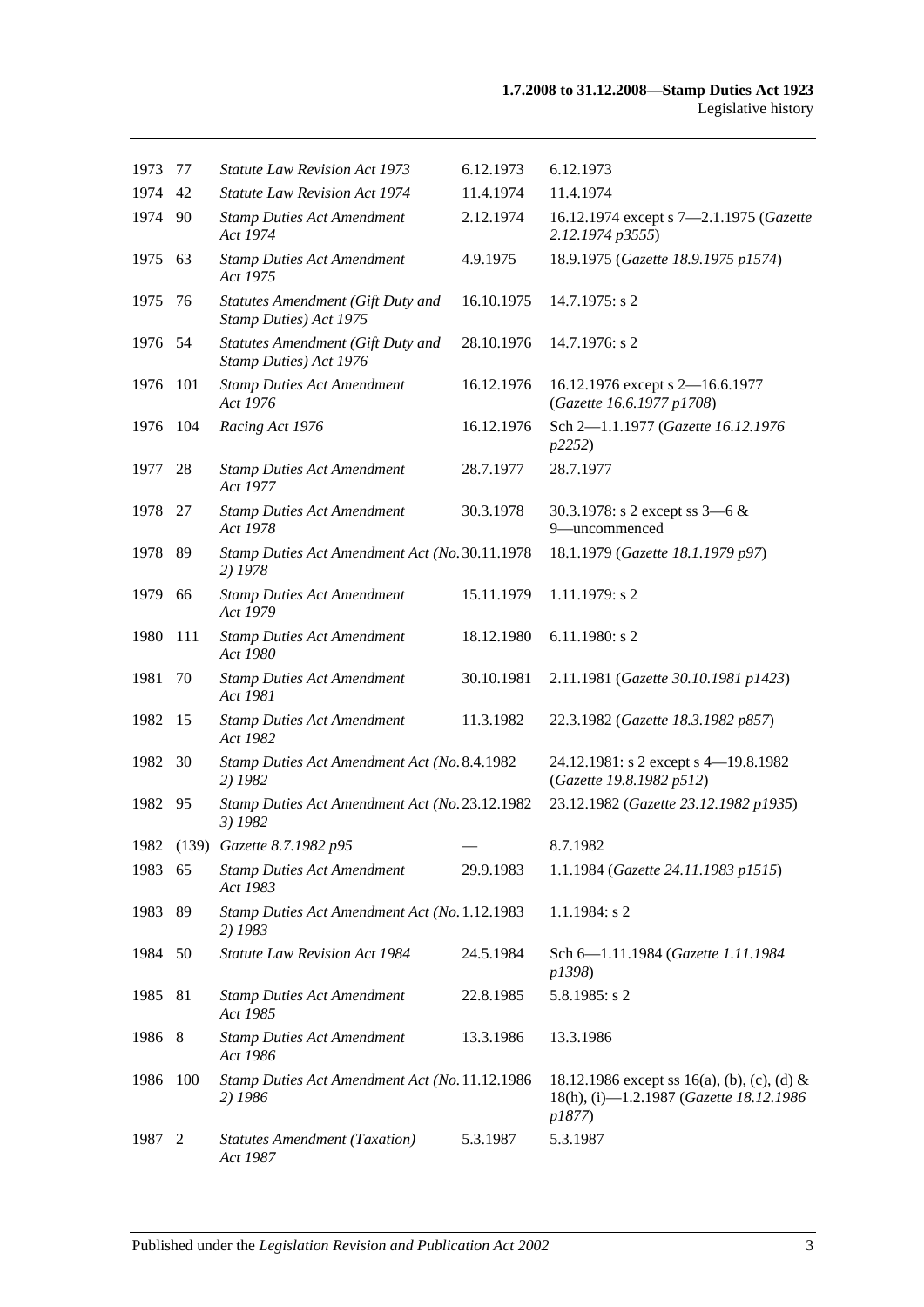| 1988 21 |     | <b>Stamp Duties Act Amendment</b><br>Act 1988                                                        | 14.4.1988  | 7.12.1987 except s 3-14.6.1988: s 2                                                                           |
|---------|-----|------------------------------------------------------------------------------------------------------|------------|---------------------------------------------------------------------------------------------------------------|
| 1989 8  |     | <b>Stamp Duties Act Amendment</b><br>Act 1989                                                        | 16.3.1989  | $1.2.1988$ : s 2                                                                                              |
| 1989 52 |     | Stamp Duties Act Amendment Act (No. 14.9.1989<br>2) 1989                                             |            | 21.9.1989 (Gazette 21.9.1989 p915)<br>except ss $3 & 7 - 9.8.1989$ and except ss 4<br>$& 5 - 1.10.1989$ : s 2 |
| 1989    | 64  | Stamp Duties Act Amendment Act (No. 29.10.1989<br>3) 1989                                            |            | 28.3.1990 (Gazette 15.3.1990 p729)                                                                            |
| 1990 4  |     | <b>Stamp Duties Act Amendment</b><br>Act 1990                                                        | 29.3.1990  | 29.3.1990                                                                                                     |
| 1990    | 33  | Stamp Duties Act Amendment Act (No. 26.4.1990<br>2) 1990                                             |            | 26.4.1990                                                                                                     |
| 1990    | 36  | Stamp Duties Act Amendment Act (No. 3.5.1990<br>3) 1990                                              |            | 24.5.1990 (Gazette 17.5.1990 p1359)                                                                           |
| 1990    | 47  | Stamp Duties Act Amendment Act (No. 8.11.1990<br>4) 1990                                             |            | 1.7.1990 except s $5(2)$ —1.1.1991: s 2                                                                       |
| 1991    | 19  | Stamp Duties (Concessional Duty and 18.4.1991<br>Exemptions) Amendment Act 1991                      |            | 18.4.1991                                                                                                     |
| 1991    | 54  | Motor Vehicles (Historic Vehicles and 28.11.1991<br>Disabled Persons' Parking)<br>Amendment Act 1991 |            | 3.2.1992 (Gazette 23.1.1992 p200)                                                                             |
| 1991    | 74  | <b>Stamp Duties (Assessments and</b><br>Forms) Amendment Act 1991                                    | 12.12.1991 | 12.12.1991 (Gazette 12.12.1991 p1746)                                                                         |
| 1992 42 |     | <b>Stamp Duties (Rates) Amendment</b><br>Act 1992                                                    | 31.8.1992  | $1.9.1992$ : s 2                                                                                              |
| 1992    | 71  | <b>Statutes Amendment (Expiation of</b><br>Offences) Act 1992                                        | 19.11.1992 | 1.3.1993 (Gazette 18.2.1993 p600)                                                                             |
| 1992    | 88  | <b>Stamp Duties (Penalties,</b><br><b>Reassessments and Securities</b> )<br>Amendment Act 1992       | 10.12.1992 | 14.12.1992 (Gazette 10.12.1992 p1754)                                                                         |
| 1994    | 14  | <b>Stamp Duties (Securities Clearing</b><br>House) Amendment Act 1994                                | 12.5.1994  | 1.9.1994 (Gazette 18.8.1994 p490)                                                                             |
| 1994 31 |     | <b>Stamp Duties (Concessions)</b><br>Amendment Act 1994                                              | 30.5.1994  | 30.5.1994 except ss 5, 6 & 10-1.6.1994:<br>s 2                                                                |
| 1994 59 |     | Criminal Law Consolidation (Felonies27.10.1994<br>and Misdemeanours) Amendment<br>Act 1994           |            | 1.1.1995 (Gazette 8.12.1994 p1942)                                                                            |
| 1994    | 76  | Motor Vehicles (Conditional<br><b>Registration</b> ) Amendment Act 1994                              | 8.12.1994  | 2.3.1995 (Gazette 2.3.1995 p734)                                                                              |
| 1994    | -83 | <b>Stamp Duties (Miscellaneous)</b><br>Amendment Act 1994                                            | 8.12.1994  | 8.12.1994                                                                                                     |
| 1995    | 49  | Stamp Duties (Marketable Securities) 13.7.1995<br>Amendment Act 1995                                 |            | $1.7.1995$ : s 2                                                                                              |
| 1995    | 72  | <b>Stamp Duties (Miscellaneous)</b><br>Amendment Act 1995                                            | 2.11.1995  | 23.11.1995 (Gazette 23.11.1995 p1412)                                                                         |
| 1995    | 77  | Motor Vehicles (Heavy Vehicles<br><b>Registration Charges)</b> Amendment<br>Act 1995                 | 23.11.1995 | 1.7.1996 (Gazette 30.5.1996 p2637)                                                                            |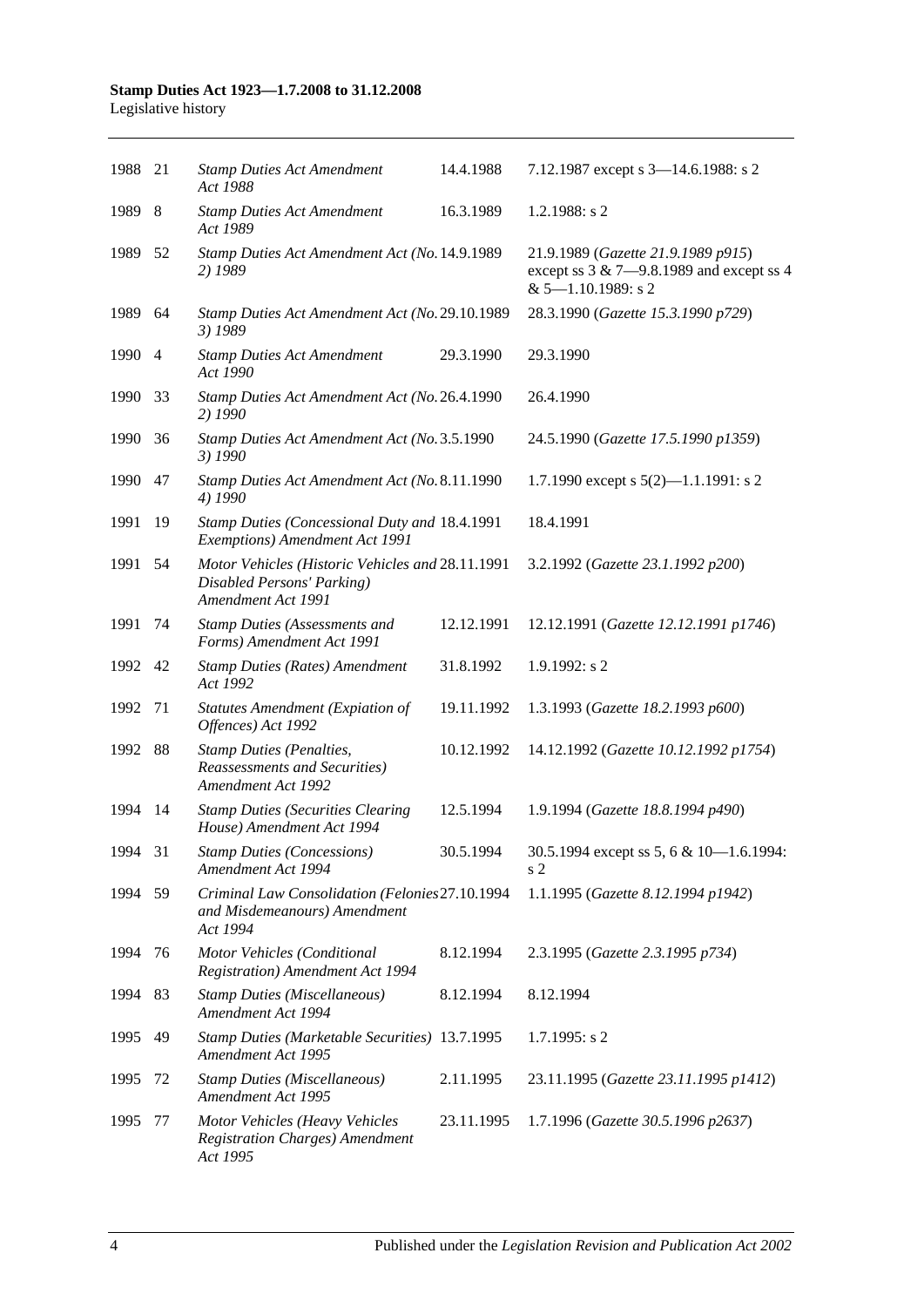| 1995 83 |     | Stamp Duties (Valuations-Objections 30.11.1995<br>and Appeals) Amendment Act 1995   |            | 30.11.1995                                                                                                                                                                                                             |
|---------|-----|-------------------------------------------------------------------------------------|------------|------------------------------------------------------------------------------------------------------------------------------------------------------------------------------------------------------------------------|
| 1996    | -18 | <b>Stamp Duties (Miscellaneous)</b><br>Amendment Act 1996                           | 24.4.1996  | 24.4.1996 (Gazette 24.4.1996 p2068)                                                                                                                                                                                    |
| 1996 30 |     | Motor Vehicles (Miscellaneous No. 2) 2.5.1996<br>Amendment Act 1996                 |            | s 43-1.7.1996 (Gazette 30.5.1996<br>p2637, erratum Gazette 6.6.1996 p2874)                                                                                                                                             |
| 1996    | 38  | <b>Statutes Amendment (Community</b><br>Titles) Act 1996                            | 9.5.1996   | s 40-4.11.1996 (Gazette 31.10.1996<br>p1460)                                                                                                                                                                           |
| 1996 82 |     | <b>Statutes Amendment (Taxation</b><br>Administration) Act 1996                     | 5.12.1996  | Pt 6 (ss 77-133)-1.7.1997 (Gazette<br>19.12.1996 p1924)                                                                                                                                                                |
| 1997    | 20  | <b>Stamp Duties (Miscellaneous)</b><br>Amendment Act 1997                           | 27.3.1997  | 7.1.1997 except s 4-1.2.1997: s 2                                                                                                                                                                                      |
| 1997    | 42  | <b>Stamp Duties (Rates of Duty)</b><br>Amendment Act 1997                           | 17.7.1997  | 17.7.1997                                                                                                                                                                                                              |
| 1997    | 82  | Stamp Duties (Miscellaneous No. 2)<br>Amendment Act 1997                            | 24.12.1997 | $1.1.1998$ : s 2                                                                                                                                                                                                       |
| 1998    | 36  | <b>Stamp Duties (Miscellaneous)</b><br>Amendment Act 1998                           | 23.7.1998  | 1.6.1998 except ss $3(c)$ &<br>4(3)–27.7.1998 and except ss 3(b) $&$<br>$4(2)$ -1.9.1998: s 2                                                                                                                          |
| 1998    | 71  | <b>Stamp Duties (Share Buy-backs)</b><br>Amendment Act 1998                         | 3.12.1998  | 3.12.1998                                                                                                                                                                                                              |
| 1999    | 11  | <b>Stamp Duties (Miscellaneous)</b><br>Amendment Act 1999                           | 18.3.1999  | 18.3.1999                                                                                                                                                                                                              |
| 1999    | 40  | <b>Stamp Duties (Conveyance Rates)</b><br>Amendment Act 1999                        | 5.8.1999   | 5.8.1999                                                                                                                                                                                                               |
| 1999    | 41  | Statutes Amendment (Financial<br>Institutions) Act 1999                             | 5.8.1999   | Pt 4 (ss $16 - 23$ )-1.12.1998: s 2                                                                                                                                                                                    |
| 2000    | 11  | Offshore Minerals Act 2000                                                          | 4.5.2000   | $4.5.2002$ (s $7(5)$ Acts Interpretation<br>Act 1915)                                                                                                                                                                  |
| 2000    | 21  | National Tax Reform (State<br>Provisions) Act 2000                                  | 8.6.2000   | 8.6.2000                                                                                                                                                                                                               |
| 2000    | 80  | Stamp Duties (Land Rich Entities and 14.12.2000<br>Redemption) Amendment Act 2000   |            | 14.12.2000 (Gazette 14.12.2000 p3520)                                                                                                                                                                                  |
| 2000 94 |     | TAB (Disposal) Act 2000                                                             | 21.12.2000 | Sch 4 (cl 3)-14.12.2001 (Gazette<br>6.12.2001 p5267)                                                                                                                                                                   |
| 2001    | 23  | <b>Statutes Amendment (Corporations)</b><br>Act 2001                                | 14.6.2001  | Pt 30 (ss 105-117)-15.7.2001 being the<br>day on which the Corporations Act 2001<br>of the Commonwealth came into<br>operation: Commonwealth of Australia<br>Gazette No. S 285, 13.7.2001 (Gazette<br>21.6.2001 p2270) |
| 2001    | 27  | <b>Statutes Amendment (Taxation</b><br>Measures) Act 2001                           | 26.7.2001  | Pt 4 (ss $10-13$ )-26.7.2001 except<br>s $14 - 1.1.2002$ : s 2                                                                                                                                                         |
| 2001    | 58  | Victims of Crime Act 2001                                                           | 15.11.2001 | Sch 2 (cl 6)-1.1.2003 (Gazette<br>19.12.2002 p4736)                                                                                                                                                                    |
| 2002    | -15 | <b>Stamp Duties (Rental Business and</b><br>Conveyance Rates) Amendment<br>Act 2002 | 5.9.2002   | 5.9.2002 except ss $5 & 6 - 1.1.2003$ : s 2                                                                                                                                                                            |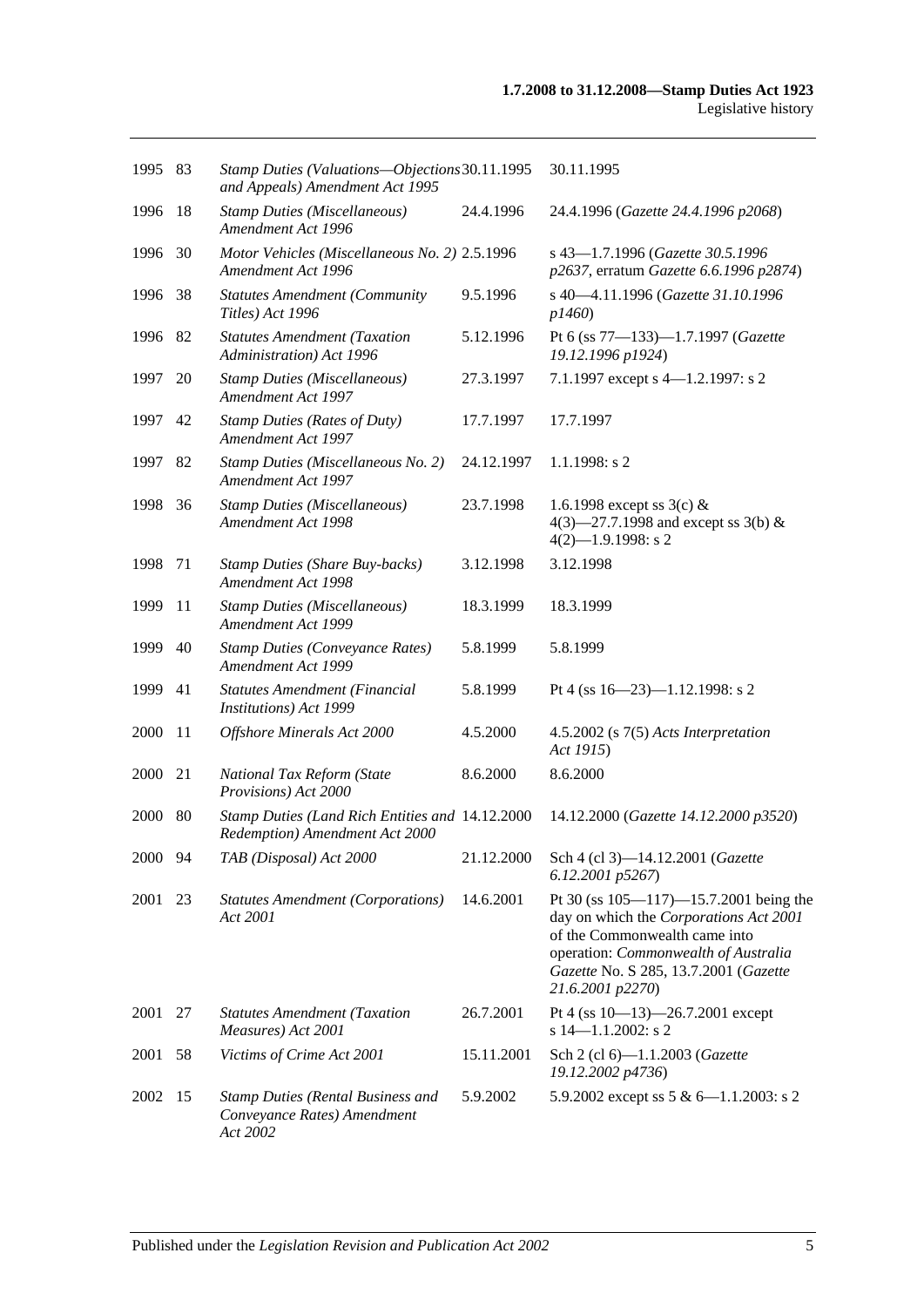| 2002 34 |    | <b>Statutes Amendment</b><br>(Corporations-Financial Services<br>Reform) Act 2002 | 28.11.2002 | Pt 11 (ss 26-46)-1.8.2003 (Gazette<br>10.7.2003 p2913)                                                                                                                          |
|---------|----|-----------------------------------------------------------------------------------|------------|---------------------------------------------------------------------------------------------------------------------------------------------------------------------------------|
| 2002    | 35 | <b>Statutes Amendment (Stamp Duties</b><br>and Other Measures) Act 2002           | 28.11.2002 | Pt 6 (ss $15-27$ )-28.11.2002: s 2(1)                                                                                                                                           |
| 2002 39 |    | <b>Stamp Duties (Gaming Machine</b><br>Surcharge) Amendment Act 2002              | 28.11.2002 | 28.11.2002 (Gazette 28.11.2002 p4293)                                                                                                                                           |
| 2003    | 31 | <b>Stamp Duties (Rental and Mortgage)</b><br>Duty) Amendment Act 2003             | 24.7.2003  | $1.10.2003$ : s 2                                                                                                                                                               |
| 2003    | 44 | <b>Statute Law Revision Act 2003</b>                                              | 23.10.2003 | Sch 1-24.11.2003 (Gazette 13.11.2003<br>p4048)                                                                                                                                  |
| 2004    | 21 | Statutes Amendment (Budget 2004)<br>Act 2004                                      | 1.7.2004   | Pt 4 (ss 9–12)–1.7.2004: s 2(1)                                                                                                                                                 |
| 2004    | 41 | <b>Stamp Duties (Miscellaneous)</b><br>Amendment Act 2004                         | 4.11.2004  | s 10(8)—4.11.2004: s 2(2); remainder of<br>Act-24.2.2005 (Gazette 24.2.2005 p534)                                                                                               |
| 2005    | 28 | Statutes Amendment (Budget 2005)<br>Act 2005                                      | 30.6.2005  | Pt $3$ (ss $8-12$ )—at midnight on<br>30.6.2005; Pt 4 (ss 13-15)-1.7.2006;<br>Pt 5 (ss 16 & 17)-1.7.2007; Pt 6<br>$(ss 18-20)$ -1.7.2008; Pt 7 (ss 21 &<br>$22$ )-1.7.2009: s 2 |
| 2006    | 27 | <b>Stamp Duties (Land Rich Entities)</b><br>Amendment Act 2006                    | 23.11.2006 | 22.9.2006: s 2                                                                                                                                                                  |
| 2006    | 43 | <b>Statutes Amendment (Domestic</b><br>Partners) Act 2006                         | 14.12.2006 | Pt 82 (ss 199-205)-1.6.2007 (Gazette<br>26.4.2007 p1352)                                                                                                                        |
| 2006    | 44 | <b>Statutes Amendment (Justice</b><br>Portfolio) Act 2006                         | 14.12.2006 | Pt 27 (s 59)-18.1.2007 (Gazette<br>18.1.2007 p234)                                                                                                                              |
| 2008    | 23 | Stamp Duties (Trusts) Amendment Act 26.6.2008<br>2008                             |            | 26.6.2008                                                                                                                                                                       |
| 2008    | 34 | <b>Statutes Amendment (Budget 2008)</b><br>Act 2008                               | 31.7.2008  | Pt 3 (s 5)-5.6.2008: s 2(2) &<br>Sch $1 - 31.7.2008$ : s 2(4)                                                                                                                   |
| 2008    | 38 | <b>Statutes Amendment and Repeal</b><br>(Taxation Administration) Act 2008        | 23.10.2008 | Pt 5 (ss $30-44$ )-1.1.2009 (Gazette<br>11.12.2008 p5475)                                                                                                                       |

# **Provisions amended since 3 February 1976**

- Legislative history prior to 3 February 1976 appears in marginal notes and footnotes included in the consolidation of this Act contained in Volume 10 of The Public General Acts of South Australia 1837-1975 at page 369.
- Certain textual alterations were made to this Act by the Commissioner of Statute Revision when preparing the reprint of the Act that incorporated all amendments in force as at 1 November 1984. A Schedule of these alterations was laid before Parliament on 13 November 1984.

New entries appear in bold.

Entries that relate to provisions that have been deleted appear in italics.

| Provision       | How varied                            | Commencement |
|-----------------|---------------------------------------|--------------|
| Long title      | amended by $44/2003$ s $3(1)$ (Sch 1) | 24.11.2003   |
| Pt <sub>1</sub> |                                       |              |
| Pt 1 Div 1      | heading inserted by 80/2000 s 3       | 14.12.2000   |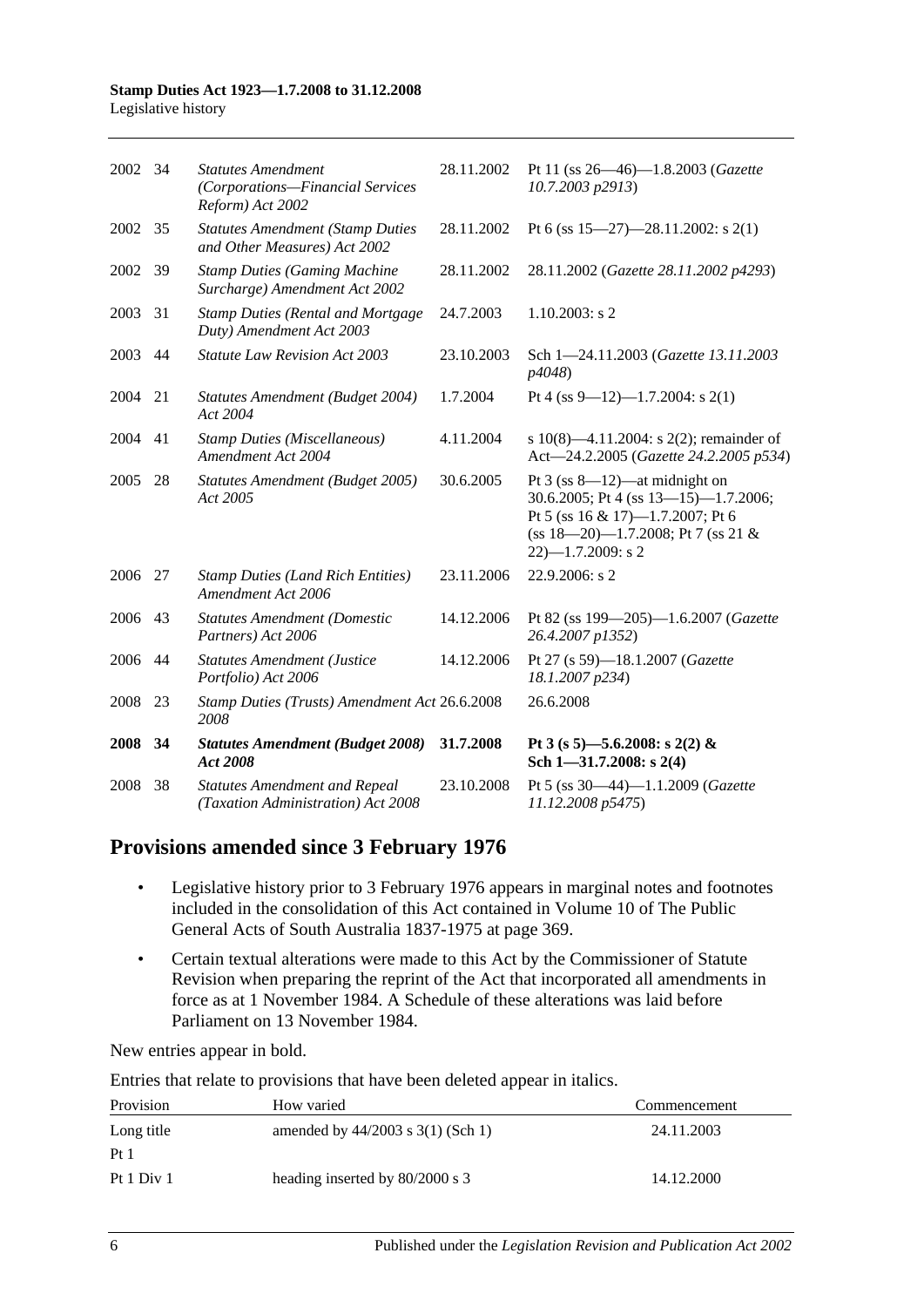| Pt 1 Div 2                    | heading inserted by 80/2000 s 4                                                             | 14.12.2000 |
|-------------------------------|---------------------------------------------------------------------------------------------|------------|
| s <sub>2</sub>                | deleted in pursuance of the Acts Republication<br>Act 1967                                  | 1.11.1984  |
| s <sub>3</sub>                | deleted in pursuance of the Acts Republication<br>Act 1967 as its function is now exhausted | 1.11.1984  |
| s <sub>2</sub>                |                                                                                             |            |
| s(2(1))                       | s 4 redesignated as s 2 by $82/1996$ s $77(2)$                                              | 1.7.1997   |
|                               | s 2 redesignated as s $2(1)$ by $80/2000$ s $5(g)$                                          | 14.12.2000 |
| adhesive stamp                | inserted by $8/1986$ s $2(a)$                                                               | 13.3.1986  |
| approved form                 | inserted by 35/2002 s 15                                                                    | 28.11.2002 |
| assessment                    | inserted by $82/1996$ s $77(1)(a)$                                                          | 1.7.1997   |
| Australian market<br>licensee | inserted by $34/2002$ s $26(a)$                                                             | 1.8.2003   |
| authorised officer            | inserted by $100/1986$ s $3(a)$                                                             | 18.12.1986 |
|                               | deleted by 82/1996 s $77(1)(a)$                                                             | 1.7.1997   |
| beneficial interest           | inserted by $80/2000$ s $5(a)$                                                              | 14.12.2000 |
| production                    | business of primary inserted by 31/1994 s 3                                                 | 30.5.1994  |
| Commissioner                  | substituted by $82/1996$ s $77(1)(b)$                                                       | 1.7.1997   |
| <b>CUFS</b>                   | inserted by $18/1996$ s $3(a)$                                                              | 24.4.1996  |
| die                           | substituted by 8/1986 s 2(b)                                                                | 13.3.1986  |
| discretionary trust           | inserted by $36/1990$ s $3(a)$                                                              | 24.5.1990  |
| domestic partner              | inserted by 43/2006 s 199(1)                                                                | 1.6.2007   |
| duty                          | substituted by $88/1992$ s 3(a)                                                             | 14.12.1992 |
|                               | substituted by $82/1996$ s $77(1)(c)$                                                       | 1.7.1997   |
| financial product             | inserted by 34/2002 s 26(b)                                                                 | 1.8.2003   |
| fixed interest<br>security    | inserted by $111/1980 s 3(a)$                                                               | 6.11.1980  |
|                               | deleted by 81/1985 s 3                                                                      | 5.8.1985   |
| <b>GST</b>                    | inserted by $21/2000$ s $22(a)$                                                             | 8.6.2000   |
| GST law                       | inserted by $21/2000$ s $22(a)$                                                             | 8.6.2000   |
| impressed stamp               | inserted by $8/1986$ s $2(c)$                                                               | 13.3.1986  |
|                               | intellectual property inserted by 80/2000 s 5(b)                                            | 14.12.2000 |
| interest                      | inserted by $80/2000$ s $5(b)$                                                              | 14.12.2000 |
| jurisdiction                  | inserted by $80/2000$ s $5(b)$                                                              | 14.12.2000 |
|                               | marketable security amended by $111/1980 s 3(b)$                                            | 6.11.1980  |
|                               | amended by $50/1984 s 3(1)$ (Sch 6)                                                         | 1.11.1984  |
|                               | amended by $88/1992 s 3(b)$                                                                 | 14.12.1992 |
|                               | amended by $18/1996 s 3(b)$                                                                 | 24.4.1996  |
|                               | amended by $23/2001 s 105(a)$                                                               | 15.7.2001  |
|                               | deleted by $34/2002$ s $26(c)$                                                              | 1.8.2003   |
| money                         | substituted by $50/1984$ s $3(1)$ (Sch 6)                                                   | 1.11.1984  |
| interest                      | potential beneficial inserted by 80/2000 s 5(c)                                             | 14.12.2000 |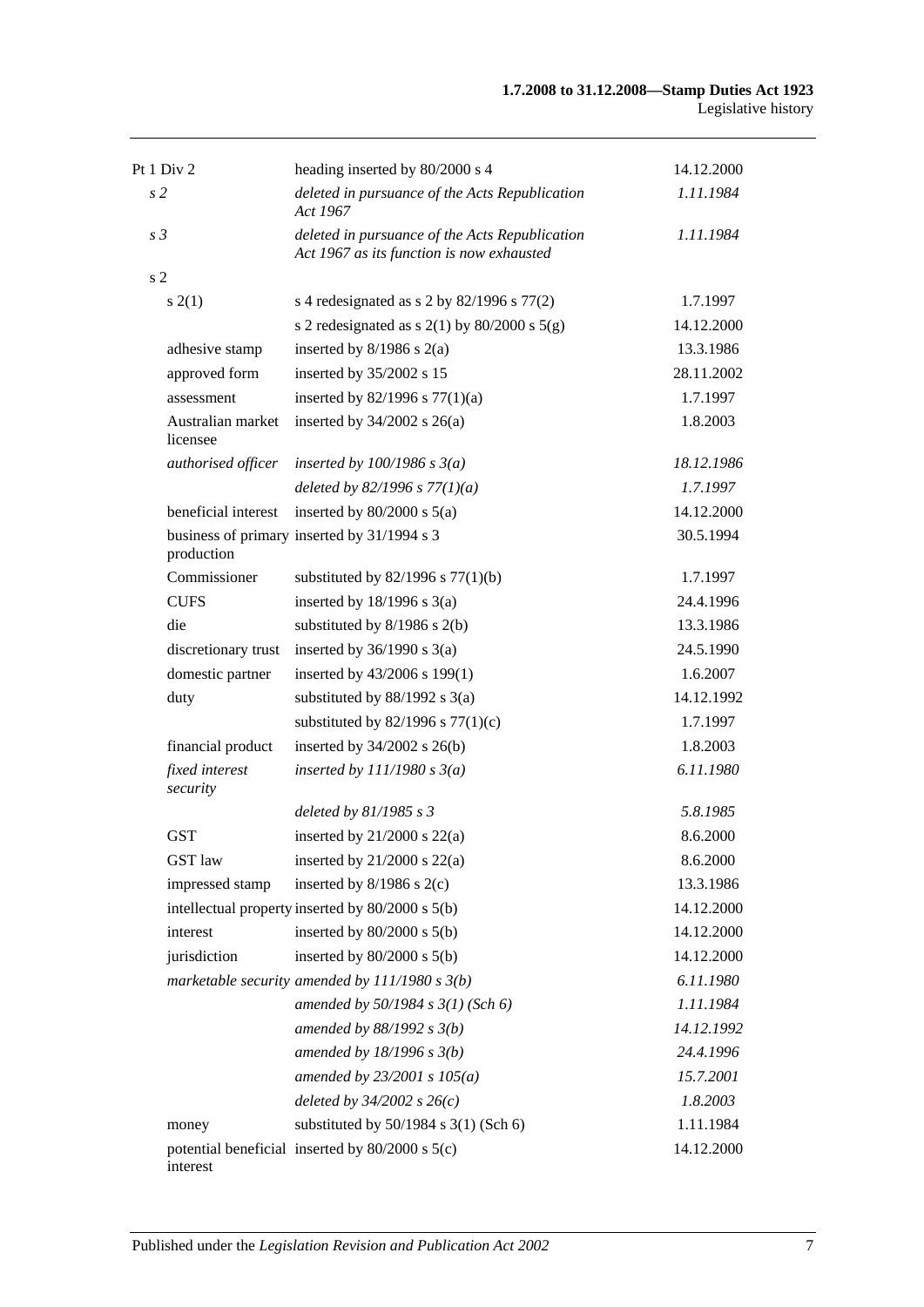| property                     | inserted by $80/2000$ s $5(c)$                        | 14.12.2000 |
|------------------------------|-------------------------------------------------------|------------|
| market                       | recognised financial inserted by 34/2002 s 26(d)      | 1.8.2003   |
| recognised stock<br>exchange | inserted by $80/2000$ s $5(c)$                        | 14.12.2000 |
|                              | deleted by $34/2002$ s $26(d)$                        | 1.8.2003   |
| records                      | inserted by $100/1986$ s $3(b)$                       | 18.12.1986 |
| rent                         | inserted by $21/2000$ s $22(b)$                       | 8.6.2000   |
| marketable security          | right in respect of a deleted by $34/2002$ s $26(e)$  | 1.8.2003   |
| financial product            | right in respect of a inserted by $34/2002$ s $26(e)$ | 1.8.2003   |
| sale                         | inserted by $80/2000$ s $5(d)$                        | 14.12.2000 |
| spouse                       | inserted by $80/2000$ s $5(d)$                        | 14.12.2000 |
|                              | substituted by 43/2006 s 199(2)                       | 1.6.2007   |
| savings bank                 | substituted by $50/1984$ s $3(1)$ (Sch 6)             | 1.11.1984  |
|                              | deleted by 41/1999 s 16                               | 1.12.1998  |
| stamp                        | substituted by $8/1986$ s $2(d)$                      | 13.3.1986  |
| stamped                      | substituted by $8/1986$ s $2(d)$                      | 13.3.1986  |
| <b>State</b>                 | inserted by $80/2000$ s $5(f)$                        | 14.12.2000 |
| stock                        | amended by 50/1984 s 3(1) (Sch 6)                     | 1.11.1984  |
|                              | amended by 23/2001 s 105(b)                           | 15.7.2001  |
| transfer                     | inserted by $80/2000$ s $5(e)$                        | 14.12.2000 |
| unit                         | inserted by $36/1990$ s $3(b)$                        | 24.5.1990  |
| unit trust scheme            | inserted by $36/1990$ s $3(b)$                        | 24.5.1990  |
| $s(2(2)$ and $(3)$           | inserted by $80/2000$ s $5(g)$                        | 14.12.2000 |
| s <sub>3</sub>               | inserted by 82/1996 s 78                              | 1.7.1997   |
| Pt 1 Div 3                   | inserted by 80/2000 s 6                               | 14.12.2000 |
| s <sub>3C</sub>              |                                                       |            |
| $s \, 3C(4)$                 | amended by 23/2001 s 106                              | 15.7.2001  |
| Pt 2                         | heading inserted by 82/1996 s 78                      | 1.7.1997   |
| s <sub>4</sub>               | inserted by 82/1996 s 78                              | 1.7.1997   |
| s <sub>5</sub>               | amended by $50/1984$ s $3(1)$ (Sch 6)                 | 1.11.1984  |
|                              | deleted by 82/1996 s 78                               | 1.7.1997   |
| s 5A                         | inserted by 111/1980 s 4                              | 6.11.1980  |
|                              | deleted by 82/1996 s 78                               | 1.7.1997   |
| $s$ 5AB                      | inserted by $81/1985 s 4$                             | 5.8.1985   |
|                              | substituted by 52/1989 s 3                            | 9.8.1989   |
|                              | deleted by 82/1996 s 78                               | 1.7.1997   |
| s <sub>5</sub>               | s 5B inserted by $111/1980$ s 4                       | 6.11.1980  |
|                              | s 5B amended by 50/1984 s $3(1)$ (Sch 6)              | 1.11.1984  |
|                              | s 5B redesignated as s 5 by 82/1996 s 79              | 1.7.1997   |
|                              | deleted by 80/2000 s 7                                | 14.12.2000 |
| s 6                          | amended by 50/1984 s 3(1) (Sch 6)                     | 1.11.1984  |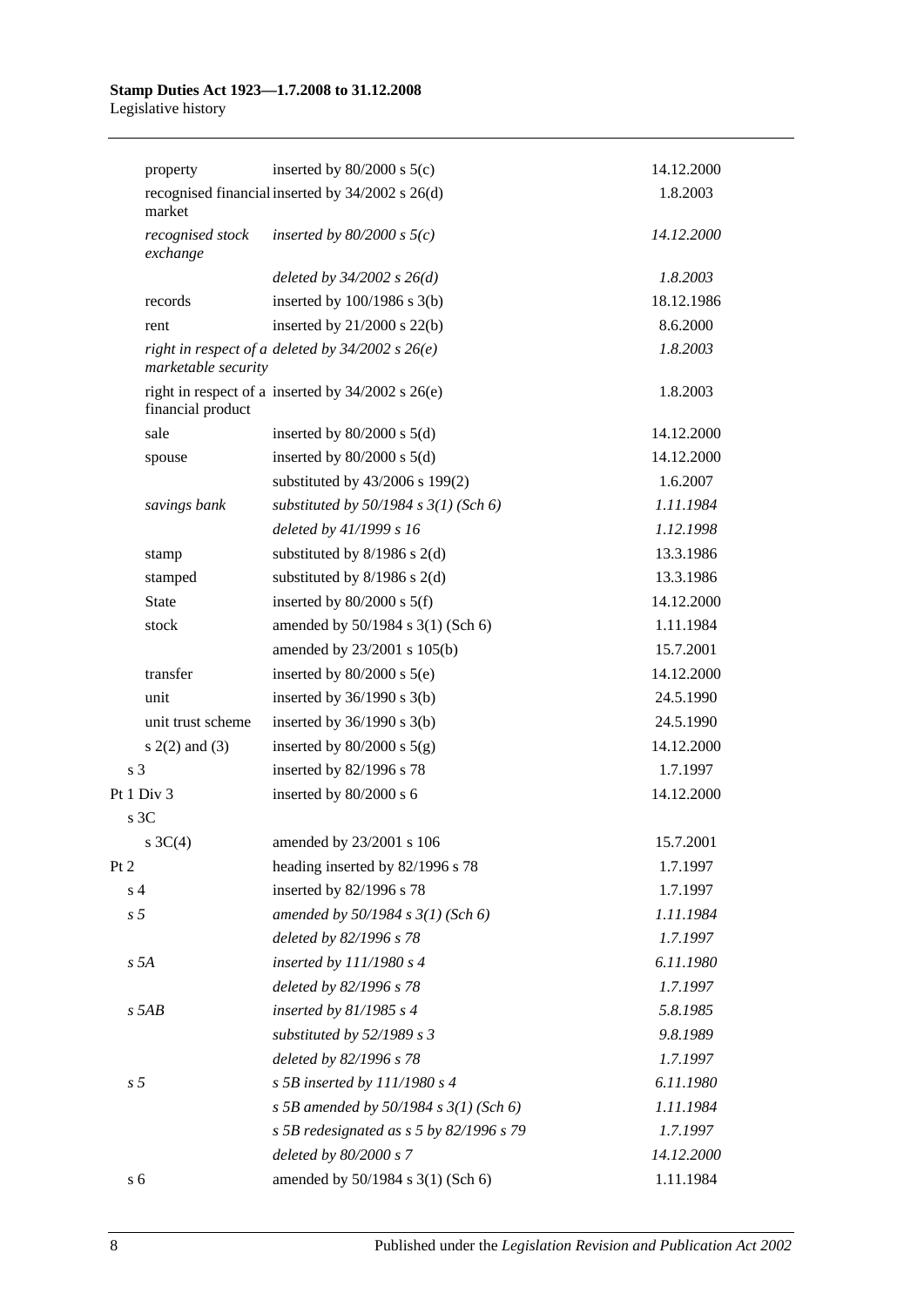|                 | substituted by 100/1986 s 4                   | 18.12.1986 |
|-----------------|-----------------------------------------------|------------|
|                 | substituted by 82/1996 s 80                   | 1.7.1997   |
| s 6AA           | inserted by $100/1986$ s 4                    | 18.12.1986 |
|                 | deleted by 82/1996 s 80                       | 1.7.1997   |
| s6A             | inserted by $8/1986 s 3$                      | 13.3.1986  |
|                 | amended by $2/1987 s 6(a)$                    | 5.3.1987   |
|                 | deleted by 82/1996 s 80                       | 1.7.1997   |
| s6B             | inserted by $2/1987 s 6(b)$                   | 5.3.1987   |
|                 | deleted by 82/1996 s 80                       | 1.7.1997   |
| s 7             |                                               |            |
| s(7(3)          | substituted by 82/1997 s 3                    | 1.1.1998   |
|                 | amended by 41/1999 s 17                       | 1.12.1998  |
| $s \, 7(4)$     | amended by $50/1984 s 3(1)$ (Sch 6)           | 1.11.1984  |
|                 | deleted by 82/1997 s 3                        | 1.1.1998   |
|                 | heading preceding s 9 deleted by 82/1996 s 81 | 1.7.1997   |
| s 9             | deleted by 82/1996 s 81                       | 1.7.1997   |
| s 10            | amended by 88/1992 s 4                        | 14.12.1992 |
|                 | deleted by 82/1996 s 81                       | 1.7.1997   |
| s 12            |                                               |            |
| s 12(3)         | substituted by 88/1992 s 5                    | 14.12.1992 |
| s <sub>15</sub> | deleted by 82/1996 s 82                       | 1.7.1997   |
| s 15A           | substituted by 21/2000 s 23                   | 8.6.2000   |
| s 17            | deleted by 111/1980 s 5                       | 6.11.1980  |
|                 | inserted by 4/1990 s 2                        | 29.3.1990  |
| s 19            | amended by $50/1984 s 3(1)$ (Sch 6)           | 1.11.1984  |
|                 | substituted by 88/1992 s 6                    | 14.12.1992 |
|                 | deleted by 82/1996 s 83                       | 1.7.1997   |
| s 19A           | inserted by 111/1980 s 6                      | 6.11.1980  |
| s 19A(1)        | amended by 88/1992 s 7                        | 14.12.1992 |
|                 | amended by 82/1996 s 84                       | 1.7.1997   |
| s 20            |                                               |            |
| $s \ 20(1)$     | substituted by $111/1980$ s $7(a)$            | 6.11.1980  |
|                 | substituted by $82/1996$ s $85(a)$            | 1.7.1997   |
| $s$ 20(1aa)     | inserted by $88/1992$ s $8(a)$                | 14.12.1992 |
|                 | deleted by $82/1996 s 85(a)$                  | 1.7.1997   |
| $s\,20(1a)$     | inserted by $111/1980 s 7(a)$                 | 6.11.1980  |
|                 | amended by $88/1992$ s $8(b)$ , (c)           | 14.12.1992 |
|                 | deleted by $82/1996 s 85(a)$                  | 1.7.1997   |
| $s\ 20(2)$      | amended by 111/1980 s 7(b)                    | 6.11.1980  |
|                 | amended by 88/1992 s 8(d)                     | 14.12.1992 |
|                 | substituted by $82/1996$ s $85(a)$            | 1.7.1997   |
| $s \ 20(3)$     | substituted by $88/1992$ s $8(e)$             | 14.12.1992 |
|                 | substituted by $82/1996$ s $85(a)$            | 1.7.1997   |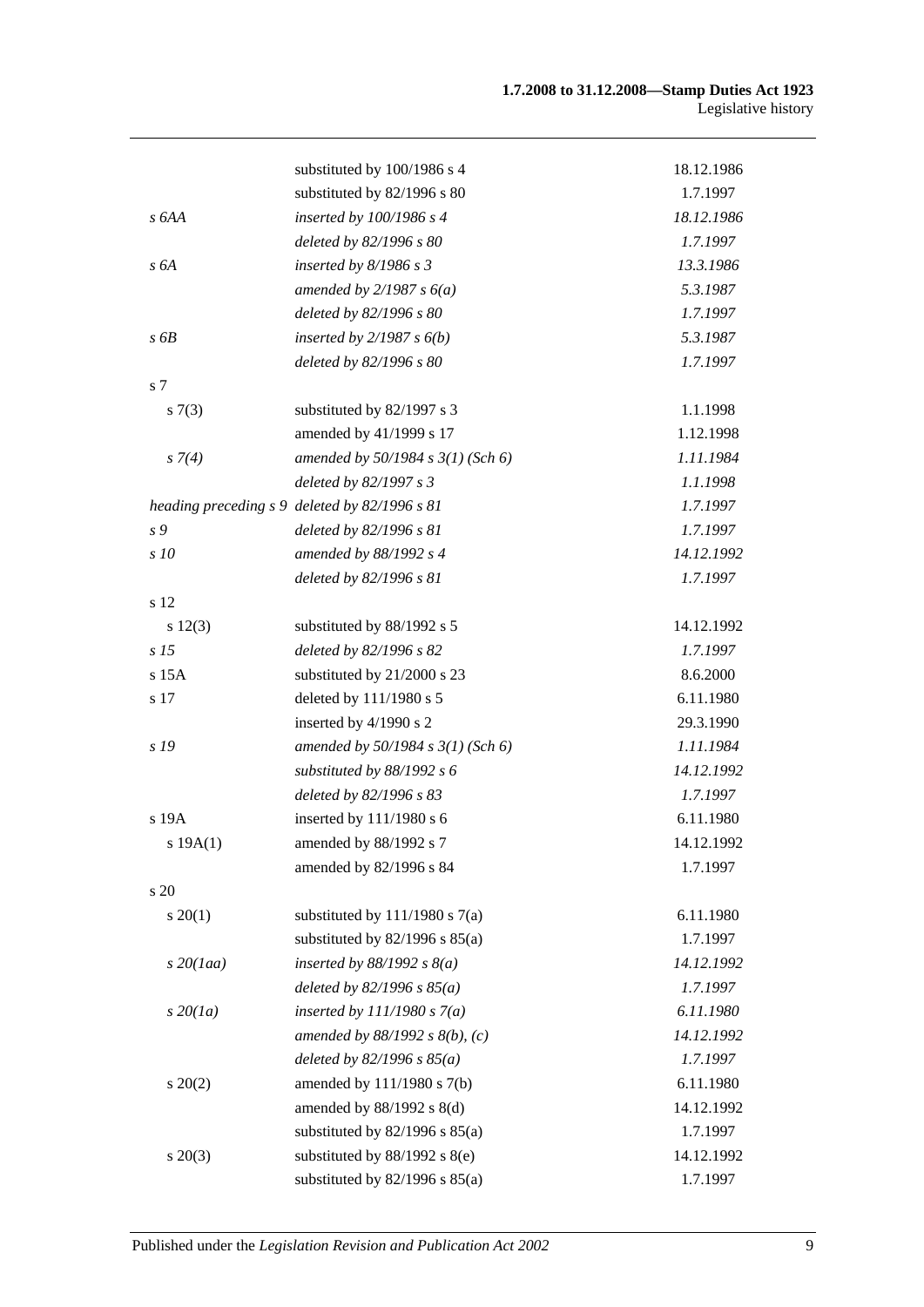| $s \ 20(4)$         | inserted by $21/1988$ s 3                                                                  | 14.6.1988  |
|---------------------|--------------------------------------------------------------------------------------------|------------|
|                     | amended by 88/1992 s 8(f)                                                                  | 14.12.1992 |
|                     | amended by 82/1996 s 85(b)                                                                 | 1.7.1997   |
| $s \, 20(5)$ —(7)   | inserted by 21/1988 s 3                                                                    | 14.6.1988  |
| $s\,20(8)$          | inserted by $21/1988 s 3$                                                                  | 14.6.1988  |
|                     | deleted by $82/1996 s 85(c)$                                                               | 1.7.1997   |
| s 21                | $s$ 21(1) redesignated as $s$ 21 in pursuance of the<br><b>Acts Republication Act 1967</b> | 1.11.1984  |
| $s\,2I(2)$ —(4)     | deleted by $50/1984 s 3(1)$ (Sch 6)                                                        | 1.11.1984  |
| s <sub>22</sub>     | amended by 50/1984 s 3(1) (Sch 6)                                                          | 1.11.1984  |
| s 23                |                                                                                            |            |
| $s\,23(1)$          | substituted by $100/1986$ s $5(a)$                                                         | 18.12.1986 |
|                     | substituted by $82/1996$ s $86(a)$                                                         | 1.7.1997   |
| $s$ 23(1a) and (1b) | inserted by $100/1986$ s $5(a)$                                                            | 18.12.1986 |
|                     | deleted by $82/1996 s 86(a)$                                                               | 1.7.1997   |
| $s\,23(2)$          | amended by 100/1986 s 5(b)                                                                 | 18.12.1986 |
|                     | substituted by $82/1996$ s $86(a)$                                                         | 1.7.1997   |
| $s\,23(3)$          | amended by $100/1986$ s $5(c)$                                                             | 18.12.1986 |
|                     | substituted by $82/1996$ s $86(a)$                                                         | 1.7.1997   |
| $s\,23(4)$          | amended by 82/1996 s 86(b)                                                                 | 1.7.1997   |
| $s\,23(5)$          | substituted by 88/1992 s 9                                                                 | 14.12.1992 |
| s 23A               | inserted by 88/1992 s 10                                                                   | 14.12.1992 |
|                     | deleted by 82/1996 s 87                                                                    | 1.7.1997   |
| s24                 | amended by $21/1988 s 4$                                                                   | 7.12.1987  |
|                     | amended by 88/1992 s 11                                                                    | 14.12.1992 |
|                     | amended by 83/1995 s 2                                                                     | 30.11.1995 |
|                     | deleted by 82/1996 s 87                                                                    | 1.7.1997   |
| s <sub>25</sub>     | amended by 50/1984 s 3(1) (Sch 6)                                                          | 1.11.1984  |
|                     | deleted by 100/1986 s 6                                                                    | 18.12.1986 |
| s26                 | amended by $50/1984 s 3(1)$ (Sch 6)                                                        | 1.11.1984  |
|                     | deleted by 82/1996 s 87                                                                    | 1.7.1997   |
| $s$ 27 $A$          | substituted by 100/1986 s 7                                                                | 18.12.1986 |
|                     | deleted by 82/1996 s 88                                                                    | 1.7.1997   |
| $s$ 27 $B$          | substituted by 100/1986 s 7                                                                | 18.12.1986 |
|                     | amended by 14/1994 s 3                                                                     | 1.9.1994   |
|                     | deleted by 82/1996 s 88                                                                    | 1.7.1997   |
| $s$ 27 $C$          | amended by $50/1984 s 3(1)$ (Sch 6)                                                        | 1.11.1984  |
|                     | substituted by 100/1986 s 7                                                                | 18.12.1986 |
|                     | deleted by 82/1996 s 88                                                                    | 1.7.1997   |
| s 27D               | substituted by 100/1986 s 7                                                                | 18.12.1986 |
|                     | amended by 88/1992 s 12                                                                    | 14.12.1992 |
|                     | deleted by 82/1996 s 88                                                                    | 1.7.1997   |
| $s$ 27 $E$          | deleted by 82/1996 s 88                                                                    | 1.7.1997   |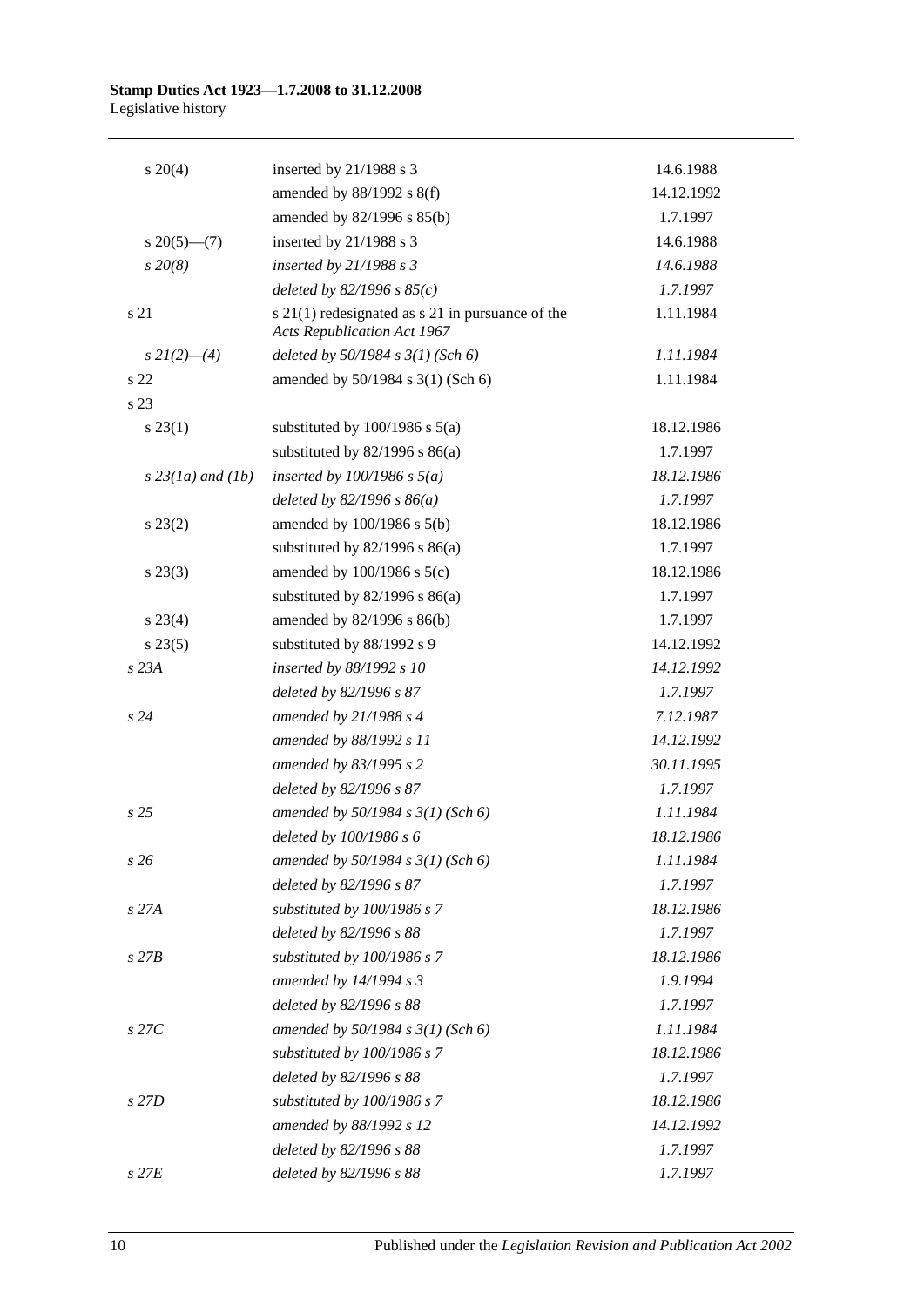| Pt <sub>3</sub>                       |                                                                                             |            |
|---------------------------------------|---------------------------------------------------------------------------------------------|------------|
| s 28 and heading                      | deleted by $81/1985 s 5$                                                                    | 5.8.1985   |
| Pt 3 Div 1                            | heading preceding s 29 deleted and Div 1<br>heading inserted by $44/2003$ s 3(1) (Sch 1)    | 24.11.2003 |
| s 31                                  |                                                                                             |            |
| $s \, 31(1)$                          | amended by 34/2002 s 27                                                                     | 1.8.2003   |
| $s \frac{31(2)}{6}(4)$                | amended by 50/1984 s 3(1) (Sch 6)                                                           | 1.11.1984  |
| s 31A                                 | amended by 31/1994 s 4                                                                      | 30.5.1994  |
| Pt 3 Div 2                            | heading preceding s 31B amended by 50/1984<br>$s \; 3(1)$ (Sch 6)                           | 1.11.1984  |
|                                       | heading preceding s 31B deleted and Div 2<br>heading inserted by $44/2003$ s $3(1)$ (Sch 1) | 24.11.2003 |
| s 31B                                 | s 31B(1) amended by 50/1984 s 3(1) (Sch 6)                                                  | 1.11.1984  |
|                                       | s 31B(1) redesignated as s 31B in pursuance of<br>the Acts Republication Act 1967           | 1.11.1984  |
|                                       | amended by 44/2003 s 3(1) (Sch 1)                                                           | 24.11.2003 |
| bailee                                | inserted by $88/1992$ s $13(a)$                                                             | 14.12.1992 |
| bailment plant                        | inserted by $88/1992$ s $13(a)$                                                             | 14.12.1992 |
| bailor                                | inserted by $88/1992$ s $13(a)$                                                             | 14.12.1992 |
| bank                                  | deleted by $50/1984$ s $3(1)$ (Sch 6)                                                       | 1.11.1984  |
|                                       | contractual bailment inserted by 88/1992 s 13(a)                                            | 14.12.1992 |
|                                       | substituted by $15/2002$ s $3(a)$                                                           | 5.9.2002   |
| corresponding law                     | inserted by 31/1994 s 5                                                                     | 1.6.1994   |
|                                       | amended by 44/2003 s 3(1) (Sch 1)                                                           | 24.11.2003 |
| dutiable rental<br>business           | inserted by 31/2003 s 4(1)                                                                  | 1.10.2003  |
|                                       | amended by 28/2005 s 18                                                                     | 1.7.2008   |
| equipment<br>financing<br>arrangement | inserted by $31/2003$ s $4(1)$                                                              | 1.10.2003  |
|                                       | credit arrangement deleted by $50/1984$ s $3(1)$ (Sch 6)                                    | 1.11.1984  |
| credit business                       | deleted by $50/1984$ s $3(1)$ (Sch 6)                                                       | 1.11.1984  |
|                                       | discount transaction deleted by $50/1984$ s $3(1)$ (Sch 6)                                  | 1.11.1984  |
| goods                                 | amended by 88/1992 s 13(b)                                                                  | 14.12.1992 |
| guarantee                             | deleted by $50/1984 s 3(1)$ (Sch 6)                                                         | 1.11.1984  |
| guarantor                             | deleted by $50/1984 s 3(1)$ (Sch 6)                                                         | 1.11.1984  |
| hire-purchase<br>agreement            | inserted by $15/2002$ s 3(b)                                                                | 5.9.2002   |
| interest                              | deleted by $50/1984 s 3(1)$ (Sch 6)                                                         | 1.11.1984  |
| loan                                  | amended by $101/1976$ s $2(1)(a)$                                                           | 16.6.1977  |
|                                       | deleted by $50/1984$ s $3(1)$ (Sch 6)                                                       | 1.11.1984  |
| prescribed rate                       | substituted by $95/1982$ s $3(a)$                                                           | 23.12.1982 |
|                                       | deleted by 50/1984 s 3(1) (Sch 6)                                                           | 1.11.1984  |
| principal                             | deleted by $50/1984 s 3(1)$ (Sch 6)                                                         | 1.11.1984  |
| rate of interest                      | deleted by $50/1984$ s $3(1)$ (Sch 6)                                                       | 1.11.1984  |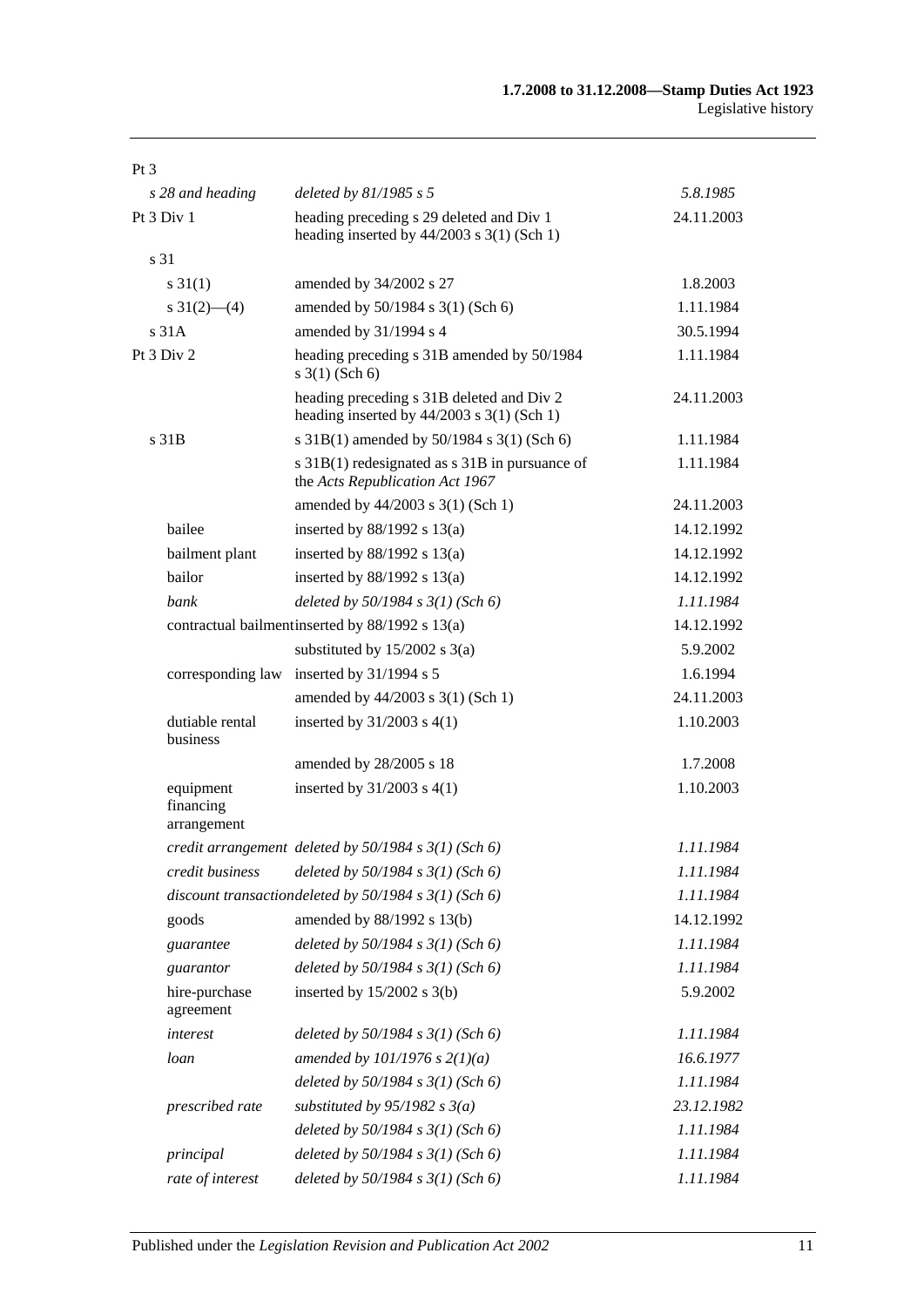| registered credit<br>union | substituted by $101/1976$ s $2(1)(b)$                 | 16.6.1977  |
|----------------------------|-------------------------------------------------------|------------|
|                            | deleted by $50/1984$ s $3(1)$ (Sch 6)                 | 1.11.1984  |
| registered person          | deleted by $31/2003$ s $4(2)$                         | 1.10.2003  |
| registered                 | inserted by $31/2003$ s $4(2)$                        | 1.10.2003  |
|                            | related corporation amended by 50/1984 s 3(1) (Sch 6) | 1.11.1984  |
|                            | amended by $88/1992$ s $13(c)$                        | 14.12.1992 |
|                            | substituted by 23/2001 s 107                          | 15.7.2001  |
| rental business            | substituted by $88/1992$ s $13(d)$                    | 14.12.1992 |
| $s$ 31 $B(1a)$             | substituted by $95/1982$ s $3(b)$                     | 23.12.1982 |
|                            | deleted by $50/1984$ s $3(1)$ (Sch 6)                 | 1.11.1984  |
| s $3IB(2)$ - (10)          | deleted by $50/1984$ s $3(1)$ (Sch 6)                 | 1.11.1984  |
| s 31C                      | substituted by 89/1983 s 3                            | 1.1.1984   |
|                            | deleted by 50/1984 s 3(1) (Sch 6)                     | 1.11.1984  |
|                            | inserted by 15/2002 s 4                               | 5.9.2002   |
|                            | substituted by 31/2003 s 5                            | 1.10.2003  |
| s 31D                      | amended by 89/1983 s 4                                | 1.1.1984   |
|                            | amended by 71/1992 s 3(1) (Sch)                       | 1.3.1993   |
|                            | amended by 88/1992 s 14                               | 14.12.1992 |
|                            | amended by 82/1996 s 89                               | 1.7.1997   |
|                            | substituted by 31/2003 s 5                            | 1.10.2003  |
| s 31E                      |                                                       |            |
| $s \, 31E(1)$              | amended by $35/2002$ s 16(a)                          | 28.11.2002 |
| $s \, 31E(2)$              | substituted by 89/1983 s 5                            | 1.1.1984   |
|                            | amended by 35/2002 s 16(b)                            | 28.11.2002 |
| s 31F                      | amended by 101/1976 s 3                               | 16.12.1976 |
|                            | amended by 89/1983 s 6                                | 1.1.1984   |
|                            | amended by 50/1984 s 3(1) (Sch 6)                     | 1.11.1984  |
|                            | amended by 81/1985 s 6                                | 5.8.1985   |
|                            | amended by 100/1986 s 8                               | 18.12.1986 |
|                            | amended by 52/1989 s 4                                | 1.10.1989  |
|                            | amended by 74/1991 s 3                                | 12.12.1991 |
|                            | amended by 88/1992 s 15                               | 14.12.1992 |
|                            | amended by 82/1996 s 90                               | 1.7.1997   |
|                            | amended by 21/2000 s 24                               | 8.6.2000   |
|                            | amended by 15/2002 s 5                                | 1.1.2003   |
|                            | amended by 35/2002 s 17                               | 28.11.2002 |
|                            | substituted by 31/2003 s 6                            | 1.10.2003  |
| $s \, 31F(1)$              | amended by 28/2005 s 16(1), (2)                       | 1.7.2007   |
|                            | amended by 28/2005 s 19(1), (2)                       | 1.7.2008   |
| s31G                       | amended by $50/1984$ s $3(1)$ (Sch 6)                 | 1.11.1984  |
|                            | amended by 74/1991 s 4                                | 12.12.1991 |
|                            | deleted by 88/1992 s 16                               | 14.12.1992 |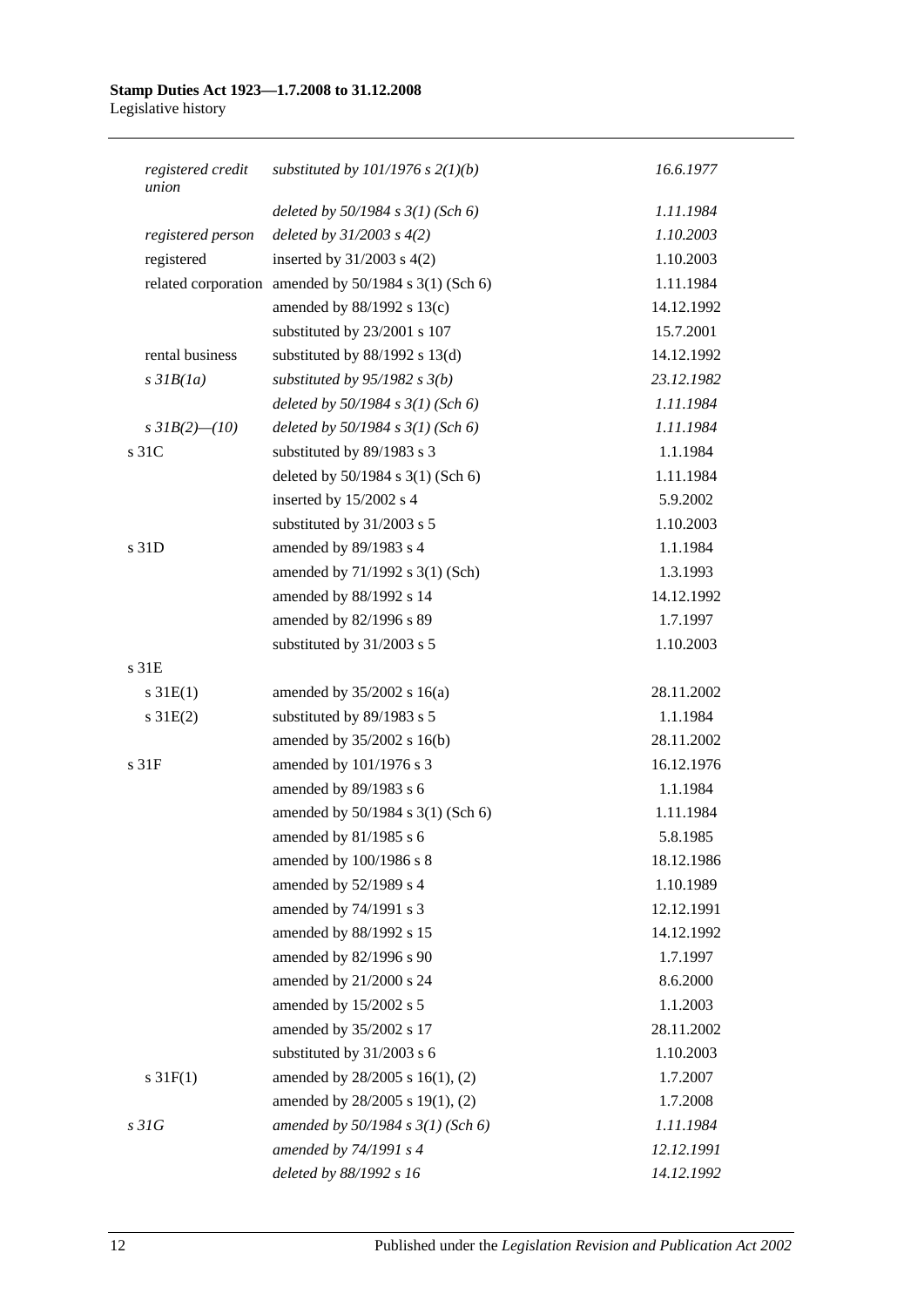| s 31H                                 | amended by 82/1996 s 91                                      | 1.7.1997   |
|---------------------------------------|--------------------------------------------------------------|------------|
| s 31I                                 |                                                              |            |
| $s \, 31I(1)$                         | amended by 50/1984 s 3(1) (Sch 6)                            | 1.11.1984  |
|                                       | (d) and (e) deleted by $50/1984$ s $3(1)$ (Sch 6)            | 1.11.1984  |
|                                       | (f) deleted by $81/1985$ s $7(a)$                            | 5.8.1985   |
|                                       | amended by 74/1991 s 5                                       | 12.12.1991 |
|                                       | amended by $31/1994$ s $6(a)$                                | 1.6.1994   |
|                                       | amended by 83/1994 s 12 (Sch)                                | 8.12.1994  |
|                                       | amended by $82/1996$ s $92(a)$ —(c)                          | 1.7.1997   |
|                                       | amended by $15/2002$ s $6(a)$                                | 1.1.2003   |
|                                       | amended by 31/2003 s 7(1)                                    | 1.10.2003  |
|                                       | (h) deleted by $31/2003$ s $7(2)$                            | 1.10.2003  |
| $s \frac{31I(1a)}{2}$                 | inserted by $31/1994$ s $6(b)$                               | 1.6.1994   |
|                                       | amended by 31/2003 s 7(3)                                    | 1.10.2003  |
|                                       | amended by 44/2003 s 3(1) (Sch 1)                            | 24.11.2003 |
| $s \frac{31I(1b)}{2}$                 | inserted by $31/1994$ s $6(b)$                               | 1.6.1994   |
|                                       | (a) deleted by $31/2003$ s $6(4)$                            | 1.10.2003  |
|                                       | amended by 44/2003 s 3(1) (Sch 1)                            | 24.11.2003 |
| s $31I(1c)$                           | s $31I(1a)$ inserted by $81/1985$ s $7(b)$                   | 5.8.1985   |
|                                       | s 31I(1a) amended by 52/1989 s 5                             | 1.10.1989  |
|                                       | s $31I(1a)$ redesignated as s $31I(1c)$ by $31/1994$<br>s(6) | 1.6.1994   |
|                                       | amended by $82/1996$ s $92(d)$                               | 1.7.1997   |
|                                       | amended by $15/2002$ s $6(b)$                                | 1.1.2003   |
|                                       | amended by 31/2003 s 7(5)                                    | 1.10.2003  |
| $s$ 31I(2)                            | deleted by $82/1996 s 92(e)$                                 | 1.7.1997   |
| s <sub>31J</sub>                      | amended by $71/1992 s 3(1)$ (Sch)                            | 1.3.1993   |
|                                       | deleted by 82/1996 s 93                                      | 1.7.1997   |
| s 31K                                 |                                                              |            |
| $s \, 31K(3)$                         | amended by 82/1996 s 94                                      | 1.7.1997   |
| s 31L                                 | deleted by 70/1981 s 3                                       | 2.11.1981  |
|                                       | inserted by 15/1982 s 3                                      | 22.3.1982  |
| $s \, 31L(1)$                         | amended by 50/1984 s 3(1) (Sch 6)                            | 1.11.1984  |
|                                       | amended by $100/1986$ s $9(1)(a)$                            | 18.12.1986 |
|                                       | amended by 71/1992 s 3(1) (Sch)                              | 1.3.1993   |
|                                       | amended by 82/1996 s 95                                      | 1.7.1997   |
| $s \, 31L(3)$                         | deleted by 50/1984 s 3(1) (Sch 6)                            | 1.11.1984  |
|                                       | inserted by $100/1986$ s $9(1)(b)$                           | 18.12.1986 |
| $s$ 31L(4) and (5)                    | deleted by $50/1984$ s $3(1)$ (Sch 6)                        | 1.11.1984  |
| heading preceding<br>s <sub>31M</sub> | deleted by $50/1984$ s $3(1)$ (Sch 6)                        | 1.11.1984  |
| s 31M                                 | deleted by 50/1984 s 3(1) (Sch 6)                            | 1.11.1984  |
|                                       | inserted by 100/1986 s 10                                    | 18.12.1986 |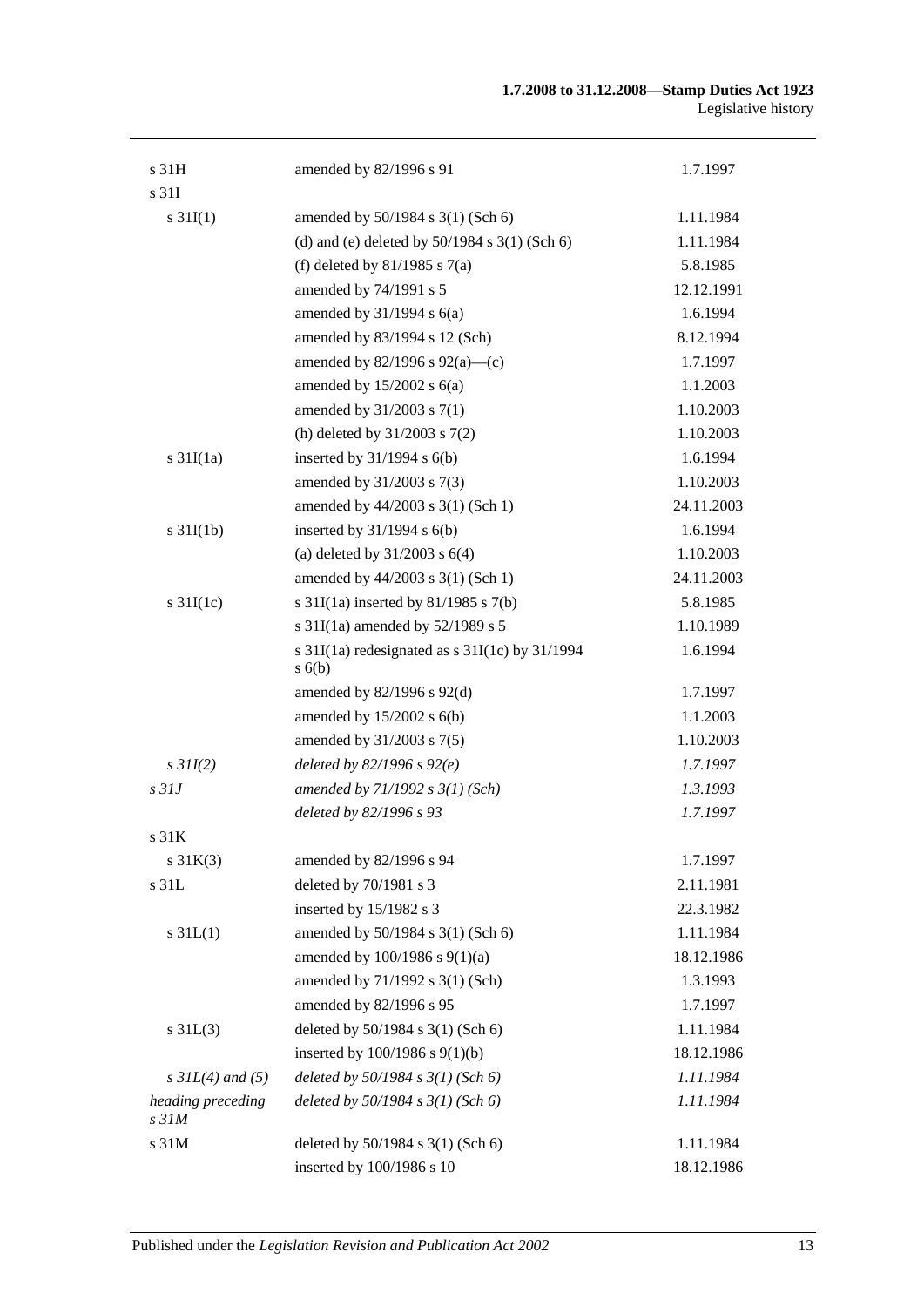|                                           | substituted by 74/1991 s 6                                                               | 12.12.1991                   |
|-------------------------------------------|------------------------------------------------------------------------------------------|------------------------------|
|                                           | amended by 88/1992 s 17                                                                  | 14.12.1992                   |
|                                           | deleted by 82/1996 s 96                                                                  | 1.7.1997                     |
|                                           | inserted by $31/2003$ s 8                                                                | 1.10.2003                    |
| s <sub>31MA</sub>                         | inserted by 89/1983 s 7                                                                  | 1.1.1984                     |
|                                           | deleted by $50/1984$ s $3(1)$ (Sch 6)                                                    | 1.11.1984                    |
| $s$ 31 $N$                                | amended by 89/1983 s 8                                                                   | 1.1.1984                     |
|                                           | amended by $50/1984$ s $3(1)$ (Sch 6)                                                    | 1.11.1984                    |
|                                           | amended by 100/1986 s 10                                                                 | 18.12.1986                   |
|                                           | amended by 74/1991 s 7                                                                   | 12.12.1991                   |
|                                           | amended by 88/1992 s 18                                                                  | 14.12.1992                   |
|                                           | amended by 82/1996 s 97                                                                  | 1.7.1997                     |
|                                           | deleted by 31/2003 s 9                                                                   | 1.10.2003                    |
| s310                                      | deleted by $50/1984$ s $3(1)$ (Sch 6)                                                    | 1.11.1984                    |
| $s$ 31 $P$                                | deleted by $70/1981 s4$                                                                  | 2.11.1981                    |
|                                           | inserted by $15/1982$ s 4                                                                | 22.3.1982                    |
|                                           | deleted by $50/1984$ s $3(1)$ (Sch 6)                                                    | 1.11.1984                    |
| $ss31Q - 31T$                             | deleted by $50/1984$ s $3(1)$ (Sch 6)                                                    | 1.11.1984                    |
| Pt 3 Div 3                                | heading preceding s 32 deleted and Div 3<br>heading inserted by $44/2003$ s 3(1) (Sch 1) | 24.11.2003                   |
| s 32                                      | redesignated as $s$ 32(1) by 27/1978 $s$ 3(b)                                            | uncommenced—not incorporated |
| assurance or<br>insurance business        | amended by $27/1978$ s $3(a)$                                                            | uncommenced-not incorporated |
|                                           | amended by 50/1984 s 3(1) (Sch 6)                                                        | 1.11.1984                    |
| general insurance<br>business             | inserted by $47/1990$ s 3                                                                | 1.7.1990                     |
|                                           | life insurance policy inserted by 47/1990 s 3                                            | 1.7.1990                     |
| policy                                    | amended by 50/1984 s 3(1) (Sch 6)                                                        | 1.11.1984                    |
| premium                                   | inserted by 74/1991 s 8                                                                  | 12.12.1991                   |
|                                           | substituted by 21/2000 s 25                                                              | 8.6.2000                     |
| $s \, 32(2)$                              | inserted by $27/1978$ s 3(b)                                                             | uncommenced—not incorporated |
| s 33 before<br>substitution by<br>47/1990 |                                                                                          |                              |
| $s \, 33(1)$                              | amended by 27/1978 s 4                                                                   | uncommenced-not incorporated |
| s 33                                      | substituted by 47/1990 s 4                                                               | 1.7.1990                     |
| s 34                                      | amended by 50/1984 s 3(1) (Sch 6)                                                        | 1.11.1984                    |
|                                           | substituted by 47/1990 s 4                                                               | 1.7.1990                     |
| s 34                                      |                                                                                          |                              |
| $s \; 34(3)$                              | amended by 82/1996 s 98(a)                                                               | 1.7.1997                     |
| $s \, 34(4)$                              | deleted by $82/1996 s 98(b)$                                                             | 1.7.1997                     |
| s 34A                                     | deleted by 47/1990 s 4                                                                   | 1.7.1990                     |
| s 35                                      | amended by 111/1980 s 8                                                                  | 6.11.1980                    |
|                                           | amended by 50/1984 s 3(1) (Sch 6)                                                        | 1.11.1984                    |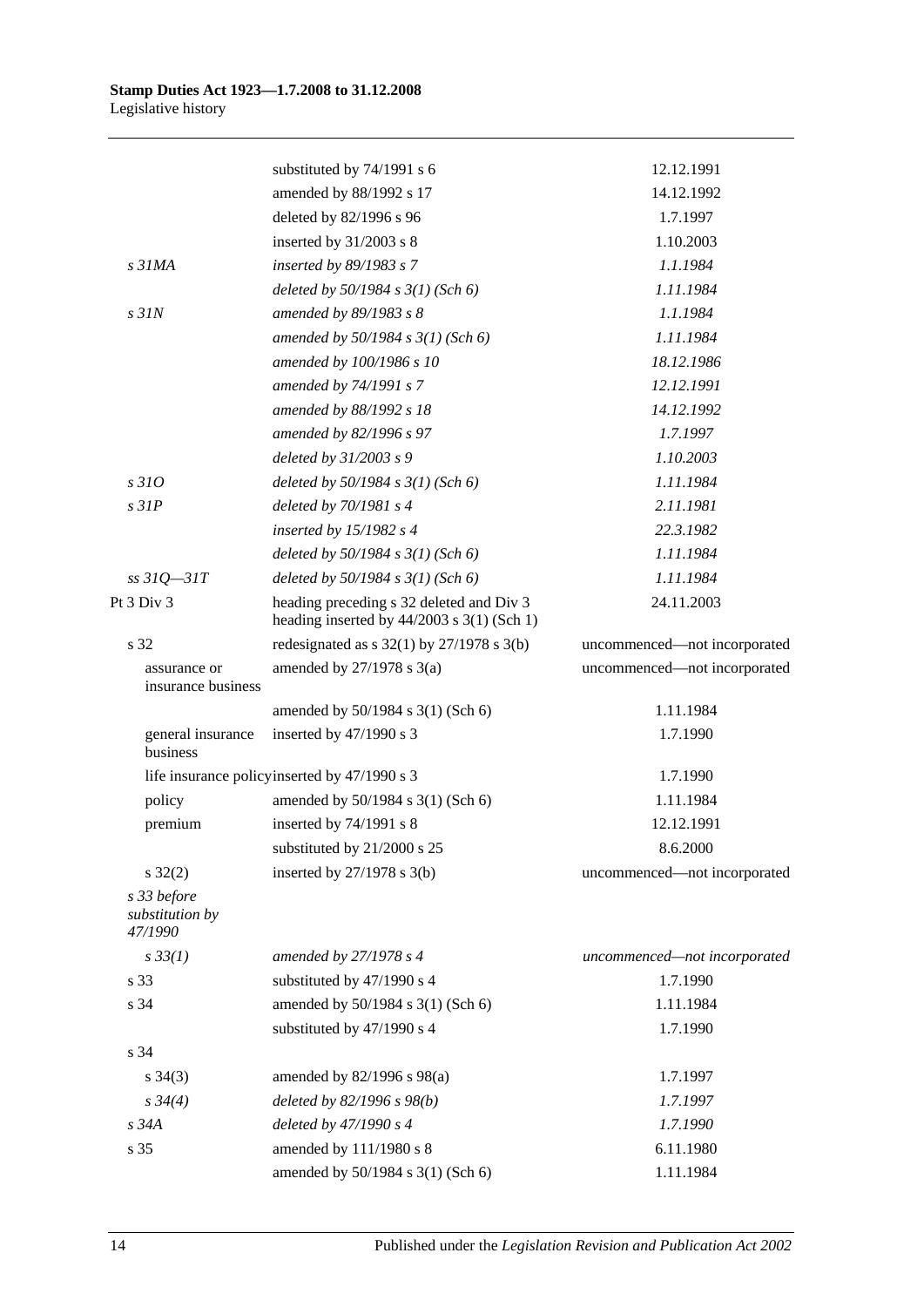|                             | substituted by 47/1990 s 4                                                                | 1.7.1990                     |
|-----------------------------|-------------------------------------------------------------------------------------------|------------------------------|
| $s \, 35(1)$                | amended by 82/1996 s 99                                                                   | 1.7.1997                     |
| s <sub>36</sub>             | substituted by $50/1984$ s $3(1)$ (Sch 6)                                                 | 1.11.1984                    |
|                             | substituted by 47/1990 s 4                                                                | 1.7.1990                     |
| $s \, 36(4)$                | deleted by 82/1996 s 100                                                                  | 1.7.1997                     |
| s 36A                       | inserted by 82/1996 s 101                                                                 | 1.7.1997                     |
| s 37                        | deleted by 100/1986 s 11                                                                  | 18.12.1986                   |
|                             | inserted by 47/1990 s 4                                                                   | 1.7.1990                     |
|                             | amended by 82/1996 s 102                                                                  | 1.7.1997                     |
| s 38                        | amended by 50/1984 s 3(1) (Sch 6)                                                         | 1.11.1984                    |
|                             | deleted by 100/1986 s 11                                                                  | 18.12.1986                   |
|                             | inserted by 47/1990 s 4                                                                   | 1.7.1990                     |
| s 39                        | substituted by 47/1990 s 4                                                                | 1.7.1990                     |
|                             | deleted by 82/1996 s 103                                                                  | 1.1.1997                     |
| $s\,40$                     | inserted by $47/1990 s 4$                                                                 | 1.7.1990                     |
|                             | deleted by 82/1996 s 103                                                                  | 1.7.1997                     |
| s41                         | substituted by $47/1990 s 4$                                                              | 1.7.1990                     |
|                             | amended by 74/1991 s 9                                                                    | 12.12.1991                   |
|                             | amended by 88/1992 s 19                                                                   | 14.12.1992                   |
|                             | deleted by 82/1996 s 103                                                                  | 1.7.1997                     |
| $s\,42$                     | substituted by 47/1990 s 4                                                                | 1.7.1990                     |
|                             | deleted by 82/1996 s 103                                                                  | 1.7.1997                     |
| $s$ 42AA                    |                                                                                           |                              |
| $s$ 42AA $(1)$              | amended by 35/2002 s 18                                                                   | 28.11.2002                   |
| $s$ 42AA $(4)$              | substituted by 88/1992 s 20                                                               | 14.12.1992                   |
|                             | substituted by 82/1996 s 104                                                              | 1.7.1997                     |
|                             | $s$ 42AA(4a) and (4b)inserted by 88/1992 s 20                                             | 14.12.1992                   |
|                             | deleted by 82/1996 s 104                                                                  | 1.7.1997                     |
| $s$ 42AA $(5)$              | deleted by 27/1978 s 5                                                                    | uncommenced—not incorporated |
| $s$ 42AB                    | inserted by 8/1986 s 4                                                                    | 13.3.1986                    |
| $s$ 42AB $(3)$              | amended by 82/1996 s 105                                                                  | 1.7.1997                     |
| Pt 3 Div 4                  | heading preceding s 42A deleted and Div 4<br>heading inserted by $44/2003$ s 3(1) (Sch 1) | 24.11.2003                   |
| s 42A                       |                                                                                           |                              |
| $s\ 42A(1)$                 | s 42A redesignated as $s$ 42A(1) by 41/2004 s 4                                           | 24.2.2005                    |
| applicant                   | substituted by $100/1986$ s $12(a)$                                                       | 18.12.1986                   |
| commercial motor<br>vehicle | inserted by $64/1989$ s $3(a)$                                                            | 28.3.1990                    |
| dealer                      | substituted by $100/1986$ s $12(b)$                                                       | 18.12.1986                   |
| list price                  | inserted by 100/1986 s 12(b)                                                              | 18.12.1986                   |
|                             | substituted by $21/2000$ s $26(a)$                                                        | 8.6.2000                     |
| market value                | inserted by 100/1986 s 12(b)                                                              | 18.12.1986                   |
|                             | substituted by $21/2000$ s $26(b)$                                                        | 8.6.2000                     |
|                             |                                                                                           |                              |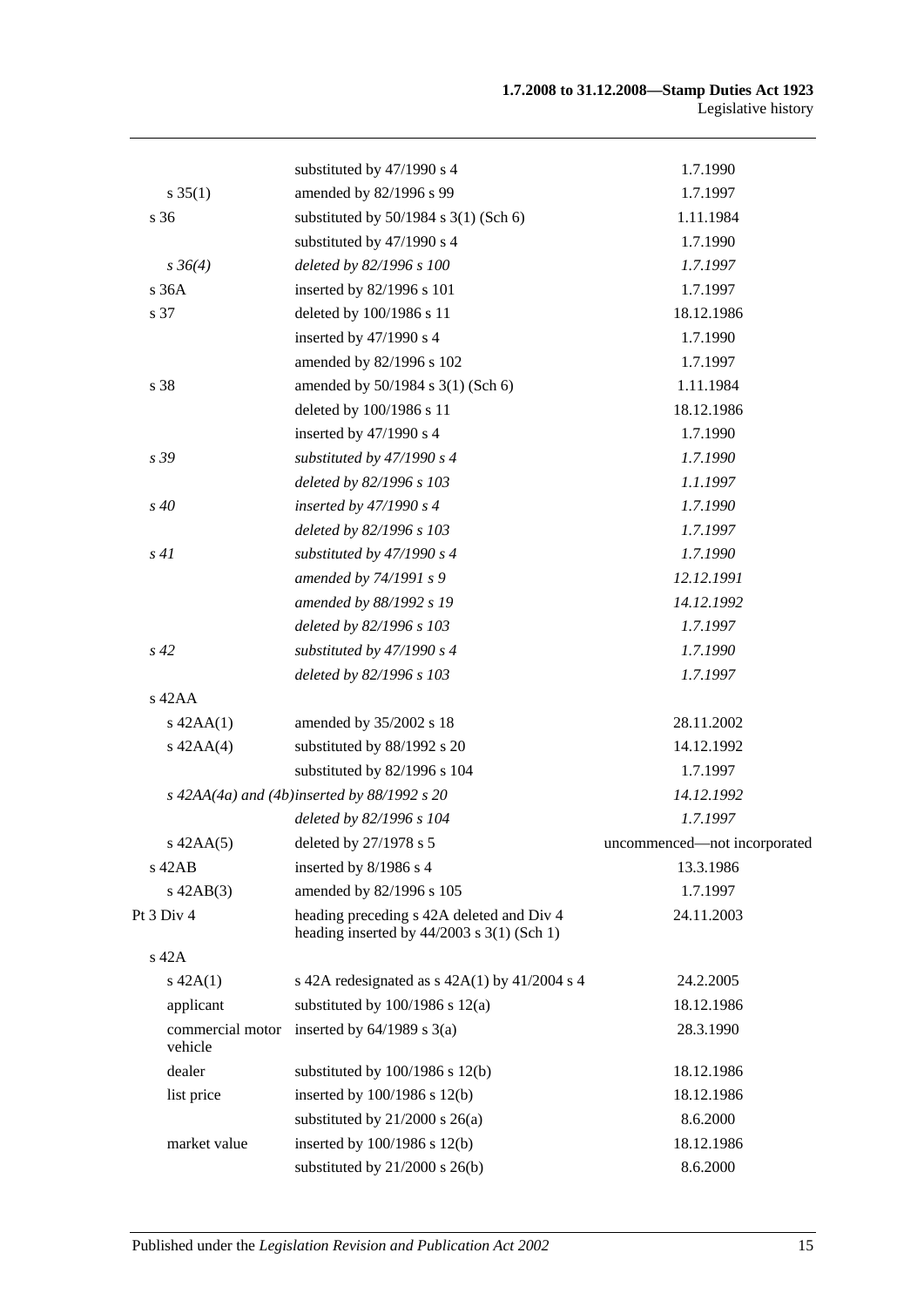|                                 | new motor vehicle inserted by $100/1986$ s $12(c)$             | 18.12.1986                   |
|---------------------------------|----------------------------------------------------------------|------------------------------|
|                                 | optional equipment inserted by 100/1986 s 12(c)                | 18.12.1986                   |
| primary producer                | inserted by $64/1989$ s $3(b)$                                 | 28.3.1990                    |
| vehicle                         | second-hand motor inserted by 100/1986 s 12(d)                 | 18.12.1986                   |
| $s\ 42A(2)$                     | inserted by 41/2004 s 4                                        | 24.2.2005                    |
| heading preceding<br>$s$ 42AB   | inserted by 27/1978 s 6                                        | uncommenced-not incorporated |
| s 42AB                          | inserted by 27/1978 s 6                                        | uncommenced-not incorporated |
| s 42B                           |                                                                |                              |
| $s\ 42B(1)$                     | substituted by $100/1986$ s $13(a)$                            | 18.12.1986                   |
|                                 | amended by 21/2000 s 27                                        | 8.6.2000                     |
| $s\,42B(1aa)$                   | inserted by $100/1986$ s $13(a)$                               | 18.12.1986                   |
|                                 | deleted by $41/2004$ s $5(2)$                                  | 24.2.2005                    |
| s 42B(1a)-see<br>$s$ 42B $(1d)$ |                                                                |                              |
| $s\ 42B(1a)$                    | inserted by $41/2004$ s $5(2)$                                 | 24.2.2005                    |
| $s\,42B(1b)$                    | inserted by $28/1977 s 2(b)$                                   | 28.7.1977                    |
|                                 | substituted by $33/1990$ s $2(a)$                              | 26.4.1990                    |
|                                 | deleted by $83/1994 s 2(b)$                                    | 8.12.1994                    |
| $s\ 42B(1b)$                    | inserted by $41/2004$ s $5(2)$                                 | 24.2.2005                    |
| $s\,42B(1c)$                    | inserted by $33/1990 s 2(a)$                                   | 26.4.1990                    |
|                                 | deleted by $83/1994 s 2(b)$                                    | 8.12.1994                    |
| $s\ 42B(1c)$                    | inserted by $41/2004$ s $5(2)$                                 | 24.2.2005                    |
| $s$ 42B $(1d)$                  | s 42B(1a) amended by $28/1977$ s $2(a)$                        | 28.7.1977                    |
|                                 | s 42B(1a) amended by 83/1994 s 2(a)                            | 8.12.1994                    |
|                                 | s $42B(1a)$ redesignated as s $42B(1d)$ by $41/2004$<br>s 5(1) | 24.2.2005                    |
| $s\ 42B(2)$                     | amended by $28/1977$ s $2(c)$                                  | 28.7.1977                    |
|                                 | amended by $83/1994$ s $2(c)$                                  | 8.12.1994                    |
|                                 | amended by $41/2004$ s $5(3)$                                  | 24.2.2005                    |
| $s\ 42B(2a)$                    | amended by 41/2004 s 5(4)                                      | 24.2.2005                    |
| $s\ 42B(2b)$                    | inserted by $41/2004$ s $5(5)$                                 | 24.2.2005                    |
| $s\,42B(3a)$                    | deleted by 94/2000 Sch 4 cl 3                                  | 14.12.2001                   |
| s $42B(4)$ - (6)                | substituted by 100/1986 s 13(b)                                | 18.12.1986                   |
|                                 | substituted by 82/1996 s 106                                   | 1.7.1997                     |
| s $42B(6a)$ and $(6b)$          | deleted by 82/1996 s 106                                       | 1.7.1997                     |
|                                 | inserted by 74/1991 s 10                                       | 12.12.1991                   |
|                                 | substituted by 88/1992 s 21                                    | 14.12.1992                   |
| $s\ 42B(7)$                     | amended by $83/1994$ s 2(d)                                    | 8.12.1994                    |
|                                 | deleted by 100/1986 s 13(b)                                    | 18.12.1986                   |
|                                 | inserted by $33/1990$ s 2(b)                                   | 26.4.1990                    |
| $s\,42B(8)$                     | deleted by $50/1984$ s $3(1)$ (Sch 6)                          | 1.11.1984                    |
| s 42BA                          | inserted by 72/1995 s 3                                        | 23.11.1995                   |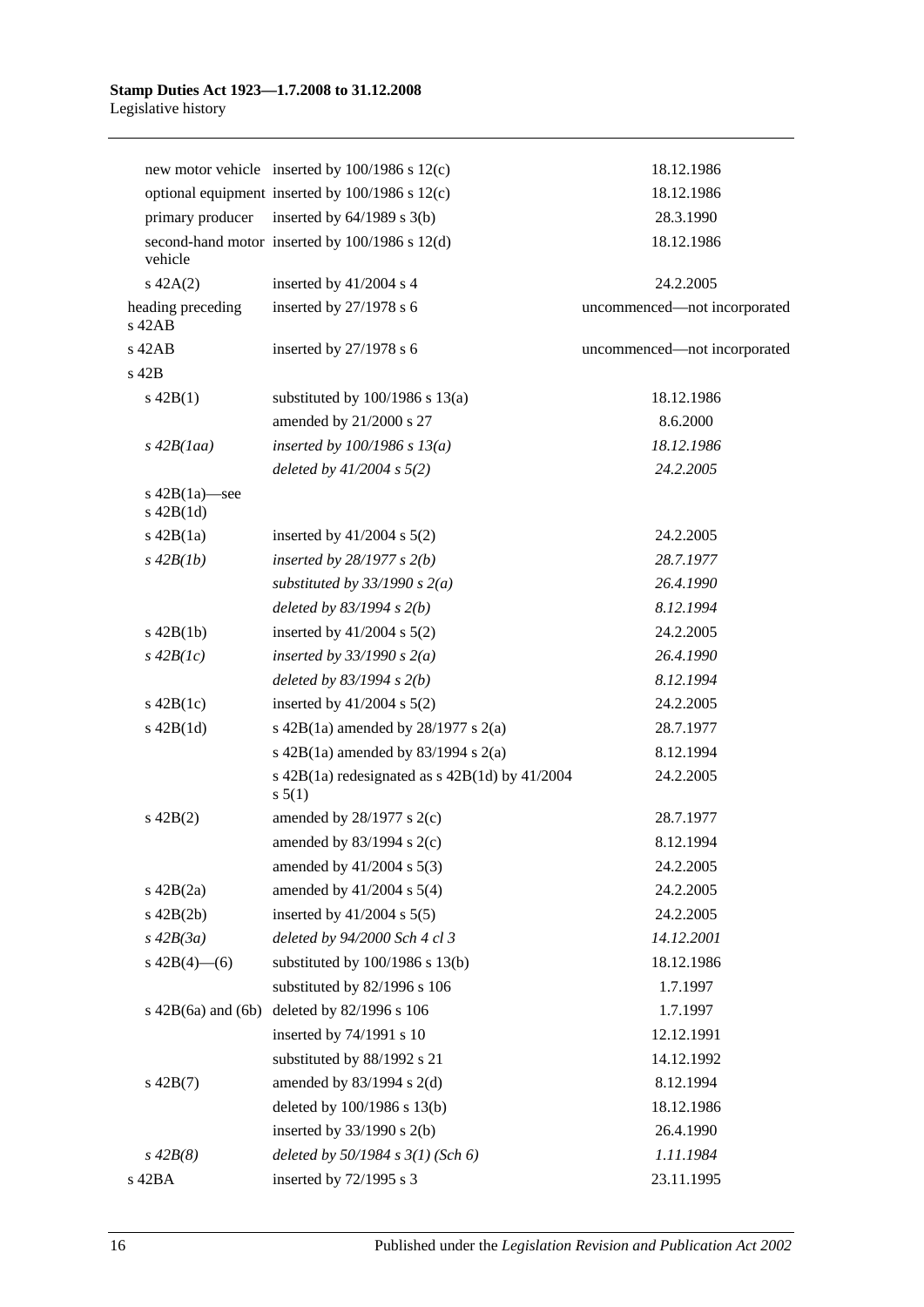| $s$ 42C                                          | deleted by 33/1990 s 3                                                                   | 26.4.1990  |
|--------------------------------------------------|------------------------------------------------------------------------------------------|------------|
|                                                  | inserted by 74/1991 s 11                                                                 | 12.12.1991 |
|                                                  | amended by 88/1992 s 22                                                                  | 14.12.1992 |
|                                                  | amended by 72/1995 s 4                                                                   | 23.11.1995 |
|                                                  | substituted by 82/1996 s 107                                                             | 1.7.1997   |
| $s$ 42CA                                         | inserted by 41/2004 s 6                                                                  | 24.2.2005  |
| s 42D                                            | amended by 50/1984 s 3(1) (Sch 6)                                                        | 1.11.1984  |
|                                                  | amended by 100/1986 s 14                                                                 | 18.12.1986 |
|                                                  | amended by 33/1990 s 4                                                                   | 26.4.1990  |
|                                                  | substituted by 82/1996 s 107                                                             | 1.7.1997   |
| s 42E                                            | amended by 33/1990 s 5                                                                   | 26.4.1990  |
|                                                  | amended by 82/1996 s 108                                                                 | 1.7.1997   |
|                                                  | amended by 44/2003 s 3(1) (Sch 1)                                                        | 24.11.2003 |
| $ss$ 43 $-45A$ and<br>heading                    | deleted by 111/1980 s 9                                                                  | 6.11.1980  |
| Pt $3$ Div $5$                                   | heading preceding s 43 inserted by 82/1997 s 4                                           | 1.1.1998   |
|                                                  | heading preceding s 43 deleted and Div 5<br>heading inserted by $44/2003$ s 3(1) (Sch 1) | 24.11.2003 |
| s <sub>43</sub>                                  | inserted by 82/1997 s 4                                                                  | 1.1.1998   |
| bank                                             | deleted by $41/1999 s 18(a)$                                                             | 1.12.1998  |
| cheque                                           | amended by 41/1999 s 18(b)                                                               | 1.12.1998  |
| Cheques and<br><b>Payment Orders</b><br>Act 1986 | deleted by $41/1999 s 18(c)$                                                             | 1.12.1998  |
|                                                  | financial institution inserted by $41/1999$ s $18(c)$                                    | 1.12.1998  |
|                                                  | unstamped cheque amended by $41/1999$ s $18(d)$                                          | 1.12.1998  |
| $s$ 44                                           | inserted by 82/1997 s 4                                                                  | 1.1.1998   |
| $s\,44(1)$                                       | amended by 41/1999 s 19(a), (b)                                                          | 1.12.1998  |
| $s\ 44(2)$ and (3)                               | amended by $41/1999$ s $19(c)$                                                           | 1.12.1998  |
| $s\,44(4)$                                       | amended by 41/1999 s 19(d)                                                               | 1.12.1998  |
| $s\,44(5)$                                       | amended by 41/1999 s 19(e)                                                               | 1.12.1998  |
| s <sub>45</sub>                                  |                                                                                          |            |
| $s\,45(1)$                                       | s 45 inserted by 82/1997 s 4                                                             | 1.1.1998   |
|                                                  | s 45 amended by 41/1999 s 20                                                             | 1.12.1998  |
|                                                  | s 45 amended and redesignated as s 45(1) by<br>$21/2004$ s $9(1)$ , (2)                  | 1.7.2004   |
| $s\,45(2)$ —(4)                                  | inserted by $21/2004$ s $9(2)$                                                           | 1.7.2004   |
| heading preceding<br>s 46                        | deleted by 82/1997 s 4                                                                   | 1.1.1998   |
| s 46                                             | amended by 19/1991 s 2                                                                   | 18.4.1991  |
|                                                  | substituted by 82/1997 s 4                                                               | 1.1.1998   |
|                                                  | amended by 41/1999 s 21                                                                  | 1.12.1998  |
| $s\,46A$                                         | inserted by 89/1983 s 9                                                                  | 1.1.1984   |
|                                                  | amended by 19/1991 s 3                                                                   | 18.4.1991  |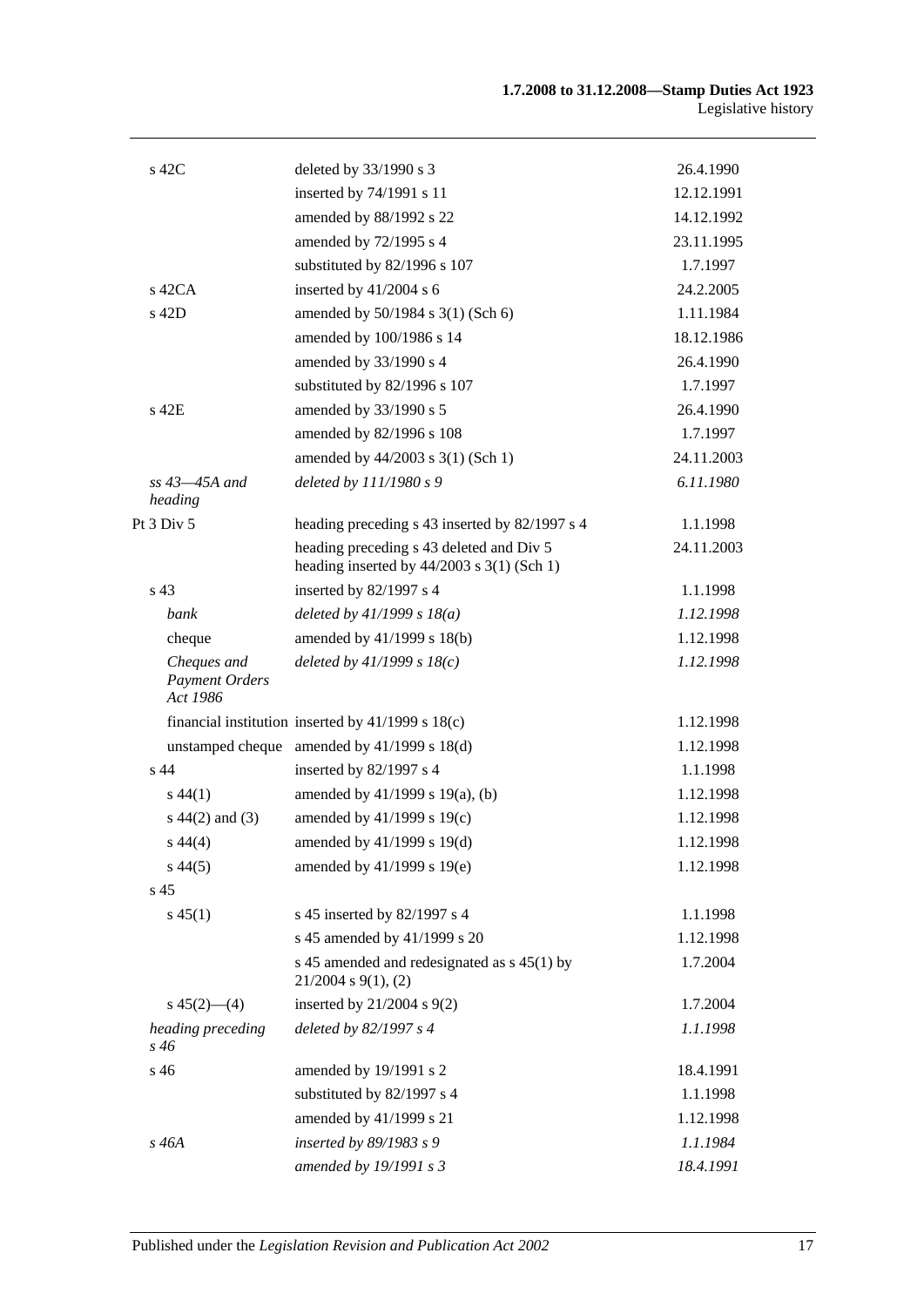|                                 | deleted by 82/1997 s 4                                                                      | 1.1.1998   |
|---------------------------------|---------------------------------------------------------------------------------------------|------------|
| $s\,47$                         | amended by $50/1984 s 3(1)$ (Sch 6)                                                         | 1.11.1984  |
|                                 | deleted by 82/1997 s 4                                                                      | 1.1.1998   |
| $s\,47A$                        | deleted by 82/1997 s 4                                                                      | 1.1.1998   |
| $ss$ 47B $-47D$                 | deleted by 70/1981 s 5                                                                      | 2.11.1981  |
| $s\,48$                         | amended by $70/1981 s$ 6                                                                    | 2.11.1981  |
|                                 | amended by $50/1984 s 3(1)$ (Sch 6)                                                         | 1.11.1984  |
|                                 | deleted by 82/1997 s 4                                                                      | 1.1.1998   |
| s 48A                           | amended by 101/1976 s 4                                                                     | 16.12.1976 |
|                                 | amended by 70/1981 s 7                                                                      | 2.11.1981  |
|                                 | amended by 95/1982 s 4                                                                      | 23.12.1982 |
|                                 | amended by 19/1991 s 4                                                                      | 18.4.1991  |
|                                 | amended by 82/1996 s 109                                                                    | 1.7.1997   |
|                                 | deleted by 82/1997 s 4                                                                      | 1.1.1998   |
| s 49                            | amended by 88/1992 s 23                                                                     | 14.12.1992 |
|                                 | deleted by 82/1997 s 4                                                                      | 1.1.1998   |
| s <sub>50</sub>                 | deleted by 82/1997 s 4                                                                      | 1.1.1998   |
| s <sub>51</sub>                 | amended by 88/1992 s 24                                                                     | 14.12.1992 |
|                                 | deleted by 82/1997 s 4                                                                      | 1.1.1998   |
| s <sub>52</sub>                 | deleted by 82/1997 s 4                                                                      | 1.1.1998   |
| s 53 and heading                | deleted by $81/1985 s 8$                                                                    | 5.8.1985   |
| ss 54-59A and<br>heading        | deleted by $50/1984$ s $3(1)$ (Sch 6)                                                       | 1.11.1984  |
| Heading preceding<br>$s$ 59 $B$ | inserted by 27/1978 s 7                                                                     | 30.3.1978  |
|                                 | deleted in pursuance of the Acts Republication<br>Act 1967 as its function is now exhausted | 1.1.1995   |
| $s$ 59 $B$                      | inserted by 27/1978 s 7                                                                     | 30.3.1978  |
|                                 | amended by 50/1984 s 3(1) (Sch 6)                                                           | 1.11.1984  |
|                                 | amended by $52/1989 s 6$                                                                    | 21.9.1989  |
|                                 | amended by 88/1992 s 25                                                                     | 14.12.1992 |
|                                 | deleted by $83/1994 s3$                                                                     | 8.12.1994  |
| Pt 3 Div 6 heading              | heading preceding s 60 deleted and Div 6<br>heading inserted by $44/2003$ s 3(1) (Sch 1)    | 24.11.2003 |
| s 60                            |                                                                                             |            |
| conveyance                      | amended by 38/1996 s 40                                                                     | 4.11.1996  |
|                                 | amended by 80/2000 s 8                                                                      | 14.12.2000 |
| $s$ 60 $A$                      | substituted by 95/1982 s 5                                                                  | 23.12.1982 |
| s 60A(1)                        | amended by 36/1990 s 4                                                                      | 24.5.1990  |
| s 60A(4)                        | amended by 50/1984 s 3(1) (Sch 6)                                                           | 1.11.1984  |
|                                 | s $60A(4a)$ and $(4b)$ inserted by $20/1997$ s $3(a)$                                       | 7.1.1997   |
| $s$ 60A(6)                      | inserted by $20/1997$ s $3(b)$                                                              | 7.1.1997   |
|                                 | amended by $23/2001$ s $108(a)$ —(c)                                                        | 15.7.2001  |
|                                 | amended by 43/2006 s 200                                                                    | 1.6.2007   |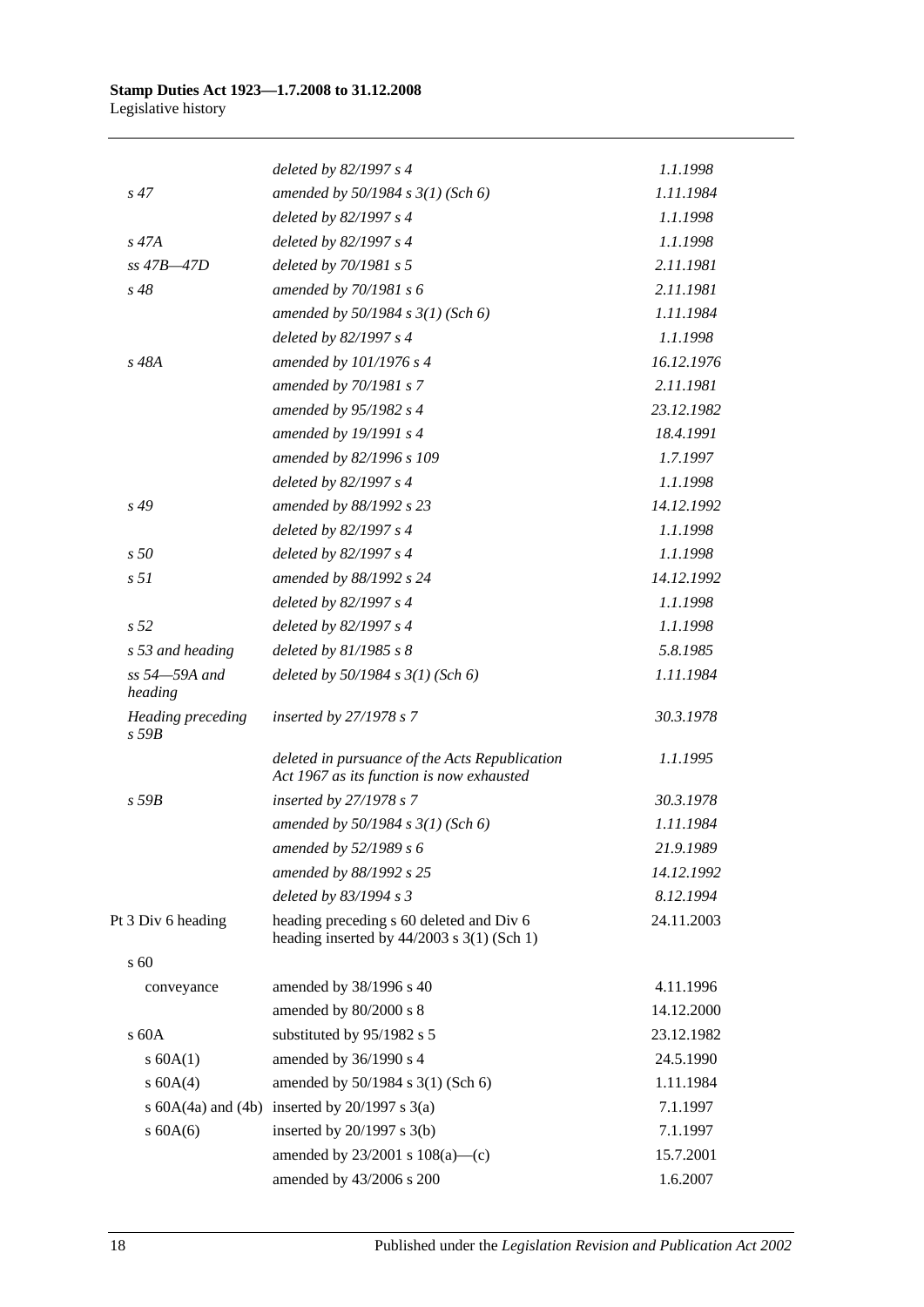| s 60A(7)                | inserted by $20/1997$ s $3(b)$                                                             | 7.1.1997   |
|-------------------------|--------------------------------------------------------------------------------------------|------------|
| $s$ 60A $(8)$           | inserted by $20/1997$ s $3(b)$                                                             | 7.1.1997   |
| majority<br>shareholder | substituted by $23/2001$ s $108(d)$                                                        | 15.7.2001  |
| spouse                  | deleted by 80/2000 s 9                                                                     | 14.12.2000 |
| $\rm s$ 60B             |                                                                                            |            |
| $s$ 60B(1)              | amended by 35/2002 s 19                                                                    | 28.11.2002 |
| s 60C                   | inserted by 80/2000 s 10                                                                   | 14.12.2000 |
| s 61                    | amended by 95/1982 s 6                                                                     | 23.12.1982 |
| s <sub>62</sub>         | inserted by 80/2000 s 11                                                                   | 14.12.2000 |
| s $62(2)$ and $(3)$     | substituted by 27/2001 s 10                                                                | 26.7.2001  |
| $s\,63$                 | deleted by 95/1982 s 7                                                                     | 23.12.1982 |
| s <sub>65</sub>         | amended by 95/1982 s 8                                                                     | 23.12.1982 |
| s 66                    | s 66(1) amended by 95/1982 s 9(a)                                                          | 23.12.1982 |
|                         | $s$ 66(1) redesignated as $s$ 66 in pursuance of the<br><b>Acts Republication Act 1967</b> | 1.1.1984   |
| $s\,66(2)$ and (3)      | substituted by $28/1977 s 3$                                                               | 28.7.1977  |
|                         | deleted by $95/1982 s 9(b)$                                                                | 23.12.1982 |
| $s\,66(4)$              | deleted by $95/1982 s 9(b)$                                                                | 23.12.1982 |
| s 66A                   | deleted by 33/1990 s 6                                                                     | 26.4.1990  |
| $s$ 66AB                | amended by 101/1976 s 5                                                                    | 16.12.1976 |
|                         | amended by 111/1980 s 10                                                                   | 6.11.1980  |
|                         | amended by 70/1981 s 8                                                                     | 2.11.1981  |
|                         | deleted by 33/1990 s 6                                                                     | 26.4.1990  |
| s66B                    | amended by 28/1977 s 4                                                                     | 28.7.1977  |
|                         | deleted by 95/1982 s 10                                                                    | 23.12.1982 |
| s 67                    | deleted by 95/1982 s 10                                                                    | 23.12.1982 |
|                         | inserted by 33/1990 s 6                                                                    | 26.4.1990  |
| s 67(2)                 | amended by 34/2002 s 28                                                                    | 1.8.2003   |
| $s 67(5)$ and (6)       | deleted by 82/1996 s 110                                                                   | 1.7.1997   |
| s 67(8)                 | deleted by 27/2001 s 11                                                                    | 26.7.2001  |
| s 68                    |                                                                                            |            |
| s 68(1)                 | amended by $95/1982 s 11(a)$                                                               | 23.12.1982 |
|                         | amended by $50/1984$ s $3(1)$ (Sch 6)                                                      | 1.11.1984  |
|                         | deleted by 33/1990 s 7                                                                     | 26.4.1990  |
| $s\,68(2)$              | amended by 95/1982 s 11(b)                                                                 | 23.12.1982 |
|                         | deleted by 33/1990 s 7                                                                     | 26.4.1990  |
| s 68(3)                 | amended by 95/1982 s 11(c)                                                                 | 23.12.1982 |
| s68(4)                  | amended by 95/1982 s 11(d)                                                                 | 23.12.1982 |
| s68(5)                  | amended by 95/1982 s 11(e)                                                                 | 23.12.1982 |
| s 69                    | deleted by 33/1990 s 8                                                                     | 26.4.1990  |
| s 70                    | substituted by 50/1984 s 3(1) (Sch 6)                                                      | 1.11.1984  |
| s 71                    |                                                                                            |            |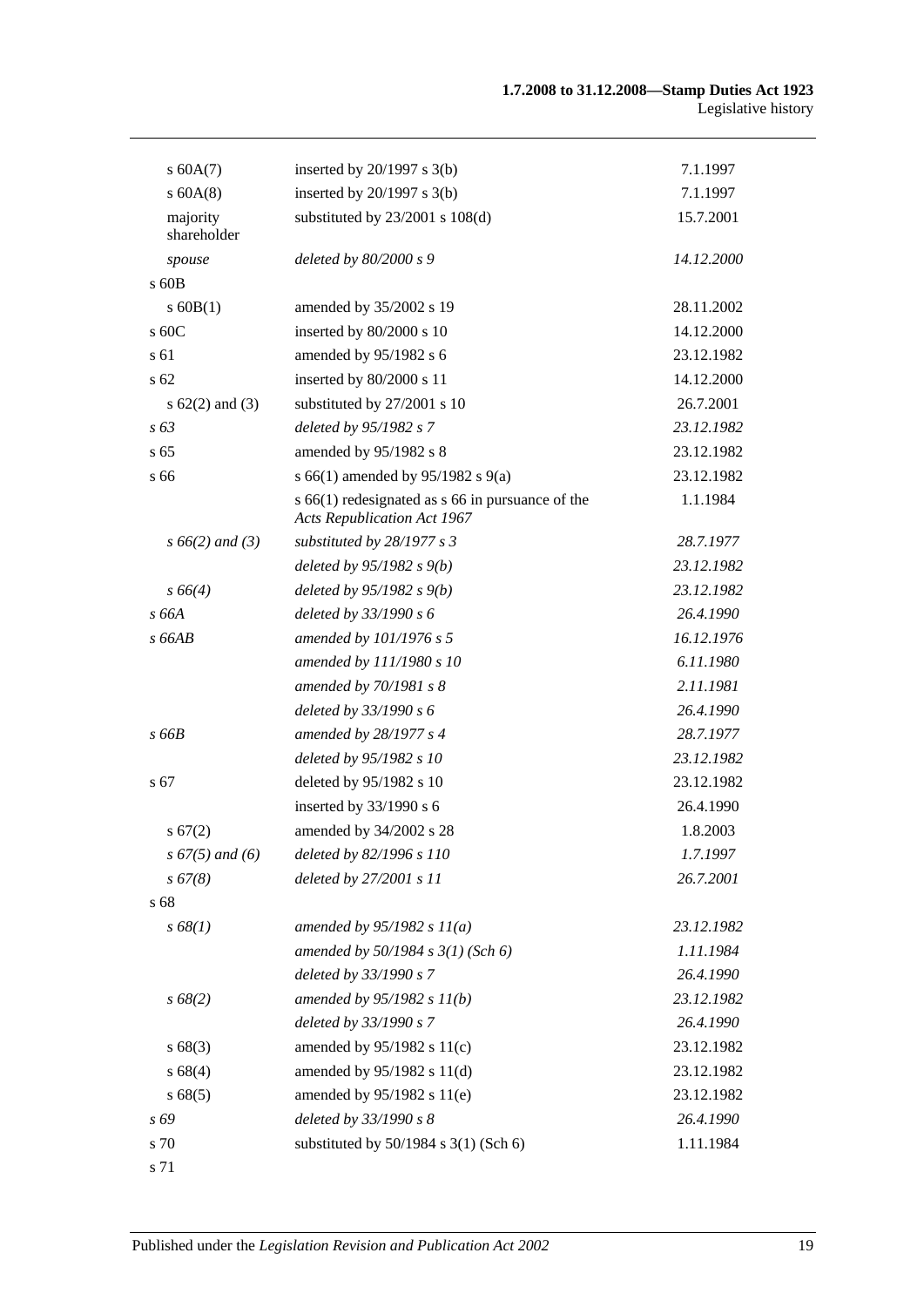| $s \, 7I(2)$          | substituted by $82/1996 s 111$                    | 1.7.1997   |  |
|-----------------------|---------------------------------------------------|------------|--|
|                       | deleted by 35/2002 s 20                           | 28.11.2002 |  |
| $s \, 71(3)$          | substituted by 111/1980 s 11                      | 6.11.1980  |  |
|                       | amended by $80/2000$ s $12(a)$                    | 14.12.2000 |  |
| $s \ 71(4)$           | substituted by 111/1980 s 11                      | 6.11.1980  |  |
|                       | amended by 80/2000 s 12(b)                        | 14.12.2000 |  |
|                       | amended by $34/2002$ s $29(a)$                    | 1.8.2003   |  |
| $s \, 71(4a)$         | inserted by $36/1990$ s $5(a)$                    | 24.5.1990  |  |
|                       | amended by 88/1992 s 26(a)                        | 14.12.1992 |  |
|                       | substituted by 18/1996 s 4                        | 24.4.1996  |  |
|                       | amended by 23/2001 s 109(a)                       | 15.7.2001  |  |
|                       | amended by 23/2008 s 3(1)                         | 26.6.2008  |  |
| $s \, 71(4b)$         | inserted by $23/2008$ s $3(2)$                    | 26.6.2008  |  |
| $s \, 71(5)$          | deleted by $66/1979$ s 3                          | 1.11.1979  |  |
|                       | inserted by 111/1980 s 11                         | 6.11.1980  |  |
|                       | amended by 95/1982 s 12(a)                        | 23.12.1982 |  |
|                       | amended by 21/1988 s 5                            | 7.12.1987  |  |
|                       | (a) deleted by $80/2000$ s $12(c)$                | 14.12.2000 |  |
|                       | amended by $80/2000$ s $12(d)$ —(f)               | 14.12.2000 |  |
|                       | amended by 34/2002 s 29(b)                        | 1.8.2003   |  |
|                       | amended by 23/2008 s 3(3)                         | 26.6.2008  |  |
| $s \, 71(6)$          | amended by 54/1976 s 7                            | 14.7.1976  |  |
|                       | deleted by 66/1979 s 3                            | 1.11.1979  |  |
|                       | inserted by 111/1980 s 11                         | 6.11.1980  |  |
|                       | amended by $80/2000$ s $12(g)$                    | 14.12.2000 |  |
| $s \, 71(7)$          | deleted by 66/1979 s 3                            | 1.11.1979  |  |
|                       | inserted by 111/1980 s 11                         | 6.11.1980  |  |
|                       | substituted by $23/2008$ s $3(4)$                 | 26.6.2008  |  |
| s 71(8)               | deleted by $66/1979$ s 3                          | 1.11.1979  |  |
|                       | inserted by 111/1980 s 11                         | 6.11.1980  |  |
|                       | amended by 95/1982 s 12(b)                        | 23.12.1982 |  |
| s $71(9)$ and $(10)$  | inserted by 111/1980 s 11                         | 6.11.1980  |  |
| $s \, 71(11)$         | inserted by 111/1980 s 11                         | 6.11.1980  |  |
|                       | amended by $36/1990$ s $5(b)$                     | 24.5.1990  |  |
|                       | amended by 34/2002 s 29(c)                        | 1.8.2003   |  |
| $s \, 71(11a)$        | inserted by $36/1990$ s $5(c)$                    | 24.5.1990  |  |
| s $71(12)$ and $(13)$ | inserted by 111/1980 s 11                         | 6.11.1980  |  |
| $s \, 71(14)$         | inserted by 111/1980 s 11                         | 6.11.1980  |  |
|                       | amended by 42/1992 s 3                            | 1.9.1992   |  |
| $s \, 71(15)$         | inserted by 111/1980 s 11                         | 6.11.1980  |  |
|                       | discretionary trust deleted by $36/1990 s 5(d)$   | 24.5.1990  |  |
| interest              | potential beneficial deleted by $80/2000 s 12(h)$ | 14.12.2000 |  |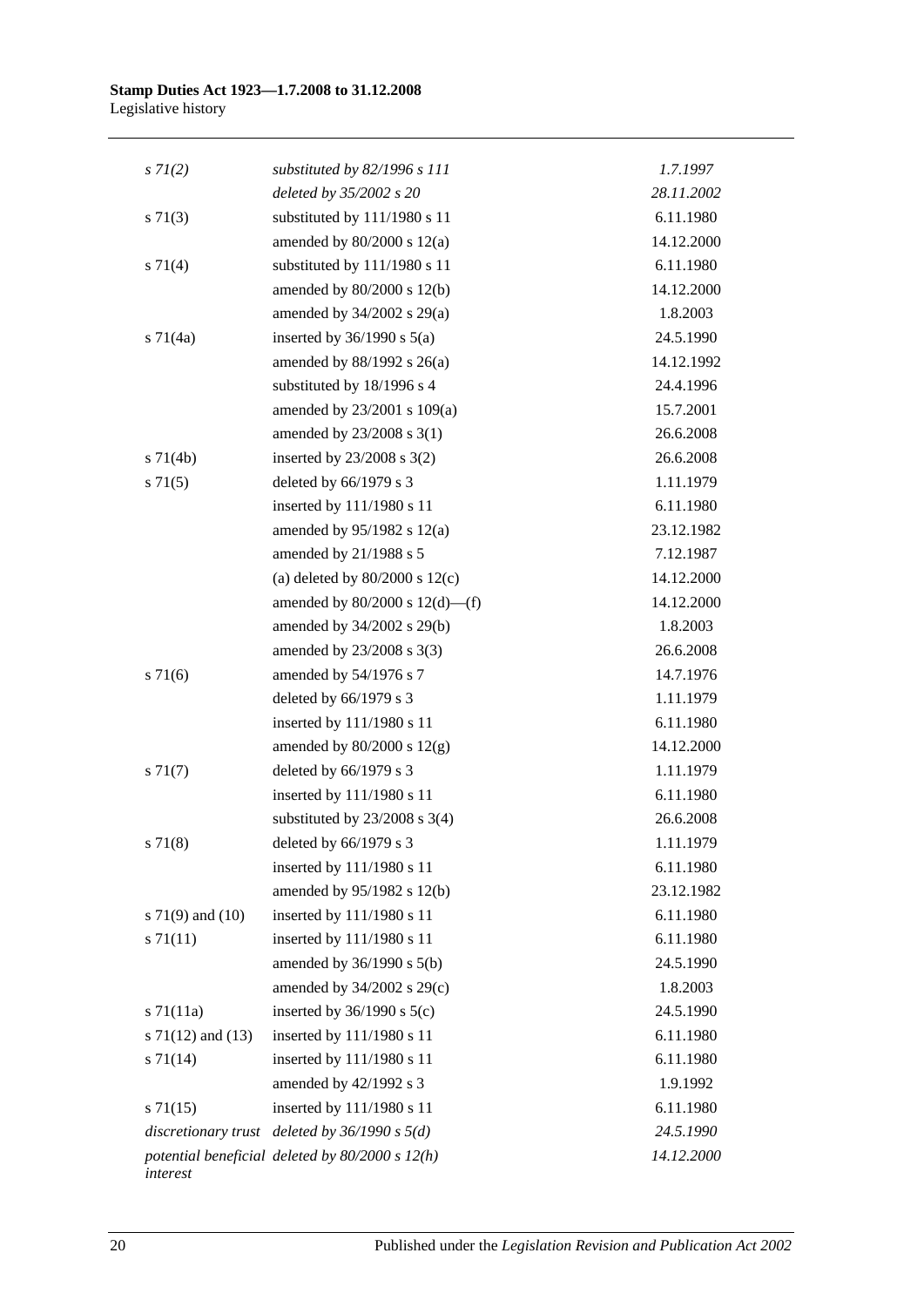| primary custodian    | inserted by $23/2008$ s $3(5)$                                | 26.6.2008  |
|----------------------|---------------------------------------------------------------|------------|
| public company       | amended by 50/1984 s 3(1) (Sch 6)                             | 1.11.1984  |
|                      | amended by 88/1992 s 26(b)                                    | 14.12.1992 |
|                      | amended by 23/2001 s 109(b)                                   | 15.7.2001  |
| investment scheme    | registered managed inserted by 23/2008 s 3(6)                 | 26.6.2008  |
| responsible entity   | inserted by $23/2008$ s 3(6)                                  | 26.6.2008  |
|                      | superannuation fundinserted by 23/2008 s 3(6)                 | 26.6.2008  |
| transfer             | deleted by $80/2000 s 12(h)$                                  | 14.12.2000 |
| unit                 | deleted by $36/1990 s 5(d)$                                   | 24.5.1990  |
| unit trust           | inserted by 23/2008 s 3(7)                                    | 26.6.2008  |
| unit trust scheme    | amended by $50/1984$ s $3(1)$ (Sch 6)                         | 1.11.1984  |
|                      | deleted by $36/1990 s 5(d)$                                   | 24.5.1990  |
| $s$ 71 $AA$          | inserted by 80/2000 s 13                                      | 14.12.2000 |
| s 71A                | amended by 111/1980 s 12                                      | 6.11.1980  |
|                      | amended by 50/1984 s 3(1) (Sch 6)                             | 1.11.1984  |
| s 71 <sub>B</sub>    |                                                               |            |
| s 71B(1)             | s 71B amended and redesignated as s 71B(1) by<br>95/1982 s 13 | 23.12.1982 |
| $s$ 71B(2)           | inserted by $95/1982$ s 13(b)                                 | 23.12.1982 |
|                      | deleted by 82/1996 s 112                                      | 1.7.1997   |
|                      | inserted by 28/2005 s 13                                      | 1.7.2006   |
| $s$ 71 $B(3)$        | inserted by $95/1982$ s $13(b)$                               | 23.12.1982 |
|                      | deleted by 82/1996 s 112                                      | 1.7.1997   |
| s $71B(4)$ and $(5)$ | inserted by $95/1982$ s 13(b)                                 | 23.12.1982 |
| s 71C                | inserted by 66/1979 s 4                                       | 1.11.1979  |
| $s \, 71C(1)$        | amended by $81/1985$ s $9(a)$ , (b)                           | 5.8.1985   |
|                      | amended by $8/1989$ s $3(a)$ , (b)                            | 1.2.1988   |
|                      | amended by $52/1989$ s $7(a)$                                 | 9.8.1989   |
|                      | amended by $42/1992$ s $4(a)$                                 | 1.9.1992   |
|                      | amended by $20/1997$ s $4(a)$                                 | 1.2.1997   |
|                      | amended by 44/2003 s 3(1) (Sch 1)                             | 24.11.2003 |
| $s$ 71 $C(1a)$       | inserted by $8/1989$ s 3(c)                                   | 1.2.1988   |
| $s$ 71 $C(1b)$       | inserted by $35/2002$ s $21(a)$                               | 28.11.2002 |
| $s \, 71C(2)$        | amended by 95/1982 s 14                                       | 23.12.1982 |
|                      | amended by 81/1985 s 9(c)—(e)                                 | 5.8.1985   |
|                      | substituted by $52/1989$ s $7(b)$                             | 9.8.1989   |
|                      | amended by 42/1992 s 4(b)                                     | 1.9.1992   |
|                      | amended by $20/1997$ s $4(b)$ —(d)                            | 1.2.1997   |
|                      | amended by 35/2002 s 21(b)                                    | 28.11.2002 |
|                      | amended by 21/2004 s 10(1)                                    | 1.7.2004   |
| s $71C(2a)$ —see     |                                                               |            |

s 71C(4)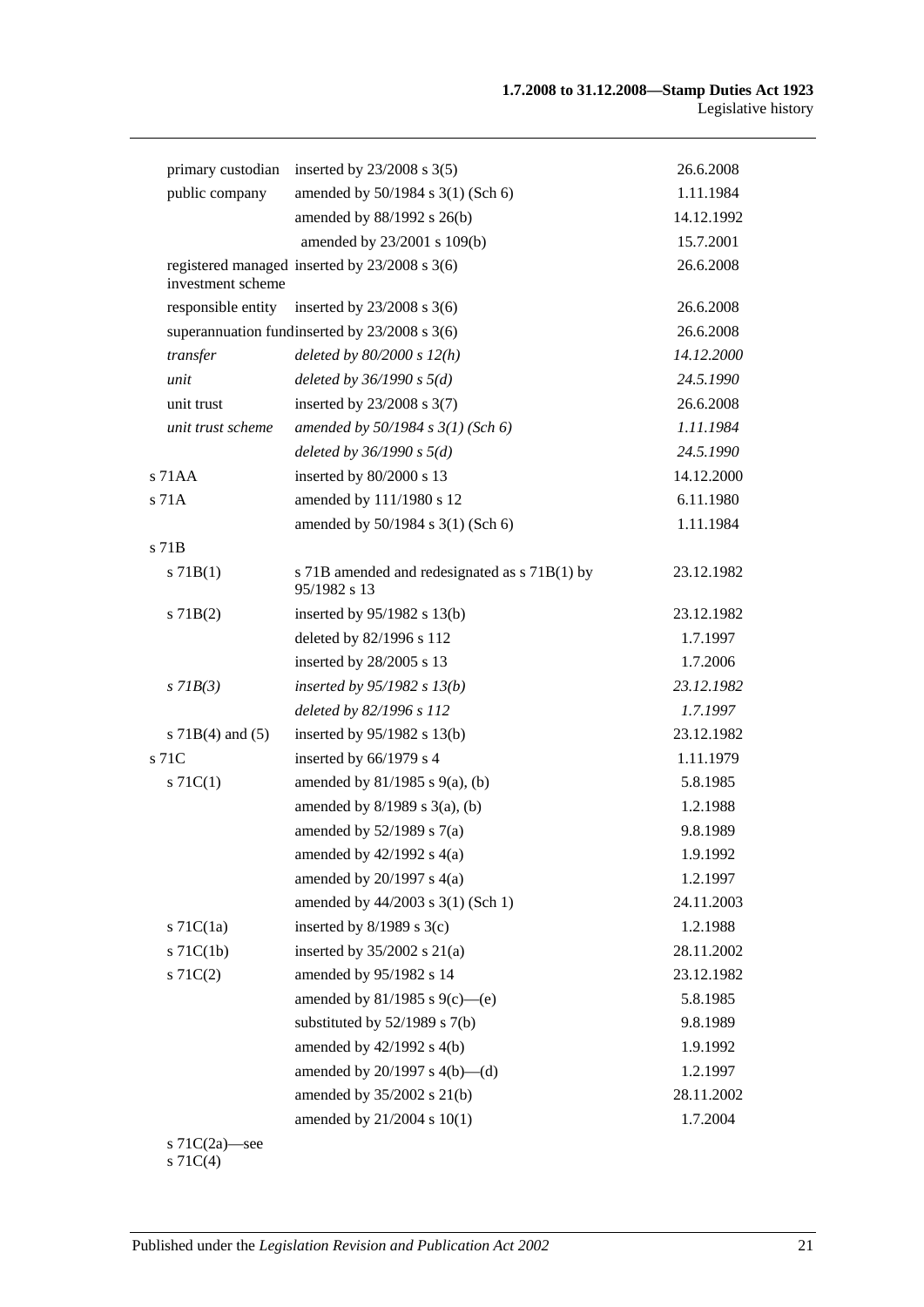| s $71C(2b)$ —see<br>$s \, 71C(5)$                |                                                               |            |
|--------------------------------------------------|---------------------------------------------------------------|------------|
| s $71C(3)$ —see<br>$s$ 71 $C(6)$                 |                                                               |            |
| $s71C(4)$ -see<br>$s \, 71C(7)$                  |                                                               |            |
| $s \, 71C(3)$                                    | inserted by $21/2004$ s $10(2)$                               | 1.7.2004   |
| $s \, 71C(4)$                                    | s 71C (2a) inserted by 81/1985 s 9(f)                         | 5.8.1985   |
|                                                  | s 71C(2a) substituted by $35/2002$ s 21(c)                    | 28.11.2002 |
|                                                  | s 71C(2a) redesignated as s 71C(4) by $21/2004$<br>$s\ 10(3)$ | 1.7.2004   |
| $s \, 71C(5)$                                    | s 71C(2b) inserted by $52/1989$ s 7(c)                        | 9.8.1989   |
|                                                  | s 71C(2b) deleted by 14/1994 s 4                              | 1.9.1994   |
|                                                  | s 71C(2b) inserted by 35/2002 s 21(d)                         | 28.11.2002 |
|                                                  | s 71C(2b) redesignated as s 71C(5) by $21/2004$<br>$s\ 10(3)$ | 1.7.2004   |
| $s$ 71 $C(6)$                                    | s 71C(3) redesignated as s 71C(6) by $21/2004$<br>s 10(3)     | 1.7.2004   |
| genuine farm                                     | inserted by $35/2002$ s $21(e)$                               | 28.11.2002 |
| <b>Housing Trust</b><br>home                     | inserted by $8/1989$ s 3(d)                                   | 1.2.1988   |
|                                                  | prescribed amount inserted by $20/1997$ s $4(e)$              | 1.2.1997   |
| prescribed<br>maximum                            | inserted by $20/1997$ s $4(e)$                                | 1.2.1997   |
|                                                  | relevant component inserted by $35/2002$ s $21(f)$            | 28.11.2002 |
| relevant contract                                | inserted by $42/1992$ s $4(c)$                                | 1.9.1992   |
| $s \, 71C(7)$                                    | s 71C(4) substituted by $52/1989$ s 7(d)                      | 9.8.1989   |
|                                                  | s 71C(4) redesignated as s 71C(7) by $21/2004$<br>s 10(3)     | 1.7.2004   |
| s71C(8)                                          | inserted by 34/2008 s 5                                       | 5.6.2008   |
| s 71CA before<br>substitution by<br>41/2004      | inserted by 30/1982 s 3                                       | 24.12.1981 |
| s $7ICA(2)$ and $(3)$                            | substituted by $83/1994$ s 4                                  | 8.12.1994  |
| s 71CA                                           | substituted by 41/2004 s 7                                    | 24.2.2005  |
| s 71CB                                           | inserted by 21/1988 s 6                                       | 7.12.1987  |
|                                                  | substituted by 83/1994 s 5                                    | 8.12.1994  |
| $s$ 71CB(1) before<br>substitution by<br>43/2006 |                                                               |            |
| spouses                                          | amended by 80/2000 s 14                                       | 14.12.2000 |
| $s$ 71 $CB(1)$                                   | substituted by $43/2006$ s $201(1)$                           | 1.6.2007   |
| s 71CB(2)                                        | substituted by 41/2004 s 8                                    | 24.2.2005  |
|                                                  | amended by $43/2006$ s $201(2)$ —(4)                          | 1.6.2007   |
| s 71CB(3)                                        | amended by 43/2006 s 201(5), (6)                              | 1.6.2007   |
| s 71CB(4)                                        | amended by 43/2006 s 201(7)                                   | 1.6.2007   |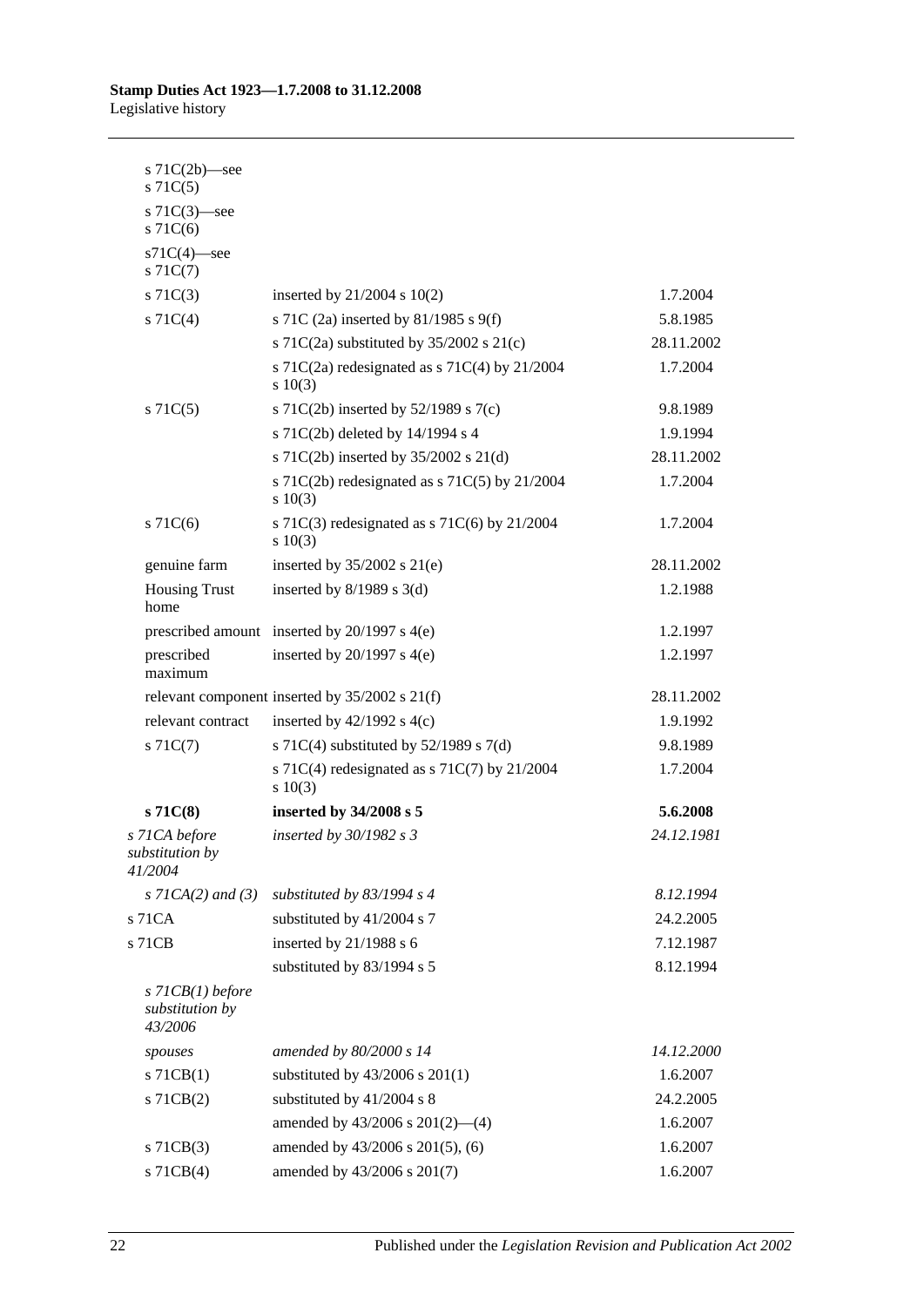| $s$ 71 $CBA$                                   | inserted by 41/2004 s 9                         | 24.2.2005  |
|------------------------------------------------|-------------------------------------------------|------------|
| $s$ 71CBA $(1)$                                |                                                 |            |
| certificated<br>cohabitation<br>agreement      | deleted by $43/2006$ s $202(1)$                 | 1.6.2007   |
| certified domestic<br>partnership<br>agreement | inserted by $43/2006$ s $202(1)$                | 1.6.2007   |
| cohabitation<br>agreement                      | deleted by $43/2006$ s $202(1)$                 | 1.6.2007   |
| domestic partner                               | inserted by $43/2006$ s $202(1)$                | 1.6.2007   |
| domestic<br>relationship                       | inserted by 43/2006 s 202(1)                    | 1.6.2007   |
| order                                          | property adjustment amended by 43/2006 s 202(2) | 1.6.2007   |
| $s$ 71CBA $(2)$                                | amended by 43/2006 s 202(3)–(9)                 | 1.6.2007   |
| $s$ 71CBA $(3)$                                | amended by 43/2006 s 202(10)                    | 1.6.2007   |
| $s$ 71CBA $(5)$                                | amended by 43/2006 s 202(11)                    | 1.6.2007   |
| s 71CC                                         | inserted by 31/1994 s 7                         | 30.5.1994  |
| $s$ 71CC(1)                                    | amended by $18/1996$ s $5(a)$ —(c)              | 24.4.1996  |
|                                                | amended by $11/1999$ s $2(a)$                   | 18.3.1999  |
|                                                | amended by $35/2002$ s $22(a)$                  | 28.11.2002 |
|                                                | amended by 43/2006 s 203(1)                     | 1.6.2007   |
| s $71CC(1a)$                                   | inserted by $11/1999$ s $2(b)$                  | 18.3.1999  |
| $s$ 71CC(1b)                                   | inserted by $35/2002$ s $22(b)$                 | 28.11.2002 |
| $s$ 71CC(5)                                    |                                                 |            |
| natural person                                 | inserted by $18/1996$ s $5(d)$                  | 24.4.1996  |
| person                                         | inserted by $18/1996$ s $5(d)$                  | 24.4.1996  |
| relative                                       | amended by $11/1999$ s $2(c)$                   | 18.3.1999  |
|                                                | amended by 43/2006 s 203(2)                     | 1.6.2007   |
| spouse                                         | deleted by 80/2000 s 15                         | 14.12.2000 |
| s 71CD                                         | inserted by 42/1997 s 2                         | 17.7.1997  |
| s 71D                                          | inserted by 111/1980 s 13                       | 6.11.1980  |
| s $71D(1)$ and $(2)$                           | substituted by $19/1991$ s $5(a)$               | 18.4.1991  |
| s 71D(2a)                                      | inserted by $19/1991$ s $5(a)$                  | 18.4.1991  |
| $s$ 71D(3)                                     |                                                 |            |
| exploration<br>tenement                        | amended by 83/1994 s 12 (Sch)                   | 8.12.1994  |
|                                                | amended by 11/2000 Sch 2                        | 4.5.2002   |
| $s$ 71D(4)                                     | substituted by $19/1991$ s $5(b)$               | 18.4.1991  |
| s $71D(5)$ and $(6)$                           | inserted by $19/1991$ s $5(b)$                  | 18.4.1991  |
| s 71DA                                         | inserted by 83/1994 s 6                         | 8.12.1994  |
| s $71DA(1a)$ and<br>(1b)                       | inserted by $42/1997$ s $3(a)$                  | 17.7.1997  |
| $s$ 71DA $(5)$                                 |                                                 |            |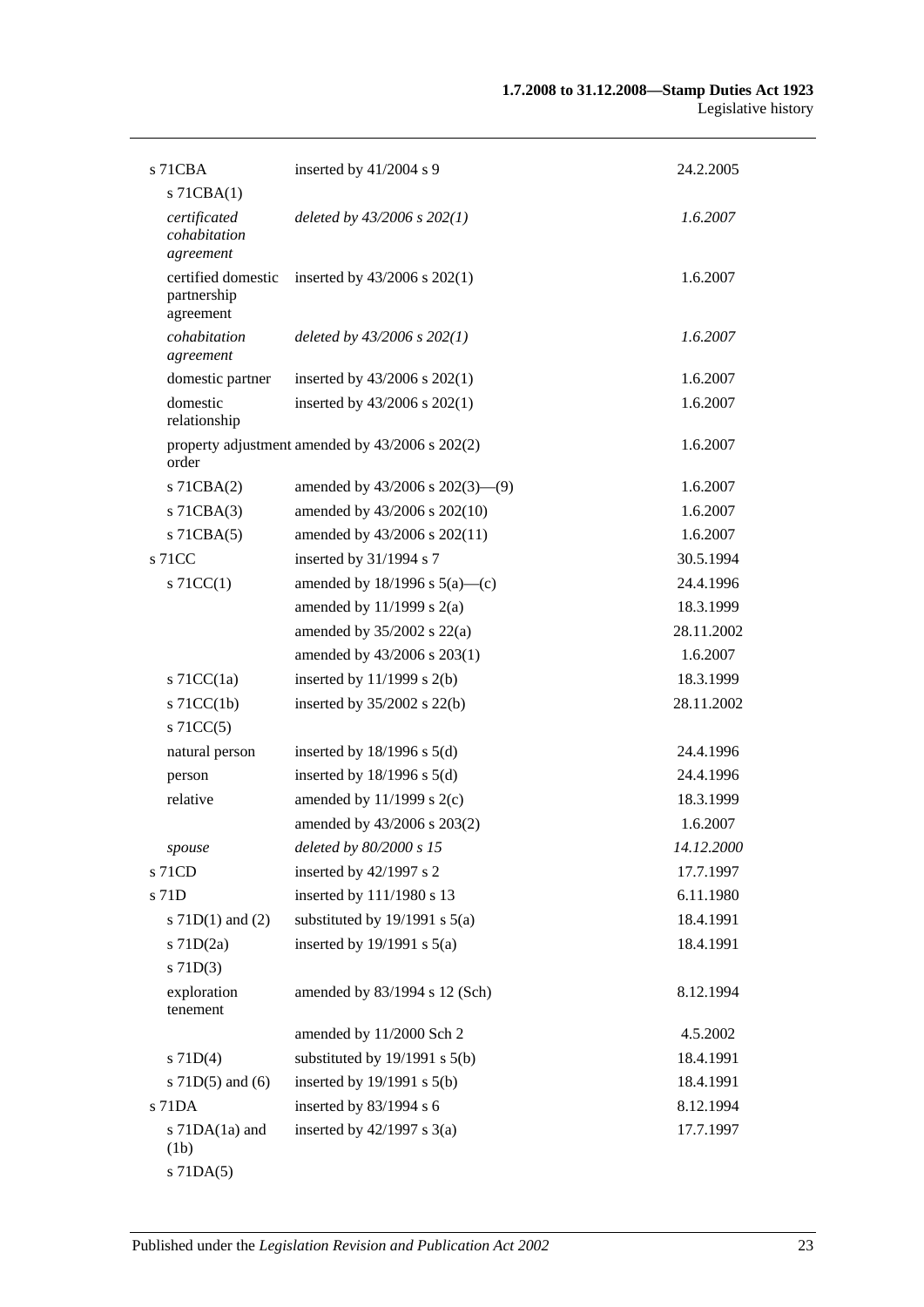| complying<br>superannuation fund | amended by $42/1997$ s $3(b)$                                                               | 17.7.1997  |
|----------------------------------|---------------------------------------------------------------------------------------------|------------|
| pooled<br>superannuation trust   | inserted by $42/1997$ s 3(c)                                                                | 17.7.1997  |
| the SIS Act                      | inserted by $42/1997$ s 3(c)                                                                | 17.7.1997  |
| $s$ 71DA $(6)$                   | substituted by $42/1997$ s 3(d)                                                             | 17.7.1997  |
| Pt 3 Div 7                       | heading preceding s 71EA inserted by 39/2002<br>s <sub>3</sub>                              | 28.11.2002 |
|                                  | heading preceding s 71EA deleted and Div 7<br>heading inserted by $44/2003$ s 3(1) (Sch 1)  | 24.11.2003 |
| $s$ 71EA                         | inserted by 39/2002 s 3                                                                     | 28.11.2002 |
| $s$ 71EA $(1)$                   |                                                                                             |            |
| this Division                    | deleted by $44/2003$ s $3(1)$ (Sch 1)                                                       | 24.11.2003 |
| ss 71EB-71EJ                     | inserted by 39/2002 s 3                                                                     | 28.11.2002 |
| Pt 3 Div 8                       | heading preceding s 71E inserted by 21/1988 s 7                                             | 7.12.1987  |
|                                  | heading preceding s 71E deleted and Div 8<br>heading inserted by $44/2003$ s 3(1) (Sch 1)   | 24.11.2003 |
| $s$ 71 $E$                       | inserted by 21/1988 s 7                                                                     | 7.12.1987  |
| s 71E(1)                         | amended by $18/1996$ s $6(a)$ , (b)                                                         | 24.4.1996  |
| $s$ 71 $E(1a)$                   | inserted by $18/1996$ s $6(c)$                                                              | 24.4.1996  |
| s 71E(2)                         | amended by 88/1992 s 27                                                                     | 14.12.1992 |
|                                  | (d) deleted by $80/2000$ s 16                                                               | 14.12.2000 |
|                                  | amended by 23/2001 s 110                                                                    | 15.7.2001  |
| $s$ 71E(4a)                      | inserted by 74/1991 s 12                                                                    | 12.12.1991 |
| s 71E(6)                         | amended by 82/1996 s 113                                                                    | 1.7.1997   |
| $s$ 71 $E(10)$                   | deleted by 33/1990 s 9                                                                      | 26.4.1990  |
| $s$ 71 $F$                       | inserted by 35/2002 s 23                                                                    | 28.11.2002 |
| Pt 3 Div 9 heading               | heading preceding s 72 deleted and Div 9<br>heading inserted by $44/2003$ s 3(1) (Sch 1)    | 24.11.2003 |
| heading preceding<br>s 75        | deleted by 81/1985 s 10                                                                     | 5.8.1985   |
| s 75                             | deleted by 81/1985 s 10                                                                     | 5.8.1985   |
|                                  | inserted by 72/1995 s 5                                                                     | 23.11.1995 |
| $s$ 75 $A$                       | inserted by 21/2004 s 11                                                                    | 1.7.2004   |
| heading preceding<br>$s$ 75AA    | deleted in pursuance of the Acts Republication<br>Act 1967 as its function is now exhausted | 1.11.1984  |
| s 75AA                           | deleted by $50/1984$ s $3(1)$ (Sch 6)                                                       | 1.11.1984  |
| Pt 3 Div 10                      | heading preceding s 76 deleted and Div 10<br>heading inserted by $44/2003$ s 3(1) (Sch 1)   | 24.11.2003 |
| s 76                             |                                                                                             |            |
| home                             | inserted by $31/2003$ s $10(1)$                                                             | 1.10.2003  |
|                                  | deleted by 28/2005 s 8                                                                      | 1.7.2005   |
| home mortgage                    | inserted by $31/2003$ s $10(1)$                                                             | 1.10.2003  |
|                                  | deleted by $28/2005 s 8$                                                                    | 1.7.2005   |
| liability                        | inserted by 88/1992 s 28                                                                    | 14.12.1992 |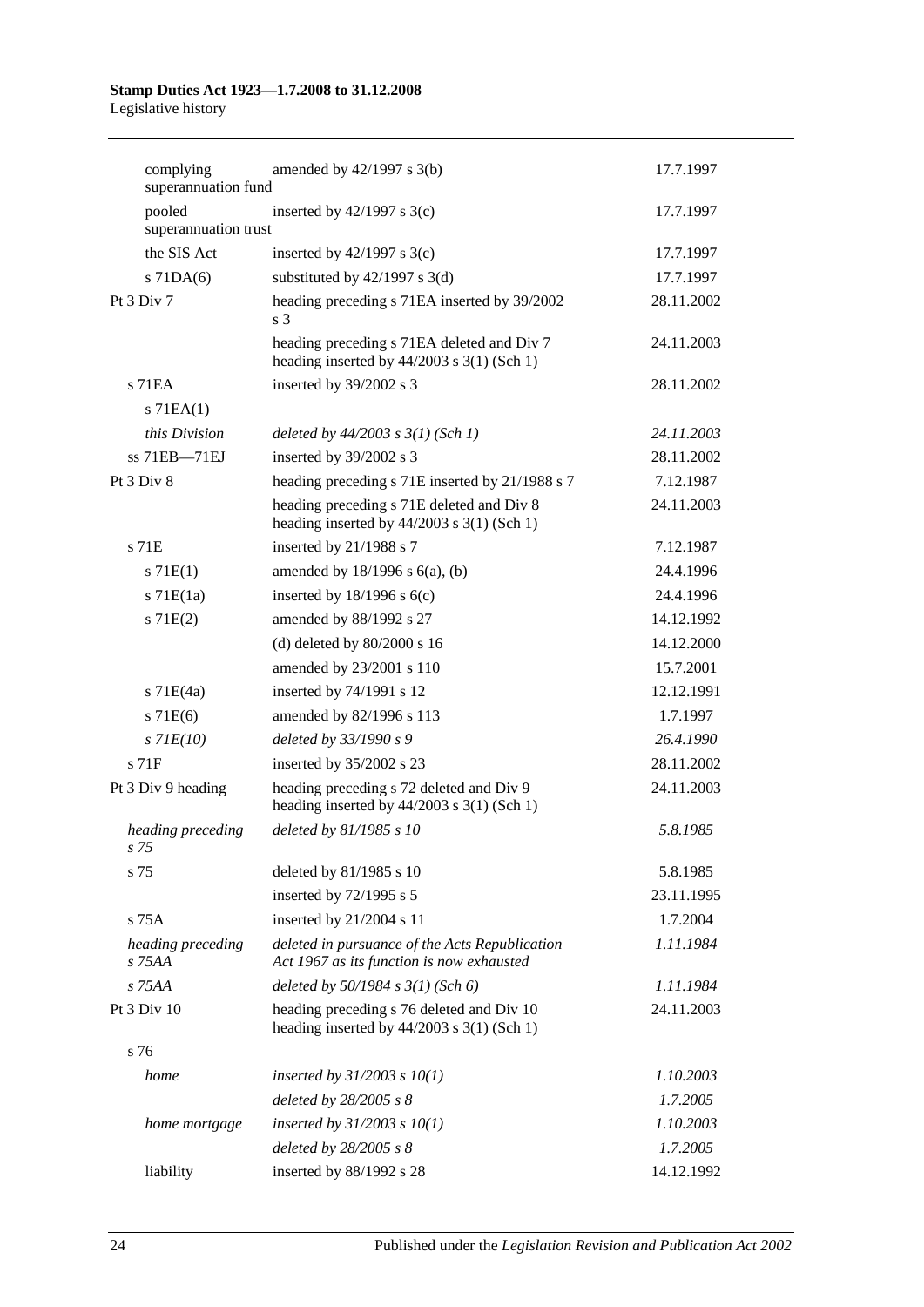| mortgage                            | substituted by 88/1992 s 28                                 | 14.12.1992                |
|-------------------------------------|-------------------------------------------------------------|---------------------------|
|                                     | amended by 31/2003 s 10(2)                                  | 1.10.2003                 |
| s 76A                               | inserted by $8/1986 s 5$                                    | 13.3.1986                 |
|                                     | deleted by 88/1992 s 29                                     | 14.12.1992                |
| s 79                                | substituted by 88/1992 s 30                                 | 14.12.1992                |
| $s\,79(2)$                          | amended by 31/2003 s 11                                     | 1.10.2003                 |
|                                     | amended by 28/2005 s 9                                      | 1.7.2005                  |
| s 80                                | amended by 95/1982 s 15                                     | 23.12.1982                |
| s 81                                |                                                             |                           |
| s 81(1)                             | s 81 redesignated as $s$ 81(1) by 18/1996 s 7               | 24.4.1996                 |
| s 81(2)                             | inserted by 18/1996 s 7                                     | 24.4.1996                 |
| s 81A before deletion<br>by 28/2005 | inserted by $101/1976 s 6$                                  | 16.12.1976                |
| $s$ 81A(1) and (2)                  | amended by 31/2003 s 12                                     | 1.10.2003                 |
| s 81A                               | deleted by 28/2005 s 21                                     | 1.7.2009-not incorporated |
| s 81B                               | inserted by 111/1980 s 14                                   | 6.11.1980                 |
|                                     | substituted by 88/1992 s 31                                 | 14.12.1992                |
| s 81C                               | inserted by 95/1982 s 16                                    | 23.12.1982                |
| $s$ 81C(6)                          | amended by 83/1994 s 12 (Sch)                               | 8.12.1994                 |
|                                     | amended by 23/2001 s 111                                    | 15.7.2001                 |
| by 28/2005                          | s 81D before deletion inserted by 31/1994 s 8               | 30.5.1994                 |
| $s$ $81D(1)$                        | amended by 82/1997 s $5(a)$                                 | 1.1.1998                  |
| $s$ $81D(4)$                        |                                                             |                           |
| subsidiary                          | amended by $23/2001 s 112(a)$                               | 15.7.2001                 |
| public company                      | amended by 23/2001 s 112(b)                                 | 15.7.2001                 |
| $s$ $81D(5)$                        | amended by $82/1997 s 5(b)$                                 | 1.1.1998                  |
| $s$ $81D(6)$                        | deleted by $82/1997 s 5(c)$                                 | 1.1.1998                  |
| $s$ $81D$                           | deleted by 28/2005 s 10                                     | 1.7.2005                  |
| $s$ $81E$                           | inserted by $82/1997 s 6$                                   | 1.1.1998                  |
|                                     | deleted by 28/2005 s 10                                     | 1.7.2005                  |
| heading preceding<br>s82            | deleted by $50/1984$ s $3(1)$ (Sch 6)                       | 1.11.1984                 |
| s 82                                | deleted by 50/1984 s 3(1) (Sch 6)                           | 1.11.1984                 |
|                                     | inserted by $21/1988$ s 8                                   | 7.12.1987                 |
| s 82(1)                             | substituted by 28/2005 s 14                                 | 1.7.2006                  |
| s 82(2)                             | amended by 42/1992 s 5                                      | 1.9.1992                  |
|                                     | substituted by 28/2005 s 14                                 | 1.7.2006                  |
| s 82A                               | deleted by $50/1984$ s $3(1)$ (Sch 6)                       | 1.11.1984                 |
| s 83                                | deleted by $50/1984$ s $3(1)$ (Sch 6)                       | 1.11.1984                 |
|                                     | inserted by $21/2004 s 12$                                  | 1.7.2004                  |
|                                     | deleted by 28/2005 s 11                                     | 1.7.2005                  |
| ss 84–84J                           | deleted by $50/1984$ s $3(1)$ (Sch 6)                       | 1.11.1984                 |
|                                     | ss 85-90 and heading deleted by $104/1976$ s $4(2)$ (Sch 2) | 1.1.1977                  |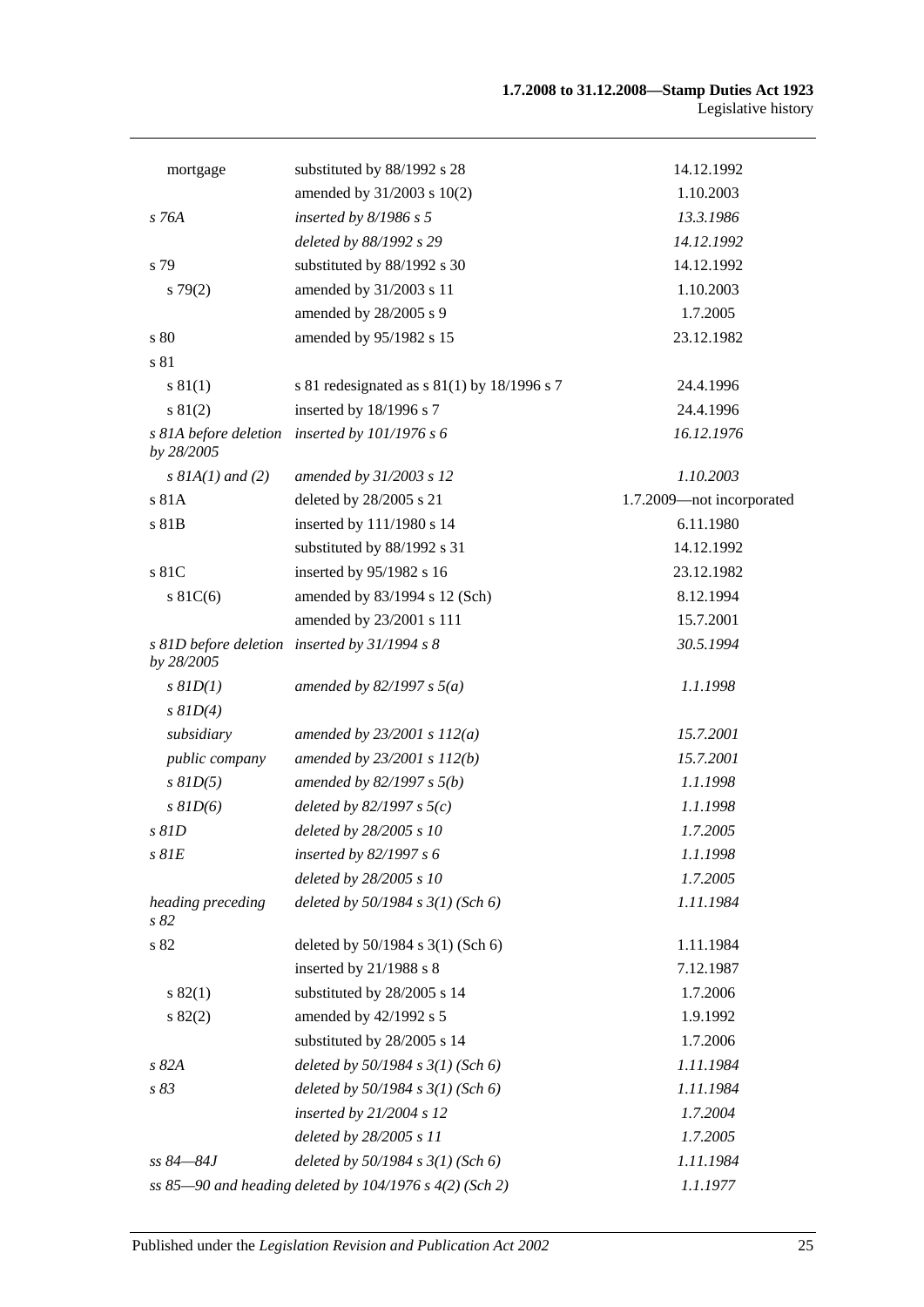# **Stamp Duties Act 1923—1.7.2008 to 31.12.2008**

Legislative history

| Pt 3A                                     | heading substituted by 14/1994 s 5                 | 1.9.1994   |
|-------------------------------------------|----------------------------------------------------|------------|
|                                           | amended by 34/2002 s 30                            | 1.8.2003   |
| Pt 3A Div 1                               | heading inserted by 14/1994 s 5                    | 1.9.1994   |
| s 90A                                     | amended by $14/1994$ s $6(a)$                      | 1.9.1994   |
| <b>Australian CS</b><br>facility licensee | inserted by $34/2002$ s $31(a)$                    | 1.8.2003   |
| broker                                    | amended by $52/1989$ s $8(a)$                      | 21.9.1989  |
|                                           | amended by 14/1994 s 6(b)                          | 1.9.1994   |
|                                           | substituted by 11/1999 s 3                         | 18.3.1999  |
|                                           | substituted by $34/2002$ s $31(a)$                 | 1.8.2003   |
| CS facility                               | inserted by $34/2002$ s $31(b)$                    | 1.8.2003   |
| CSF identifier                            | inserted by $34/2002$ s $31(b)$                    | 1.8.2003   |
| CSF participant                           | inserted by $34/2002$ s $31(b)$                    | 1.8.2003   |
| CSF transaction                           | inserted by $34/2002$ s $31(b)$                    | 1.8.2003   |
| error transaction                         | inserted by $14/1994$ s $6(c)$                     | 1.9.1994   |
|                                           | substituted by $34/2002$ s $31(c)$                 | 1.8.2003   |
|                                           | exempt transaction inserted by 21/2000 s 28(a)     | 8.6.2000   |
|                                           | substituted by 27/2001 s 12                        | 26.7.2001  |
|                                           | substituted by $34/2002$ s $31(c)$                 | 1.8.2003   |
| financial market                          | inserted by $34/2002$ s $31(c)$                    | 1.8.2003   |
| foreign company                           | inserted by $14/1994$ s $6(c)$                     | 1.9.1994   |
|                                           | amended by 23/2001 s 113(a)                        | 15.7.2001  |
|                                           | identification code inserted by $14/1994$ s $6(c)$ | 1.9.1994   |
|                                           | substituted by $34/2002$ s $31(d)$                 | 1.8.2003   |
| odd lot                                   | inserted by $70/1981$ s 9                          | 2.11.1981  |
|                                           | deleted by $34/2002 s 31(e)$                       | 1.8.2003   |
| odd lot specialist                        | inserted by 70/1981 s 9                            | 2.11.1981  |
|                                           | amended by $52/1989 s 8(b)$                        | 21.9.1989  |
|                                           | deleted by $34/2002 s 31(e)$                       | 1.8.2003   |
| operating rules                           | inserted by $34/2002$ s $31(e)$                    | 1.8.2003   |
| proper CSF<br>transaction                 | inserted by $34/2002$ s $31(e)$                    | 1.8.2003   |
| proper SCH<br>transfer                    | inserted by $14/1994 s 6(d)$                       | 1.9.1994   |
|                                           | deleted by $34/2002 s 31(e)$                       | 1.8.2003   |
| quoted financial<br>product               | inserted by $34/2002$ s $31(e)$                    | 1.8.2003   |
| security                                  | quoted marketable inserted by $21/2000 s 28(b)$    | 8.6.2000   |
|                                           | deleted by $34/2002 s 31(e)$                       | 1.8.2003   |
| recognised stock<br>exchange              | inserted by $21/2000 s 28(b)$                      | 8.6.2000   |
|                                           | deleted by 80/2000 s 17                            | 14.12.2000 |
| registered CS<br>facility licensee        | inserted by $34/2002$ s $31(e)$                    | 1.8.2003   |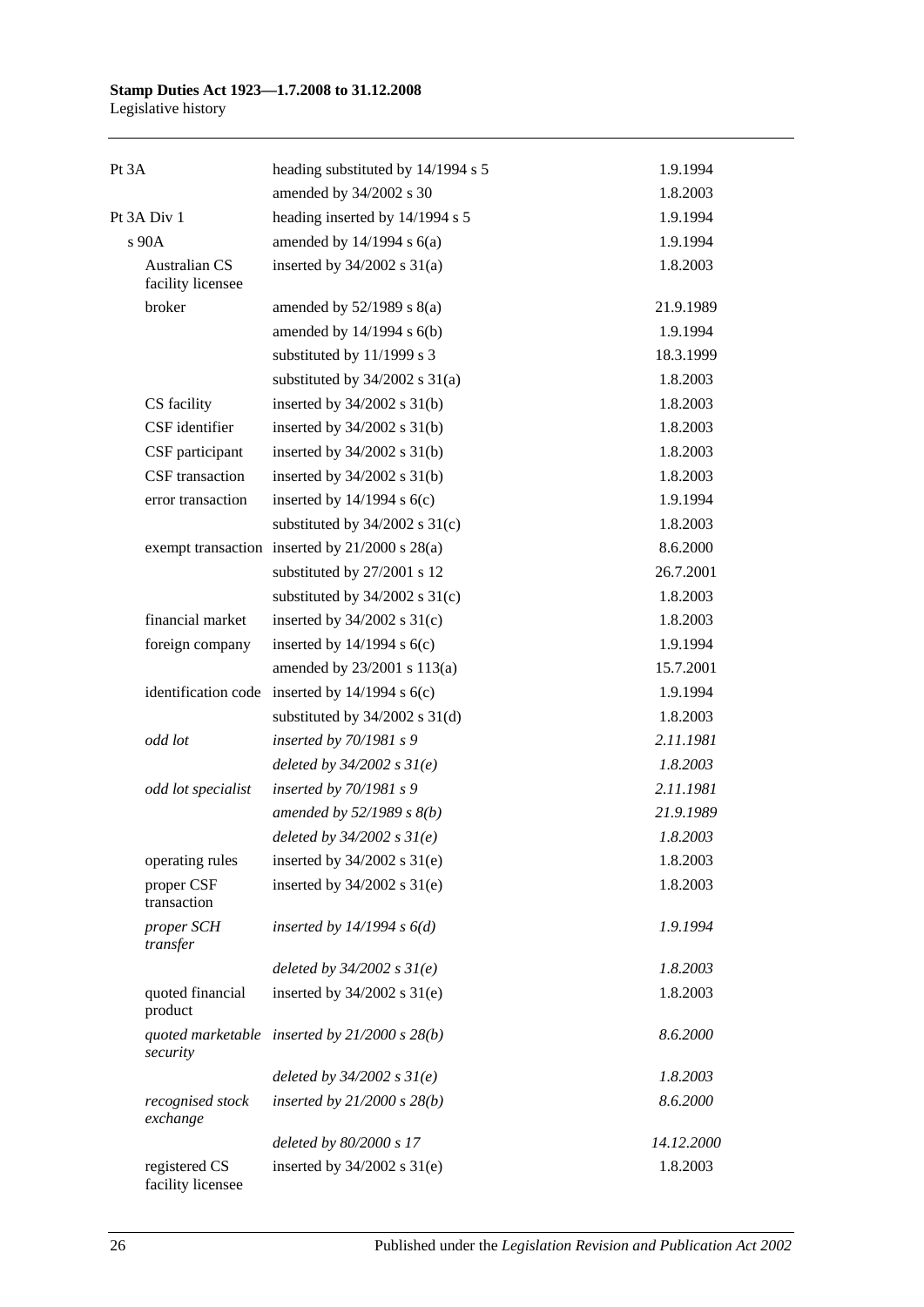| registered market<br>licensee          | inserted by $34/2002$ s $31(e)$                              | 1.8.2003  |
|----------------------------------------|--------------------------------------------------------------|-----------|
| relevant company                       | inserted by $14/1994$ s $6(d)$                               | 1.9.1994  |
|                                        | amended by 23/2001 s 113(b)                                  | 15.7.2001 |
| relevant CSF<br>participant            | inserted by $34/2002$ s $31(f)$                              | 1.8.2003  |
| relevant SCH<br>participant            | inserted by $14/1994 s 6(d)$                                 | 1.9.1994  |
|                                        | deleted by $34/2002$ s $31(f)$                               | 1.8.2003  |
| <b>SCH</b>                             | inserted by $14/1994 s 6(d)$                                 | 1.9.1994  |
|                                        | deleted by $34/2002$ s $31(f)$                               | 1.8.2003  |
|                                        | SCH business rules inserted by $14/1994 s 6(d)$              | 1.9.1994  |
|                                        | deleted by $34/2002 s 31(f)$                                 | 1.8.2003  |
| SCH participant                        | inserted by $14/1994 s 6(d)$                                 | 1.9.1994  |
|                                        | deleted by $34/2002$ s $31(f)$                               | 1.8.2003  |
| SCH-regulated<br>transfer              | inserted by $14/1994 s 6(d)$                                 | 1.9.1994  |
|                                        | deleted by $34/2002 s 31(f)$                                 | 1.8.2003  |
| South Australian<br>registered company | inserted by $14/1994$ s $6(e)$                               | 1.9.1994  |
|                                        | substituted by $23/2001$ s $113(c)$                          | 15.7.2001 |
| transfer document                      | inserted by $14/1994$ s $6(e)$                               | 1.9.1994  |
|                                        | substituted by $34/2002$ s $31(g)$                           | 1.8.2003  |
| transfer identifier                    | inserted by $14/1994 s6(e)$                                  | 1.9.1994  |
|                                        | deleted by $34/2002 s 31(g)$                                 | 1.8.2003  |
| transfer value                         | inserted by $14/1994$ s $6(e)$                               | 1.9.1994  |
|                                        | substituted by $34/2002$ s $31(g)$                           | 1.8.2003  |
| s 90AB                                 | inserted by 71/1998 s 2                                      | 3.12.1998 |
| s 90AC                                 | inserted by $21/2000$ s $28(c)$                              | 8.6.2000  |
| Pt 3A Div 2                            | heading inserted by 14/1994 s 7                              | 1.9.1994  |
| s 90B                                  |                                                              |           |
| $s\ 90B(1)$                            | s 90B amended by 50/1984 s 3(1) (Sch 6)                      | 1.11.1984 |
|                                        | s 90B amended by 14/1994 s 8                                 | 1.9.1994  |
|                                        | s 90B amended and redesignated as s 90B(1) by<br>49/1995 s 3 | 1.7.1995  |
|                                        | amended by $34/2002$ s $32(a)$ —(d)                          | 1.8.2003  |
| $s\ 90B(2)$                            | inserted by $49/1995$ s $3(b)$                               | 1.7.1995  |
|                                        | amended by $34/2002$ s $32(a)$                               | 1.8.2003  |
| $s$ 90B(3)                             | inserted by $49/1995$ s $3(b)$                               | 1.7.1995  |
| s 90C                                  | amended by $34/2002$ s $32(a)$ , (b)                         | 1.8.2003  |
| $s \ 90C(1)$                           | amended by $14/1994$ s $9(a)$                                | 1.9.1994  |
|                                        | amended by $49/1995$ s $4(a)$ , (b)                          | 1.7.1995  |
|                                        | (a) and (b) deleted by $49/1995$ s $4(c)$                    | 1.7.1995  |
|                                        |                                                              |           |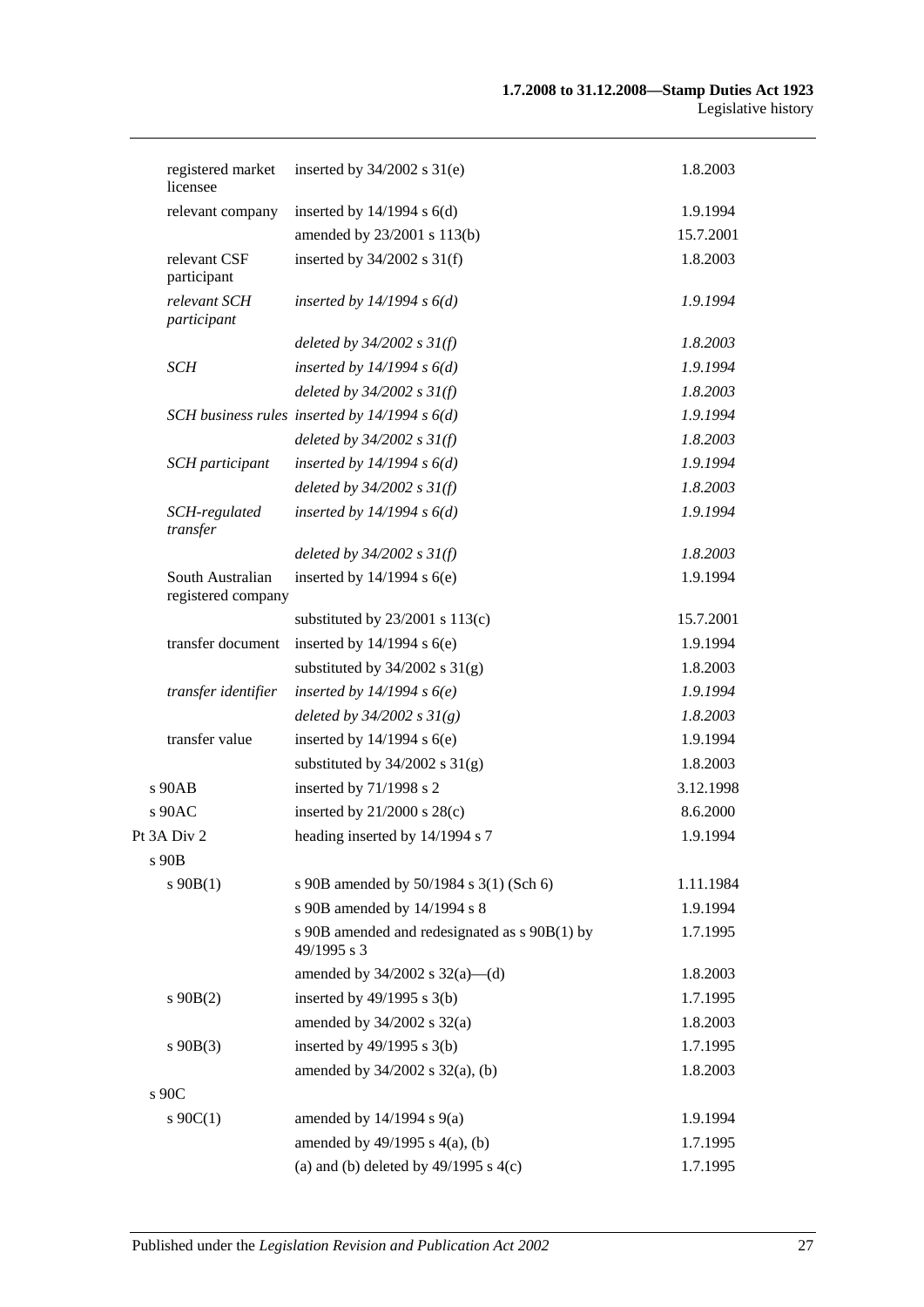|                       | amended by 34/2002 s 33(a)            | 1.8.2003   |
|-----------------------|---------------------------------------|------------|
| $s \, 90C(2)$         | deleted by $49/1995 s 4(d)$           | 1.7.1995   |
| $s \ 90C(3)$          | amended by 70/1981 s 10               | 2.11.1981  |
|                       | amended by $49/1995$ s $4(e)$         | 1.7.1995   |
|                       | amended by 34/2002 s 33(a), (b)       | 1.8.2003   |
| $s \ 90C(4)$          | amended by 34/2002 s 33(a)            | 1.8.2003   |
| $s \ 90C(5)$          | amended by $49/1995$ s $4(f)$         | 1.7.1995   |
| s $90C(6)$            | substituted by $14/1994$ s $9(b)$     | 1.9.1994   |
|                       | amended by $49/1995$ s $4(g)$         | 1.7.1995   |
|                       | substituted by 82/1996 s 114          | 1.7.1997   |
| $s \, 90C(7)$         | amended by $49/1995 s 4(h)$           | 1.7.1995   |
|                       | deleted by 82/1996 s 114              | 1.7.1997   |
| $s$ 90 $C(8)$         | amended by $71/1992$ s $3(1)$ (Sch 6) | 1.3.1993   |
|                       | amended by 14/1994 s $9(c)$ , (d)     | 1.9.1994   |
|                       | amended by $49/1995 s 4(i)$           | 1.7.1995   |
|                       | deleted by 82/1996 s 114              | 1.7.1997   |
| $s \, 90C(9)$         | deleted by 100/1986 s 15              | 18.12.1986 |
| s 90D                 |                                       |            |
| s $90D(a1)$           | inserted by $49/1995$ s $5(a)$        | 1.7.1995   |
| $s \ 90D(1)$          | amended by $49/1995$ s $5(b)$         | 1.7.1995   |
|                       | amended by $35/2002$ s $24(a)$        | 28.11.2002 |
| $s \ 90D(2)$          | amended by $49/1995$ s $5(c)$         | 1.7.1995   |
|                       | amended by 35/2002 s 24(b)            | 28.11.2002 |
| $s \ 90D(3)$          | substituted by 88/1992 s 32           | 14.12.1992 |
|                       | substituted by $14/1994$ s $10(a)$    | 1.9.1994   |
|                       | amended by $49/1995$ s $5(d)$         | 1.7.1995   |
|                       | substituted by 82/1996 s 115          | 1.7.1997   |
| $s$ 90D(4)            | substituted by 88/1992 s 32           | 14.12.1992 |
|                       | amended by $49/1995 s 5(e)$           | 1.7.1995   |
|                       | deleted by 82/1996 s 115              | 1.7.1997   |
| $s$ 90 $D(5)$         | inserted by 88/1992 s 32              | 14.12.1992 |
|                       | deleted by 82/1996 s 115              | 1.7.1997   |
| $s$ 90 $D(6)$         | inserted by 88/1992 s 32              | 14.12.1992 |
|                       | amended by $14/1994 s 10(b)$          | 1.9.1994   |
|                       | deleted by 82/1996 s 115              | 1.7.1997   |
| $s \, 90D(7)$ and (8) | inserted by 88/1992 s 32              | 14.12.1992 |
|                       | deleted by 82/1996 s 115              | 1.7.1997   |
| s 90E                 |                                       |            |
| $s \ 90E(1)$          | amended by 14/1994 s 11               | 1.9.1994   |
|                       | amended by $49/1995$ s $6(a)$         | 1.7.1995   |
|                       | amended by $34/2002$ s $34(a)$        | 1.8.2003   |
| $s$ 90 $E(2)$         | substituted by 88/1992 s 33           | 14.12.1992 |
|                       | amended by 49/1995 s 6(b)             | 1.7.1995   |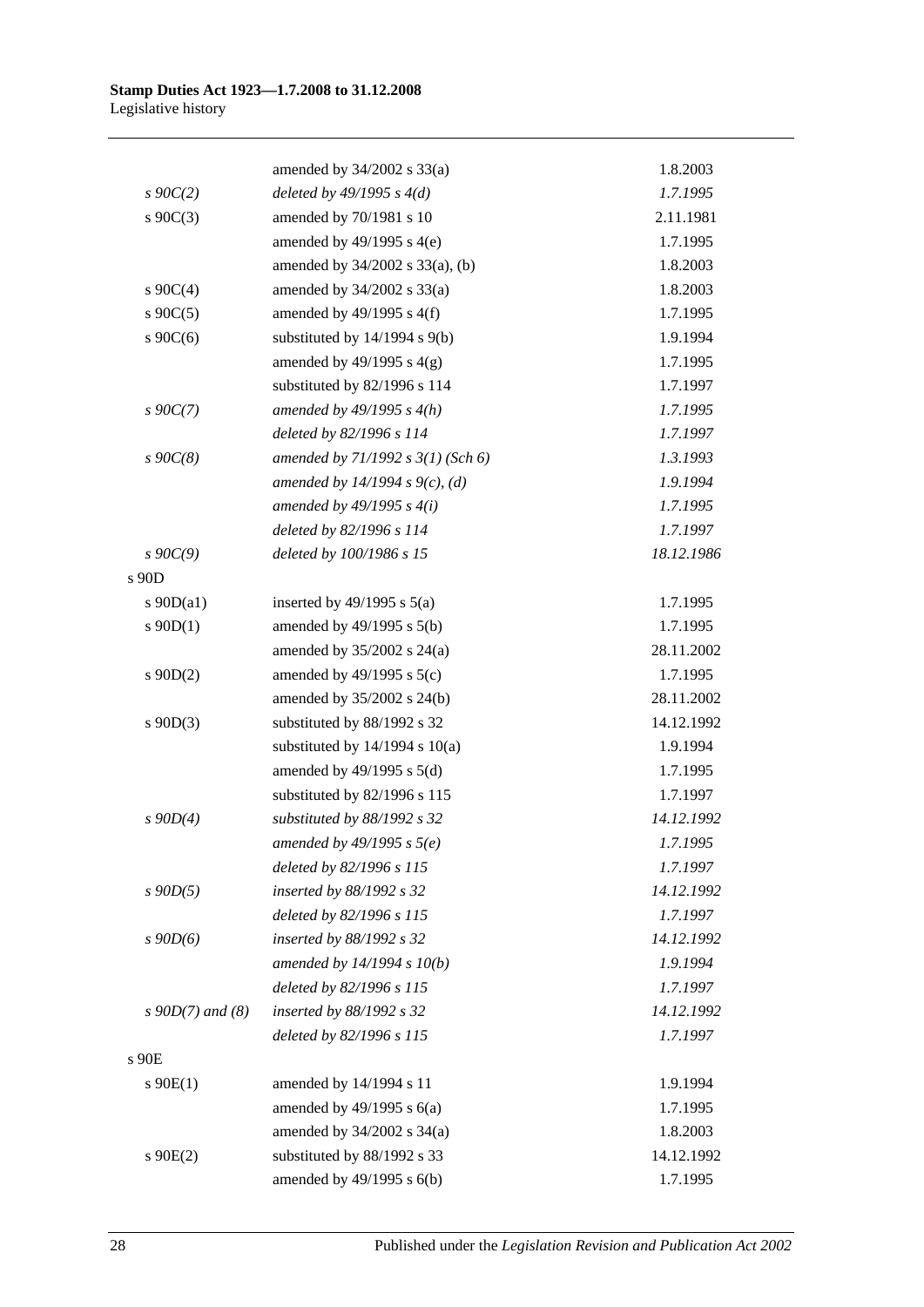|                                                 | amended by 82/1996 s 116                                                | 1.7.1997   |
|-------------------------------------------------|-------------------------------------------------------------------------|------------|
| $s\ 90E(3)$                                     | amended by 36/1990 s 6                                                  | 24.5.1990  |
|                                                 | substituted by $34/2002$ s $34(b)$                                      | 1.8.2003   |
| $s$ 90 $F$                                      | amended by 49/1995 s 7                                                  | 1.7.1995   |
|                                                 | amended by 34/2002 s 35                                                 | 1.8.2003   |
| s 90G                                           | inserted by 8/1986 s 6                                                  | 13.3.1986  |
| $s \ 90G(1)$                                    |                                                                         |            |
| broker                                          | amended by $52/1989$ s $9(c)$                                           | 21.9.1989  |
| financial product                               | marketable security amended by 23/2001 s 114                            | 15.7.2001  |
|                                                 | marketable security renamed financial product<br>by $34/2002$ s $36(a)$ | 1.8.2003   |
| jobber                                          | deleted by $52/1989 s 9(a)$                                             | 21.9.1989  |
| marketable<br>security-see<br>financial product |                                                                         |            |
| market maker                                    | inserted by $52/1989$ s $9(a)$                                          | 21.9.1989  |
|                                                 | relevant transaction amended by $34/2002$ s $36(a)$                     | 1.8.2003   |
| the U.K. Stock<br>Exchange                      | deleted by $52/1989 s 9(b)$                                             | 21.9.1989  |
| <b>Stock Exchange</b>                           | the U.K. and Irelandinserted by 52/1989 s 9(b)                          | 21.9.1989  |
| $s\ 90G(3)$                                     | amended by 34/2002 s 36(a)                                              | 1.8.2003   |
| $s\ 90G(5)$                                     | substituted by 88/1992 s 34                                             | 14.12.1992 |
|                                                 | substituted by $82/1996$ s $117(a)$                                     | 1.7.1997   |
|                                                 | $s$ 90G(5a) and (5b) inserted by 88/1992 $s$ 34                         | 14.12.1992 |
|                                                 | deleted by $82/1996 s 117(a)$                                           | 1.7.1997   |
| $s\ 90G(6)$                                     | amended by $100/1986$ s $16(a)$ , (b)                                   | 1.2.1987   |
|                                                 | amended by $52/1989$ s $9(c)$ —(f)                                      | 21.9.1989  |
|                                                 | amended by 49/1995 s 8                                                  | 1.7.1995   |
|                                                 | amended by $34/2002$ s $36(b)$ —(d)                                     | 1.8.2003   |
| $s\ 90G(7)$                                     | amended by 100/1986 s 16(c), (d)                                        | 1.2.1987   |
|                                                 | amended by $52/1989$ s $9(c)$ , (g)                                     | 21.9.1989  |
|                                                 | amended by 34/2002 s 36(b)                                              | 1.8.2003   |
| $s\,90G(8)$                                     | substituted by $100/1986$ s $16(e)$                                     | 18.12.1986 |
|                                                 | deleted by 82/1996 s 117(b)                                             | 1.7.1997   |
| Pt 3A Div 3                                     | inserted by 14/1994 s 12                                                | 1.9.1994   |
|                                                 | amended by 83/1994 s 7                                                  | 8.12.1994  |
|                                                 | amended by 18/1996 s 8                                                  | 24.4.1996  |
|                                                 | amended by 82/1996 ss 118, 119                                          | 1.7.1997   |
|                                                 | substituted by 34/2002 s 37                                             | 1.8.2003   |
| Pt 3A Div 4                                     | inserted by 14/1994 s 12                                                | 1.9.1994   |
|                                                 | amended by 82/1996 ss 120, 121                                          | 1.7.1997   |
|                                                 | substituted by 34/2002 s 37                                             | 1.8.2003   |
| Pt 3A Div 5                                     | inserted by 83/1994 s 8                                                 | 8.12.1994  |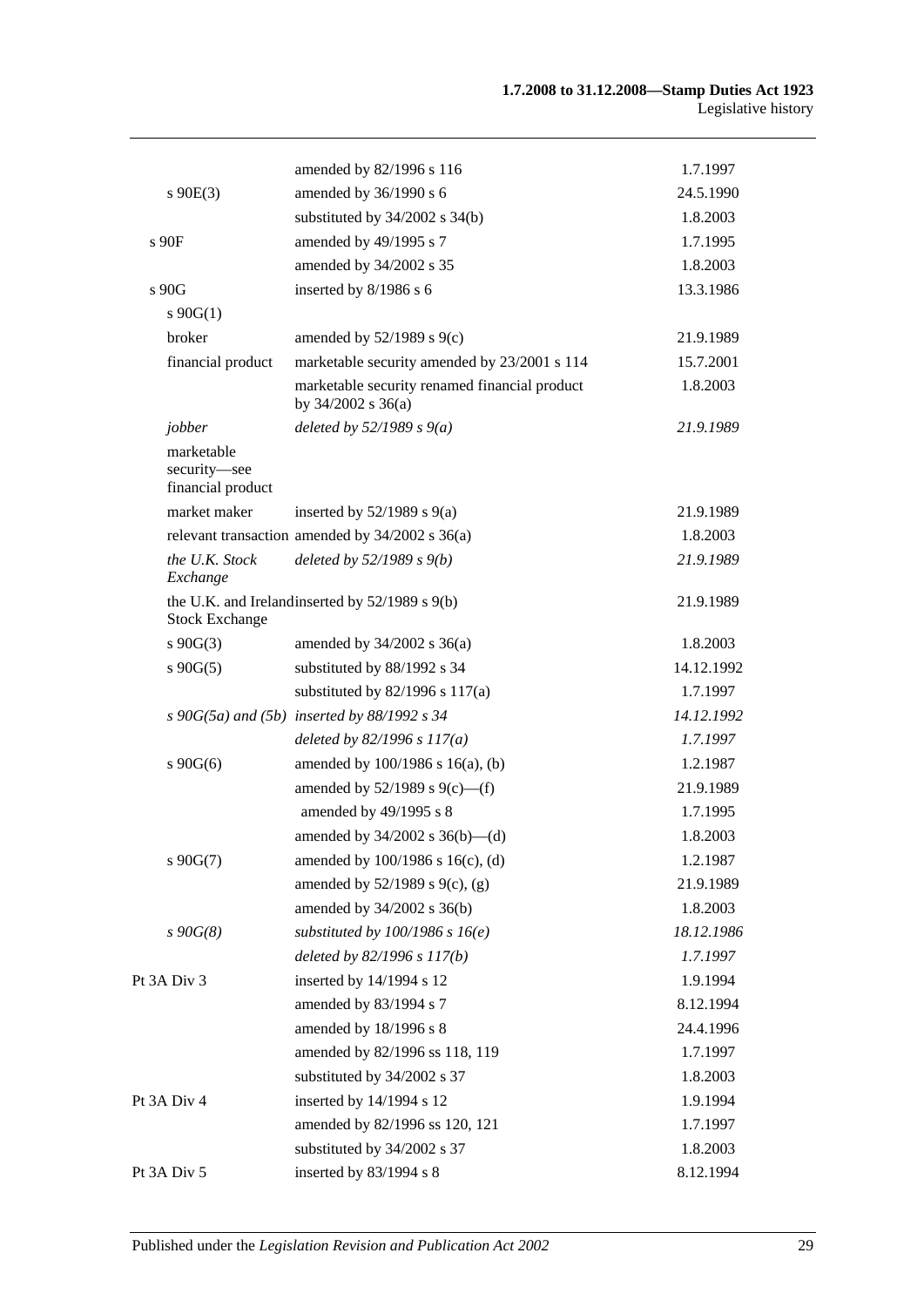|      | s 90T                                     | amended by 23/2001 s 115                               | 15.7.2001  |  |
|------|-------------------------------------------|--------------------------------------------------------|------------|--|
|      |                                           | amended by 34/2002 s 38                                | 1.8.2003   |  |
|      | s 90U                                     | amended by 34/2002 s 39                                | 1.8.2003   |  |
|      | $s$ 90V                                   |                                                        |            |  |
|      | $s\ 90V(1)$                               | amended by 34/2002 s 40                                | 1.8.2003   |  |
|      | $s\ 90V(3)$                               | inserted by 80/2000 s 18                               | 14.12.2000 |  |
| Pt 4 |                                           | inserted by 36/1990 s 7                                | 24.5.1990  |  |
|      |                                           | amended by 88/1992 ss 35-41                            | 14.12.1992 |  |
|      |                                           | amended by 83/1994 s 9                                 | 8.12.1994  |  |
|      |                                           | amended by 18/1996 s 9                                 | 24.4.1996  |  |
|      |                                           | amended by 82/1996 ss 122-127                          | 1.7.1997   |  |
|      |                                           | substituted by 80/2000 s 19                            | 14.12.2000 |  |
|      | s 91                                      |                                                        |            |  |
|      | $s\ 91(1)$                                |                                                        |            |  |
|      | close personal<br>relationship            | inserted by $43/2006$ s $204(1)$                       | 1.6.2007   |  |
|      | executive officer                         | amended by 23/2001 s 116(a)                            | 15.7.2001  |  |
|      | land asset                                | land asset and local substituted by $27/2006$ s $4(1)$ | 22.9.2006  |  |
|      | local primary<br>production land<br>asset | inserted by $27/2006$ s $4(1)$                         | 22.9.2006  |  |
|      | majority interest                         | deleted by $27/2006 s 4(2)$                            | 22.9.2006  |  |
|      | entity                                    | primary production inserted by 27/2006 s 4(3)          | 22.9.2006  |  |
|      | private company                           | substituted by 34/2002 s 41                            | 1.8.2003   |  |
|      | relative                                  | amended by 43/2006 s 204(2)                            | 1.6.2007   |  |
|      |                                           | significant interest inserted by $27/2006$ s $4(4)$    | 22.9.2006  |  |
|      | $s\ 91(4)$                                | amended by 23/2001 s 116(b)                            | 15.7.2001  |  |
|      |                                           | amended by 43/2006 s 204(3)                            | 1.6.2007   |  |
|      | s 91A                                     | inserted by 27/2006 s 5                                | 22.9.2006  |  |
|      | s 93                                      |                                                        |            |  |
|      | $s\,93(1)$                                | amended by 27/2006 s 6(1), (2)                         | 22.9.2006  |  |
|      | s 94                                      |                                                        |            |  |
|      | s 94(1)                                   | amended by 27/2006 s 7(1)                              | 22.9.2006  |  |
|      | $s\,94(2)$                                | amended by 27/2006 s 7(2)                              | 22.9.2006  |  |
|      | $s\,94(5)$                                | inserted by 27/2006 s 7(3)                             | 22.9.2006  |  |
|      | s 95                                      |                                                        |            |  |
|      | $s\,95(1)$ (3)                            | amended by 27/2006 s 8                                 | 22.9.2006  |  |
|      | ss 95A and 95B                            | inserted by 27/2006 s 9                                | 22.9.2006  |  |
|      | s 96                                      |                                                        |            |  |
|      | s $96(1)$ and (2)                         | amended by 27/2006 s 10                                | 22.9.2006  |  |
|      | s 97                                      |                                                        |            |  |
|      | $s\,97(1)$                                | amended by 27/2006 s 11(1)                             | 22.9.2006  |  |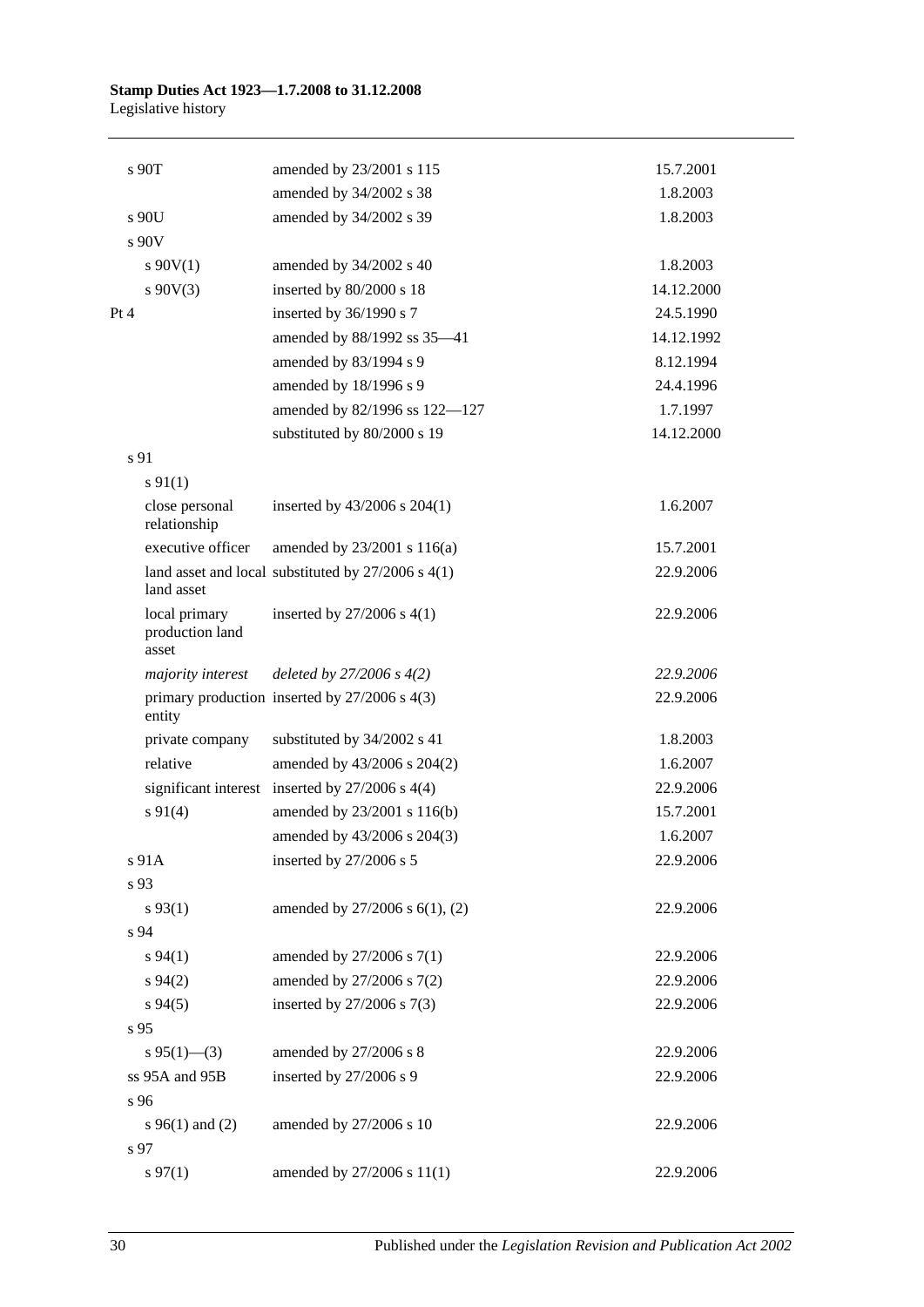| $s\,97(2)$        | amended by 34/2002 s 42                         | 1.8.2003   |
|-------------------|-------------------------------------------------|------------|
| s $97(3)$ and (4) | amended by 27/2006 s 11(1)                      | 22.9.2006  |
| $s\,97(5)$        | amended by 34/2002 s 42                         | 1.8.2003   |
|                   | amended by 27/2006 s 11(1)-(3)                  | 22.9.2006  |
| s 98              |                                                 |            |
| s 98(1)           | amended by 27/2006 s 12(1), (2)                 | 22.9.2006  |
| $s\,98(1a)$       | inserted by 27/2006 s 12(3)                     | 22.9.2006  |
| $s\,98(2)$        | amended by 27/2006 s 12(1)                      | 22.9.2006  |
| s 101             |                                                 |            |
| s 101(2)          | substituted by 27/2001 s 13                     | 26.7.2001  |
|                   | amended by 34/2002 s 43                         | 1.8.2003   |
| s 102             |                                                 |            |
| s $102(1)$ —(3)   | amended by 27/2006 s 13                         | 22.9.2006  |
| Pt 5              |                                                 |            |
| $s$ 106           |                                                 |            |
| $s\ 106(1)$       | s 106 amended by 50/1984 s 3(1) (Sch 6)         | 1.11.1984  |
|                   | s 106 redesignated as s 106(1) by 82/1996 s 128 | 1.7.1997   |
| 106(2)            | inserted by 82/1996 s 128                       | 1.7.1997   |
| s 106A            |                                                 |            |
| s 106A(1)         | amended by $70/1981$ s $11(a)$                  | 2.11.1981  |
|                   | amended by $83/1994$ s $10(a)$                  | 8.12.1994  |
|                   | amended by 34/2002 s 44(a), (b)                 | 1.8.2003   |
| s $106A(1a)$      | inserted by $70/1981$ s $11(b)$                 | 2.11.1981  |
|                   | amended by 35/2002 s 25                         | 28.11.2002 |
|                   | amended by 34/2002 s 44(c)                      | 1.8.2003   |
| s 106A(1b)        | inserted by $70/1981$ s $11(b)$                 | 2.11.1981  |
| s 106A(2)         | amended by 14/1994 s 13                         | 1.9.1994   |
|                   | amended by 83/1994 s 10(b)                      | 8.12.1994  |
|                   | amended by $34/2002$ s $44(d)$ —(f)             | 1.8.2003   |
| s 106A(3)         | amended by 83/1994 s 10(c)                      | 8.12.1994  |
|                   | amended by 82/1996 s 129(a)                     | 1.7.1997   |
|                   | amended by 34/2002 s 44(g)                      | 1.8.2003   |
| s 106A(4)         | substituted by $83/1994$ s $10(d)$              | 8.12.1994  |
|                   | amended by 82/1996 s 129(b)                     | 1.7.1997   |
| s 106A(5)         | amended by 83/1994 s 10(e)                      | 8.12.1994  |
|                   | amended by 34/2002 s 44(h), (i)                 | 1.8.2003   |
| s 107             | substituted by 14/1994 s 14                     | 1.9.1994   |
|                   | deleted by 82/1996 s 130                        | 1.7.1997   |
|                   | inserted by 35/2002 s 26                        | 28.11.2002 |
| s 108             |                                                 |            |
| s 108(1)          | amended by 59/1994 Sch 2                        | 1.1.1995   |
|                   | amended by 44/2006 s 59                         | 18.1.2007  |
| s 109             | amended by 88/1992 s 42                         | 14.12.1992 |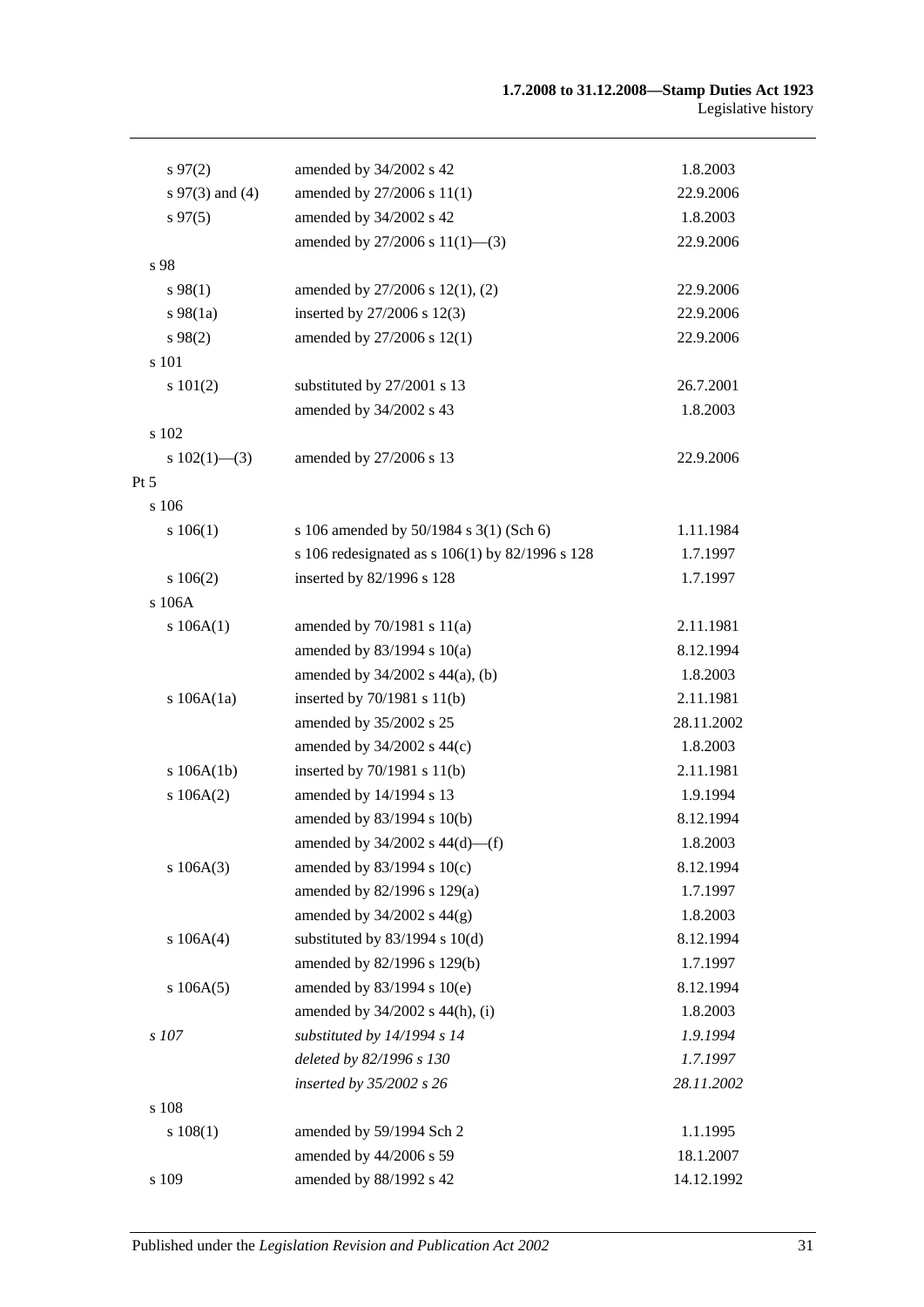| s 110                                     | deleted by 88/1992 s 43                                                                     | 14.12.1992                   |
|-------------------------------------------|---------------------------------------------------------------------------------------------|------------------------------|
| s 110A                                    | amended by 100/1986 s 17                                                                    | 18.12.1986                   |
|                                           | deleted by 82/1996 s 131                                                                    | 1.7.1997                     |
| s 111                                     | amended by 82/1996 s 132                                                                    | 1.7.1997                     |
| s 112                                     |                                                                                             |                              |
| s 112(1)                                  | amended by $74/1991$ s $13(a)$                                                              | 12.12.1991                   |
| s 112(5)                                  | inserted by $74/1991$ s $13(b)$                                                             | 12.12.1991                   |
| $s$ 113                                   | deleted by $50/1984 s 3(1)$ (Sch 6)                                                         | 1.11.1984                    |
| s 114                                     | inserted by 27/1978 s 8                                                                     | 30.3.1978                    |
| Sch 1                                     | deleted in pursuance of the Acts Republication<br>Act 1967 as its function is now exhausted | 1.11.1984                    |
|                                           | inserted by 41/1999 s 22                                                                    | 1.12.1998                    |
| Sch 2                                     | heading substituted by $44/2003$ s $3(1)$ (Sch 1)                                           | 24.11.2003                   |
| Pt1                                       | heading inserted by $44/2003$ s 3(1) (Sch 1)                                                | 24.11.2003                   |
| <b>AGREEMENT</b> or                       | amended by $42/1992 s 6(a)$                                                                 | 1.9.1992                     |
| any<br><b>MEMORANDUM</b>                  |                                                                                             |                              |
|                                           | deleted by $88/1992$ s $44(a)$                                                              | 14.12.1992                   |
| <b>AFFIDAVIT OR</b><br><b>DECLARATION</b> | amended by 50/1984 s 3(1) (Sch 6)                                                           | 1.11.1984                    |
|                                           | deleted by $81/1985 s 11(a)$                                                                | 5.8.1985                     |
| cl 1                                      | ANNUAL LICENCE amended by 27/1978<br>s 9(a)—(d)                                             | uncommenced-not incorporated |
|                                           | ANNUAL LICENCE amended by 65/1983 s 3                                                       | 1.1.1984                     |
|                                           | ANNUAL LICENCE amended by 8/1986 s 7(a)                                                     | 13.3.1986                    |
|                                           | ANNUAL LICENCE amended by 100/1986<br>s $18(a)$ , (b)                                       | 18.12.1986                   |
|                                           | ANNUAL LICENCE amended by 47/1990<br>s $5(1)(a)$ , (b), (d), (c)                            | 1.7.1990                     |
|                                           | ANNUAL LICENCE paragraph (1) deleted by<br>$47/1990$ s $5(1)(c)$                            | 1.7.1990                     |
|                                           | ANNUAL LICENCE amended by 82/1996 s 133                                                     | 1.7.1997                     |
|                                           | ANNUAL LICENCE amended by 36/1998 s 3(a)                                                    | 1.6.1998                     |
|                                           | ANNUAL LICENCE amended and redesignated<br>as cl 1 by 44/2003 s 3(1) (Sch 1)                | 24.11.2003                   |
| cl $1(3)$                                 |                                                                                             |                              |
|                                           | Exemption No 2 amended by $41/1999$ s $23(a)$                                               | 1.12.1998                    |
|                                           | Exemption No 3 inserted by $111/1980$ s $15(a)$                                             | 6.11.1980                    |
|                                           | substituted by $100/1986$ s $18(c)$                                                         | 18.12.1986                   |
|                                           | Exemption No 4 inserted by $111/1980$ s $15(a)$                                             | 6.11.1980                    |
| and 6                                     | Exemption Nos 5 inserted by 81/1985 s 11(b)                                                 | 5.8.1985                     |
|                                           | Exemption No 7 inserted by $8/1986$ s $7(b)$                                                | 13.3.1986                    |
|                                           | Exemption No 8 inserted by $100/1986$ s $18(d)$                                             | 18.12.1986                   |
| cl <sub>2</sub>                           | APPLICATION to Register a Motor Vehicle<br>amended by $64/1989$ s $4(a)$ , (b)              | 28.3.1990                    |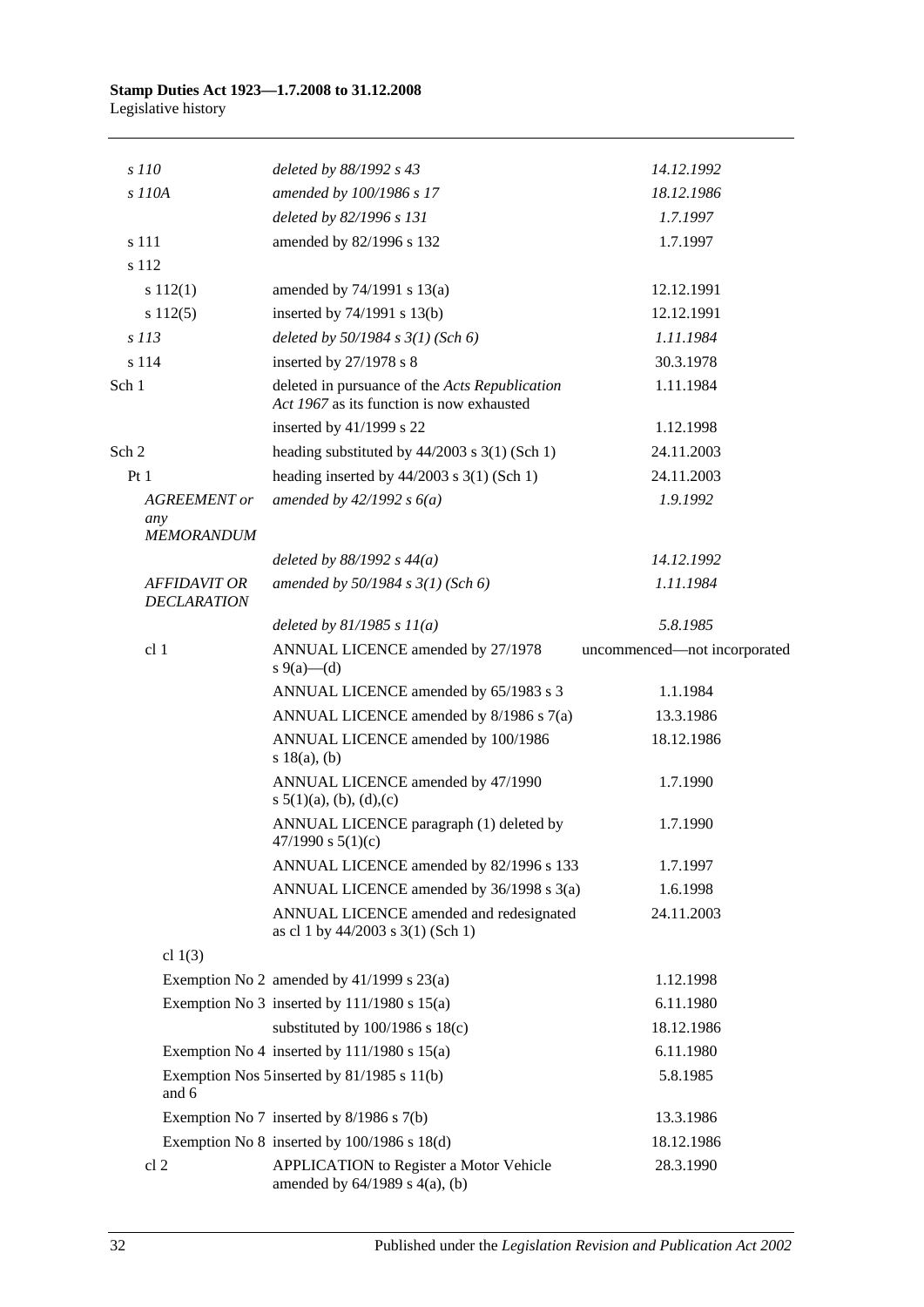|                     | <b>APPLICATION</b> to Register a Motor Vehicle<br>amended by $31/1994$ s $9(a)$                                      | 30.5.1994  |
|---------------------|----------------------------------------------------------------------------------------------------------------------|------------|
|                     | <b>APPLICATION</b> to Register a Motor Vehicle<br>amended and redesignated as cl 2 by 44/2003<br>$s \; 3(1)$ (Sch 1) | 24.11.2003 |
| cl $2(1)$           | amended by 28/2005 s 15(1)                                                                                           | 1.7.2006   |
| cl $2(2)$           |                                                                                                                      |            |
|                     | Exemption No 2 amended by $100/1986$ s $18(e)$                                                                       | 18.12.1986 |
|                     | Exemption No 4 substituted by $64/1989$ s $4(c)$                                                                     | 28.3.1990  |
|                     | substituted by $30/1996$ s $43(a)$                                                                                   | 1.7.1996   |
| Exemption<br>No 5A  | inserted by $8/1986$ s $7(c)$                                                                                        | 13.3.1986  |
|                     | Exemption No 6 substituted by $41/2004$ s 10(1)                                                                      | 24.2.2005  |
| Exemption<br>No 10  | substituted by 83/1994 s 12 (Sch)                                                                                    | 8.12.1994  |
|                     | amended by 41/2004 s 10(2)                                                                                           | 24.2.2005  |
| Exemption<br>No 10A | inserted by $76/1994$ s $7(a)$                                                                                       | 2.3.1995   |
|                     | substituted by $77/1995$ s $17(a)$                                                                                   | 1.7.1996   |
|                     | substituted by $30/1996$ s $43(b)$                                                                                   | 1.7.1996   |
| Exemption<br>No 10B | inserted by $77/1995 s 17(a)$                                                                                        | 1.7.1996   |
|                     | deleted by $30/1996 s 43(b)$                                                                                         | 1.7.1996   |
| Exemption<br>No 11  | substituted by $41/2004$ s $10(3)$                                                                                   | 24.2.2005  |
| Exemption<br>No 11A | inserted by $54/1991$ s $5(a)$                                                                                       | 3.2.1992   |
|                     | deleted by $30/1996 s 43(c)$                                                                                         | 1.7.1996   |
| Exemption<br>No 12  | amended by $19/1991$ s $6(a)$                                                                                        | 18.4.1991  |
| Exemption<br>No 13  | amended by 19/1991 s 6(b)                                                                                            | 18.4.1991  |
| Exemption<br>No 14  | amended by $19/1991$ s $6(c)$                                                                                        | 18.4.1991  |
| Exemption<br>No 15  | substituted by $19/1991$ s $6(d)$                                                                                    | 18.4.1991  |
|                     | amended by $72/1995$ s $6(a)$ —(c)                                                                                   | 23.11.1995 |
|                     | (ab) deleted by $36/1998$ s $3(b)$                                                                                   | 1.9.1998   |
|                     | amended by 41/2004 s 10(4)                                                                                           | 24.2.2005  |
| Exemption<br>No 16  | substituted by 28/1977 s 5                                                                                           | 28.7.1977  |
| Exemption<br>No 17  | inserted by 139/1982                                                                                                 | 8.7.1982   |
|                     | substituted by $81/1985$ s $11(c)$                                                                                   | 5.8.1985   |
| Exemption<br>No 18  | inserted by 31/1994 s 9(b)                                                                                           | 30.5.1994  |
|                     | amended by 41/2004 s 10(5)                                                                                           | 24.2.2005  |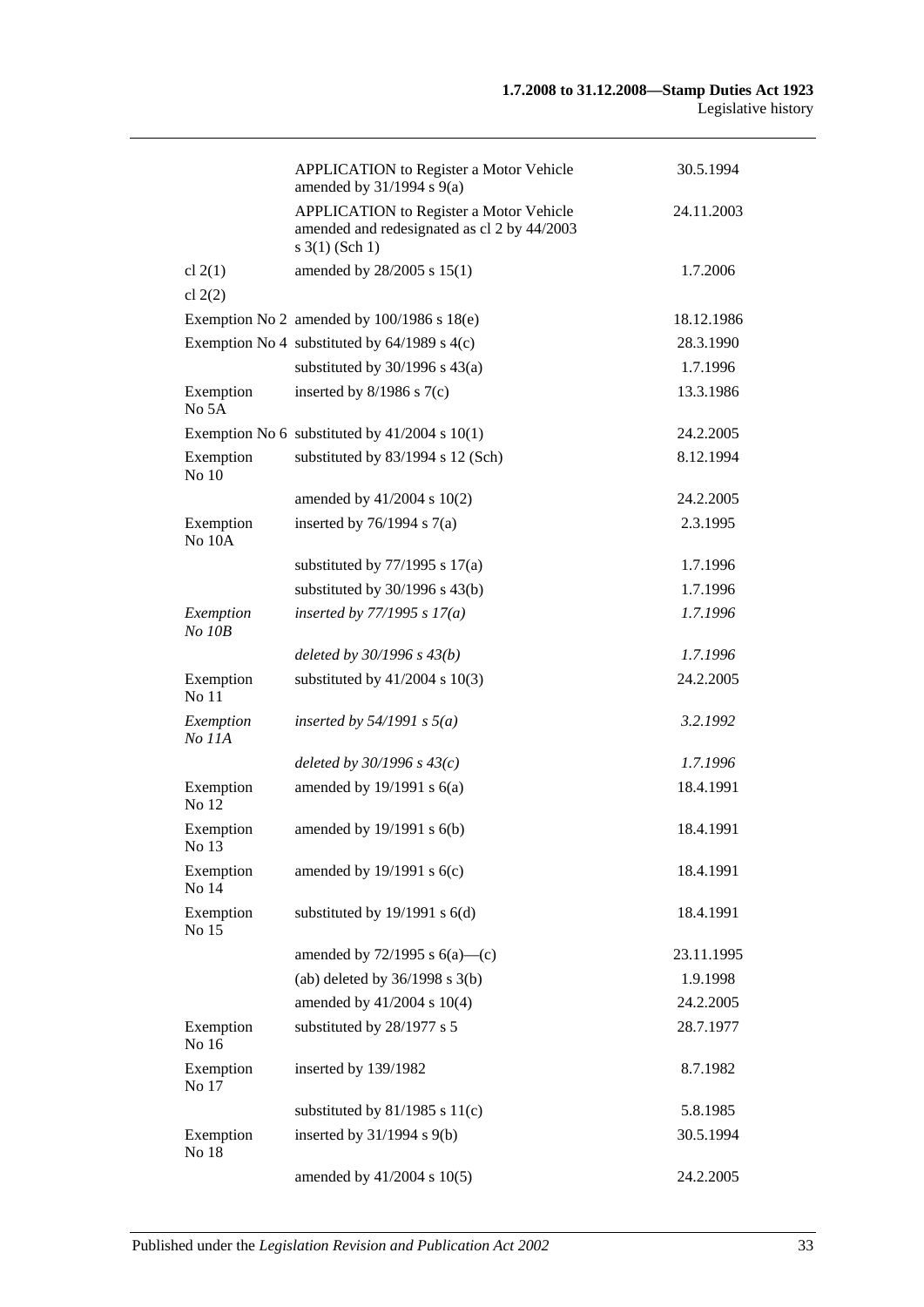| Exemption<br>No 19                                                                  | inserted by 28/2005 s 15(2)                      | 1.7.2006  |
|-------------------------------------------------------------------------------------|--------------------------------------------------|-----------|
| cl $2(3)$                                                                           | amended by 47/1990 s 5(2)                        | 1.1.1991  |
|                                                                                     | amended by 77/1995 s 17(b)                       | 1.7.1996  |
|                                                                                     | amended by $36/1998$ s $3(c)$                    | 27.7.1998 |
| cl $2(4)$                                                                           |                                                  |           |
|                                                                                     | Exemption No 2 substituted by $64/1989$ s $4(d)$ | 28.3.1990 |
|                                                                                     | substituted by $30/1996$ s $43(d)$               | 1.7.1996  |
| Exemption<br>No 3A                                                                  | inserted by $8/1986$ s $7(d)$                    | 13.3.1986 |
|                                                                                     | Exemption No 5 substituted by 83/1994 s 12 (Sch) | 8.12.1994 |
|                                                                                     | amended by 41/2004 s 10(6)                       | 24.2.2005 |
| Exemption<br>No 5A                                                                  | inserted by $76/1994$ s $7(b)$                   | 2.3.1995  |
|                                                                                     | substituted by $77/1995$ s $17(c)$               | 1.7.1996  |
|                                                                                     | substituted by $30/1996$ s $43(e)$               | 1.7.1996  |
|                                                                                     | Exemption No 5Binserted by $77/1995$ s $17(c)$   | 1.7.1996  |
|                                                                                     | deleted by $30/1996 s 43(e)$                     | 1.7.1996  |
|                                                                                     | Exemption No 6 substituted by $41/2004$ s 10(7)  | 24.2.2005 |
|                                                                                     | Exemption No 6Ainserted by 54/1991 s 5(b)        | 3.2.1992  |
|                                                                                     | deleted by $30/1996 s 43(f)$                     | 1.7.1996  |
|                                                                                     | Exemption No 8 amended by 89/1978 s 3            | 18.1.1979 |
|                                                                                     | (c) deleted by 89/1978 s 3                       | 18.1.1979 |
| <b>BANK NOTE</b>                                                                    | deleted by $111/1980 s 15(b)$                    | 6.11.1980 |
| <b>BILL OF</b><br><b>EXCHANGE</b><br>payable on<br>demand                           | amended by $70/1981 s 12(a)$                     | 2.11.1981 |
|                                                                                     | substituted by $89/1983$ s $10(a)$               | 1.1.1984  |
|                                                                                     | substituted by 19/1991 s $6(e)$                  | 18.4.1991 |
|                                                                                     | deleted by $82/1997 s 7(a)$                      | 1.1.1998  |
| <b>BILL OF</b><br>EXCHANGE, being<br>a cheque                                       | inserted by $89/1983$ s $10(a)$                  | 1.1.1984  |
|                                                                                     | amended by $50/1984$ s $3(1)$ (Sch 6)            | 1.11.1984 |
|                                                                                     | deleted by $82/1997 s 7(a)$                      | 1.1.1998  |
| <b>BILL OF</b>                                                                      | inserted by $19/1991 s 6(f)$                     | 18.4.1991 |
| EXCHANGE, being<br>a payment order                                                  |                                                  |           |
|                                                                                     | deleted by $82/1997 s 7(a)$                      | 1.1.1998  |
| <b>BILL OF</b><br><b>EXCHANGE</b> and<br><b>PROMISSORY</b><br>NOTE drawn or<br>made | amended by 70/1981 s 12(b)                       | 2.11.1981 |
|                                                                                     | deleted by $82/1997 s 7(a)$                      | 1.1.1998  |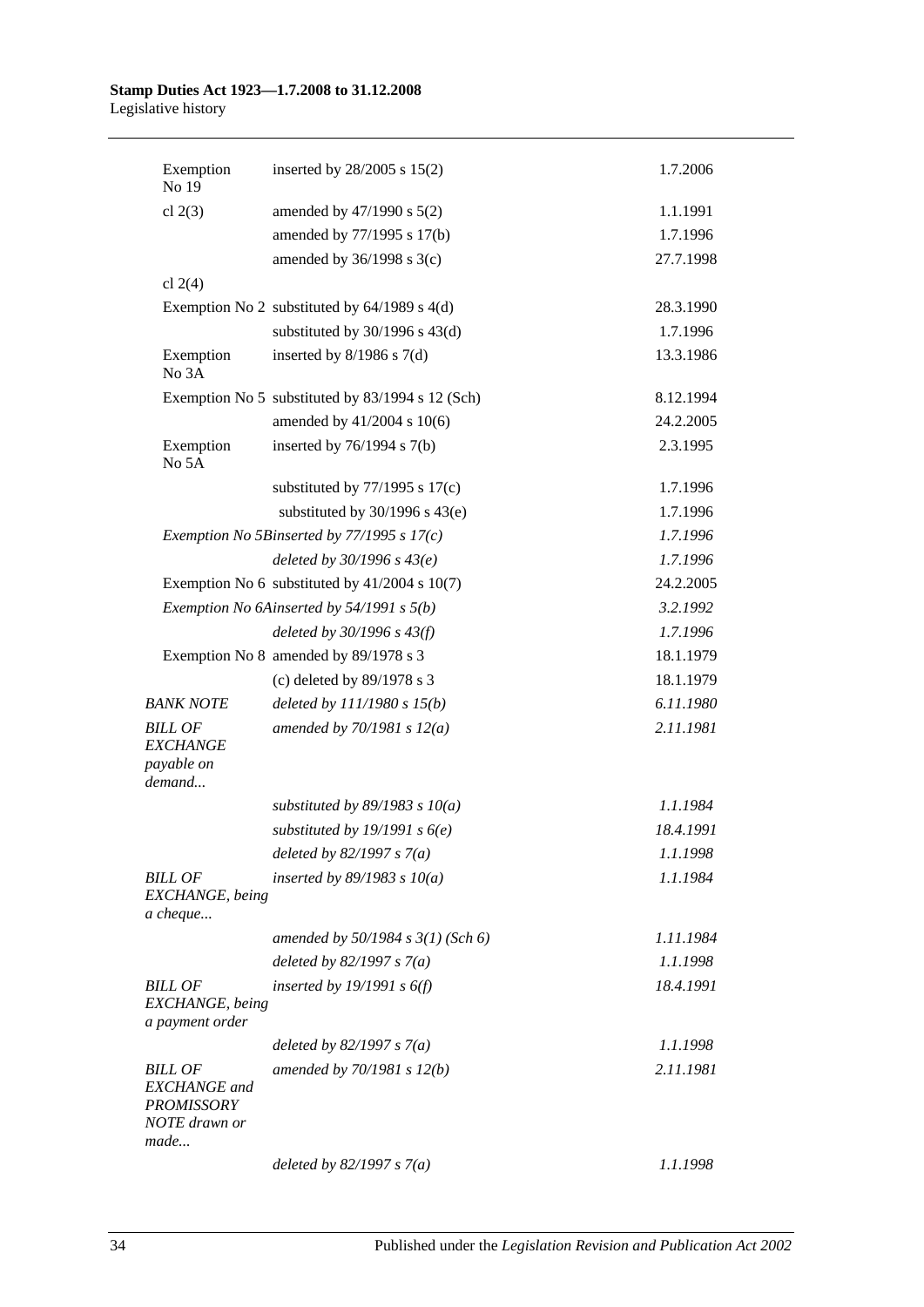| <b>BILL OF</b><br><b>EXCHANGE</b> and<br><b>PROMISSORY</b><br>NOTE (not being a<br>bill or note                 | deleted by $82/1997 s 7(a)$                                     | 1.1.1998   |
|-----------------------------------------------------------------------------------------------------------------|-----------------------------------------------------------------|------------|
| <b>BILL OF</b><br><b>EXCHANGE</b> and<br><b>PROMISSORY</b><br>NOTE of any other<br>kind (except a bank<br>note) | amended by 19/1991 s $6(g)$                                     | 18.4.1991  |
|                                                                                                                 | amended by $83/1994$ s 12 (Sch)                                 | 8.12.1994  |
|                                                                                                                 | deleted by $82/1997 s 7(a)$                                     | 1.1.1998   |
| OR SHIPPING<br><b>NOTE</b>                                                                                      | BILL OF LADING deleted by $81/1985 s 11(d)$                     | 5.8.1985   |
| (not otherwise<br>charged)                                                                                      | CONTRACT NOTE deleted by 50/1984 s 3(1) (Sch 6)                 | 1.11.1984  |
|                                                                                                                 | CONTRACT NOTE deleted by 50/1984 s 3(1) (Sch 6)                 | 1.11.1984  |
| <b>CONTRACT</b>                                                                                                 | deleted by $50/1984 s 3(1)$ (Sch 6)                             | 1.11.1984  |
| cl <sub>3</sub>                                                                                                 | CONVEYANCE or TRANSFER amended by<br>$101/1976$ s 7             | 16.12.1976 |
|                                                                                                                 | CONVEYANCE or TRANSFER amended by<br>$111/1980$ s $15(c)$ , (d) | 6.11.1980  |
|                                                                                                                 | CONVEYANCE or TRANSFER amended by<br>$95/1982$ s $17(a)$ —(d)   | 23.12.1982 |
|                                                                                                                 | CONVEYANCE or TRANSFER (ab) deleted by<br>$89/1983$ s 10(b)     | 1.1.1984   |
|                                                                                                                 | CONVEYANCE or TRANSFER amended by<br>89/1983 s 10(c)            | 1.1.1984   |
|                                                                                                                 | CONVEYANCE or TRANSFER amended by<br>$50/1984$ s 3(1) (Sch 6)   | 1.11.1984  |
|                                                                                                                 | CONVEYANCE or TRANSFER amended by<br>$81/1985$ s $11(e)$ , (g)  | 5.8.1985   |
|                                                                                                                 | CONVEYANCE or TRANSFER (aab) deleted<br>by $81/1985$ s $11(f)$  | 5.8.1985   |
|                                                                                                                 | CONVEYANCE or TRANSFER amended by<br>$8/1986$ s 7(e)            | 13.3.1986  |
|                                                                                                                 | CONVEYANCE or TRANSFER amended by<br>$42/1992$ s $6(b)$         | 1.9.1992   |
|                                                                                                                 | CONVEYANCE or TRANSFER amended by<br>88/1992 s 44(b), (c)       | 14.12.1992 |
|                                                                                                                 | CONVEYANCE or TRANSFER amended by<br>49/1995 s 9(a)             | 1.7.1995   |
|                                                                                                                 | CONVEYANCE or TRANSFER amended by<br>40/1999 s $2(a)$           | 5.8.1999   |
|                                                                                                                 | CONVEYANCE or TRANSFER amended by<br>$15/2002$ s 7(a)           | 5.9.2002   |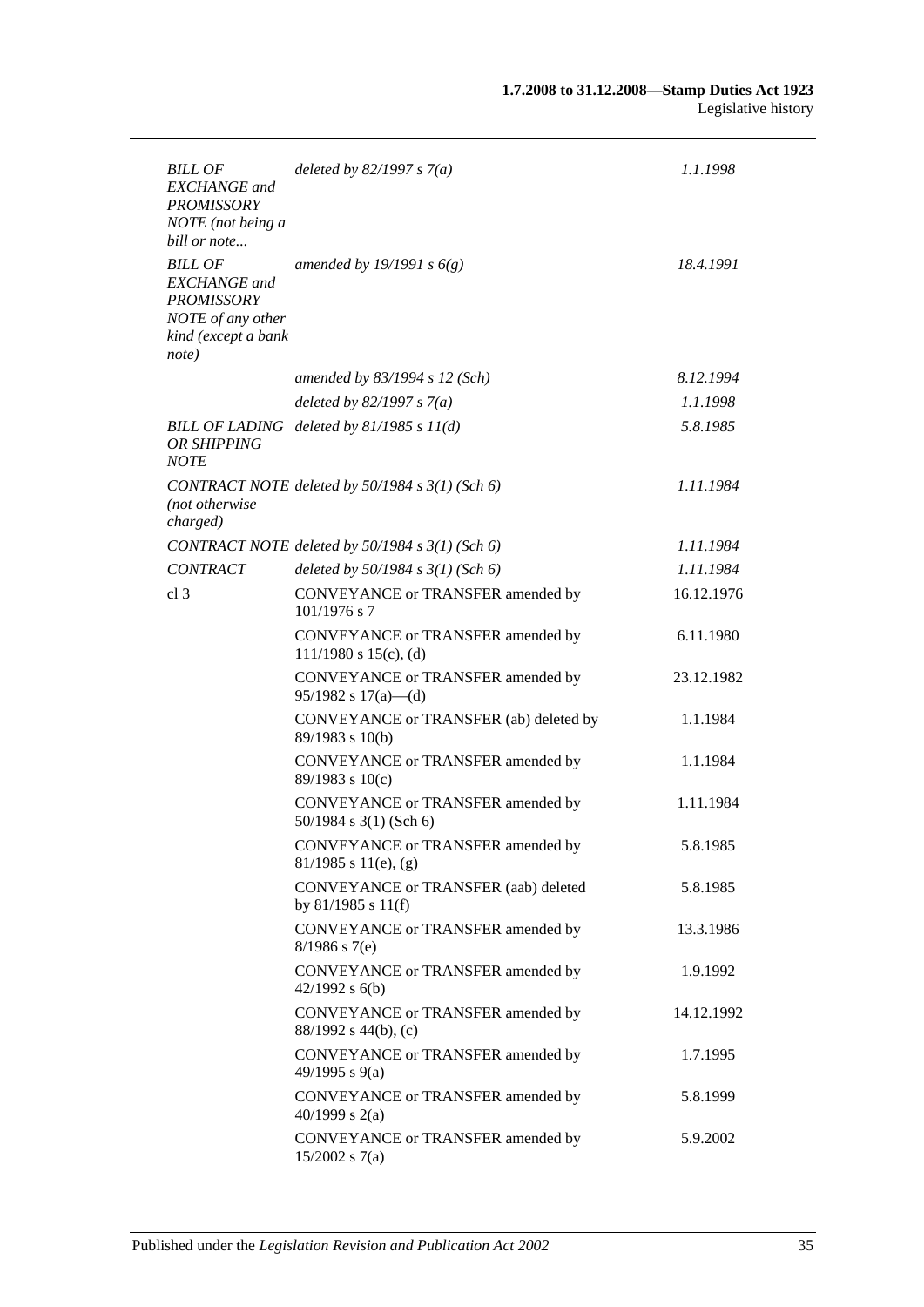|           | CONVEYANCE or TRANSFER amended by<br>$34/2002$ s $45(a)$ , (b)                             | 1.8.2003   |
|-----------|--------------------------------------------------------------------------------------------|------------|
|           | CONVEYANCE or TRANSFER amended and<br>redesignated as cl $3$ by $44/2003$ s $3(1)$ (Sch 1) | 24.11.2003 |
| cl $3(2)$ |                                                                                            |            |
|           | Exemption No 1 substituted by 81/1985 s 11(h)                                              | 5.8.1985   |
|           | substituted by $80/2000$ s $20(a)$                                                         | 14.12.2000 |
|           | Exemption No 2 inserted by $81/1985$ s $11(h)$                                             | 5.8.1985   |
|           | amended by $34/2002$ s $45(c)$                                                             | 1.8.2003   |
|           | amended by 41/2004 s 10(8)                                                                 | 4.11.2004  |
|           | Exemption No 3 inserted by $100/1986$ s $18(f)$                                            | 18.12.1986 |
|           | amended by $34/2002$ s $45(d)$                                                             | 1.8.2003   |
|           | Exemption No 4 inserted by $100/1986$ s $18(f)$                                            | 18.12.1986 |
|           | amended by 83/1994 s 12 (Sch)                                                              | 8.12.1994  |
|           | Exemption No 5 inserted by $100/1986$ s $18(f)$                                            | 18.12.1986 |
|           | substituted by 83/1994 s 12 (Sch)                                                          | 8.12.1994  |
| cl 4      | CONVEYANCE operating substituted by<br>$101/1976$ s 8                                      | 16.12.1976 |
|           | CONVEYANCE operating amended by 81/1985<br>s 11(i)                                         | 5.8.1985   |
|           | CONVEYANCE operating amended by 36/1990<br>$s\,\,8$                                        | 24.5.1990  |
|           | CONVEYANCE operating amended by 88/1992<br>$s\ 44(d), (e)$                                 | 14.12.1992 |
|           | CONVEYANCE operating amended by 14/1994<br>s 15(a)                                         | 1.9.1994   |
|           | CONVEYANCE operating amended by 49/1995<br>$s \theta(b)$                                   | 1.7.1995   |
|           | CONVEYANCE operating amended by 42/1997<br>s <sub>4</sub>                                  | 17.7.1997  |
|           | CONVEYANCE operating amended by 40/1999<br>s(2(b)                                          | 5.8.1999   |
|           | CONVEYANCE operating amended by 15/2002<br>s(7(b)                                          | 5.9.2002   |
|           | CONVEYANCE operating amended by 34/2002<br>$s\,45(e)$                                      | 1.8.2003   |
|           | CONVEYANCE operating amended and<br>redesignated as cl 4 by $44/2003$ s 3(1) (Sch 1)       | 24.11.2003 |
| cl 4(2)   |                                                                                            |            |
|           | Exemption No 2 inserted by $81/1985$ s $11(j)$                                             | 5.8.1985   |
|           | substituted by 80/2000 s 20(b)                                                             | 14.12.2000 |
|           | Exemption No 3 inserted by $100/1986$ s $18(g)$                                            | 18.12.1986 |
|           | amended by $34/2002$ s $45(f)$                                                             | 1.8.2003   |
|           | Exemption No 4 inserted by $100/1986$ s $18(g)$                                            | 18.12.1986 |
|           | amended by 83/1994 s 12 (Sch)                                                              | 8.12.1994  |
|           | Exemption No 5 inserted by $100/1986$ s $18(g)$                                            | 18.12.1986 |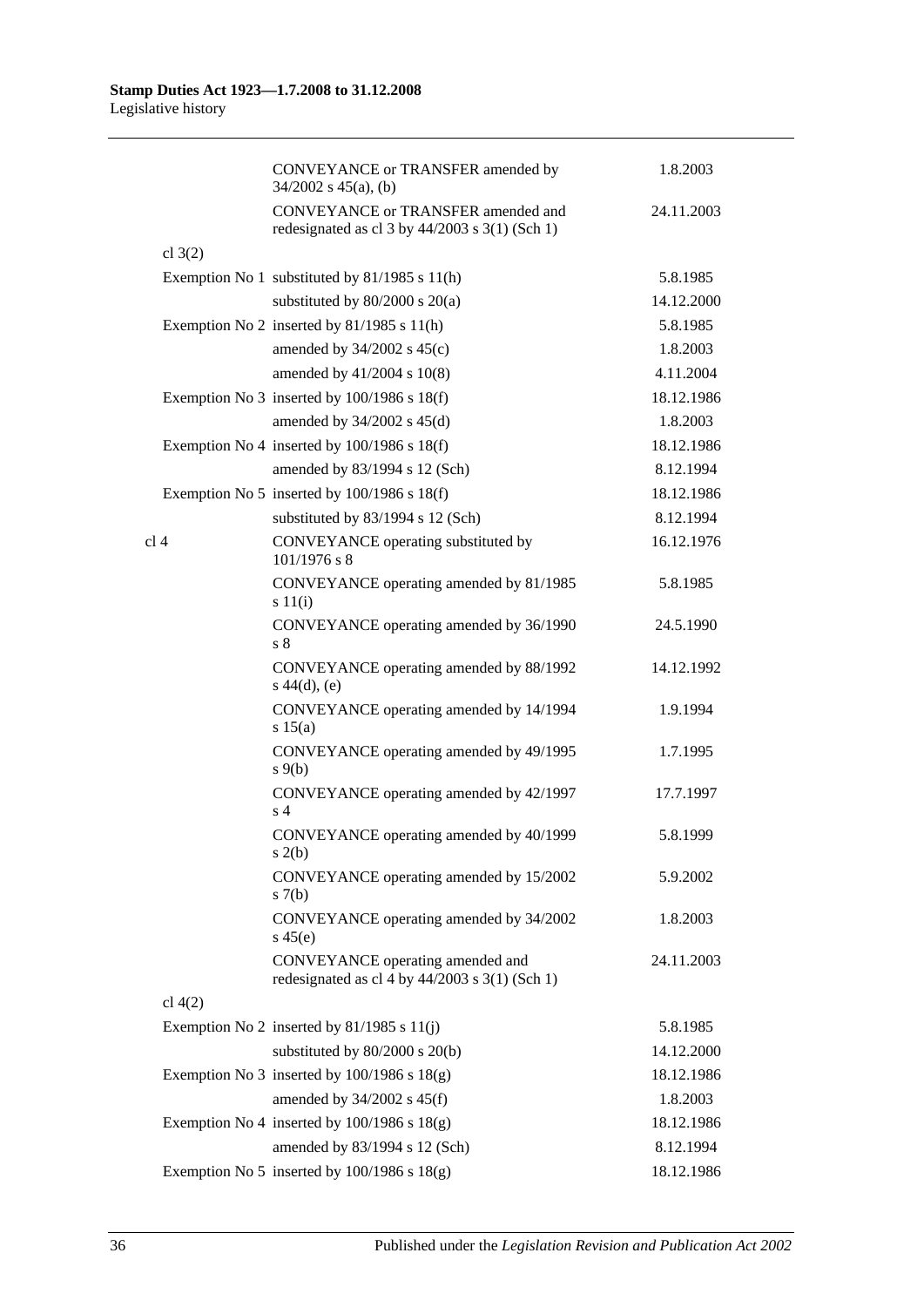|                                                          | substituted by 83/1994 s 12 (Sch)                                                  | 8.12.1994  |
|----------------------------------------------------------|------------------------------------------------------------------------------------|------------|
| cl <sub>5</sub>                                          | CONVEYANCE for the partition amended by<br>95/1982 s 17(e)                         | 23.12.1982 |
|                                                          | CONVEYANCE for the partition amended by<br>42/1992 s6(c)                           | 1.9.1992   |
|                                                          | CONVEYANCE for the partition redesignated as<br>cl 5 by $44/2003$ s $3(1)$ (Sch 1) | 24.11.2003 |
|                                                          | deleted by 28/2005 s 15(3)                                                         | 1.7.2006   |
| cl 6                                                     | CONVEYANCE for effectuating amended by<br>111/1980 s 15(e)                         | 6.11.1980  |
|                                                          | CONVEYANCE for effectuating amended by<br>42/1992 s 6(d)                           | 1.9.1992   |
|                                                          | CONVEYANCE for effectuating redesignated as<br>cl 6 by $44/2003$ s $3(1)$ (Sch 1)  | 24.11.2003 |
|                                                          | deleted by $28/2005 s 15(3)$                                                       | 1.7.2006   |
| which s 71D applies                                      | CONVEYANCE to inserted by $111/1980 s 15(f)$                                       | 6.11.1980  |
|                                                          | deleted by $19/1991 s 6(h)$                                                        | 18.4.1991  |
| cl 7                                                     | CONVEYANCE of any other kind amended by<br>42/1992 s6(e)                           | 1.9.1992   |
|                                                          | CONVEYANCE of any other kind redesignated<br>as cl 7 by 44/2003 s 3(1) (Sch 1)     | 24.11.2003 |
|                                                          | deleted by $28/2005 s 15(3)$                                                       | 1.7.2006   |
| cl 8                                                     | DEED substituted by $42/1992 s 6(f)$                                               | 1.9.1992   |
|                                                          | DEED redesignated as cl 8 by $44/2003$ s $3(1)$<br>(Sch 1)                         | 24.11.2003 |
|                                                          | deleted by 28/2005 s 15(2)                                                         | 1.7.2006   |
| <b>DOCUMENT</b> or<br>other<br><b>INSTRUMENT</b>         | deleted by $95/1982 s 17(f)$                                                       | 23.12.1982 |
| <b>INSTALMENT</b><br><b>PURCHASE</b><br><i>AGREEMENT</i> | deleted by $50/1984$ s $3(1)$ (Sch 6)                                              | 1.11.1984  |
| by 28/2005                                               | cl 9 before deletion INSTRUMENT amended by $42/1992 s 6(g)$                        | 1.9.1992   |
|                                                          | INSTRUMENT redesignated as cl 9 by 44/2003<br>$s \frac{3}{1}$ (Sch 1)              | 24.11.2003 |
| cl <sub>9</sub>                                          | deleted by $28/2005$ s $15(3)$                                                     | 1.7.2006   |
| lease)                                                   | LEASE (not being a amended by $111/1980 s 15(g)$ )                                 | 6.11.1980  |
|                                                          | amended by $81/1985 s 11(k)$                                                       | 5.8.1985   |
|                                                          | deleted by $72/1995 s 6(d)$                                                        | 23.11.1995 |
| cl 10                                                    | LEASE or AGREEMENT FOR LEASE inserted<br>by 72/1995 s 6(d)                         | 23.11.1995 |
|                                                          | amended and redesignated as cl 10 by 44/2003<br>$s \; 3(1)$ (Sch 1)                | 24.11.2003 |
| cl $10(2)$                                               |                                                                                    |            |
|                                                          | Exemption No 1 substituted by 27/2001 s 14                                         | 1.1.2002   |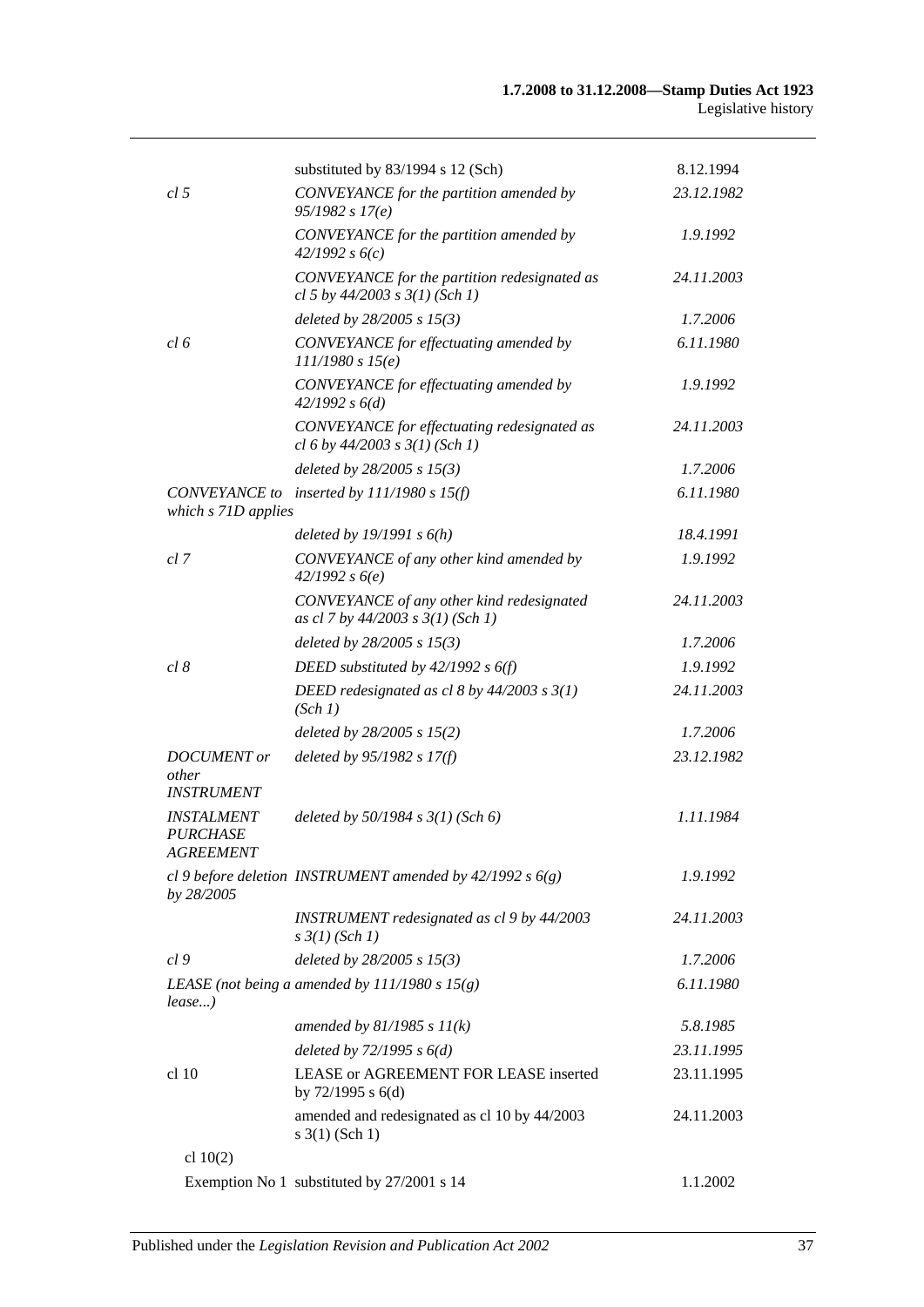| <b>LEASE</b> made<br>subsequently    | deleted by $72/1995 s 6(e)$                                                                                                                   | 23.11.1995                |
|--------------------------------------|-----------------------------------------------------------------------------------------------------------------------------------------------|---------------------------|
| <b>LETTER OF</b><br><b>ALLOTMENT</b> | deleted by $81/1985 s 11(l)$                                                                                                                  | 5.8.1985                  |
| cl 11 before<br>deletion by 28/2005  | MORTGAGE amended by 101/1976 s 9                                                                                                              | 16.12.1976                |
|                                      | MORTGAGE amended by 88/1992 s 44(f)(i)                                                                                                        | 14.12.1992                |
|                                      | MORTGAGE amended by 31/2003 s 13                                                                                                              | 1.10.2003                 |
|                                      | MORTGAGE amended and redesignated as cl 11<br>by 44/2003 s 3(1) (Sch 1)                                                                       | 24.11.2003                |
| cl $11(1)$                           | amended by 28/2005 s 12(1)                                                                                                                    | 1.7.2005                  |
|                                      | (a)(iii) deleted by $28/2005$ s $12(1)$                                                                                                       | 1.7.2005                  |
|                                      | amended by 28/2005 s 17                                                                                                                       | 1.7.2007                  |
|                                      | amended by 28/2005 s 20                                                                                                                       | 1.7.2008                  |
| cl $11(2)$                           |                                                                                                                                               |                           |
| Exemption<br>Nos 2a and 2b           | inserted by $28/2005$ s $12(2)$                                                                                                               | 1.7.2005                  |
|                                      | Exemption No 3 inserted by $88/1992$ s $44(f)(ii)$                                                                                            | 14.12.1992                |
|                                      | amended by 23/2001 s 117(a)                                                                                                                   | 15.7.2001                 |
|                                      | Exemption No 4 inserted by $72/1995$ s 6(f)                                                                                                   | 23.11.1995                |
|                                      | cl 11(3) and (4) inserted by $28/2005$ s 12(3)                                                                                                | 1.7.2005                  |
| cl 11                                | deleted by 28/2005 s 22(1)                                                                                                                    | 1.7.2009-not incorporated |
| <b>POWER OF</b><br><b>ATTORNEY</b>   | deleted by $42/1992 s 6(h)$                                                                                                                   | 1.9.1992                  |
| <b>RECEIPTS</b>                      | deleted by $50/1984$ s $3(1)$ (Sch 6)                                                                                                         | 1.11.1984                 |
| cl 12                                | RETURN lodged with the Commissioner by a<br>company redesignated as cl 12 by 44/2003 s 3(1)<br>(Sch 1)                                        | 24.11.2003                |
| cl <sub>13</sub>                     | RETURN lodged with the Commissioner by a<br>financial institution under s 44 inserted by<br>82/1997 s 7(b)                                    | 1.1.1998                  |
|                                      | RETURN lodged with the Commissioner by a<br>financial institution under s 44 amended by<br>$41/1999$ s 23(b)                                  | 1.12.1998                 |
|                                      | RETURN lodged with the Commissioner by a<br>financial institution under s 44 amended and<br>redesignated as cl 13 by $44/2003$ s 3(1) (Sch 1) | 24.11.2003                |
| cl $13(2)$                           |                                                                                                                                               |                           |
|                                      | Exemption No 1 amended by $41/1999$ s $23(c)$ , (d)                                                                                           | 1.12.1998                 |
|                                      | Exemption No 2 amended by $41/1999$ s $23(e)$                                                                                                 | 1.12.1998                 |
|                                      | Exemption No 3 amended by $41/1999$ s $23(f)$ , (g)                                                                                           | 1.12.1998                 |
| cl 14                                | RETURN lodged with the Commissioner by a<br>dealer amended by 111/1980 s 15(h)                                                                | 6.11.1980                 |
|                                      | RETURN lodged with the Commissioner by a<br>dealer amended by $42/1992$ s $6(i)$                                                              | 1.9.1992                  |
|                                      | RETURN lodged with the Commissioner by a<br>dealer amended by $49/1995$ s $9(c)$ , (d)                                                        | 1.7.1995                  |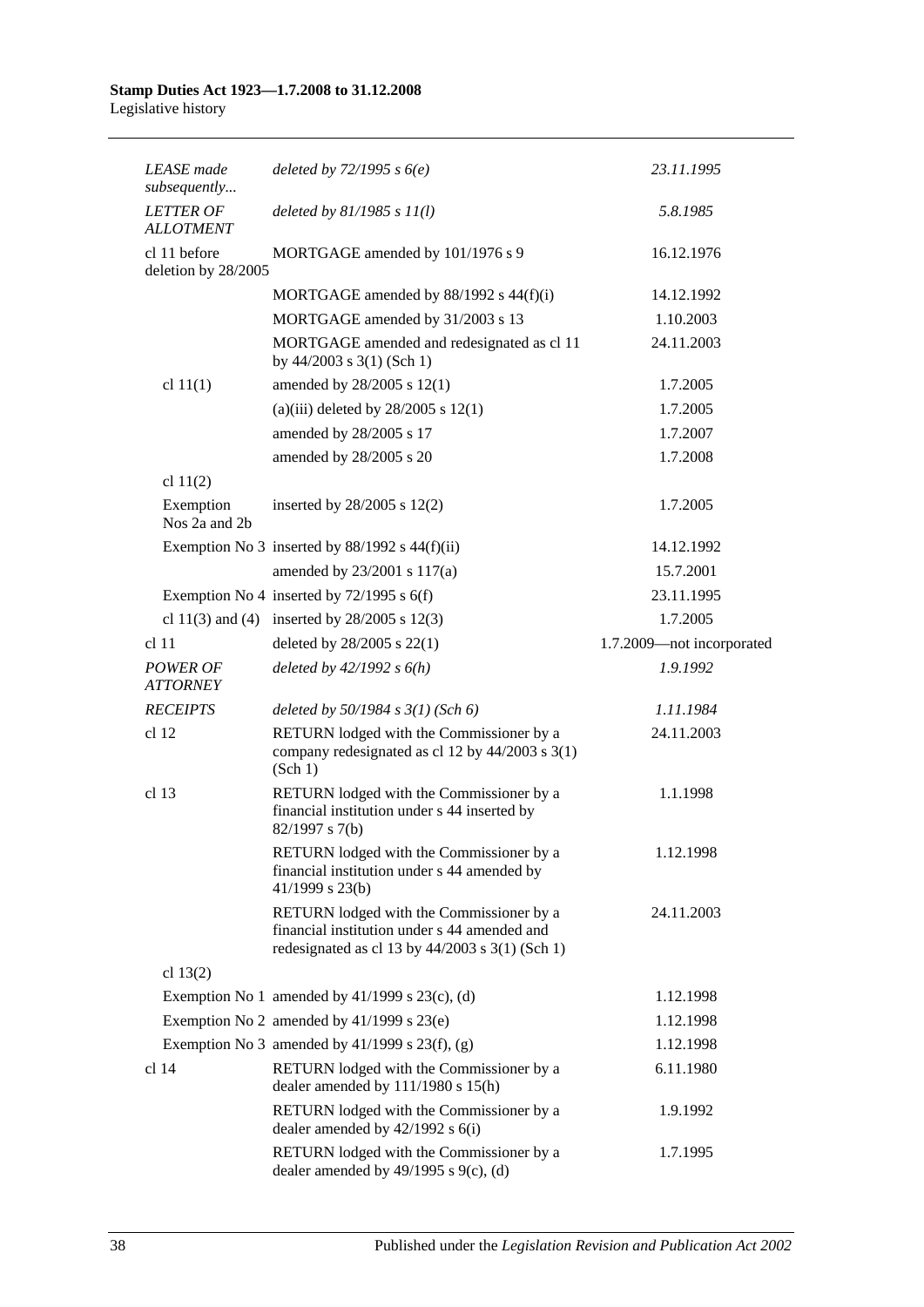|                                           | RETURN lodged with the Commissioner by a<br>dealer amended by $34/2002$ s $44(g)$                                 | 1.8.2003   |
|-------------------------------------------|-------------------------------------------------------------------------------------------------------------------|------------|
|                                           | RETURN lodged with the Commissioner by a<br>dealer amended and redesignated as cl 14 by<br>44/2003 s 3(1) (Sch 1) | 24.11.2003 |
| cl $14(2)$                                |                                                                                                                   |            |
|                                           | Exemption No 1 amended by $100/1986$ s $18(h)$                                                                    | 1.2.1987   |
|                                           | substituted by $34/2002$ s $45(h)$                                                                                | 1.8.2003   |
|                                           | Exemption No 2 amended by $100/1986$ s $18(i)$                                                                    | 1.2.1987   |
|                                           | substituted by $34/2002$ s $45(h)$                                                                                | 1.8.2003   |
| cl <sub>15</sub>                          | RETURN under s 90G inserted by 8/1986 s 7(f)                                                                      | 13.3.1986  |
|                                           | RETURN under s 90G substituted by 42/1992<br>s(6)                                                                 | 1.9.1992   |
|                                           | RETURN under s 90G amended by 49/1995<br>$s \theta(e)$                                                            | 1.7.1995   |
|                                           | RETURN under s 90G amended by 34/2002<br>$s\,45(i)$                                                               | 1.8.2003   |
|                                           | RETURN under s 90G redesignated as cl 15 by<br>44/2003 s 3(1) (Sch 1)                                             | 24.11.2003 |
| <b>TOTALIZATOR</b>                        | deleted by $104/1976$ s $4(2)$ (Sch 2)                                                                            | 1.1.1977   |
| <b>TOTALIZATOR</b><br><b>AGENCY BOARD</b> | deleted by $104/1976$ s $4(2)$ (Sch 2)                                                                            | 1.1.1977   |
| Pt 2                                      | heading inserted by $44/2003$ s 3(1) (Sch 1)                                                                      | 24.11.2003 |
| cl <sub>16</sub>                          | <b>GENERAL EXEMPTIONS FROM ALL</b><br>STAMP DUTIES amended and redesignated as<br>cl 16 by 44/2003 s 3(1) (Sch 1) | 24.11.2003 |
|                                           | Exemption No 1 substituted by 111/1980 s 15(i)                                                                    | 6.11.1980  |
| Exemption<br>No 1A                        | inserted by $88/1992$ s $44(g)$                                                                                   | 14.12.1992 |
|                                           | Exemption No 6 substituted by 101/1976 s 10                                                                       | 16.12.1976 |
|                                           | substituted by 30/1982 s 4                                                                                        | 19.8.1982  |
|                                           | substituted by $95/1982$ s $17(g)$                                                                                | 23.12.1982 |
| Exemption<br>No 13                        | substituted by $42/1992$ s $6(k)$                                                                                 | 1.9.1992   |
| Exemption<br>No 13C                       | inserted by $8/1986$ s $7(g)$                                                                                     | 13.3.1986  |
| Exemption<br>Nos 14A and 14B              | deleted by $50/1984$ s $3(1)$ (Sch 6)                                                                             | 1.11.1984  |
| Exemption<br>No 19                        | substituted by $14/1994$ s $15(b)$                                                                                | 1.9.1994   |
|                                           | amended by $34/2002$ s $45(j)$                                                                                    | 1.8.2003   |
| Exemption<br>No 20                        | amended by 14/1994 s 15(c)                                                                                        | 1.9.1994   |
|                                           | amended by $34/2002$ s $45(k)$                                                                                    | 1.8.2003   |
| Exemption<br>No <sub>20</sub> A           | inserted by 11/1999 s 4                                                                                           | 18.3.1999  |
|                                           | amended by 23/2001 s 117(b)                                                                                       | 15.7.2001  |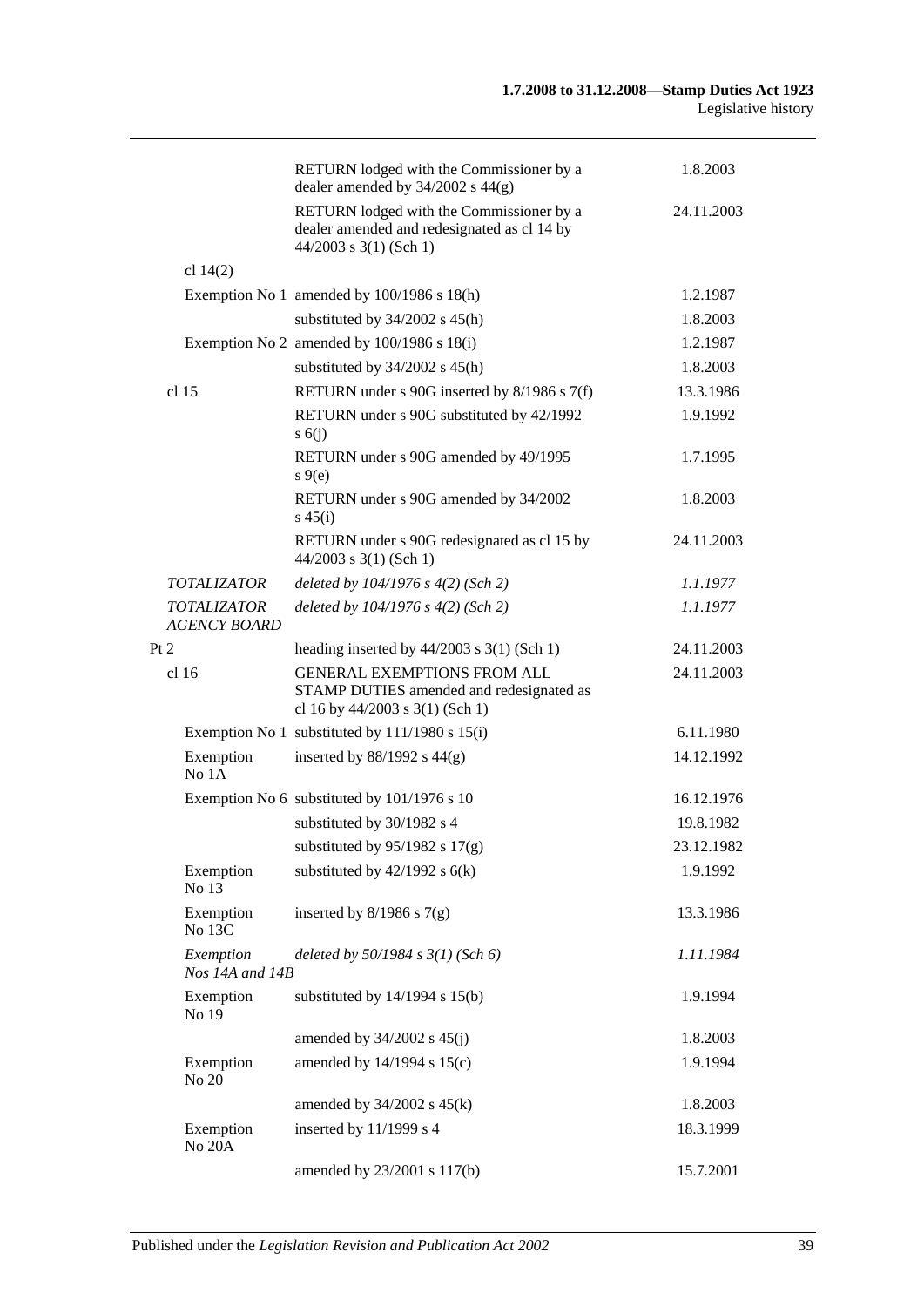| Exemption<br>No 21          | amended by 14/1994 s 15(c)                         | 1.9.1994                  |
|-----------------------------|----------------------------------------------------|---------------------------|
|                             | amended by 34/2002 s 45(l)                         | 1.8.2003                  |
| Exemption<br>No 22          | inserted by 83/1994 s 11                           | 8.12.1994                 |
|                             | amended by $18/1996$ s $10(a)$                     | 24.4.1996                 |
|                             | amended by 23/2001 s 117(c)                        | 15.7.2001                 |
|                             | amended by $34/2002$ s $45(m)$                     | 1.8.2003                  |
| Exemption<br>No 23          | amended by 50/1984 s 3(1) (Sch 6)                  | 1.11.1984                 |
|                             | prescribed personamended by 50/1984 s 3(1) (Sch 6) | 1.11.1984                 |
| Exemption<br>No 24          | inserted by 52/1989 s 10                           | 21.9.1989                 |
|                             | substituted by $14/1994$ s $15(d)$                 | 1.9.1994                  |
|                             | amended by $49/1995$ s $9(f)$                      | 1.7.1995                  |
|                             | substituted by $34/2002$ s $45(n)$                 | 1.8.2003                  |
| Exemption<br><b>No 24AA</b> | inserted by 18/1996 s 10(b)                        | 24.4.1996                 |
|                             | amended by $34/2002$ s $45(0)$                     | 1.8.2003                  |
| Exemption<br><b>No 24A</b>  | inserted by $14/1994$ s $15(d)$                    | 1.9.1994                  |
|                             | amended by $34/2002$ s $45(p)$                     | 1.8.2003                  |
| Exemption<br><b>No 24B</b>  | inserted by $14/1994$ s $15(d)$                    | 1.9.1994                  |
|                             | amended by $34/2002$ s $45(q)$                     | 1.8.2003                  |
| Exemption<br>No 24C         | inserted by $72/1995$ s $6(g)$                     | 23.11.1995                |
|                             | amended by $34/2002$ s $45(r)$                     | 1.8.2003                  |
| Exemption<br>No 24D         | inserted by $21/2000$ s $28(d)$                    | 8.6.2000                  |
|                             | amended by $34/2002$ s $45(s)$                     | 1.8.2003                  |
| Exemption<br>No 25          | inserted by 74/1991 s 14                           | 12.12.1991                |
|                             | amended by 58/2001 Sch 2 cl 6                      | 1.1.2003                  |
| Exemption<br>No 26          | inserted by $80/2000$ s $20(c)$                    | 14.12.2000                |
|                             | substituted by 23/2008 s 4                         | 26.6.2008                 |
| Exemption<br>No 27          | inserted by 28/2005 s 12(4)                        | 1.7.2005                  |
| Exemption<br>Nos 28-30      | inserted by $28/2005$ s $15(4)$                    | 1.7.2006                  |
| Exemption<br>No 31          | inserted by $28/2005$ s $22(2)$                    | 1.7.2009-not incorporated |
| Form A                      | deleted by $72/1995 s 6(h)$                        | 23.11.1995                |
| Sch 3                       | deleted by 47/1990 s 6                             | 1.7.1990                  |
|                             |                                                    |                           |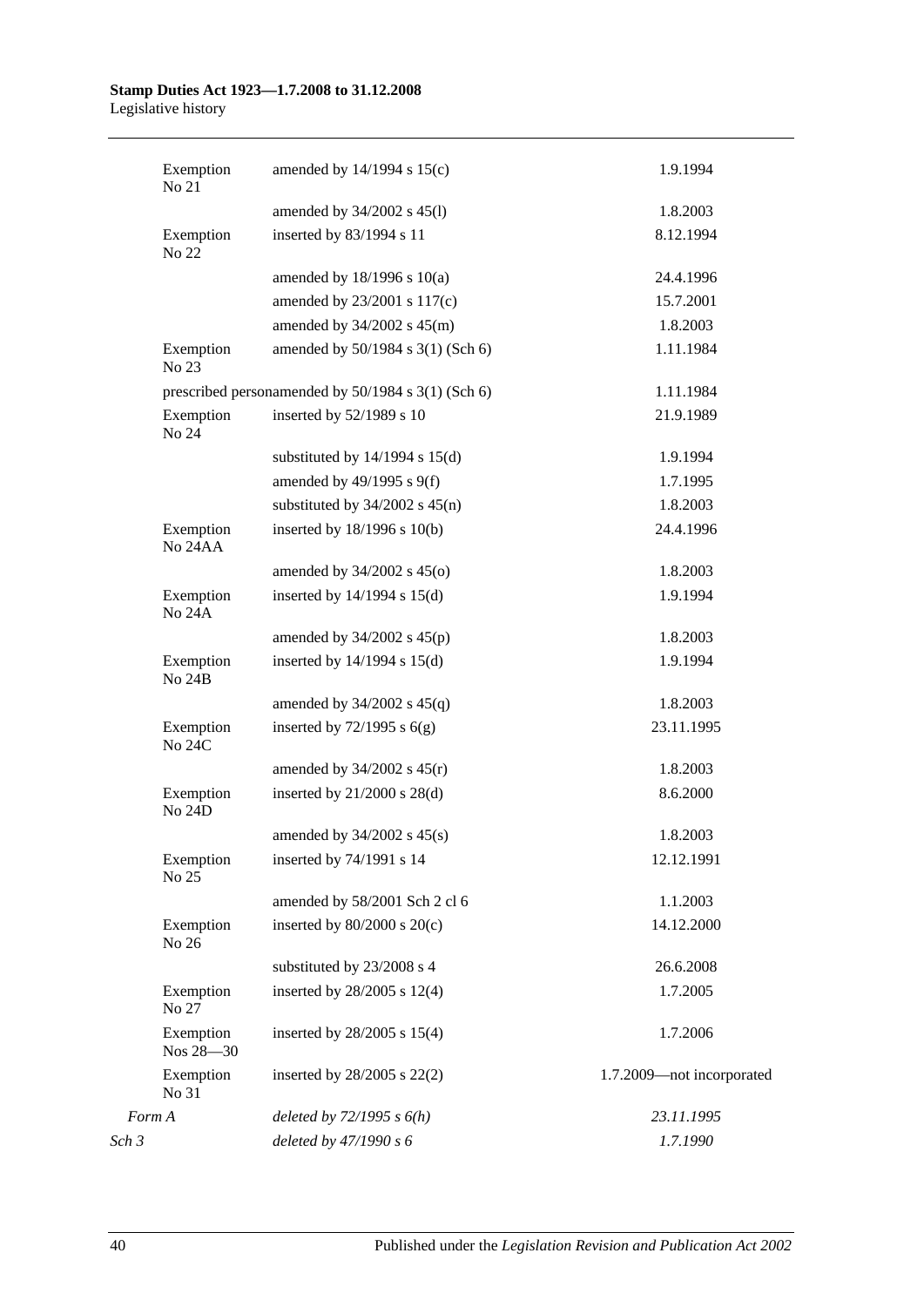# **Transitional etc provisions associated with Act or amendments**

## *Stamp Duties Act Amendment Act 1988*

## **9—Transitional provision**

Section 71E of the principal Act applies in relation to transactions entered into on or after 7th December, 1987, but no offence arises under subsection (6)(a) of that section in relation to a transaction entered into before the date of assent to this Act if the required statement is lodged with the Commissioner within two months after assent.

## *Stamp Duties Act Amendment Act 1989*

## **4—Application of Act**

The amendments effected by this Act apply to conveyances lodged with the Commissioner of Stamps for stamping on or after 1 February, 1988.

## *Stamp Duties Act Amendment Act (No. 4) 1990*

## **7—Transitional provisions**

Where a company, person or firm of persons carried on general insurance business before the enactment of this Act, the company, person or firm—

- (a) is required to lodge monthly returns only in relation to general insurance business carried on by it on or after 1 July, 1990; and
- (b) will be taken to have complied with the requirements of section 36(1) of the principal Act, as amended by this Act, in relation to the period from 1 July, 1990, until the enactment of this Act if the monthly returns required in relation to that period are lodged with the Commissioner not later than the fifteenth day of the month commencing after the enactment of this Act.

## *Stamp Duties (Rates) Amendment Act 1992*

## **7—Application of amendments**

The amendments made by sections 5 and 6 of this Act apply to instruments executed on or after the commencement of this Act (with the effect that instruments executed before that commencement will be chargeable with duty as if those provisions had not been enacted).

## *Stamp Duties (Penalties, Reassessments and Securities) Amendment Act 1992*

# **45—Transitional provision**

- (1) Subject to this section, the amendments made by this Act do not affect the amount of duty chargeable on an instrument executed, or a transaction completed, before the commencement of this Act.
- $(2)$  If—
	- (a) a mortgage executed before the commencement of this Act is extended or renewed after the commencement of this Act; or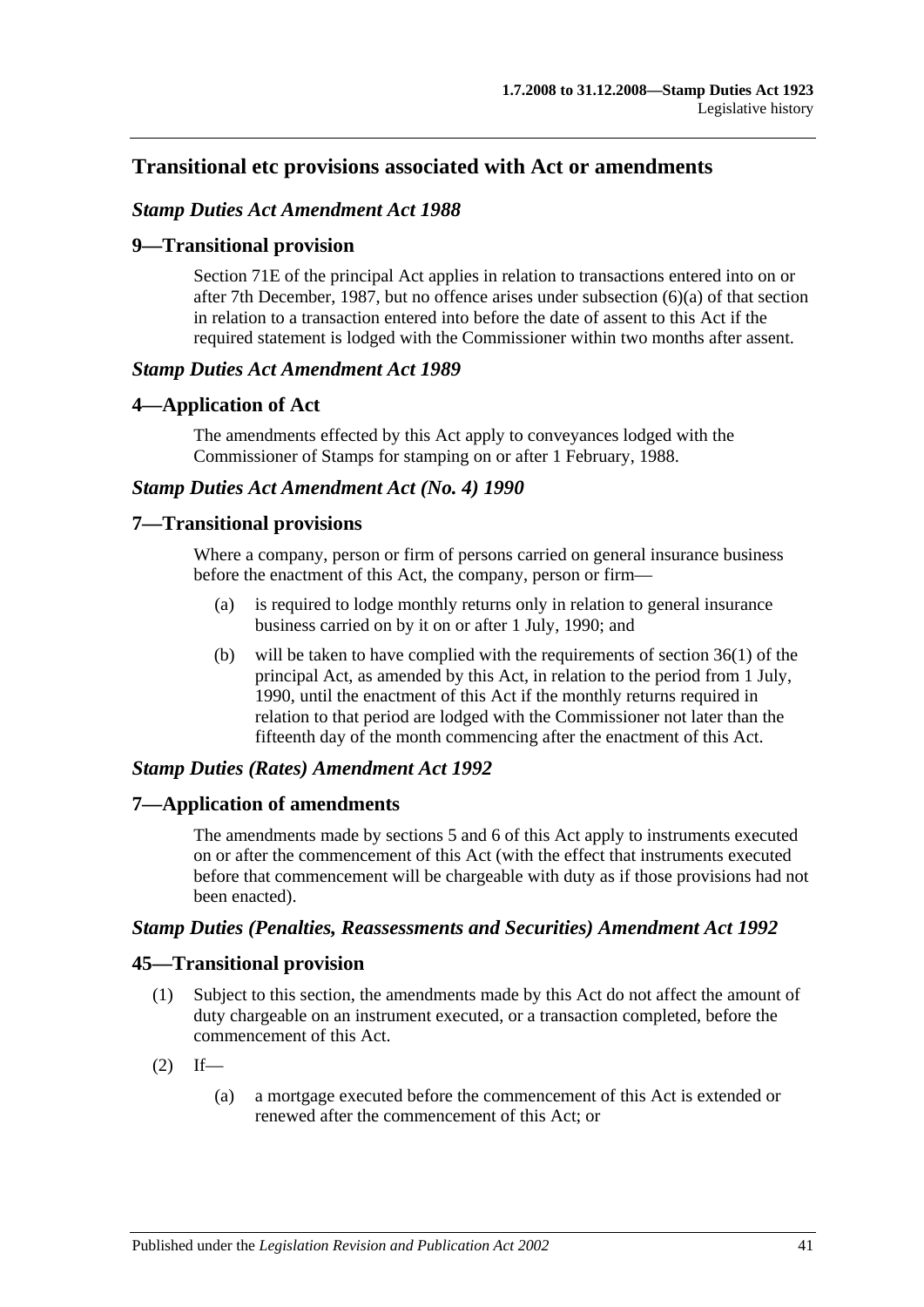- (b) a liability that is secured by a mortgage executed before the commencement of this Act is incurred after the commencement of this Act (except a liability that accrues in respect of a liability that was incurred before the commencement of this Act, or a liability that takes effect in substitution for an earlier liability and does not-when incurred-exceed the amount of the earlier liability); or
- (c) after the commencement of this Act the time for payment or repayment of a liability secured by a mortgage executed before the commencement of this Act is extended or deferred,

duty is chargeable under the principal Act as amended by this Act as if the mortgage were a new and separate instrument executed on the date of the extension or renewal, the date when the fresh liability was incurred, or the date when the time for payment or repayment of the liability was extended or deferred (as the case requires), but allowance must be made for duty paid on the mortgage before that date.

# *Stamp Duties (Concessions) Amendment Act 1994*

# **10—Transitional provision**

The amendments made by sections 5 and 6 of this Act apply in relation to rental business transacted on or after 1 June 1994.

# *Stamp Duties (Miscellaneous) Amendment Act 1996*

# **11—Transitional provision**

The amendments made by this Act do not affect the amount of duty chargeable on an instrument executed before the commencement of this Act.

## *Stamp Duties (Miscellaneous No. 2) Amendment Act 1997*

# **8—Transitional provision**

A bank is not required to pay duty on a cheque form or cheque under the principal Act as amended by this Act if duty has already been paid in relation to the cheque form or cheque under the repealed provisions of the principal Act.

## *Stamp Duties (Miscellaneous) Amendment Act 1998*

# **4—Transitional provision**

- (1) The amendment made by section 3(a) of this Act does not apply in relation to—
	- (a) insurance premiums received or charged in account (whether directly or by agents) before 1 June 1998; or
	- (b) insurance premiums received or charged in account (whether directly or by agents) before 1 August 1998 relating to policies to be in force for 12 months or less commencing before 1 September 1998,

with the effect that those insurance premiums will be chargeable with duty as if section 3(a) had not been enacted.

(2) The amendment made by section 3(b) of this Act does not apply in relation to applications made before the commencement of section 3(b).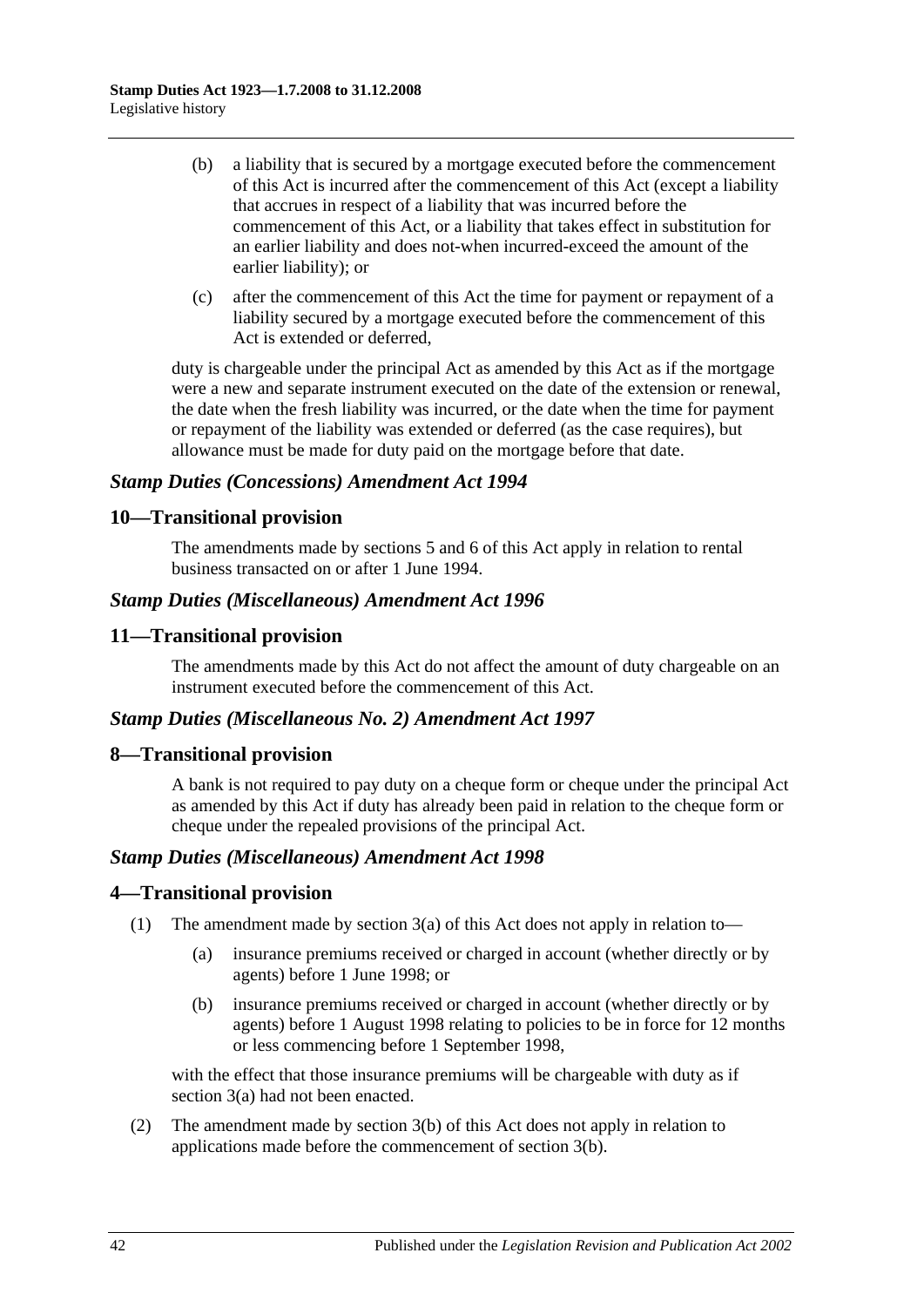(3) The amendment made by section 3(c) of this Act does not apply in relation to applications where the term of the registration is to take effect before 1 September 1998, with the effect that those applications will be charged with duty as if section 3(c) had not been enacted.

## *Stamp Duties (Conveyance Rates) Amendment Act 1999*

## **3—Application of amendments**

- (1) The amendments made by section 2 of this Act apply to instruments first lodged with the Commissioner of State Taxation for stamping on or after the commencement of this Act.
- (2) However, if on application under this subsection the Commissioner of State Taxation is satisfied that an instrument lodged for stamping gives effect to a written agreement entered into before 27 May 1999, the amendments made by section 2 of this Act will not apply to the instrument (and the instrument will be chargeable with duty as if those amendments had not been enacted).

# *Commonwealth Places (Mirror Taxes Administration) (Modification of State Taxing Laws) Regulations 2000 (No. 8 of 2000)*

## **4—Prescribed modification of State taxing laws (s. 7(1))**

Each State taxing law is modified under section  $7(1)$  of the Act by the addition of a provision to the following effect:

- (1) "This State taxing law is to be read together with its corresponding applied law as a single body of law.".
- (2) The principle in subregulation (1) is subject to any express exceptions and qualifications prescribed under the Act and the *Commonwealth Places (Mirror Taxes) Act 1998* of the Commonwealth.

## *Stamp Duties (Land Rich Entities and Redemption) Amendment Act 2000*

# **21—Amendments relating to redemption to operate retrospectively and prospectively**

- (1) The MSP amendments operate both prospectively and retrospectively.
- (2) However—
	- (a) the MSP amendments do not operate retrospectively in respect of an instrument or transaction made or occurring before the relevant date but on or after 30 September 1999; and
	- (b) the MSP amendments only operate to impose a liability in respect of an instrument or transaction made or occurring before 30 September 1999 if—
		- (i) no assessment of duty in respect of the instrument or transaction had been made before the relevant date; or
		- (ii) an assessment of duty in respect of the instrument or transaction had been made before the relevant date but—
			- no objection to the assessment was made within 60 days after the date of the assessment; or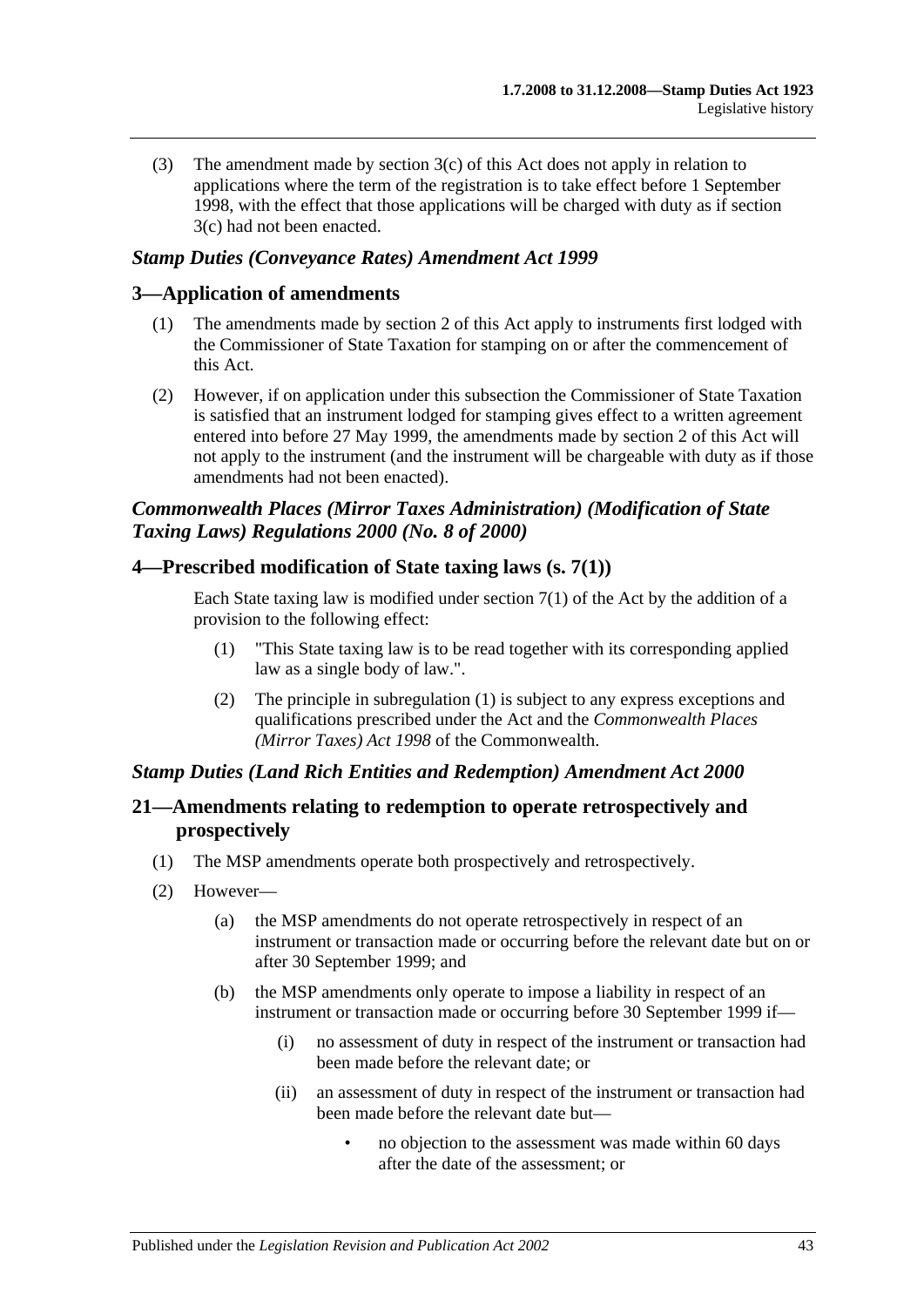- an objection to the assessment was made and the objection was disallowed; and
- (c) the MSP amendments do not validate the assessment of duty made in relation to the transaction that was the subject of the High Court's judgment in the case of MSP Nominees Pty Ltd and another v Commissioner of Stamps<sup>1</sup> or authorise a reassessment of duty in that case.
- (3) In this section—

*MSP amendments* means the amendments made by sections 5, 6, 7 and 12 of this Act insofar as they are applicable to the redemption, cancellation or extinguishment of an interest in a unit trust scheme;

*relevant date* means the date of the introduction of the Bill for this Act into the Parliament.

**Note—**

1 (1999) 166 ALR 149.

## *Stamp Duties (Rental Business and Conveyance Rates) Amendment Act 2002*

## **8—Application of amendments**

- (1) The amendments made by section 7 of this Act apply to instruments first lodged with the Commissioner of State Taxation for stamping on or after the commencement of that section.
- (2) However, if on application under this subsection the Commissioner of State Taxation is satisfied that an instrument lodged for stamping gives effect to a written agreement entered into on or before 11 July 2002, the amendments made by section 7 of this Act will not apply to the instrument (and the instrument will be chargeable with duty as if those amendments had not been enacted).

## *Statutes Amendment (Stamp Duties and Other Measures) Act 2002*

## **27—Transitional provision**

The amendment made to the principal Act by section 21(c) of this Act does not apply in relation to stamp duty paid before the commencement of that section.

## *Stamp Duties (Gaming Machine Surcharge) Amendment Act 2002*

## **4—Application of amendments**

The amendments made by this Act do not apply to a transaction entered into before the commencement of this Act.

## *Statutes Amendment (Corporations—Financial Services Reform) Act 2002*

#### **46—Transitional provisions**

(1) The Australian Stock Exchange Limited will, on the commencement of this section, be taken to be a registered market licensee under Part 3A of the principal Act without the need for an application under Division 4 of that Part (as enacted by this Act).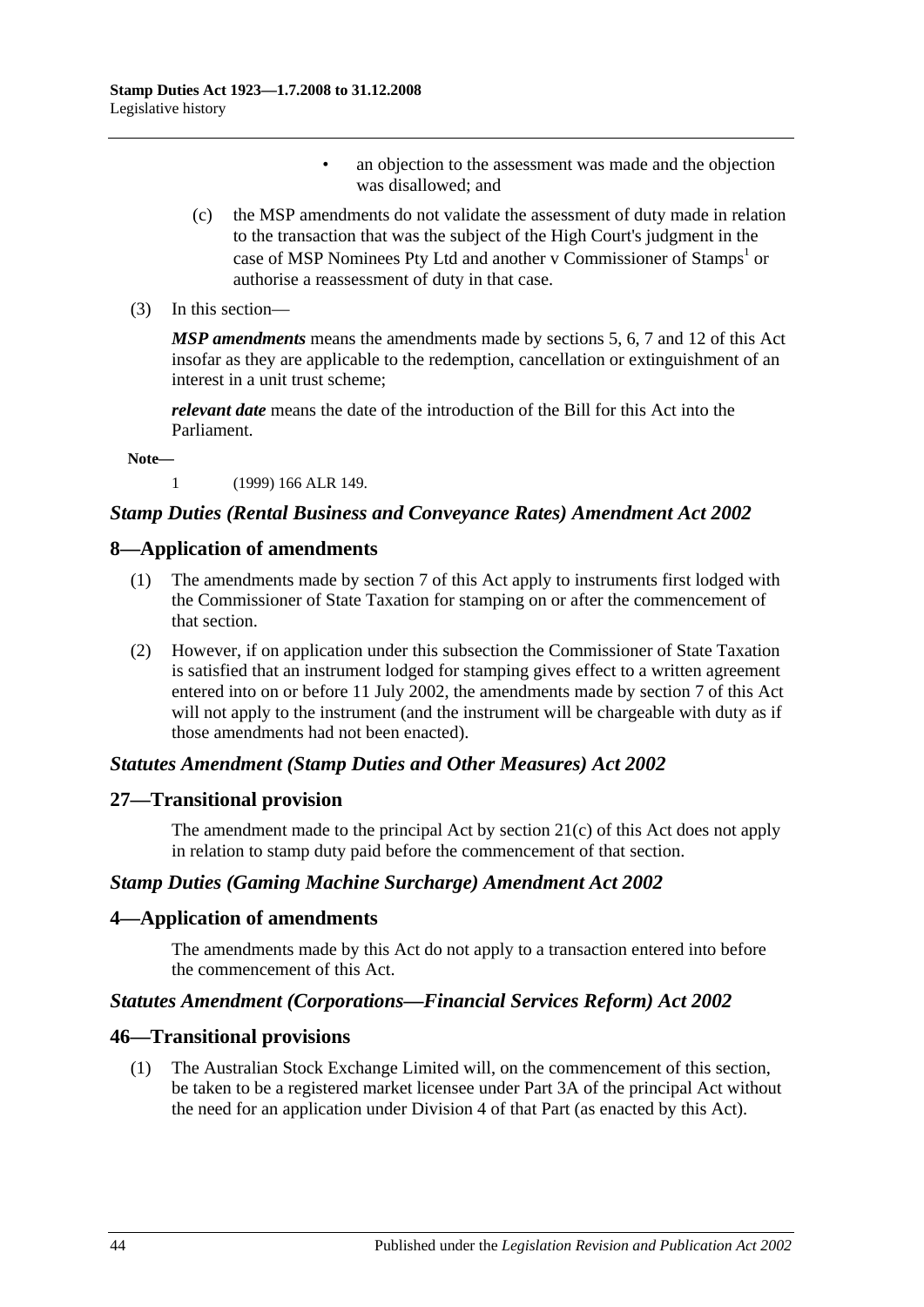(2) The body registered by the Commissioner of State Taxation under Division 4 of Part 3A of the principal Act immediately before the commencement of this section will, on that commencement, be taken to be a registered CS facility licensee under Part 3A of the principal Act without the need for an application under Division 4 of that Part (as enacted by this Act).

# *Stamp Duties (Rental and Mortgage Duty) Amendment Act 2003, Sch—Transitional provision*

1 Part 3 Division 2 of the *[Stamp Duties Act](http://www.legislation.sa.gov.au/index.aspx?action=legref&type=act&legtitle=Stamp%20Duties%20Act%201923) 1923* (the Act) is to be read subject to the following qualification:

> An amount received under or in respect of a contract, agreement or arrangement entered into before 1 October 2003 is required to be included in a statement to be lodged under section 31F of the Act if (and only if) it was required to be brought into account for the calculation of rental duty under the relevant provisions of the Act, as in force immediately before 1 October 2003.

# *Stamp Duties (Land Rich Entities) Amendment Act 2006, Sch 1*

## **1—Transitional provision**

- (1) The amendments made by this Act to the *[Stamp Duties Act](http://www.legislation.sa.gov.au/index.aspx?action=legref&type=act&legtitle=Stamp%20Duties%20Act%201923) 1923* apply only in relation to transactions entered into after the commencement of this clause.
- (2) Section 98(1) of the *[Stamp Duties Act](http://www.legislation.sa.gov.au/index.aspx?action=legref&type=act&legtitle=Stamp%20Duties%20Act%201923) 1923*, as amended by this Act, applies to a transaction entered into after the commencement of this clause but before the day on which this Act is assented to by the Governor (the *day of assent*) as if the period of 2 months referred to in that provision ends 2 months after the day of assent.

## *Statutes Amendment (Domestic Partners) Act 2006*

## **205—Transitional provision**

An amendment made by this Act to the *[Stamp Duties Act](http://www.legislation.sa.gov.au/index.aspx?action=legref&type=act&legtitle=Stamp%20Duties%20Act%201923) 1923* applies only in relation to instruments executed after the commencement of the amendment.

## *Stamp Duties (Trusts) Amendment Act 2008, Sch 1*

## **1—Transitional provision**

The amendment made by section 3(2) of this Act to section 71 of the *[Stamp Duties](http://www.legislation.sa.gov.au/index.aspx?action=legref&type=act&legtitle=Stamp%20Duties%20Act%201923)  Act [1923](http://www.legislation.sa.gov.au/index.aspx?action=legref&type=act&legtitle=Stamp%20Duties%20Act%201923)* operates both prospectively and retrospectively.

#### *Statutes Amendment (Budget 2008) Act 2008, Sch 1*

#### **1—Transitional provisions**

- $(1)$  If—
	- (a) a person is entitled to a first home bonus grant under section 18B of the *[First](http://www.legislation.sa.gov.au/index.aspx?action=legref&type=act&legtitle=First%20Home%20Owner%20Grant%20Act%202000)  [Home Owner Grant Act](http://www.legislation.sa.gov.au/index.aspx?action=legref&type=act&legtitle=First%20Home%20Owner%20Grant%20Act%202000) 2000*, as enacted by this Act (the *relevant entitlement*); and
	- (b) the person has—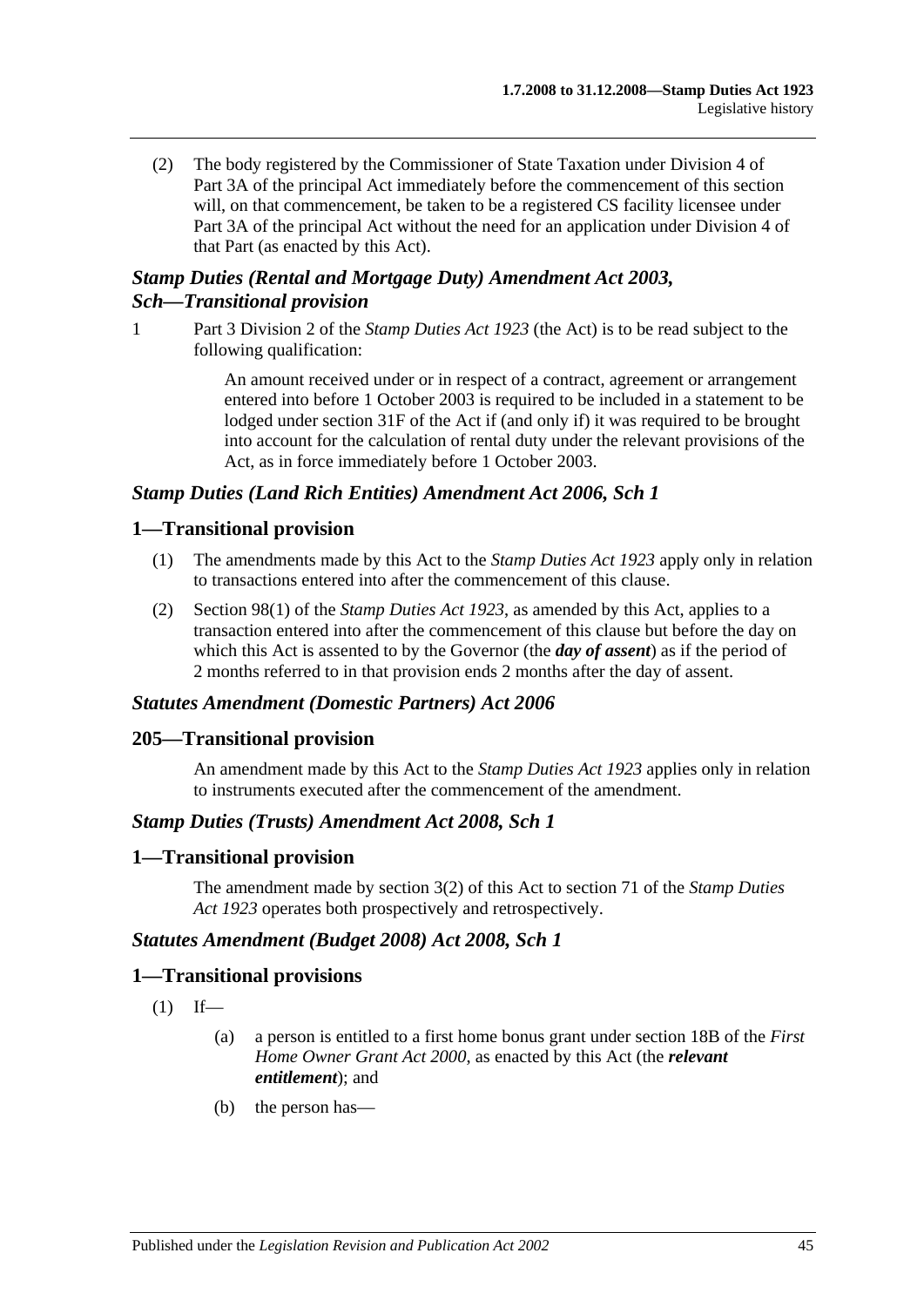- (i) in respect of a conveyance that relates to the land on which the home under that Act is situated or is to be built (as the case may be), received a benefit under section 71C of the *[Stamp Duties Act](http://www.legislation.sa.gov.au/index.aspx?action=legref&type=act&legtitle=Stamp%20Duties%20Act%201923) 1923*; or
- (ii) received a benefit constituted by an *ex gratia* payment by the State in order to provide for the first home bonus grant envisaged by this Act for the period between 5 June 2008 and the date of enactment of this Act,

the amount of the relevant entitlement will be reduced by the amount of the benefit provided under section 71C of the *[Stamp Duties Act](http://www.legislation.sa.gov.au/index.aspx?action=legref&type=act&legtitle=Stamp%20Duties%20Act%201923) 1923* or by the amount of the *ex gratia* payment, or both (including so as to fully set off the amount of the relevant entitlement).

- $(2)$  If—
	- (a) a person has received a benefit constituted by an *ex gratia* payment by the State in order to provide for the first home bonus grant envisaged by this Act for the period between 5 June 2008 and the date of the enactment of this Act; and
	- (b) the person has also, in respect of a conveyance that relates to the land on which the home that is relevant to the *ex gratia* payment is situated, or is to be built, (as the case may be), received a benefit under section 71C of the *[Stamp](http://www.legislation.sa.gov.au/index.aspx?action=legref&type=act&legtitle=Stamp%20Duties%20Act%201923)  [Duties Act](http://www.legislation.sa.gov.au/index.aspx?action=legref&type=act&legtitle=Stamp%20Duties%20Act%201923) 1923* (the *relevant benefit*),

the Commissioner of State Taxation may recover the amount of the relevant benefit from any person who claimed that benefit as a debt due to the Crown.

- $(3)$  If—
	- (a) a person has received a benefit under section 71C of the *[Stamp Duties](http://www.legislation.sa.gov.au/index.aspx?action=legref&type=act&legtitle=Stamp%20Duties%20Act%201923)  Act [1923](http://www.legislation.sa.gov.au/index.aspx?action=legref&type=act&legtitle=Stamp%20Duties%20Act%201923)* (the *relevant benefit*); and
	- (b) the conveyance on which the benefit is based falls within the ambit of subsection (8) of section 71C of the *[Stamp Duties Act](http://www.legislation.sa.gov.au/index.aspx?action=legref&type=act&legtitle=Stamp%20Duties%20Act%201923) 1923* (as enacted by this Act),

the Commissioner of State Taxation may recover the amount of the relevant benefit from any person who claimed that benefit as a debt due to the Crown.

(4) To avoid doubt, any set off or right of recovery under this clause extends to a benefit obtained before the commencement of this clause.

# **Historical versions**

Reprint—1.11.1984 Reprint No 1—12.12.1991 Reprint No 2—3.2.1992 Reprint No 3—1.9.1992 Reprint No 4—14.12.1992 Reprint No 5—1.3.1993 Reprint No 6—1.6.1994 Reprint No 7—1.9.1994